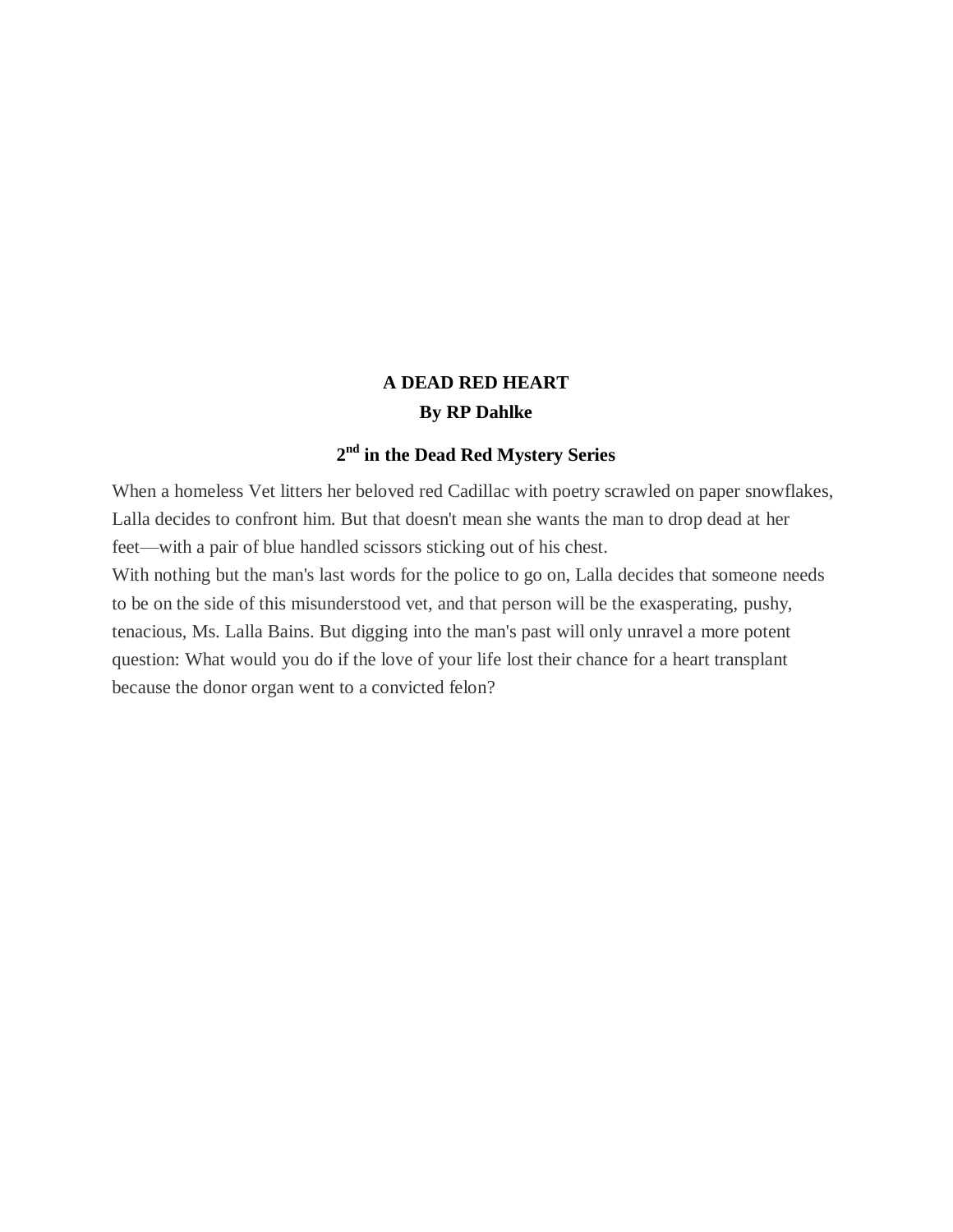A Dead Red Heart ver. **10/9/14** © 2011 RP Dahlke Published in the USA by Dead Bear Publishing

*A Dead Red Heart* is a work of fiction. The names, characters, and incidents are entirely the work of the author's imagination. Any resemblance to actual persons, living or dead, or events, is entirely coincidental.

All rights reserved. No part of this publication may be copied, transmitted, or recorded by any means whatsoever, including printing, photocopying, file transfer, or any form of data storage, mechanical or electronic, without the express written consent of the publisher. In addition, no part of this publication may be lent, re-sold, hired, or otherwise circulated or distributed, in any form whatsoever, without the express written consent of the publisher.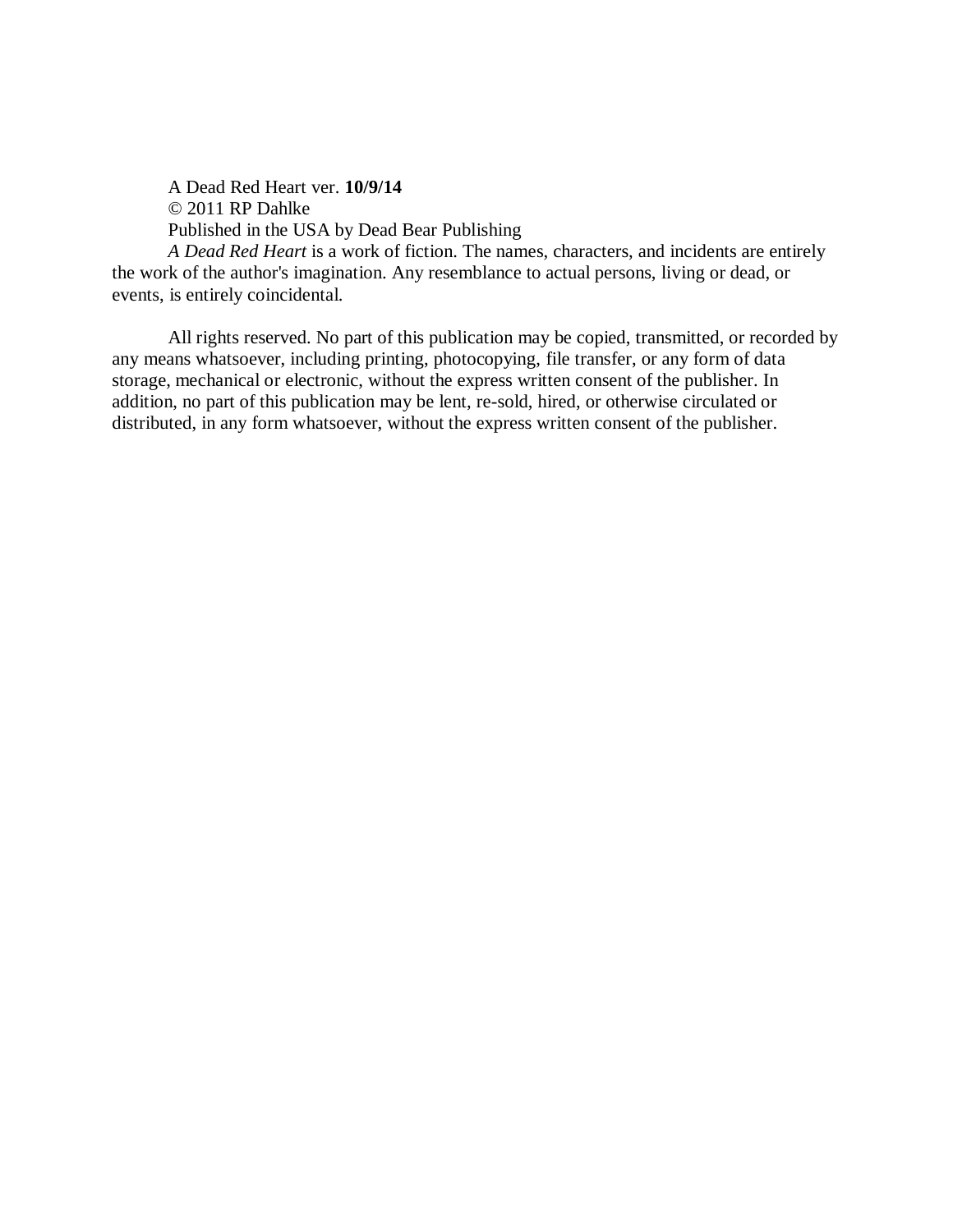# **Credits:**

Many thanks to my friends, readers, fellow authors and family who kindly read and made suggestions for this story: My cousin Beth Phillips Englehart, authors: Victoria Heckman, M. Louisa Locke, Carol Towiss, Jinx Schwartz, and as always, my sweet husband, Lutz Dahlke.

Thanks to Joe Maxwell, and "Hey Ray!" for patiently answering my questions about police work in the Modesto area.

My Editors are: Christine LePorte. http://**[christineleporte.com](http://christineleporte.com/)** And Lisa Cox PhD

Book cover designed by Stan Tremblay. [http://FindTheAxis.com](http://findtheaxis.com/) Dog tags added by Karen Phillips: http:/karenphillips.com

Many of the characters names in this book were borrowed from the roll call at Ceres High School... you know who you are.

There is a real Pippa Roulette and she's a redhead and a pistol, just not this pistol!

# **Dedications:**

To my granddaughters, Simone & Hanna Shanahan John Shanahan, my forever flyboy: 1964-2006, and to my daughter, Dettre Schmidt Galvan, who always inspires me.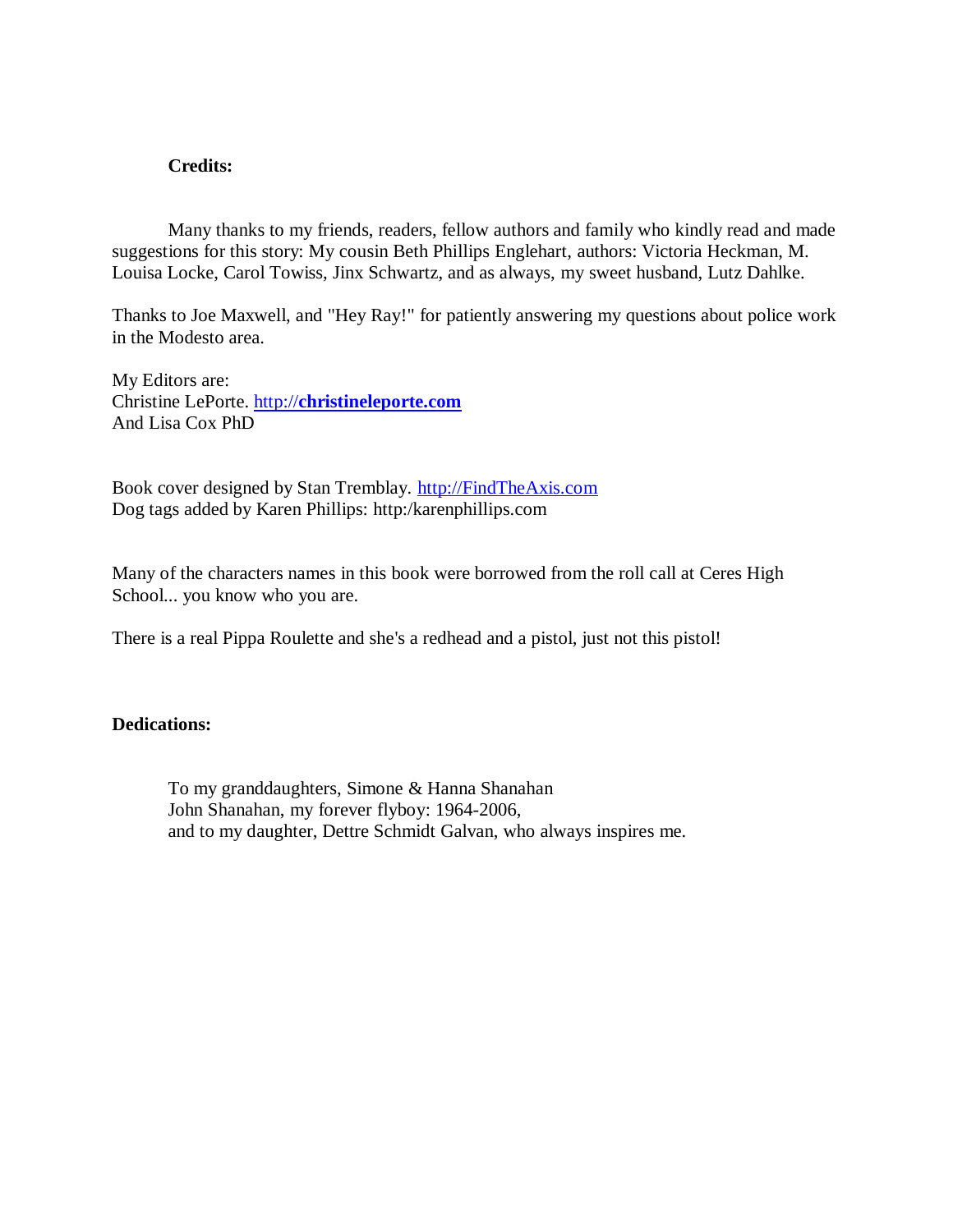#### *Chapter One*

"Billy Wayne? Wake up! Come on now," I said in disgust. "This is getting out of hand. You've got to stop this nonsense."

I like having a man at my feet. Tough guys who grovel are my favorite, though I'm not averse to a little toe kissing when appropriate. I leave the toe kissing for those uneven date nights when my sweetie, Sheriff Caleb Stone, is not on duty and I'm not neck deep in summertime work as a crop duster. None of which had anything to do with the man presently draped across my feet. Dead drunk, I figured, looking down at the patriotic red, white, and blue ribbons binding his ponytail. I was too late for that heart-to-heart I'd come for — he was already out cold.

Caleb warned Billy that his continued attentions would be ill advised and considered harassment—his words, not mine. Caleb's belief that a fellow Marine should always be able to pull himself out of the fire didn't take into consideration that Billy's alcohol-doctored posttraumatic stress disorder was not conducive to any such persuasion.

His obsessive interest in me stopped for about a week. Then, in the Save-Mart parking lot, I had to shove my way through a crowd surrounding my car. I stood with the rest of the slack-jawed gawkers ogling the fluttering white paper snowflakes acting as a second skin to my vintage Cadillac. With one hand I swiped up a handful, and with the other I waved off the spectators. "Practical joke, folks, nothing special."

I didn't have the heart to report this latest infraction to Caleb. Billy Wayne, I knew, was shy, easily startled and would panic if Caleb should feel compelled to make good on his threat of a restraining order. Instead, I decided I would confront him myself. Make him understand that his attraction to me, though flattering, was never going to go anywhere.

So that's how I came to be in the alley behind Mr. Kim's Chinese restaurant on a late afternoon.

I held my breath against the smell of garbage and knelt down to shake Billy Wayne's shoulder. He rolled away and onto his back, murmuring softly.

I looked down at the blood on his nearly new white T-shirt. His dog tags seemed to be chained to the stain, and he was clutching a pair blue handled scissors. The scissors appeared to be sticking out of his chest.

In the gusty twilight, his paper snowflakes swirled into the air and cartwheeled merrily down the dark alley. I leaned in their direction, aiming for flight, for help, for anything that would get me away from this horror. I would've succeeded too, except for the tight grip he had on my ankle. I squatted down next to him, gently pulling his fingers off my ankle.

"Billy, please, let me get you some help."

He was trying to speak, his breath choppy gasps as he struggled for air. "Too late," he said. "The more there is the less you see."

A speck of light shifted into shadow, crept across the dirty walls and disappeared. Someone was there?

I jerked to my feet to call them. "Help!" I croaked.

The sound echoed the length of the alley and back to me like a bad recording.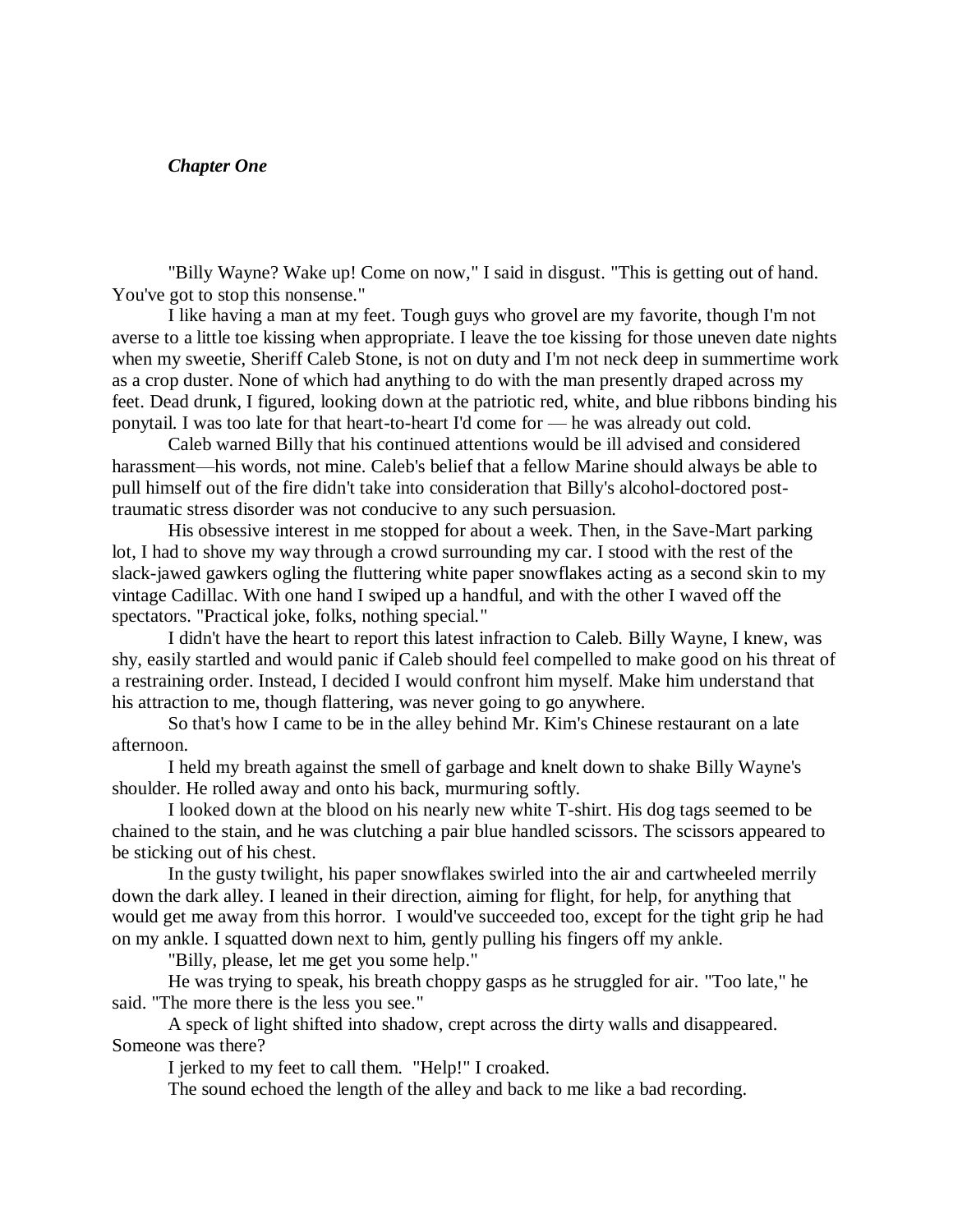Whatever I thought I'd seen was gone.

I knelt again and touched his neck for a pulse. It was there and then it wasn't. With a strangled sob, I struggled to my feet and went for the help he no longer needed.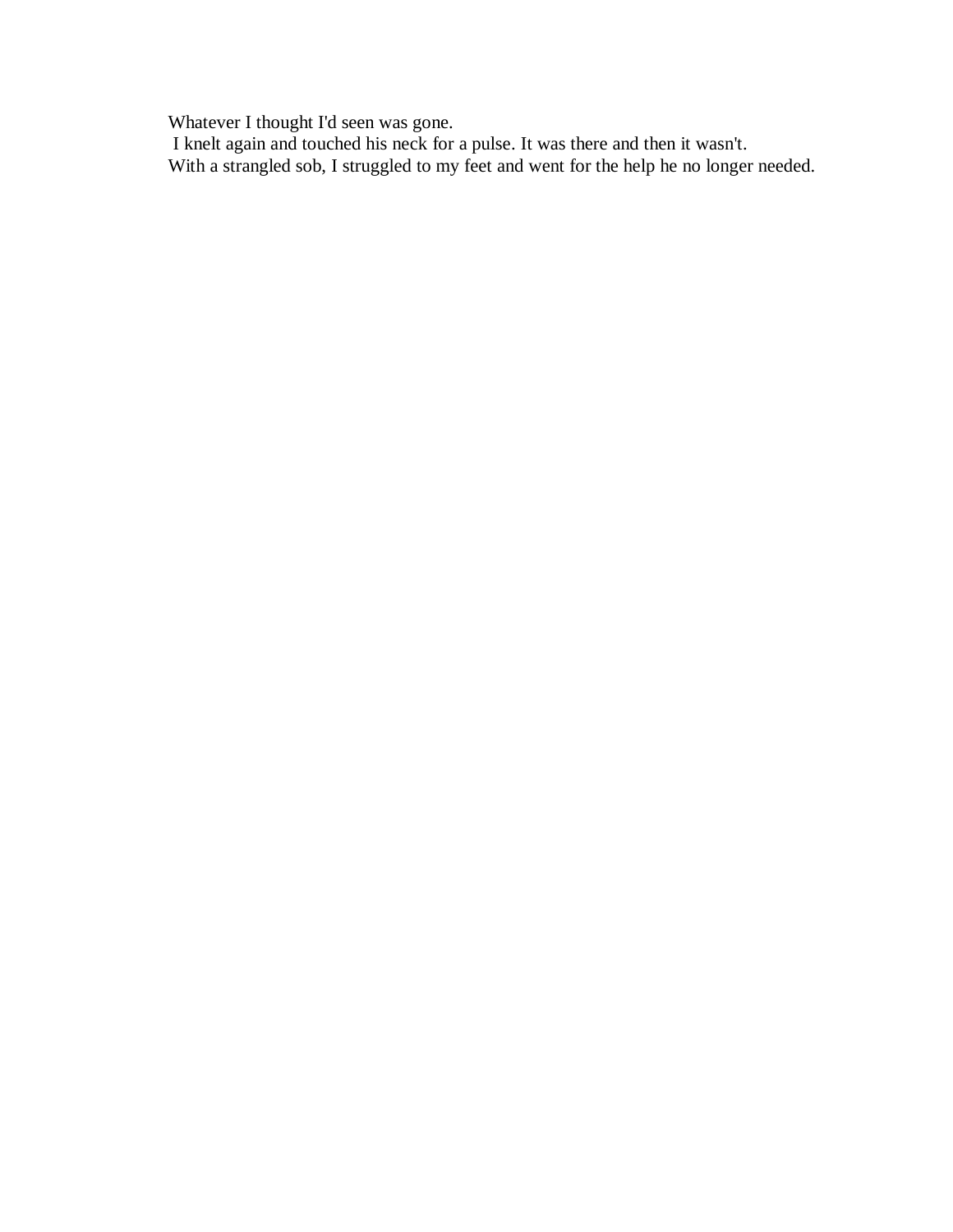#### *Chapter two:*

The owner of Mr. Kim's Chinese Restaurant gently set me down in front of a good strong cup of hot green tea laced with plenty of sugar. I felt the touch of his fingertips on the back of my hand, lighter than a thought, and just as quickly withdrawn. I looked up into the fathomless black eyes set between deep wrinkles, and heard the weedy chime of Vietnamese in his American English.

"Miss Bains, you too close to ghost. Not safe here. You must stay away."

With those few words of wisdom, he silently disappeared behind the doubtful barrier of swinging glass beads to his kitchen.

Caleb entered the front door trailing one of his deputies and I immediately felt the tension creasing my forehead ease. His deputy, Kenny Everett, passed Caleb for Mr. Kim, but Caleb simply held up his hand, indicating that he should leave it. Having served as military MP in Japan, Korea and eventually China, Caleb's version of an interrogation with the elderly Vietnamese would be quietly respectful. He sat down across from me and cupped warm hands around my cold ones. "Hey. You okay?"

"Fine, fine," I said, hanging onto the small porcelain teacup.

He nodded thoughtfully, doing that humming thing he always does when he's thinking. "You said he was alive when you found him? Did he say anything to you?"

I felt ashamed that I thought Billy a nuisance. How could I think he was an embarrassment, when now the poor guy was dead, and with only me, the woman who rejected him, to hear his final words, such as they were.

"He whispered some nonsense about not being able to see, or maybe it was the more you see, the less you see. Not something I'd choose as my dying words, that's for sure. Not me. I'd be screaming the name of the bastard that did it."

Caleb gave my cold hands a gentle squeeze. "Billy Wayne could be hard to take when he was off his meds. We'll find out who did this."

Caleb was one of the few people who'd bothered to take an interest in a fellow Marine who'd fallen on hard times, especially after Billy's communication dipped into single syllable sentences.

Caleb drew me up, and I leaned into him, my forehead to his, begging for the wrestler's hug I usually got, the one that would confound my breathing, and leave me clearheaded again. Instead, he took my elbow, and passing his sergeant, said, "I'm taking her around to the alley."

I dug in my heels at the mention of the alley. "Is this really necessary? I already gave them a statement. Can't do it, Caleb, not again."

But no amount of heel dragging was going to change his mind.

"Take a deep breath, Lalla. It's not like you haven't done this before. Better now while it's fresh, right?"

Yes, I'd had the practice, but I that didn't mean I was ready for another one. A year ago, I'd found the body of a young woman whose greed had finally gotten the better of her. Her death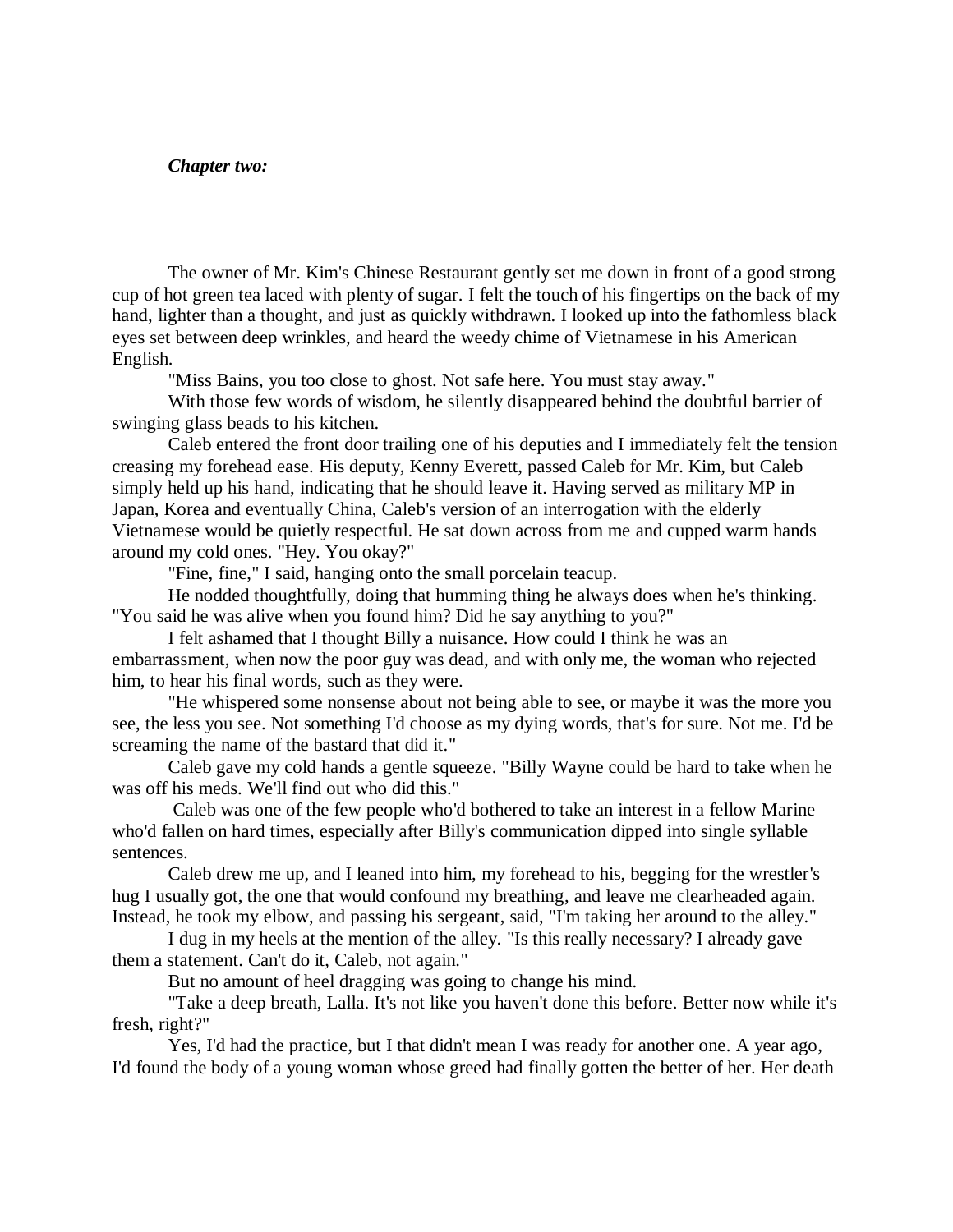finally led back to her killer, but it still reminded me how much I didn't want to be part of another murder investigation.

In the alley, city homicide detectives acknowledged the right of a fellow police officer to be there. Their acceptance very pointedly did not extend to me. I couldn't work up enough energy to return Detective Gayle Rodney's sneer, so I shrugged off the sour looks and turned my back on them. In my limited experience, Rodney was better at munching toothpicks than he was at solving crimes. I ought to know since last year I solved his murder investigation for him. Fat lot of good it was going to do me now.

Rodney took the toothpick off his lip and raked a lazy glance over my body, his drawl confirming our mutual contempt. "Miz Eula Mae Bains."

Caleb's quick squeeze on my elbow reminded me to behave.

"It's Lalla, as you well know, Detective." Not that I wasn't proud of my namesake. God knows, I'd be thrilled to have enjoyed the spirited eighty-nine years of my great-aunt Eula Mae, but Lalla was bequeathed to me by my deceased brother and I wore it with pride.

Rodney shrugged and pretended to consult his notebook. "You came here to see Billy Wayne?"

"I did," I answered tightly.

"You do this often? Come to meet homeless guys in dark alleys?" Rodney made it sound dirty, like I might be bent enough to step into garbage stained alleys and engage homeless men in some illicit behavior.

"I wasn't here to rifle through his shopping cart, and as far as conversation went, it wasn't much. He was pretty far gone by the time I got here."

"Was he a problem for you?"

"Not really."

At my discomfort, the damp clay eyes lit with amusement.

"Sure he was. Snowflakes, right? All over that pretty red Caddy-lac." He squeezed one eye shut and pointed an imaginary gun at my face. "He left love notes on it, snowflake love notes, I heard. Bet that made you mad."

"You can holster the loaded finger, Detective. If he had glued toys all over my car and stood it on end in the middle of town, it still wouldn't be enough for me to kill him."

He snorted, but holstered the doubtful weapon. "He say anything to you before he croaked?"

"I don't think it would make sense to you."

Caleb pinched the skin under my elbow, but I could feel his mood lift under the scowl he kept up for benefit of the detective. His fingers gently stroked my skin in a message that said, *relax*.

I had to agree with him; now wasn't the time to hoist the verbal repartee.

"He was right there, leaning against that wall next to the garbage can. He said something I couldn't understand then fell down across my feet. I rolled him off, and that's when I saw ... I saw the scissors sticking out of his chest."

Caleb whispered something to Rodney, and the detective's eyes shuttered once, and his chin jerked up in dismissal.

Caleb took me by the elbow and walked me out of the alley. "Can you make it home by yourself?"

"Sure," I said, doing a stiff march beside him. "I'm fine, fine."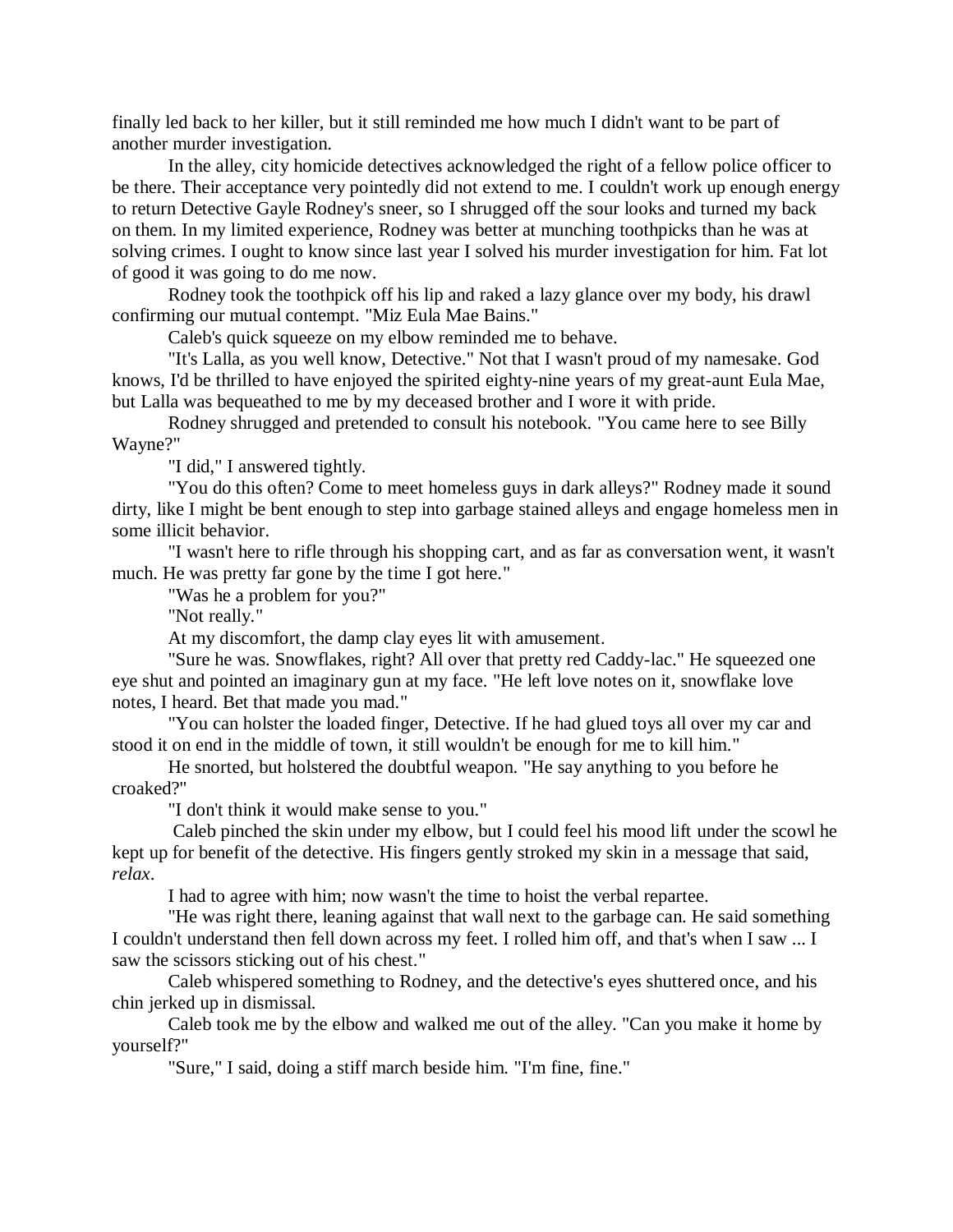His sigh calculated the shock of the last hour, the high octane oolong and sugar ride I'd been on for the last fifteen minutes, and how long it would take me before I plowed into a stop sign. He signaled to his sergeant, who promptly stuffed me into a sheriff's patrol car.

"I'll come out tomorrow," Caleb said, "bring you back to your car, okay?"

"I'm fine, fine," I bleated, my head bobbing like a marionette.

He squatted down next to the deputy's car window. "Lalla, look at me."

Instead of doing as he asked, I stared at the matching fly specks on the windshield. I knew I was not at my best; white around the mouth, troubled eyebrows bunched up against a recent horror that wasn't going to go away anytime soon. I licked at dry lips. "Think it was some kind of altercation with another homeless guy?"

"Maybe," he said. "Not your problem anymore, okay? Okay, sweetheart?"

When I nodded, he said, "I'll call you." He slapped the roof of the car, turned, and walked back to the huddle of detectives.

He'd been right to insist I ride home with Kenny. I was out of steam, the last of my adrenaline left in a puddle on the dark pavement of the alley behind Mr. Kim's Chinese Restaurant.

\* \* \*

When my widowed father announced that he was up for a triple bypass, and would I mind taking a few days to come home and help him settle his effects, since he probably wasn't going to live much longer, I packed a bag and flew home from New York City leaving behind a wobbly career as a runway model, and a disastrous divorce from a philandering Puerto Rican baseball player. That was four years ago, and since then my hypochondriac parent has decided he's going to live after all. I stayed, and now run what's left of my dad's crop dusting—make that Aero Ag, to be PC—business. Unfortunately, all of it is now in free fall, what with environmental issues, pest control issues, and all the housing developments blotting out the farmland that used to be the mainstay of our business.

Others may have something to say about a childless, twice divorced, forty-year-old ex-New York model hiding out in Modesto, California. But except for the new school that may or may not be built at the end of our runway, life is pretty good. Or it was, until I tried to talk some sense into Billy Wayne Dobson.

The porch and hallway lights were on, and lights flickered from under the door of the TV room where my dad and his arthritic Chihuahua, Spike, have bunked since the fire last year singed his eyebrows, most of the interior, and definitely the last of my patience.

Spike trotted to the foyer to greet me with a tail wag and a snarl, showing me a few teeth.

"What're you doing up this late? Oh, you wanted to show me your teeth need cleaning again? I'll speak to him for you."

He took my comment with his usual disdain, saluted me with a squeaky fart, and limped down the hall for the TV room.

"Don't stay up because of me," I muttered, following after him. I didn't intend to do anything other than open the TV room door wide enough for Spike to slip through and close it again. No sense in waking up my dad just to go over today's debacle. Besides, any time I can procrastinate on a much deserved lecture works for me.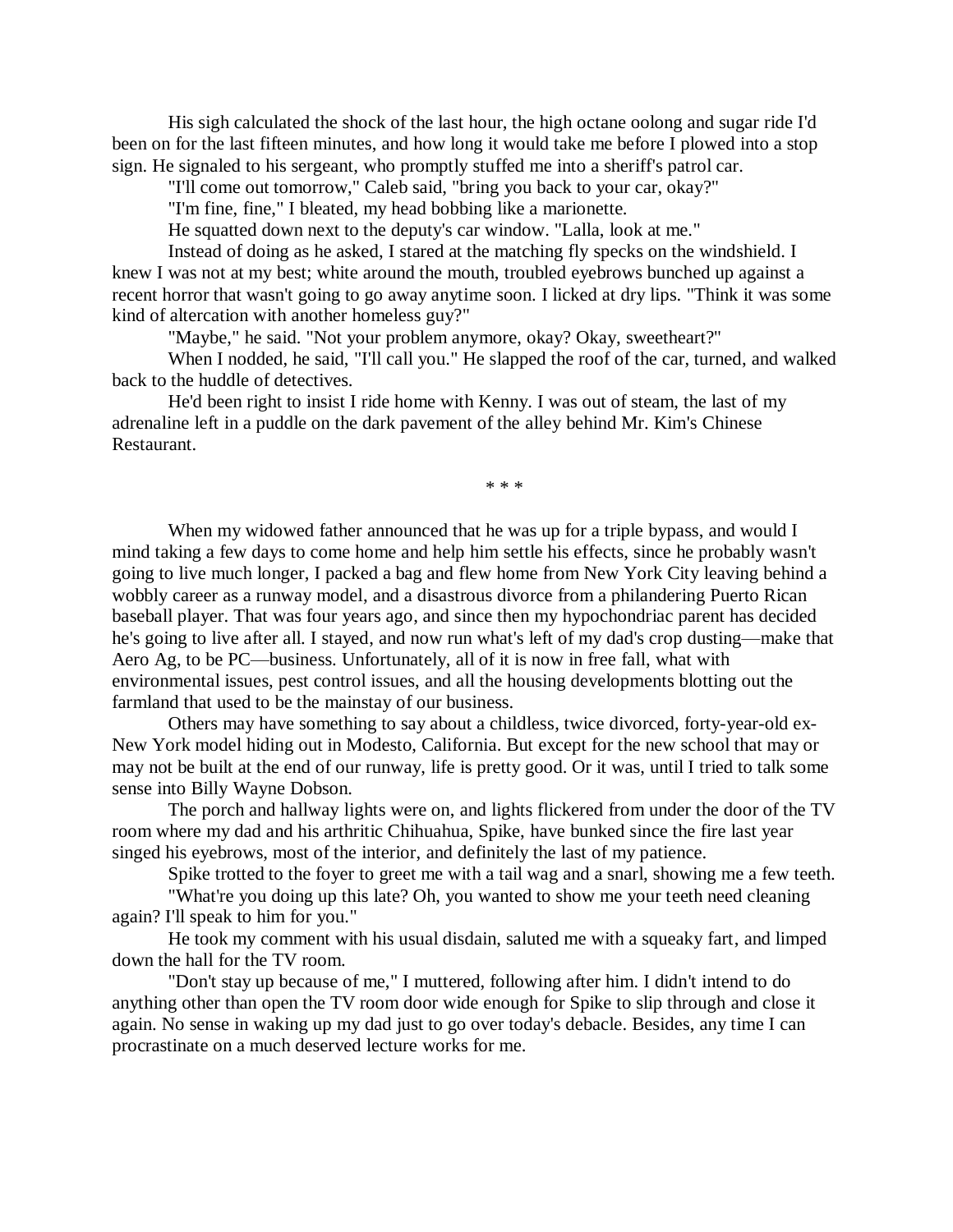In the dim overhead light of the hallway, I peered at what I thought was a note my dad left for me. Tomorrow's work? I looked closer. Tacked to the door, were three hand printed letters. Done with a fine point Sharpie, I supposed. Nice and black. It said, DOA.

I read it again. DOA. Something to do with the dog? Dog on …? Done? Arrival? The only DOA I knew of was ... D-O-A. as in Dead On Arrival.

A chill ran through me. I reached out to turn the knob, and giving the door a violent shove, slammed the heavy oak against the wall.

The TV was on, his feet in white socks dangling over the edge of his Barca lounger, his eyes closed, head lolling to one side.

"Dad?" I stood at the threshold, waiting for some sign that he was okay.

"Dad?" I breathed the word again, then barked, "Dad!"

With no response, I charged into the room, turned on the lamp next to his chair and lifted his limp wrist to feel for a pulse. He was warm, his pulse strong, and steady. I gathered his thin frame into my arms, crying, "Oh, thank God! Daddy, wake up."

And he did, grumbling and sputtering, "What the hell's going on? Is the house on fire again?"

I squatted down next to him, wiping at my tears and laughing. "I thought... Oh Dad, I'm sorry I woke you, but I have to go call Caleb, and then we need to talk."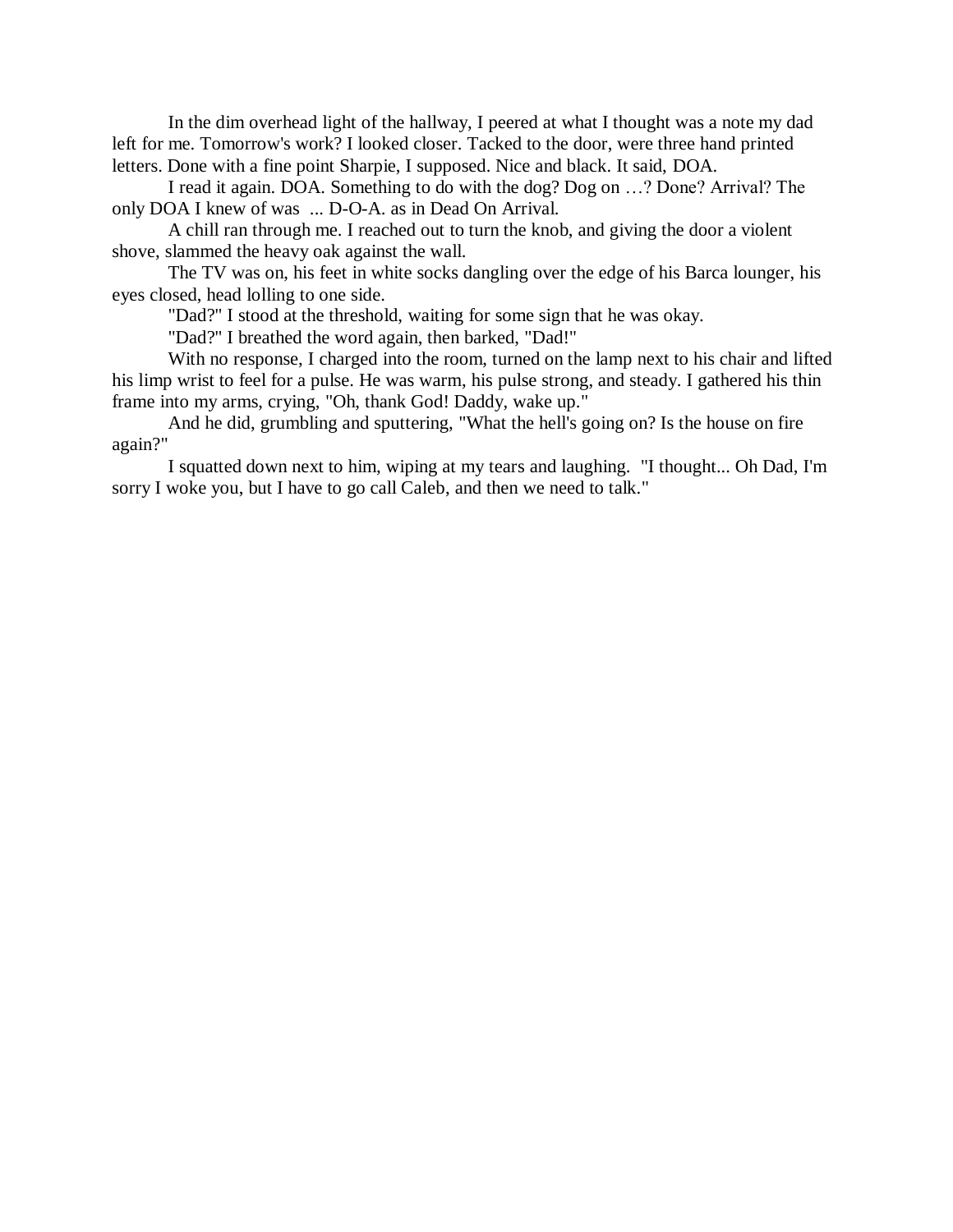#### *Chapter three:*

Caleb and I watched the forensics team pack up and file past, shaking their heads, the signal for no sign of a forced entry.

"Lots of prints to sift through," one of them said. "Though not much chance the intruder left any of his own."

Closing the front door on the last of the IDENT team, Caleb drew me into his arms and hugged me close, squeezing me tight until I gasped. My favorite. I expelled a quick giggle, a reflexive gesture to the explosive emotions I'd been through today.

"This may not have anything to do with Billy Wayne's murder," Caleb said. "But, in any case, I'll put a man outside your house."

"Don't," I said, pulling back and then leaning my forehead onto his. "I'll set the alarm. Noah didn't 'cause he thought I'd be home before dark. He fell asleep with that damn TV on and wouldn't have heard the Second Coming." I felt my voice quaver with the effort. "I've been sent a message and the bastard has made his point crystal clear. Mr. Kim was right. I shouldn't have been there."

"I can move my gear into your house for the duration."

I did a rueful grin. "You know how I am in the middle of the season," I said. "This time of year I don't sleep more than four or five hours a night. Three a.m. start-up time comes pretty early. You here, and I wouldn't get any sleep at all. Besides, message sent, duly noted."

He nodded doubtfully, and I could see he was trying to decide if it would be worth the effort to push his case.

I was glad to see the stubborn set of his jaw soften, and that he wasn't going to waste any more air on it.

"You've got your cell. You call me for anything, you hear?" He kissed me and left.

Sure it would make me feel safer having Caleb here, but the note was a warning meant to bring me to my knees and clear up any potential temptation I might have to dig around where I wasn't wanted. Then again if my dad had been dead, there would be no stepping away from hunting the bastard down and shooting him in cold blood. Did the killer know me that well, or was it simply a guess?

I locked the door behind Caleb, set the alarm, turned off the downstairs lights, and dragged myself up the stairs for bed.

Routine won over exhaustion and I brushed my teeth and hair and then stripped and took a warm shower. Powdered and scrubbed and in my tidy white cotton gown, I climbed in between the crisp white linen sheets of my antique rosewood double bed, and turned out the light.

Outside my bedroom window cicadas sawed a sleepy rhythm and a breeze picked musically at the dry leaves on the chinaberry tree, and then—nothing. I couldn't sleep. I turned over again, slamming down the image of a dying man clutching scissors sticking out of his chest. Terrible as it was to think that someone would murder Billy Wayne Dobson, it seemed obvious to me that the killer was also clever enough to know how, and where, to apply the right pressure. I'd felt, rather than seen, someone at the end of that alley. But the killer didn't know that, did he?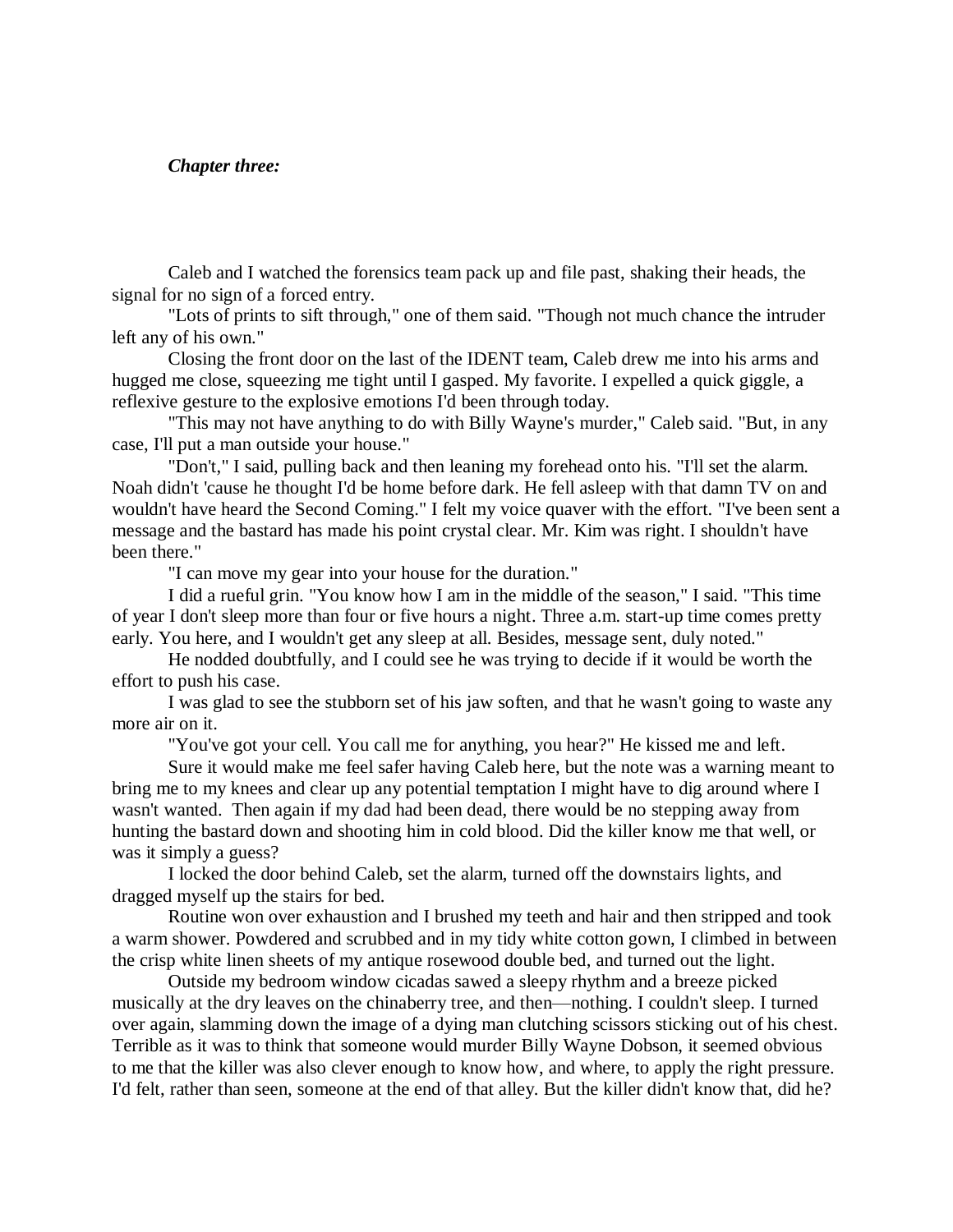I was seen, identified, and marked as a witness. And there was the possibility I might later actually remember something and think to speak of it, maybe tell Caleb, or the police. Now, however, any whiff of a memory would be sealed in a tomb of silence; silent as the grave, that would be me. I'd keep my head down, study map coordinates, calculate chemical formulas for pest control, kick airplane tires, and check pilot flight logs, pay Av Gas bills, anything that would keep me away from the potential of a murder investigation that might endanger what was most precious to me—my family.

I rolled over onto the other side, dragging my unpleasant thoughts with me. Why did Billy Wayne have to single me out for an unrequited love interest? Whether he was mentally ill, or a drug addict, it wasn't my job to be his savior, was it? He had a mother and VA doctors to help him, didn't he? That was it, of course. At the heart of it was my own loss at age eleven of my mentally ill mother, and I couldn't handle another death. Yes, I'd seen a counselor, but that ended at the dinner table when I asked my brother and dad what bi-polar meant. From then on, we never discussed her death, or her problems, or mine, either.

Laying on my side, I played the interview with the first two policemen at the scene over and over:

*Did you know Billy Wayne Dobson? We'd never actually had any kind of conversation.*

*Did he at any time accost you, or attempt to touch you?*

*No.*

*Other than the paper notes in the form of snowflakes, at any other time did he attempt to contact you by phone or at your home?*

*Eyebrows raised, subtle nods exchanged.* 

*No.*

*Did you at any time go to his home?*

*No.*

*Do you know of anyone else who might have had a grudge against Mr. Dobson? No.*

*Billy Wayne Dobson loved you, needed you, and you let him down. You're responsible for his death--*

*No, no, no!*

I jerked awake, threw the covers off, pulled the sweaty nightgown over my head, and headed for another shower. Would this nightmare never end?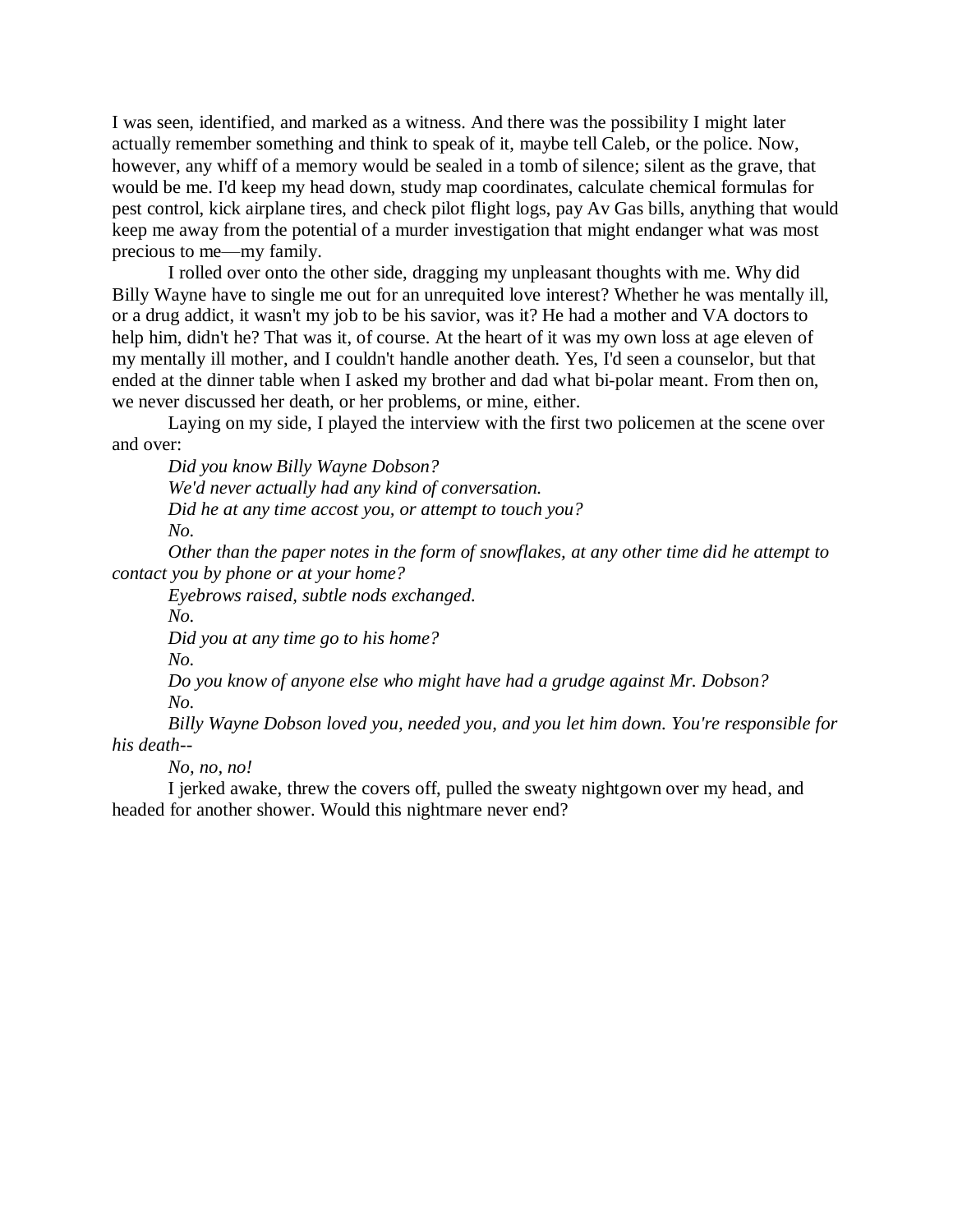### *Chapter four:*

I stretched out an arm and batted the digital alarm on my nightstand. Its little red digits glared accusingly at me–three a.m. Time to get up and go to work. The few hours of tortured sleep I'd endured only left me feeling as painfully bruised as if I'd been beaten with nightsticks.

Lately, lack of sleep has been due to those few and precious nights I get with Caleb, and then sleep seldom comes into the picture. Caleb. Did he call me last night? Oh God, last night wasn't just a bad dream, and regardless of my sleepless night, I knew that sometime today I'd have another round of interviews with a suspicious homicide detective who would only be too happy to have me back in the hot-seat.

Turning on the light I rolled over, got up, and reached for yesterday's T-shirt. My hand automatically retreated at the smear of dried blood. I jammed the soiled T-shirt into the laundry basket and went for another shower, even though last night I'd taken two, letting the sharp needles of hot water pound into the mauled pores of my skin. Poor Billy Wayne—poor me.

Pulling clean jeans and T-shirt out of the drawers, I added a sweater against the early morning chill and the freeze of ice that lingered in my own heart. I seized up my shoulder length blond hair and tugged it into the ponytail I usually wore, then opened the closet, and taking a leather belt off the rack, threaded it onto my jeans. In the soft light of the lamp reflected in my bedroom window, I almost didn't see the dark shadows under my eyes that probably wouldn't be disappearing anytime soon. If you didn't count the fact that I was forty going on forty-one I might pass as the New York model I'd been twenty years ago. Then I had to go and ruin the image by looking down at my banged up, chapped, veiny hands, and short nails. If twenty years ago someone had told me that this was the life I would be living, I would have laughed like a hyena.

I gave a hasty swipe at the covers on my bed then closed the door behind me so our housekeeper, Juanita, wouldn't feel the need to come into my room and do it right. Work would help me forget about Billy Wayne's mental illness and my own encounter with the kind of personal evil that ended in murder. Not my problem. Not anymore, it wasn't. I would stay as far away from this as possible.

Hugging work boots to my chest, I padded quietly down the stairs so as not to wake Dad and Spike in the TV room. In the kitchen I poured myself a cup of coffee, noted the time, and exited the back door, careful not to let the screen slam behind me. Conversation on yesterday's troubles could wait. I wanted to get to work and let the day scrub away the layer of hurt and fear that had tunneled into my sleep.

I stepped out onto the porch and gazed out at the pale pre-dawn of an August morning. Faint outlines of barn, office, and airplanes were just beginning to stick out from the shadows.

No rain today, my dad, dubbed the wizardly weather shaman of Stanislaus County, predicted. His uncanny ability to predict the weather made him very popular with farmers who'd been his clients for the last forty years, however, all that popularity also meant squeezing *his* cronies in front of my own work orders.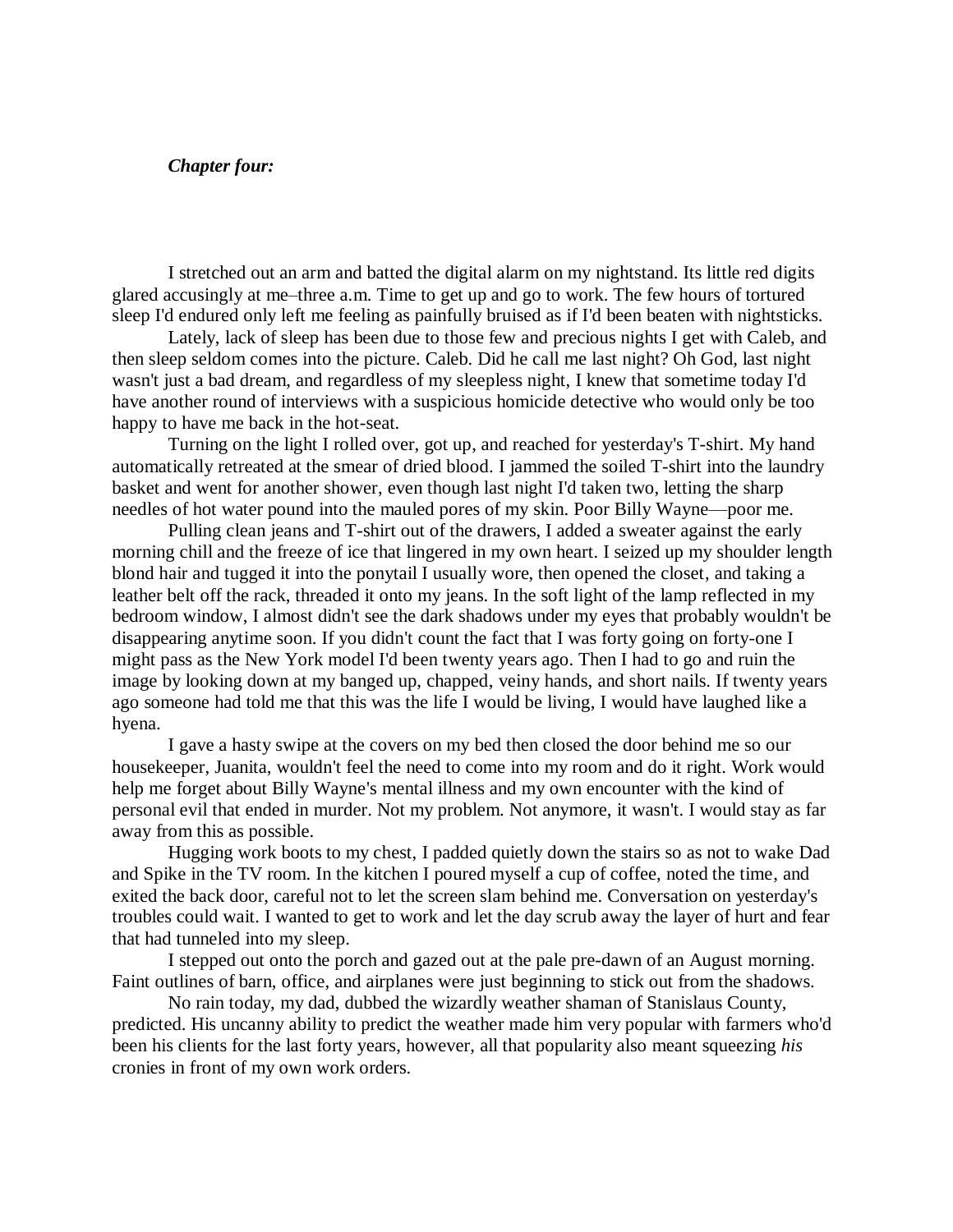No rain, and if we were lucky, no wind—at least long enough for us to get a long summer day's work done. I beat the ground crew to the office and divvied up work orders, giving Mad-Dog Schwartz and Fitz the larger jobs, and to me, the last of my dad's unprofitable customers.

We'd talked about this order of his, hadn't we? Agreed to give it over to Merced Aero Ag, because they were forty miles closer, right? But, here it was, edging its way under my nose, stubbornly taking up space. We were definitely going to have another conversation—and soon.

I handed the work order for the material to Javier, my favorite "flagger." Javier isn't a flagger, not in the truest sense of the word. We no longer use a real person to signal the end of a row by waving a flag. Now we use GPS to get us there, map out a field and then confirm that the spray or dust is layed where it should be. Even so, I always send someone to sight the job and look for obstacles. These days city folk are only fond of the country as long as it doesn't intrude into their yard. So we must be as concerned with drift onto the subdivisions as we are with towers, wires and wind. Javier would report the tiniest breeze and I would start my first pass downwind from any houses.

"Merced?" Javier asked, looking at the paperwork.

"Yeah," I sighed, letting my annoyance seep through. "You'll need Benito to drive the water truck if you think he's ready."

He nodded thoughtfully. "You know there's a sheriff's car at the side of the road? Did the yard alarm go off again?"

We kept the perimeter around our shop covered with motion sensor lights, and a horrendously loud bell that sets the neighbors dogs to howling. As a first line of defense against equipment theft, it was iffy, and it did nothing against a break-in of our house, but it was better than nothing.

"False alarm," I said, not looking him in the eye. "I guess they decided to hang out and make sure. So, is Benito good to drive the water truck yet or not?"

"Sí. Señor Bains says so."

That meant that my dad had made sure Benito could back up the big water truck without running into anything, and then quizzed him on some basic map reading so the kid wouldn't get lost. With radios in all the trucks, and Javier's rapid fire Spanish, the kid should be fine.

"Okay. It's John Warren's forty acres of corn, you've done them before."

"Sí, but I think your daddy tol' me Señor Warren died last week."

My dad used to read the obituaries so he could compare the probability quotient of his own demise to his peers. Now he treated funerals and their accompanying wakes as a dating service. Lately, his social life had become a whirligig of phone calls as the county's widows lined up to invite him to yet another function. I just didn't see how he found the time to date and mess with my scheduling, too. But did this mean he was doing the job so he could get a date with the widow Warren? Not likely, since dad's dating circle was set at a twenty-mile round-trip, and the widow lived outside that line.

"Well, Javier," I said, "since my dad's name is still painted on the side of our trucks I guess we'll be doing the widow's corn today."

Javier nodded, and went to load up trucks with lunches and respirators. In another fifteen minutes they rumbled out of the yard for Merced.

I took off into a peachy dawn sky crackled with hot sun streaks, banked over the sheriff's patrol car idling next to our entrance, and aimed for Merced and the widow Warren's measly forty acres of corn.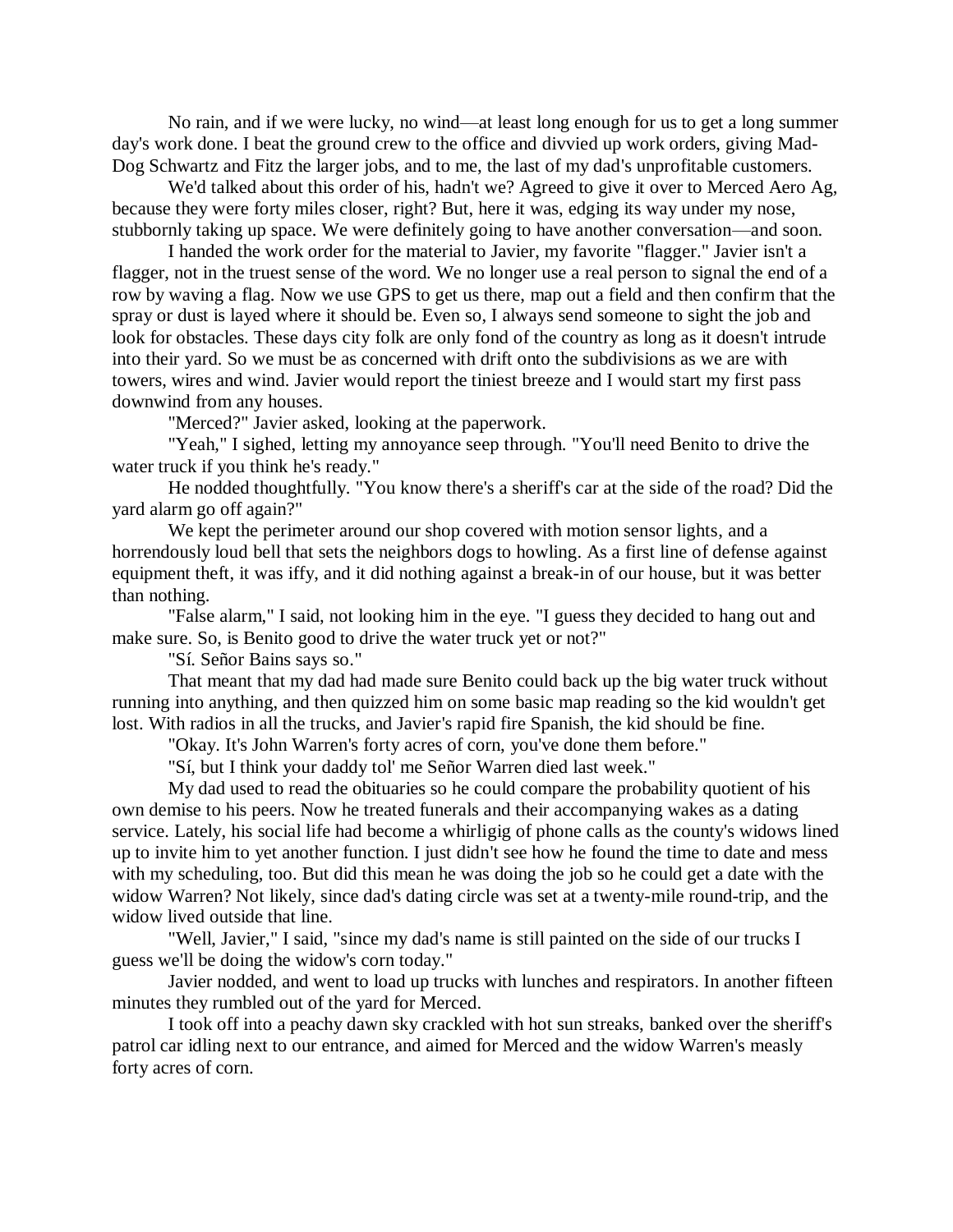Up in the air, I allowed myself a few moments of Zen-like meditation, my mind lost in the chatter of the VHF. Then the timber changed, pitching me back to reality. There was a truck in the Mendota canal a half-mile off the highway. I touched the rudder, and drifted over to follow the waterway until I spotted the useless twin headlamps pointed up into the weak dawn and saw the distinctive logo of Bains Aero Ag on the side of the truck.

Crap! I called the house and the office, getting the answering machines on both. My father's response to the notion of a cell phone was that since I ran the business, he didn't need to be bothered. It also meant that it would be up to me to get a tow for the water truck.

I sprayed a double swath on all four perimeters of the corn, cursed the bad timing, the additional expense it would cost to come back again to finish the job, and left for home.

It was late afternoon when I finally called to tell the widow Warren why we had to leave her field for the next day.

"You should have called me sooner," she snapped.

I was surprised at the irritable tone, then remembered that the poor woman had just lost her husband. "I'm sorry, Mrs. Warren, but it was also my responsibility to get that truck out of the canal."

"Well, don't go thinking you're going to bill me for what little you did this morning. I had to get someone else to finish the job for you."

This was a surprise. "Mrs. Warren, I can appreciate that you needed the job done, but who was able to do your field on such short notice?"

"Another company has been kind enough to pick up after your sloppy work," she sniffed. "And I really must say that I don't approve of a company that would allow a drunken truck driver to work for them."

Benito, drunk? Last year I had to fire a pilot because he got stuck in a bottle of prescription pain meds. I made sure he had a decent severance pay as well as two long stays in a rehab unit. But nothing took with Brad, and last I heard he was lost in more than illegal pain killers. Cousin or no, Javier wouldn't tolerate drinking on the job, and while I should be glad to be able to slide out of doing Mrs. Warren's work, I was rankled to the core at the undeserved insult.

"Mrs. Warren, we've done your work for over thirty years, and if there's one thing I can promise you, we've never had a drunk pilot, or ground crew, working for us."

"Well," she said, a little doubt creeping into her voice. "Mr. Margrave said so, and in consideration of my husband's recent passing, he's agreed to do the job at half the cost."

Junior Margrave? That dirty rat. Because I had to leave before finishing the job, Margrave must've heard it over the VHF and moved in to pirate the job while I was busy with retrieving a truck out of the canal. The sorry bastard would fly a diluted spray on the interior and call it done. Mrs. Warren might become suspicious when she saw her crop was still infested, but Margrave would whine that it was my fault, or the pest control advisor's fault, anybody's but his. He had been in business for less than a year and chemical salesmen hated him already.

"Mrs. Warren, just have your field man check the work, will you?"

I heard her sharp intake of breath. "What do you mean?"

"I did a double pass on all perimeters. It's the first thing I do to make sure the corn blight doesn't bleed into the next field, but please, have your manager check to make sure Junior Margrave finished the job."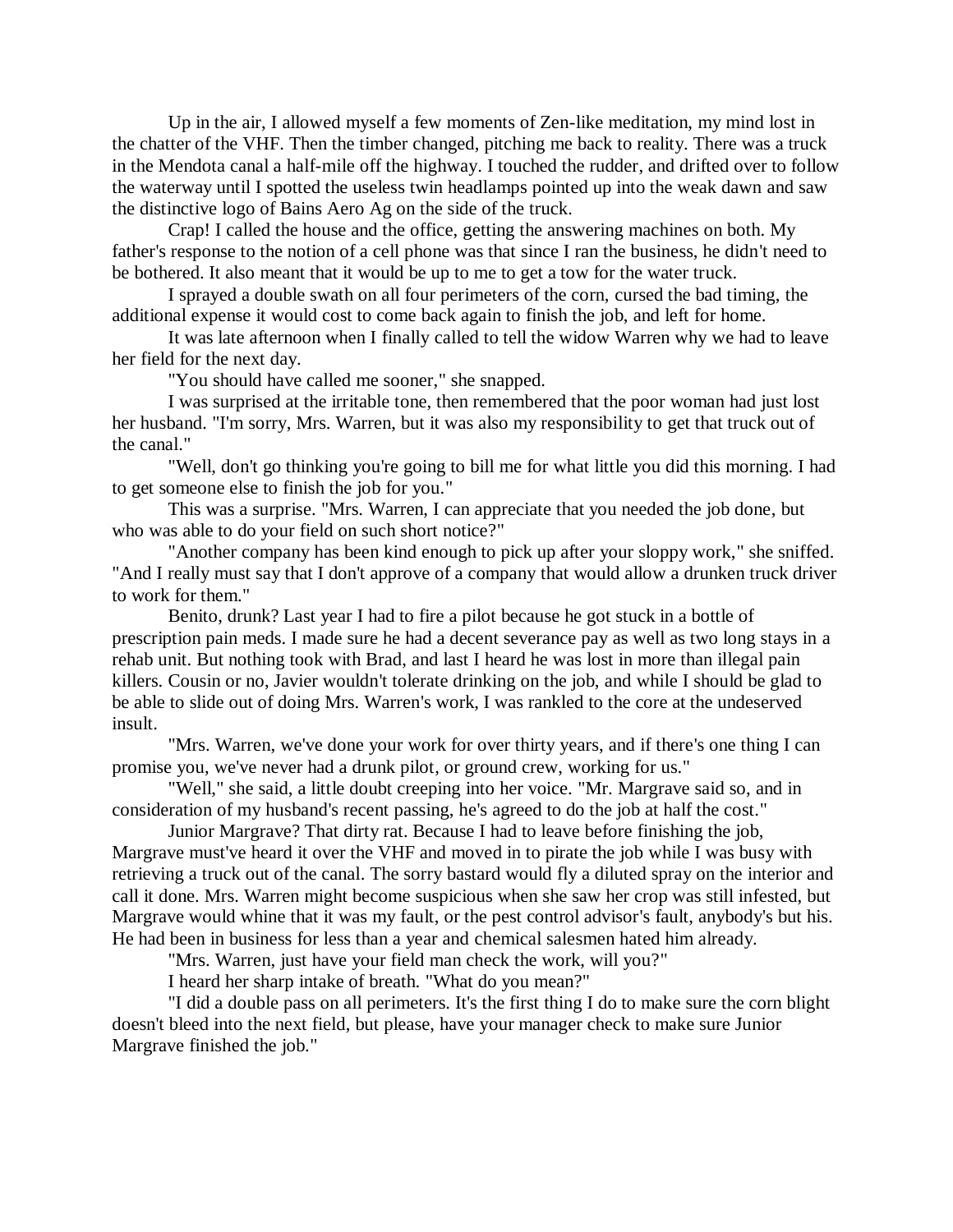I explained to her about how even good companies have to work with weather changes and engine problems, and that even without Margrave stepping in at the last minute, our work would still hold the pest problem. It's what any competent applicator would do.

The moment of silence on the line held until she said, "Well, I see what you're getting at, but the job's been done and paid. I don't think we'll be having Bains Aero Ag do our work anymore."

And to think I was wondering how we could gently get Mrs. Warren to go with another applicator. The poor woman didn't realize what a cheapster like Margrave would do to get her business then leave her looking at a ruined crop.

Now I had a vendetta, and since revenge was my middle name, I would have to see what I could do to help it along. Margrave was going to pay for this, somehow, some way.

\* \* \*

I walked into the kitchen to see my dad daintily cutting pancakes into tiny bites and passing them down to Spike.

"And you wonder why he's getting fat?"

"After last night I think we should live dangerously."

The sarcasm stung, but I still had to tell him about the fiasco with Mrs. Warren and the water truck.

He sawed off another piece and slathered it with butter. "Javier told me. I hope you didn't call the insurance company."

"What? And miss all the fun of putting the truck back together? Are you at least going to take your heart meds, or would that interfere with the heart-clogging butter and syrup?"

He turned in his chair, draping a long arm over the back. "You trail trouble after you like nobody I know, Lalla Bains."

I could feel a lump swell in my throat. "I went there to warn Billy Wayne. I didn't know I was going to trail home a killer behind me."

He tapped a finger on the front page. "If you'da done that job yesterday like I told you, Margrave wouldn't have been able to get his ugly nose in our business, and you wouldn't have been anywhere near that poor boy's killing."

I'd meant to avoid the Sunday paper but decided to point out the obvious. "And you can see how well that worked out."

He put his hand over the page, covering the old publicity photo of me from my brief career as a model in New York City next to the one of Billy Wayne's body as it was loaded into the coroner's wagon. His voice softened. "You tried to help. Wasn't your fault. Last night, either. I should've set the alarm. Won't happen again. I got my shotgun loaded and from now on I'll be in charge of setting that damn alarm at night."

I took it for what it was, his way of saying he'd been as shaken I was.

"Me and Spike're moving upstairs," he added.

"You don't have to go that far," I said.

"It ain't safe sleeping downstairs, either."

I flinched. "Mentioning Spike, I'm still wondering how someone got past him last night."

He shrugged off my concern. "We're both getting old. You saw how hard it was to wake me up last night."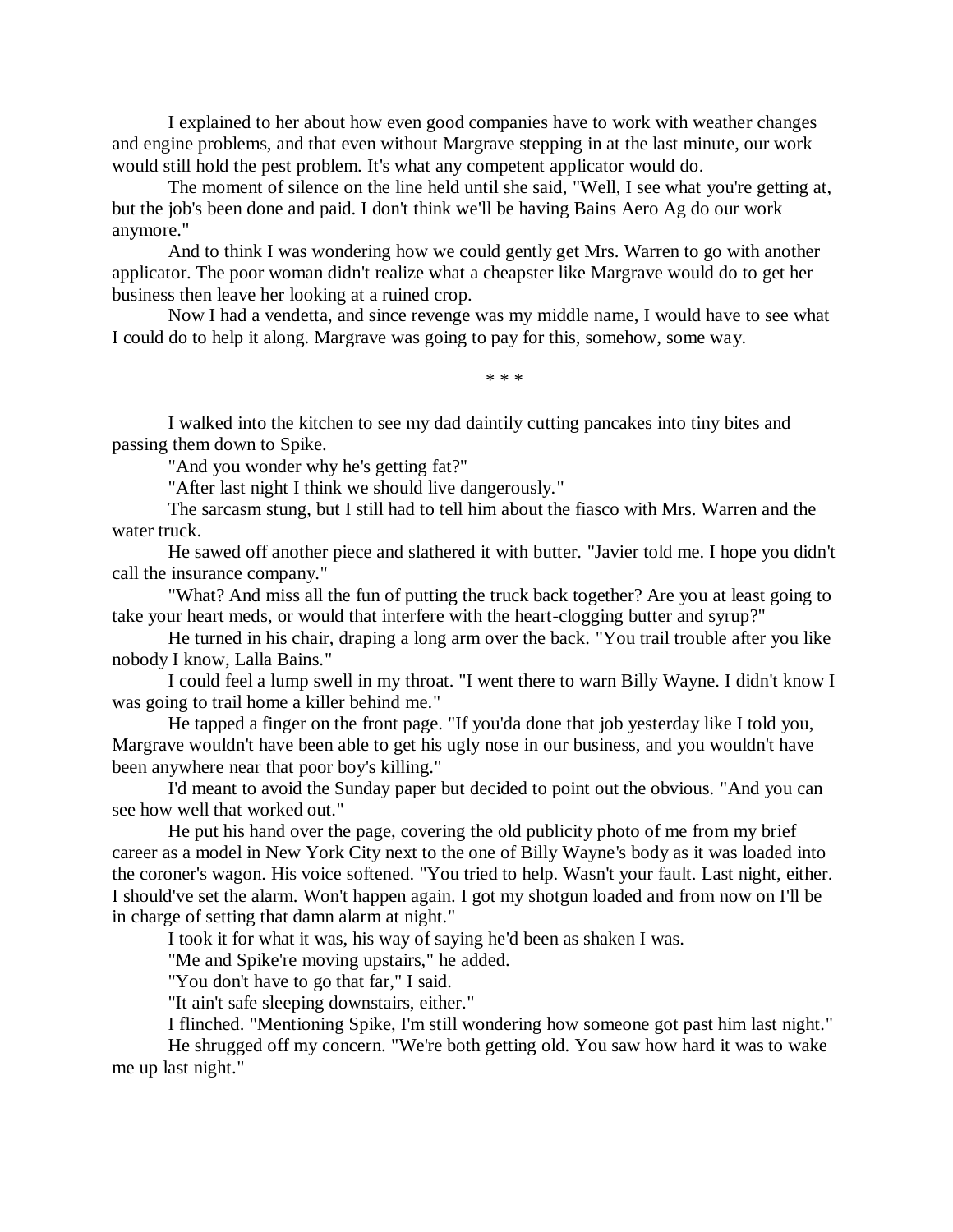I nodded, but it didn't feel right. Or maybe I wasn't seeing something. Spike had been labeled a menace since before his last owner died. Everyone, except my dad and Juanita, gave him a wide berth. My dad, I suppose because he took him in, and Juanita, because she made the pancakes he craved.

He'd greeted me last night in the hallway, when he should've been tucked into his bed next to Dad's lounger and the door to the TV room closed. But how did a stranger get past Spike when he we had to grab his collar every time the UPS man showed up? My dad must be right, they were both getting old.

I decided to change the subject. "Juanita go to her grandkids birthday party today?"

He picked up the remains of his breakfast, carried it all to the sink, and filled the tub with hot soapy water. "That was the plan. You going to do something about Margrave, or you want me to?"

"I can take care of it, Noah Bains. I always do."

He snorted at the true course he knew I would take to make sure Junior Margrave got his comeuppance. Then, whistling tunelessly, he went to drowning dishes under too many suds.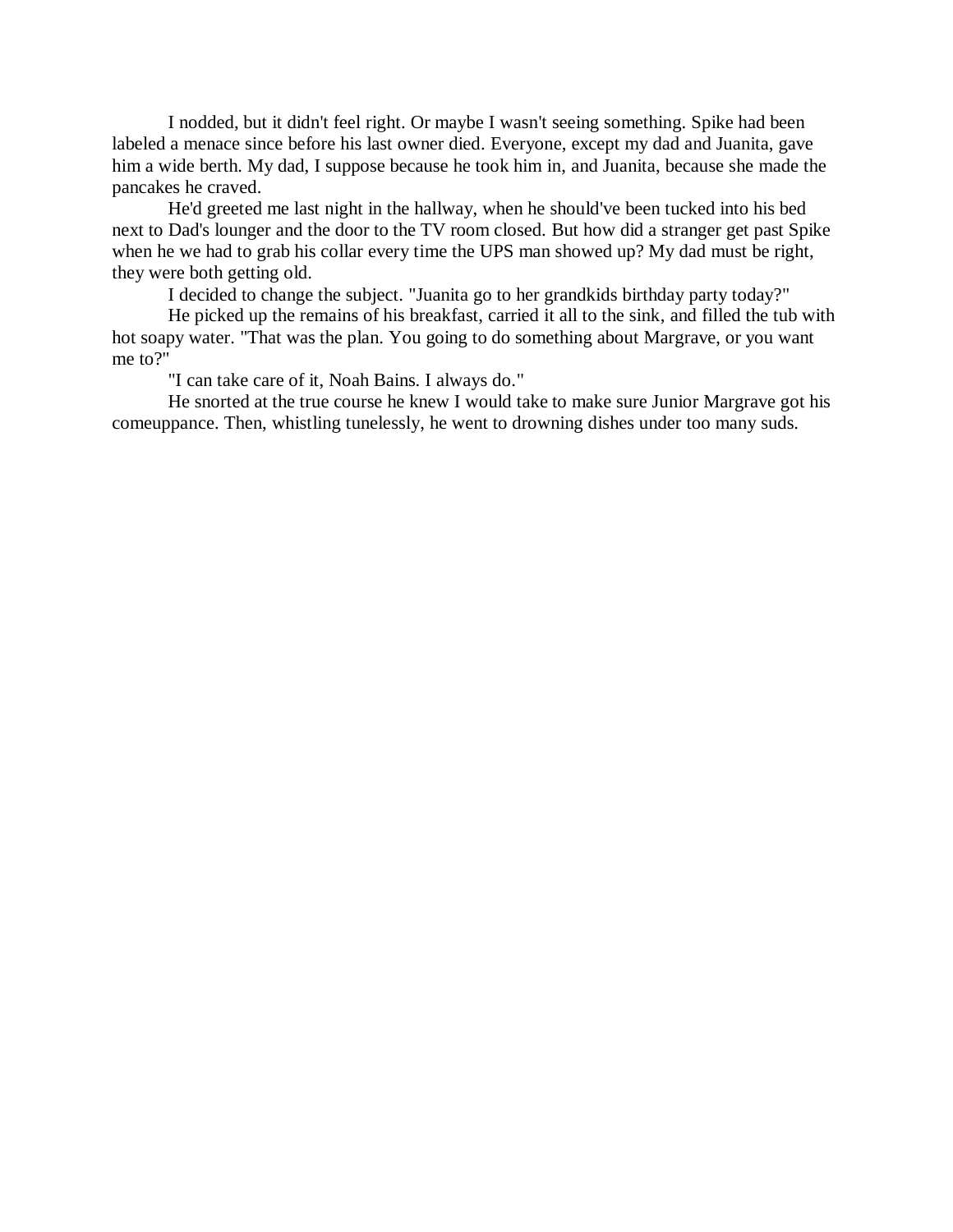#### *Chapter five:*

It was late afternoon when I decided a break was needed, and took my dad's old farm truck to Roxanne's Truck Cafe. I continue to come here even though I'm razzed, teased and jeered at on a variety of subjects, like, "How long does it take a girl crop duster to finish spraying for mites?" the answer being, "Mite be now, mite be later." That dumb joke still put them all into hysterics. I didn't get it, but I suppose it was a compliment that they kept to crop duster jokes. It could be worse, they could still be torturing me with dumb blonde jokes.

A faded, hand printed sign on the glass door at the entrance said, "Eat here and help support two kids in college." The "two" had been hastily crossed out and "one" scribbled above it. Trust Roxanne to rub it in. I'm godmother to her handsome son, Terrill, and beautiful daughter, Maya. Terrill is in his second year at Berkeley, tearing up the football field and sensibly keeping his head down. Maya, however, is in New York City blowing away the competition on the catwalk, and causing her mother to pull out her hair. Like it's my fault the eighteen-year-old hounded me until I'd helped get her a contract in the modeling industry?

It's not like I held her over the baptismal font and breathed my long-boned Norwegian genes into her. She came by her height, good looks and grace from two handsome parents, her charm from her dad and her ambition from her mom. She sure didn't get it from me. Roxanne's family are all a luscious *café au lait*, and I'm a tall skinny, twice-divorced, middle-aged white woman. And if you asked my dad, I was a wash-out as a model, and the same could be said for my ability to run his crop dusting business, especially after this morning's fiasco when I singlehandedly lost the widow Warren to an unethical competitor.

Still fuming over what I saw as my dad's unfair attitude for the loss of the widow Warren's lousy acreage, I angrily pushed through the double-doors, snapped up a discarded morning paper, and took my usual spot at the counter by the coffee machine.

"Just get off work, Lalla?" asked Linda, tilting the coffee pot over my outstretched cup and letting the last of the pot trickle down to nothing.

"Lemme get you some fresh," she said.

Linda Earnest could measure my weariness with her own, since she was winding down from a long night shift. She was also the widow of an Aero Ag pilot. A pilot's job was hard to take in the best of times, what with the long hours, deadly chemicals and dangerous flying. One slip—and in Ted's case, flip—and it was all over.

"Yeah," I said, as she refilled my cup. "Between weather problems and losing another customer to a thieving competitor, it's been a long day. God, I'll be glad to see the end of this summer."

It was my usual lament, and in light of the fiasco with the widow Warren, the best I could do. She nodded and kindly didn't mention yesterday's front page with my picture on it, then moved on to the next customer. Reluctant to read the headlines, I unfolded *The Modesto Bee* to the back section and started with the funnies. When that chuckle was through, I turned the paper over to the front page and started at the bottom, vaguely wondering if the city council had ever solved the problem of Frances Quilmar's illegal outhouses.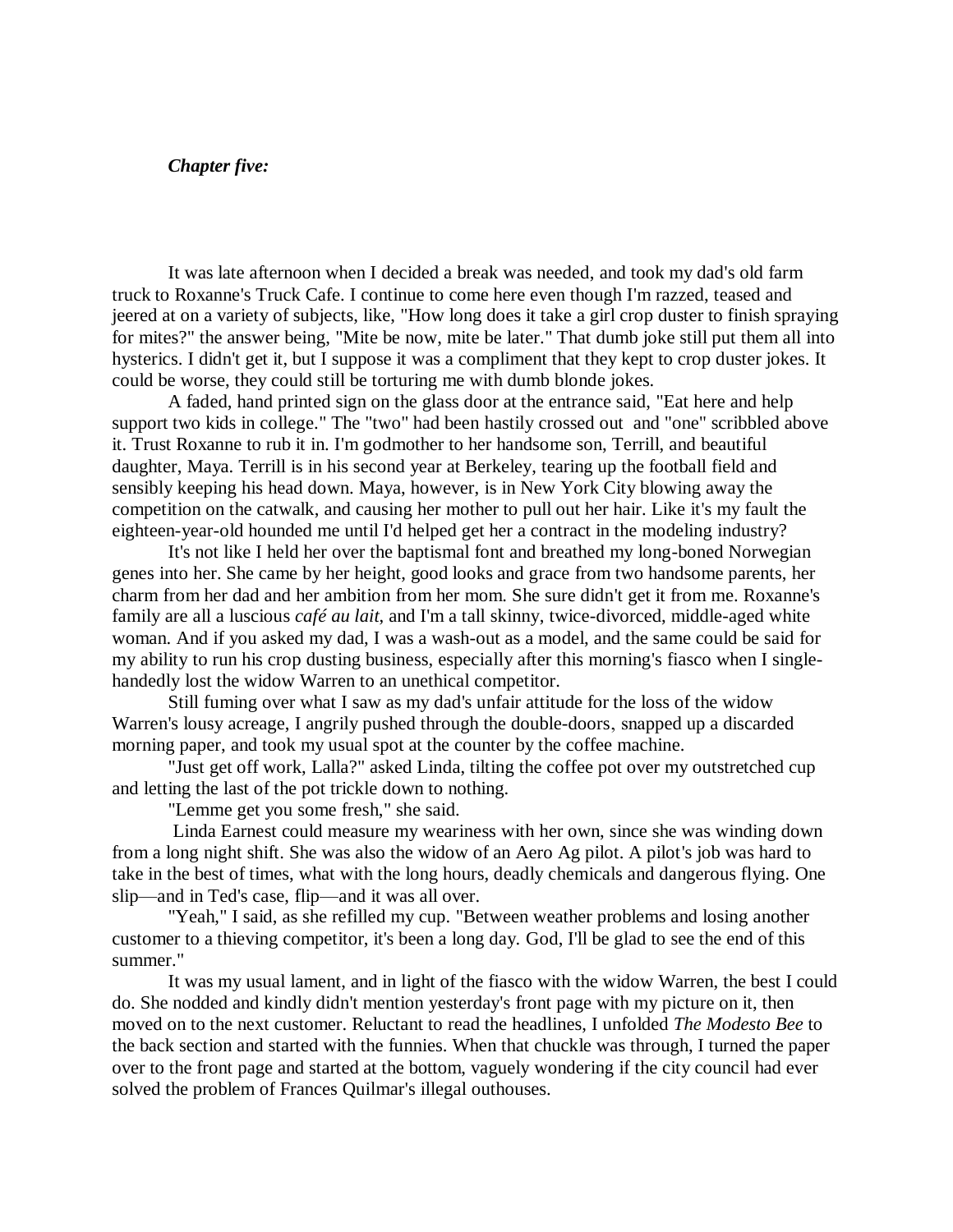I did an audible gasp at the headline. *Snowflake Man Found Dead by Woman He Harassed.* The newspaper had obviously dubbed him Snowflake Man for the simple reason that paper snowflakes had recently garnished my Caddy; anything to take our minds off the August heat.

I could feel eyes boring into my back. They'd all read the headlines, and my gasp only confirmed their suspicions, because nobody offered the punch line to "How long does it take for a girl crop duster to finish spraying a row of corn?" Why did I think I could get by without the entire town thinking I might be responsible for yet another murder? It hadn't stuck last year and I was going to make sure it didn't stick this time, either.

A big dark hand with bright red nails set a plate in front of me. Roxanne, delivering good on her promise to fatten me up on Leon's pie because I didn't eat right during the summer season. Chocolate chip with dark chocolate cookie crust. Convinced that chocolate pie before noon would mean I'd have to join Overeaters Anonymous, I moved the plate out of reach and looked up at Roxanne. At her kind, sympathetic face, I covered my own with my hands, hoping the trouble my dad said I trailed along behind me hadn't followed me into her café.

"Oh God, Roxy, how bad is it this time?"

She glared at the occupants on the stools next to me, and though there were a few muttered complaints, the line of seats were now cleared of big ears. She patted my shoulder. "Eat your pie, sweetpea."

I caved as she knew I would and chewed on her husband's famous chocolate pie. I swallowed, urging the pie to go down where it belonged, but the silky texture and warm cocoa might as well have been sand in my throat.

She lowered her voice. "I called your house, didn't want to add to the ton of messages you must be getting by now. We heard some of it on dispatch, then some from Caleb when he came in. He looked about as tired as you do. You get any sleep at all?"

"I had to work today, and that didn't go so well either," I answered. "Caleb say anything?"

"Just that he's been trying to reach you. Paper says you were questioned after finding the body, the police want to talk to anyone else who saw him that day, and right after this year's criminal and murder count, a brief rehash of your modeling career."

"Okay, that's not so bad, though second billing below the state's murder count is now the least of my problems."

"What do you mean?" she asked, her brows making twin furrows above her wide nose.

I told her about my frightening experience with an intruder who left a threatening message on my dad's door.

"When?"

"It was after I came home from finding Billy Wayne in the alley."

"I presume you're going to take that message as gospel." Gospel, according to my pragmatic friend, was whatever got one through the day as long as it didn't get you arrested or shot.

"I didn't ask for any of this. Before yesterday, I probably passed two, maybe three words with Billy Wayne. I was picking up Caleb for a lunch date at County, and Billy's down on his knees, those strange yellow rubber dish gloves on his hands while he's polishing rocks. Rocks, for cryin' out loud. I said hello or, 'nice job,' something like that."

"Says here he was off his medication."

Roxanne got her PhD in psychology only to discover that dishing out her husband's pie did about as much good for folks' mental health; and she didn't have to deal with county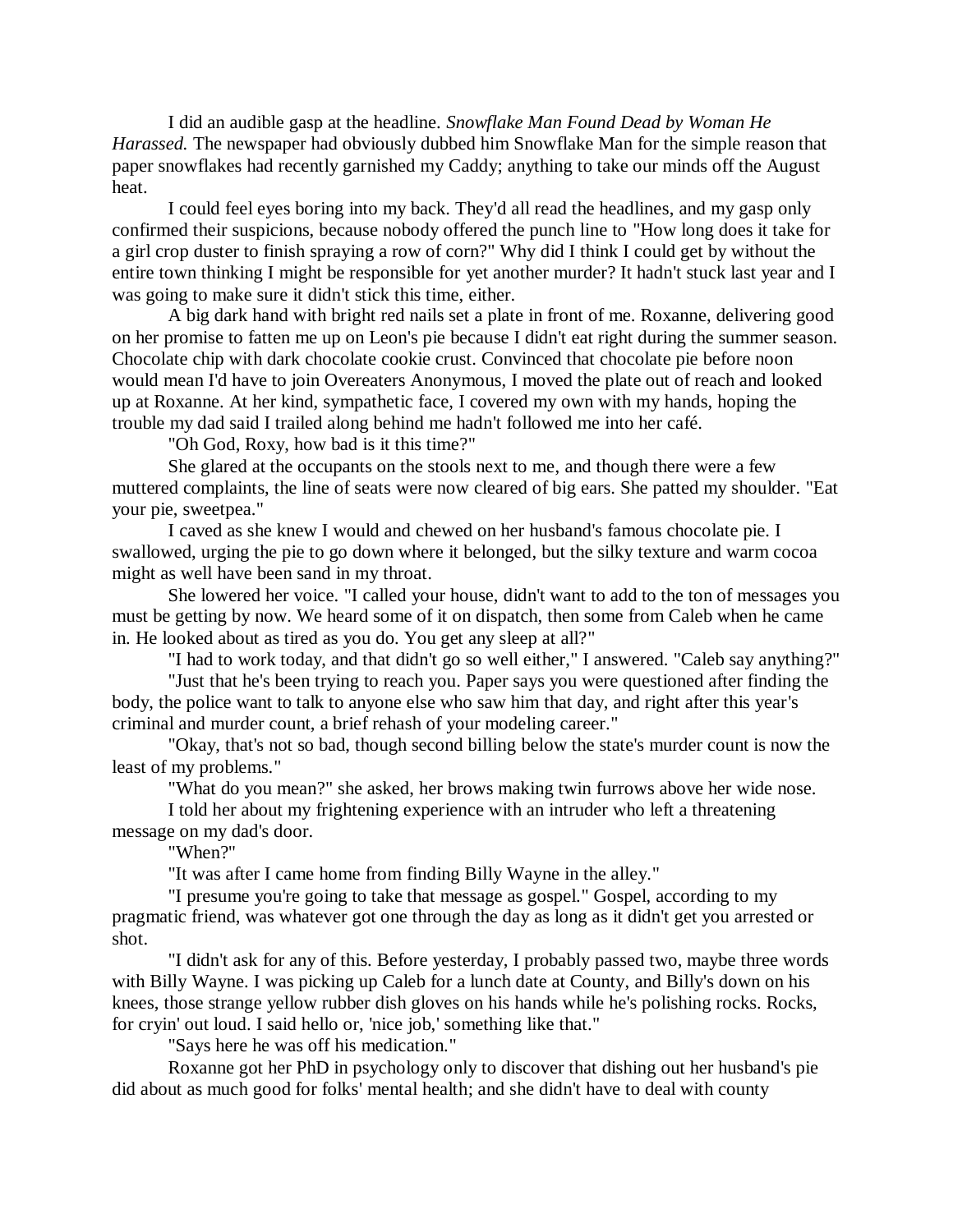paperwork. In her spare time, she advocated for the homeless, kept track of their pharmacopoeia, and helped file their disability paperwork to the state.

"Yeah, Caleb told me. I just wanted to tell Billy Wayne to quit with the snowflakes before he got served with a restraining order."

"This old photo shows him in fatigues, says here he was a veteran. I knew that. Also says he's a convicted felon. I knew that too, but uh-oh .... "

I snatched the paper out of her hand, read it, and then slammed my fist down on the page. "This crackpot reporter is insinuating that I drove him to commit suicide?"

"Don't you give it any mind. It's just a damn shame you were involved with that trouble last year."

"Oh yeah, *that* trouble. God forbid anyone else forgets about it either. I've been paying bills, working hard, all without a single dead body in my path for what, a whole year, and now this?"

Last year a grieving husband had used my Caddy to clear his name. Worked out fine for him, but I was put in the hot seat for a murder I didn't commit. It was terrifying to realize I was back in the same position, only this time, with a killer who had made sure that I would not be speaking to the police about anything I thought I might have seen. Ironically, I couldn't ID this person if they stood up right now and confessed. But I did know one thing—I was pissed off and angry the police thought I should remember more than I did and angrier still when a killer dared to try to intimidate me with a threat to my family.

Roxy turned to page three and pointed to the photo of a thin elderly woman in a limp housedress, her face twisted with grief and rage.

"Good God! Who's this poor woman?"

"Margery Dobson, Billy Wayne's mother," she said. "Looks like she's the one who's calling you a murderer."

I looked again at the photo, gray hair sticking out in all directions, her mouth wide in a crazed, wild cry of grief. "I don't understand. Surely the police have talked to her by now. Where'd she get the idea I killed him?"

"It's that nutcase, Del Potts. Says here Billy Wayne was 'obsessed with you,' and he quotes your second ex-husband, who says you 'do have a tendency toward violence.'"

I growled. "That sounds like Ricky."

Ricky Halverson would be only too happy to weigh in with his opinion of Lalla Bains. He might have gotten over the violence I did to his vintage Caddy when I caught him with his secretary, but he was still smarting over the damage I did to his image, when I took said vehicle in trade for a divorce, and painted it candy-apple red.

I sighed and said,"Caleb didn't even call to warn me."

"I called," he said. "You were already gone."

I turned around to see the man of my dreams. Though we shared the same birth date, forty on him looked great. Flat, hard abs in a tightly pressed khaki uniform, long bony face, close-cropped, thinning blond hair, and just a trace of summer perspiration on his upper lip.

Since I preferred him sweaty, naked and feeding me strawberries and cream in bed, I knew my expression had disappointment written all over it.

Nothing in his face said the long hours he'd spent with the investigative team had garnered any clues as to who might have killed Billy Wayne Dobson.

I groaned. "Now?"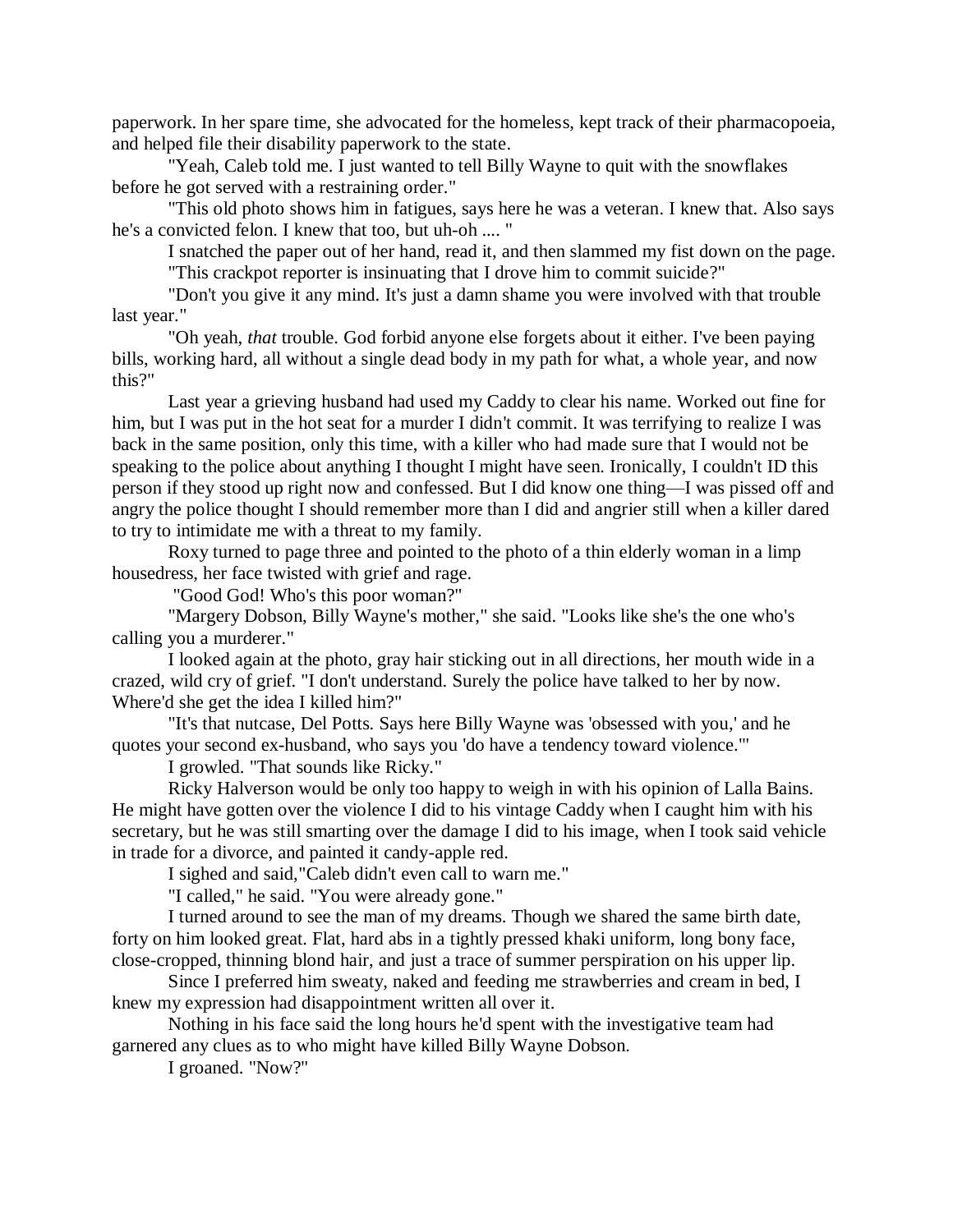When his icy blue-eyed stare swept the room, I realized that everyone had been looking at me. As if the short fuse I generally kept well hidden was about to ignite? What did they expect? That I was going to jump up and yell, *I did it! Snowflakes decorating the red paint on my Caddy just got to me and I snapped!* What a buncha ninnies.

"Might as well get it over with," I said. I slid off my stool, and leaving behind Leon's chocolate pie and the stares, I lifted my chin and walked out the door.

Caleb opened the passenger side and when I was belted in, he said,"Sorry I couldn't get to you sooner," he said."It's been, to say the least, a busy day."

"Where'd you put my Caddy?"

"Tucked in all nice and safe in my garage. We'll pick it up when we're through," he said, and one-handing the wheel hard over, peeled out of the parking lot.

"Nothing else on last night's intruder?" I bit my lip trying to ignore the warning signs of an impending migraine.

His glance left my face and went back to the road. "Sorry, no. You get any sleep?"

"I must have, since I woke up thinking last night was a nightmare. At work since four a.m., though that didn't go so well either. I guess I should thank you for the patrol car at the end of my road. What about Billy Wayne? Anything new?"

"You couldn't have done anything for him, Lalla. The blade nicked his carotid artery. By the time you got to him he was already bleeding to death. The medical examiner said with the amount of blood in his heart and lungs he couldn't have lasted much longer. There was no saving him, and nobody seems to have heard a thing, including Mr. Kim."

"Got any suspects, besides me, of course?" I looked out the window, my voice a thin tight wire between two cans. I'm nine again, begging for answers with an unreliable connection.

"Try not to stress over this. You're not a suspect."

"Detective Rodney probably thinks I planted that note on my dad's door," I said, the breath hitching in my throat. I blinked back the tears and turned to gaze blindly at the passing scenery.

"The detective would be only too happy to go with the obvious choice, the person who found him, the one who was the object of his unrequited affection, me, Lalla Bains.

Caleb reached out to cup my cheek in his hand. "Sweetheart, don't cry."

I sniffed back my tears. "I'm going to sell the Caddy."

"Why? Because some nutcase left you a warning? Don't do it, Lalla. Everyone in town knows who you are and what you drive, so it won't matter. Besides, that note may not have had anything to do with the murder."

Was it Junior Margrave? Nah. Though I had every intention of getting even, I had yet to give our pirating competitor reason to start lobbing angry volleys over my bow. Besides, dad locked the doors. He just didn't set the alarm. "If someone was mad at Billy Wayne, why kill him? What reason could they have had?"

"Don't know yet. There were defensive wounds on his hands."

"Oh, geez," I thought of Billy Wayne, trying to fight off a scissors-wielding attacker. "Do you think it was a drug deal gone wrong?"

"Billy Wayne was in jail for a botched bank robbery, not drugs."

"Bank robbery? How's a decorated Marine sniper end up robbing a bank?"

"After he was discharged from the Marines, he got involved with a bunch of peace-niks. Called themselves the New Army of Freedom, and thought robbing a bank would be a good way to make a statement to corporate America."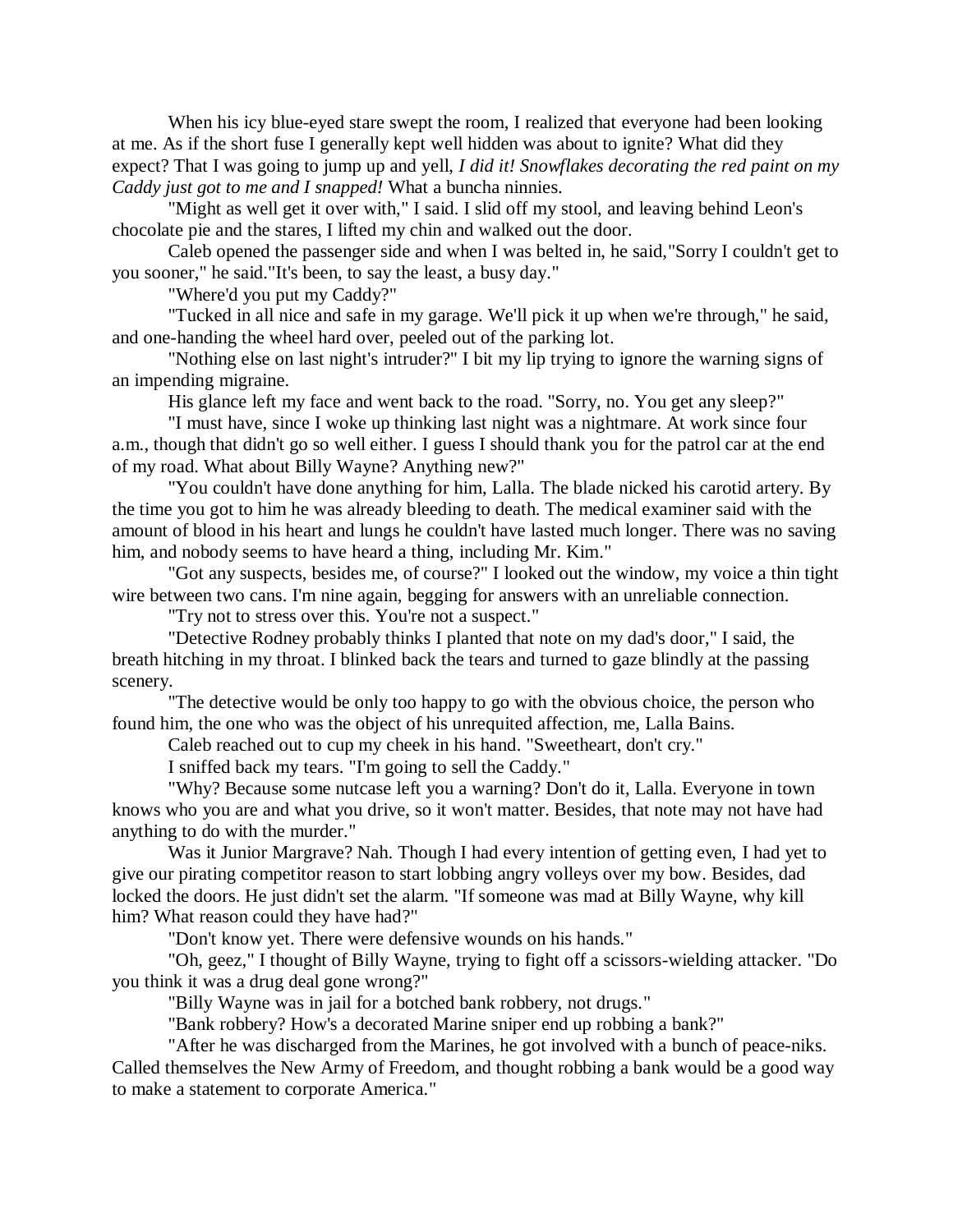"Then he got into drugs after prison?"

Caleb's lips flattened out to a grim line. "I never saw him loaded. He was on meds for his PTSD, that's all."

"But isn't that why he was living on the street? I heard — "

"You heard wrong. He wasn't into drugs."

I was looking for a lead, anything that said last night's messenger had a rap sheet that would lead to his arrest, but all I'd managed to do was poke at Caleb's sacred belief that a decorated Marine would be above getting stabbed for a zip-lock bag of dope.

He must've read the unhappiness in my face, because his voice softened. "Lalla, any drugs in his system will be determined when the autopsy is complete. I have something else to tell you, so will you sit still for a minute and listen?"

I nodded, unwilling to antagonize him any further.

"We finally got Mr. Kim's daughter to agree to another interview. She was reluctant to do so, but when pressed she agreed to sit in and interpret for him.

"So what was the result?"

"Mr. Kim says he saw someone at the end of the alley."

"Great! Then he can identify them?"

"Sorry, but no. As for your DOA note; didn't you fire a pilot last year for doing drugs? He might be pissed enough at you or your dad to leave a threatening note."

"Yeah. I was missing an extra set of keys after he left. I'd like to think that the note is totally unrelated to Billy Wayne's killer, really I would."

I could hear the eerie echo of Mr. Kim telling me to stay away. If Mr. Kim saw someone at the end of the alley, then why didn't the killer leave Mr. Kim a threatening note?

"Who then?" I asked. "Some other homeless guy? A drug dealer? Can't they pick up all these guys and get one to confess?"

"It's complicated."

"What's so complicated?" I could feel my voice going up an octave. If some druggie stabbed him for his stash, then why was it complicated? "Don't you have *any* suspects?"

"Working on it," he said, his clipped reply said he was finished telling me anything else.

My vague feeling of unease went into hyper-drive. "Then why do I need to go for another interview?"

"It's just a simple interview."

We pulled into a parking space in front of the Modesto police station and Caleb leaned over and gently kissed me on the lips. Seeing I was calm once again, he unfastened my seat belt.

"This won't take but a few minutes," he said, herding me toward the entrance. "Relax, will you? I already told you, it's an interview, not an interrogation."

"I never thought I'd care what Detective Rodney thought of me, but does this mean he's taking last night's threat seriously?"

"Yes. I made sure he understands that he will take it seriously because I got Chief Aguilar to sign me onto the case."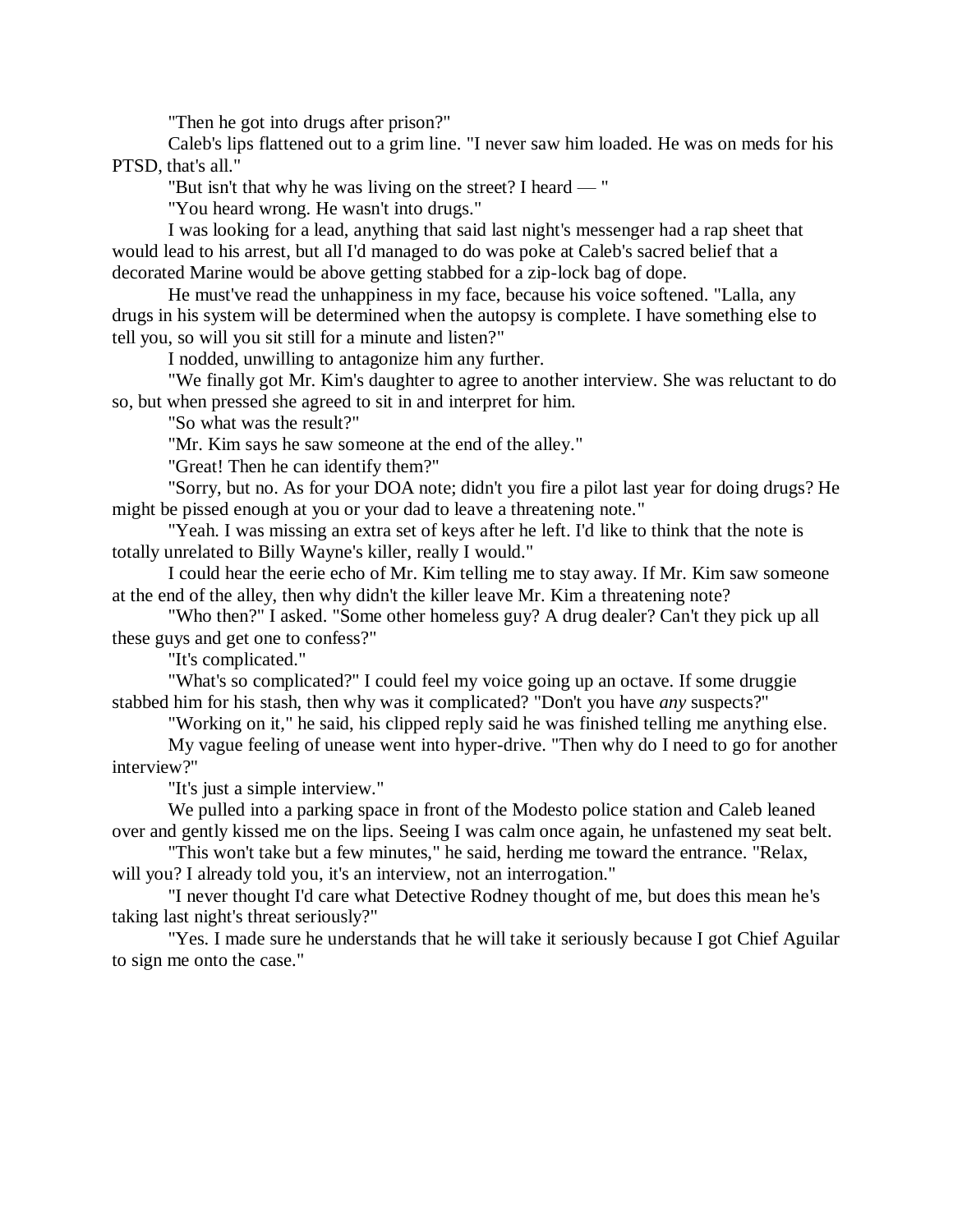#### *Chapter six:*

I burped. My stomach was showing its temper at losing out on Leon's chocolate pie. "Sorry," I said, "nothing to eat since last night. I just wish this interview wasn't going to be with Detective Rodney."

He dug a mint out of his pocket and held it out to me. "He's been bumped upstairs. You're getting a rookie today. She'll take your statement, then we'll go get some breakfast."

"She? They got a new girl in the department? Good. I'm always glad to see more women on the force."

"Just don't call Deputy Pippa Roulette a 'girl' and you'll be fine," he said, ushering me through the double doors and up the back stairs to the open office full of desks.

I nodded, thinking Caleb was preparing me for some kind of hefty NOW radical with a ready-made chip on her shoulder.

Inside the main office, a desk had been shoved to one side and away from the cacophony of police work. Unfortunately, I could barely hear Caleb introduce us for the buzz saw of a migraine kicking at my head.

"Pippa Roulette, this is Lalla Bains." He gave me a little push in her direction and then stepped back. "I'll leave you in Pippa's very capable hands. I'll be downstairs when you finish." He didn't kiss me, just left me standing there with my mouth slightly open and insects chirping a riot in my head.

Pippa Roulette's sultry green bedroom eyes tilted warmly into my own, which meant that she was eye-level with me at almost six feet in her police issued brogues.

She had long, curly red hair clipped at the nape of her long, white, young neck.

"Hi," I said, shaking the long, slim, young hand.

And to think, last year I was all mopey about a simple fortieth birthday. Caleb and I will be forty-one this August. I resigned myself to make the best of it, and took the proffered chair.

Her smile sparkled whitely. "I'm so glad to meet you. Sorry about the circumstances though."

God. She was what—twenty-five?

"I'm twenty-nine," she said, and filled me in on the rest of the questions rolling around in my head. "I was in my third year of college before I got off the fence and changed my major from law to law enforcement. Kinda hard to start over, but I'm glad I did it. I really can't see myself in a law office, can you?"

Maybe as a centerfold. Spread across a desk.

She grinned.

Good grief, this was spooky. The girl was a mind reader, too?

"So in spite of my advanced old age, this is my first real job."

"Uh-huh." I was still trying to work my mouth around forty-one without stuttering.

So why did Caleb set me in front of this gorgeous redhead with creamy white skin and no crows-feet? The uniform said police department, not sheriff's department. At least she didn't work every day with Caleb. Or did she?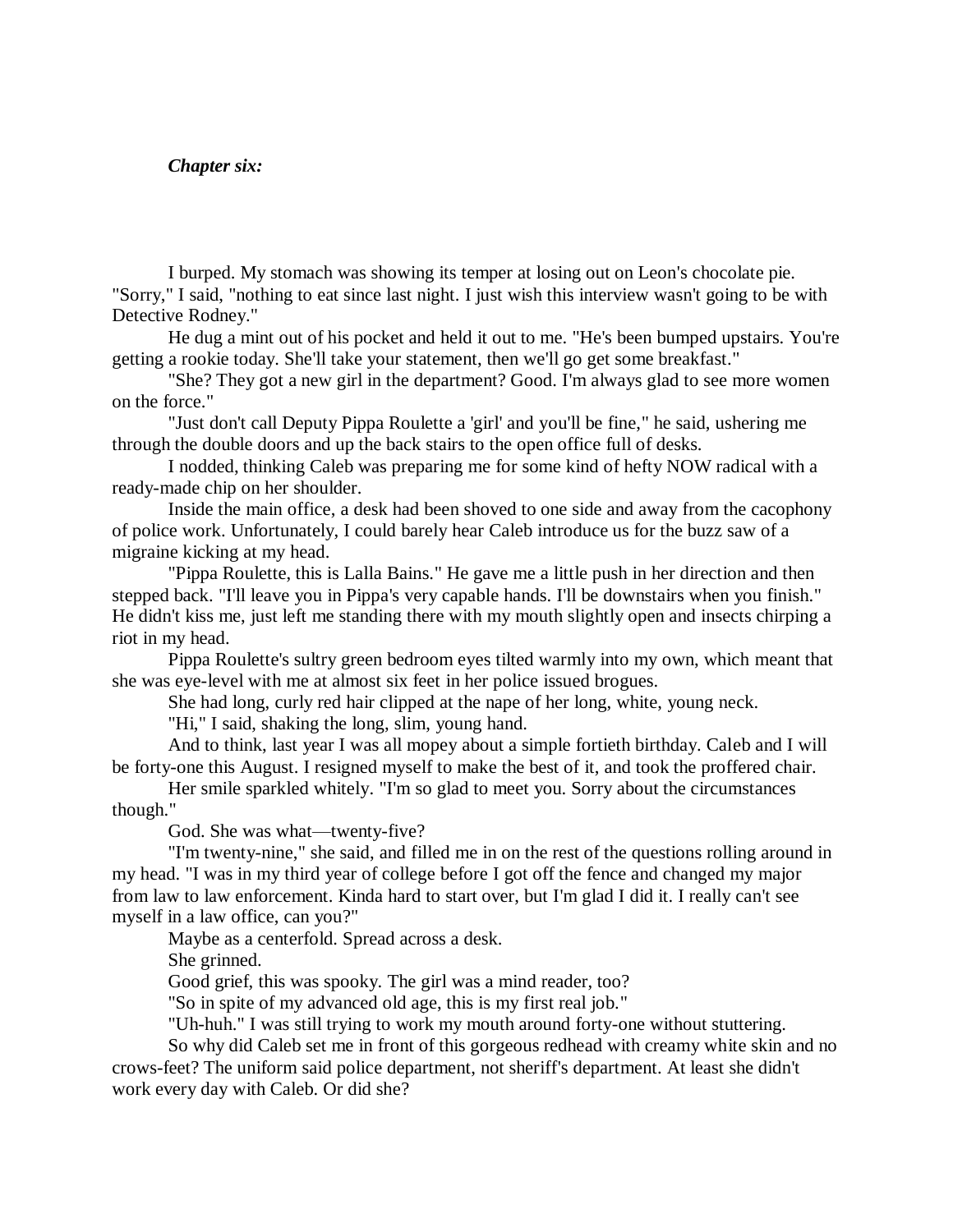She cocked her head to the side, giving me a look that said she wasn't buying into any melodrama with jealous girlfriends. "Can I get you some water or something?"

I made a twirling motion at my head. Let her read that.

She nodded, got up and every man in the room stopped what he was doing to watch the ordinary brown uniform sway all the way to the water cooler. I never had hips like that, and a waist that small appeared only after a starvation diet decreed by the fashion industry, but then my ass would disappear, so no joy there, either.

When she came back, they all ducked their heads and went back to what they were doing. She leaned over the desk, handed me the cup of water,and said, "You'd think they'd never seen a woman before."

"Well, you're not the average hair-on-the-upper-lip deputy, either."

She gave the comment a throaty chuckle.

I popped a headache pill and swallowed it down with the water.

"Thanks," I said. "I was beginning to get a migraine."

"Caleb said you get them. Do you want to go lie down for a half-hour in our break room? I could do some other stuff while you rest."

Caleb told her? What else did he tell her? When did he have time to talk to her? Did they go out for drinks after work? This was going to make me crazy in no time, so I quit before it got out of hand.

"No, no. This will work in another minute, thanks." Besides, her desktop was overflowing with paperwork, and if I put a glitch into her tight schedule, I suspected I would only have to come back again tomorrow.

"So do you have a form I can fill out, or do you wing it?"

"Let's go somewhere more private."

Pippa led me into an interview room, closed the door, put the folder she'd brought with her on the table, and tweaked the blinds closed.

"All right, I've read the file, and I know this has been terribly traumatic for you, and I'd like to help if you'll let me."

"How?" I could hear my voice go up into that higher register I get into when stress and a pounding headache were threatening to ruin the party. "I can't even remember his last words to me."

"That's why Caleb asked me to see you today. I'd like to try a little simple hypnosis, if you don't mind."

"If you promise me I won't go out of here doing the chicken dance you can try anything you like. Not that it will work, I can't be hypnotized."

"Maybe not, but it's also a great relaxing technique and you look like you could use something to help with the stress. So let's get started, shall we? Take a deep breath. That's good. Deep breathing gets the oxygen into the brain, relaxes you. Now, close your eyes and we'll both take a minute to quiet our minds. That's good, take another deep breath, relax your mind, your shoulders, your arms, your hands. We have all the time in the world, so go ahead and let it all go. That's right, take another deep breath and relax, Lalla, now go deeper, that's good, just relax and go deeper, deeper ...."

\* \* \*

Pippa was talking to me. "Lalla? Would you like another drink of water?"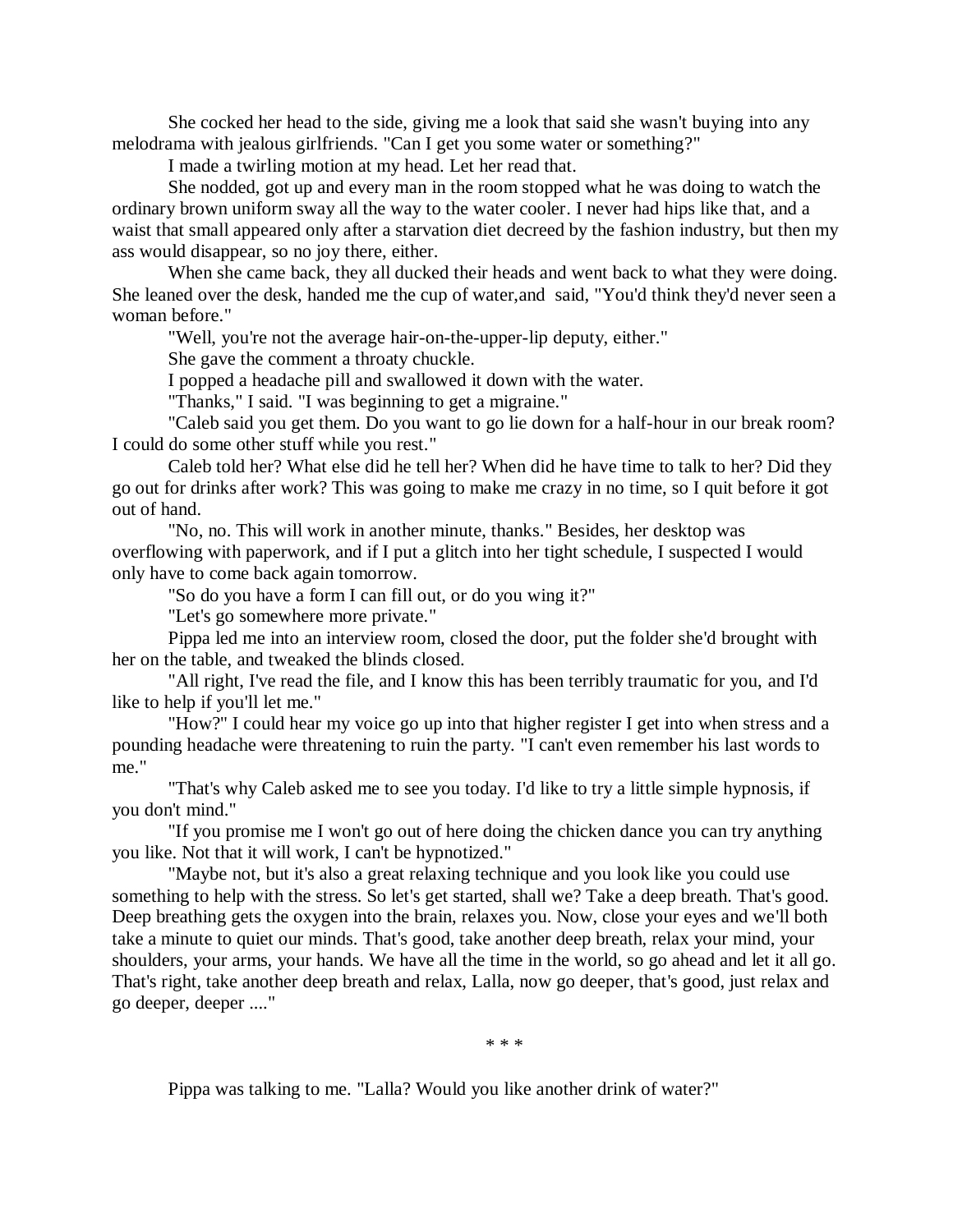I blinked and yawned. "No, thanks. Sorry, but I did warn you. Never works."

"It's not a problem. We talked a bit about your headaches, and I gave you a suggestion that might work."

"You did?"

She walked me through the bullpen and to the open elevator doors, then punched the down button and handed me a card."This is for later, in case you remember anything." She stood back, and then reached out and stopped the doors from closing. "Your guy's a rock you know, but he's all yours, Lalla Bains. I wish ... I wish I had something like that in my life again."

I nodded, and as the elevator descended, I noticed the jittery nerves I'd come in with were gone. By the time I stepped out into the lobby I was feeling downright cheerful, if somewhat lightheaded. The lightheaded feeling, I decided, was due to the breakfast I'd missed.

Caleb got up and led me to a chair.

I smiled at him. "That was fun, but since I can't be hypnotized, I have to ask, is she some kind of psychic?"

"I don't know about the psychic part, but she's got a pretty good grasp on profiling."

"You told her about my migraines?"

"Did it help?"

"I don't think it worked, but I do feel somewhat—hey, my headache's gone!"

"They say that people who are prone to migraines are better subjects for hypnosis. Your headache was just an added bonus."

"And to think I was looking forward to an afternoon of hot-lights and bamboo shoots under the fingernails."

He stood up. "Pippa tell you to call later, in case you remember something?"

He was standing in front of me, belt buckle about eye level, hands on hips, talking. My brain immediately went to zippers, bed, and hot sex.

"Uh-huh." I realize not everybody's mind naturally goes in that direction, but after a long diet of no dating, we'd found each other, and I didn't want to waste another minute. It's funny, I don't remember being this way at thirty.

Caleb's mouth twitched. "I asked if you wanted to get some lunch."

I tore my eyes away from belt-buckle-zipper-bed-hot-sex, and doing my best to match Pippa's husky voice said, "I'm starved."

\* \* \*

I awoke to sun filtering through the blinds and the smell of coffee. Coffee? I rolled over and sat up, reaching for the cup in Caleb's hand. I took a sip of the hot brew then glanced at the bedside clock and squealed. "You shouldn't have let me sleep so long!" I shoved the cup at him, and still naked, leaped out of bed.

"Sweetheart, you needed the rest," he called as I charged past him for the shower.

"I should be at work!"

He followed me into the bathroom to watch as I stepped under the hot water. "I have news for you! You've been out since yesterday afternoon. Your dad's got your work covered."

"Really? That hypnotism must've worked after all." I put my head under the shower, and shut the glass shower door on him. "Mentioning Pippa, did I tell her anything useful?"

"Not yet." Then he went to make us a hearty breakfast.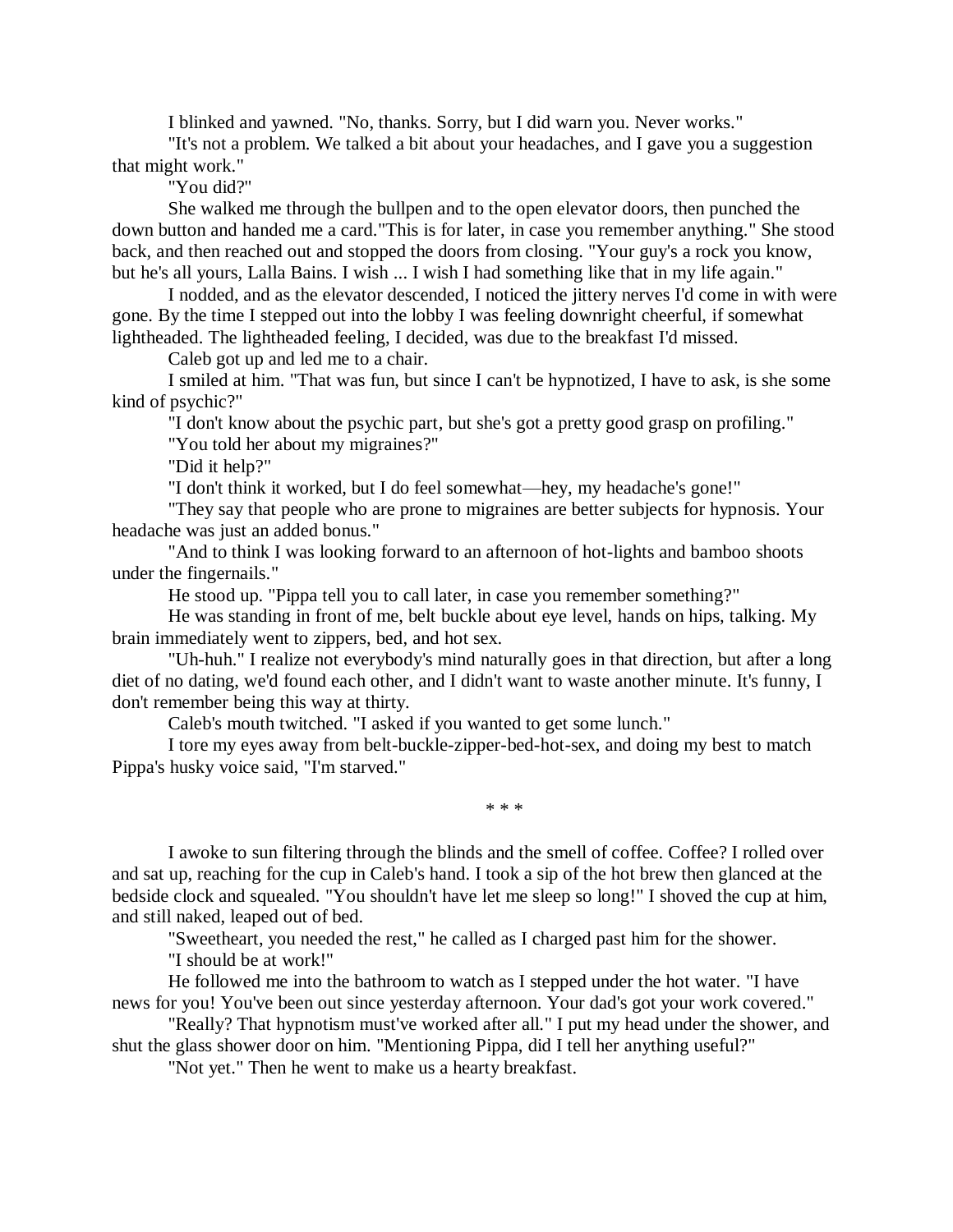Refreshed, from some healthy sex, food, sleep, and something Pippa, my personal therapist, put into my head, I sang all the way home.

"Dad?" I called, pounding the dust off my boots on a rug outside the front door. Since a fire last year nearly destroyed the house, my dad, my god-daughter and me in it. I now wipe my feet before walking over his newly refinished floors. A dark stain still shows on the floor where beams crashed down, but Dad says he likes it that way. Reminds him of how he shouldn't take friendships for granted.

Following the sound of the blender, I stepped into the kitchen and jiggled the pharmacy bag under my dad's nose.

"That our meds?" he asked, and turned off the blender.

I nodded, but I was also having a hard time keeping a straight face. My father was in a pair of dazzling green polyester slacks and there was a matching lime green suit jacket hanging on the back of the chair.

The seventies were all over the pages of Vanity Fair and Vogue, but somehow the retro look didn't quite translate to sixty-eight year-old men with thinning gray hair and jug-handle ears.

I put the bag on the table, drawing out two small bottles for him, and another one for his buddy, Spike.

"Okay. Heart meds, Lasix, arthritis pills, and Spike's crazy pills."

"He can hear you, you know."

I looked down at the small brown Chihuahua, his tail beating an uneven rhythm in time to some inner demon.

When he lifted a lip and snarled, I said, "And not a minute too soon, I see. When do you think the vet will take him off the Prozac?"

My dad uncapped the bottle and tipped out a pill. The dog's ears went up in trembling anticipation. "He's much better, don't you think?"

I studied the floor trying to find something kind to say about our resident Cujo, then got an eyeful of my dad's shoes.

He followed my stare down to his feet. "White for summer, right? They're already patent leather so I don't have to polish 'em. Lucky find, huh?"

I worked my lips around the laughter bubbling up, imagining my father in retro style leisure suit on his next night out. I glanced at the blender, looking for a reasonable topic of conversation, but since the frothy blue concoction might, or might not, have Viagra as its key ingredient, I gave up and blurted, "You need a haircut."

A year ago he was recovering from a triple bypass, his blood pressure cuff dangling off his arm while he dictated orders from his Barca lounger. All of that changed when our house was set on fire, and my dad decided if he was going to live, he was darned well going to enjoy it.

"Hair cut? Oh, yeah." He put his hand up to the flyaway hair growing over his big ears. "That reminds me, George Winston died earlier this week."

"The pianist?"

"No silly, George Winston, my barber. We talked about everything, 'ol George and me."

"But not that he was sick?" Then at the stricken look on his face, I added, "A heart attack, right?"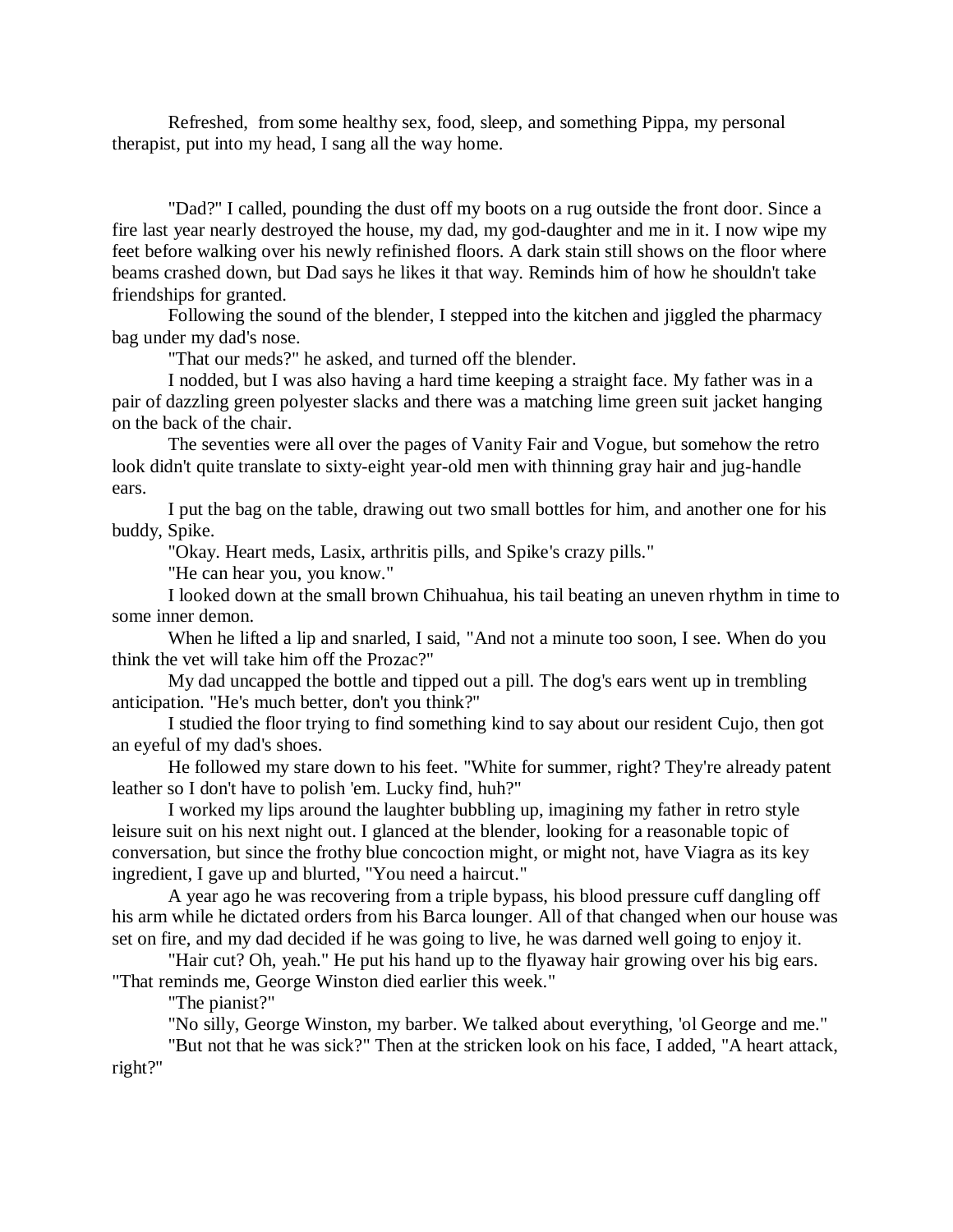"Cancer. Went right through him." He was thoughtful for a minute. "I don't know why I called him old. He was more'n likely your age. I'll be going to the funeral at two." Giving the shiny green polyester a fond pat, he shyly asked, "Think this will do? I'm taking Shirley Hosmer. There'll be a nice spread afterwards, so I expect we can call it supper."

Shirley Hosmer? The name pinged at a childhood memory. " Shirley Hosmer ... my third grade teacher?"

"Well, she's not your grade school teacher anymore, she's my date."

I held up my hands in surrender. "Okay, okay, but a funeral? Wouldn't you rather take her out to dinner instead?"

"Should I?" He stopped pouring the thick concoction, maybe trying to remember the paleontology of dating, or maybe he was considering the price of dinner versus the Viagra he'd mixed into his blender. He scooped a drop up with a finger, tasted and nodded his approval.

"Nah. The wake will have all that food, shame to waste it. Caleb called again. Coroner confirmed that Billy Wayne's death was a homicide. But still not your fault," he said, waving a dripping finger at me. "I got us a lawyer anyway. Young guy. He should do fine."

He was looking at me from under his bushy eyebrows. We both knew what he was talking about. Best not to engage anyone from his past. They might turn out to have skeletons in the closet like his last attorney.

He sniffed at the blender contents, poured out a glassful and upended it.

I asked, "Caleb say anything about a suspect?"

"Nope. Not to me."

Caleb's method was to wait, drop little tidbits when and where it would benefit the investigation. He was a brilliant investigator, or a sneaky cold-hearted bastard, depending on who was talking.

"Well, he'll come up with something," he said, wiping away the thick stuff clinging to his upper lip. Since my relationship with Caleb was coming along so nicely, my dad wasn't above proudly pointing out those qualities to anyone who might be willing to listen and of course, my dad would put Caleb in the brilliant, not cold-hearted, category.

I wish I felt so confident about his ability to find the killer without my help. "Where's Juanita? Did she leave already?"

Since the last thing my mother said before she died was that no matter what we did, we were to keep the housekeeper; naturally our bingo-playing housekeeper is still with us. She cooks dinner but takes home the leftovers, changes the sheets once a week, does the laundry on Mondays, and she goes home when she darn well feels like it. There are rumors that she used to scrub floors on her hands and knees, but I think that's part mythology, part ancient history, since I seem to be the only one who swings a mop around here, and not if I can get out of it. On the good side, she's sober, and crazy about the even crazier pooch who came to live with us as part of last year's psychosis. I liked that about her.

"Shopping, I think," my dad said. "No, wait ...bingo. Or shopping. Anyway, she'll be back later."

I decided to keep my opinions about his wardrobe to myself and left for an afternoon of invoices and bills.

\* \* \*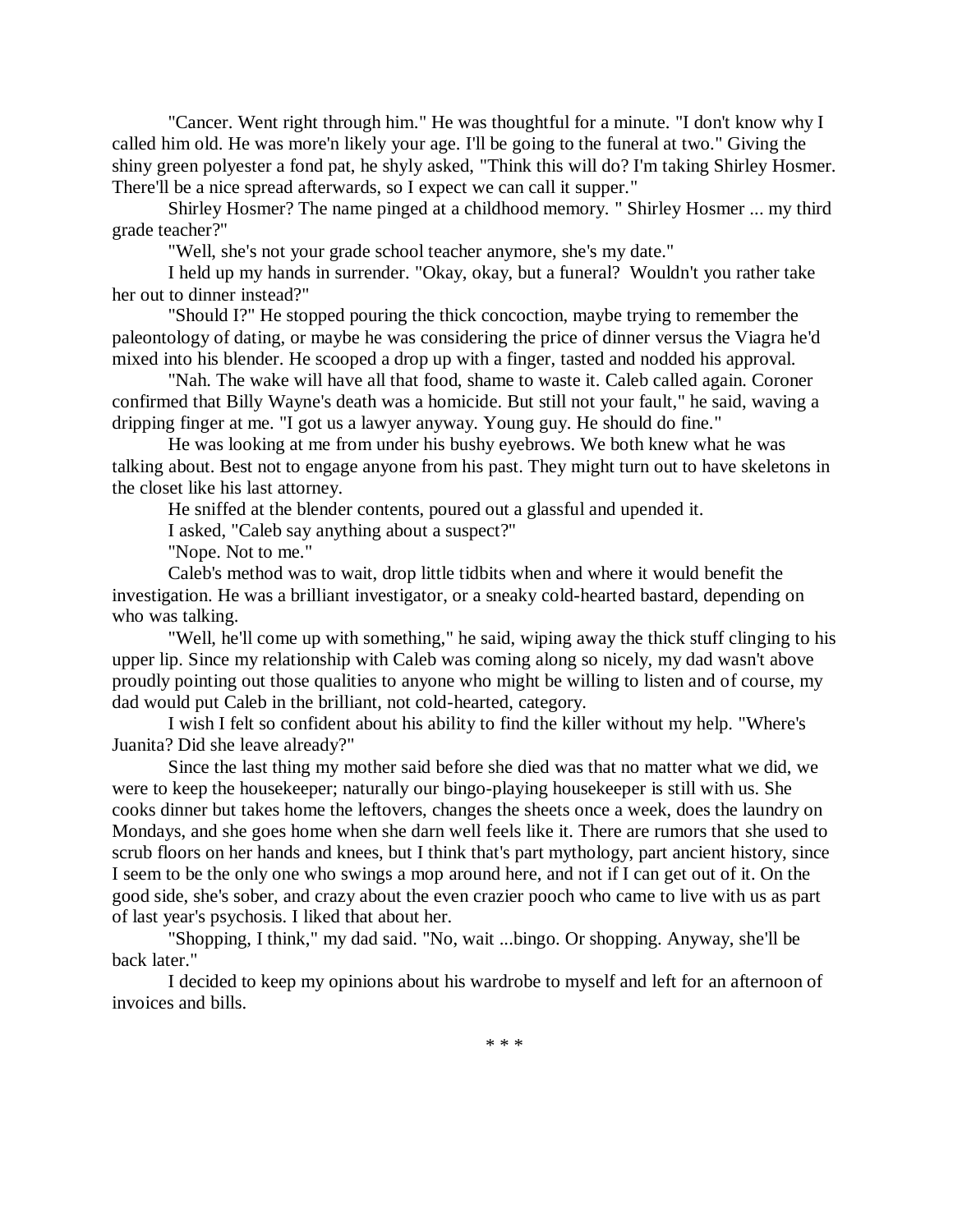Finished by midafternoon, I leaned back in my chair where it was nice and safe and I wasn't likely to give anyone advice on things like dating.

Caleb and I were dating. It felt odd, since I didn't usually date, I just married them, and then when we'd both become unbearably miserable, I divorced them. This wasn't bad, dating Caleb. It was actually pretty good as relationships go.

My reveries were interrupted by the phone.

"It's me," said my dad. "Shirley can't make it. Will you go with me? I hate to attend these things alone."

My dad knew my take on funerals. Together we'd already put two family members in the ground, so why did he think I would want to attend another one?

"Gee," I said, unable to control my antipathy for funerals. "You mean to tell me Mrs. Hosmer declined your amazing offer of a funeral and a table full of free food? Why go to these things, anyway?"

"See old friends, make new ones."

"There's your answer, then. Pick up some nice lady at the funeral."

He didn't say anything so I plowed ahead. "Let me think, go to a funeral, which you know I hate doing, and for some guy I don't even know? What're the odds, Dad?"

"It's just the funeral home, you can take your own car, skip the graveside and the wake."

We were in a brief lull between summer and harvest. All my work was complete, my desk virtually empty, and except for the dead body from two days ago, my mind was ghost-free and I meant to keep it that way.

Then he had to go and say, "It would mean a lot to me if you went."

I still owed him for losing the widow Warren's job to Junior Margrave, so that's why I went, never suspecting the trouble I would manage to rustle up at a perfectly sedate funeral.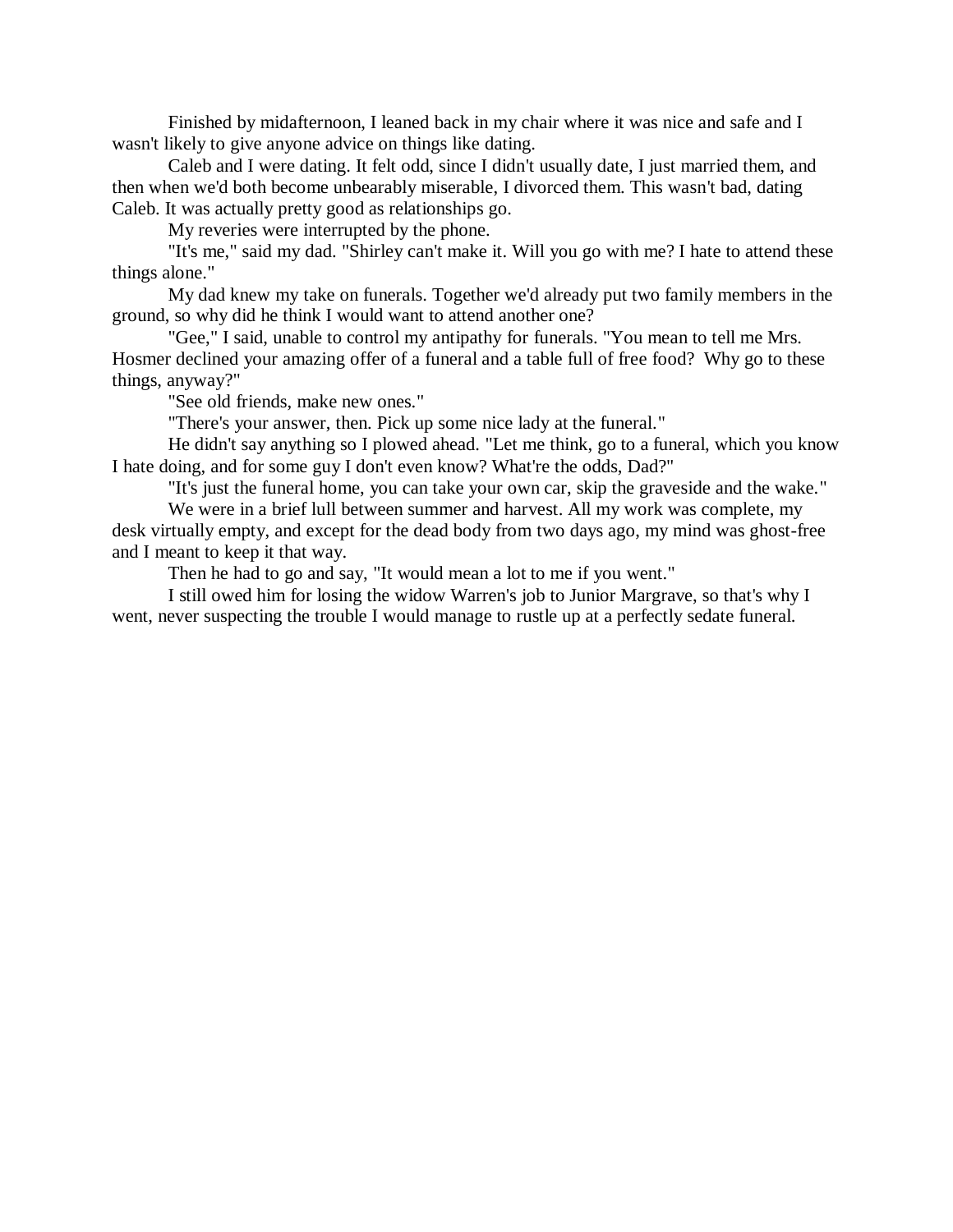#### *Chapter seven:*

Clients of George Winston, the barber, not the pianist, packed the Modesto Mortuary, all of them apparently in need of a haircut. Some were women, who may or may not have been wives, but seeing five or six single women, I figured I could cut loose from this gig after all.

When the eulogy was finished, I nudged Dad, motioning that I was leaving. He acknowledged my need to avoid the rest of the funeral and stepped into the line for the casket. Maybe he'd find a date in line, take *her* to the wake and call it supper.

As I slipped into the hallway I

bumped into a grim faced, rail thin, woman in black. I politely excused myself.

Through tear stained and swollen red eyes she peered up at me. "Who're you?"

"Lalla Bains," I said, offering her my hand. "My father and I came for George's funeral. Are you, his mother?"

"Yes, I'm his mother." A tic appeared in the wrinkled skin around her eyes, and in a wheezing breath she hissed, "I know who you are. You killed my baby!"

"Oh gee, lady, I'm sorry, but you must be thinking of someone else. I didn't know your son." I reached out for her arm to pull her away from the line of mourners steadily emptying into the lobby. "Why don't I get you some water, it's awfully hot."

She jerked her arm out of my grasp. "I'm not some crazy old woman and I know who you are. You lured my innocent boy to his death, you Jezebel!"

I tried to quiet her. "Ma'am, I think you've mistaken me for someone else. Let me get you some water."

I barely managed to duck the swinging purse she aimed at my head.

"Lady, please! I'm only trying to help!"

What was this crazy woman thinking?

We were also gathering a crowd, too. Happy, I suppose, to see something other than another boring funeral. But no one stepped up to take control of the grieving mother, either.

I looked at the amused faces, the hands in pockets as they waited for the possibility that there might be a cat fight to lighten up the day.

"Hey!" I called to no one in particular. "Can't one of you guys take Mrs. Winston out of here?"

They all stood where they were, blinking like a clutch of furry-headed owl-chicks. I backed towards the door as the enraged purse-wielding madwoman advanced on me. "Hey, stop that lady! Quit that."

I tried again, "Come on guys, can't one of you do something with this woman before she does some damage?"

Conceding defeat, I raced down the steps trailing a conga-line of excited funeral attendees.

I turned to see several of them aiming cells phones at us, clicking away, enjoying the anticipation of the melee. Obviously, this was a much better show than inside. After all, the other guy was already dead.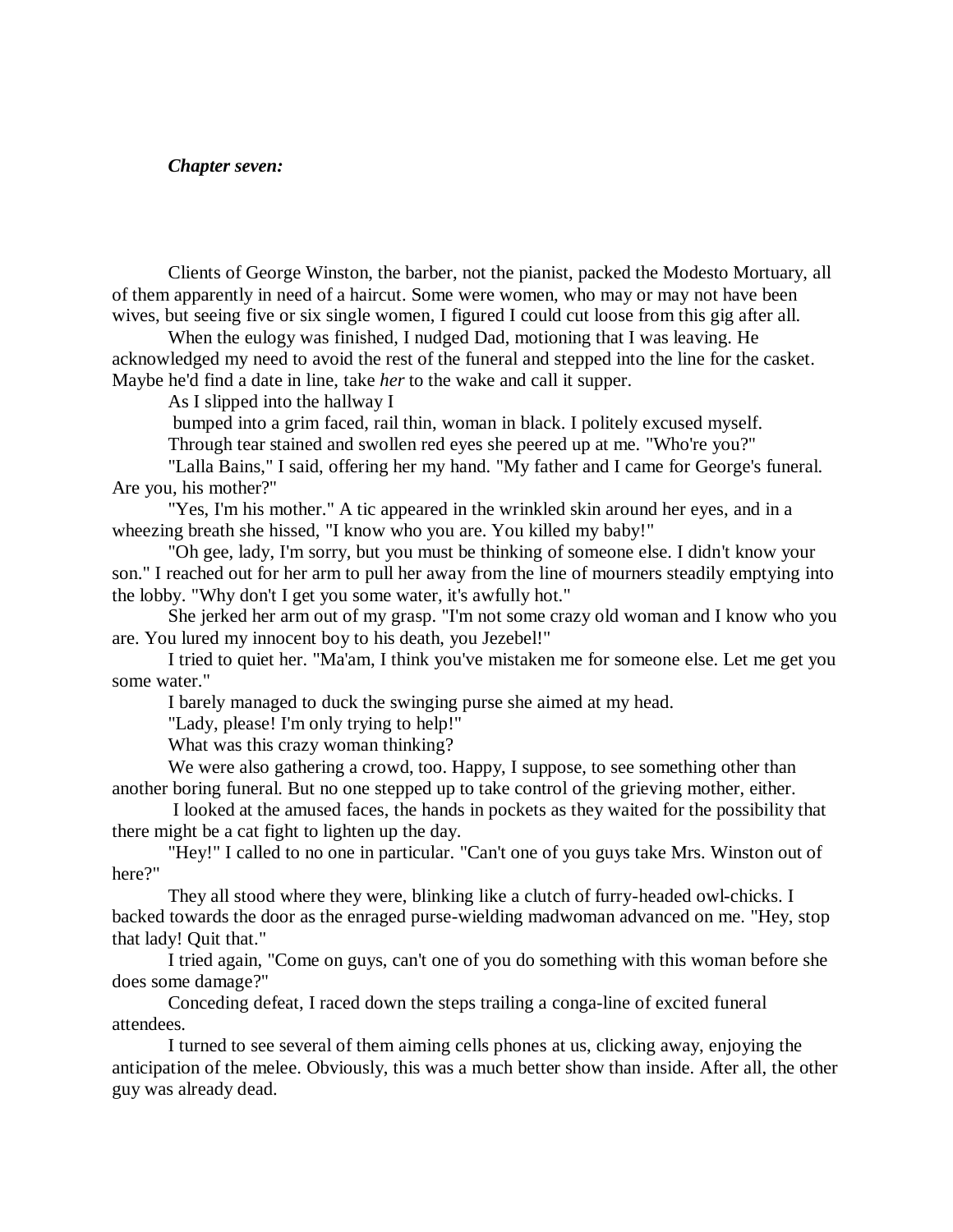She waved a bony finger in the air. "Billy Wayne would never have looked at your skinny hide if he'd been in his right mind."

Billy Wayne? Well, that explained a few things. This was Billy Wayne's mother, not George Winston's mom. She also had a definite opinion about my physical attributes, too, but since the crowd was happily capturing the whole thing on their cell phones; I decided to beat a hasty retreat before she swung again.

At I opened the door to my car, I heard the collective gasp of the crowd.

I turned and saw the crowd stumble back and out of gun range.

Billy Wayne's mom had pulled an ancient long-barrel .45 out of her purse.

I couldn't blame them—the barrel looked about as long as her arm and just as heavy, but that didn't stop her from squeezing one eye shut and taking a wide-legged shooter's stance.

With shaking hands, I jammed the key into the ignition and prayed I could still hit sixty before she pulled the trigger, but I'd forgotten to put it in drive and the big Caddy's engine just shuddered. My heart echoed the Caddy's noise as I shoved the gearshift into drive, gripped the wheel, and punched the gas.

In the rearview mirror I saw Billy Wayne's mother, balancing her gun in a doublehanded caress, closing one eye as she took aim to shoot.

But just as she cocked it, my dad ran up and wrestled the gun out of her hand.

I hoped to God another member of the Bains family wasn't about to be arrested—or shot.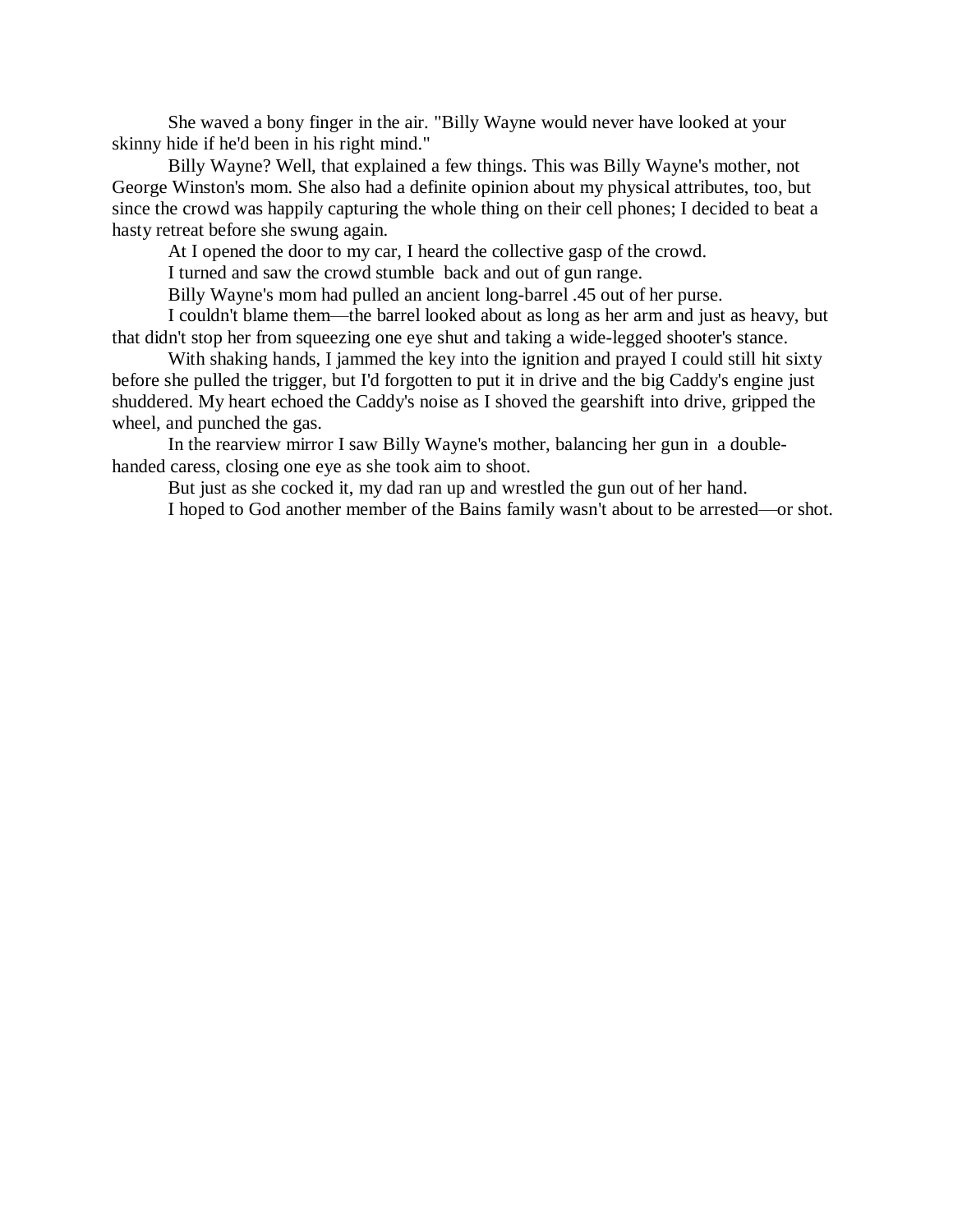### *Chapter eight:*

My dad was either in jail thinking how best to punish me for getting him involved with a gun-waving crazy woman, or he was trading high fives and beers with his pals at George Winston's wake. Either way, I couldn't do anything about it unless I got a call from Caleb telling me to come and retrieve my old man.

I walked into the house to the sound of the phone ringing and, expecting Caleb, picked up. I should have known better.

"I'm crushed," the voice said on the other end of the line. Why would you think I called you a murderer."

"Who is this?' I growled into the receiver, but my bet was on Del Potts, that crackpot newspaper reporter. He was probably going through the cell phone images sent to him from my humiliating encounter with a crazy woman at a funeral home.

I may have said something that sounded like, "Bite me."

"Honey, baby, is that any way to talk to your lovin' hunka man?"

"Bad Elvis, Del. Want me nicer? Then stop accusing me of murder."

"Not me, baby."

"Yeah, you. First you incite Billy Wayne's mother to say that I was responsible for her son's death, then she threatened to shoot me in front of a crowd of mourners at George Winston's funeral."

"George Winston, the musician?"

I sighed. "Not *that* George Winston. My dad's barber. It's all your fault."

"We should talk. Say over lunch? You can have me on rye, wheat, or white."

"Not on your life, asshole. Go crawl back under your rock!" I slammed the phone back on the wall, the bell tingling from the unexpected jolt. I felt bad for the phone, it wasn't responsible for my bad moods.

I looked around the kitchen for something to throw, but decided against it since I'd just have to clean it up. Instead I went to look in the fridge for comfort food. No leftovers, of course, but there was a jar of pure, unfiltered, natural no-sugar almond butter, another part of dad's new diet.

In all the years since I quit New York, I hadn't gained an ounce. Then I hit forty and all of a sudden things jiggle when I walk. I suppose I could join Caleb at the gym, but I was too lazy for that. Softball once a week, when I could spare the time, was all the exercise I needed.

I opened the jar and stuck my finger in, pulling out a sample. It tasted like wallpaper paste and stuck to the roof of my mouth. Whatever happened to good ol' Jiffy peanut butter? My dad's new take on diet food was making *me* nuts.

Hearing the floor creak upstairs, I went to stand at the bottom of the stairwell and yelled, "Dad? That you?"

Juanita came to the landing with a load of laundry clutched to her chest. "He's still in town, *chica*."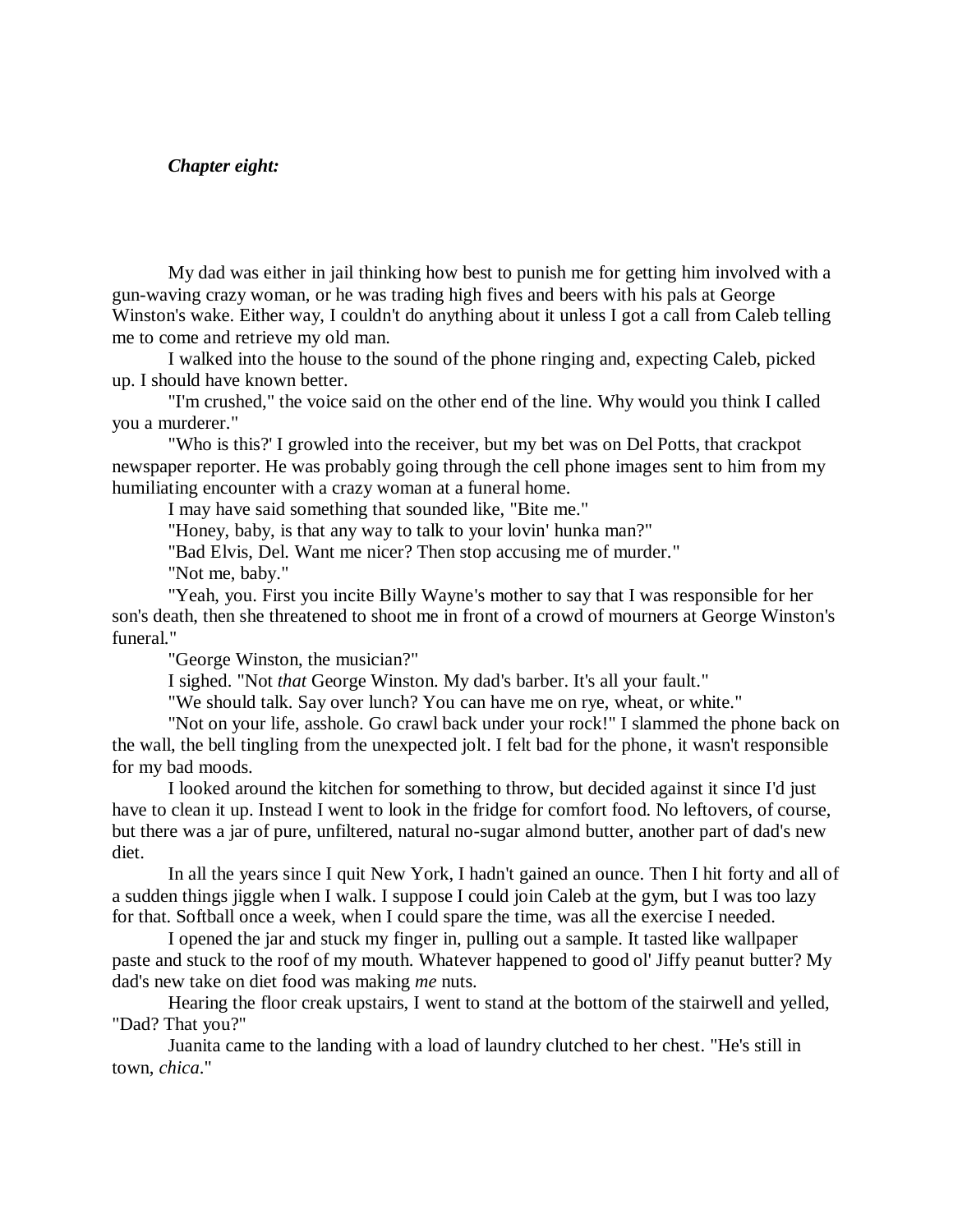This could be a good sign, or a bad one. If he was in jail, not so good, but right now I needed to eat. "Is there anything to eat besides that healthy crap in the fridge?"

She sniffed. "Don' let your daddy hear you talk that way. He's on a tear lately. He wants me to make some kinda tofu thing instead of my seven-layer enchilada casserole."

At the mention of her seven-layer casserole my mouth watered.

"Any chance you're doing your casserole tonight?"

She shook her head at me. "No, sorry, hon. Your daddy tol' me he was eating out tonight, an' I figured you would be with Caleb, you know, so I didn' plan nothin'. If you thin' Señor Bains will be home soon, I can stay, make him some tacos. You wan' me to make you some, too?"

"Uh, thanks, but I'm sure Dad's out for the evening. I'm going over to Caleb's after all, so go home, have a nice evening."

I preferred to hang onto the thought that my dad was at the wake, sharing a plate with a nice woman, instead of sitting behind bars. Caleb should be off duty by now. Didn't I see steaks in his freezer? We'd grill and snuggle in front of the TV and I'd forget about gun-wielding widows.

"Okay," Juanita said, "but you got a lot of messages on the answering machine, and there's a letter for you on the kitchen table."

"Are any of those messages from my dad?"

"No, hon. Newspaper and TV people and a whole lotta nothin'. Some people are so rude. How am I supposed to get my work done with all these hang-ups? Oh, and one nice lady, Miss Cook, and she left a phone number. I wrote it down for you. I thin' you should call her back and forget about the rest."

I shuffled through the mail, tossing most of it into the trash until I got to an envelope addressed to me with no stamp, which meant it had been hand delivered to our mailbox. I should leave this for Caleb. But, it wasn't sealed so maybe just a peek. An embossed note card with the initial *M*.

The note said, *Please come to my home today anytime after five p.m. I'd like to talk to you about my nephew Billy Wayne Dobson.* It was signed, Miss Merriweather Cook.

I lifted the notepaper to my nose and smelled lilacs. The address was one I recognized as being on the edge of suburbia. A cautionary voice in my head said, *This is no longer interesting to you, Lalla Bains*.

I pushed the note card around and around. Hadn't I decided to stay out of this investigation?

I fast forwarded through twenty-six messages listening to the last one from Merri Cook inviting me to come for a chat about her nephew, and this time she sweetened the deal with coffee and cookies.

This really should be left for the police. If Billy Wayne's aunt had something to add to her nephew's death, the police should be talking to her, not me. But, then I'd have to go through that disgusting Rodney. Besides, she was asking for me, not the detective.

For a moment I actually felt sick to my stomach, then remembered I was probably just hungry. I would get cookies, and maybe some inside information that would lead to a break in this case.

I wondered if Miss Cook made her own cookies, or if they were store bought, then picked up my car keys and closed the door behind me.

In the Caddy, I dialed Caleb's private line and got his voice mail. I hung up. This was okay, really it was. Maybe she would give me a clue, something that would help this homicide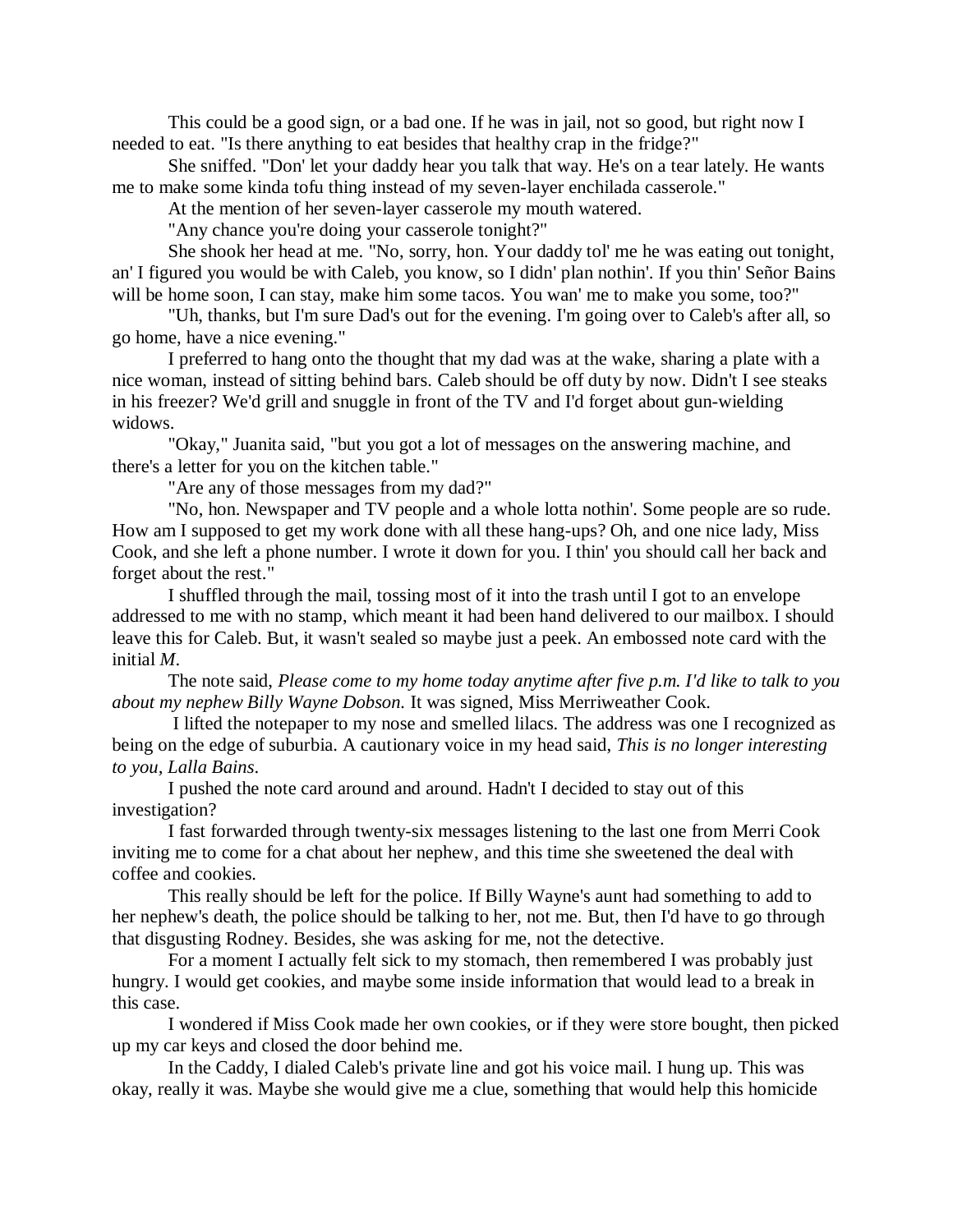investigation and give me my life back. I was also hoping for oatmeal raisin with walnuts. They're my favorite.

\* \* \*

Merriweather Cook's house was in a newish housing development that when first built looked so far outside the city limits as to appear marooned. Not any more, it didn't. Housing developments now coated the landscape all the way to Stockton.

Since it was late afternoon, children played basketball in the cul-de-sac, a man watering his lawn, looked up and waved as I passed.

I parked, got out and walked up the paved driveway to the small tract home listed as her address. I rang the bell and then noticed that the front door was ajar. Pushing the door open, I called, "Miss Cook? Merriweather? Hello-oo-oo? Anybody home?"

I stepped inside. "Hello-oo-oo?"

Nothing. Did I even have the right house? I backed out the door, and looked at the house number again, then at the street sign. Right house, right street. But no Miss Cook.

Inside, I peeked into the kitchen and saw a lonely teakettle whistling gently on the stove. There was also a plate of homemade chocolate chip and macaroon cookies on a paper doily.

So as not to feel completely foolish, I checked out the two bedrooms and a single bathroom off the hall, then stepped out the back door. Rose bushes lined the fence, a sprinkler arched water across a neatly trimmed lawn, and a colorful fabric-striped patio set was parked on a postage-sized cement pad.

Nobody home, and no body lying dead on the floor either, thank God. She'd probably gone next door to borrow a cup of sugar to make more cookies. I ought to move in. I took a cookie and sat down on the couch to wait. Then, too impatient to sit still, I got up, and with a cookie in one hand, I tucked a soft and chewy macaroon into my cheek and ambled over to a side board crowded with framed photos.

The first was of two young women, one thin and one heavy-set. I recognized a younger version of the terrorizing harridan from the funeral home, Margery Dobson. Amazing to think one woman could hold such a sour expression for so many years. The other one had a round face and a placid, agreeable countenance. This, I assumed, was my new best friend, Miss Merriweather Cook. The next photo showed the same women with two boys between them, one tall lanky teenager next to a short, round boy. I swallowed the macaroon and stuffed the chocolate chip cookie into my mouth. With both hands free, I pulled the photo out from its frame and looked at the back. Sure enough someone had written on it: "Merriweather, Margery and the boys." *Boys?* Didn't her note say, Miss? Maybe like me, she'd taken back her maiden name after her divorce. But did women take back their maiden names if they had a child? Would I, if I had had a child, take back my maiden name?

Billy Wayne was recognizable, even with the sulky typical teenager "Why me?" look. But there was no way to tell who the younger one might be. There were no grown-up photos of the boys, and just as I was about to pick up another picture frame, in walked Caleb and a couple of uniformed deputies.

"Lalla," he said, his voice resigned, if somewhat pained.

"Caleb? What're you doing here?"

"Please," he said, the painful tone turning to aggravation. He took my arm, and just like a few days ago, turned me for the door. "Let's go outside and talk."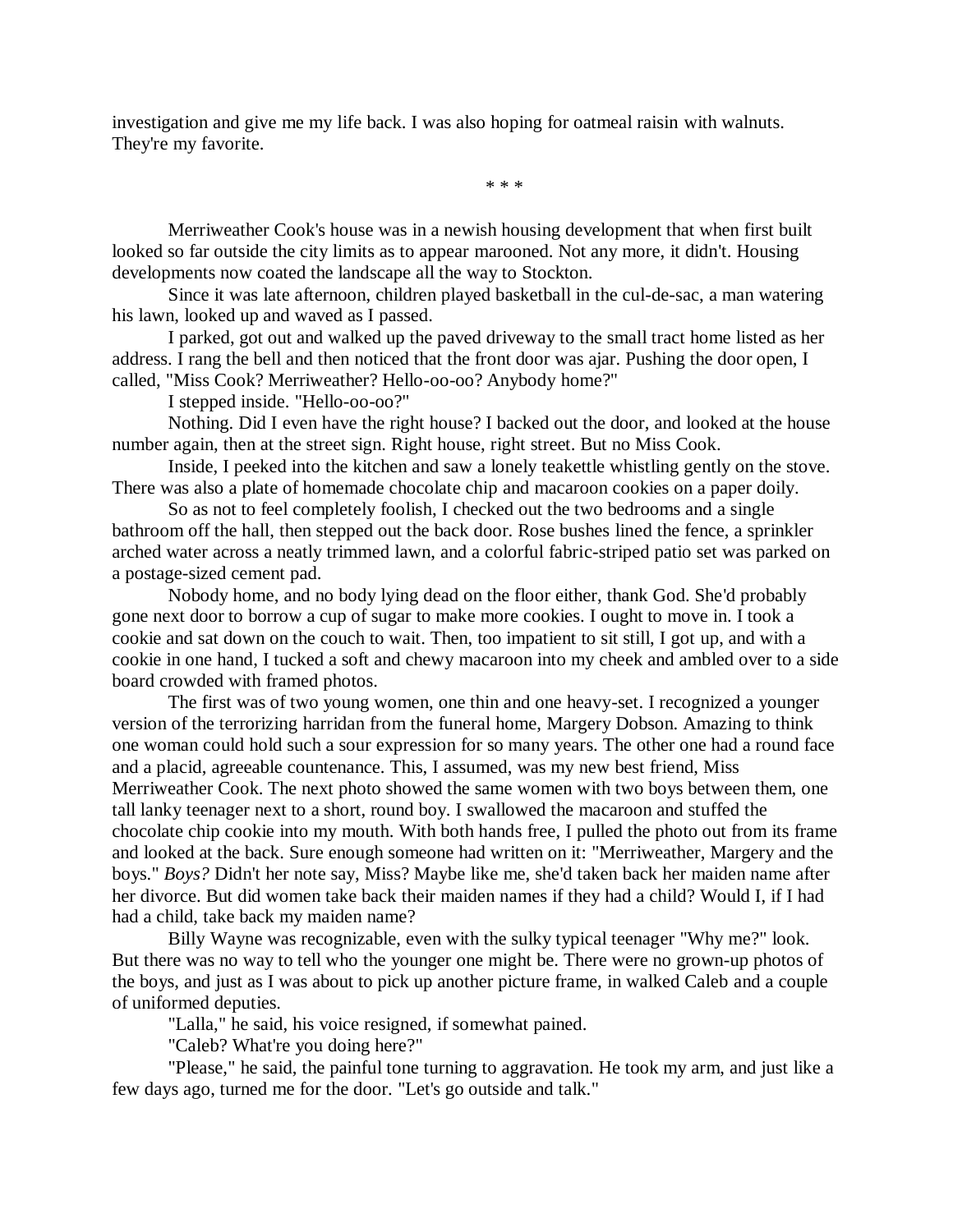"She asked me to come," I protested as he pulled me out onto the porch.

Caleb said something to the uniforms, then nodded at the row of houses on either side, and his deputies went to work, ringing doorbells, asking questions.

"So why are *you* here?" I asked.

"Because dispatch said there was a red car outside with big tailfins, loud arguing, and gunfire."

"Right. And, mine is the only red Caddy in town?"

He did a slow head shake, like I shouldn't have to ask. "Fortunately, it's my jurisdiction. Come on sweetheart, better me than Detective Rodney, right?"

Caleb's cruiser, I noticed was hastily bumped up onto the sidewalk. It was sweet of him to hurry on my account, still, something was off. "This is a load of horse-crap," I said, waving prettily at the guy with the watering hose. "Gunshots, huh? Look over there. Do you think parents in this neighborhood would let their kids stay out and play if there were shots fired? So, how long ago did the call come in?"

"Ten, fifteen minutes," he said, herding me towards his cruiser.

"I've been set up," I said, the macaroons now burning a hole in my stomach. He opened the passenger door, and I slumped down into the seat.

"Okay, maybe you're right," he said, going around to the driver's side. Settled, he put an arm along the back of the seat and tugged at my ponytail. "Where you been all day?"

I crossed my arms over my chest and gave him the short version. "I called you. You could've returned any of the messages I left."

"I tried. Your cell out of juice?"

I pulled my cell phone out of my purse. Sure enough, the battery was dead. "I went to a funeral with my dad, met Billy Wayne's crazy mom, and got the business end of her forty-five aimed at me. But I guess nobody called the cops about that. I did get a call from that newspaper guy, Del Potts, and soon as somebody arrests a suspect, I'm suing his dumb-ass for libel, maybe defamation of character, something. Then I get this letter addressed to me from Billy Wayne's aunt. Said she had something to tell me about his murder."

"You got this letter with you? No? Okay, what's her name?"

"You don't believe me!"

"Of course I believe you."

"Merri — Merriweather Cook. This doesn't look good for me, does it? If it turns out the lady is dead, you think your psychic deputy could help me get off a murder rap?"

"This isn't a joke."

Caleb's sense of humor didn't stretch to where dead people were involved.

I decided to shut up and watch the patrolmen unsuccessfully canvass yet another house. "You don't think she's dead too, do you?"

"I think we shouldn't jump to any conclusions. Listen, I know this probably isn't the best time to bring this up, but I needed to talk to you anyway."

"Yes?"

"I think we should get married."

My eyes blurred and I heard bees in my head. However a migraine wasn't the reason—it was panic. What was he saying? When we talked about our future together, which we seldom did, marriage was never mentioned. Besides, what was he doing proposing to me like this? I looked out at the cluster of five or six couples standing with arms folded, mouths moving, heads nodding, probably tossing theories on why the police were parked on their quiet street.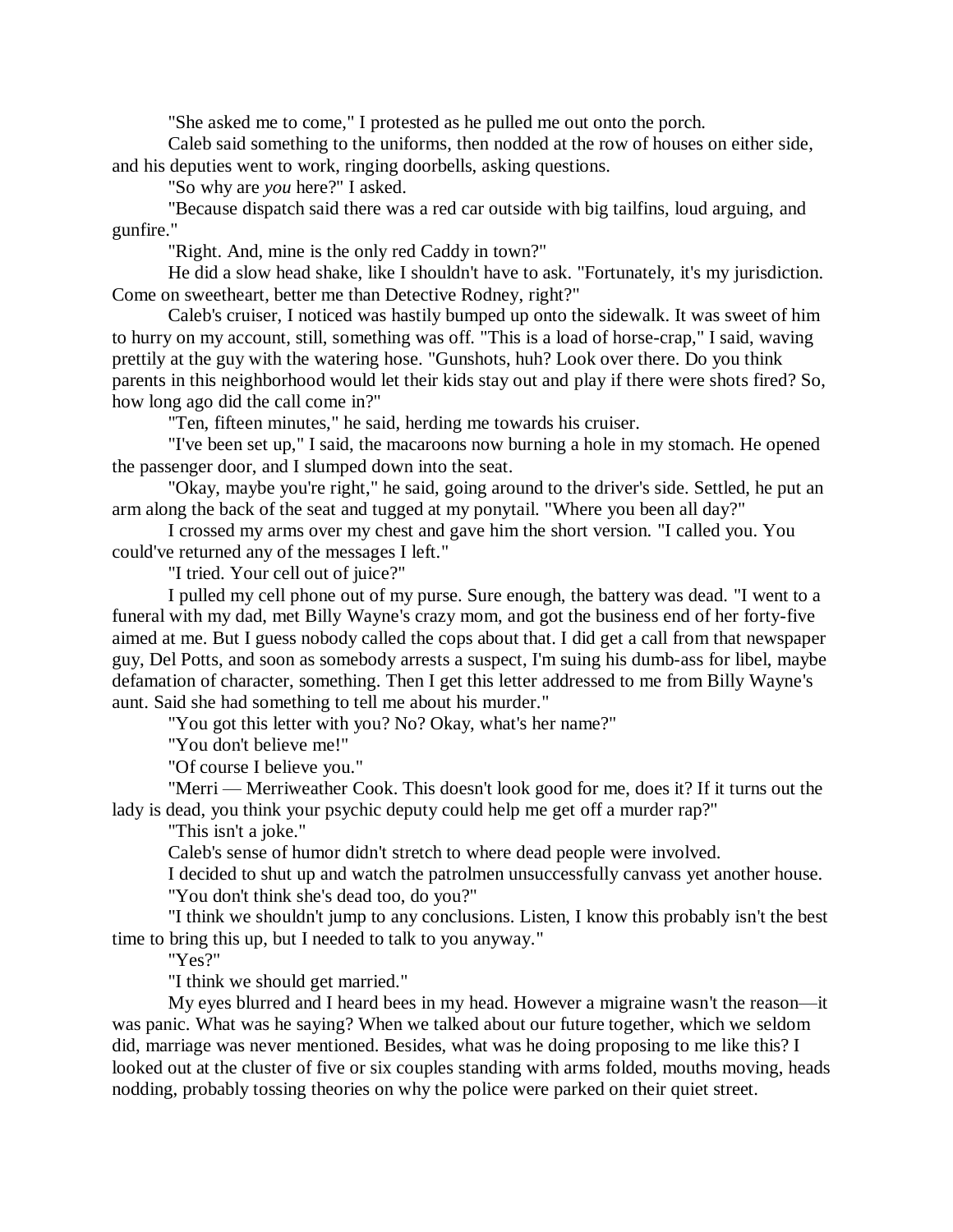He was proposing to me in front of a missing woman's house while a complete stranger stared at us from behind his watering hose. Wait a minute. I knew what was wrong with this picture.

"You're hoping you can rope me in with a ring, aren't you? Like if we're married, I'll suddenly become this meek little wife who'll never cause you any grief? Surely, after all these years you know me better than that, don't you?"

He was silent for a moment, then cleared his throat. "I didn't do this right, I know. Work has been hectic and we've both been so busy this summer that I thought I'd take you out to dinner, give you a little black velvet box …. "

"Have you got the box?"

"What?"

"You heard me, bozo, you haven't got a little velvet box with a ring in it, do you? You just now thought of this brilliant plan. All of which means, this was completely off the top of your pointy li'l head."

I opened the door and got out. "She called me! And I wouldn't marry you, Caleb Stone, if you had Rock Star printed on your forehead. If you were the last man on earth!"

I shouldn't have shouted; it was drawing attention away from the search for Miss Cook, but I was steamed. I slammed the door and flounced back to my Caddy. By the time I got the keys out and started it, I was shaking with rage.

Caleb reached in and put a restraining hand on the wheel. "Lalla. Don't leave like this."

I felt my heart sink. Our first fight, and I was sick about it. I was close to crying, though I wasn't about to let him see it.

"I mean it, Lalla. Rodney's on his way, and he insists you be here."

So, that was it? He wasn't here to beg my forgiveness for the faux pas he'd just committed? He was only trying to restrain the suspect should she try to escape?

"Get your damn hands off my steering wheel," I said, doing my best to sear him with the heat of my fury. "Admit it, Caleb, you were told to keep an eye on the little woman, weren't you?"

He flushed red under the deep tan. "Mad at me isn't going to work, Lalla. Come on now, turn off the engine."

"I'm not mad Caleb, I'm done. Detective Rodney knows where to find me." I punched the gas pedal and the car bucked into forward, then I remembered the brake, and hit the gas, burning rubber for half a block before I thought to look into my rearview mirror.

With a sense of déjà vu, I once again saw someone standing in my rear view mirror only this time it was my coulda been, shoulda been, fiancé, his feet spread, arms crossed over his chest, as if braced for the impact should I care to back up and run him over.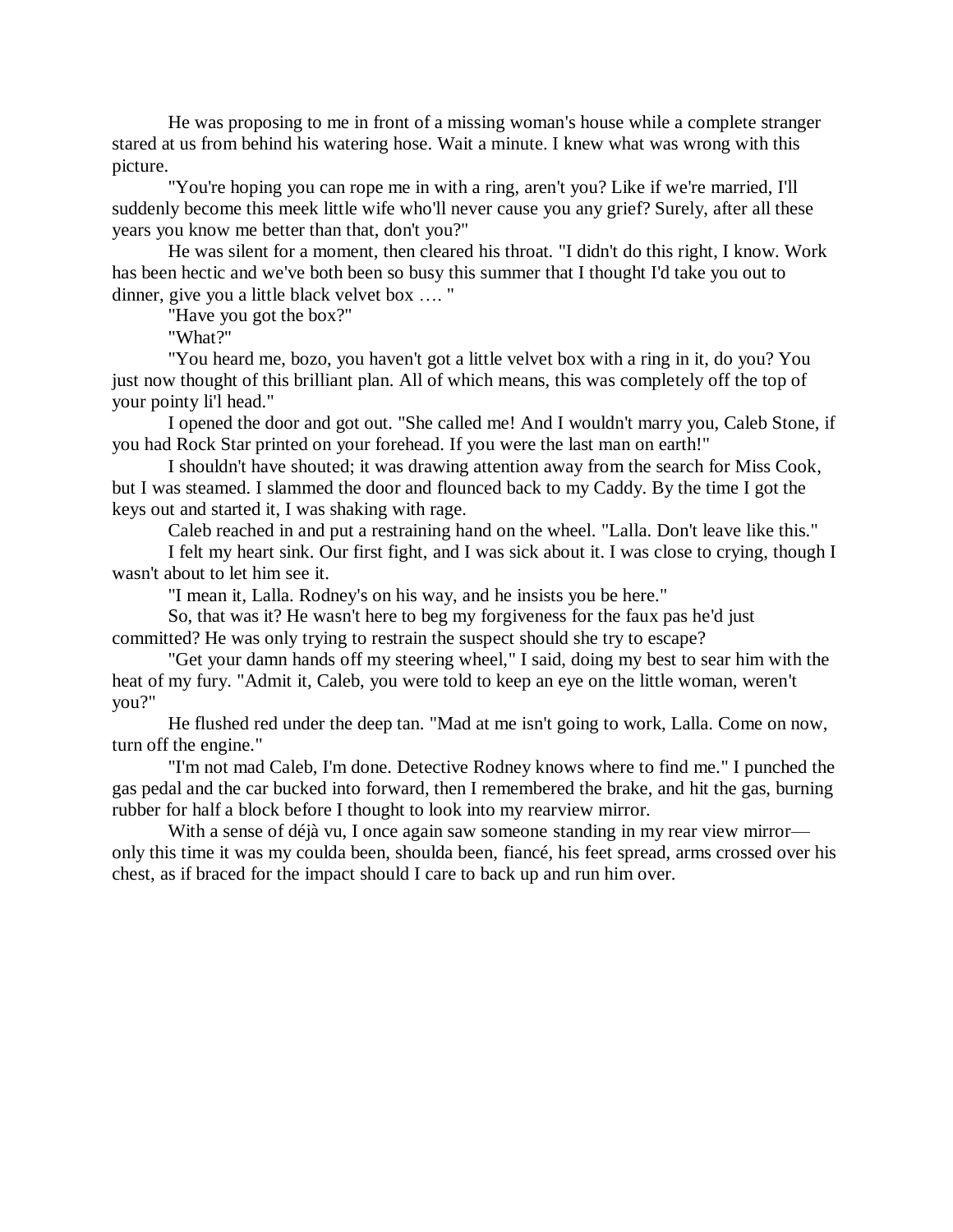#### *Chapter nine:*

I took the freeway and cruised toward town while I sorted through what I knew was fact, as opposed to my hurt feelings. It didn't matter to Caleb that I'd been invited to Miss Cook's house for coffee and cookies. And who but Caleb would come up with a marriage proposal at a potential crime scene? What a doofus! Did he really think I was going to fall for that bit of subterfuge? I tried to contact him, didn't I? Was it my fault he didn't answer his phone? It would've been a nice, quiet chat with coffee and cookies if some crankster hadn't decided to mention my vintage red Caddy and gun-fire. But where, oh where, was Miss Cook? And, why did she feel the need to call and send me a letter, if she was only going to disappear before I got there? What were the chances? Was it really just a simple coincidence of letter, phone call, and the police showing up all at the same time? Nope. It was a set-up. Too bad Caleb didn't believe it.

I felt the nervous tension of my dust up with Caleb slowly seeping out until I was no longer angry, only puzzled about the whole episode. Sweeping aside my annoyed and disappointed feelings, I decided to do something that *would* give me some answers.

Exiting the freeway at Kansas Street, I parked in front of Mr. Kim's Chinese Restaurant and thought about his daughter, Grace Kim. In high school, we quickly appraised each other's faux Goth look and decided what we both knew to be true: we were simply a couple of deeply inhibited loners. And thereafter, whenever we saw each other, we crossed to the opposite side of the street.

Ignoring warning signals now blinking like an unanswered message machine in my head, I tried to call her on my cell. The battery was as dead as it was when Caleb asked about it. I plugged the cell into the cigarette lighter and this time the call went through.

\* \* \*

Grace met me at the door wearing the standard waiter uniform of bow tie, white shirt, and black pants. She may have shed most of the Goth look from high school, but her lace-up Doc Marten's said she wasn't letting go of comfortable footwear.

She warily eyed me up and down. "He's been through a lot, Lalla, and he's leery of getting involved. I assured him you're not working for the police. You're not, are you?"

"Of course not. Do you want to sit in with him, translate for us?"

She chewed at the side of her thumbnail, looking me over while she considered. Her decision made, she shook her head. "Won't be necessary. Just go easy on him, will you? He's had a tough time of it."

Mr. Kim smiled nervously, and indicating that I should take a chair, joined me at the table. His feet, however, aimed for the safety of his kitchen.

"Mr. Kim, did your daughter explain to you that I'm not with the police?" I didn't want there to be any misunderstanding about my status. I'd done as promised and retired my fake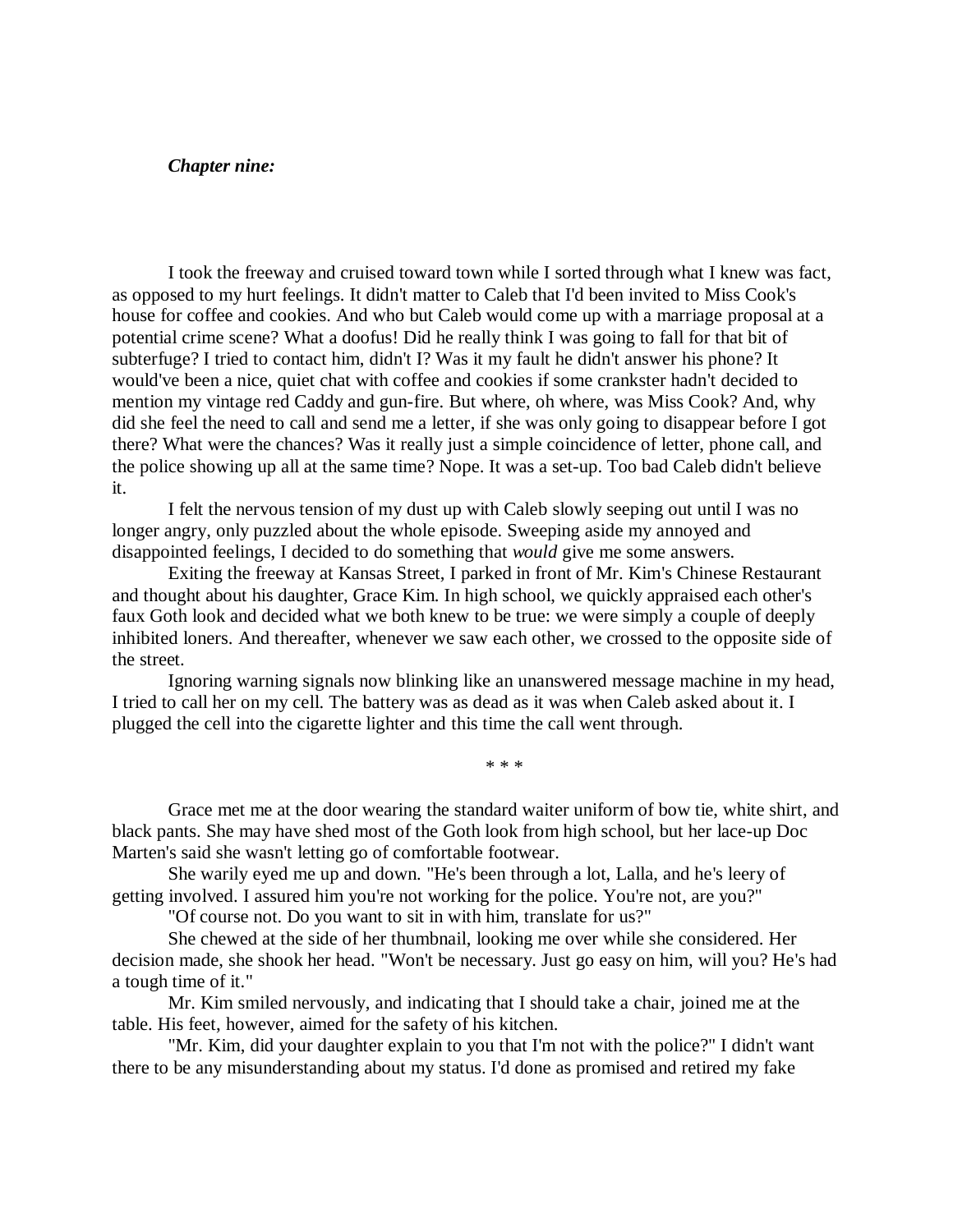badge to a bottom drawer. However, I still kept my little brown leather notebook. Very official looking, I thought. Mr. Kim gave it a glum look as I flipped it open and licked my pencil.

I said, "You may wonder why I would be interested in the murder of Billy Wayne."

"Oh, no I understand very well. You had a special friendship with Billy Wayne," he said, pulling out a news-clipping from his white shirt pocket.

I was a bit surprised to hear that his thick accent had disappeared—his English wouldn't be a problem unless he was talking to the police.

"Uh, well, maybe not quite *that* special. I mean, that is me in the photo, but only because Billy Wayne was sending unwelcome gifts. He wrote poetry and left it on my car, but I-I guess I found it all a bit embarrassing."

He nodded. "Yes, I understand."

"Well, then you understand when I say I am concerned that some people might think I had something to do with his death, because of what was in the newspaper."

He nodded again. "Of course. You were unfairly accused."

"Not really. I mean, nobody who knows me really thought I killed him. I mean, I wouldn't have hurt him, but others might think I did, because of this newspaper reporter."

He looked down at the printed page, painful lines appearing around his wrinkled eyes. "The proletariat always lie. It was much the same in Vietnam."

"Uh, yes. That's it, at least, it is in this case."

"What will you do?"

"I need to clear my good name."

"Ah!" He smiled brightly. "I understand. Your honor is at stake. How can I help?"

"Do you remember anything about that day? Perhaps something you didn't tell the police?"

He looked over my shoulder, a faraway expression in his eyes. "Ah, Miss Bains, to be able to have such a future as yours. I would do anything to be able to go back, clear my good name. I was in prison for many years in Vietnam, and it is said that once a man has been in prison he will not take kindly to closed doors. I know of this, because I would rather take an open door to a smelly alley than a closed one. I did not lie to the police, Miss Bains. If they did not believe me, I have done my duty and there is no more I can do."

His gaze tracked the shadows along the wall, and then his black eyes blinked back to the present.

"I told them about the ghost at end of the alley. I hoped one of them would look but they all had the same *nothing* faces."

I could see that racist clodhopper Rodney discounting Mr. Kim's ghost as superstitious nonsense. "Sheriff Stone believes you. Unfortunately, the killer, whoever he is, has sent me a message much like the one you gave me when I was here a couple of days ago."

He blinked. "Ah, when I recommended that you to stay away? Yes, very good advice." He nodded thoughtfully, taking in the tight strain of my face and my hands gripped together on the table.

Then he changed the subject. "I gave Billy Wayne a book, Japanese Haiku. Do you think his mother would give back this book?"

"You talked to Billy Wayne?"

He leaned away, now wary of my intense interest. "Some days, yes, other times, no. He stayed in my alley and wrote poetry. Sometimes, he read to me while I chopped. Sometimes we discussed philosophy."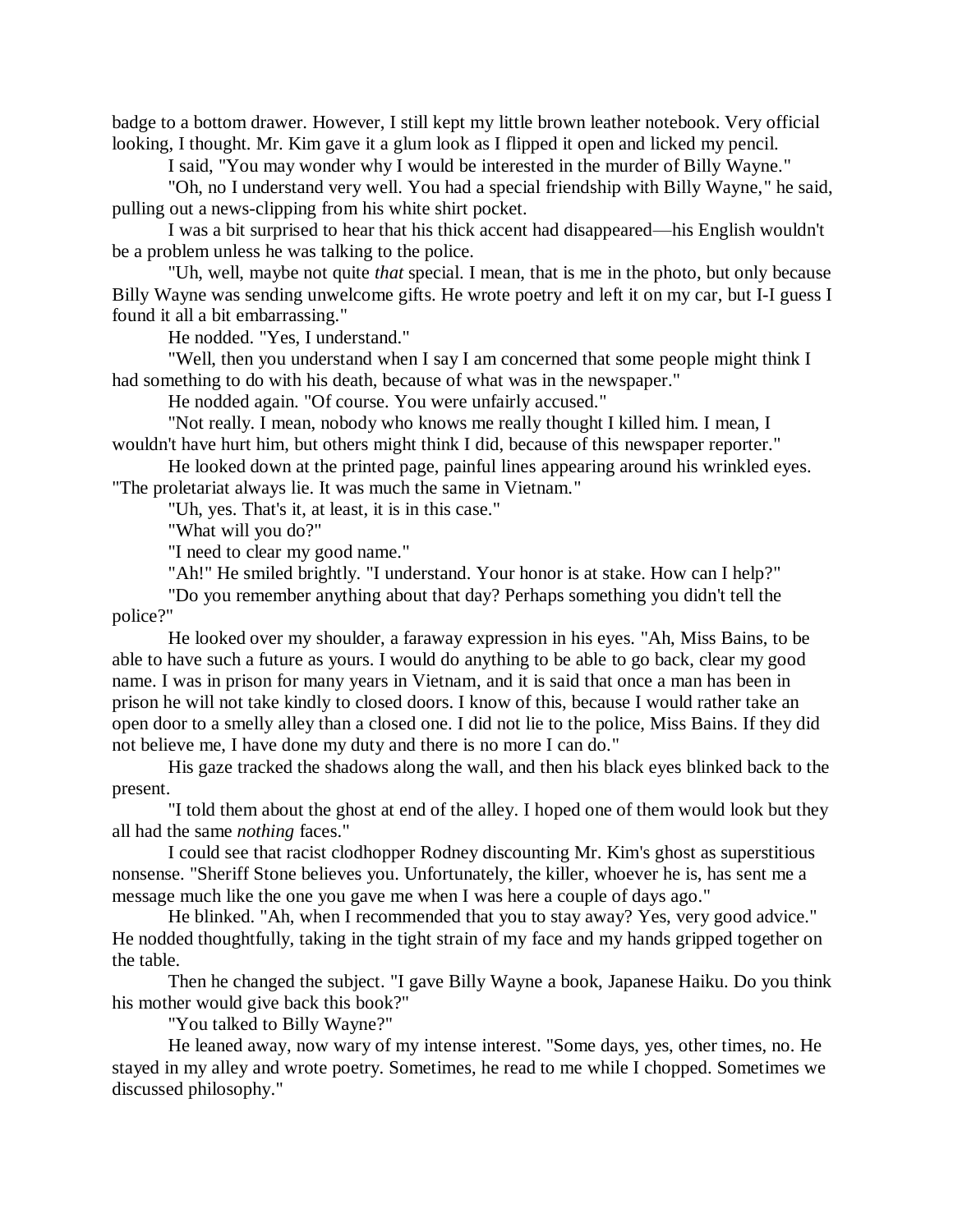"Did you see him that day, before he was killed?"

"Yes and no. After he ate, I closed door to the alley so I do not disturb his work."

"You gave him food? Did he often beg food from you?"

The wrinkled skin around his eyes tightened in distaste. "I always offered him a rice bowl with vegetables, but many nights he refused—but always politely. He does—did not sleep well, so he did not eat. His dreams were always bad, from the war you see. He was very troubled."

"Did he ever mention anyone who might have had a grudge against him?"

"Billy's heart cast no shadow for friend or enemy. No, no grudges. Do you not want to know about the ghost?"

"Oh, sure. Tall? Short? Man or woman?"

Much like my father, his eyebrows bounced. "That is all the police think to ask. I could feel ghost eyes, but it was too dark to see if it was a man or a woman. Then nothing." He lifted his hand and flicked his fingers at the vanishing apparition. "Besides, you needed my help."

"You heard nothing?" I asked. "No garbage cans turning over? No arguing?"

"No, that is why I closed door. I had radio on. I like country western music."

The veil of suspicion lifted for a moment, but our sparring was getting me nowhere. How was I to pry, prod, or chip away at his defenses if I couldn't understand what it was that I was missing?

"Could your 'ghost' have been another homeless man? Someone who ran when he saw you?"

His eyes shifted away and then back. "Yes, it is as you say—a homeless person."

I knew a dodge when I saw it. "You know Sheriff Stone is my dearest friend, don't you? If you need protection, he can see that you get it."

"No, no," he answered too quickly. "There is nothing else to tell." He held up a knobby forefinger. "Perhaps later." He stood, indicating that our interview was over. "If I remember, I will have Grace call you."

We bowed to each other once more and I turned to go.

Grace walked me to the door. "Pops tell you about his ghost?" She smiled sadly. "You know how it is with old people. More than likely, it's his failing eyesight."

"I understand, but if he thinks of anything else you'll let me know, won't you?"

"Sure," she said. Her smile lasted for the few seconds it took for her to open and close the door on my back.

Mr. Kim had orchestrated our few minutes of conversation with all the finesse of a maestro or a magician. He dropped hints about Billy that could be clues, that is if I had the intelligence to use them correctly. At least he hadn't discounted me as a dumb blonde.

\* \* \*

Someone was leaning against the door of my car. Detective Gayle Rodney lifted his head. Was it simply my bad luck that he'd found me here, or had he followed me? I slowed my walk to a lazy stroll, poking my nerves back under my skin. "Detective Rodney, fancy meeting you here."

"Anything interesting from the old gook?"

Though I bristled at the racial slur, I kept my answer light. "I came for the food. Gotta eat sometime."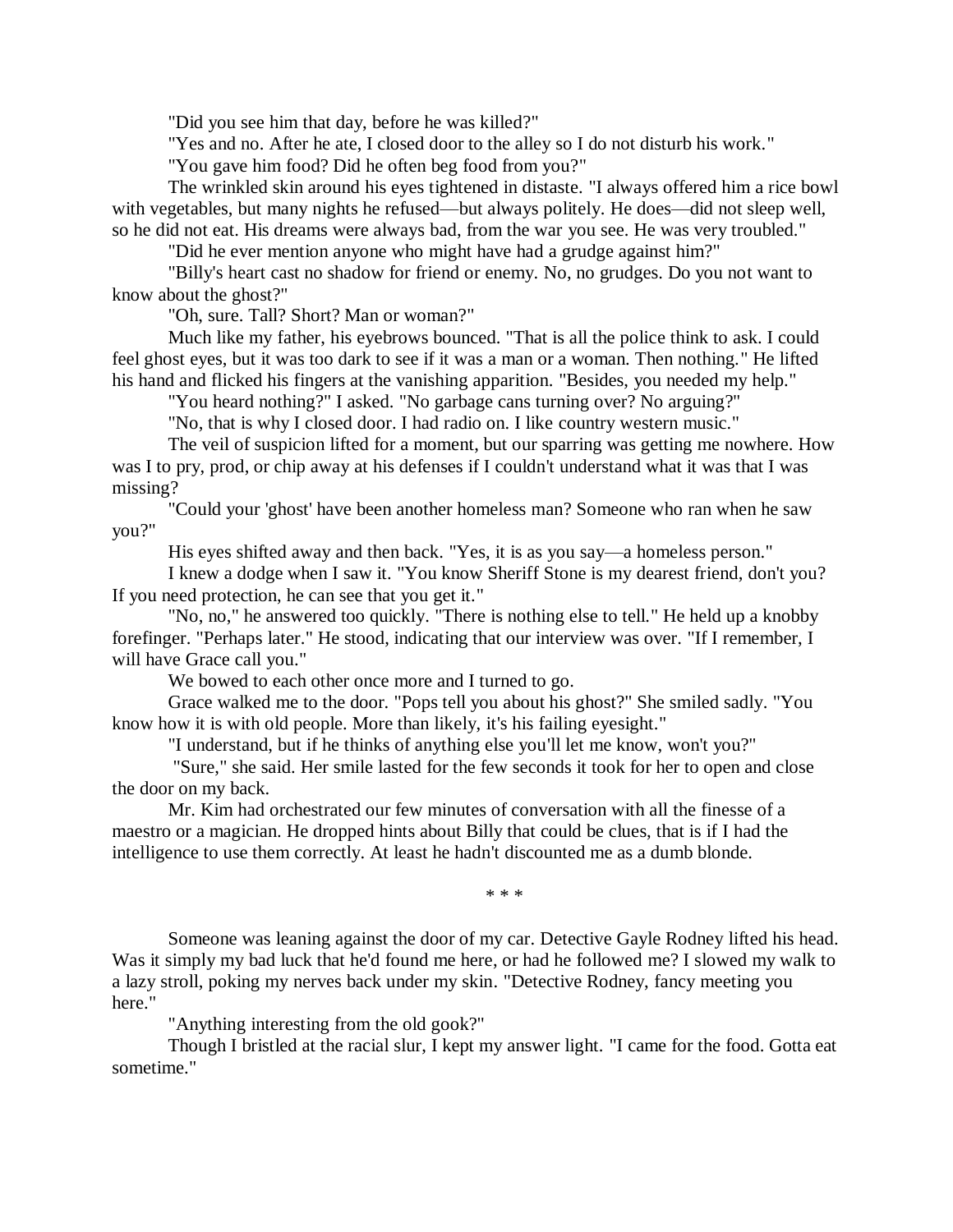He pushed off the side and said, "A little late for lunch, too early for dinner, and this place is a crime scene."

"The alley is a crime scene, Detective, the restaurant is open for business, and I happen to like the food." I thought about backing up another step, but it would give him reason to think I might have something to hide.

"That so? You left yesterday in such a rush we hardly had time to get reacquainted."

"I told you, I was here to eat. Do you have something to tell me about Miss Cook? Has something happened to her?"

His amused laughter said I'd got it wrong again. "You don't call, you don't come by, now what's a guy supposed to think? You're not dumping me already, are you?"

He was baiting me, but I wasn't going to let it show by responding in kind.

"Is there, or is there not, a body?"

His heavy-lidded stare confirmed my suspicions.

"Right. Didn't think so. A false alarm, a crank call. Which means you're barking up the wrong tree again. See you around, Detective."

He leaned against the Caddy, letting me know he wasn't finished. "I got a lotta respect for that boyfriend of yours. Too bad you don't feel the same, 'cause if you did you wouldn't be so willing to make trouble for him."

Now he was beginning to rile me. "I think that should be between Caleb and me, Detective."

He came around the back of the Caddy, trailing his fat fingers across the tail fins, caressing the pointed chrome tips, running a thumb along the glossy red paint of the trunk, and stepping around the side to close in on me.

My heart was racing for cover, but the rest of me was stuck to the side of my car unable to move.

He propped a heavy arm on the top of my car, giving off a smell like a nuclear detonation. "Women don't usually find me so unattractive, but you don't seem to like me. Why do you think that is, Eula May?"

His eyes left wet slimy trails on my skin until I folded my arms over my breasts and broke the connection. Snickering at my defensive posture, and sure that he had me completely intimidated, he said, "You know what I think? I think we're just the same, you and me. Except you keep thinking I'm the enemy. I'm not, you know. I'm on your side."

"You mean the side of justice? Where the innocent at least get a trial before proven guilty, that sort of thing?"

"I thought I was making myself clear. All I want is a little cooperation," he said, giving me another slow once-over.

It was men like Rodney who used their position to bully women that brought out the disrespect in me. I turned away to grip the door handle, thinking if he took one more step I could yank it open and hold it like a shield between us.

"Lalla?" Grace called, walking toward me, holding out a white bag. "You forgot your order."

I awkwardly backed up and with jerky little side steps, put some distance between me and the detective. Unable to stop myself, I called at him over my shoulder, "I'll let you know about that cooperation, Detective."

Then I smiled gratefully and took the bag out of her hand. It was too light to hold anything but empty boxes. Clever girl.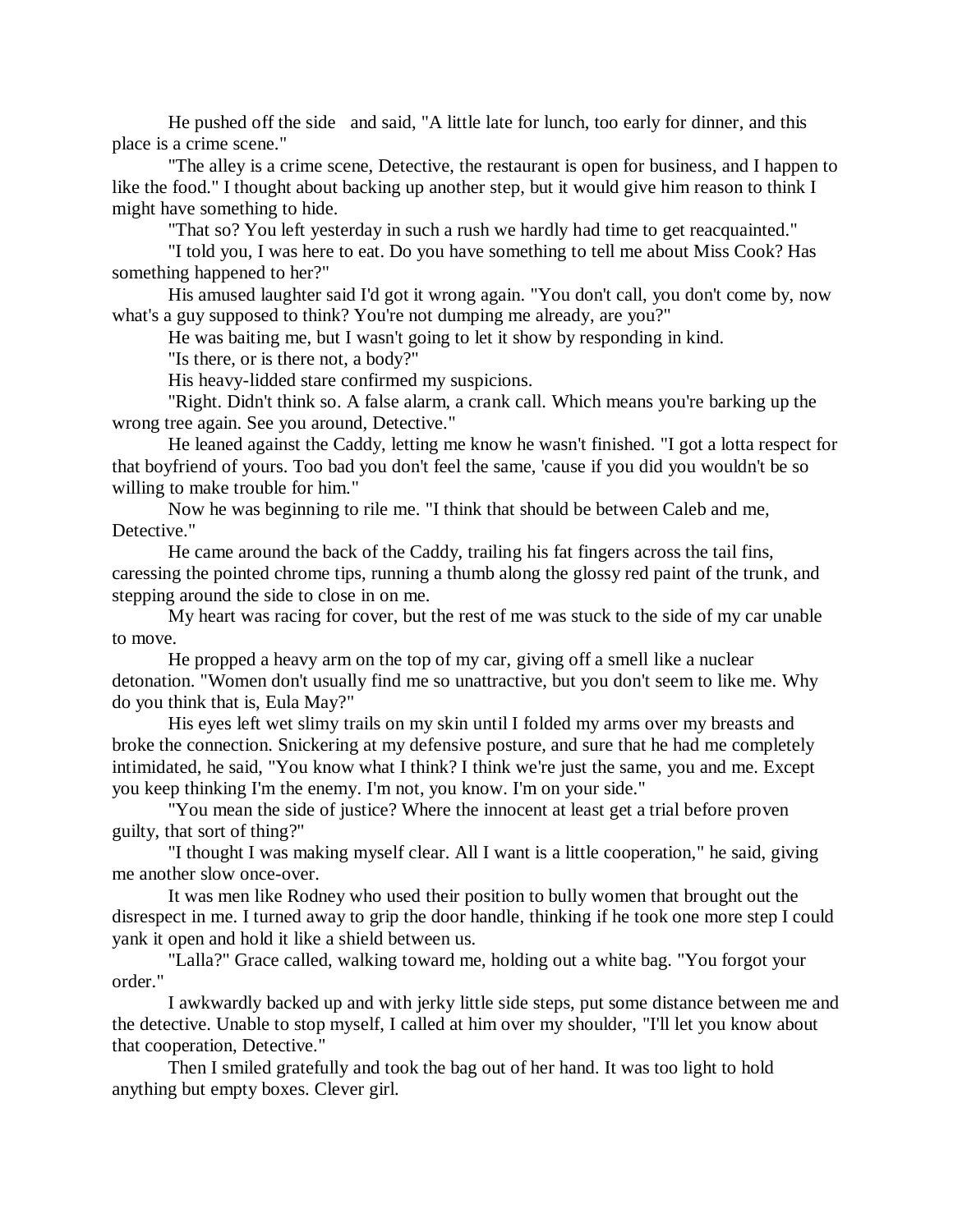"Thanks, Grace," I said, meaning it from the bottom of my heart. I put the engine into drive, and for once didn't forget to take the emergency brake off, then smoothly pulled out into traffic and actually looked good doing it.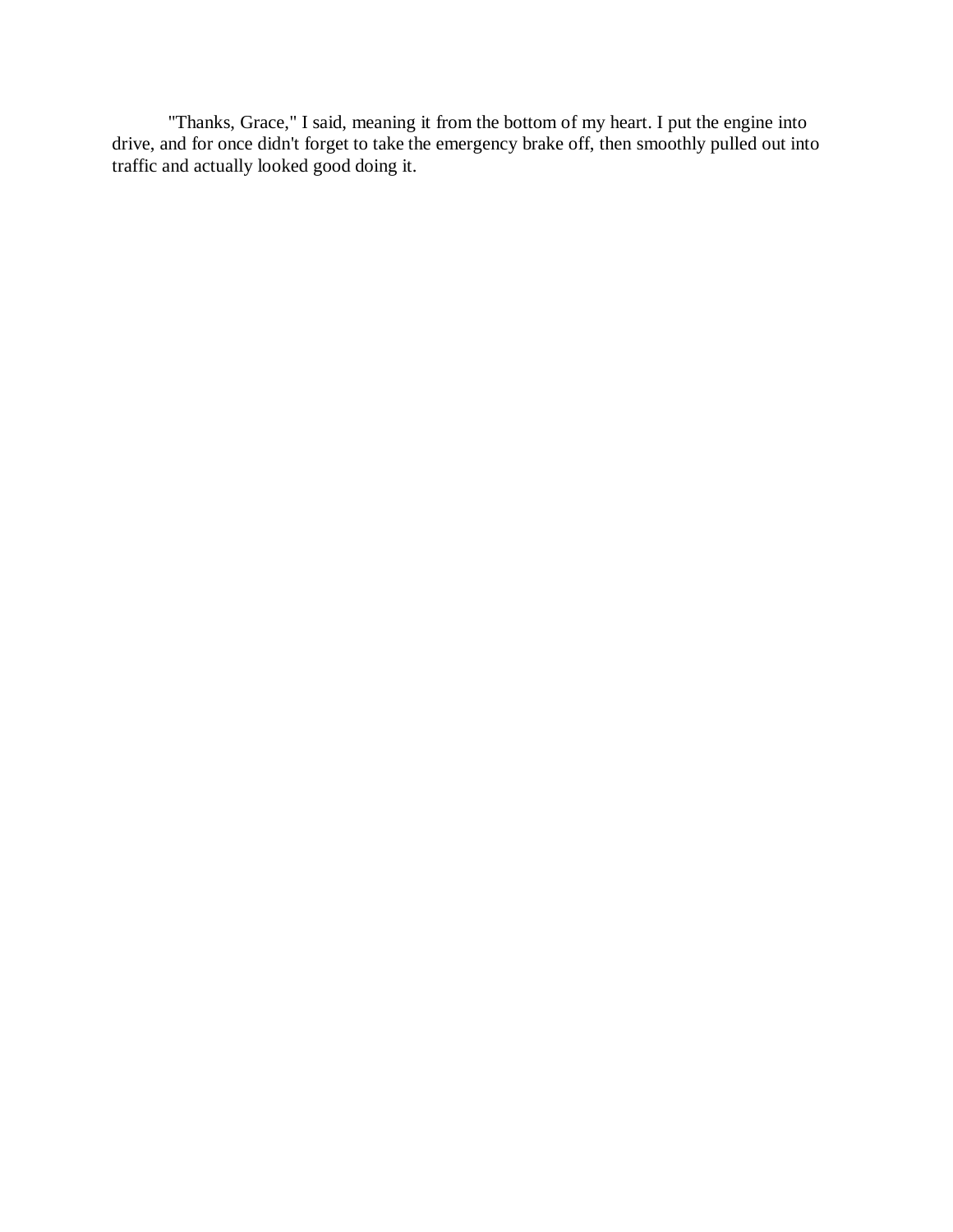#### *Chapter ten:*

Still jittery from my encounter with Detective Rodney, I may have exited the freeway a bit hastily. Behind me, horns honked and fists waved in the air. I stuck my hand out the window and returned the salute, then pulled it back inside. Unfortunately, instead of my typical middle finger salutation, I'd given them all a nice, big, happy thumbs-up.

I flexed the traitorous fingers in front of my face. "What's the matter with you guys?"

Talk about uncooperative. I was rattled, frightened, and spooked to the core. That Neanderthal, Rodney, that troglodyte, with his hairy arms and cold fish eyes, the beefy leer and his dirty insinuations. I felt a shiver twitch up my neck at the thought of him getting close enough to touch me. How could any woman stand having him touch her? He wore a gold band on his ring finger, so some poor woman must have thought him cute, at least long enough to say, "I do."

Inside Roxanne's cafe, I did what I do best when nervous, I ordered food. "BLT on white, and don't go light on the mayo, fries, a glass of Roxy's sweet ice tea, and a nice big piece of that chocolate chip pie, please."

Linda served my food with a sweet smile to those of us too dumb or too stubborn to eat at home. "How're you holding up, Lalla?"

"Fine, fine," I said, clutching my hands tightly to keep her from seeing them shake. "Bring some mayo on the side will you?"

I like mayonnaise with my fries instead of ketchup, but if I continue to eat like this I'm going to have to start doing my shopping in the full figured section of Macy's.

I was mopping up the plate with a scrap of bread when Roxanne showed up and basically asked the same question. "I see you got your appetite back. You hungry, or just eating on nerves?"

"Better than smoking, isn't it?" Between Roxanne and Caleb I'd quit smoking, but after days like today I missed it.

"Uh-huh," she said, watching me pick the last of the pie crumbs off the china plate with my fingers.

"Other than being accused of murder," I said, "by the newspaper, the victim's mother, and the entire populace of Modesto, I'm just fine and dandy." I wiped a dollop of mayonnaise off my lips. "Let's see, what else? Oh yeah, my dad's dating my third grade teacher, my job may be in the toilet if that elementary school goes in at the end of our runway, and Caleb had a young and beautiful new police officer to interview me about Billy Wayne's death. Like I said, I'm fine."

"No, you're not. Your hands are shaking," she said, reaching over and covering my trembling fingers with her own warm, brown hand.

"Yeah," I said, flexing my fingers in front of my face and willing them to behave. "Some of me seems to be on strike today."

"What happened?"

I took a deep breath and told her everything. "I don't know why I feel compelled to go off half-cocked the way I do. First I try to warn Billy Wayne off so he won't get into trouble with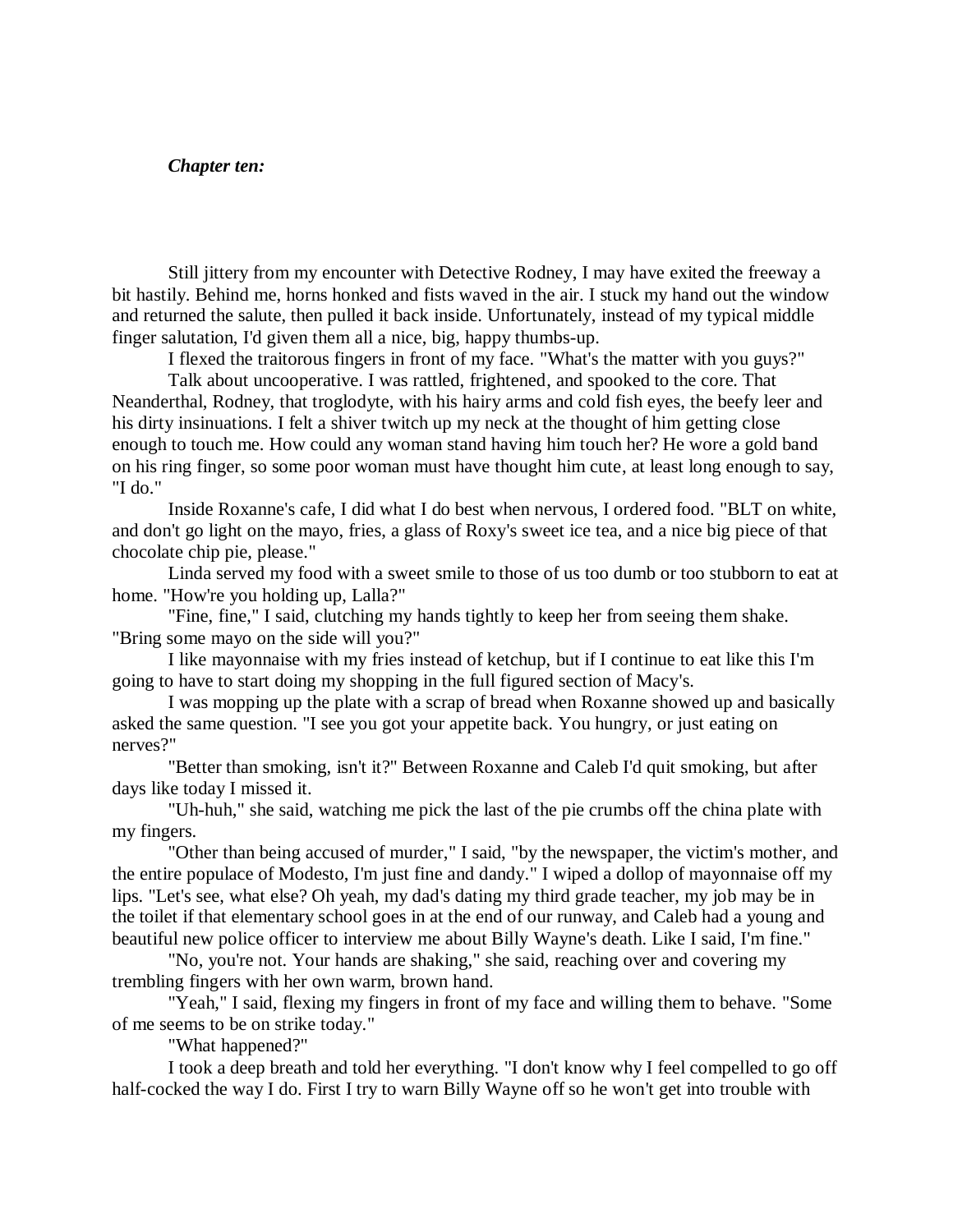Caleb, so much for that good deed, now every time I turn around Detective Rodney is there, leering at me."

Roxanne reared back and snapped, "Say what?"

"His words may be completely by the book, but it's the delivery makes me feel like I've been slimed."

"Then tell Caleb."

Feeling around my back molars for a little more of that comfort food I'd just wolfed down, I said, "Can't. I think—I think we just broke up."

"Now what did you do?" Roxanne asked.

I understood that it was a rhetorical question.

I ducked my head and blushed. "He asked me to marry him."

"Oh, yeah, that'd do it for me. Best looking, smartest white boy in town been mooning after you for half your life, and you dump him? Your emotions get into motion again, Lalla Bains?"

"Yeah okay, but you weren't there to see how he proposed—in his cruiser in front of half the sheriff's department milling around wondering why I wasn't already behind bars."

"Is this about Billy Wayne's murder?"

"Not exactly," I said, then told her the rest of it; getting the phone message and a note that Billy Wayne's aunt wanted to talk to me, and how I thought maybe she had been kidnapped.

She looked away for a minute. "We'll get back to Miss Cook in a minute. You love Caleb, but you're scared to become Missus Caleb Stone. Think you'll disappear behind his back, become a nobody, did I get that right?"

She waggled a forefinger at my nose. "Fine by me, don't marry him. Just remember, you keep turning him away, he's going to start looking elsewhere."

"Yeah, well there's a new deputy at the police station who might like to step into my shoes, though she'd bust out of anything else I own. You should see her, drop dead gorgeous and all of twenty-nine. What sane man wouldn't want a twenty-nine year old? I'm about to be fortyone, and married so many times they ought to revoke my license."

She rolled her eyes. "Not that old tape again. You have the same birthday as Caleb, an' you don't see him pouting, do you? Think of the alternative: Had you come up on Billy Wayne a few minutes sooner and you might be dead, too. Then that pretty young deputy would have Caleb on her arm. That what you want?"

I did a mental squirm, but plowed ahead. "I've been single now for four whole years, if you don't count the six months I lasted with Ricky Halverson, and maybe it ought to stay that way. Besides, I've been through a lot to be able to take back my maiden name."

"Then keep it. Lots of women do these days. It's not a name that makes a marriage."

I looked away. Everything she said was so right and yet so scary. "You're right about one thing. It's my mouth that gets in the way, and I don't seem to be able to stop myself."

Roxanne snorted. "Don't you think he knows that by now? Like I said, if it isn't right, don't do it. Don't stop long enough to let somebody love you. Just you remember, it won't only be Caleb's heart that'll be broken, it'll be yours, too. Now, tell me 'bout Miss Cook. What'd she say about Billy Wayne?"

"Never got the chance to ask. When I got there, the front door was open, a kettle whistling on the stove, and a plate of homemade cookies on the table. So, I'm munching on macaroons and the troops arrive, led by none other than my future ex-fiancé, because he got a report of gun-shots and a vintage red Cadillac that doesn't belong in the neighborhood."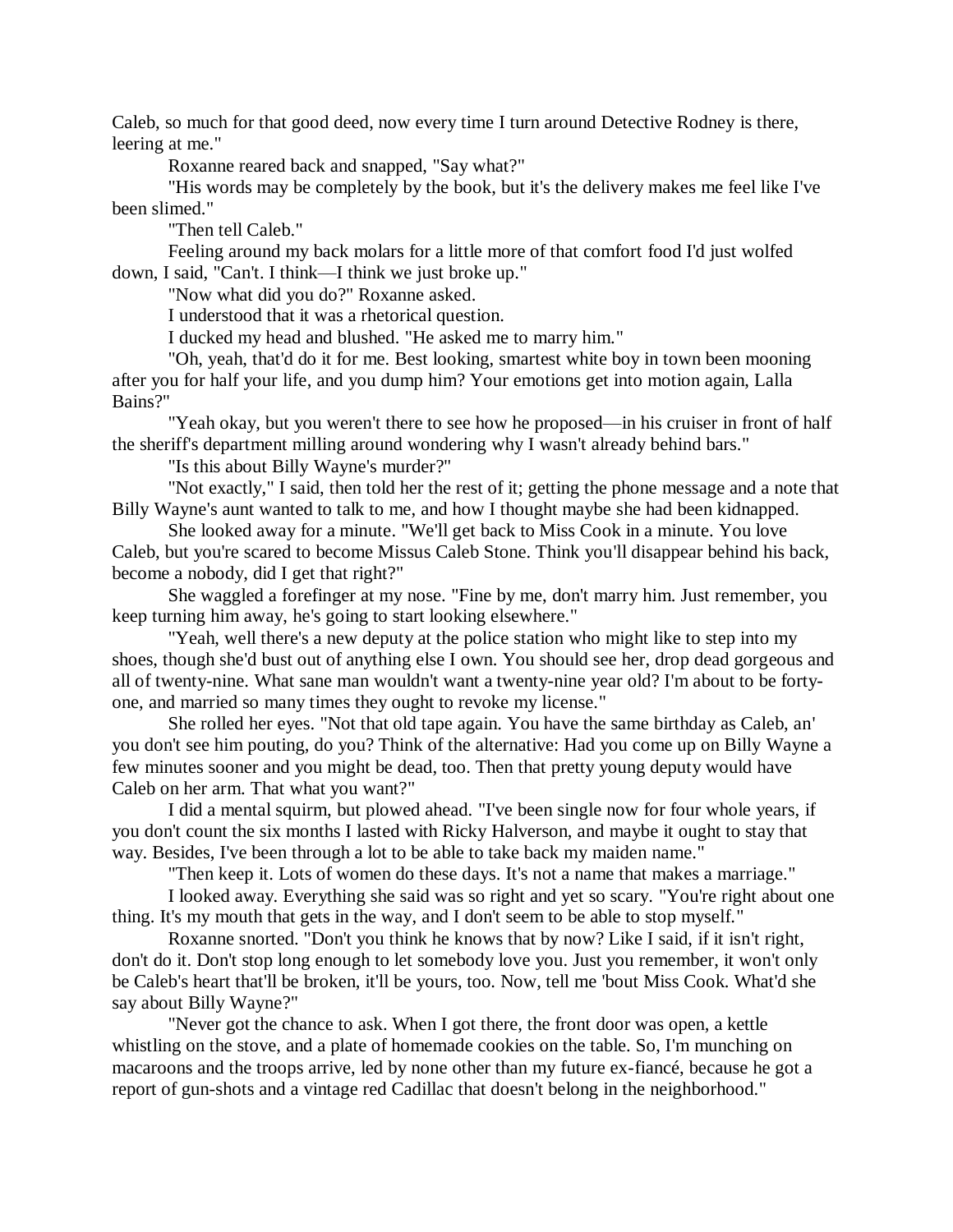"And you think she was kidnapped?"

"I think so, but why would the kidnapper take the time to call it into the police?"

"Oh, I don't know, maybe for the simple fun of it? There was that DOA note on your dad's door that you chose to ignore. So maybe the killer is using this opportunity to tell you again. And speaking on behalf of your godchildren, I sure wish you'd pay attention and leave it for the police to solve."

"Too late," I said, and blithely added, "In for a penny, so to speak. After I turned down Caleb's offer of marriage, I also told him I wouldn't stick around to wait for another of Rodney's lame interrogations, but Rodney must've followed me to Mr. Kim's 'cause he was waiting by my car when I came out."

I told her what I'd learned, that Mr. Kim had been friendly with Billy, that he frequently gave him food, even loaned him a book of poetry, and last but not least, Mr. Kim confirmed he'd fleetingly glimpsed someone at the end of the alley.

She reached across the counter and removed the empty plate. "Okay. So, what do you think this detective is up to?"

"Other than scaring me? I suppose he expects me to crack under the pressure and spill everything I know."

She looked down at my hands working the paper napkin into a twisty little knot. "I'd say he's doing a bang-up job of the scaring part."

"I shouldn't let him get to me. I just wish he'd lay off."

"You got Mr. Kim to tell you things he hasn't told the police. But, if you're not going to give that to the detective, what're you going to do with it?"

"Caleb is now part of the investigating team, and he's a lot more sympathetic to someone like Mr. Kim than Rodney. Soon as I'm over him proposing to me at a crime scene, I'll call him."

Roxanne nodded. "Don't you wait too long on that. What Mr. Kim said might be important." Then she looked over my shoulder and grimaced. "Uh-oh. Don't look now, but I think Del Potts is sitting in that booth over there."

I froze. "The reporter? Since when did he start coming here?"

"Since he wrote that front page story connecting you to Billy Wayne's murder. I've been telling him you only come in nights, and dang if you ain't here to prove it. I think you got more than that detective to worry about. Yeah, now I'm sure of it 'cause he's up and walking this way. Want to jump the counter and run out the kitchen door?"

"Maybe later. Lemme see where this goes first."

Roxanne vacated the spot next to me and stood back to watch Del make an unsuccessful stab at hitching his butt on the stool. He nonchalantly added an elbow to the counter and hoisted himself up onto the seat. Roxanne rolled her dark eyes and left for the kitchen.

Del pretended I wasn't grinning at him. "Hellooo baby, how 'bout I light your fire tonight?"

I calmly wiped my hands on my napkin and lost the grin. "How 'bout I just light those last three hairs on your head with my Bic."

He choked and coughed.

"Hair ball?"

"You're joking, right? You don't even carry a lighter anymore. You quit smoking, right?" "Don't count on it. What do you want?"

Now sure I was teasing, he was back to his old obnoxious behavior. "Hey, baby, be nice. Bet you'll want to know me better when I win the Pulitzer."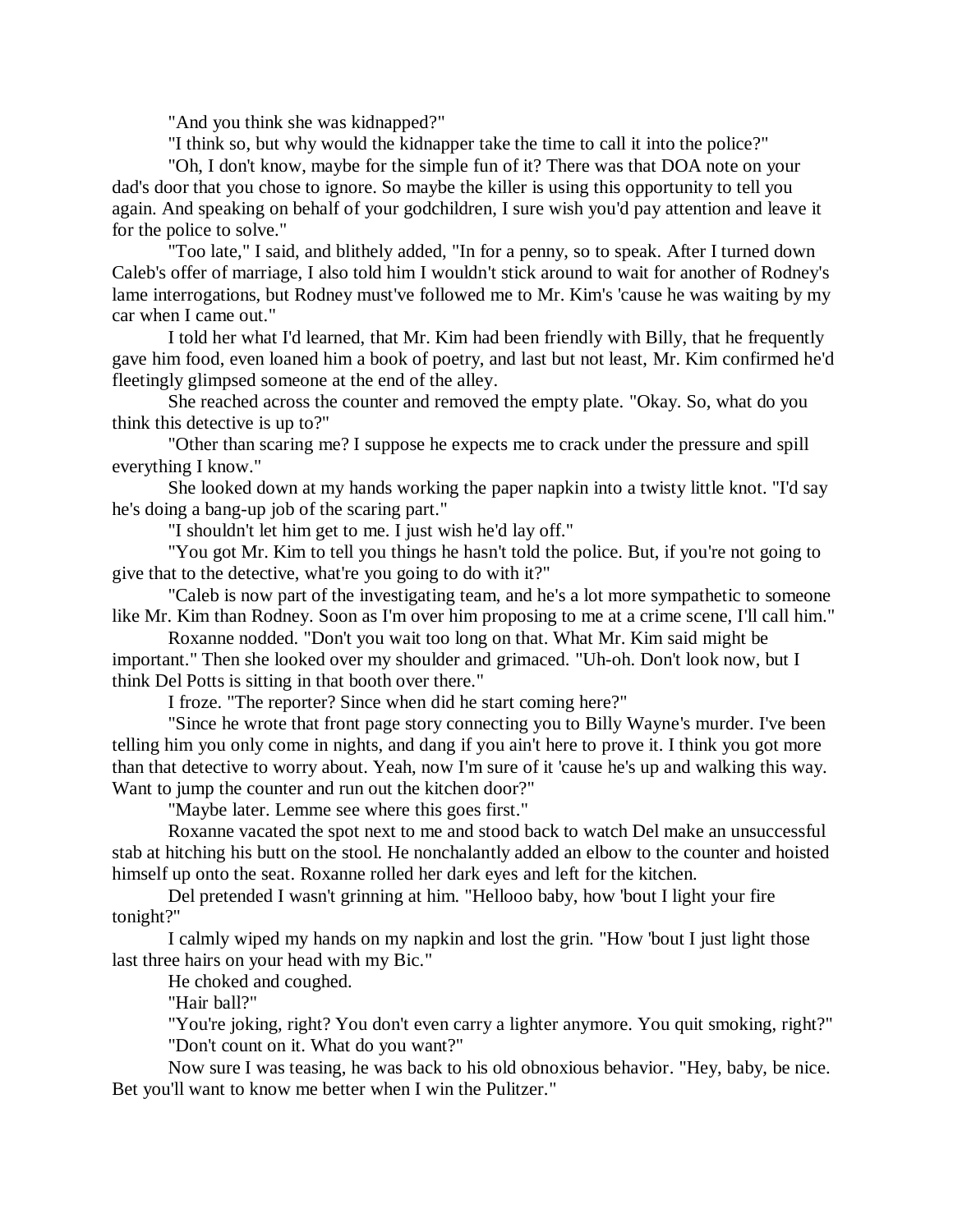I pretended to examine my fingernails. "You got five seconds."

He shook off the insult. "Okay, here's the deal. I'm going to help you find out who killed Billy Wayne Dobson."

"After you called me a murderer? I think not."

"No, no, you totally misunderstood that article. It was his mother who said that, not me. I know you wouldn't hurt a fly. Besides, I'm here to help you."

"If you know something, call homicide. Better yet," I said, pulling Detective Rodney's card out of my purse and giving it a little shove in his direction, "here's the lead detective's card. Tell him."

With one stubby finger, he gingerly scooted the card back to me. "No thanks. The guy has no sense of humor."

At least we agreed on one thing. "Tick-tock, Del."

He leaned closer and whispered, "'The more there is the less you see'. That's what Billy Wayne said before he died, right?"

I blinked. "That's ... I never ... nobody could've … How would you know what he said to me?"

"I haf my vays. Look, baby." At my frown he switched gears. "Okay, Lalla. I got an interest in this case and I can help, but not if Detective Rodney is involved."

Another thing we agreed on. "So far you haven't said anything to change my mind about you, either."

"I heard you were pretty smart. You still want to talk to Merriweather Cook, don't you?" "What do you know about Merriweather Cook?"

"Come on, let's blow this joint and I'll explain everything." he said, and hopped off the

stool.

I stayed where I was. "About Merri Cook?"

"Yeah, yeah. But, first we've got to meet a guy."

I started to get off the stool, then paused. "What do you mean, *we*?"

He grabbed my arm. "Come on, we can talk about it in the car."

I resisted the arm tugging. "What guy?"

"An informant of mine. Look, I don't want to talk about it here, too many ears. He's got some information to give us about Billy Wayne. So can we go now?"

I hesitated, looking around at the audience we were attracting. "I don't think it's such a hot idea, me and you leaving together."

Someone might mistakenly think I'd agreed to give him an interview. I'd rather have a root canal.

"I know, I know. You think the boyfriend might hear and get jealous, right? I got that problem, too. I'm a regular chick magnet these days. The women can't get enough of the 'ol love machine, probably because I project all this incredible self-confidence. Chicks like that. Though from what I hear, things aren't going so smooth in lover's land for you."

"We're not leaving together, Del. I'll meet you out front of the Modesto Bee in twenty minutes, and we'll talk about Miss Cook and your informant there."

"Suit yourself."

I let Del Potts have a five minute head start, then jumped into my Caddy and tore out of the parking lot. I hit the on-ramp for downtown Modesto doing sixty. I had to crowd in between a couple of commuters so I could get in, but you would've thought I'd stolen their place in line for tickets to a Smashing Pumpkins concert. Jeez, some people.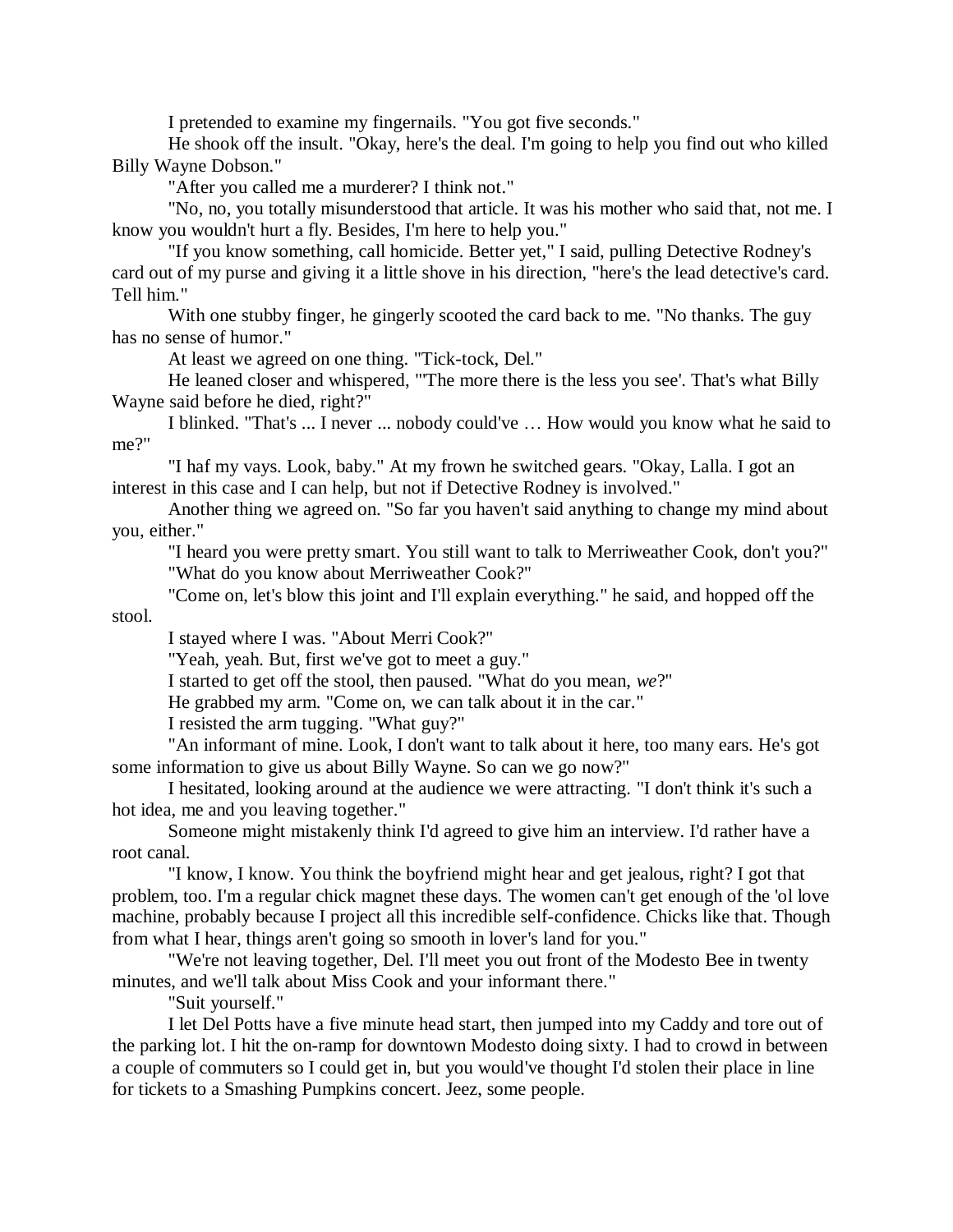I was coming up on the exit to Standiford Road when I saw the cold blue lights of a Modesto city police cruiser behind me. I slowed down, hoping he wasn't after me, but when he snugged up close enough to my bumper for me to get the point, I took the freeway exit and pulled into the nearest parking lot. A couple of drivers gaily tooted their horns as they passed by. Tomorrow, everyone in town would know I'd been caught speeding, again.

I blinked as the officer position his spotlight so it bounced off my rearview mirror and blinded me. I shut my eyes until his bulk shadowed the glare, but when I smelled his peppermint chewing gum I knew exactly who had stopped me. Damn! Two years into his job with Modesto's finest, Byron Bettencourt was also the little brother of one of my soft-ball team mates.

"Evening ma'am," he said, toggling his police issue flashlight around the interior of my car. "May I see your driver's license and registration?"

Why do parents name their children after dead poets? Should I ask him? Maybe not. Humor, I knew was not going to work with deputy stick-butt. Uh-oh, didn't my dad say something last week about returning a call to the insurance company? How many tickets would this one make for the year—one? No, two, and this would be—three.

"Hello, Byron, how're you doing? How're your mom and sister?"

"Ma'am, can you tell me how much you've had to drink tonight?" His attitude was beginning to chap my hide.

"Byron Bettencourt, have you ever seen me drunk, even tipsy? And why're you acting like you don't know me? I play softball with your big sister every Wednesday night. I know all your secrets, Byron, and if you want to keep them secret, do us both a favor, give me a warning or whatever it is you have to do. I'm in a hurry."

I'd already done the Comedy Club, and I paid on the other one, didn't I? He simply had to give me that get-out-of-jail card.

"I asked you a question, ma'am."

Crap. How long would Del Potts wait at the newspaper office if I didn't show in the next few minutes? Byron was definitely taking himself a little too seriously. Still, maybe I should just take my lumps and the ticket.

"I'm sorry, Byron. It's been a long, hard day, so will you just please give me a ticket, or let me go?"

"Ma'am, step out of the car, please."

"Byron Bettencourt! Is this a joke? You aren't serious, are you?"

"Serious as a heart attack, ma'am." He opened my car door and stepped back, his hand on his holstered gun. "I'm going to want you to walk a line for me. Right over there, please."

Dusk had already settled along the western hills of the San Joaquin Valley, but it was still light enough for drivers to see it was me standing at the rear of my big ol' red vintage Caddy, the heavy lights of a local police cruiser battering me in the face.

I narrowed my eyes at him. "Why're you doing this?"

The pink ran up his neck.

Yup. Thought so. "You bucking for promotion, Byron? Looking to impress the captain with your hard-nosed stance on speeders?"

The muscle along his jaw twitched. "Don't know what you're talking about, ma'am. Over there, please," he said, pointing me to the spot he'd chosen. "Put your hands on your head and walk a straight line, one foot in front of the other."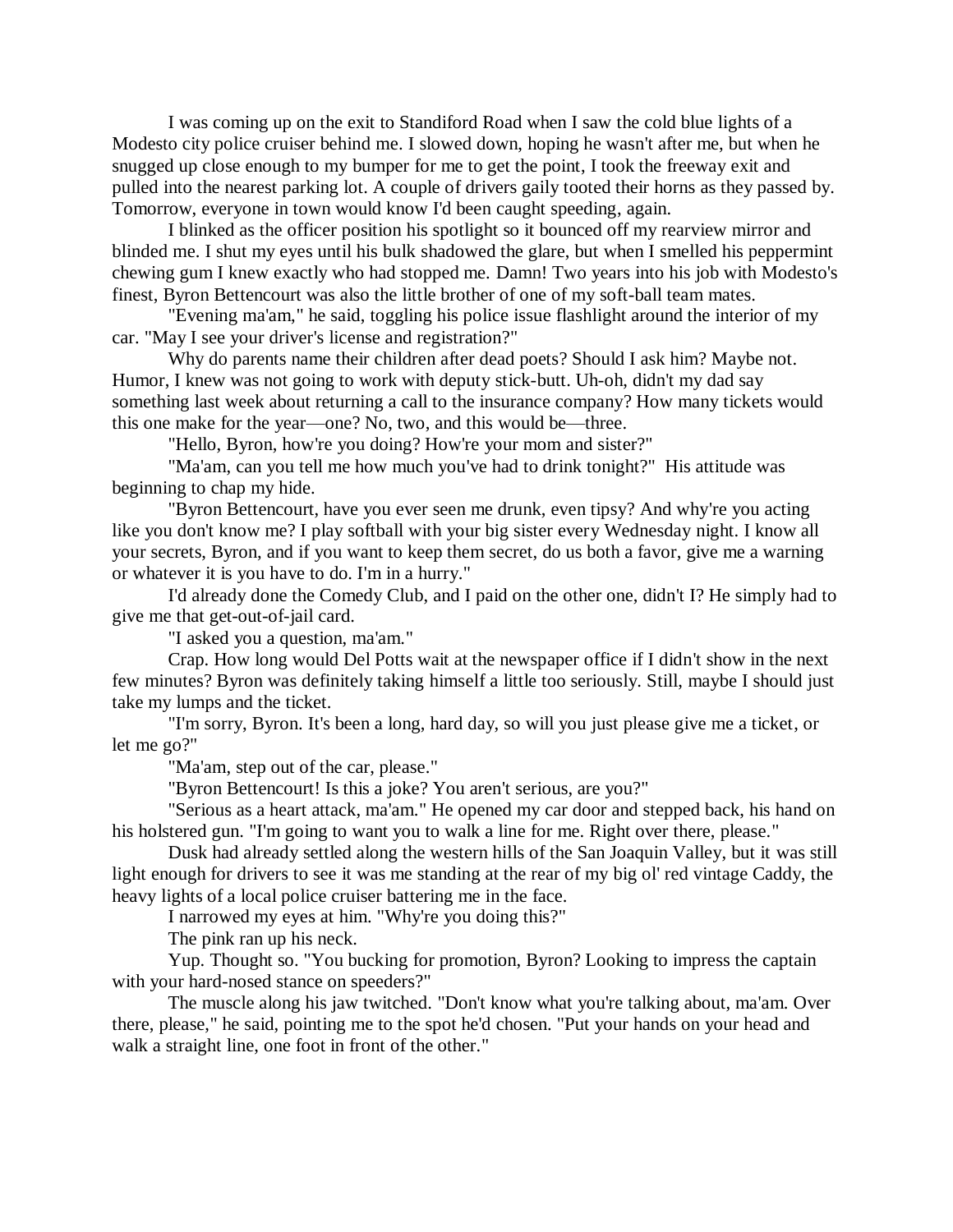The thought of walking a drunk-line in a parking lot next to one of the main streets of Modesto was beyond humiliating. This simply would not do. I had to try again, get him to understand that he had to let me go.

"Byron, look at me. Do you smell alcohol on my breath? Do you? I will not walk a silly line for you or anybody else."

"If you say so, ma'am."

There, that was settled. But as I turned to leave he grabbed my palm and twisted my arm around my back, and winching my thumb up onto my scapula, frog marched me over to the side of his car where he cuffed me and said, "You're under arrest. Code Number #647F, driving while under the influence, and Code Number #148-1-a, disorderly conduct and resisting arrest."

"What? I did no such thing, you little brat! You are in so much shit right now, buster!"

He shoved me into the backseat, where I flopped over, righted myself, and sat painfully on the metal cuffs. I was humiliated beyond words, but it finally occurred to me that I was the one who might be in trouble. So, before he taped my mouth shut I asked what he was going to do about my car.

"It'll be towed," he said, and then as if having second thoughts, he went back to my car, grabbed my purse, and tossed it into the front seat of his cruiser then got in, buckled up, and using the radio to call in his location, asked for a tow.

While we waited, I leaned into the mesh that separated the back seat arrestees from the arrestors and tried again. "Byron! You know this is a crock." And in a less than artful attempt to remind him whose girlfriend he'd just arrested, added, "We were both at Caleb's barbeque last week, remember?"

He didn't answer, but I could see the red creeping up the side of his neck. Byron's emotions were as transparent as when he was ten and I caught him spying on his sister and me trying on bathing suits.

"Byron, I'm talking to you! Do you really think this is going to get you Brownie points with your chief?" I was losing it, but I couldn't seem to stop myself and pulled out my last card. "I had nothing to do with Billy Wayne's murder!"

I watched the tendons in his neck bunch up against the verbal assault. Something was up. "Did someone put you up to this, Byron? Detective Rodney, perhaps?"

He turned around and glared at me, but before he could answer, a tow truck honked as it pulled up. Byron escaped by leaping out of the cruiser to give directions to the driver.

He never did answer any of my questions, but I made sure he heard all of mine as we drove into the Modesto police station parking lot. He was a little less rough when he helped me out of the car and took me by the elbow into the receiving area. I resisted the standard spiel of most drunks on the way to the clinker, that I was going to sue his ass all the way to Jersey and back, I had some serious ass kicking planned for Bryon. Soon as I made bail.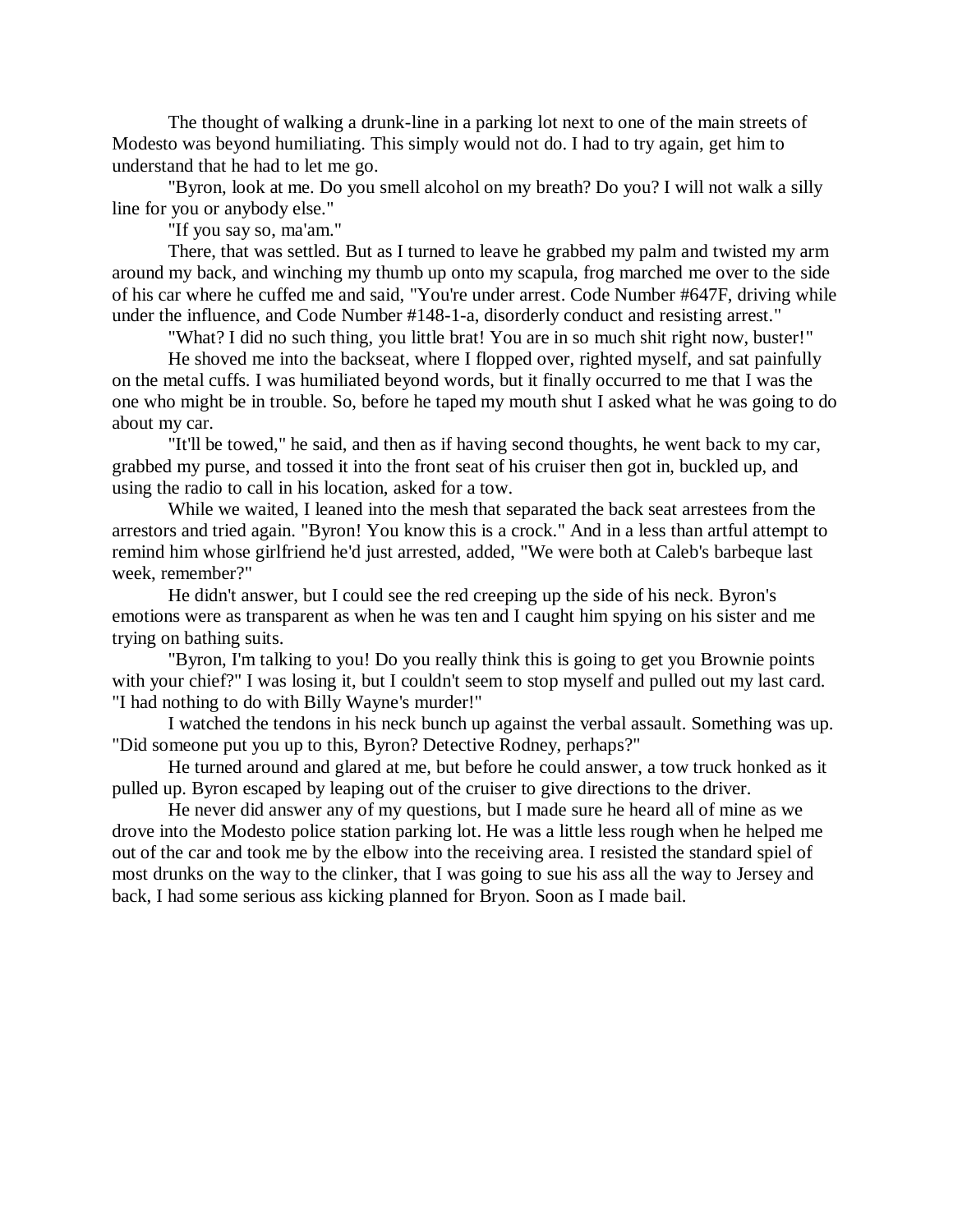# *Chapter eleven:*

I sat in a hard wood chair with my hands still cuffed behind me while Byron yaked it up with the desk sergeant in the Modesto police station.

Then to add to my misery, Del Potts strolled in, eyebrows rising halfway up his bald head. "Why, if it isn't Lalla Bains! You've been arrested? Whatever for?"

"Are you responsible for this?" I hissed.

"Me?" his eyes widened as he pointed to his chest. "I just report the news, I don't ordain it."

"Then what're you doing here? I was to meet you at the newspaper office, remember?"

He giggled and looked me up and down. "You look to be a little preoccupied. Maybe some other time?"

"No, you idiot. You had something to tell me about—" I glanced over to where Byron was writing up the paper work to put me in the slammer, "Merriweather Cook."

"Hey, don't be sore. I can't be held to every promise I make to a woman."

Was everyone here nuts? I felt like Alice in Wonderland, dropped through the rabbit hole. First I'm arrested, handcuffed, and brought into the police station, then Del Potts shows up and acts like I'm an odd surprise. The good news was that Pippa Roulette also just walked through the door.

"Pippa! Thank God!" I would've waved, but my hands were securely tied behind my back.

Fortunately, she took in the problem at a glance and answered my prayers. "What's going on here?" She looked from Del to me, and back to Del again.

Del decided to trot out his own special charm. "Hey, if it ain't Officer Pippa Roulette. How about you and me go take that Roulette for a spin?"

Pippa narrowed her eyes, then leaned down and spoke softly into his ear. He blinked, nodded, and power walked his short legs for the exit. Then she turned on Byron, who suddenly looked like a small boy caught filching cookies. Making it sound as sweet as Roxanne's iced tea, she murmured his name, "Officer Bettencourt."

Byron may have the looks that stopped young girls in their tracks, but he was still a couple of inches short of Pippa. Looking up into her deep green eyes, his Adam's-apple bobbed up and down. All he could manage was a croak. "Officer Roulette."

This was going to be fun.

Pippa smiled, and gently eased the clipboard out of his hands. "What're you charging her with?" she asked in that husky voice.

Byron, hands hanging by his sides, stuttered, "Well ... well ... she was .... "

"Says here, drunk and disorderly? Are you drunk Lalla?"

Oh, goody, she was hypnotizing Byron.

I answered in the same monotone. "No, Officer Roulette."

"Have you been drinking at all this evening, Miss Bains?"

"No, I haven't."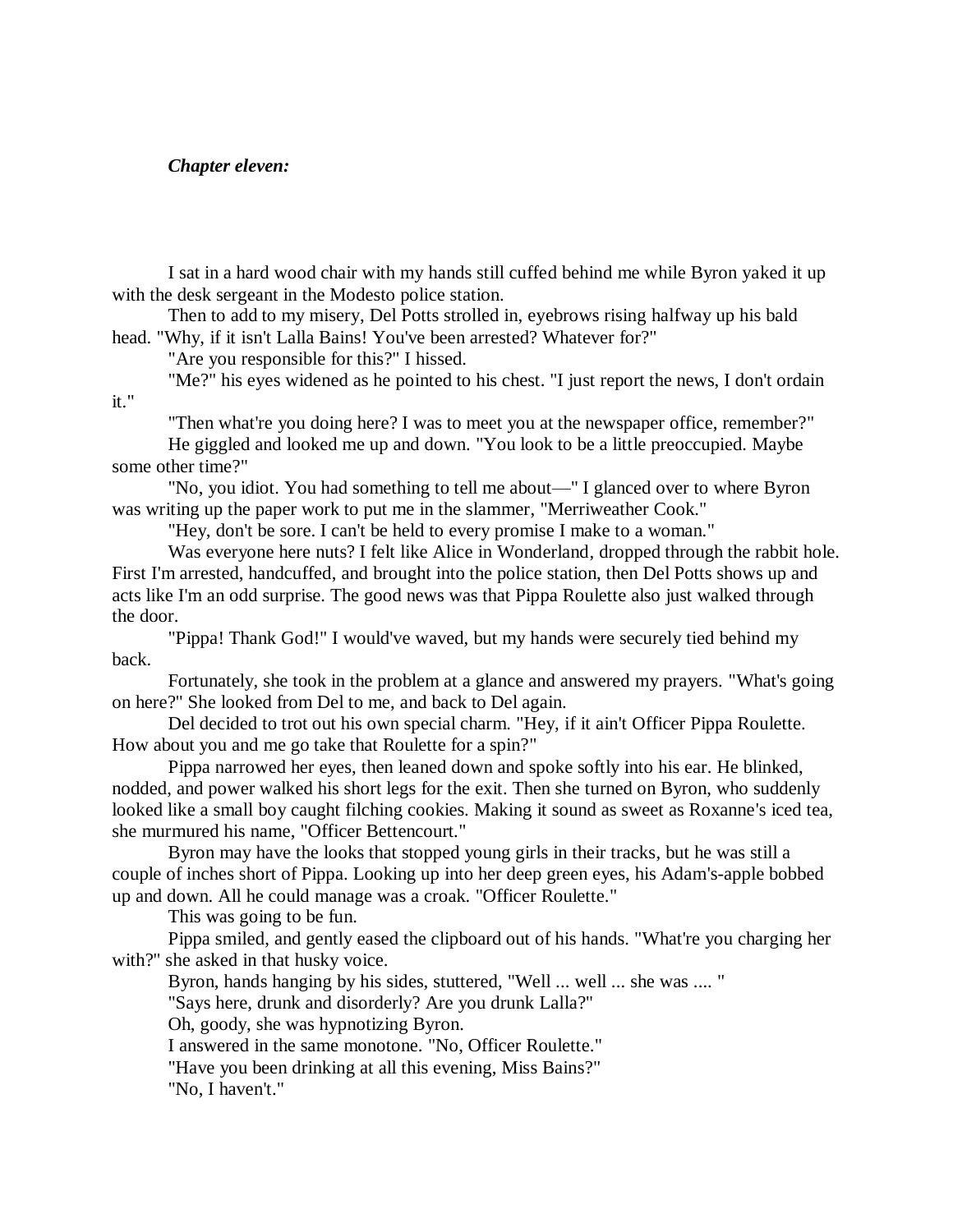"Now, Byron," Pippa said sweetly, her voice low, her smile warm. "You were going to give her a breathalyzer test here?"

Byron's neck flushed again, his Adam's apple jerked a couple of times. "Yeah, and she resisted arrest ... so I figured .... "

Waving my cuffed hands behind my back like flippers, I objected. "That was a misunderstanding!"

Pippa motioned for me to stay quiet. "Miss Bains says she hasn't been drinking, and she appears to be sober. Do you really want to go to the trouble of a breathalyzer and be wrong? Then what? Her lawyer will chew this department up. Is that what you want?"

"I, uh ... " Byron flushed again.

"I see that the paperwork's not finished, so perhaps it would be best to forget about the whole thing." She turned me sideways so he could see that she was removing the cuffs. "Tell you what. You apologize to Miss Bains, and let's both hope she agrees not to sue the department."

Byron blushed. "I apologize, Miss Bains."

So now it was *Miss* Bains, was it? The little twerp!

Pippa flashed him a benevolent smile. "That's all right then, isn't it Miss Bains? Deputy Bettencourt sees his mistake and has apologized. We can just forget about the whole thing. Okay Byron, did you have her car towed?"

Byron gulped and stuttered, "I'll ... I'll take her to the impound lot, that is, if she wants."

Now he wanted to be friends? In spite of the grin I was about to let loose, I kept my head down and let Pippa handle him.

"I'll take it from here, Byron," she said, and led me through the exit.

Outside the gate I took a deep breath of the warm evening air and let out a shaky laugh. "My God, Pippa, I can't thank you enough. Talk about timing. You use hypnosis on him, or what?"

She laughed. "Byron is susceptible to me, not hypnosis. I found that out the first day I came to work." She looked me over. "You look like you could use some coffee. There's a deli a few blocks away that should still be open. We can get a cup and you can tell me all about it."

As we walked in the warm evening air, I said, "And you got rid of Del in record time. I could use some of that voodoo you seem to have over every man you meet."

"It's just good observation and common sense. Del has the attention span of a two-year old so I gave him a lead on a drug bust that was happening downtown. As for Byron, it's amazing what a girl can learn by keeping her mouth shut around a police station."

"Oh, you mean ignored by all and treated like an accessory?"

"That and I happen to know that Byron desperately wants to take the next test for detective, but stupid mistakes like this one could get him demoted instead of a promotion."

"Even if the charges had been dismissed, Del would've splashed my mug shot all over tomorrow's front page. He used to be such a sweet boy."

"I've got my own choice words for Del Potts and sweet isn't one of them."

"No, no. Not Del. I meant Byron. I've known him since he was ten. So, the part about arrests being on the test for detective, is it—on the test?"

"Haven't a clue, but it worked, didn't it?"

"I don't suppose it hurts that he's stuck on you, either, does it?"

Her jaw tightened. "Not that it'll do him any good."

"I think ... I think someone put him up to this," I said as we walked through the doors of the coffee house.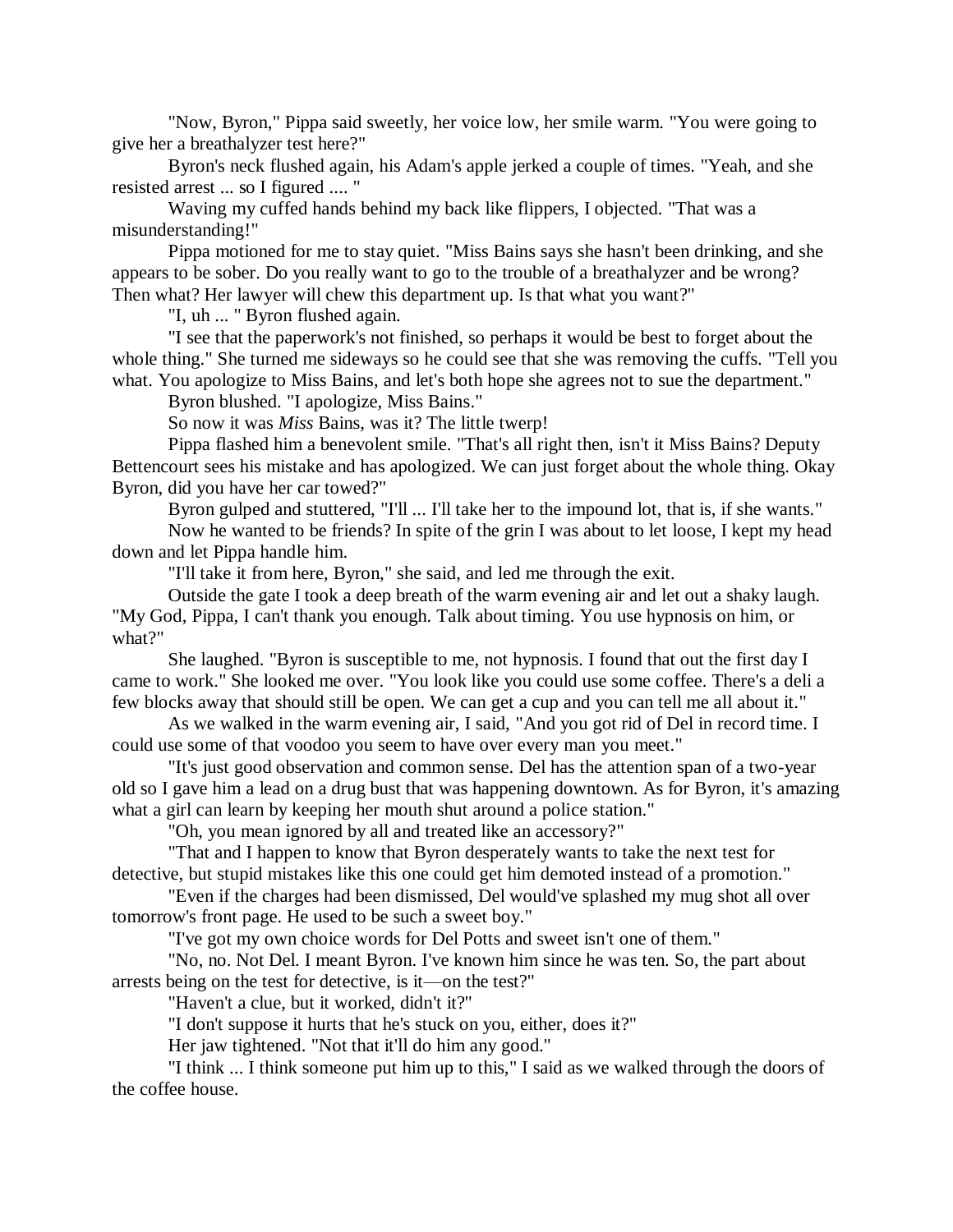"Can it wait?" She was eyeing the line of bored off-duty officers.

I got her point, nodded, and bought her a nice big mochachino as my thank-you gift.

We found an empty outside table and I told her everything; that Billy Wayne's mother had tried to shoot me with an antique pistol, and his aunt might have had clues on the murder but has disappeared, and though I'd been cleared on a murder charge, I still thought someone was working too hard to set me up, probably, Detective Rodney.

"What's Caleb say about Rodney?"

Since Pippa was now my newest best friend, I couldn't tell her I wished she wasn't on first name basis with my almost fiancé. Instead, I said, "Caleb says I'm all wrong about the detective. But, Rodney's everywhere I go, always trying to insinuate that I know more than I'm telling him."

I paused for a second, working at the pattern forming in my head. "My guess is he got Byron to stick me with the DUI."

Her restless hands on the coffee cup went still. "Don't get me wrong, I believe you, but that's a pretty serious charge against a police officer, even one like Rodney. And why would the detective go to all that trouble anyway?"

"Rodney? Because I can't be reined in otherwise. Last year, I was so happy to be let off a murder charge that I agreed to be his stoolie in the case. I discovered who the killer was, but almost lost my house, my dad, my god-daughter and my life, no thanks to Rodney. He got a promotion and I was left scraping charcoal out of my ears. As for tonight's episode, I think the detective had plans to arrive in the nick of time and drop all charges so he could put me back on that short leash. His plan might've worked, too, if you hadn't shown up. I really owe you one."

She thoughtfully stirred the whipped cream into her mochachino. "I don't doubt for one minute that everything you say about Rodney is true. I hear he's a misogynistic bastard who has pushed every woman in the department to tears. But, you can trust me on this, his day will come."

"I've wiggled out of his trap for now, but I just wish I knew how to keep it that way."

"It's harassment, pure and simple. You should file a complaint."

"I can't prove it, not without getting Byron in trouble. I know I'm being sentimental over a kid I used to babysit, but for now I'd like to keep him out of it."

"Suit yourself, but don't forget, most serial killers were once sweet little boys, too."

"You're right, of course. I'll think about it. So what about you, Pippa, what's next for you? Detective, Chief of Police, Governor?"

Her smile went vacuous, and she fluttered her lashes. "Oh, gee, I guess world peace?"

Then her lips tightened, and the light parody of a beauty contestant was gone. "Or, maybe justice for the dead. That would be nice."

She picked up a packet of sugar and rolling it thoughtfully between her fingers. "Yeah, that's what I'd like to see, more justice, for the living, *and* for the dead."

When the packet tore open from the abuse, she let the granules fall between her fingers like so much sand.

I thought the sentiment notable, and also that the delivery was as sharp as a knife. I didn't want to end our budding camaraderie on a sour note, so I changed the subject.

"But still, Modesto? I mean, the most exciting thing to do in this town is sit in the Safeway parking lot and watch shopping carts collide."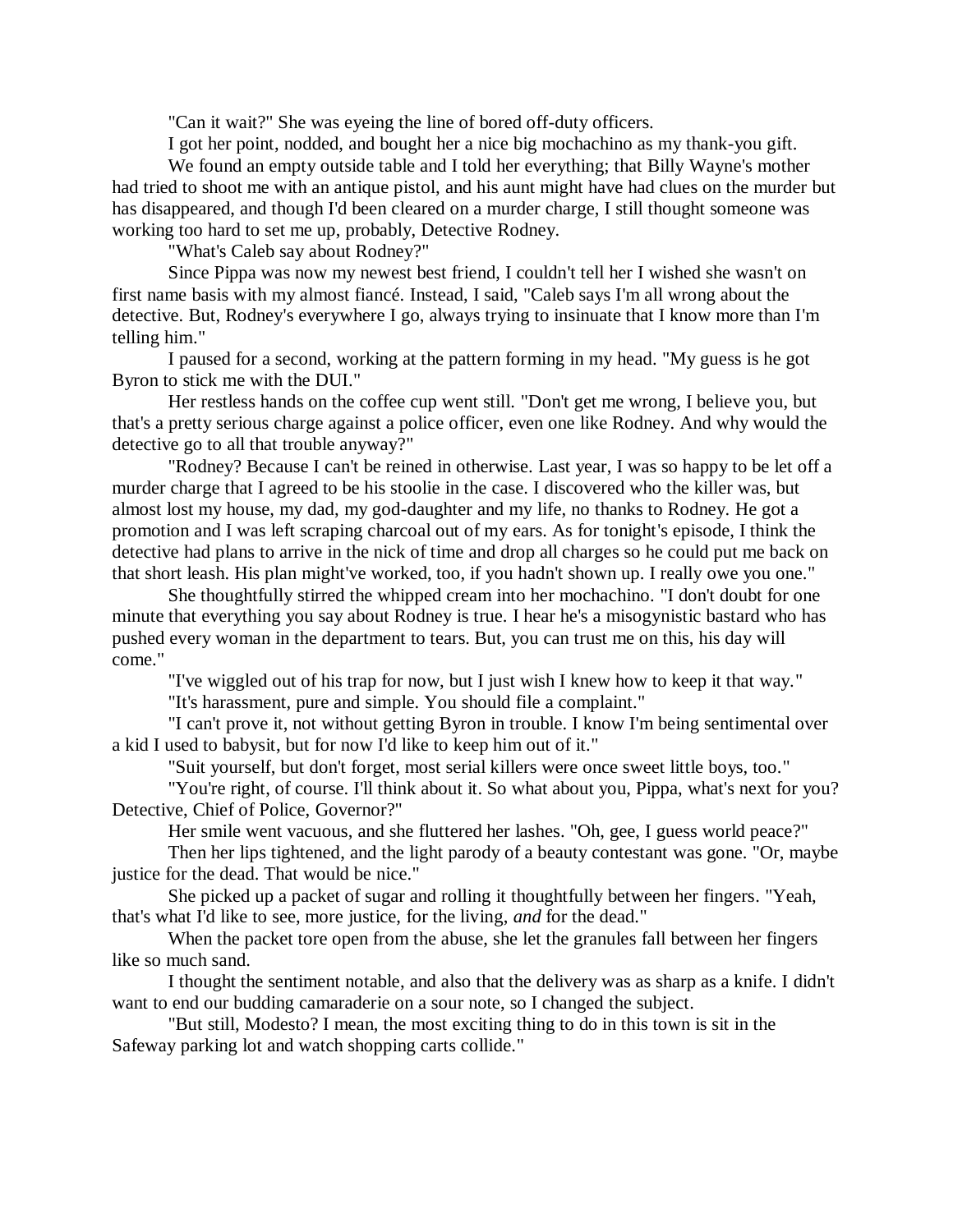She laughed. "It's not exactly a destination resort, is it? But it was the right direction for me, and besides, I couldn't stand the rat race of the Bay Area another minute, or the crime. I guess I could ask the same question of you, why Modesto?"

"I guess I'm just on a long rubber-band. I get as far as some place like New York City and bounce right back."

My answer was just flip enough to signal the end of our conversation.

She looked at her watch. "It's been an hour since Byron brought you in. Your car should be in the holding lot by now. Come on, I'll give you a ride."

On the walk back to the police station, she said, "I saw the dispatch report on the sighting of your car and gunfire in the neighborhood. I also saw that Sheriff Stone wrote it up as a crank call. Any ideas who might have wanted to lure you to that woman's house?"

"None." I blushed, remembering how I tore out of there after Caleb's awkward proposal. "What were you doing there?"

"Responding to a request by Billy Wayne's aunt to come for a little chat."

"His aunt? So, what did she want to talk about?"

I glanced at her, and I didn't know why, but I was beginning to feel uncomfortable with her questions. "Her door was open, the house empty, a tea kettle on the stove, but no Miss Cook."

"You seem very observant."

"You mean nosy, don't you?" I said, remembering Caleb's commentary on my enthusiasm for the investigation. "I better be, I spend my days looking at the ground from five hundred feet up trying to make sure I have the right field before I put a poison on it."

She grimaced. "Have you done that before? Put pesticides on the wrong crop?"

"Hey, I had to start someplace."

"But flying crop dusters; is it really something you want to do for the rest of your life?"

"Ag work is a young man's, or woman's, job. There are some Ag pilots well into their fifties, but when your eyes, or your nerves go, or you have a couple of bad luck accidents, you're done, or should be. Hull insurance for aircraft is sky high and no one can afford more than one accident, and I had my one allowed accident last year. Couple that with an elementary school that's going up at the end of our runway, and we may not have a business next year. Nothing lasts forever, does it?"

Pippa visibly flinched. I'd said something that had made her uncomfortable. Good God, I'm such a goof! I'd managed to put my foot in my mouth and say something insulting, but what?

I apologized, but she waved it off.

"It's nothing, really. A little digestive problem that occasionally plagues my every waking hour." She unwrapped a tube of mints, and crunching a couple, smiled again. "Caleb says you're a regular touchstone for trouble."

I wanted to ask her how much she saw of Caleb, but then remembered what she'd said to me at the elevator, *Your guy's a rock you know, but he's all yours.*

Feeling sorry now for my earlier jealousy, I said, "I know I'm keeping you from home and a nice long soak in a tub."

"I'm glad to have been able to help," she said. "Besides, the department doesn't need another dazzling display of incompetence on record. We've got enough trouble, what with the feds moving an investigator into the police station. I'll get your car, and we'll both go home," she said, walking up to a late model white Pontiac Firebird. The inside was pristine with only a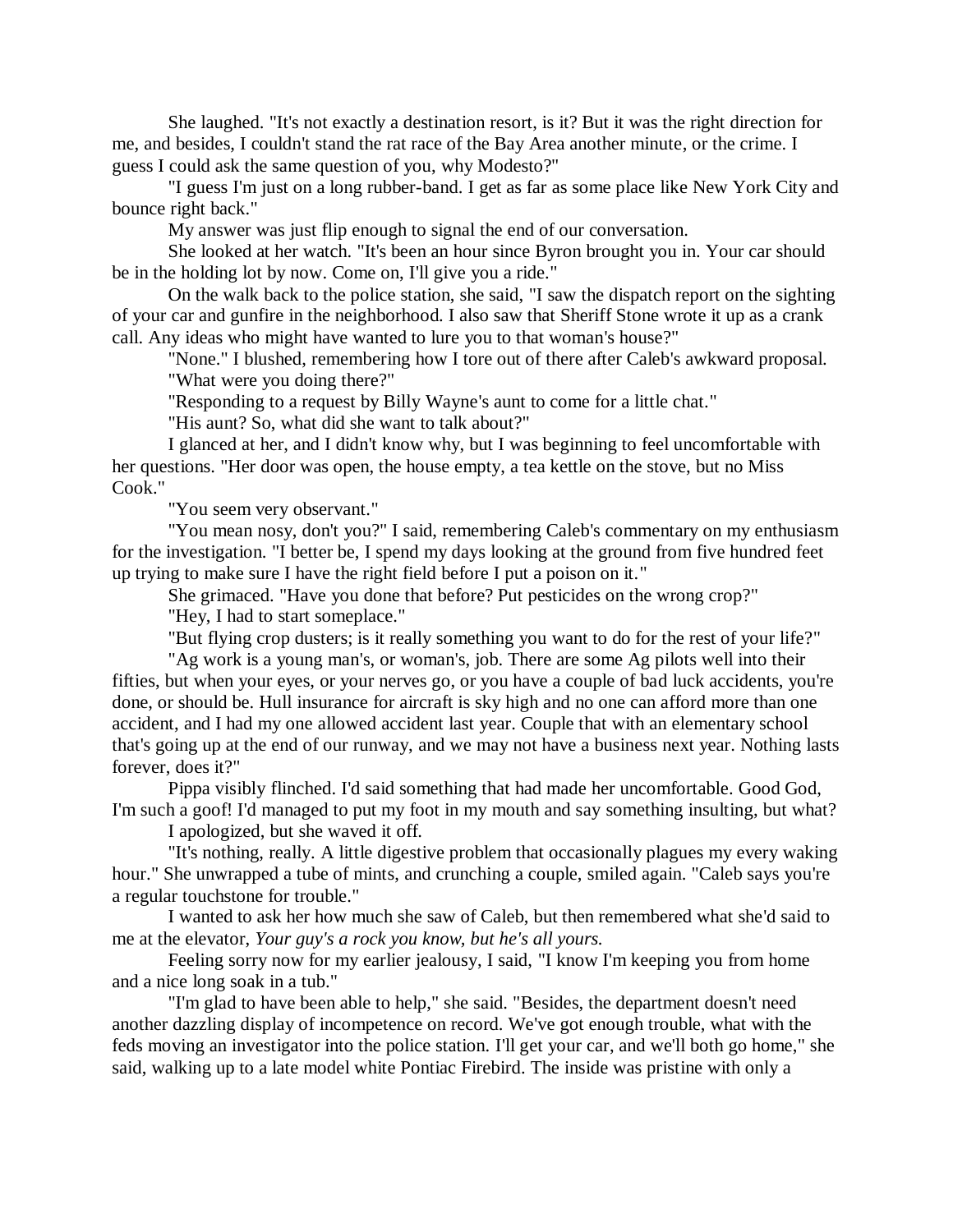Chinese good luck symbol, its silk tassel swinging lightly from the rearview mirror to add a personal touch.

At the impound lot, Pippa made sure my car was intact and checked to see that I got the right key. I was happy to see that someone had rolled up all the windows and locked the doors.

She shook my hand and once again encouraged me to file a complaint against Detective Rodney. "In the meantime, stay out of his way, the guy's a snake."

"I'll consider it, but if you have any advice on how to get Del Potts to leave me alone, I'll take it."

She lowered her lashes, the gesture was as brief as a moth wing passing across a light, and then raised them to look me in the eyes.

"Turn off your phone," she said with a smile.

"I'll do that," I answered lightly, still wondering what it was I said earlier to make her flinch.

I looked up at the night sky, tasting the air for moisture. The wind had scoured the evening of its usual dust and debris, and now stars were punching holes in the velvety black dome over my head. A breeze out of the south meant we had a Southerly tracking its way into the valley, and it was coming fast. Sometime tomorrow, we were in for some rain. I could forget turning off my cell phone as that would be the first number the farmers would use, all of them vying for first place in the queue.

I exited the impound lot and turned right just as another car pulled up behind me, high beams flashing. At least this time there were no twirling overhead lights. Someone who wanted to pass? But, just in case it was Caleb, I pulled over and waited with the window rolled up and the door locked.

Del's bald head leaned close to the window, and he rolled his fingers to get me to lower my window.

"Glad to see you blew off that dyke. She didn't try to kiss you, did she?"

"Oh, for crying out loud! She's not a dyke, and *she* saved my butt from being thrown into the drunk-tank, no thanks to you."

"You're welcome. Took you long enough. I been out here waiting the whole time. What? You didn't think I was going to leave you there, did you? Just be glad I didn't have to use my CIA tactics and storm the place. That would've been messy. Okay, so take 12th street and meet me at the AM/PM next to the on-ramp. We're late."

I was exhausted from the roller coaster of the last four hours and doubly annoyed with Del's nonsense. "You go see this guy. Anything comes of it, call me."

"I knew Deputy Do-Right wasn't going to make that charge stick; you don't drink, right?" "Who told you that?"

"Oh come on, Lalla. Everyone knows that you don't drink during the season. Insurance too high as it is. Right? Am I right? Come on, let's kiss and make up." At the expression on my face, he chortled happily. "Okay, okay. But you're going to want to meet this guy, you know."

"Why's that?"

"He asked especially for you."

"Your informant? This guy knows me?"

"Absolutely," he said, waiting for me to catch up.

"Oh, okay. My name's in the paper every day—got it. I'm not exactly firing on all cylinders here, Del. I'm dead on my feet, and all I want to do is go home."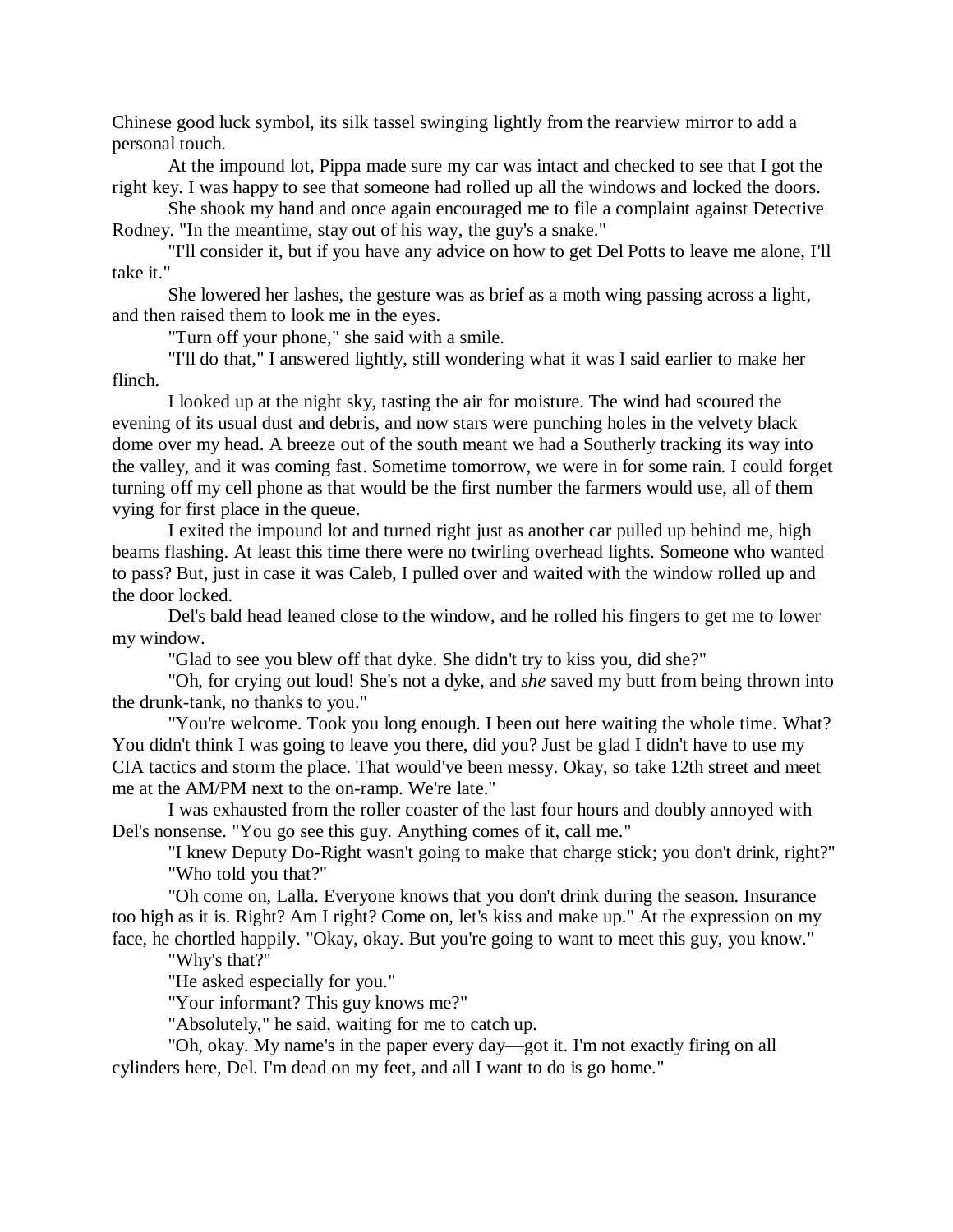His brows flattened, no longer amused. "That's all you got to say after all the trouble I went to? You can't make it? I'm disappointed in you, Lalla Bains. I heard you were made of tougher metal."

I looked out the window, then back at Del while I considered my options. Nice warm bed or the off chance I might get a real lead on Billy Wayne's killer? "Oh, alright. But this better be good."

Taking my foot off the brake, I gave the gas pedal a shove, and to the familiar and comforting sounds of honking horns, lurched into traffic. Only minutes before, I felt as if I'd been run over by a truck. Now I was energized again; an informant who might be able to give us a lead on Billy Wayne's killer. And, he hadn't asked for Rodney, had he? He asked for me, Lalla Bains, which gave me a thrill. I was going to crack this case and hand it to Rodney's chief on a platter.

In the parking lot of the AM/PM, I got out, looking around for Del's informant.

Del drove up and parked next to me. I had to admire his choice. The Cooper Mini is a speedy little demon with a short turning radius. The size fit Del, but the top of the car barely came to my chest. I went over and knocked on the roof. He got out, silently went around to the passenger side, and stood back.

I shrugged, leaned in, pulled the seat lever so I could maneuver my legs into the car, and sat down on his hand.

I gasped. It wasn't a mistake, because there was no mistaking his lascivious grin.

Lifting my hip, I said, "Remove the hand, Del, or you'll come out with a stump."

He pulled out his hand. "Aw, come on, where's your sense of humor?"

"What are you, twelve? Why do you pull this kind of silly stunt?"

He laughed. "Breaks the ice? Keeps the black moods away? Or maybe it's just a charming quirk of nature. Okay, sorry," he said, holding up two fingers like a Cub Scout, "I solemnly promise not to do another for the rest of the evening. How's zat?"

I mumbled something that might have been an oath of my own, then closed the door and pinched my nose at the smelly food wrappers littering his dashboard.

"Sorry. I usually clear it out at the end of the day," he said, scooping up the wrappers in both hands. "But I can see you're the fastidious type, so I'll do it *now*."

He hopped out of the car to dump the trash. I was still curious enough to overlook his ridiculous behavior, at least long enough to meet his informant.

He rushed back to the car and jumped inside.

I tsked. "It may be the local Stop and Rob, Del, but I think you're safe with me."

"Very funny. Are you satisfied with the interior now? Are we good to go?" "This isn't it?"

"No, we meet him somewhere else, and it's best if we get there in one car."

"Jeez, you could've told me that sooner, you know. It might've saved me the hang-up at the police station."

He tilted his head down and looked at me over imaginary teacher's glasses. "I tried that, at Roxanne's, remember? Wouldn't have any of it, would you? See what happens when you don't listen to Uncle Del?"

"Okay, I'm listening now, and you promised to tell me about Miss Cook."

"I most certainly did not," he said, scanning the faces of the people going in and out of the AM/PM.

"What do you mean?" I sputtered, "You said—"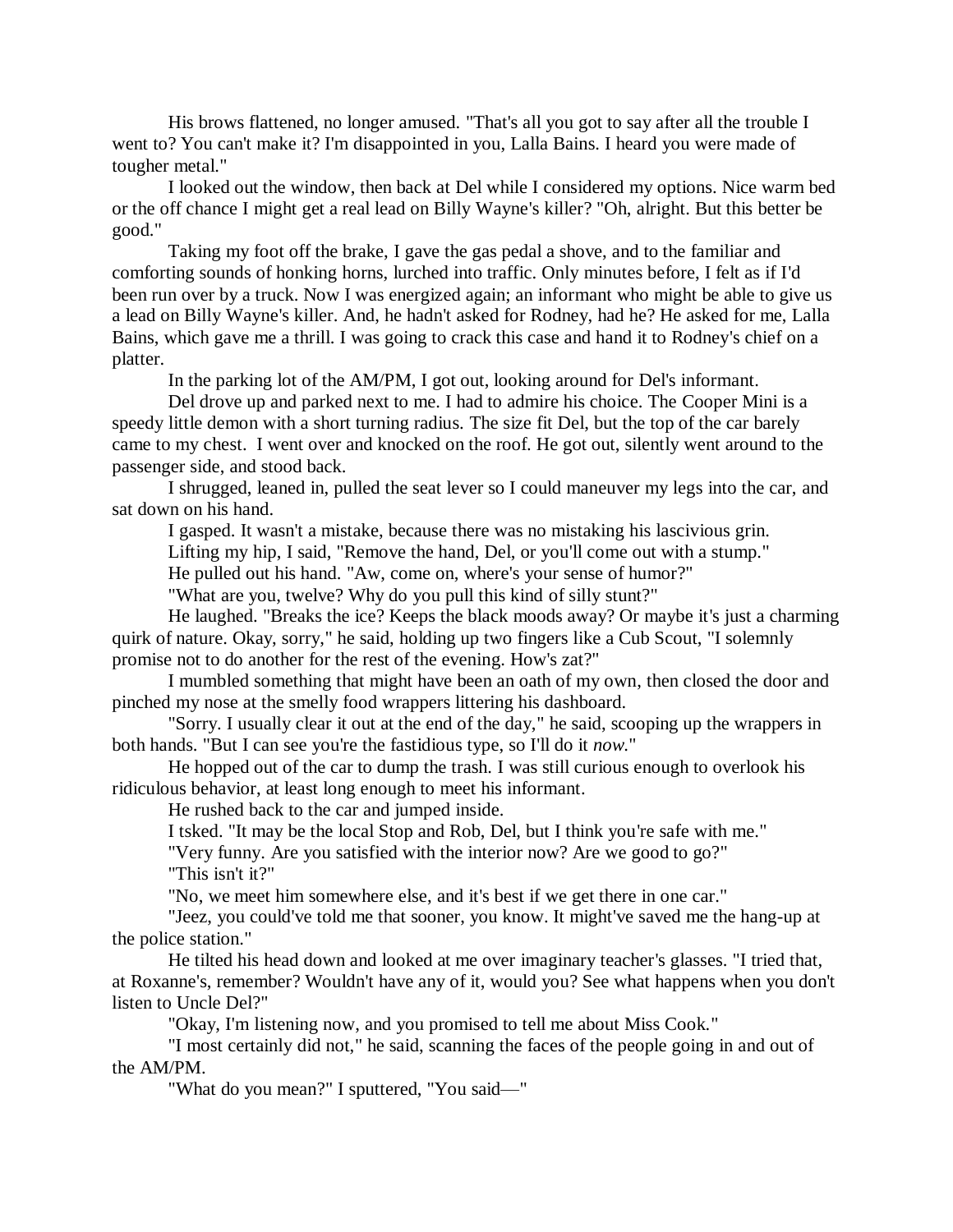"I asked you if you were still interested in Merri Cook. I got a police scanner, heard all about it. Your Caddy in a mix with reported gunfire. Easy to look up the owner for the address, so *ipso facto*, you must be interested in her whereabouts. Am I right, or am I right?"

"She's Billy Wayne's aunt. She called me, left me a note to come see her. Now, I'm in more hot water because of it."

"Forget about Merri Cook. This is way better. Trust me, you're going to thank me for this," he said starting the car.

I muttered a curse and reached for the door. He put out a hand to stop me, and in a reflexive gesture I fisted him in the nose—hard.

He grabbed his face. "God damn, that hurt!"

I opened the door and got out.

"Wha'd you do that for? I dink you bwoke my dos." Blood was leaking between his fingers. "Lalla, would you pleath wait?"

I hesitated, then handed him a wad of tissue. How could one short, fat man make me so mad? Probably because so far, it had been one hell of a long day and there was no promise that it might get any better hanging out with Del Potts.

I took another deep breath and asked myself the redundant question: *What am I here for, if not to find Billy Wayne's killer*? *Put a lid on your exasperation, Lalla, and see where this was going.*

I squatted down and handed him a tissue. "You'll live. Now tell me why you think I should get in your car again, much less go anywhere with you."

He took the tissue and blotted the bleeding nose. "Okay, okay. Duth gib me a minute?"

It may have hurt like the dickens but it didn't look broken. I knew broken, since I'd broke mine twice; once trying to catch a fielded ball in a softball game, and then last year during a crash landing when my face became intimate with the metal components of my plane's instrument panel.

"Do you really hate me so much?"

"What do you expect, Del? You're working on my last nerve."

"Yeah, yeah, I know. I'm every woman's worst nightmare. Okay, so if you can, for just one minute, let go of your disgust?"

"You got ten seconds."

"Awright, okay, lemme explain. Word is that one of the bums saw Billy Wayne's killer. But since dodging cops comes second nature to these guys, and being the wily bunch that they are, they've all gone to ground. But, our luck has changed tonight because one of them wants to talk."

"And?"

"I'm getting to that. Your picture has been in the papers, so it stands that he should want a look at Billy Wayne's love interest."

"Will you give it up about me and Billy Wayne? I spoke exactly two words to the guy, 'nice job,' or something to that effect. I don't know why he picked me. I just know he couldn't have possibly been in love with me, because he didn't know me."

Del nodded. "Yeah, yeah, I know that."

I took two deep breaths, hoping to bring down my blood pressure. "You do this to everyone you meet? Pester, annoy, aggravate, frustrate, and just plain piss them off until they finally snap? You did that to Billy Wayne's mom, the poor woman, didn't you?"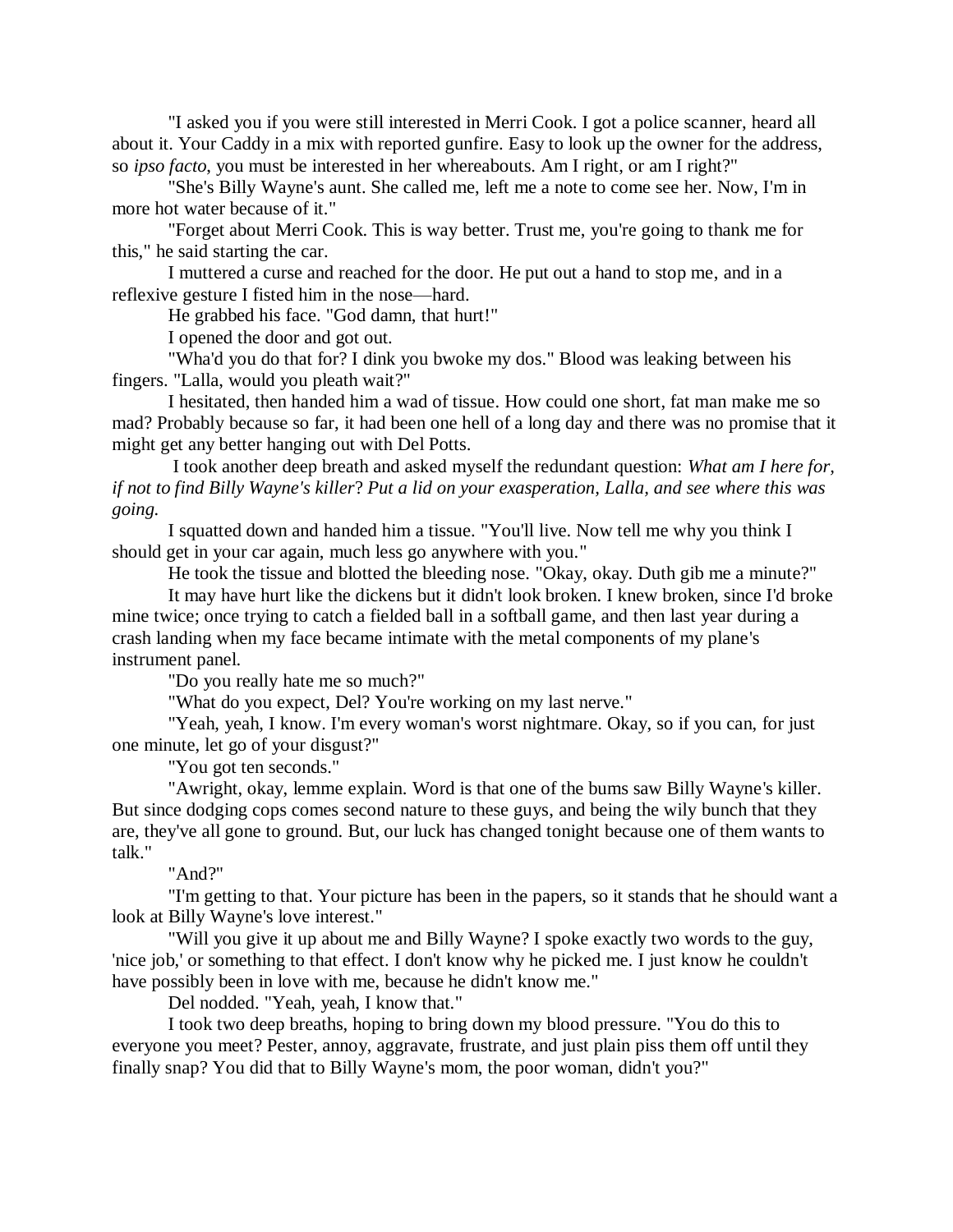He shrugged. "She was bereaved already. Nothing I was going to say could change that, or her opinion that Billy Wayne was in love with you. As for my methods, I use what I got. It's not like I'm going to get what I need on my good looks."

"Answers, Del. I want answers now, or I'm not going anywhere, so tell me about this informant."

He dabbed at his nose with the tissue. "We get handwritten letters to the editors all the time. Sometimes incoherent raving nonsense, but we read 'em anyway because every once in a while something comes through that turns out to be a brilliant headline, or at the very least, a feature on the homeless situation. We got one this morning. It came to me 'cause I'm working this murder case. The note says he wants the press, not the cops, and to bring Miss Bains with me."

"What's his name?"

"They go by nicknames and this one signed the note, Skip-Jack. You know what a skipjack is, don't you? It's a tuna that's not fit to eat so it gets tossed back."

"So besides having a morose sense of humor, did he say what he has for information?" "Said he can tell us who killed Billy Wayne. So, coffee to go?"

He waited, knowing he had me.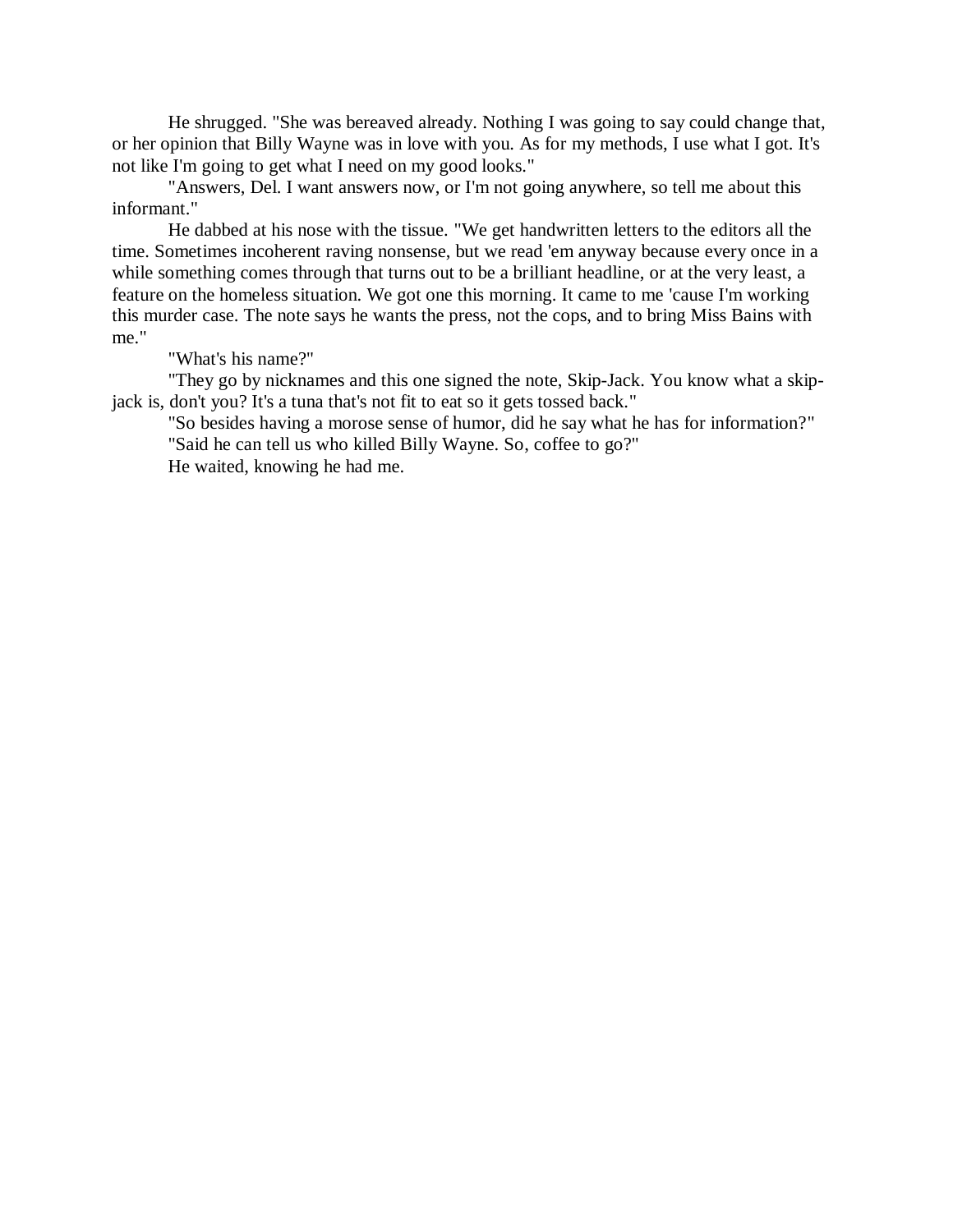### *Chapter twelve:*

I should be home, tucked into bed with a nice cup of tea to soothe my frayed nerves, instead, I was sitting in Del Potts's Mini Morris parked next to Mr. Kim's darkened alley. In spite of the warm summer night, the cold lights from the halogen street lamps washed up against the buildings and disappeared into the black hole where I'd found Billy Wayne. At least Del had gotten coffee at the AM/PM. I blew on my paper cup and watched the street for the homeless man who had asked for a reporter and Lalla Bains.

"What time did he say he was coming?" I asked, feeling the weight of foreboding draining away my enthusiasm. This had all the feel of a set-up, maybe Rodney making another attempt to see me arrested.

"These guys don't usually wear a watch, and he said late and it's now late, so we wait." "But he did say tonight, right?"

"Right."

Delmar, for the first time since I'd known him, was suspiciously quiet. He was slouched down in his seat, absorbed in his own melancholy thoughts.

I poked him.

He said, "In suffocation there's always a thin red line inside the upper lip. I read that in Billy Wayne's autopsy report. The killer got behind him, clamped a hand over his mouth and then reached around and stabbed him. Oh, and he or she, was left-handed and probably five-foot eight or so. That kind of strength takes commando type training. I'm thinking it was a cop."

I remembered Mr. Kim using his left hand to pour my tea. "It's also military training. Grace Kim told me that her dad had been a freedom fighter in Vietnam. Billy Wayne was a former Marine, and hung out behind Mr. Kim's."

"Mr. Kim? Too short."

"Then why would Billy Wayne pick Mr. Kim's?" Which reminded me to ask, "Did you know Billy Wayne?"

"As a matter of fact I did. We lived in the same neighborhood in Stockton until I was sixteen. That's when my parents divorced and I moved with my dad. Billy Wayne was nice to me. He treated me like a little brother."

I snickered. "In other words, he told you to keep your distance, huh?"

"I wasn't always so hard to take. I got a complex from all that teasing about being so short. Nothing you'd understand since you're a regular blond Viking."

"Thanks for the compliment, Del, but I had my problems in school, too. My mother died when I was eleven, and what with kids thinking it might be contagious, I found myself on the wrong side of a no-crossing zone. By high school, I sported the Goth look, you know, pentagram dangling from a chain and you only wear black? I stayed away from sports, the French Club, anything that might hold me up to ridicule. If it hadn't been for Caleb Stone, who had also lost a parent, I would have been completely friendless."

"Gee, I guess we've got more in common than either of us thought."

I slanted him a doubtful look.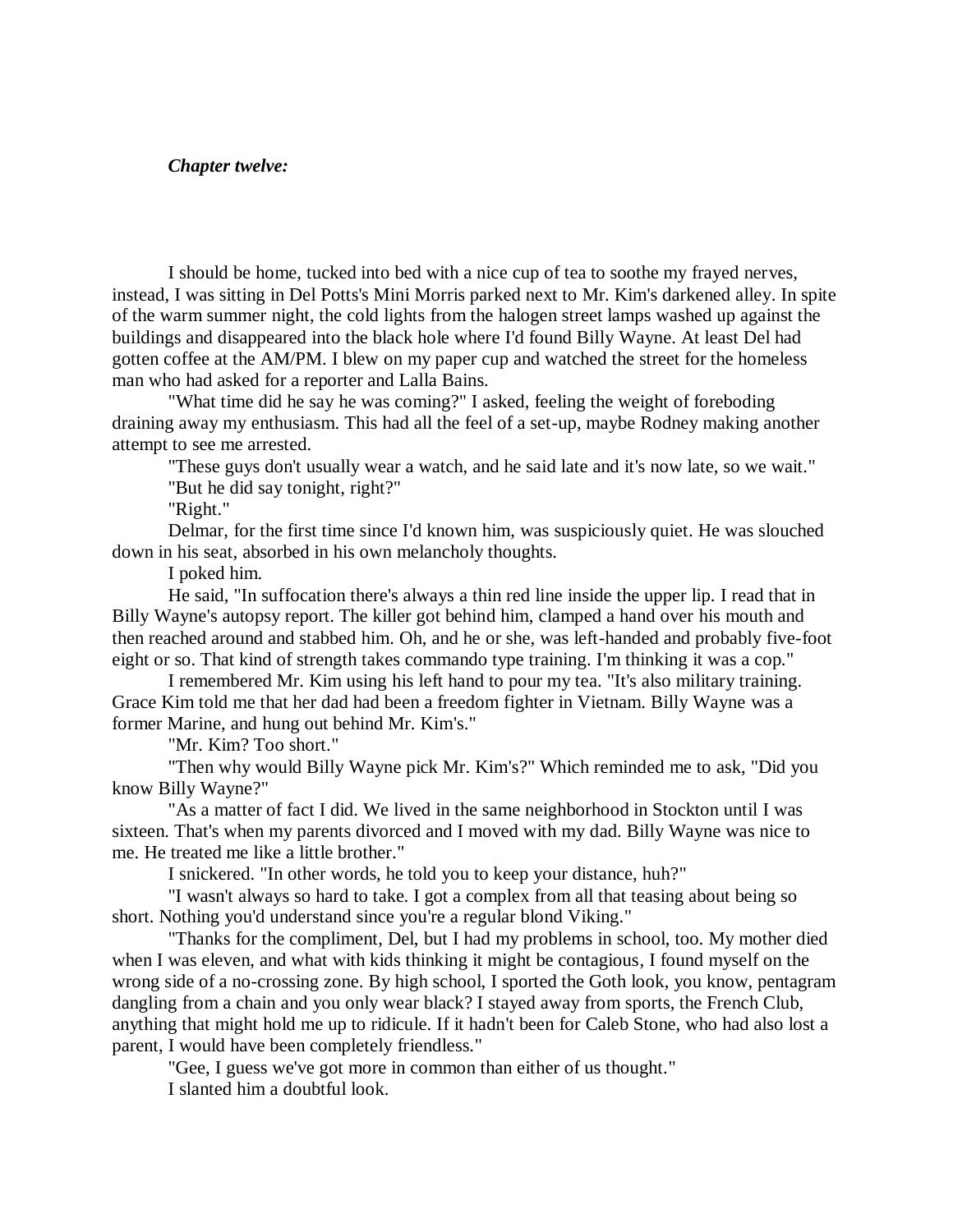He returned it with a hopeful grin.

"Why do you keep hitting on women who are totally uninterested?"

He shrugged. "It's just a game. You know, one out of twenty?"

"One out of twenty what—dates?"

He smirked. "Who said anything about dating?"

"Not even dinner or flowers?"

"Why go to all that expense? Dinner, flowers, a long night of shoving some skank around the dance floor, and for what? They either go to bed with you at the end of the night, or they don't."

"I knew I could depend on you to gross me out."

He chuckled. "Glad to see I didn't let you down. Now that you know all my secrets, you think we can be friends?"

I glared at his offer of a friendly handshake, suspicious that he might have one of those joke buzzers hiding in his palm.

But out of the corner of my eye, I saw someone shuffling towards us. The shabby hooded sweatshirt hid his face, but as he came closer to the car I got the distinct feeling that I should know him.

That walk—high school? Not everyone who was in my class made it in the real world. Del put his cardboard coffee cup on the dashboard and hopped out of the car.

I got out by pulling my legs up to my chest, then angling them over the doorframe, and finally out onto the pavement. I vowed to take a taxi back to the AM/PM where I'd left the Caddy.

I followed Del to where the man had backed into the shadows, waiting.

When he asked Del for cigarettes, Del turned to me. "You got any smokes on you, Lalla?"

"I quit, remember?"

The man mumbled something, and hunched further into his dirty hooded sweatshirt. That voice. Where had I heard it? "Do I know you?"

He pulled off the hood, and a rank body odor came with it. Under the harsh light of the street lamp, the planes of his face were bony, his eyes shadowed into deep sockets.

"I guess you do, Lalla Bains, and don't you look sweet. Smell sweet, too. Bet you've had a nice bed to sleep in and a nice shower anytime you want."

It was Brad, the pilot I'd fired last year for doing drugs. He stuck his hands into the pockets of his sweatshirt. I wouldn't feel sorry for him. I'd paid for two stays at rehab, and it wasn't my fault he couldn't make it stick.

"What do you want, Brad?"

"It's what you want, isn't it? Rich bitch like you wouldn't understand about giving a guy a second chance, would you? I'm blacklisted, lost my ticket as a journeyman ag-pilot, and now I can't get a seat anywhere, thanks to you. Way I see it, you owe me, but to prove I'm such a nice guy, I'm here to give you what you need to clear your lily-white name."

I bristled at Brad's remarks, though I shouldn't have expected him to be anything else except the self-centered drug addicted bum he'd become. His hard won career as a crop duster was finished for good, and he had no one to blame but himself.

Del stood slightly apart, aloof and observant, the quintessential newsman waiting for the drama to unfold. Gone was the silly jokester, the gnome-sized Elvis. If this guy decided to pull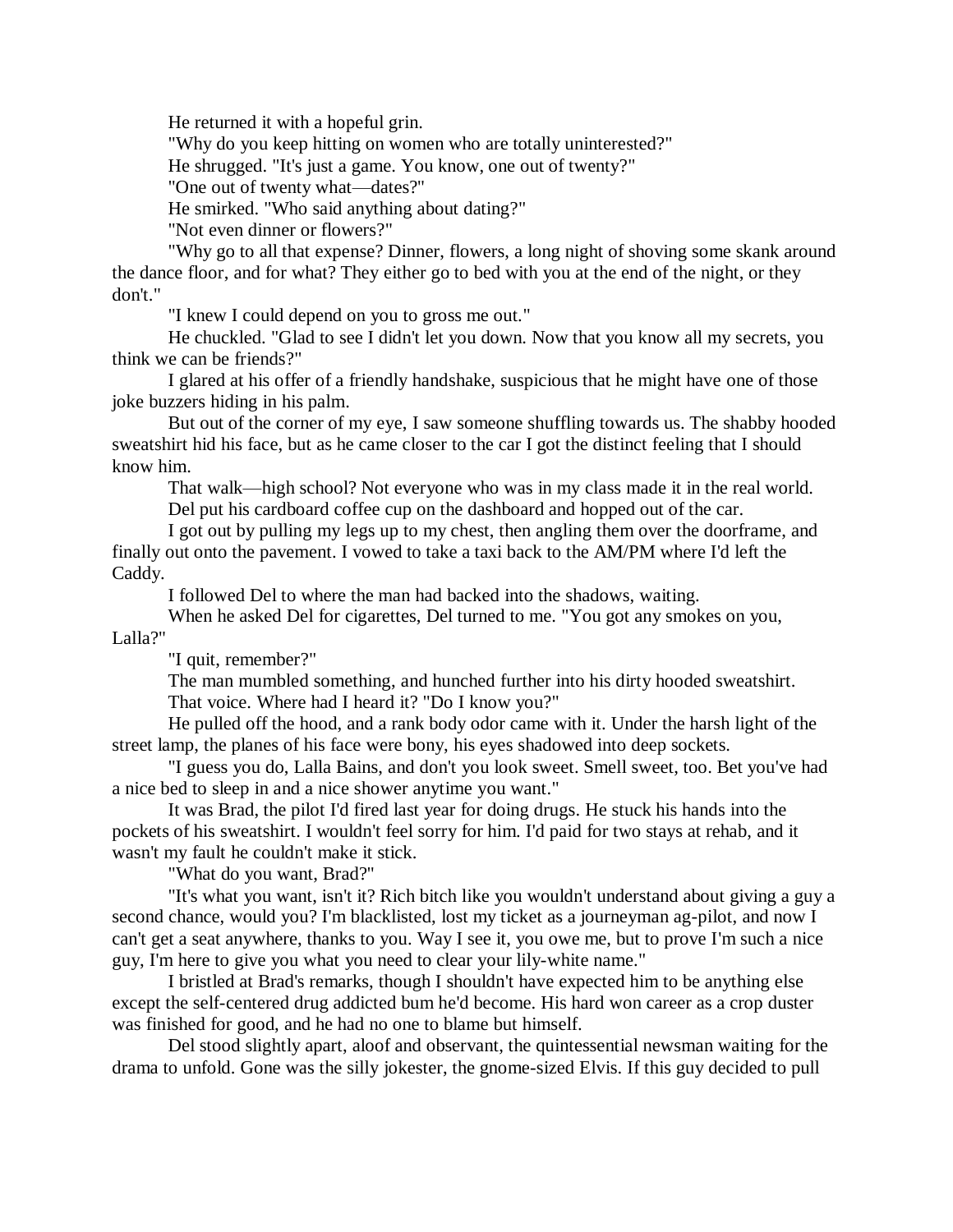out a knife and gut me, Del would probably report on the way my blood ran down to the pavement, then snap the whole scene as I dropped dead on the ground.

I looked back at Brad nervously bouncing on the balls of his feet.

"And you expect me to pay for the information, I suppose."

"Like I told you, you owe me. I need ... " he licked at his dry, cracked lips then sneered at the spark of pity in my eyes. "I need enough to get out of this crap-hole town. A lot of money, and you're going to give it to me."

About now, Brad was two hours into the jimmies, and his bag of wet nerves was already beginning to show.

He snapped dirty fingers to get my attention. "I could use a smoke. You got some on you, I know you do."

"Gimme a minute," I said, digging into the bottom of my purse.

I passed the wrinkled pack over to Brad and answered Del's smirk. "They're old, stale, and only to be opened in case of an emergency."

Brad took a deep drag, gave it a disappointed look and huffed out the smoke, his jerky motions temporarily dulled by weak drug of the cigarette. He took one more drag and glared at me. "Now, about that money …. "

Del and I looked at each other. Brad was like every other junkie, only as good as the next rush of dope and we knew Brad's swagger was good for only another couple of minutes, then the dope monster would reach up and grab him by the throat. We needed him to tell us what he knew, and now, before he disappeared again. I opened my purse, took out my wallet, and held up four twenties.

He took another deep drag then flicked a disdainful glance at the bills in my hand. "For what I got to tell, you're gonna have to come up with a lot more than eighty bucks."

"It's all you're getting from me, Brad." I held up the twenties and fanned them out so he could see the bills. "So tell us what you know, or get lost."

He swallowed, took another shaky tug on the cigarette, bit at his lip and nodded at the money. "I'll tell you one thing for the twenties in your hand. But after you hear what I got to say, you're gonna be happy to give me what I want."

I was beginning to lose patience. "Why don't you just tell it to the cops?"

His hateful grin was wide enough for me to see brown stumps for teeth, and his breath was as foul as his next words.

"They're working their way through the whole damn bunch of us. Cops stick together. You oughta know that, Lalla Bains, you're sleeping with one. If one of those bums can think long enough to remember where I was that night, they'll turn me in for a dime bag of coke the cops use to keep us in line, and that'll be the end of me. So, tomorrow night, bring me ten, no, make it a hundred grand, and I'll tell you the name of the cop who killed Billy Wayne. It's a cop that did it, Lalla, and when I tell who it is, you're going to beg to pay up so I'll leave town."

Then he reached out and snapped the bills from my limp hand.

Brad turned to run, but Del grabbed him by the back of his grimy sweatshirt.

"Who? Tell me, you slug!"

Though Del was a good foot shorter, he still had Brad by thirty pounds.

Brad wobbled, then executing a quick pirouette, he let the sweatshirt peel off with a twirl. With the sweatshirt off, I could see rail-thin ribs that were bruised, and scabbed.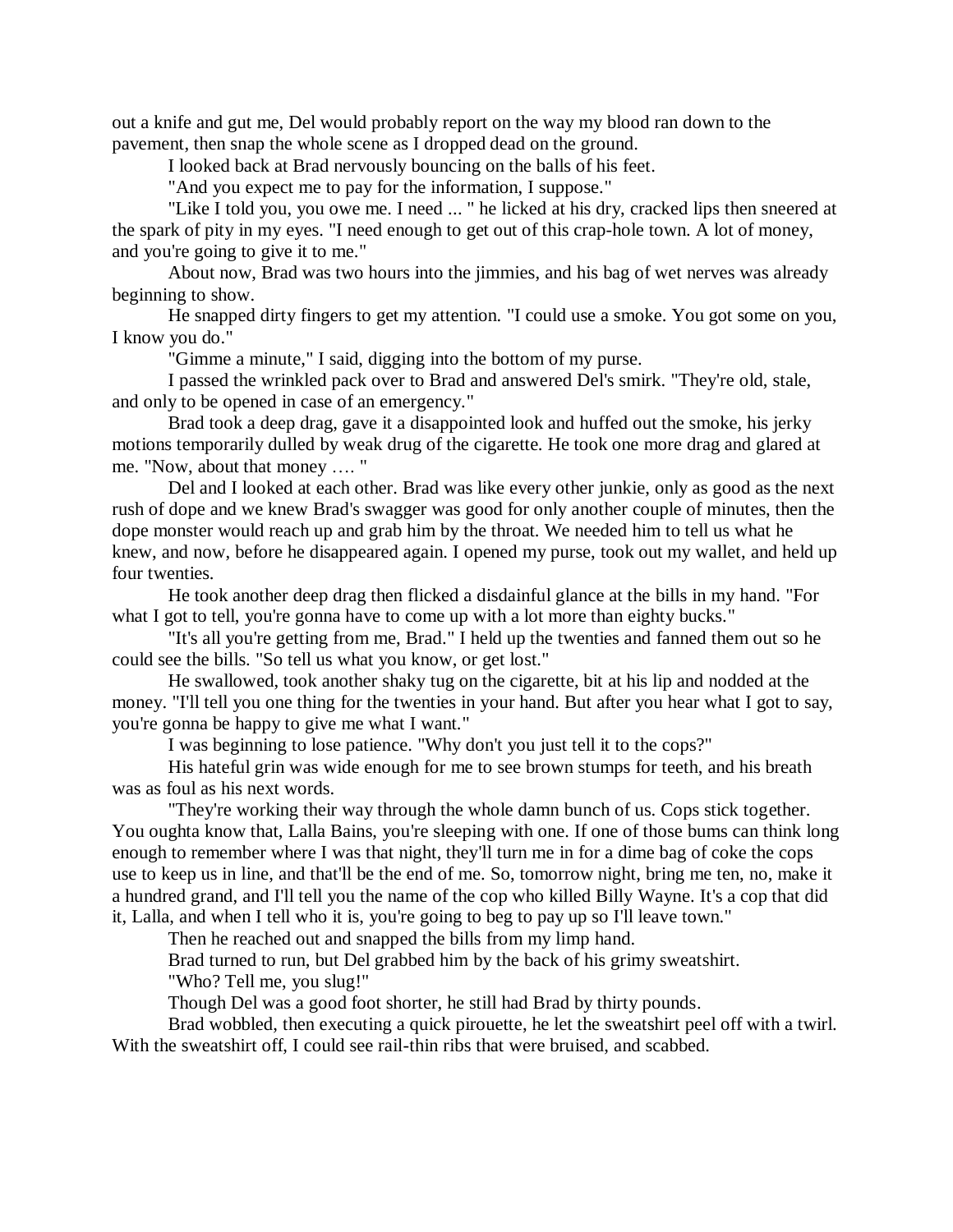Brad saw the shock on my face, and his laugh was high and mean. Then he took off, jogging down the street, looking over his back to grin at us. I stood transfixed to the spot, shocked at the blow. He was suggesting that Caleb was involved.

I looked at Del and sputtered, "The bastard! He's lying."

"He's pulling your chain, 'cause that's what addicts do. But, we aren't waiting until tomorrow to get a name out of him because by tomorrow the wrong cop could have him."

"Then let's go get him," I said, and we both took off running.

At the end of the block, Brad skidded, fell, then scrambled up and rounded the corner. We were gaining on him, but I could see that Del was running out of steam.

I picked up speed and yelled over my shoulder, "Wait here! I'll get him!"

Del waved me on and slowed to a walk.

I was gaining on Brad, but then he glanced back and saw me closing in on him. His eyes widened and he took off across the street and into oncoming traffic.

J Street is a major thoroughfare to most of Modesto, and even at this time night traffic was brisk.

Dancing between cars, he zigged through traffic, gleefully hammering the trunk of a car, snapping his fingers at me to show he still had the old hand-eye coordination—stoned or not.

Then he stepped into the high beams of a semi.

Forty tons of steel bearing down on him, and this time he wasn't able to dodge the bullet.

Del jogged up, grabbed my arm, and pulled me away from the streetlights. "Come on, Lalla. Let's get out of here."

"Oh my God! Did you see that? He just ... he got hit by that truck! We have to do something. He ... he might, he could still be …. " I was shaking and babbling, but I let Del drag me away and into the shadows of a nearby building where drivers stopped, and cell phones lit up as people called call 9-1-1.

Del nodded at the growing crowd around the body. "Do you really want to be here when the cops arrive on the scene? Not a good idea for either of us. Look, if it'll make you feel any better, I'll check with Modesto General Hospital, make sure. If he's alive, he's not going to be talking to anyone for a while. If he's dead, we've got our first real confirmation. I knew it was a cop, but we're going to have to work hard to narrow it down."

"What ... what if it was all for nothing?" I asked, the shock draining me down till I could hardly put one foot in front of the other. "What if this was simply his way to get back at me for firing him? He was here to blackmail me."

Del held me by my elbow and pushed me toward his car. "No, Lalla. He was telling the truth. He knew the killer is a cop."

I collapsed into the passenger seat, shaken and weepy. "It was all for nothing."

Del patted my hand. "Not for nothing. We got some to use, and I know just the place to put it."

He put the car in gear, but because he'd forgotten the coffee sitting on the dash, it fell into his lap. "Damn. Now I gotta mop this up before it makes a stain."

He backed out of the car and bent over to blot the coffee off his pants, then leaned in and mopped the driver's seat.

That's when I saw the blue lights of a city police car circling us in an incandescent halo. "Oh no, that's all we need."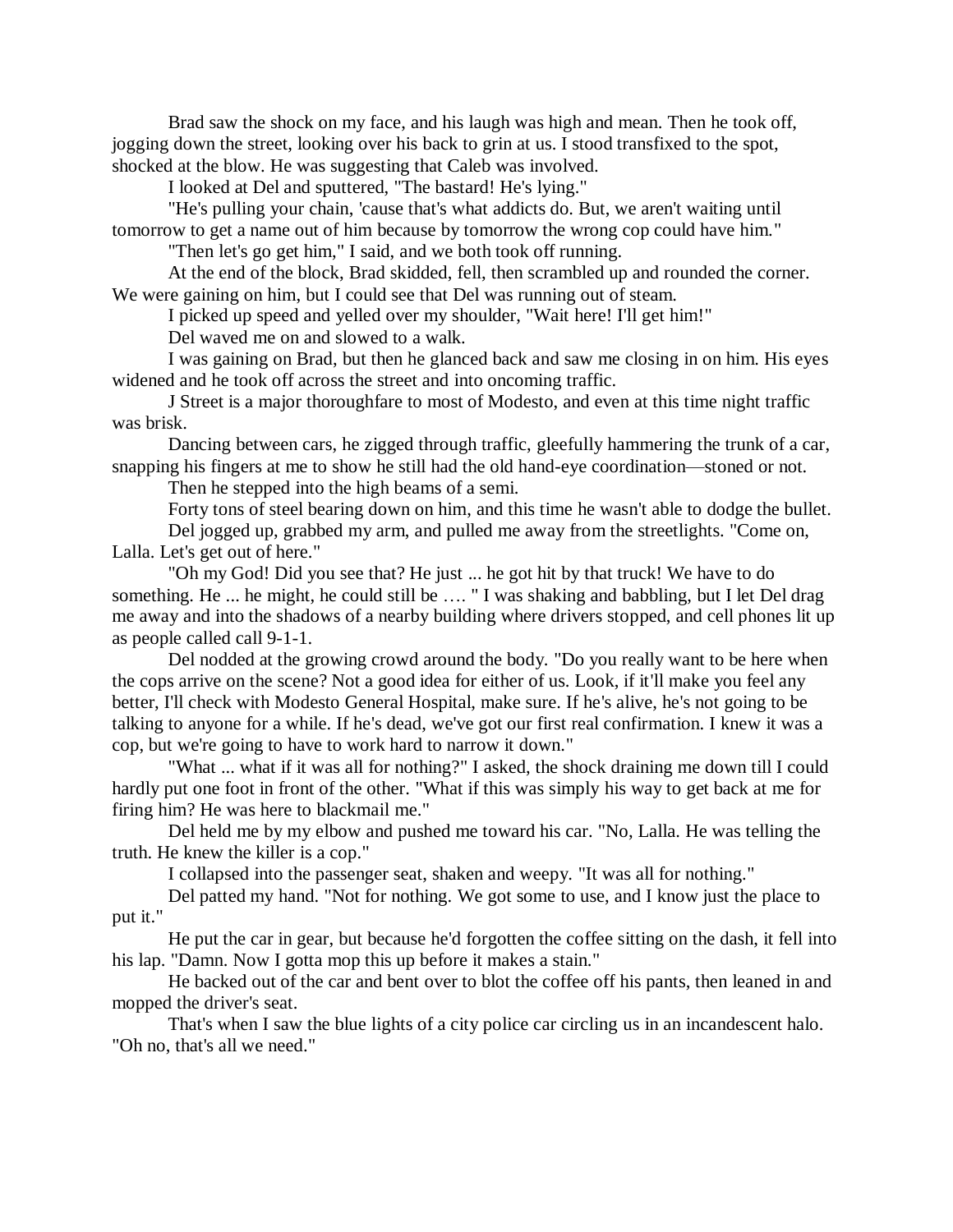I tried to disappear in my seat. We were next to an alley, a notorious pick up spot for streetwalkers, and the policeman was here to direct traffic away from the scene of the accident. He got out of his cruiser, unhooking the strap on his gun-holster as he cautiously approached.

The minute he came close enough to see who it was backing out of the open car door, the wet front of Del's pants, and me, stony and silent in the passenger's seat, he relaxed the grip on his holster.

I groaned. He knew us, and I knew him. I muttered, "And I didn't think this night could get any worse."

Byron Bettencourt worked his mouth around an ugly grin. "Lalla Bains has taken on some night work on the side? No, can't be the money. How 'bout this, since he's half the man that Caleb Stone is, Lalla Bains has given him up for Delmar Potts. Or maybe—no, I liked the first one."

Unable to hold it back any longer, he snickered. "And me without a video camera."

It couldn't have looked any worse if we were caught doing a naked mambo on McHenry Avenue. And Byron was going to have his fun after his personal humiliation at the hands of his former baby-sitter.

Unfortunately, Del made his second mistake of the night. "As you can see officer, this is spilled coffee on the front of my pants. You got us dead to rights, parked here in a loading zone as we are. What's the fine then?" He held out a hundred-dollar bill. "I'll bet you can take care of this for us, right?"

Byron's fun house expression went south, and his posture went rigid. The young man may have been willing to work for Detective Rodney, but a bribe from a civilian wasn't in the cards. His answer was a hard shove against the Mini.

The little car and I shuddered with the impact. He cuffed Del, and then growled at me to stay where I was while he marched his catch of the night to his cruiser.

My heart sank at the image of my dad picking up his morning paper to see my mug shot spread on the front page.

Let's see, should I remain in the Mini for Byron to come and arrest me on suspicion of prostitution so that he could finally get it right?

If I ran, it would be Byron's word against mine; that is, if he was dumb enough to insist that I'd been here at all.

And if Del was as bright as I thought he was, he'd deny ever seeing me. And what would be left for Byron? Arrest Del for what, loitering? Parking at a loading zone? Del would scream for the newspaper's lawyer and be out of the police station in five seconds flat and Byron would have jam on his face again. Any latent obligation to a dirty-faced little ten-year old died when he had me on a bogus DUI.

Byron opened the back door to the cruiser, and Del turned his head enough so that I could clearly see his face. He winked, then shouldered Byron in the gut and lunged out of his grasp.

Byron tried to grab Del by his collar and missed. Del took off, his short legs winding up until he disappeared around a corner.

I had a second or two before Byron realized that I'd disobeyed his order to remain in the car. Never one to waste precious seconds, I dug my rubber soled shoes into the pavement, pumped my arms for all I was worth, and didn't look back.

\* \* \*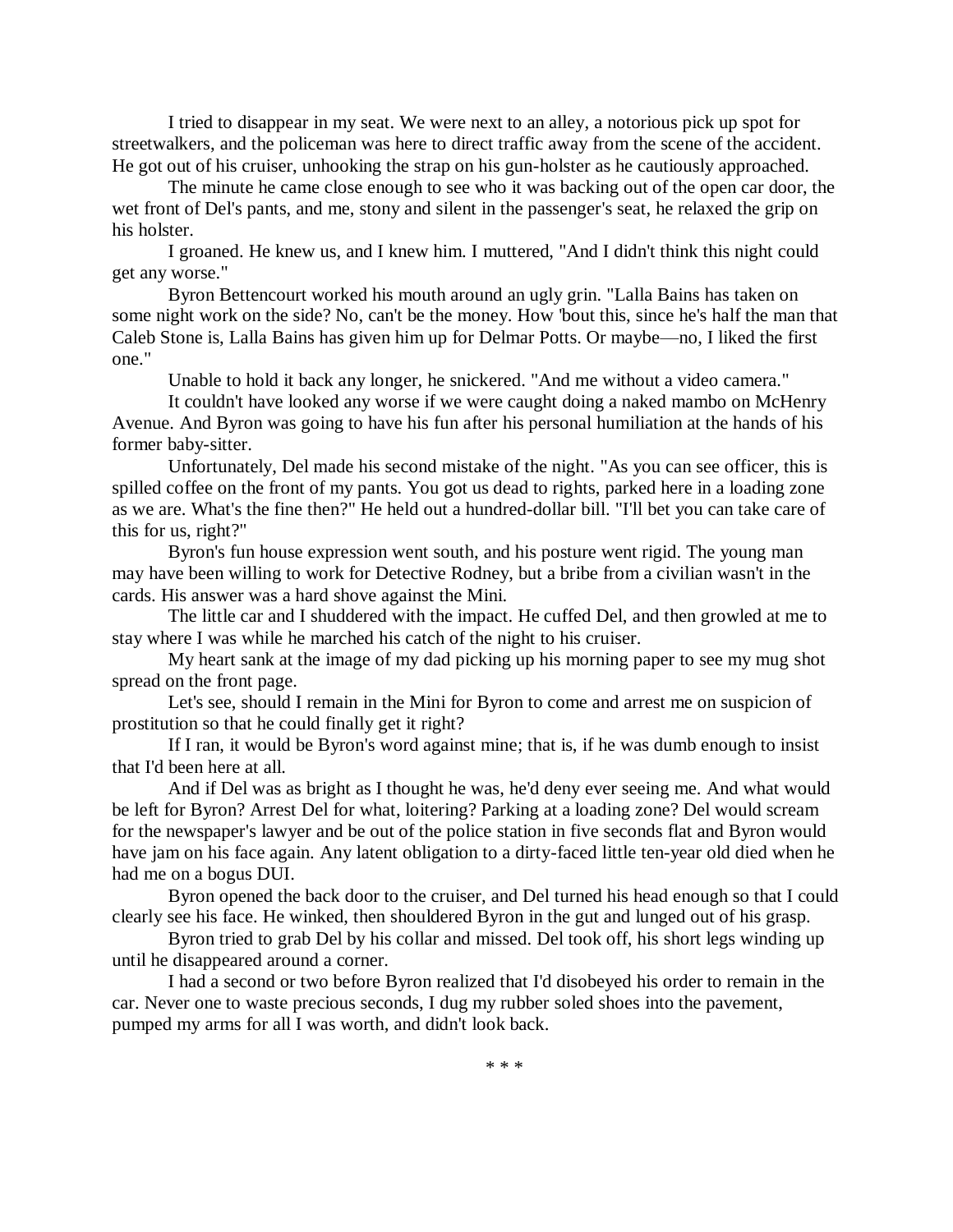By the time I drove down the long road to our ranch, the wind was howling darkly through the trees. That incoming southerly I'd predicted was quickly moving into position. Though I had mixed feelings about postponing tomorrow's work, I was almost giddy at the idea of an hour or two more of rest. God knows I needed it.

Tomorrow I would have to tell Caleb that Brad Lane had fingered him as Billy Wayne's killer, and then I would have to explain where and when I'd been talking to Brad Lane.

My dad had left me a note, pinned to my door. *Rain tomorrow*, it said. *I've changed loaders and pilot time to six a.m. Sleep in, and if it clears up, you might get in some Benlate on Gerry Deller's grapes.*

Nothing about parting Mrs. Dobson from her pistol, or an arrest, thank God. Add that episode to my escape from any actual jail time by Deputy Bettencourt and I should call myself dumb lucky. And I would too, except for the nagging doubt Brad had to go and drop in my lap. It would be just like Brad to gleefully attack the integrity of my loved ones. Maybe he was responsible for the D-O-A note on my dad's door. Brad had been in and out of our house many times over the three years he'd worked for us, and he could have stolen a key.

That would explain why Spike hadn't set up a ruckus. Spike recognized him, and placated with a doggy treat, Brad could take his time. Of course, I'd never have the chance to confirm it. Then again, Brad Lane was never going to get the chance to threaten me or my family again. Yes, I should feel lucky, or relieved. Instead, I felt sick at heart that I'd chased Brad into the headlights of an oncoming semi.

In the kitchen, I ground the roasted coffee beans, set the auto timer on the pot for six a.m., and did a mental recap of my catastrophic day; Brad's descent into meth hell, his choices, his mistakes, culminating in the harsh judgment of an oncoming truck. As for Byron, I'd rubbed a sore spot in that boy's scalp, as raw as the frequent drubbing I'd given him as a kid. Maybe, I'd been wrong about him and the reason he'd arrested me. I was speeding, wasn't I? Of course my jabs at his position as a second year police officer didn't help, either. Somehow, some way it was going to be up to me to make it all better. After all, his sister, Linda Bettencourt, was still pitcher for my softball team, and when annoyed, she had a lethal aim.

I took a deep breath and then another, willing myself to relax. I was off the hook for work, and tomorrow I would talk to Caleb, confess everything. Tomorrow. First thing.

As I wearily climbed the stairs, the cell phone on my belt trilled.

Without bothering with the niceties, Caleb said, "Can't you drive like a normal person?" "What?" I asked, my breath catching in my throat.

"Someone saw you getting a ticket at the Standiford intersection this evening."

I blew out the breath I was holding. Ancient history after all the other stuff from tonight. He didn't know I'd been hauled into the police station, or that I'd chased a homeless man until he ran out in front of a truck, or that Del and I'd barely missed being hauled in as a john and his hooker.

I felt my stomach heave, swallowed and went on the offense. "I'm not speaking to you."

"Don't be silly, of course you are."

"Okay, maybe this once."

Then his voice went gentle. "I love you, sweetheart. Let's not fight."

All the heat I'd been stoking up blew away like the Southerly knocking against my window. "I love you, too, Caleb. It's just been a very long day, and I'm not fit for company. Besides, it's going to rain tomorrow, so my day is going to start early with work orders."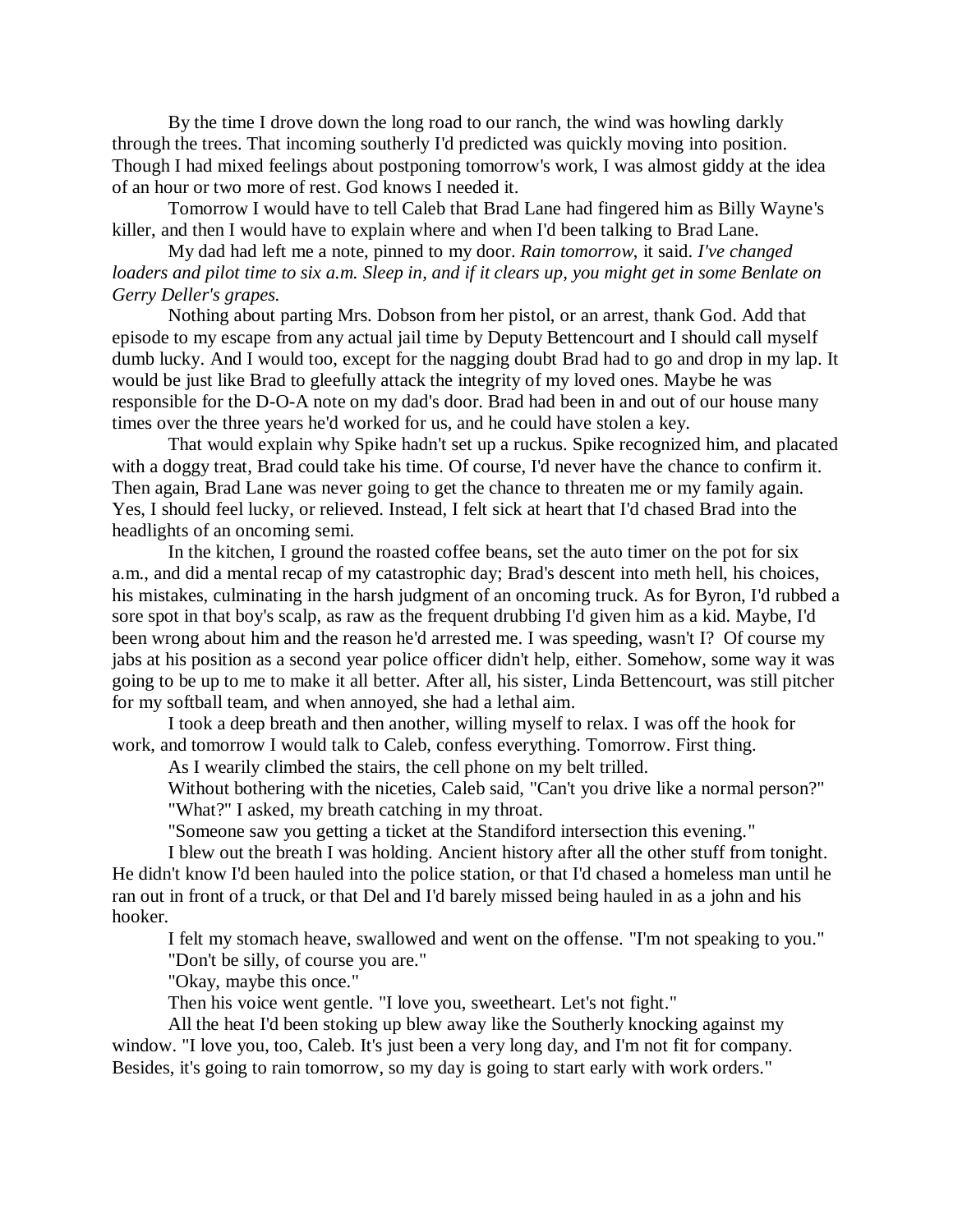Caleb, knowing my family was big on weather forecasting, knew better than to ask, but I could hear the tease in his voice. "What rain?"

That got a smile out of me. I promised I'd call him tomorrow and hung up.

I had so many questions I wished I'd thought to ask of Brad. Even without the pointless threat of Caleb's involvement, did he really know who the killer was? Were the cops really beating up on innocent, vulnerable homeless men and then trading dope for information? Or was that simply a ploy to tilt our sympathy in his favor?

As for Del, I found it interesting that he and Billy Wayne had been kids in the same neighborhood in Stockton. There was a connection between them, something that Del hung onto, even if Billy Wayne hadn't. I'd have to ask Leon, Roxanne's husband, if he'd heard anything last night on his police scanner about a homeless guy killed crossing the street.

Then, with purpose in mind for a rainy day, I fell into bed and dropped into a deep sleep uninterrupted by dreams of any kind.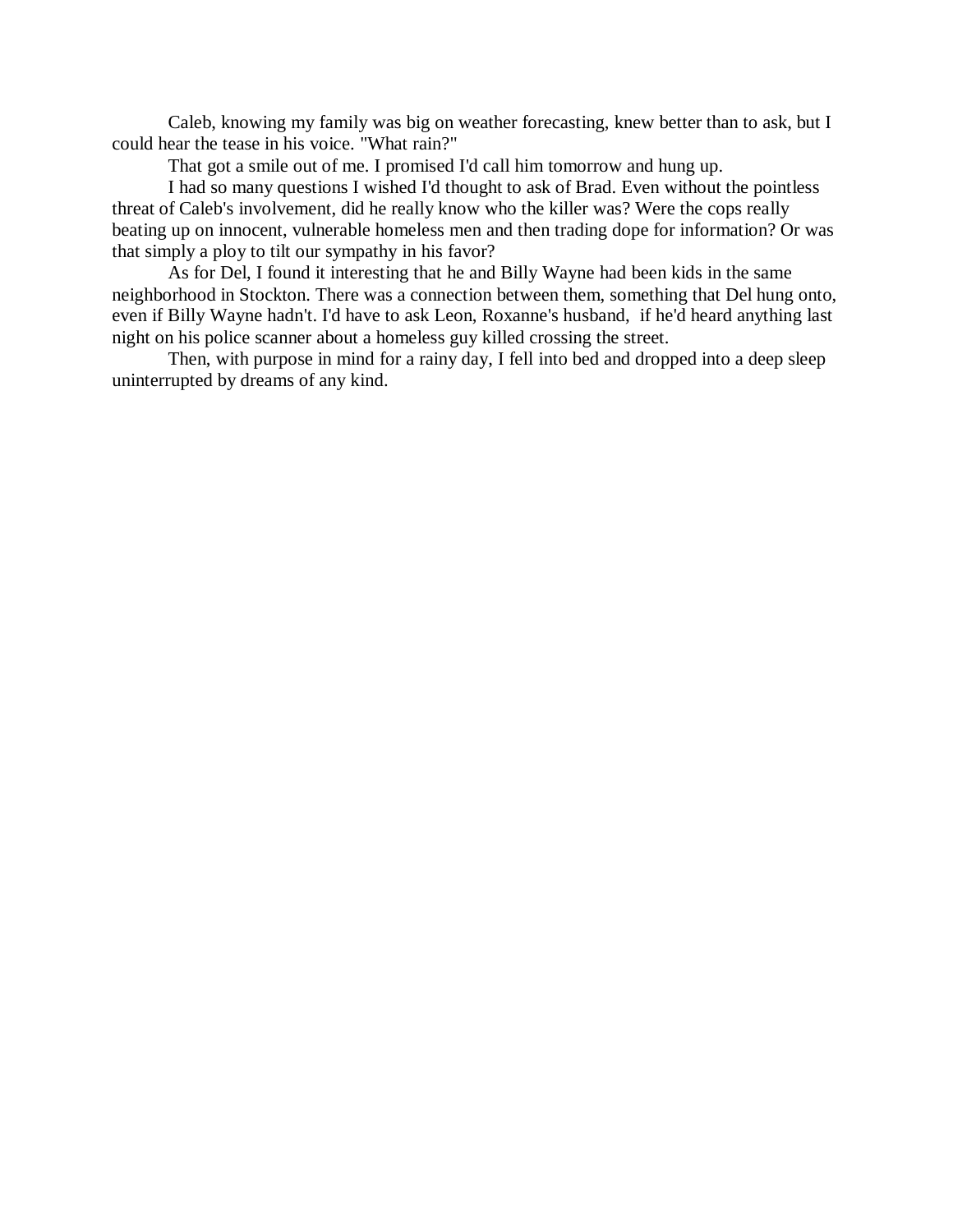### *Chapter thirteen:*

I awoke to the sound of wind slamming the trees against our house.

My dad and I greeted each other in the kitchen. He was getting his second cup and I was aiming for my first. His thin gray hair stood on end, and the hollow shadows under his eyes said he was grateful that I'd opted to take this shift. "Still dry, but guess I'll go back to bed, if you think you can handle it."

"It may not rain."

"Oh, I think it will."

His hair reminded me of owl chicks and the funeral home, and I thanked him for foiling Mrs. Dobson's attempt to shoot me.

He shrugged. "I doubt it would have fired anyway. It had a cap in the chamber, but the gun hadn't been cleaned, or oiled, since the last century. I handed her off to one of the women and went to the wake."

"Well, thanks again, Dad — though I don't suppose it hurt your reputation with the ladies."

He made some noises that could have been, "Mind your own business," and climbed the stairs.

I secretly smiled, grabbed a cup of coffee, then scanned the newspaper for last night's death of a homeless man.

What was I doing? This was yesterday's paper, and any news about Brad would have to wait until it arrived in our newspaper holder sometime this afternoon.

I went out the back door to the office to watch the crew reluctantly trundle into the yard on the off chance we could squeeze in a job or two between the rain. They all would rather be tucked into a warm bed instead of sitting in the office waiting for a cloud burst. Me too.

Some of the guys flopped down on the floor and went back to sleep while others played cards. Outside the office window dawn broke like an upside down quilt of lumpy cloud cover.

Summer storms in the valley have been likened to a woman, throwing a fit then hiking up her skirt and stomping away. I watched as a dust devil spiraled along in a waltz gathering leaves and twigs in its embrace. It lost its momentum somewhere on the back forty and vanished, leaves ghosting to a stop on recently turned earth. A few black birds ruffled their feathers and settled into the maple trees. Everything that could crawl, creep, or scurry was going for shelter.

True to Noah Bains' prediction, lightning split the gray sky with silver, thunder ricocheted off the hills, echoed across the valley, and raindrops the size of bugs began to drop in earnest until sheets of it drummed loudly on the corrugated roof of my office.

"Well, boys, that's it for today." I piled the forms over to the right side of the desk and watched them fight for the exit.

\* \* \*

My dad was in the kitchen eating Juanita's pancakes.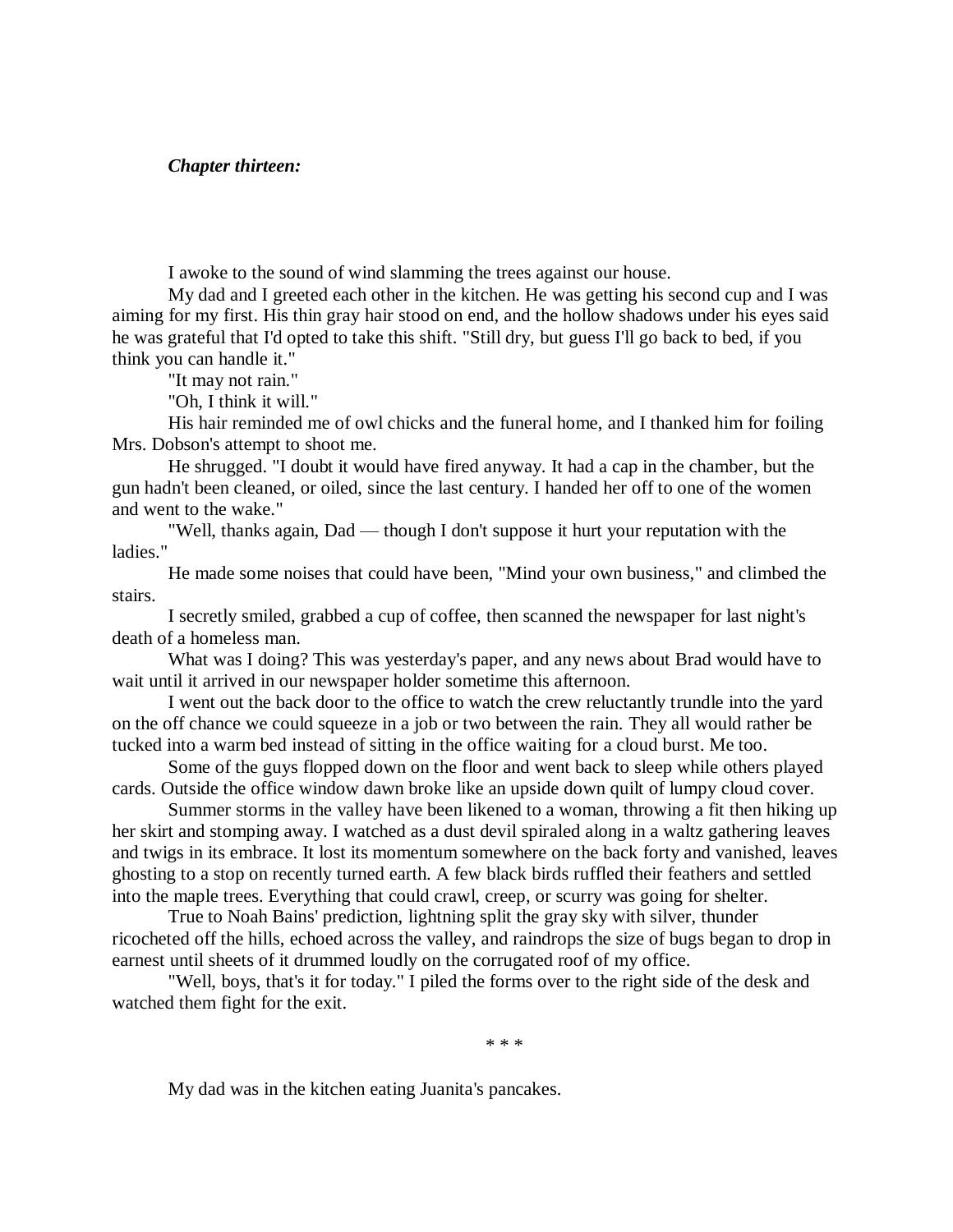Weary from last night's drama, I declined breakfast and instead, dunked an herbal tea bag into a cup of hot water, and leaning against the kitchen counter, I watched my dad happily shovel in his breakfast.

"Pancakes, again? What happened to your health food kick?"

"I'm still on it. This is my day off. Today, I can eat anything I want."

"No blue goop in the blender though, huh?"

"That's because I use the anti-oxidants of blueberry, and I only take that in the evenings." Juanita snickered.

He shot her a look. When he looked back at me, I had this big grin pasted on my face. Busted. Unperturbed, he shrugged and pushed back his chair. "I got better things to do today than to sit around here and jaw with you girls."

I followed him out of the kitchen as he put his hand on the wood banister to climb the stairs. "So tell me Dad, what's with the vitamins? Last year you were sure you were at death's door, now you're gulping health food and dating again?"

He shrugged. "What's wrong with that? I might want to get married again."

"Oh yeah? And who might you be marrying?"

Silently he climbed the stairs, one step and then another, until at the landing, he turned and looked thoughtfully down at me. "What do you care? You'll be moving out soon."

"*I'm* not getting married again."

"That's not what Caleb says." He smiled and turned the knob on his bedroom door.

Unable to resist teasing him, I called after him, "1970 called! They want their leisure suit back!"

I went into the kitchen to finish my tea. Juanita grinned, and then our laughter got the better of us. She wiped the tears with her apron. *"*Ay Dios! Your daddy ees so funny. Does he

know what he looks in that green zuit?"

"I don't think he cares."

"Did you know he got one of those lamps with the bubbles in it?"

"A lava lamp? Where'd he get that from, the barn?"

"I don' know what ees called, but yesterday I find it on his bedside table."

"Uh-oh, hide the disco albums."

I left Juanita giggling into her soapy dishes.

I'd have to do a search and destroy on all the old Donna Summer records. Though *She Works Hard* for the Money could've been my theme song, the monotonous beat of Disco music right about now would drive me around the bend. Perry Como and Barbara Streisand, but please God, not Disco.

I flopped down on top of my bed and pulled on my eyeshades for a nap. I was feeling pretty good now that I'd settled the mystery of who had put that threatening bit of paper on my dad's door. Caleb was right; it was a completely unrelated coincidence on the heels of Billy Wayne's murder, and Brad Lane wouldn't be around anymore to make threats to me or my family.

I breathed in and out; that bit of laughter with Juanita relaxed me enough that I could, with good conscience, settle into a nice deep mid-morning nap.

From somewhere Donna Summer soulfully blew into my ear and sang, "She works hard for the money, so hard for it, honey..."

\* \* \*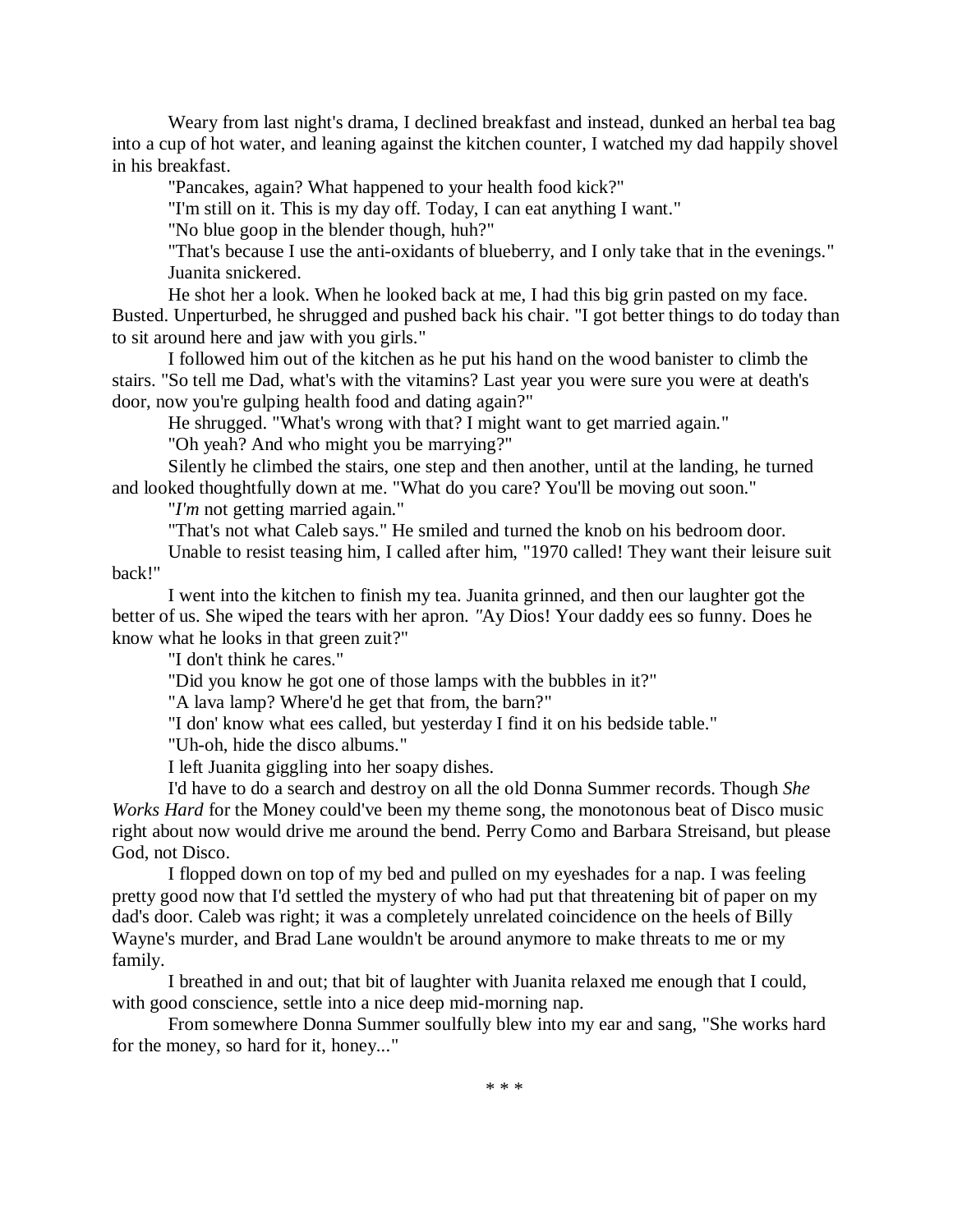*It's late autumn. Dad has brought in a lug of tart apples, a gift from a local farmer and unusual in that farms aren't known for their generous gifts of excess produce anymore. My mother is laughing at my knock-knock jokes as I stand on a step stool, elbow deep in flour as we turn green apples into sweet pies. ABBA is singing on the radio, the autumn sun warming our big kitchen, and I'm so happy, I'm squirming like a puppy. She rolls out the dough for two pies and I load the apples into the bottom crust, then she adds the sugar, fragrant cinnamon, and real butter. I revel in this moment, her voice so clear and calm in my ear and so unlike ... well…*

*I shrug off the inconsistencies and make up ever wilder stories just to hear again the happy sound of her laughter.*

*Then the phone rings, breaking into my Norman Rockwell moment. She looks at me and wipes the flour off her hands. I duck my head, pinching the edge of the top crust wishing we didn't have a phone so our all too brief time together wouldn't be broken. She puts her hand up and strokes my cheek. "Just remember, Lalla. The more there is, the less you know."*

*I nod solemnly, intent on keeping her every word branded on my memory for when she's gone again.*

*She says, "Now go answer the phone, dear."*

\* \* \*

I awoke to sunbeams dancing across my bedroom floor and the sound of disco. No, not disco, it was the musical tones of my cell phone. I reached out and picked up my cell while noting the rainwater dripping off the eaves. Feeling groggy, I sat up on the side of the bed and hit talk.

"Miss Bains? This is Merriweather Cook."

I sat up straighter, now completely awake. "Miss Cook? Where are you?"

"I'm terribly sorry I couldn't be there when you called. It was rude of me to leave without a note, but my son came by and convinced me to go with him. He seems to think that my life might be in danger."

If she knew something about the killer, perhaps her son had it right—hide mom, apologize later.

"Where are you?"

"I can't say, dear. He doesn't know I'm using the phone, and I only have a minute. I need to ask, no beg you, will you please do what you can to find Billy Wayne's killer?"

"But, I don't understand. Why can't you call the police?"

"I believe my nephew had a secret that he felt he could only share with you. It would explain his agitation, and the strange behavior those last few days. His obsession with you was most peculiar, considering that he never mentioned it to me. I know it sounds odd, that a young man would confide in an old woman like me, but that dear boy shared many things with me. Please Miss Bains, I'm sure that if you look hard enough you'll be able to find the evidence that will bring his killer to justice."

The connection was cut. I punched Recall and got a continuous ring but no answer. I wrote down the number and then punched in Caleb's private line. "Caleb. I just talked to Merriweather Cook!"

"Who?" I could hear his feet smack the floorboards. He must have been leaning back in his dad's old office chair, long legs stretched out on the desk as he read some report.

"Merriweather Cook, Billy Wayne's aunt, remember? She just called me."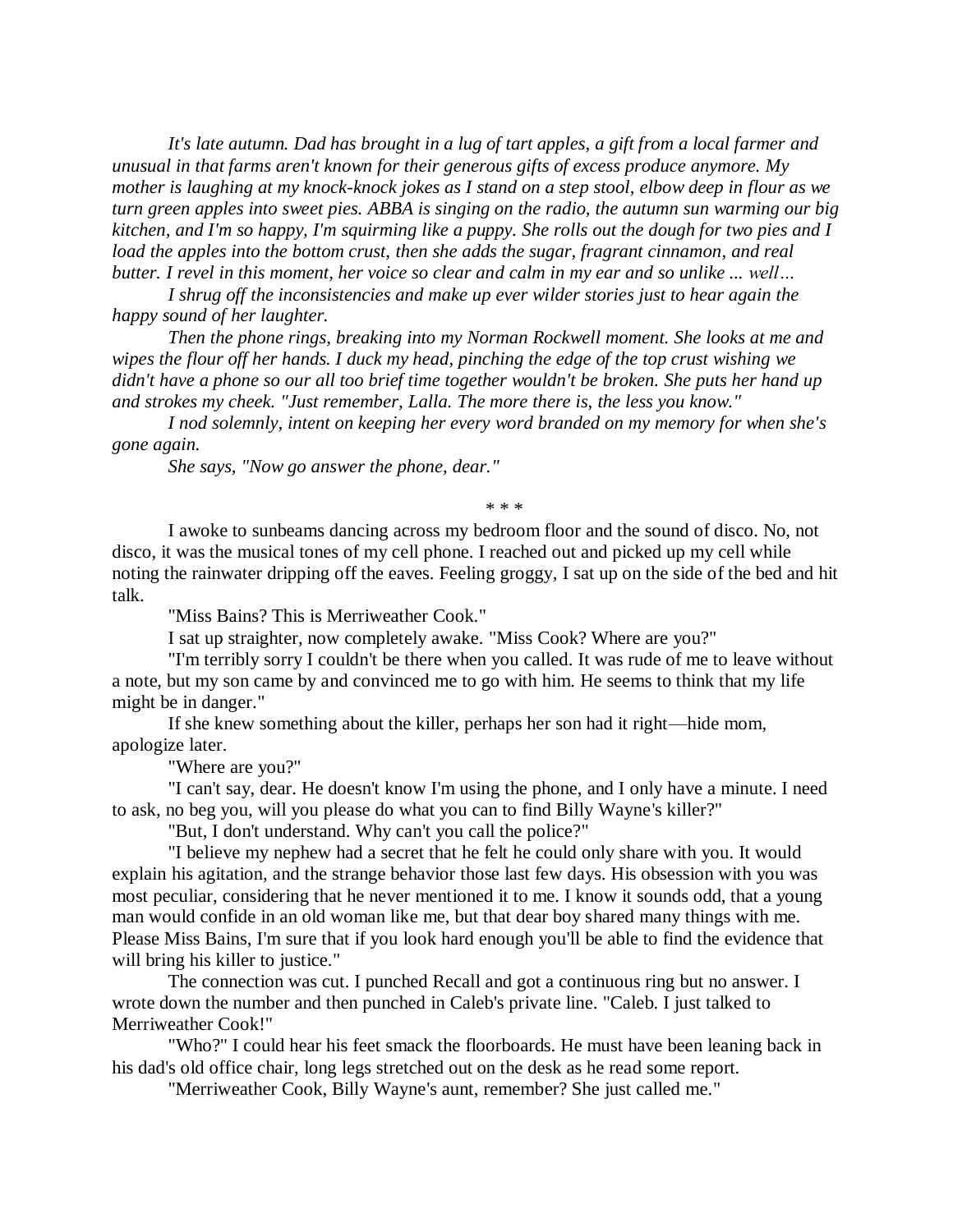"Lalla, Billy Wayne's mother says her sister is on a road trip to Canada and doesn't even know that her nephew's dead."

"I have two words for you—cell phone. She knows her nephew is dead, and she's not on any road trip because she told me her son is hiding her. I wrote down the number. You could trace it, find out where she is. If she has information about her nephew's killer, you're going to want to talk to her."

He was silent for a moment. "We need to talk. Either drive into town, or I'll have someone pick you up."

The bottom of my stomach dropped. "Someone pick me up? But *why*?"

His response was simple. "Pick one, sweetheart."

I'd been clutching at the slim hope that Byron, having seen his chance to haul Del and I in on a perversion charge slip through his grasp, had decided to err on the side of caution. Guess not.

I picked my own transportation and a time to be there.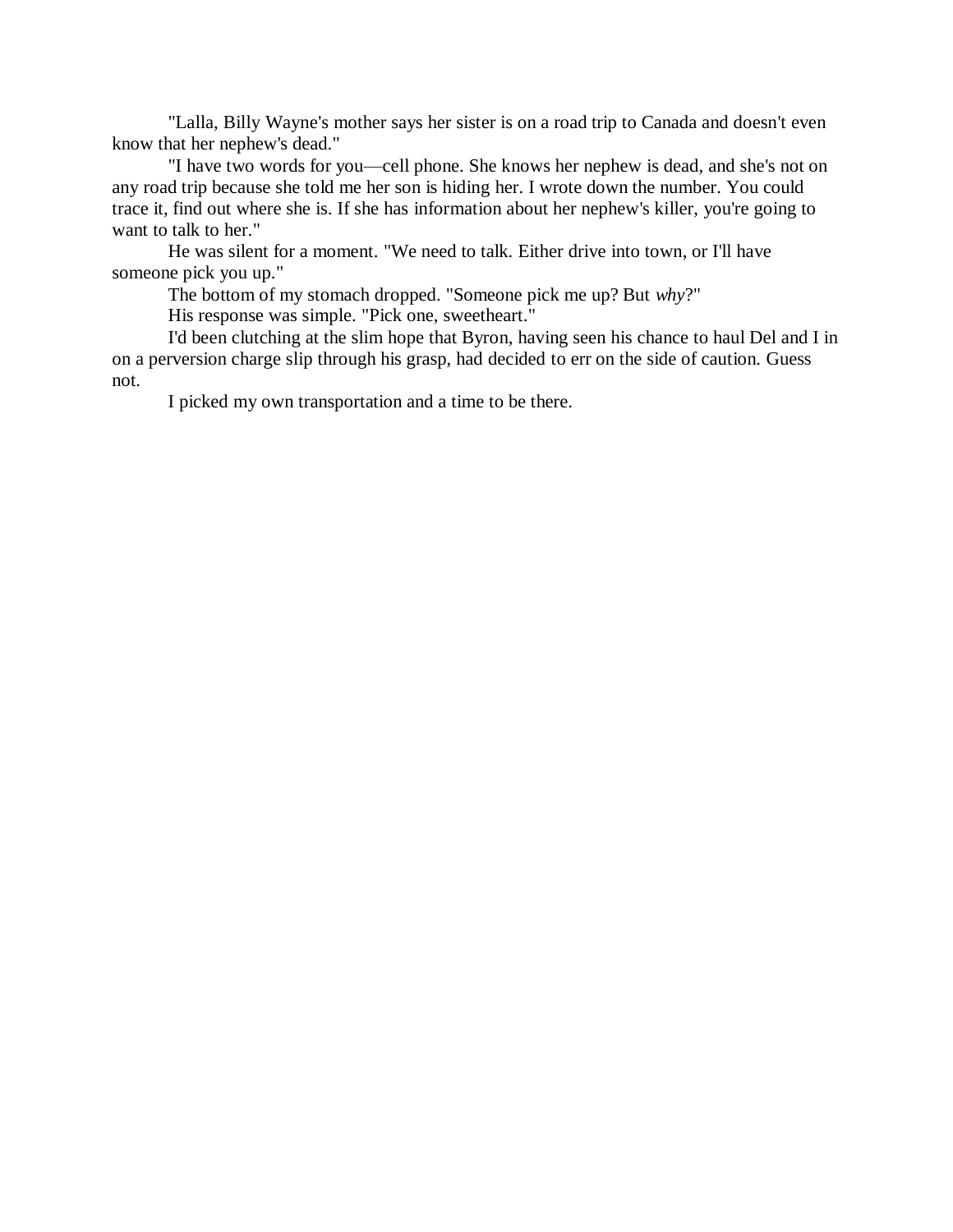# *Chapter fourteen:*

I drove through puddles mirroring a hot blue sky with Donna Summer crooning work ethics in my ear. It was unlikely that my mother ever spent any time in our sunny kitchen, and we certainly never made pies together. Mom spent most of her days floating around in a prescription drug induced haze, and Juanita did all the cooking, but never apple pies. All of it, the dream, my mother softly speaking to me, was an eerie reminder of last year. In another bizarre Norman Rockwell dream we were all together, my mother, father, brother, and I, roasting marshmallows around a campfire. My subconscious must've planted the campfire because of the smoke oozing under my bedroom door. But still, it didn't explain how my dead mother managed to insinuate herself into my dreams in order to get me out of the burning house. I felt goose bumps climb my arms. And why did my mom say, "The more there is, the less you know?"

Until Del repeated it to me, I'd been unable to remember the exact words, and my mom's weren't quite right, were they? It was supposed to be, "The more you see, the less there is," or was it, "The more there is, the less you see"?

This required a detour. Ten minutes out of my way, tops. Though I heard murmurs of caution knocking at my head, I thought the side trip might give me the coin in trade I would need to get out of the trouble I saw bearing down on me at Caleb's office.

I put my finger on the doorbell and then hesitated. Maybe I should think about this—after all, wasn't this the woman who tried to shoot me?

While I hesitated, an eyeball appeared at the door crack. "Who are you?"

"Remember me, Mrs. Dobson? The funeral home? I swear to you, I'm not responsible for your son's death." I was staring, dumfounded, at her aluminum headgear. Obviously the funeral home fiasco was not going to be an isolated incident.

The door cracked a little wider, and she grudgingly motioned me inside. "You might as well come in. You couldn't do any worse than that numb-nuts police detective, Rodney."

I tore my eyes off the bright aluminum wrapped around her head and stepped inside. She swept the pile of newspapers, magazines, and unopened mail from a spot on her couch, and motioned for me to sit.

When she didn't offer to explain the bizarre contraption on her head, I asked. "Am I keeping you from something?"

She stared at me as if I'd just dropped in from Mars.

I pointed to her head. "Uh, did I interrupt your hair coloring?"

She straightened the crumpled cap and sat down in a ratty upholstered armchair. "I believe you."

"That I didn't have a relationship with your son? Oh, good, thank you." I always start any conversation with crazy people by agreeing with them.

"What are you doing about my son's killer?"

"Can we start with your sister? Merriweather Cook is your sister, right?"

She nodded and reached up to adjust the aluminum cap.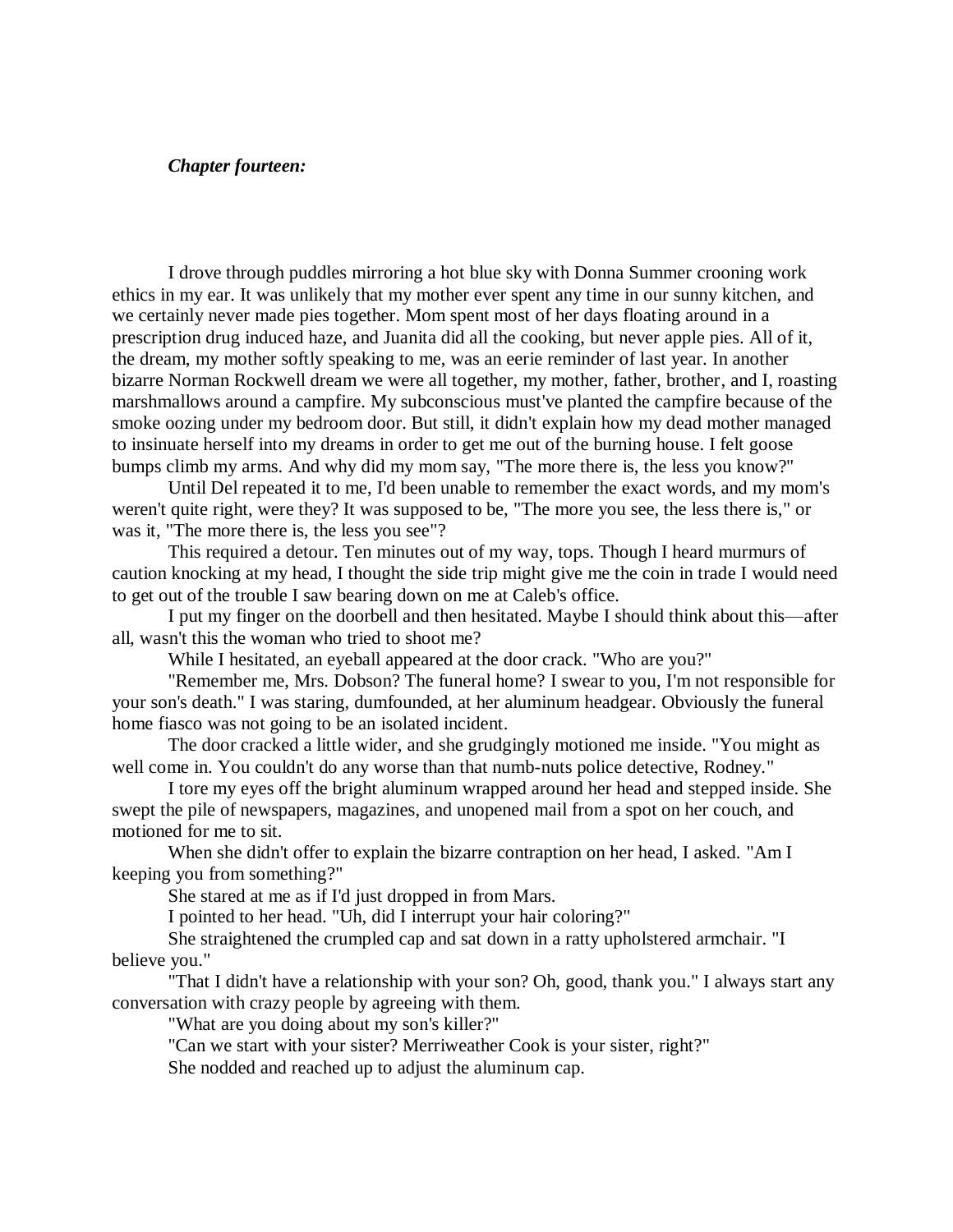"Is Cook her maiden name?" I was thinking of the picture on her table. The one with Margery and two boys.

"What? Of course it is. Merri took it back after the divorce. Cook is our family name. I resent having to tell anyone this, much less the woman my boy adored—oh yes, you don't have to sneer," she said putting up a bony hand to ward off my denial. "I could tell, he was in love with you. Why else would he sneak out of the house at all hours of the night? Not that you or any other woman deserved his love. She's missing you know."

Sorting through the oddly strung words was as simple as climbing through a pile of debris. "Missing? But, Mrs. Dobson, you told the police your sister is on a road trip to Canada."

She bit her lower lip and looked down at the floor. "I know, but it's not true. For all I know, she could be off on one of her binges. Merri has a drinking problem, you know. She's been sober lately, so that's a plus."

"She told me her son was hiding her."

"She what? When? She hasn't returned any of my calls! What the devil is she doing talking to the likes of you?"

She had me there. What did Merri Cook want with me when she could have told all of this to her own sister, or the police? Here was something that would have to be settled when I saw Caleb.

"Do you have any idea who would want to hurt your son?"

"I've already told this to the police. But they just say that my boy was a drug addict like all the rest of them bums on the street. He wasn't, you know. He was a Marine, and proud of it. He came home sick. Nothing I could do made a difference. He wouldn't let me help him. The Veterans hospital said it was a precondition and put him on some no-good crappy medicine, and completely forgot about him. He couldn't sleep. Up and down the streets with that stupid shopping cart, all night long, picking up cans and what-not."

I tried again. "Did you know anyone who might've wanted Billy Wayne dead?"

She jerked up out of her seat on the couch and started pacing. "They all wanted him dead."

I waited until she calmed a bit then gently asked, "Anyone in particular?"

She tsked, reached down and picked up a brown shopping bag. Grabbing a handful of the envelopes, she shoved them at me. "They *all* wanted him dead."

I took the letters and quickly scanned a few pages. Despite the spelling errors and simple stationery, they all had one thing in common: "Billy Wayne was meant to die," and, "Your son was a killer!" and, "After what your worthless son did he deserved .... " and, " ... he's a sin against nature."

I looked up from the letters. "I don't understand. He served some time in prison for burglary, didn't he? One of the letters said something about him being 'a sin against nature'. Was that because he was a sniper in the military?"

She shook her head, the shiny hat threatening to capsize. "He did his duty and came home a decorated hero, and if he hadn't taken up with those hippies he called protestors, he never would have gone into that bank in the first place. He actually thanked the judge for his sentence, told the court, and I had to listen, that he deserved prison."

"So he knew he'd done something wrong and he was sorry?"

"Oh, he was repentant all right. But not for what you think. Not for the burglary and getting caught with that riff-raff he called friends. It was that damn war. I had no idea, that is until the doctor, the good one, not that quack Army doc, said he not only had that PTSD thing,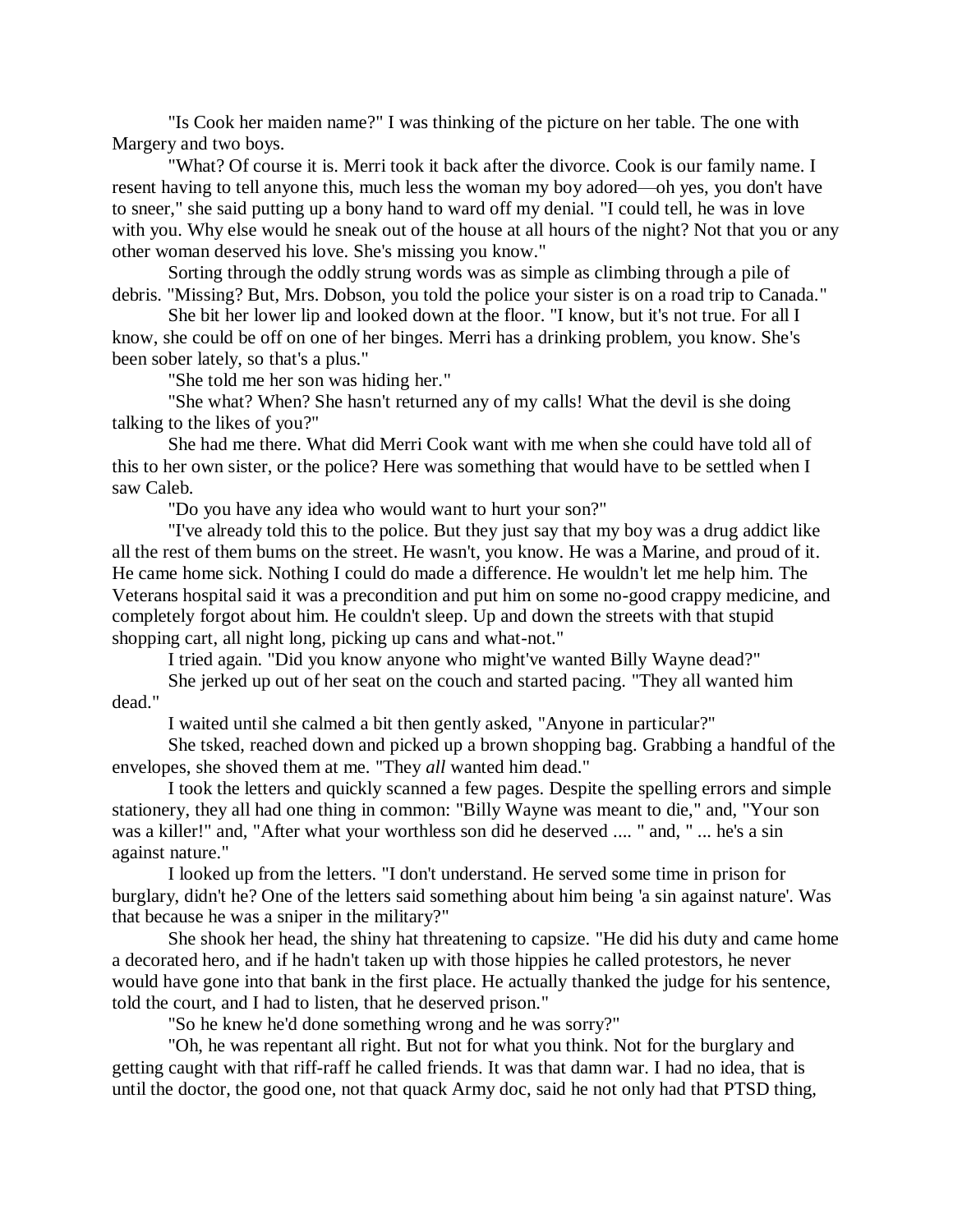but he'd also been exposed to some kind of chemicals. My boy was going to die and he didn't seem to care. He told me not to make a fuss, can you believe that? What mother wouldn't make a fuss. He was going to give up, but I couldn't let my boy die in prison. I wouldn't. So, I did it."

"Did what?"

Through tears streaking down her face, she said, "He'd faithfully served his country and this is how they treated him? They were really sorry he didn't die over there after I got through with them, because when I found out how they were treating him, I took over. I promised that if they didn't give him a new heart, I would take it all the way to Washington. The dirty outfit. He wasn't going to die in prison, not if I could help it. I made them give Billy Wayne a new heart, and he-he hated me for it!"

I spent the next few minutes consoling a desolate mother as she mopped up her sobs with a wet hanky.

So the Iraq war, and its inherent toll of death, had left Billy Wayne heartsick in more ways than one. His anguish at what he saw as duplicity on his mother's part, getting him the surgery that would allow him to live, must have been unbearable for him. And from the stack of letters, apparently a lot of other people thought so, too.

"How long have you been getting all of these letters?"

She held up the *Secret Star*, a sleaze rag out of New York. "I don't know. They just keep coming, even after the police came and took the first ones away." She stood up, swiping at her tears. "I have to leave now. I have to go change my mailing address to a new post office box so they'll stop hounding me."

"But surely the VA looked at his heart problem?"

"They said it was a pre-existing condition, but that was just an excuse so they wouldn't have to pay for his treatment. And then they said he had mental problems, another pre-existing condition."

"But, how could this have been leaked to the press? I thought donor and recipient information was sealed to the general public."

She threw out a hand at the pile of hate mail on the couch. "Well, missy, I guess someone talked, didn't they?"

I stood, put the bag on the floor and took a step towards the door. "Well, thank you for your time, Mrs. Dobson."

"Not so fast," she said, leaping to grab my arm in her bony hand. "Since you've already talked to my sister, where the hell is she?"

"Well, uh, I was hoping you knew where she was. As for the leak, I suppose you could sue the *Star* to find out."

She gave me a sour look. "My lawyer already tried that. But not if I get my hands on him first."

Now she'd lost me. "You mean the lawyer?"

"Not the lawyer, dummy. I'm talking about Del. He's always resented my Billy Wayne, that he was tall and so smart looking in his uniform. Del Potts couldn't even pass the physical for the Marines; too short, too fat," she said, touching the bright metal cap on her head.

Then I remembered our conversation in Del's car, that Billy Wayne had befriended him when they were kids. "Del said you were neighbors?"

"Del wasn't the only talented one, you know. Billy Wayne was a writer, too. I'll show you." She picked up a magazine, ragged at the edges from use, and opened it to a marked page. "His poetry was published in the Midwest Weekly when he was in high school. Stockton always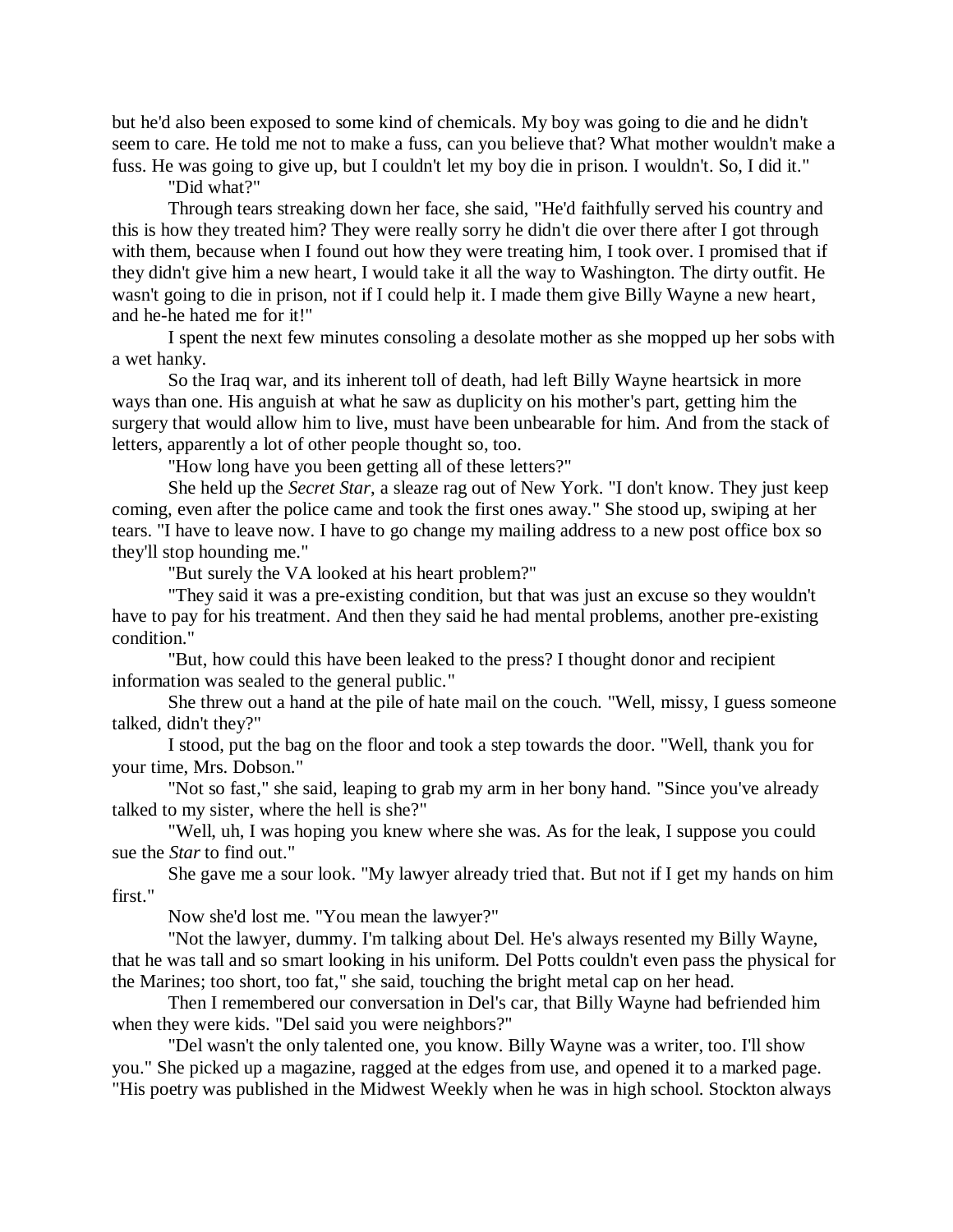had better schools than Modesto, you know. And he could've had a scholarship to college if he'd wanted. Instead he chose the military."

The magazine was old enough to have been printed when Billy Wayne was in high school.

I said, "I've read some of his poetry Mrs. Dobson."

She sniffed. "Yes, of course you have. He thought he was in love with you. Misplaced affection, if you ask me."

"Misplaced, yes, but in love with me? Sorry, no." Then I remembered his final words to me and wondered if the answer could be found in his writing. "Mrs. Dobson, could you show me his other poems?"

"Why? So you can make fun of those too?"

"I would never make fun of Billy Wayne, and I only want to see his poems so that I can understand him better." That and see if there was some clue that might help me find his killer.

Her eyes brimmed with tears. "I burned them all. This morning. I did it so nobody can hurt my boy or make fun of him ever again."

"Please, Mrs. Dobson, I'm only trying to see if his last words to me were a clue to his killer. He said, 'The more there is, the less you see.' Does that mean anything to you?"

"It probably meant he was disappointed you didn't see him as anything but a crazy homeless boy. He wasn't homeless, you know. I kept his room for him here, just as he left it before he went into the Marines. He just couldn't sleep, poor darling, all those horrible memories so he walked and walked—sometimes all night."

I thought of the inside of Merriweather Cook's neat little house and the photos—two sons, two mothers. *He's not the only writer*.

"Mrs. Dobson, are Del and Billy Wayne related?"

"I told Merri it was a good thing we had a nice family name like Cook, who in their right mind would want a name like Potts?"

"Potts? Del Potts is ... Billy Wayne's cousin?"

"You are having a hard time keeping up, aren't you?"

They were more than just neighbors, they were cousins. So that's why Del was so interested in this case.

Mrs. Dobson was becoming agitated again. "Everybody says he's totally lost his mind." "Del? I don't think there's any reason to be afraid of Del, Mrs. Dobson."

"Oh! Do you think so?" she cried, again mangling my words. "He's really off his rocker, you know. If she's sober and she called you, then she wants help. She'll talk to me, I know she will, if she can just get away from that nut case son of hers. Get her away from Del, Miss Bains, before he does something terrible to her."

Easing out of the tight grip she had on my wrist, I handed her Caleb's card. "I'll do everything I can. If you hear from her, please call this number, Sheriff Caleb Stone. He was a fellow Marine, you can trust him."

I slid out the door and hurried to my car. Billy Wayne might have had his troubles, but his mother was *definitely* off her rocker.

Caleb closed the door, lifted his boots onto the corner of his desk and deftly twirled a pencil between his fingers. "I got a call today from the managing editor of *The Modesto Bee*."

"Oh?" I asked pretending to admire his pencil twirling. "What about?"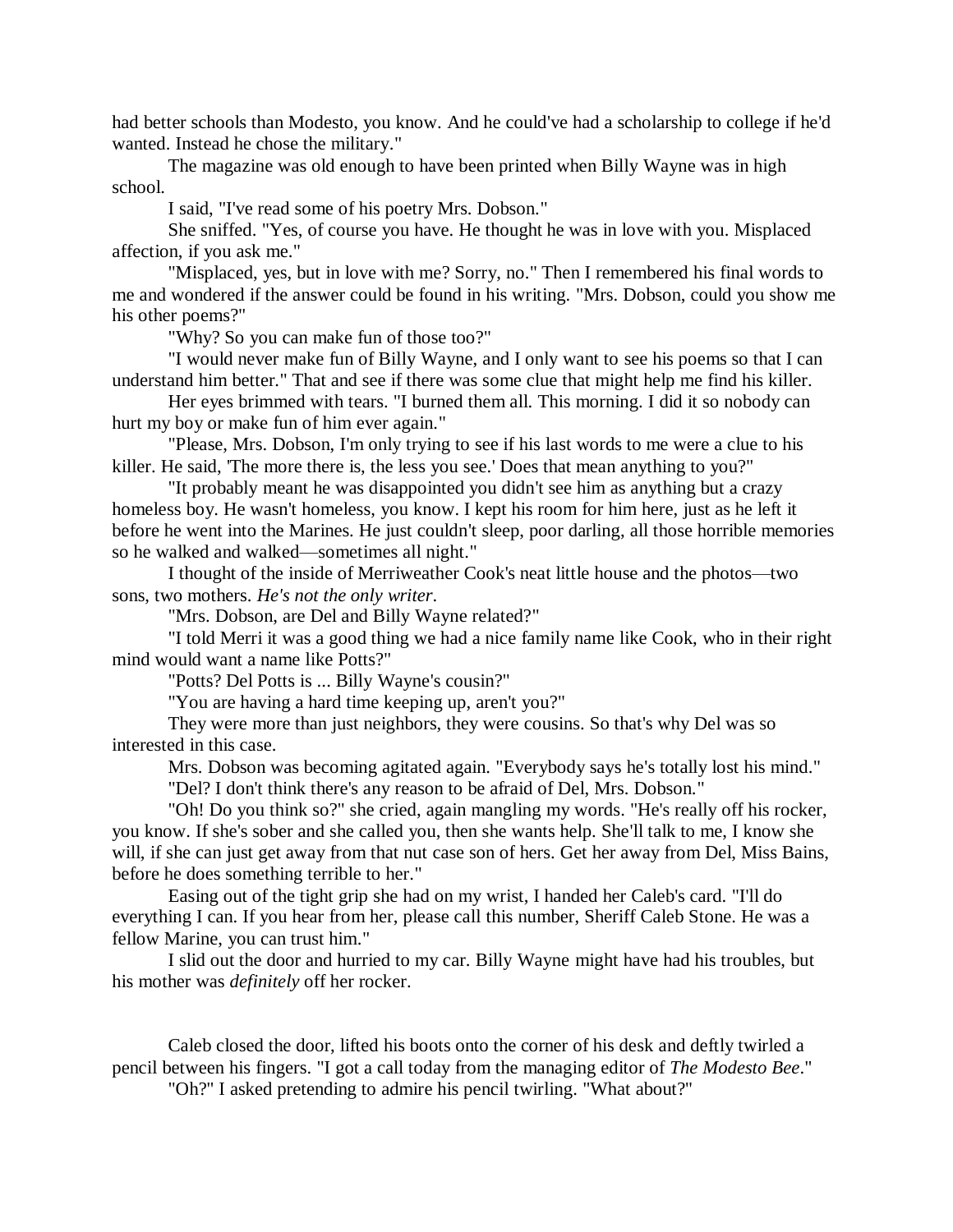"Wanted to know if we had put up a Missing Person's yet on Miss Cook."

"Did you know that Del Potts is her son and Billy Wayne's cousin?"

"If you'd stayed in Modesto instead of traipsing off to New York City, you would've known that, too."

I ignored the sarcasm. "So, have you got an APB out on her yet?"

"Rule of thumb is forty-eight hours, but we're looking for her and Del Potts, though his editor is sure that Potts will surface in a few days. He does that a lot, or so his editor says."

"I think Billy Wayne confided in his Aunt Merri, told her something that Del figured would get her killed, so he's stuck her in some bolt hole where she can't be found. Whatever she knows, it can incriminate the killer, which Del insists is a cop."

"Damn that Potts! When we do find him I'll add kidnapping to obstruction of justice."

"No, don't! Don't you see? Del might be right. Billy Wayne's killer just may be a cop. It would be about as effective bringing in Brad Lane, and he's ... uh …. "

His fingers went still, the pencil clattering to the desk. "Brad Lane? That pilot you fired last year? He was abusing prescription meds, wasn't he? What does he have to do with this?"

"Uh, well …." The juggling act I'd set up to keep all my covert antics in the air and out of sight fell to the floor with a thud. "Well, uh ... uh, I guess .... "

"Spit it out, will you?"

"For the last year Brad's been taking his meals at the Salvation Army and living on the street. He contacted Del saying he had information on the killing. At first it felt like a set up for blackmail, but he was clearly frightened. He said the cops are beating up on the bums and vagrants, and he was sure they were trying to protect one of their own. He wanted me to come back the next night with some get-out-of-town money and then he'd give me a name."

I didn't add that Brad had been only too happy to finger Caleb as the killer, or that we'd chased him until he was run down by a semi. I also left out the part where Byron almost got to join Del and me in unholy handcuffs.

"When did you last see him?"

"Uh, last night? But Brad insisted the killer is a cop."

"A cop? Brad has had several arrests since you fired him. We can't discount that he'd be out for revenge against the arresting officer."

"I think whatever revenge he was counting on was going to come from me. He said I was to hand over a hundred grand in exchange for the name."

Caleb crossed his arms and leaned back. "It was a shake down, Lalla. You've got to know he would be after you for firing him."

"It could be Rodney."

He shook his head. "Forget about Rodney for a minute. And you aren't going to pay off Brad. I'll get it out of him."

"Sorry, but that's not going to happen." Then I told him how Del and I chased Brad into a street where a semi hit him.

Caleb grabbed my hand. "Jeez, Lalla. For once I'm glad you didn't wait around for the cops. Did anyone see you?"

"I don't think so." I didn't mention the spilled coffee incident in the alley with Officer Byron, or how Del's skirmish with him helped us both escape. I was also hoping that Pippa had called it right about Byron; that he wasn't the brightest light bulb in the department, and wouldn't think to connect the dots between a homeless man hit by a truck and where he'd found Del and me.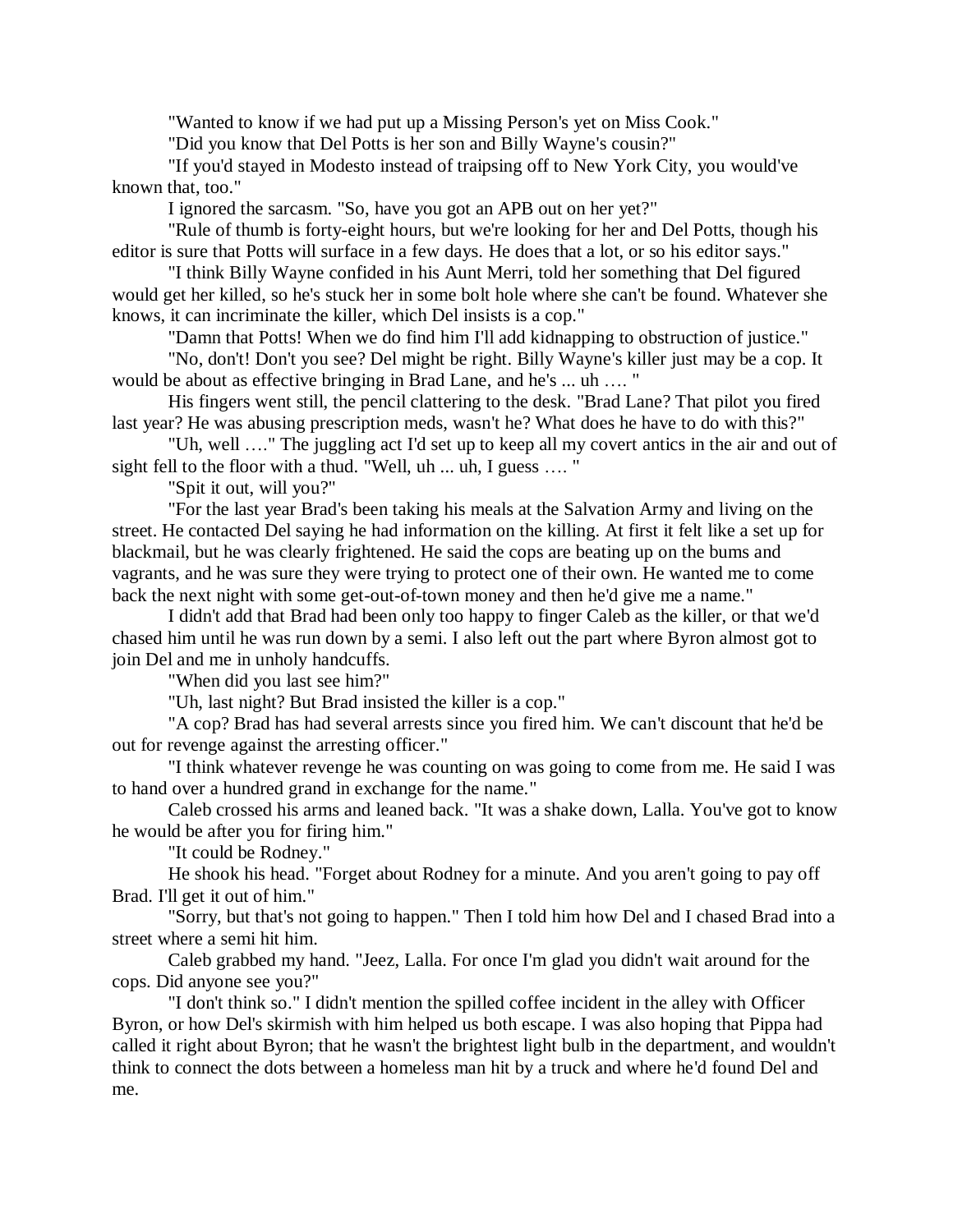"Well, then," Caleb said, "Let's take a ride over to the morgue and ID the body of a homeless man they picked up last night."

My just desserts for not telling him sooner.

\* \* \*

On the way to the morgue, I compulsively spilled, word for word, my interview with Mrs. Dobson, and finally her frantic plea that I should be the one to find her sister. "Those hate letters were post marked after Billy Wayne was murdered. What about the ones that were picked up by homicide, could there be any leads in them?"

"Nope, but the coroner's autopsy report confirmed his heart transplant." His grin was sardonic. "It goes both ways you know? You tell me what you know, and I give you what I know, okay? The fed in our office is still sifting through the letters to his mother, but I can tell you what I did find; Mrs. Dobson had the American Civil Liberties Union and their pro-bono lawyers threaten to tie the state of California up in court if they denied him the appropriate medical care. As the suit said, he would die without it, and if that happened, his heirs would eventually collect, however long it took. It was several hundred thousand for a new heart or forty million for a wrongful death suit."

"After going through all of that to save her son, the poor guy is murdered."

"The woman's a head case. How'd you get her to talk to you?"

"I speak crazy people."

"You didn't flash that fake police badge at her, did you?"

"I most certainly did not." The badge was a bone of contention between us from the last time I used it to get information from a witness, but that information became the key to finding the real killer—so sue me. "She thinks Billy Wayne wouldn't give me the time of day if he'd been right in the head."

"Yep."

"Are you talking about his taste in women, or my bad luck with men?"

He gave me a lopsided grin. "So, what does she expect you to do about her sister?" "Who me?"

His narrowed stare pieced the air between us. "Yeah, you. You got that racehorse just out-of-the-gate look."

"If you will remember, I'm the one who found Billy Wayne, and there are people who expect me to find his killer," I said thinking of Billy Wayne's aunt and mother. "Not that I intend to do anything that helps Detective Rodney."

"You got something in mind? Never mind. If I don't know, I can't get in trouble."

At my surprised look, he said, "You love this stuff, don't you?"

Flustered, I sputtered, "Caleb Stone, that's not fair! What am I supposed to do? He died at my feet, and my reputation stays in purgatory until the guilty party is in jail."

"Deny it all you want, but I know you. You got the bit in your mouth, and the chase is on for you, isn't it?"

I could feel a flush rising up my cheeks. He was right, of course. His words had touched something deep within me and it sounded very much like a starting gun and racehorses pounding on the track. I never felt more alive than when I was this close to touching danger.

"Look," he said, "you've gotten more in one day than we have all week. It's not a blank check, so don't go overboard and do anything rash. No flashing your fake badge at people."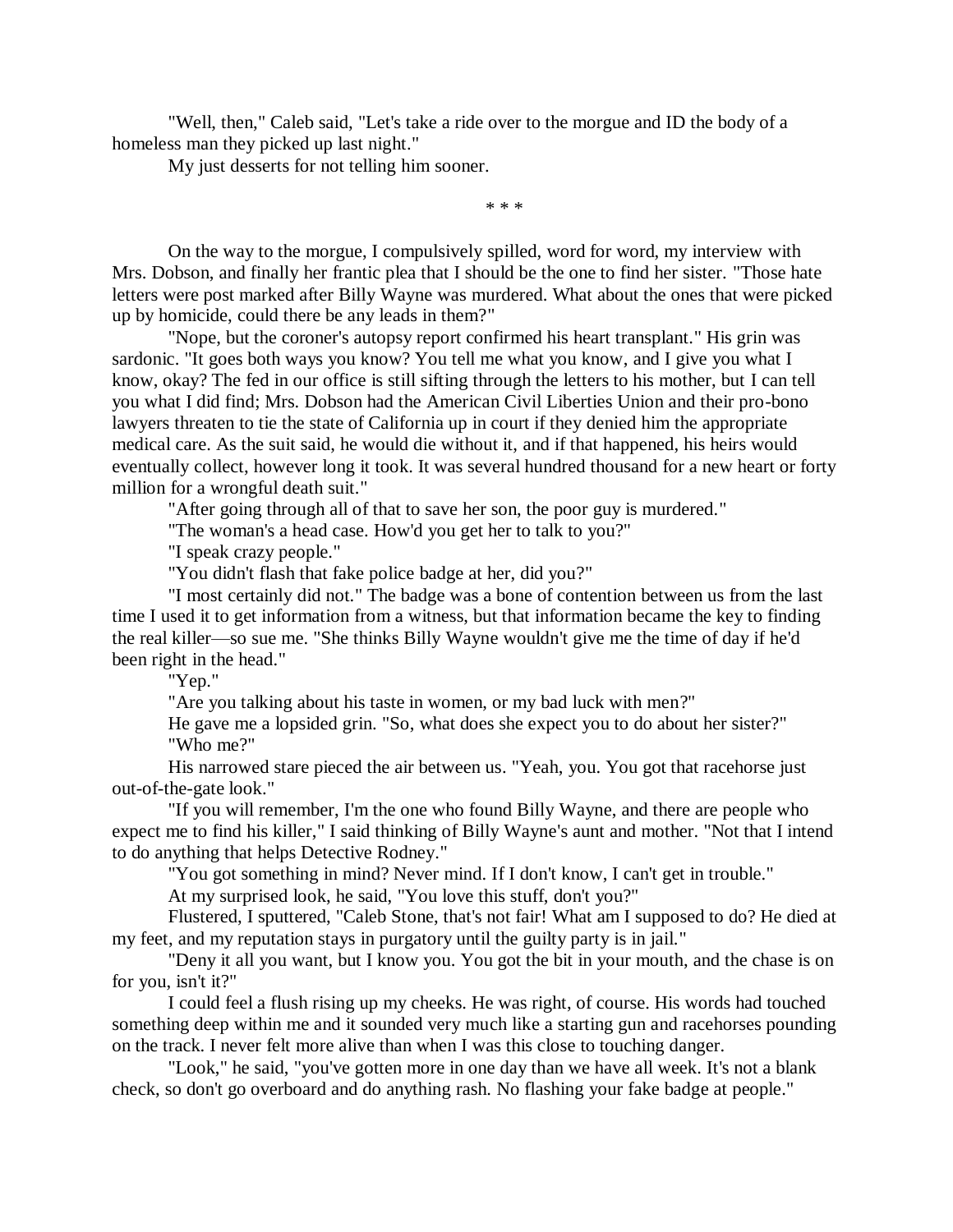"But, Caleb—" I could do without the badge, but it felt good to banter with him again.

"No buts on this. You refuse to return any of Rodney's calls, so I'll expect you to report to me, preferably at my house every day after work. You can do that, can't you?"

"Sure, but—"

He rolled into the county coroner's parking lot, reached over, and holding my head between his hands, looked into my eyes and said, "I want Billy Wayne's killer, maybe more than anybody. I also want you safe, but I know you don't take well to me giving you directions, so we will do this my way."

Then he leaned in and kissed me. There was a second there where I considered arguing for a nooner instead of identifying a dead body, but there was no dodging this duty. I whispered into his lips, "You win."

In that one minute, I loved Caleb Stone more than I could have thought possible and I would do everything I could to ensure that he hadn't misplaced his trust in me.

But, first I had to ID a dead guy who used to work for me.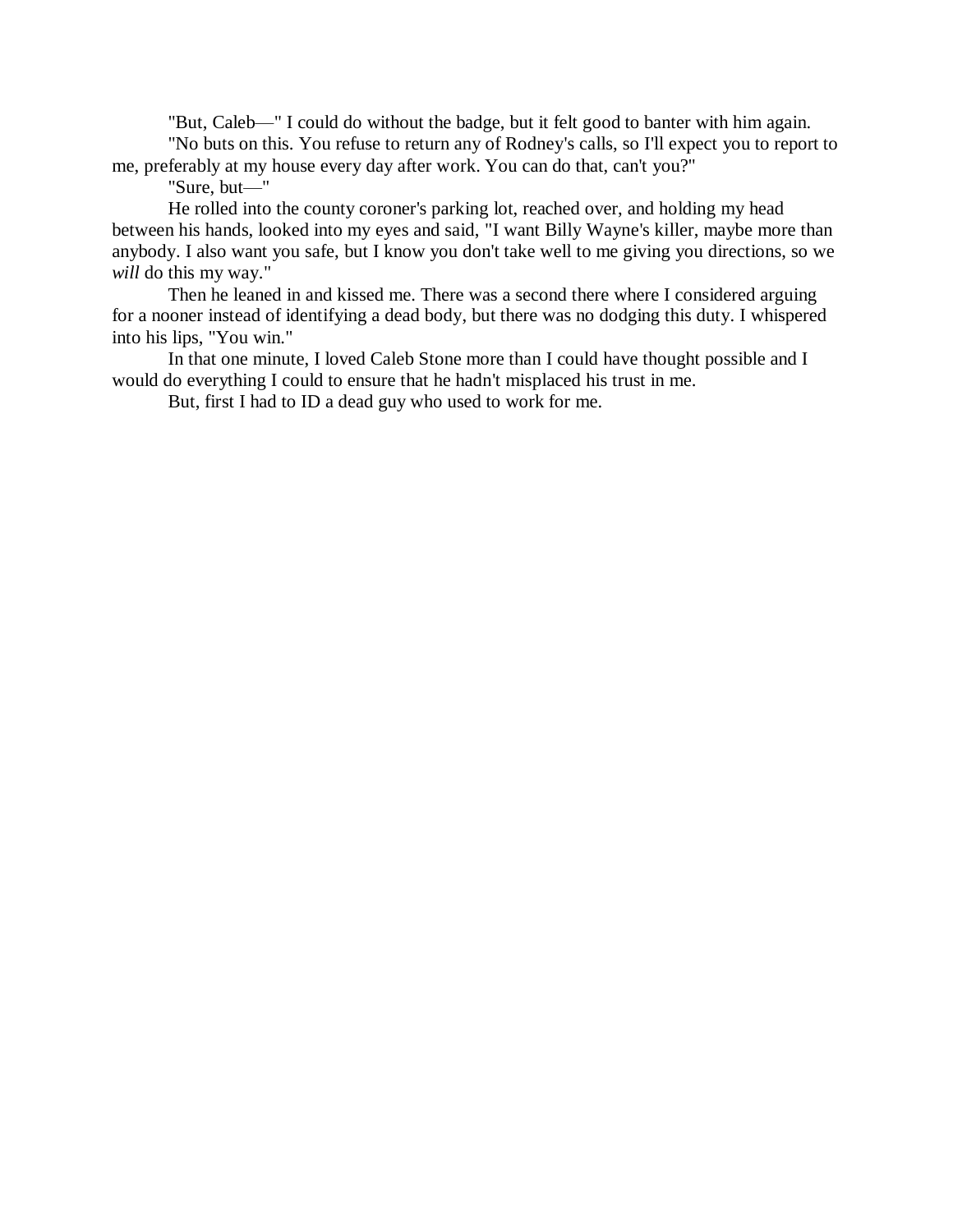# *Chapter fifteen:*

After the coroner's office and a quick and reluctant ID of Brad Lane's body, I left Caleb at his office determined to find Del Potts.

I parked at newspaper offices, and leaving the windows down for whatever breath of air that might circulate through the open windows, What? Leave a classic car like mine unlocked, windows down? Why not leave the keys in the ignition, too? Because, there isn't a soul in this town who didn't know that to steal it would get their ass kicked by Ms. Lalla Bains.

Inside, I side-stepped a harried receptionist and bounded up the stairwell.

A whiff of Chanel preceded the sound of high heels clattering down the stairs.

I kept my eyes on my shoes, hoping someone was in too much of a hurry to ask if I'd checked in with reception.

I wasn't going to be so lucky. I hadn't seen Janice Bidwell since high school, but she was still daintily curvy in a floral summer dress belted to show off a tiny waist. About to place her sandaled toe down another step, she paused.

"Lalla? Lalla Bains? Yes it is. Hey you, don't you stop to say hi to old friends anymore?" Caught, I pretended surprise. "Janice? Janice Bidwell. Don't you look wonderful."

She swept silky dark bangs off her forehead and gave me a dazzling white smile. "Oh, lord, I haven't gone by that old name in years."

"So, you work here, now?"

"Silly, of course I do, I did the story on the Patience McBride murder last year, but maybe you didn't know because I use a penname, Margarithe Delacourte. Janice Bidwell, sounds so bourgeois, don't you think? But hey, I'm still Jan to my friends, and we are still friends, aren't we?"

"That was you? Then I should have called, thanked you for the conscientious job you did, making me look like a heroine when all I did was hang on until the fire department arrived."

She waved away the compliment and tilted her head. "Well, girlfriend, those dark circles under your eyes say you're not getting your share of beauty sleep. It must've been awful finding that dead homeless man in the alley. Of course it doesn't help that Del Potts keeps your name on the front page. So, can I help you with anything?"

"Del, if I can find him."

Her pretty face squeezed into a sour expression. "Oh, honey, if you're here to wring his neck, you'll have to get in line. Better yet, take it to our managing editor."

"The neck wringing is optional. Is he here?"

The tinkling laughter sounded forced. "After that libelous story he did about you?" She held a pinch of air between her perfectly manicured nails. "He's this close to getting fired for it, too."

"Really?" I was still feeling magnanimous towards the little twerp, so neck wringing was off today's list. But, then again, the day was still young.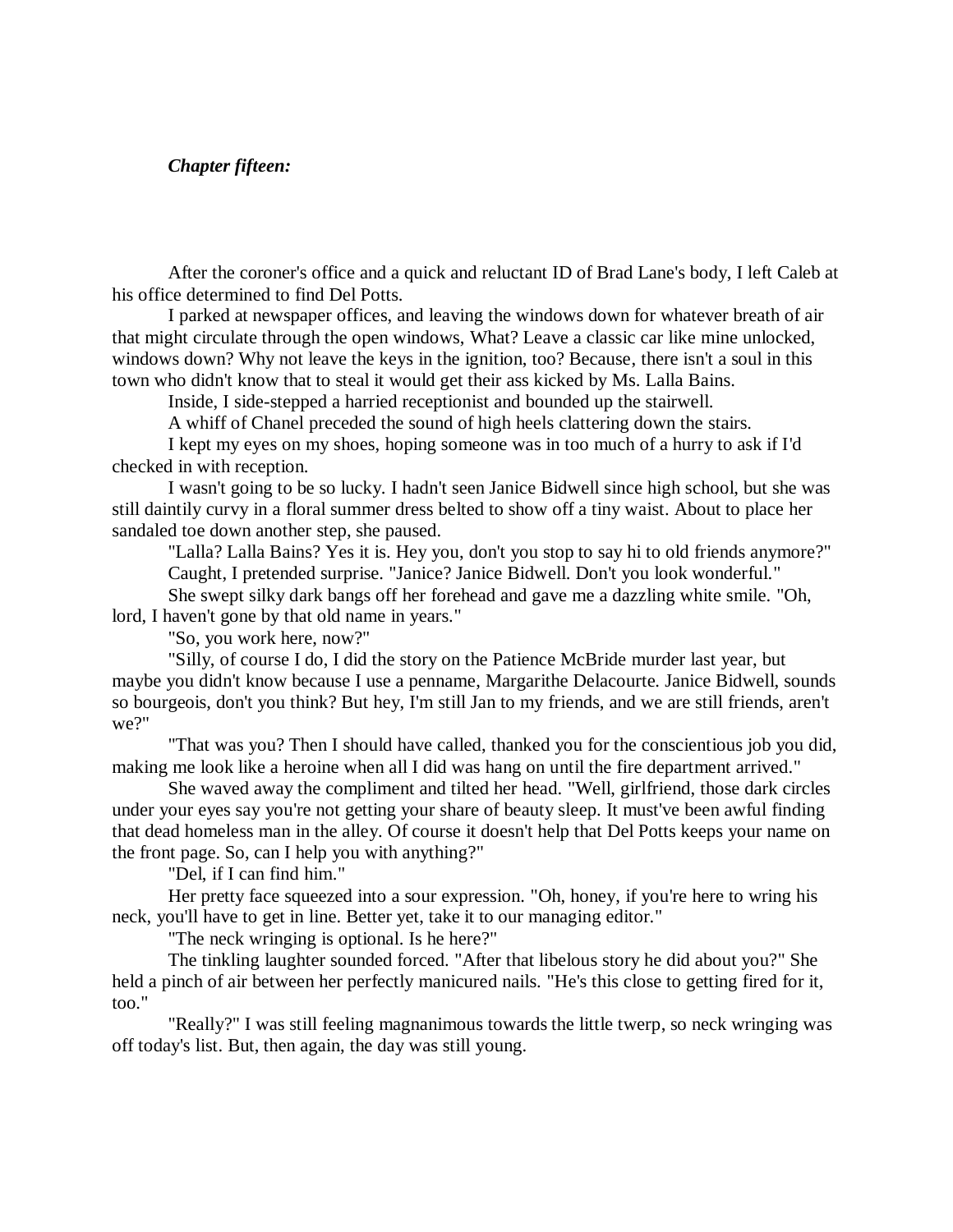"I don't even know why he's still on the payroll. Whatever he's doing now to keep his job, I can tell you he's dirt under this girl's sandals. Listen, you don't want Del. You want someone who's on your side, someone who'll do a fair and honest story. Why not let me help?"

At my hesitation, she tried again. "You said it yourself, it was my story that made you look like a heroine. Del isn't going to give you any of the breaks I can."

"Let me think about it. Do you have a card?"

She shook her head, sadly amused at the perverse set of my mind, and handed me a card. "Lalla Bains, you got kick-me on your backside, or what? He'll abuse your trust and leave you bleeding all over the carpet like the rest of us who got in his way. Oh, and tea bags under the

eyes should help, but *s'il vous plait* I have the name of a really good plastic surgeon." I felt my face redden. "Uh, well, thanks but I'm not sure I'm ready for that yet."

"*Chérie*, even in this light I can see the worry lines and crows-feet are winning, *né'ce pas*? At least let me give you my dermatologist's number. A little Botox here and there and you'll look good as new."

"Well, uh, maybe later."

She shrugged. "Suit yourself, but you shouldn't take the big four-oh without a fight, girlfriend. Hell, thirty-five is hard enough without a little help. Besides, us girls have to stick together, don't we? Look, I have to run, but just remember what I said about Del—and call me on my cell. I'm never home anyway." She turned away, leaving a trail of Chanel and swaying hips as she clipped down the stairs.

I wondered what heinous crime Del had committed for Jan to hate him so much and why she thought she could convince me she was thirty-five, since we both graduated the same year. Must be the Botox talking.

"Potts?" replied a harried young man in shorts and Hawaiian shirt. "The great man hasn't shown up yet today. You can ask the chief, if you can get a word in between phone calls." He thumbed over his shoulder to indicate the office with a closed door.

I knocked once and a deep baritone said, "Come."

I introduced myself, offering him my hand.

He winced, but accepted my hand in his big paw. "Let me guess, you're here to complain about Del Potts."

"No, no. Just talk."

Signaling that I should take a seat, he sighed deeply and collapsed into his desk chair. "Sorry, Del can be a bit of a trial."

"He's that alright, but you don't have to fire him on my account."

"Fire Del?" His eyes widened. "Why ever would I do that? Sure, he's a bit odd, and he has to be reined in now and then, but have you seen his work?" He waved an arm at the wall to his left. Graphic, daunting, frightening, and awesome were the only words to describe Del's photography. "He's up for a Pulitzer for this one," he said pointing to a particularly gruesome image. "Spectacular, isn't it?

"But if he's a problem for you, I'll talk to him, tighten his leash so to speak." He smiled weakly.

We both knew that wasn't going to happen. Del might be annoying, but his editor was going to hang onto his rising star for as long as possible.

"What else can I do for you, Miss Bains?"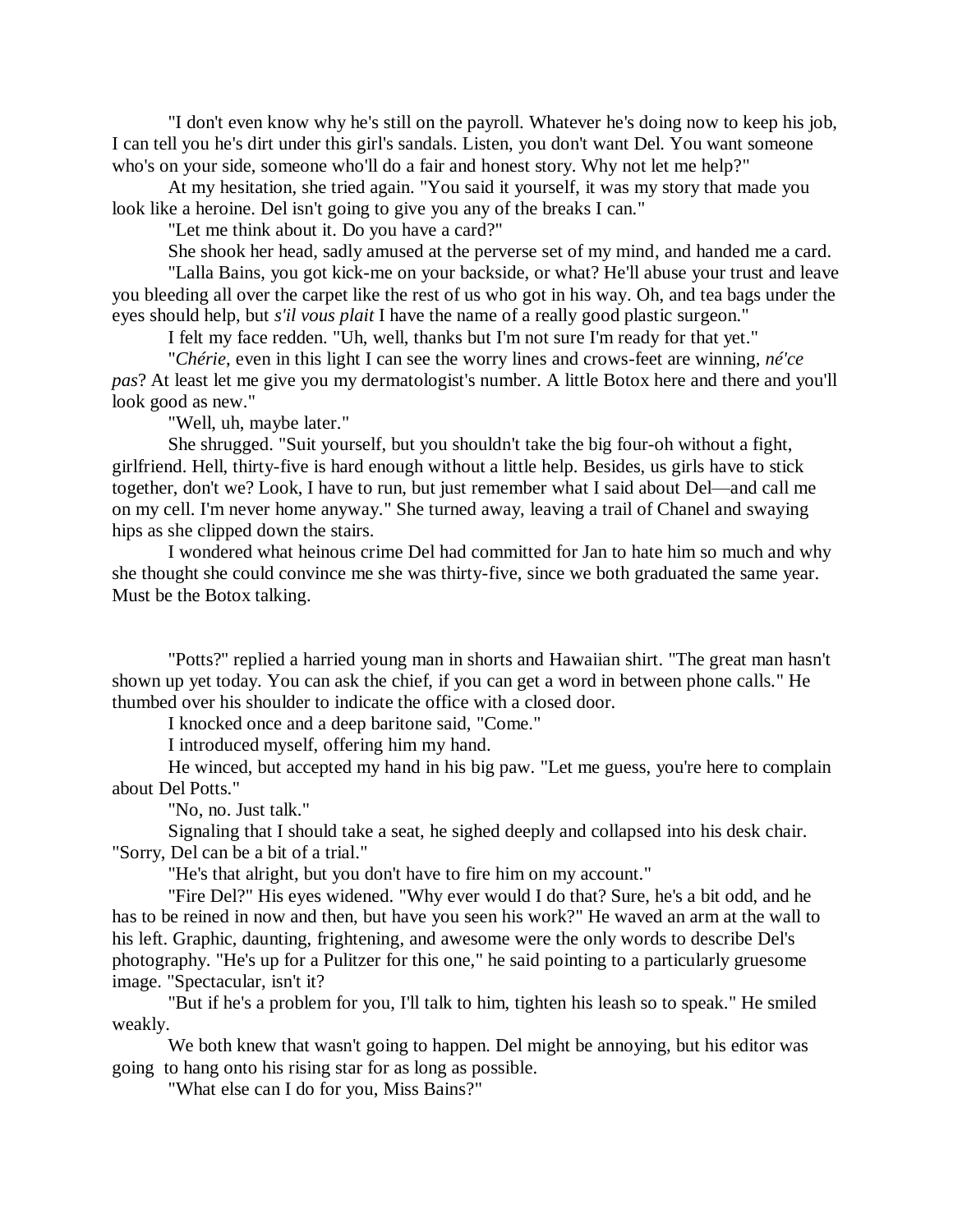"You can tell me where I can find him."

"Haven't a clue. Comes and goes. In and out, all hours of the day and night, days at a time. Nothing to do for it. He shows up when he's got his story wrapped up. Anything else?"

I said, no, thanks, and taking him up on his offer of a free copy of today's paper, left the newspaper man to his work.

In my car I turned to the page for Police Beat. Last night a truck struck a homeless man jaywalking on J Street. The police hadn't released the man's identity, but if Brad had been right, that the killer was a cop, all I could do was pray that Byron was too embarrassed to let anything drop about finding Del and me in the alley next to Mr. Kim's. And, God forbid he say anything in front of the one police officer who would connect the dots and realize Del and I might have been talking to Brad that night.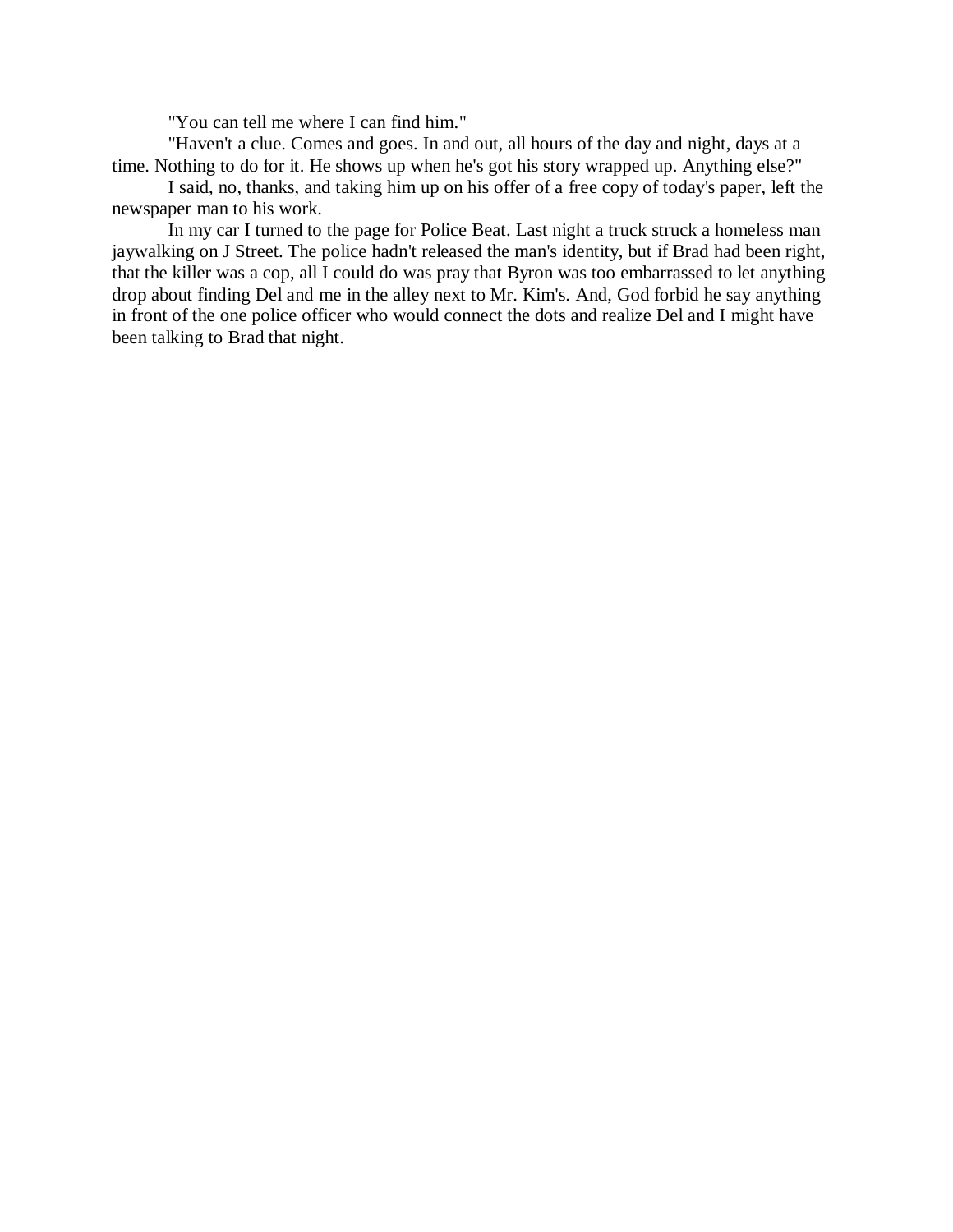## *Chapter sixteen:*

The next day's work allowed me the respite I so desperately needed to get my mind off Billy Wayne's murder.

I was up in the air, idling along at a hundred and thirty miles an hour, hopper empty, job done, no traffic to dodge, the soporific warmth of the sun on my windshield, the vent blowing at the sweat trickling down into my flight suit, and a repetitive knocking that jumped me out of my reverie. Something in the pistons? No, just one cylinder, and it was intermittent. Hadn't I checked the engine out yesterday? Maybe not. Too busy with murder suspects lately to take care of the bill paying business. I swore at myself, then eased the fuel mixture to run a little richer, and added another hundred feet between me and terra firma.

Flying lower would save on fuel, but I'd rather avoid a forced landing and another busted up airplane. I held my breath for the last five miles until the dark hump of hangar, barn, and office came into view. I banked and kicked the ailerons, grateful that the big aircraft responds to such cavalier treatment, then let go of the breath I'd been holding as the wheels touched the tarmac under me.

The ground crew had the good sense not to call me on the VHF. Some pilots want everyone's attention when the aircraft is coming in under duress. Not me. I'm irritable at the interruption, wanting it quiet so that I can listen to the engine and hopefully diagnose the problem and confirm that I will have air under me instead of plowing into a field, or worse, into trees.

Pushing the flaps to stop the forward motion, I taxied to home plate. Pedro chocked my wheels, and Javier, his face wrinkled with worry under his darkly tanned face, offered me a hand off the wing.

The men backed out of my way, waiting, I suppose for me to bounce my helmet off the tarmac in a fit of pique. I ignored the questioning stares and waved them all back to work. Then I stood, hands on hips, sweat still trickling down the back of my flight suit. I gazed down the long fifteen-hundred feet of runway, to the other side of the canal where there used to be a walnut orchard, and where a leveled field was staked with little yellow flags. We'd protested the building site for the new elementary school, taking it to our lawyer, then to the county. The county commissioner of schools suggested we reposition our airstrip east to west or west to east. Not that it mattered to them, but west to east is not optimum for takeoff and landing. It's north and south in the San Joaquin Valley, or not at all.

As for today's fiasco, if I hadn't been able to make it as far as I had, or if the problem had surfaced at takeoff, and if I'd had to ditch the plane … I shuddered at the picture.

Mad-Dog jogged over. "You okay?"

"Fine. I'm fine, thanks." It was a little shaky in the delivery but I wasn't about to let anyone see how frightened I'd been. I was a mechanic and I did my own engine maintenance. So, how could I let myself forget? Or was it something I couldn't have foreseen? I went in the office and rummaged through the desk looking for the maintenance records on my aircraft.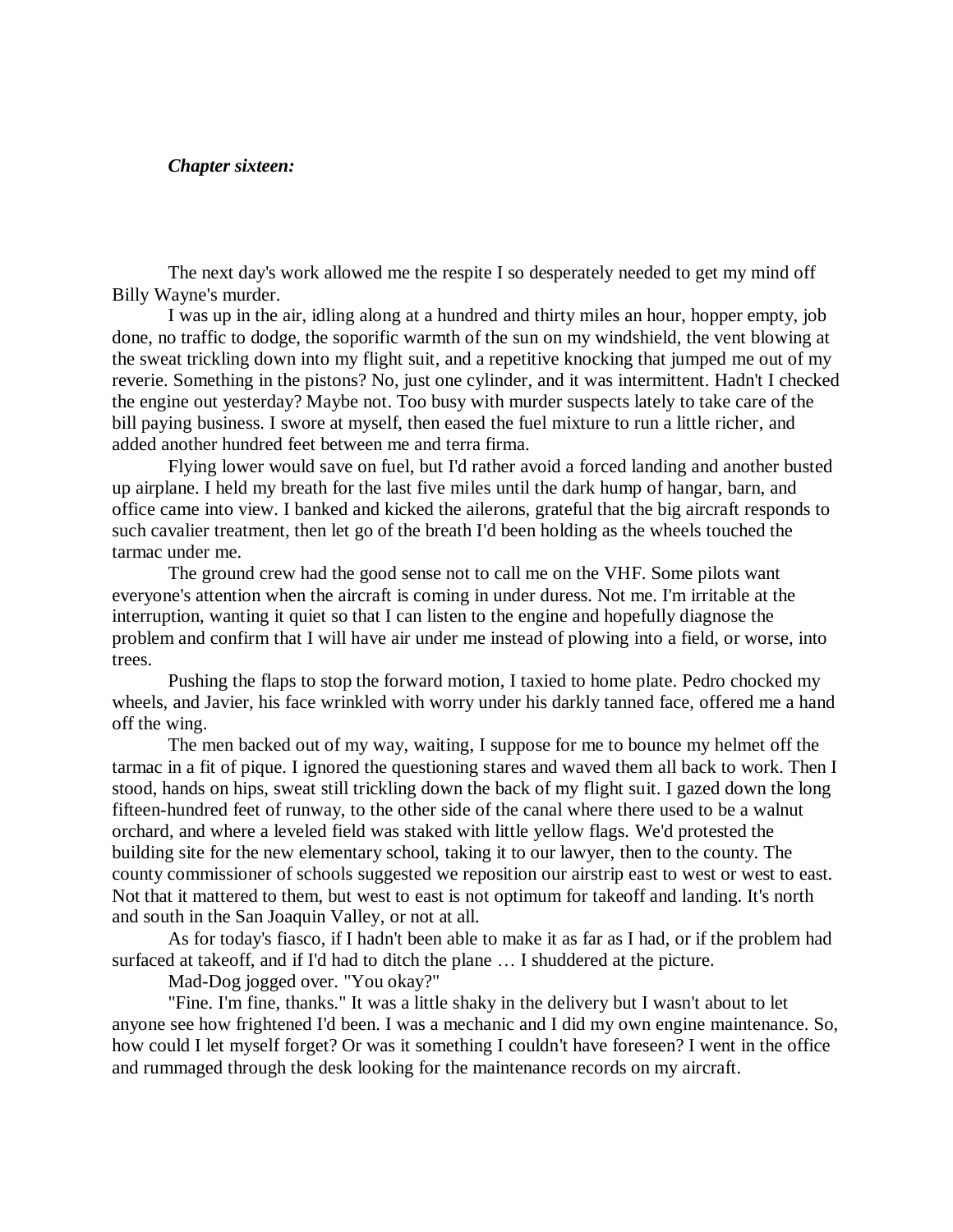When my dad sauntered in the door, the crew correctly decided they had better things to do and left. He sat down across from me. Everyone, hearing an airplane coming in underpowered, has one ear tuned for an impact. "What happened?"

"I'm not sure." I continued to search through the paperwork, looking for the log. Not wanting to hear the reprimand I knew would be coming, I got up to leave.

"Wait," he said, catching me by the sleeve. "It can wait a few minutes. I could use a cuppa joe, you too?"

I collapsed back into my chair while he poured the coffee, adding creamer to his own, and handing mine to me black, he sat down next to the desk and crossed his legs.

"You're safe, that's all that matters," he said, watching the cup as I tried to deliver it to my quivering lips.

"I know," I said. "It's just, if that charter school they're laying ground for was already in business ... and if I wasn't able to make it to the runway ... I hate to think …. "

"Don't. It's not going to come to that."

"What, no school? Did something happen to change their minds? Have they put birth control pills in the water or something?"

"I don't know. But it's not anything you need to be worried about right now."

"And why is that?"

"Well, for one thing, you're too young to be worried about something that far in the future."

This was different. Where was the part where he kicked my butt for not making sure my TBO report was done?

"Right. So besides sweating a forced landing, which I may or may not have survived, I could've plowed into a schoolyard full of kids. I don't even know what I want on my tombstone."

"You're forty," he said, exasperation scouring his voice. "When you're sixty-eight you can get serious about your epitaph."

At my indifferent shrug, he slammed his cup down on the desk. "Wanna trade places? I'll tell you what, you be sixty-eight and I'll be forty again. You can have the bad eyesight, the creaking joints, and I'll get another twenty-eight years to think about what I wanna be when I grow up."

"Look who's talking. One minute you got a heart condition, can't be bothered with the business you built and slaved for, and now you're a born again ladies man. And that's another thing—why now? Why not last year, or all the other years since mom died?"

He tilted his head back and looked at the ceiling. *"'First keep peace within yourself,'* Thomas á Kempis.'"

I rolled my eyes at yet another of his irrelevant quotes. That was the way it was with my dad. When forced to inspect his own motives, he retreated behind some archaic and totally irrelevant quotation.

Seeing my eye-roll he put down his cup. "Last year the house almost went up in flames, then you and Caleb got together, and well, you started calling me Dad again instead of Noah, so I decided that I just might have something to live for, and," he said, his expression showing his bewilderment, "danged if I can figure how to fit another lifetime into what I got left."

I grinned at him, shaking my head at the peculiar stage in which we'd both found ourselves; I'd found love where I least expected it and my dad, for once in his life, actually said what he felt.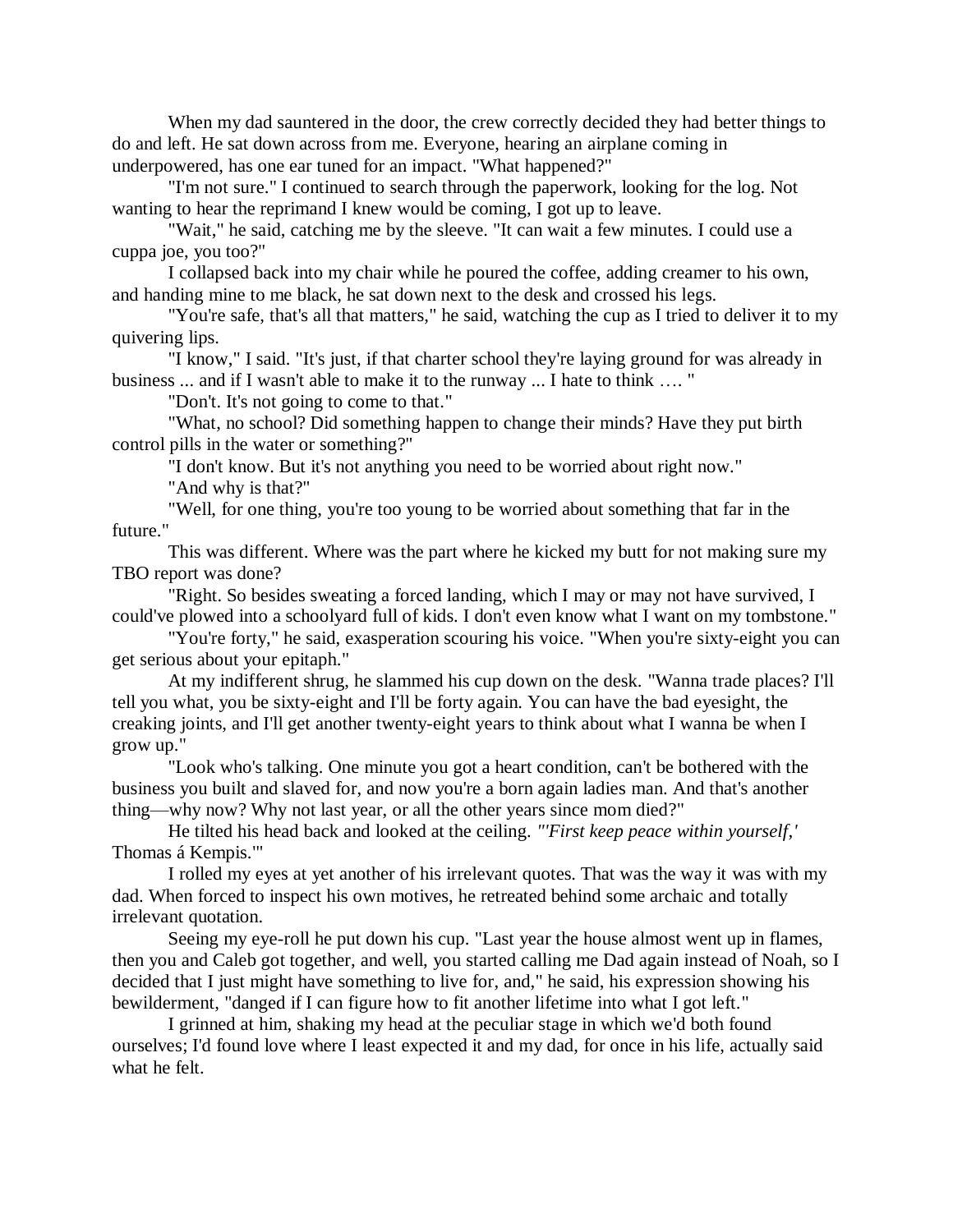Then, perhaps uncomfortable with the unmapped territory of our relationship, he stood up. "Well, if you don't need anything else, I'll mosey on back to the house. I have some business to attend to in town. Oh, by the way, Caleb called, said he'd be at Roxanne's, and for you to be there, noon sharp."

Oh yeah, that, my other job, the one that prevented me from doing the pre-flight check on my aircraft. I found the maintenance records, then disgusted that I'd let my TBO lapse, I locked up the office and took the farm truck to Roxanne's.

\* \* \*

With the remains of our lunch piled up and waiting for a waitress, I sipped from a glass of Roxanne's sweet ice tea and listened while Caleb told me what was new in the case.

"We've had some leads that take us for long rides in the country. Oh, and one anonymous caller reported that Delmar was abducted by aliens back in high school, but the copy they left in his place is actually a much better looking version."

"Yeah, and the tinfoil headgear on Billy Wayne's mom is just a fashion statement. Any of those doomsayers happen to actually confess or tell you where Del has stashed his mom?"

"Don't I wish."

"Nothing gets this town going like a little murder. So, what do we have? Billy Wayne's mother thinks Del is hiding his mom, and nobody seems to know where either of them can be found."

"Detective Rodney is still asking when you're going to return his calls."

I shuddered at the mention of Rodney. "As annoying as Del is, I'd rather have his mom stay lost than have her tango with that creep." I blinked. "Del must have thought the same thing. Wish I could follow his example."

Roxanne offered a refill on our ice tea. "Just made."

Caleb and I mutely held out our glasses. Roxanne examined our glum expressions. "What're you two talking about?"

We gave her twin blank stares.

She laughed. "Okay then, do you think these Capris make me look fat?"

Caleb's glance bounced off the cow-patterned Capris stretched across the great expanse of Roxanne's very ample hips, pulled in his grin, and studied his ice tea.

She looked like a walking sofa, but she wasn't going to hear it from me. I asked, "How's Maya doing?"

Roxanne sniffed. "Haven't heard from her in a week." She thought it my fault Maya was in New York instead of in our local college. I thought Maya should be here to advise her mother on the folly of wearing anything bovine patterned.

I quickly changed the subject. "Roxanne, you're a poetry buff. What do you think about, 'The more there is, the less you see'? Does it mean anything to you?"

"Is this a line from a poem? I'm more of a Gwendolyn Brooks and Maya Angelou fan myself," she said, putting the pitcher on the table and motioned for me to scoot over.

The bench seats had been recently reupholstered in a cheerful floral pattern in anticipation that a new Motel 8 would be building in the empty lot next door. I had my fingers crossed on that, hoping it didn't go through as I wasn't ready to have my favorite café become another Denny's.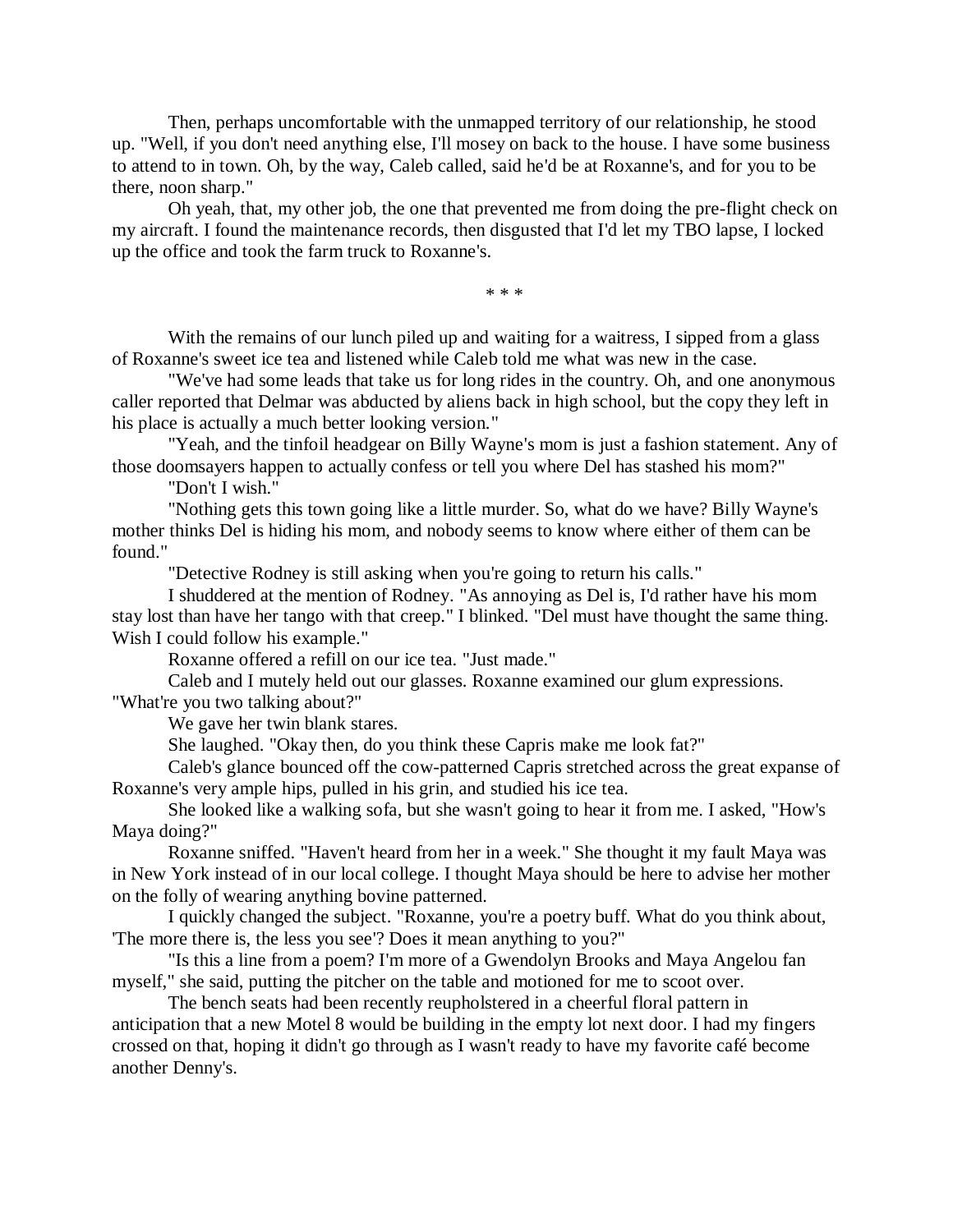"We're stumped," I said. "Or I should say I am." With a nod from Caleb, I recounted what I'd learned so far—Del and Billy Wayne are cousins because Margery Dobson and Miss Cook are sisters, and Miss Cook was convinced I should find who killed Billy Wayne, and Margery is afraid that Del is dangerous.

Roxanne nodded. "Uh-huh. Didn't Billy Wayne's mom try to shoot you yesterday?" "And she apologized, too."

"Makes them all sound like crackpots, don't it?"

"Gee, Roxy, you with a doctorate in psychiatry and that's the best you can come up with?"

Satisfied she had our attention, she continued, "And here's another one for you; in my learned opinion, none of these people are killers."

Caleb and I looked at each other. Roxy pulled the glass out of my hand, took a sip and handed it back. "I do make the best sweet ice tea, don't I? Listen you two, Del's silly, his mom and her sister are frightened and grieving, but none of them should be on a suspect list. What would be the motive?"

Caleb grunted. "If any of them has a motive, we'll find it."

Roxanne said, "Don' go wastin' your time, cowboy. There're other families in this town who would happily tear each other to pieces, but not these people." She leaned back in her seat. "The Cook sisters may seem a little odd to you two, being all normal that you are, but I can tell you that in what counts for family those two old girls are tight."

Seeing we needed a lesson in family psychology, she held up her fingers to count off the reasons. "Merriweather was in and out of rehab for years, but when she asked, Margery took her in, didn't she? Then there were the boys, Del and Billy Wayne. Del came home to see his mom through her last rehab. So though Del appears to have cornered the market on professional nut case, the reality is that he cared enough to put his family first."

She looked at me and then Caleb. "You don't get that Del Potts hid his mother so she wouldn't get whacked?"

I sighed. "You have a point, Roxanne."

"It's no wonder Billy Wayne was off," she said. "Sniper duty—good Lord!"

I frowned. "You think he was misdiagnosed?"

She shrugged. "Not fair of me to quarterback at this late date. No doubt he had PTSD, but the psychotic episodes, well I just don't buy it. I've read about doctors who go and slap the wrong diagnosis on soldiers. I can't speak about what he dosed himself with to keep from going off the deep end, but the few times I saw him, I'd say that boy was busy drinking himself to death."

"Then the poem? Does it sound like a line from anything you've heard?"

Roxanne pulled on her ear. "Can you repeat it?"

"'The more there is, the less you see.'"

"Not anything I can recall."

"Maybe he poached it from one of Mr. Kim's fortune cookies," I said, frustrated that no one could come up with a winner for Billy Wayne's puzzling last words.

Roxanne turned her head as if listening to the cadence of silent words. "The Internet might have something. You ought to go through his stuff again. That would help, wouldn't it?"

"It would, except Mrs. Dobson burned all of her son's poetry."

Caleb reached into his pocket and took out some bills for our lunch. "I've got to go, ladies. If you think of anything, give me a call."

When Caleb was gone, Roxanne said, "You two are on again, I see."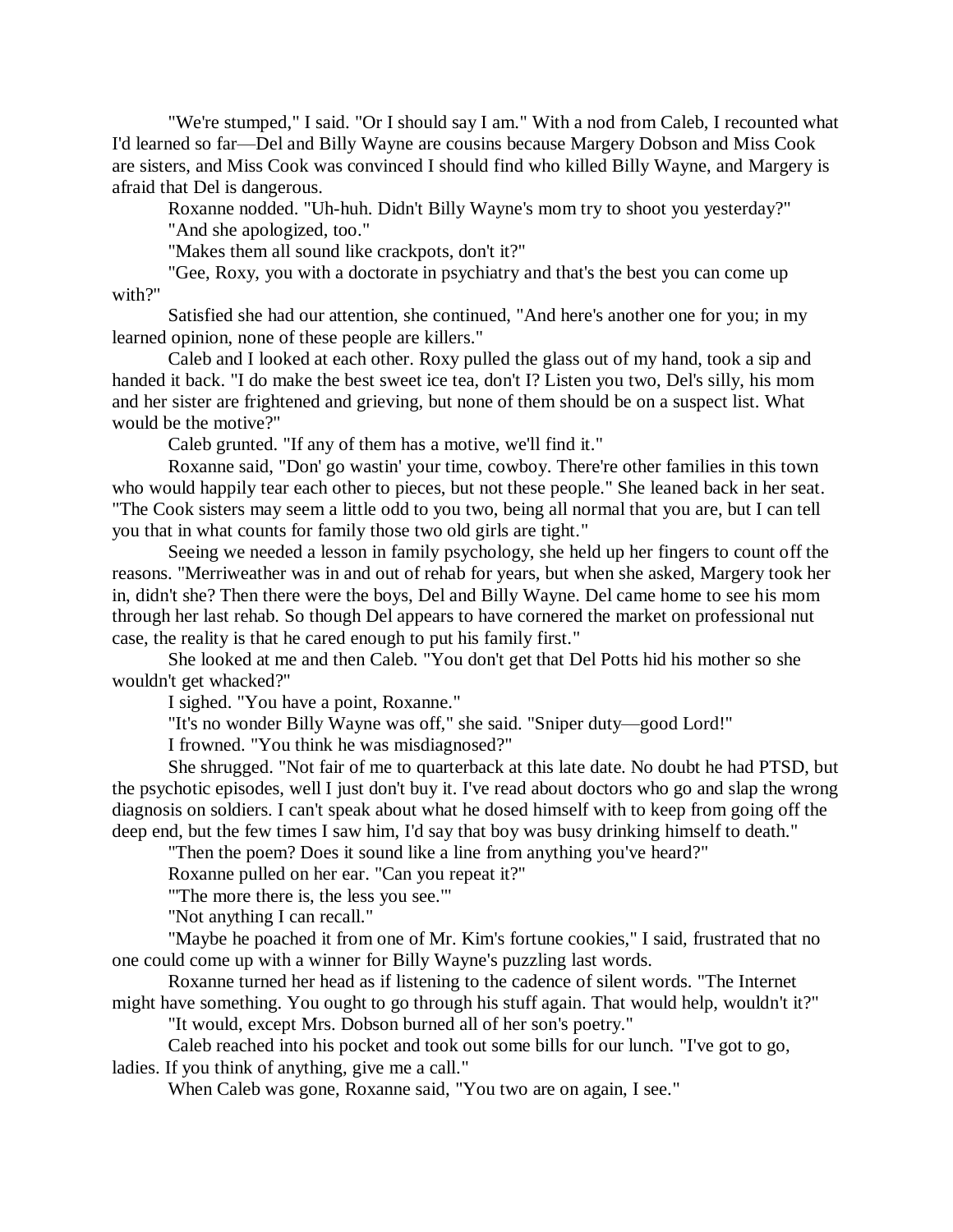"Yeah, I guess."

"Can't find any reason to push him away, huh?"

"I'm finding happiness for the first time in my life with someone who isn't preprogrammed to be a cheat and/or a liar and it's weird."

"The boys here have a pool, betting on when you'll get hitched."

"Not *if*, but *when*, huh?" Move out of the snug cocoon of my parental nest and get married for the third time? I felt the chilly draft of foreboding. "I can't believe I might even be considering it."

"Relax. Enjoy it. Count your blessings, girl. Let yourself be in love with someone who isn't going to fail you."

I looked away, unable to meet her eyes.

"Sweetpea, you said it, not me. I ain't no hypnotist like that new police woman, but you gotta ask yourself, why did you pick those losers?" When she saw the lines of distress on my face, she held up a hand. "I don't need to know what it was, or who it was that caused you to hang onto your bad opinion of yourself. The question for you is, are you gonna take it out and give it a real good look? Make sure it's worth hangin' onto after all these years? `Cause if it ain't, then get rid of it."

"How do you propose I do that?"

"You know us Baptists do our forgiving up front of the whole congregation so's everybody can say 'Amen!' I can see you're thinking someday, but if you don't do it now before you and Caleb get hitched, you're going to carry it into your marriage, and that ain't good. You got to let go of that grudge you've been holding onto. If that person is already gone," she looked at me meaningfully, and I knew she was thinking of my mother's suicide, "write them a letter, read it again and again, until you believe you've said it enough, then have a little ceremony. Burn it. Burn it, and forgive."

"Like you did for your dad?"

"He showed up at my college graduation, sober too, as far as I could tell. It was the second most important thing he'd done in my life besides give me a name. I had to work up to forgiving his hard drinking and wasted life, and my only regret is that I didn't do that until after he died."

"Then what?"

"I wrote my dead daddy a letter, thanked him for being my parent. Poor job of it and all, he was still my daddy."

Roxy was thinking I was still angry with my mother, but that wasn't it. She might be dead, but she got me out of the burning house didn't she?

No, my mother wasn't the reason I chose duplicitous men. I simply took it for granted that no man was capable of being faithful. That is until Caleb and I became a possibility. Then why was I feeling skittish? Because Caleb had bungled his first attempt at a marriage proposal? It was even sillier of me to be mad at him.

"I'll think about it," I said.

She shrugged at my incomplete answer, and went back to suspects in the murder case. "If you're looking for suspects, you might want to ask yourself this question: What would you do if your brother lost his last chance at a heart transplant 'cause the donor organ went to a convicted felon instead of your loved one?"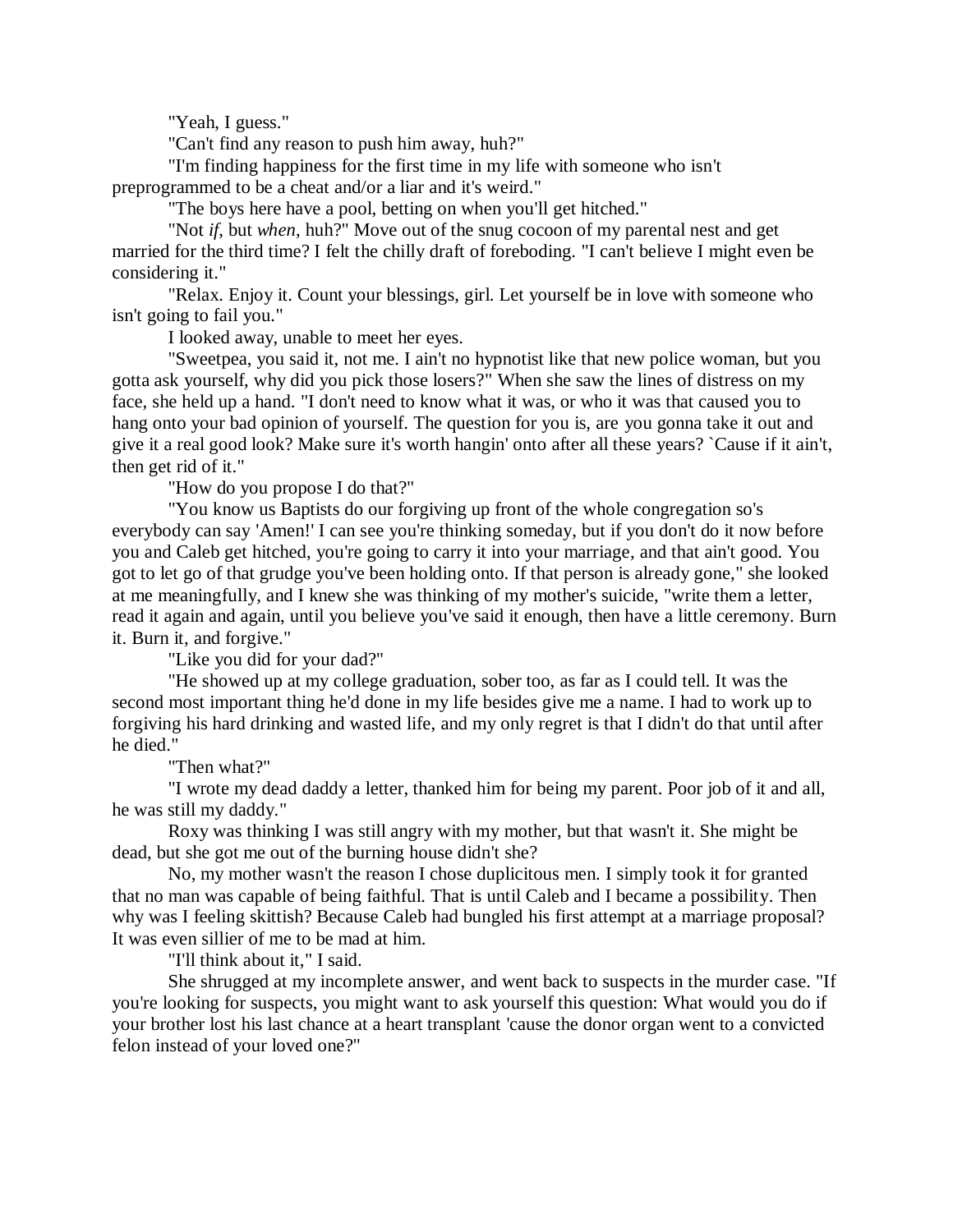I drew in a sharp breath and then let it out. "I think—I think if something like that happened to *my* brother, I'd probably want to commit murder. I just don't know if I could go through with it."

"Then you see where it might take someone."

"I'll have to remind Caleb."

"As for his poetry, what was it like?"

"Billy Wayne's? After the first three I stopped reading them."

"You still have any?"

"I gave all the snowflakes he left on my car to the police. Evidence, they said. Not that Detective Rodney will let me within a mile of that box now." Then I brightened. "But my new best friend, Pippa Roulette, might."

"I never heard you say that." Roxanne held up ten fingers and waggled them in front of her face. "I'm not seeing you pull out your cell phone or make that call." She picked up her pitcher of tea and stood. "And I'm definitely not hearing you talk some police woman into doing something illegal. As a matter of fact, I was never here."

I got to watch her cow-patterned Capris moo all the way through the swinging doors to the kitchen.

Pippa listened to my request, and then agreed to meet me at the evidence building in a half hour.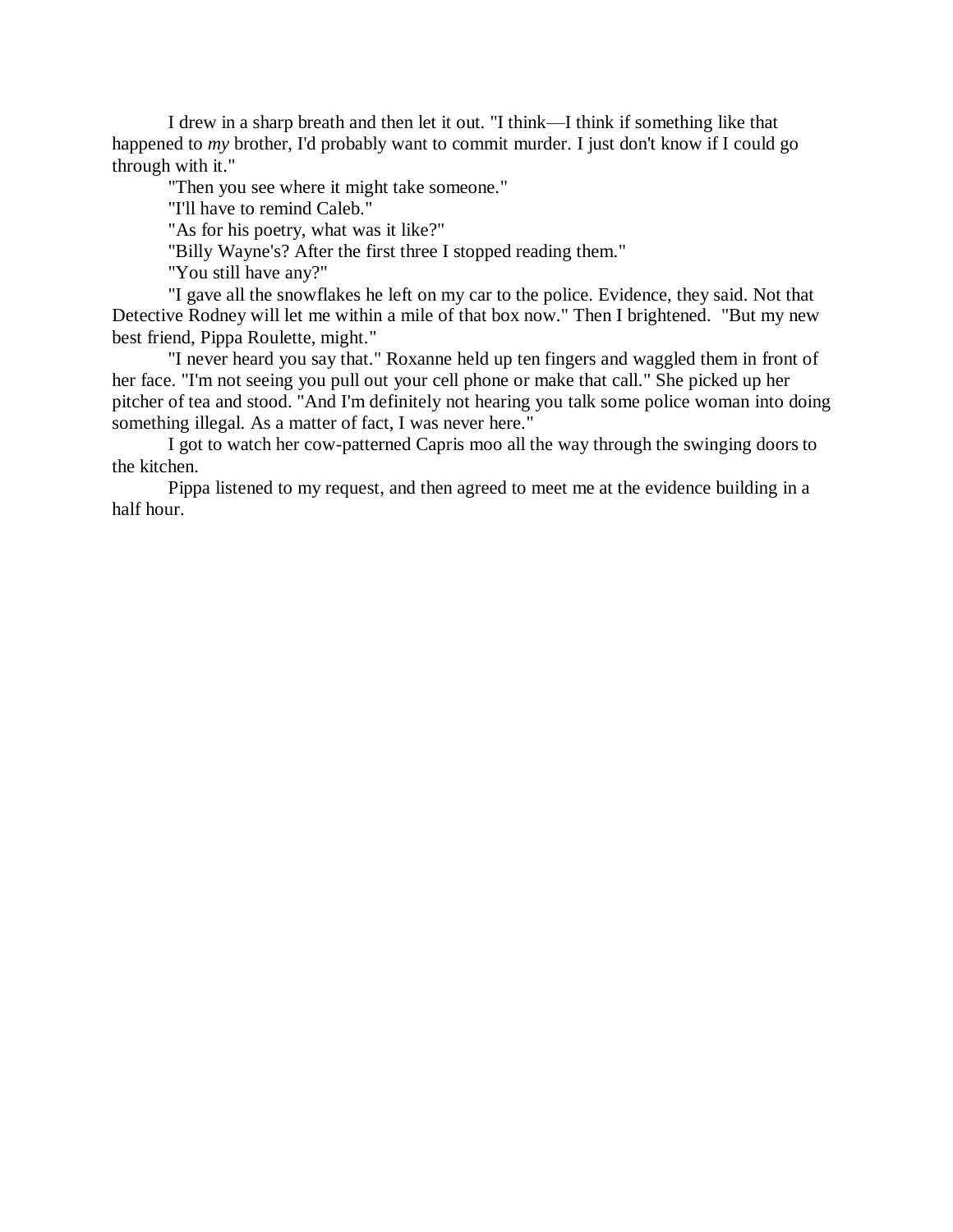## *Chapter seventeen:*

I pulled into a space at the Modesto Police Evidence Building for my meeting with Officer Pippa Roulette, who promised a peek at the box containing the last known poetry by Billy Wayne Dobson. Looking up at a clear blue sky, I saw none of the telltale clouds that predicted a weather change.

From the sycamores overhead, birds sang, hopped from branch to branch, fussed at each other, and generally went about the business of making more birds. In a nearby bush, a bird trilled, coughed, tried again, coughed, and finally gave up. Del Potts, knocked aside a couple of dusty branches and waved me over.

I strolled to the bush and gave him a hand out."Everybody has been looking for you, Del."

"I know, I know, but I've got to stay incognito."

"How'd you know where to find me? Are you following me?"

"Of course I'm following you. You're my eyes and ears, remember?"

"What're you talking about? We never agreed to any such thing. And what've you done with your mother?"

He grinned, obviously pleased to see that once again he had put a couple of symmetrical lines between my brows. Dammit. If I expected to keep the upper hand with Del, I was going to have to hold onto my temper.

"You figured it out that Miss Cook's my mom, huh? Good for you. Now, why're you going to see the luscious Pippa?"

"So it was you who called the cops, told them there was gun-fire and my red Caddy outside her home? What was that, another one of your 'just for fun' tricks?"

He shrugged, indifferent to the temper I was working on. I should know by now that mad at Del, who thought it amusing to push my buttons, was a waste of time.

"You still haven't told me how you knew I'd be here," I said.

"Super-stealth hearing."

I blinked at a picture of Del with earphones on his head. "That's illegal, you know."

"Do I need to remind you what Brad said the other night?"

"That the killer is a cop? Yeah, yeah, I got that. But you've been holding out on me, and I don't appreciate it."

"Baby, honey, sweetie, you know that isn't true. Anything for you."

"Anything except let your mom talk to me. If you don't trust her with me, at least let her talk to Caleb."

"I think that dyke, Pippa is somehow involved in my cousin's murder."

"Will you stop with the dyke stuff? The police want to question *you* about Billy Wayne's murder."

"Don't get your panties in a twist, and don't you go trusting Pippa, she's a cop, remember?"

"It's Officer Roulette to you, and Jan Bidwell said *you* can't be trusted, either."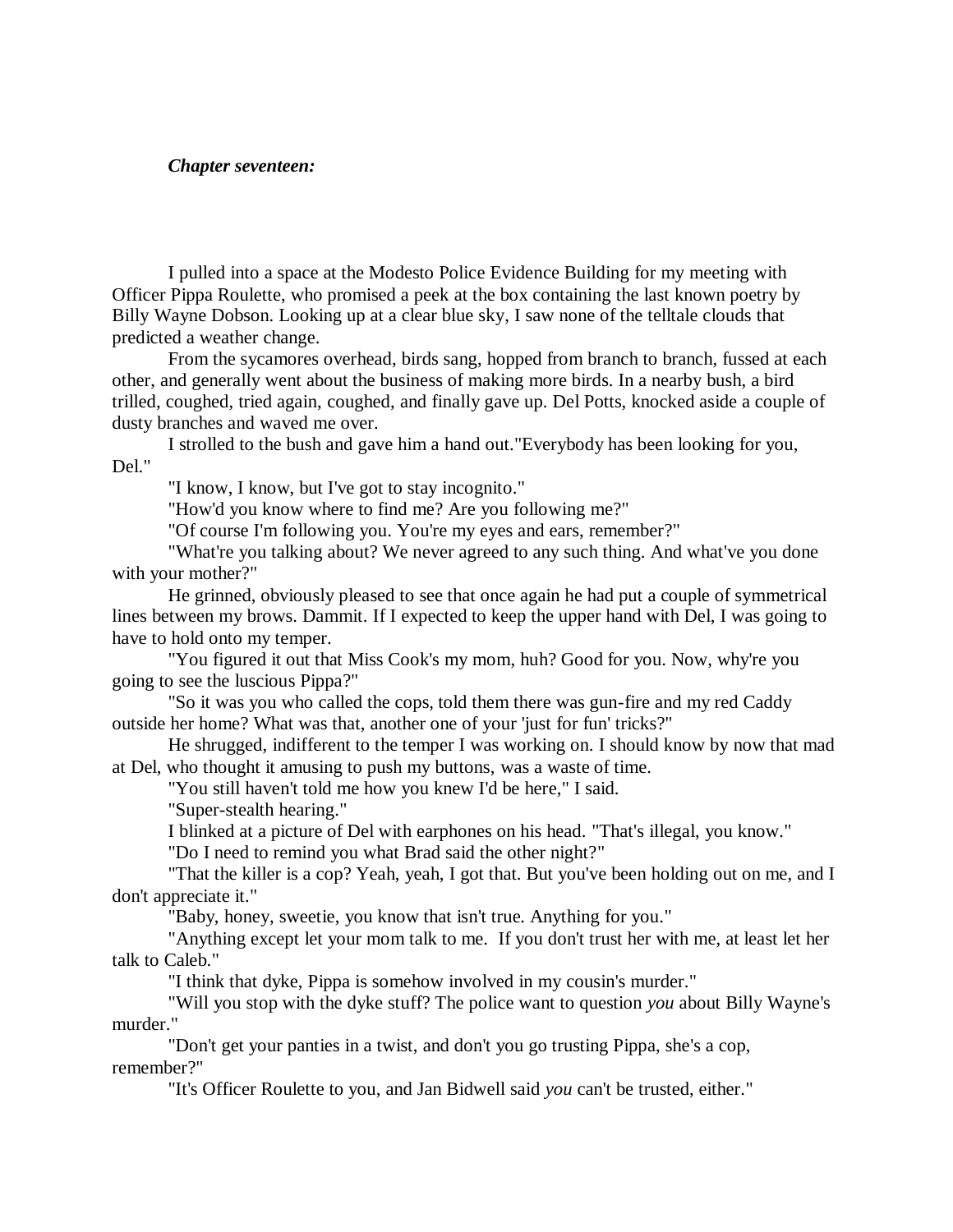"She would say that. Her and that *Officer* Roulette are both a couple of man haters." "Another derogatory comment about women and I'm walking, you little creep."

He worked at wiping the merry humor off his face. "I'm joking, okay?"

I was struggling with my temper again. "Your mom? Jump in anytime."

"We'll get to my mom in a minute. Look, you've got to ask the right questions of Pippa. See, it didn't make sense until I went over the police roster."

"Yes?" Finally some proof.

"Less than six months ago, Pippa arrives in town, and now Billy Wayne is dead. See what I mean?"

"That's it? Well that explains everything, doesn't it? You know we got ourselves a moratorium on new residents in Modesto. If anyone wants to move into town someone else has to die. You look surprised? I thought you already knew that. As for Jan or Pippa, if you quit propositioning every woman you meet, you moron, maybe they wouldn't want to rip your head off."

"I haven't had time to proposition Pippa, but I've got a hunch she's behind all my problems."

"You've got problems alright. Your aunt says you were the one who sold the story of your cousin's heart transplant to that sleaze rag."

"Of course I sold them the story. I'm a newsman, aren't I? I was hoping to flush out something I could use to find Billy Wayne's killer."

"You really think someone murdered him because of his heart transplant?"

"Yes I do, but I have to prove it."

"And that's another thing, why didn't you tell me Billy Wayne was your cousin?"

He shrugged. "I thought it best you should make up your own mind about my family. My mom's an alcoholic and my Aunt Margery is, well, even when you're standing right in front of her, she's somewhere else."

"Wouldn't have anything to do with that headgear she wears would it?"

He wiggled his stubby fingers up in front of his face in fearful pantomime. "I told her to go for the eyes. That's the only vulnerable part on their bodies."

"Aliens?"

His eyes twinkled. "Who else?"

I didn't know whether to laugh or cry. "You did this so no one would think she had a coherent thought in her head, she certainly couldn't be a credible witness, she's too crazy, right?"

He leaned towards me and whispered, "I couldn't convince my aunt Margery to leave, so this was the next best thing. Good idea, huh?"

"Seriously, Del, you've got to talk to Homicide before they put out an APB on you for kidnapping. And what about your job?"

"Let me worry about my job."

"All right. Let's drop that for now, and you can tell me where you've stashed your mother, and then you can let Caleb talk to her."

"Better that you don't know yet, then they can't torture it out of you." He ignored my eye rolling. "Look, I haven't got much time, so let's set up a secret password. You can call me later and tell me what you find out from Pippa. And, that's a big if, 'cause I don't think Pippa will show."

"No."

"No? But you said−"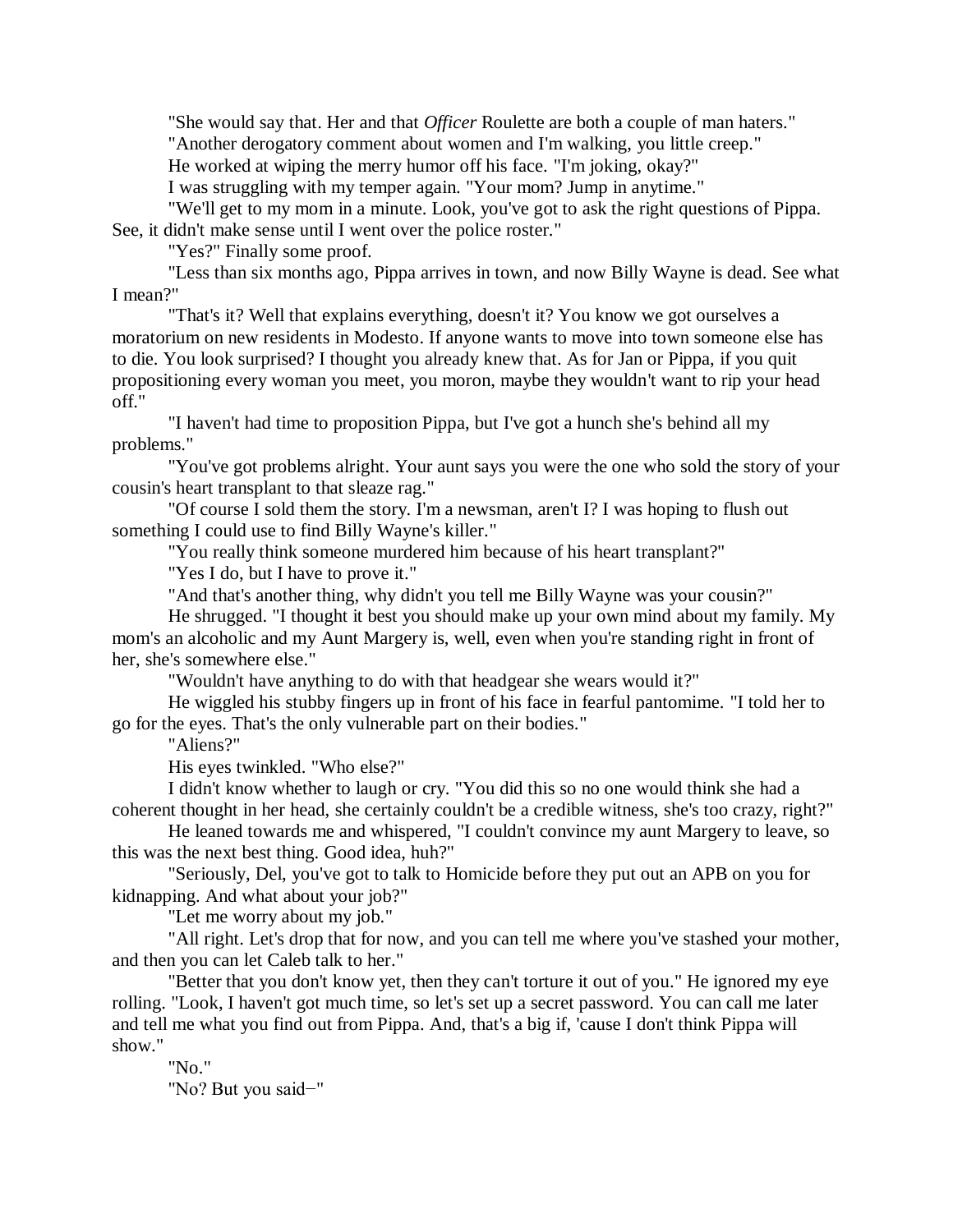"No secret password, and you're wrong about Pippa."

"Why not? It'll be cool."

"We are not in Dick Tracy land, and I'm not going to contribute to your suspicions about Officer Roulette."

"Baby, sweetie, I'm doing this for your own good. If I can listen in on a cell phone conversation, so can she. Brad was right, you know, Billy Wayne's killer is a cop. Someone's always listening, so we have to be careful. Reveal nothing over the phone, just a time to meet. Okay?"

"I think Brad made it all up simply to get back at me."

"I have no doubt he added the part about your boyfriend just to watch you squirm. But we both know he was right about the killer being a cop. Cops roust the bums all the time, but beating them up is not exactly departmental SOP, is it? I know these guys, and most of them are good cops trying to get by in a recession with dwindling budgets. They moonlight, others get into muscling in on a dope deal now and then, or turning a blind eye to the downtown dopers. Most news people pay for inside information, but they won't give up one of their own for some bum who's threatening to ruin their second income. One goes down, they all do. Which is what I'm counting on, as soon as I can find the leverage to make it happen. Then, I'm going to have to bring him or her to justice before they can silence me."

Good grief! He was making up copy for his next news story.

Disgusted with his antics, I said, "Call me tonight at six and we'll talk."

"Will do. Roger, Wilco and Out."

Then Del's eyes went wide, and he reached out and shoved me so hard that I spun around.

Tilting off axis I tried to keep my balance by wind-milling my arms, then braced for the inevitable impact. I felt my right arm slide out from under me and scrape the ground as my head hit the cement.

Dazed, I tried to get up, but could only manage knees and elbow.

Someone was yelling for me to run, someone else was growling and cursing, but since the concrete looked cool and inviting, I decided to lie down and wait till the arguing stopped. Just before I closed my eyes, I saw Del squirm out of the officer's grasp and run.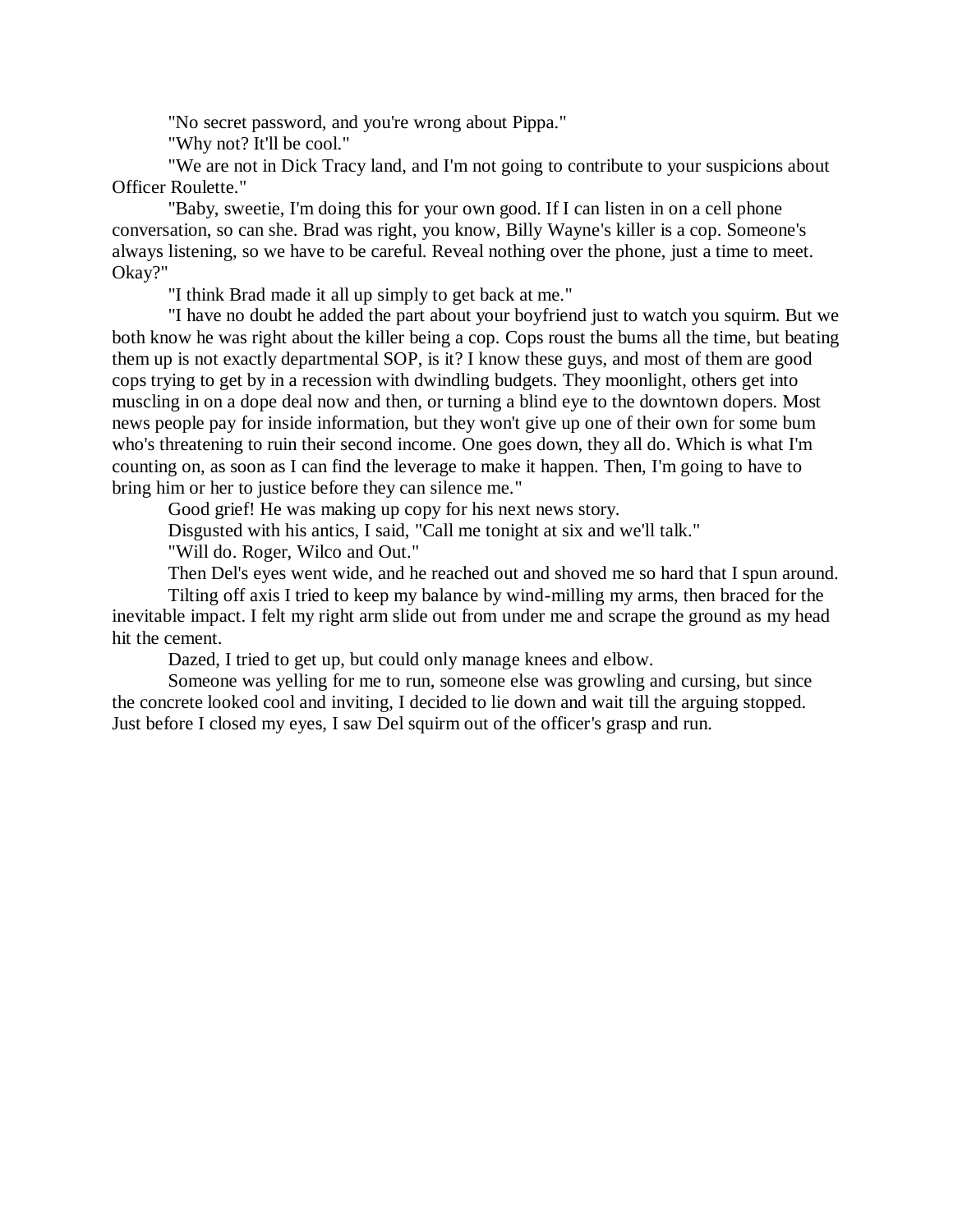*Chapter eighteen:*

"Lalla! Lalla! Can you hear me?"

"Roger that." I knew it sounded like something goofy Del would say. Del! Where was that little weasel?

"Are you hurt? Lalla, answer me."

I was relieved to hear a woman's voice and see a pair of dark slacks kneeling beside me. Thank God, it was a policewoman.

Clutching at my savior's pant leg, I pulled myself up into a sitting position next to a bag of take-out boxes spilled onto the pavement. Grace Kim. Her white shirt and black slacks made me think she was a police officer, though Modesto police wore brown, not black.

"Grace, how nice," I said, woozy from the head crack. "You brought me take-out."

With a tight nod at my feeble attempt at humor, she pulled me to my feet. When I winced at the painful scrapes on my elbow, she shifted her grip to my bicep and held on till I stopped swaying.

"I was across the street," she said, wiping at leaves clinging to my clothes. "This guy comes running out of the parking lot. That's when I saw you laid out on the ground. What the hell was that all about?"

"Did you get a look at him?" I asked, thinking it might have been Del running away.

"Sorry, Lalla, it all happened so fast, and to be honest with you, I wasn't prepared to chase down some mugger with a gun."

"He had a gun?"

"I don't know, but I assumed he must've had a gun to get the upper hand on you," She picked a leaf out of my hair and our eyes met—hers scampered off to settle on a speck of dirt on my shoulder.

I felt gut-punched. Grace was lying, but why?

"Look Grace, I'm fine, really." I straightened my clothes and then noticed that her bowtie was askew and her shirt had a dark smudge on it. Something was off here. If Del had tussled with someone, surely it couldn't have been a lightweight like Grace Kim. To hide my growing unease, I offered to help her pick up the delivery boxes.

"Don't be silly. You shouldn't bend over just yet, and you need to see about those scrapes."

"There was just the one guy, then?"

"Oh. I don't know. I didn't see anyone else." She shook her head, her sleek hair swinging, exaggerating the negative. With the smell of Chinese food I got a mental image of Mr. Kim, squeezing off quick nods as he offered me a quick peek at the one secret message I had yet to decode.

She smoothed some of her hair behind her ears. "I'm sorry, I was just so shocked. I honestly don't remember seeing anyone else. I mean, this is nuts! Like what mugger in his right mind would attack a woman in the police evidence lot? Did he get your purse?"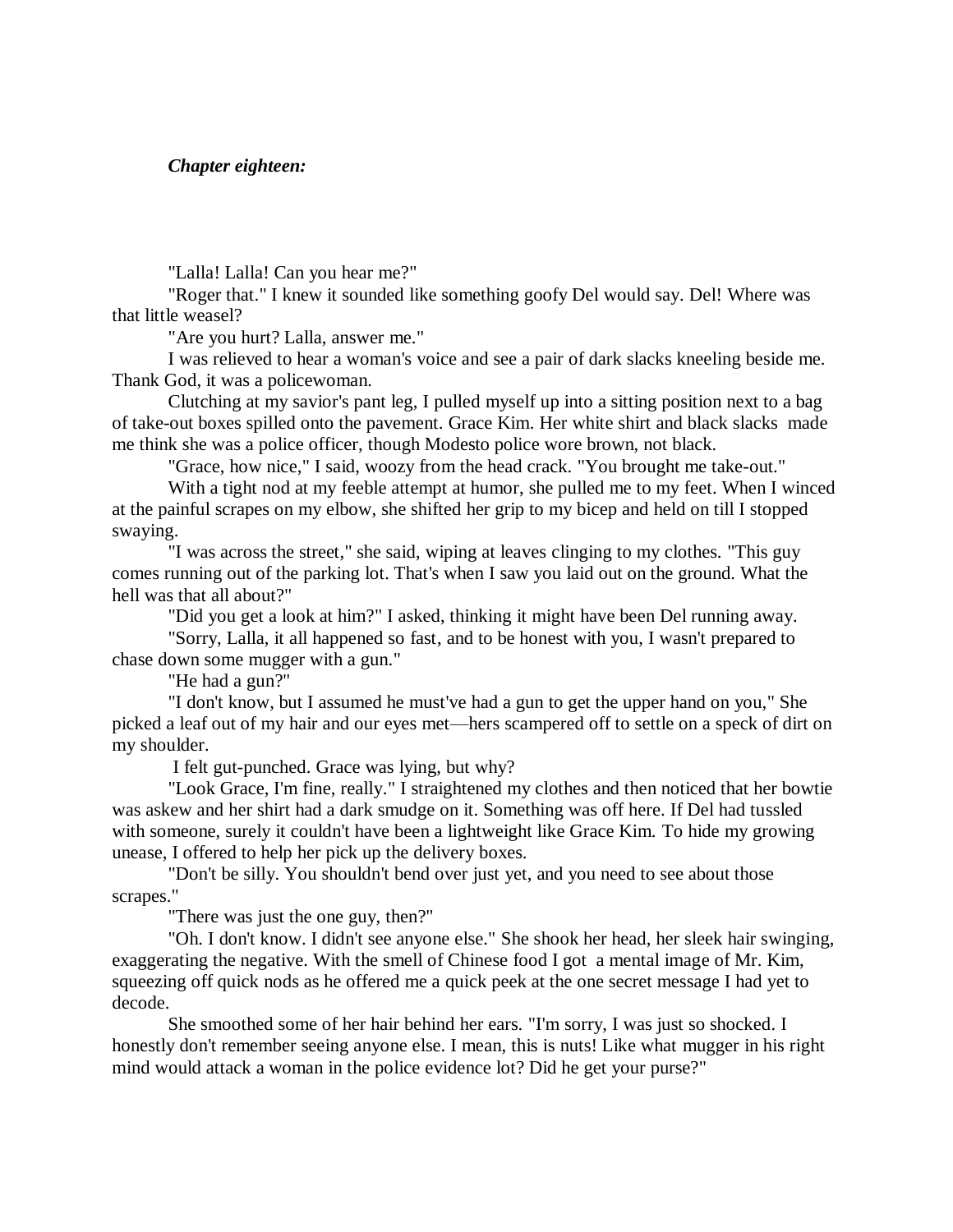"Purse?" Her lack of eye contact, her clothes in disarray, and I had the very uncomfortable feeling one gets when a favorite elderly aunt passes wind at the dinner table and everyone's too uncomfortable to say anything. There was no doubt that Grace had saved me from something or someone, but what, or whom?

"Okay, wait here, I'll look around." She stooped to look under a few cars, then trotted over to hand me the purse.

Since the heft of it felt right, I didn't bother to check if anything was missing. I was still puzzling over the last few minutes.

Grace astutely averted her eyes and bent over to stuff the boxes into the bag. "I hadn't thought to call the police, but I could do that for you now."

"Oh, no, not necessary," I said, remembering a clandestine meeting I had with a police officer who could get fired for allowing me into the evidence room. At least that was the plan—if Pippa hadn't changed her mind. "I'm good. Really. He didn't get my purse, and I'm not hurt."

"If you say so," she said, worrying the top edges of her paper delivery bag. The excitement of the last few minutes was enough to make anyone sweat, except that I recognized her unease for what it was. I should know, I had my own lies to deal with.

"Not worth the paperwork," I said.

At least her quick nod of relief was real. "Well, I do have these deliveries, but if you're still a bit woozy I could drive you home."

"No, no. Don't give it another thought. Where'd you say you left your car?"

Grace pointed across the street then gasped. "Oh, my God! I left it running and I'm double-parked. If you're sure you're okay?"

I gave her a thumbs up and a nod. "I'm good, you go on."

She nodded, and sprinted for her car.

I thought again of what I knew about Grace Kim, that she was a waitress and delivery person in the only viable establishment in a block of empty shells along a Modesto street known more for prostitutes and drug deals than food. It was also Billy Wayne's favorite hangout and where he was murdered, and last but not least, she was Mr. Kim's daughter.

Or maybe I was seeing this all wrong. Maybe what I was seeing was guilt by association. Like, if she stayed, this dangerous black cloud I seemed to carry around might just scoot over into her space.

If I were her, I'd want to distance myself from me, too.

I should write my impressions while they were still fresh in my mind, analyze the events, evaluate the clues before the rest of my brain slipped away.

I poked my hand down into my purse, feeling around for the soft leather case of my notebook. I came up empty handed. I stared into cavernous space of my purse. It was gone. I'd kept everything in that notebook; from Billy Wayne's dying words, to my list of possible suspects. All of it, from Byron Bettencourt, Detective Rodney, and Brad Lane. And now it was gone. Somebody had taken my notebook.

As much as I hated to admit it, Del was right. Someone else knew where I was coming today, and there was no doubt in my mind that Grace also knew who it was.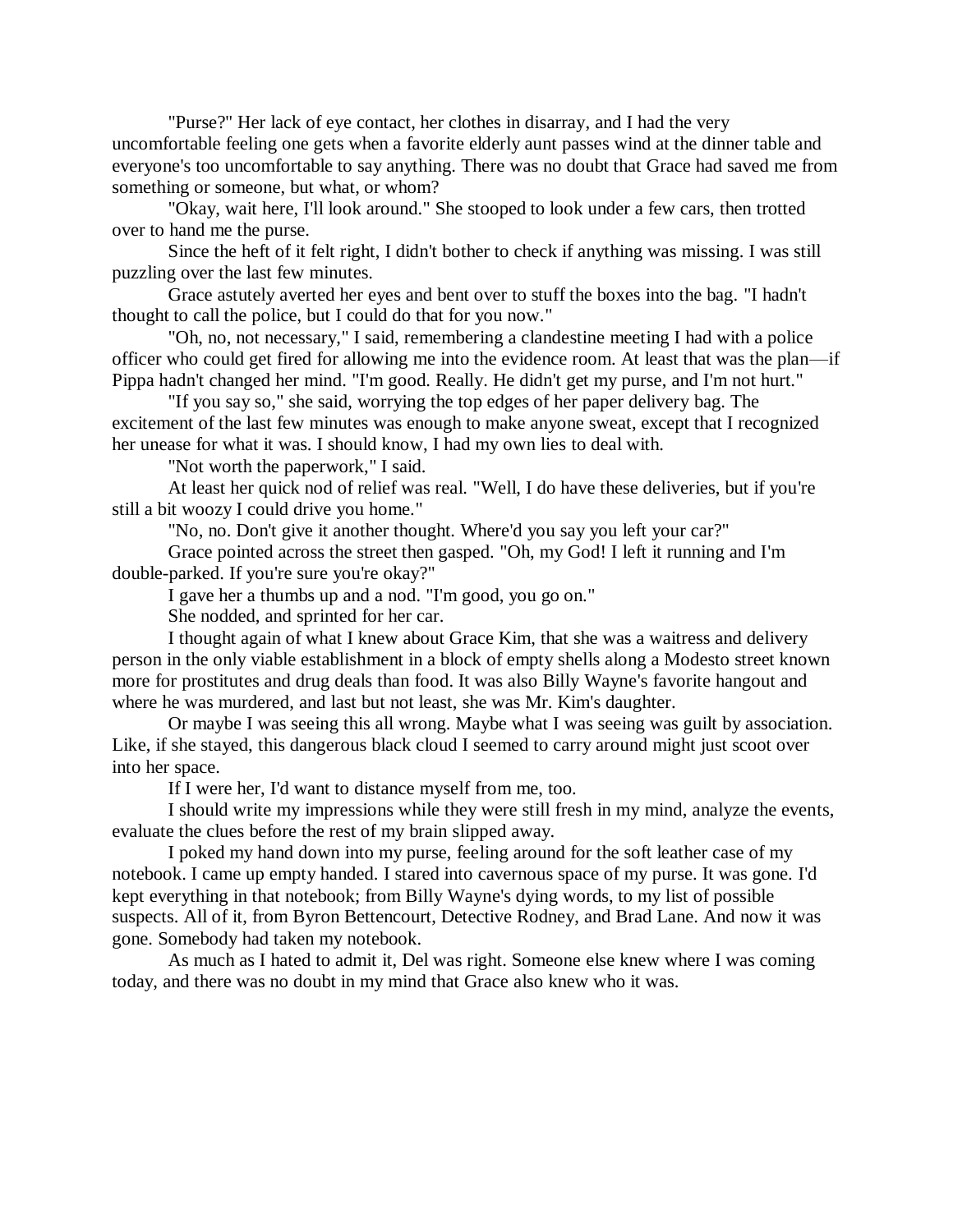## *Chapter nineteen:*

Inside the Modesto City Police Evidence Building I collapsed onto an industrial style plastic bench seat and studied the gray concrete walls. I was late for my appointment with Pippa and still shaking from my dust up with a mugger. Why would Del run off and leave me to an attacker? And Grace Kim said she found me *after* the mugger ran? Then why the tilted bowtie and dirty shirt? Not the fastidious Grace Kim I knew from high school, that's for sure. Did she steal my notebook, or was she covering for a someone else—a cop friend, or a lover? Was that why she was here? Nothing fit and I was getting a headache.

I dug a bottle of ibuprofen out of my purse and dry-swallowed a couple. As I saw it, there were three people who were linked to Billy Wayne. One: Grace worked at the restaurant next to the grimy alley where Billy Wayne had been murdered. Two: Mr. Kim was a Vietnam freedom fighter and liaison for the Americans until he came to the U.S., and Billy Wayne had been in the Far East with the Marines, hadn't he? Had the two crossed paths somewhere other than Modesto? Last: Brad said it was a cop. Why, oh why, did he have to infer Caleb was involved and then die before we could get the truth out of him?

My scraped elbows were starting to sting, so I hit the buzzer and asked for Pippa Roulette.

Shocked at my disheveled appearance, Pippa listened to my brief account about the mugger. I left out Del, Grace, the missing notebook, and anything else that might make her think twice about supporting my cause.

She hustled me into an antiseptic white room and proceeded to pull out antibiotic cream and Band-Aids. Satisfied with her job on my elbows she pointed me to a plastic chair in the hallway.

"Wait here," she said, and slipped inside another room.

I sat down to wait, beginning to feel anxious about involving Pippa in my illegal activities. But before I got the nerve to call off this chancy escapade, the door opened and she motioned me inside.

"I might have neglected to mention you to the duty officer," she said, "but he'll be taking a break, so we'll have ten minutes, okay?"

She set the box down on the smooth surface of the Formica counter top, took off the top, and we looked into the clutter of note-sized paper and the tightly penciled scribbling of an erstwhile poet.

Pippa gave the scraps of paper an exasperated sigh.

"Can you give me an idea of what you're looking for?"

"Something to tell me why he was murdered?"

"Can you narrow that down a bit? We now have seven minutes."

Her voice, I noticed had an edge to it. Couldn't blame her, since what we were doing was illegal. "I suspect it's going to be about as easy as his sign out in front of the new Chili's. It said, 'All of you smiling, is it dark in there?'"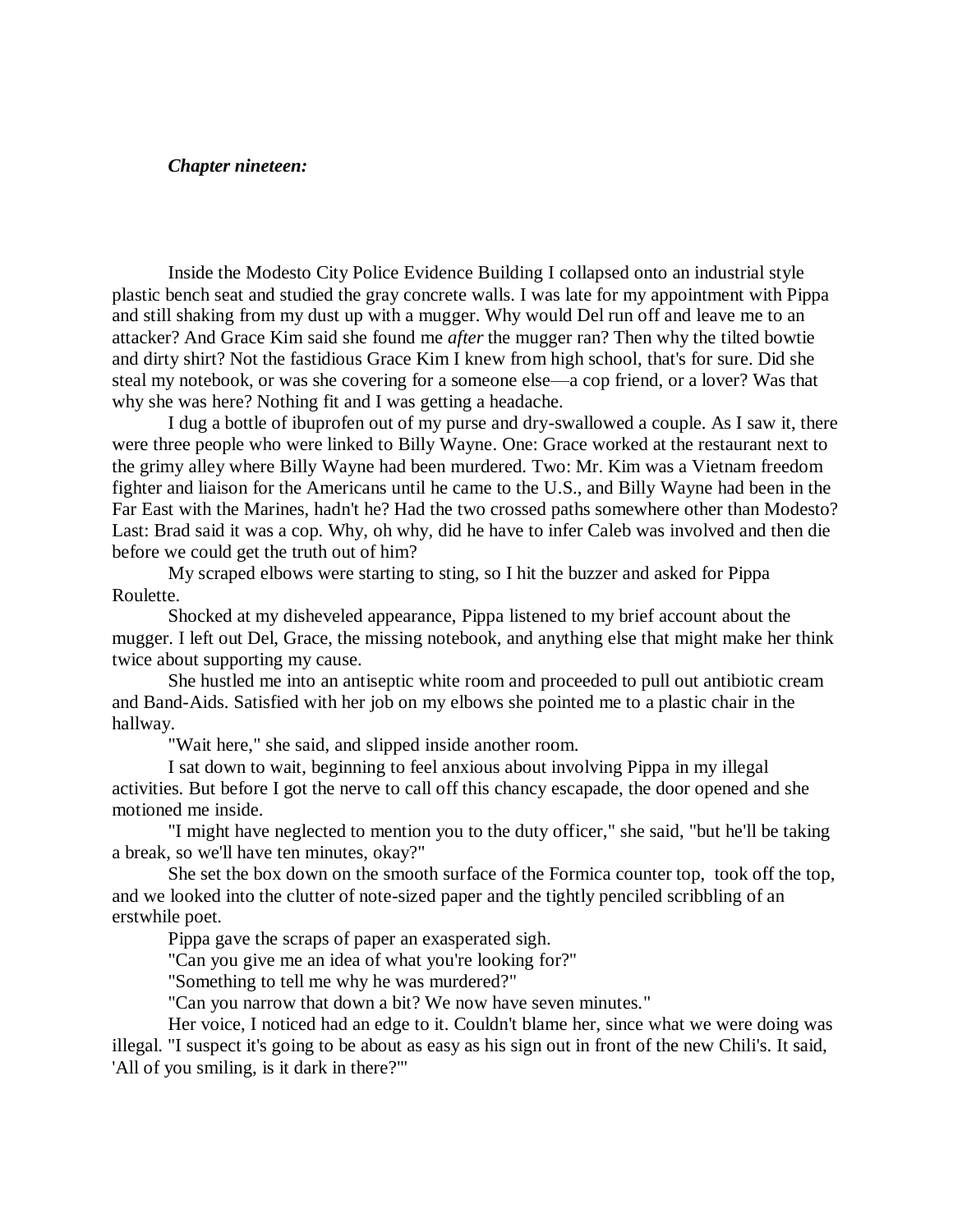Pippa sighed again. "I see what you mean. Well, I said I'd do this, so let's start digging." She picked up one of the snowflakes. "What about this one? Does this mean anything to you?"

I held the snowflake up and turned the delicate paper round and round as I read aloud. "Deep into that darkness peering, long I stood there wondering, fearing .... "

"This is what he wrote and glued to your car? she asked. "It's 'The Raven,' by Edgar Allan Poe."

If she was exasperated, I was just confused. "I don't recall anything like this. The ones he left under my windshield were always sweet."

"Then why something like this?"

"You mean miserably dark? I don't know." I picked up another one. "'My tears are like the quiet drift of petals from some magic rose.' Tears? Depressed, I guess."

I shuffled through the paper snowflakes, reading one, then another.

A pattern began to appear; it was that of a lonely man whose communication skills had receded into scratches on paper, as if his pain, hope, and despair written to a woman who didn't care enough to read them, was all he had left. And I'd ignored him, had Caleb reprimand him, only to have him die at my feet without ever understanding why, or how, anyone could have hated him so much that they would want him dead.

"How long can I stay here and look at them?"

She looked at her wristwatch. "Five minutes left."

"Can I make a copy of a few?"

"Sorry, ID key is required at the copy machine, and that would blow our cover. Can you just write a couple of these down?"

She handed me a ruled note card and pen. "So what did he say to you before he died, I mean, besides, 'The more there is, the less you see?' I hate to speak ill of the dead, but it just sounds crazy."

I put my hand on top of the closed box of Billy Wayne's obscure poetry and looked at her under the harsh glare of a bare overhead light bulb. The light cast heavy shadows on her lovely face, and for a moment I thought her demeanor less than friendly, maybe even menacing.

I shook my head. Bad lighting. And besides, I'd promised myself not to allow Del's paranoia to infect my good opinion of Pippa. And I was sure I'd been wrong to think the worst of Grace, because no matter what she did, or didn't do in the parking lot, I had the distinct feeling she'd saved me from something much worse.

"I guess I was putting too much into what these snowflakes might reveal."

She nodded thoughtfully and I felt something seemed to shift and we were back on easy terms again.

She smiled, lifted the box out of my hands, put the rubber band with its identifying tag around it, and my earlier suspicions subsided.

After she saw me safely to my car, I cranked up the A/C, and with my sweaty armpits held akimbo, put the car in reverse, and pulled out onto G Street. Going east I cut over to 11th and headed back for the freeway, wondering what the ambitious Pippa might be willing to do if it meant she could make detective before Byron. World peace aside, Pippa Roulette had ambition written all over her pretty face. Yes, if I were her, I'd befriend Lalla Bains, climb over Byron's back, and make detective in record time. Besides, unlike poor Byron, I was sure she could pass the detective's exam in one take.

I took one hand off the wheel and reached over for my bag and cell phone to call Caleb, then pulled it back. No, not the cell phone. If Del could listen to my cell, then so could someone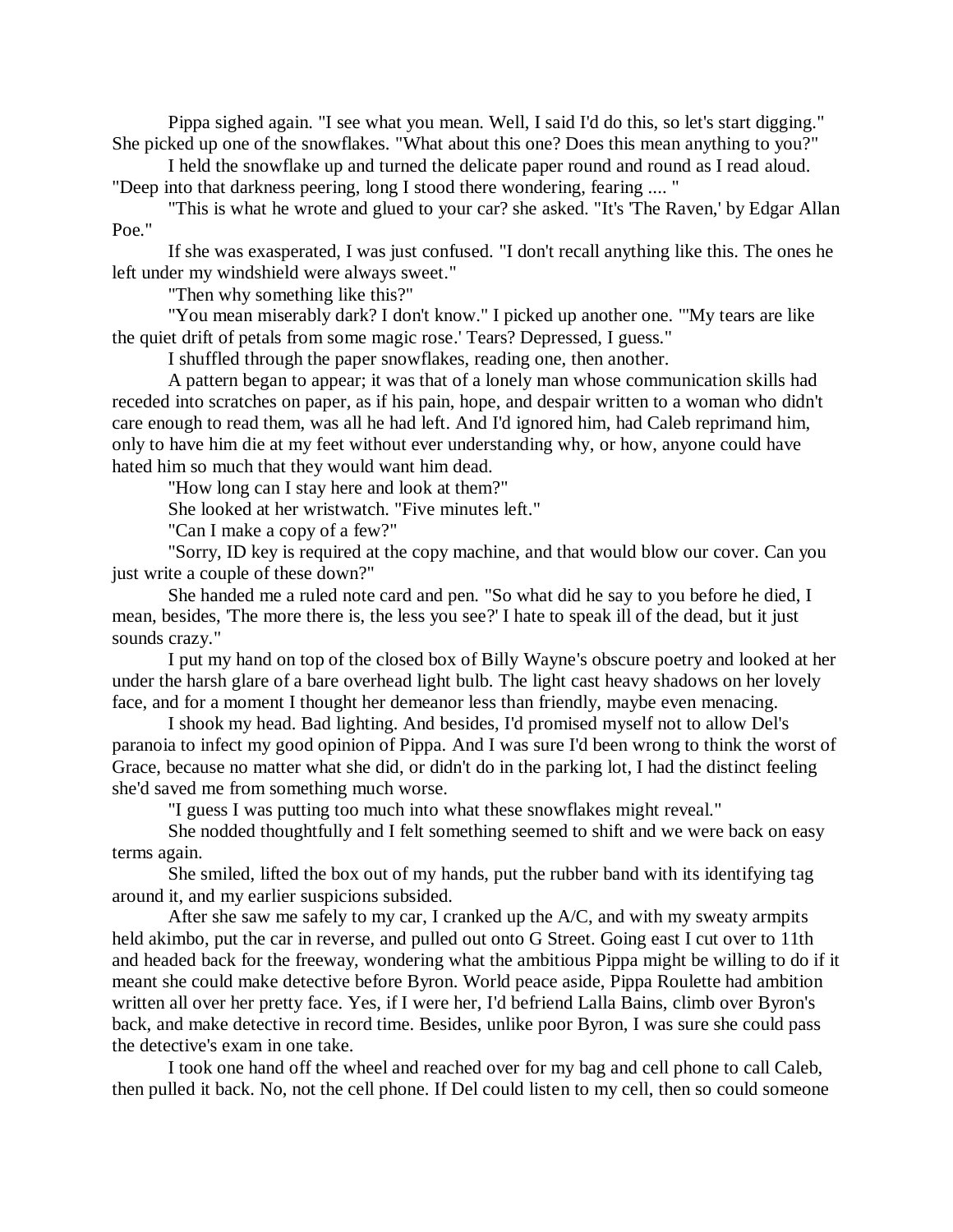else. Brad had said it was a cop. Cops have connections to listen in on cell phones. Now I was paranoid, and rightfully so. I had to see Caleb in person.

I was passing cars, weaving in and out of traffic, driving too fast, thinking about what I'd say to him. I'd leave out the real reason why I was at the police evidence room and just tell him I was there to talk to Pippa.

Maybe tell him about the mugger, but leave out the theft of my notebook, then ask him if he could call in a favor with the military police to see if there was any possible connection between Billy Wayne's tour of duty and Mr. Kim.

I hit my brakes in time to avoid climbing up the rear end of a Ford F-150. Too impatient to handle the stop and go traffic ahead, I got off at Carpenter, gunned the engine and sped up the overpass and down the ramp onto the freeway. Ha! The clogged mess was behind me and the road was mine again.

I punched the gas pedal and was pleased to feel the big engine sink its teeth into the pavement. I was tearing along the dotted line when I looked over to where I'd left the card and pen on the seat. All that heavy braking had tossed everything to the floor. I could reach it if I stuck my arm way over, snag it with my fingertips.

I looked up, checked the road in front, then my rear view mirror.

All clear.

I bent over, leaning as far as I could and made a swipe at the items on the floor. Damn missed it!

Popping up again, I checked traffic, and with the road clear, I reached down and gleefully snagged the card.

And as luck would have it, the pen rolled a bit closer. One more stretch should do it.

I looked up for a quick check in the rearview, then checked out the front.

You know what they say about seeing your life flash in front of you when met by the possibility of sudden death? It was all true.

I'd drifted across the far right lane and was heading into on-coming traffic. I knew better than to jerk the wheel and send the big Caddy careening back across the lanes. Instead, I tapped the brakes, gripped the wheel between both hands and gave it a quarter turn to the right. It was enough. I scraped along the edge of the berm for a few minutes, bounced once and came to a stop. Whew!

Just as I was congratulating myself on avoiding another disaster, I saw a black and white roll up behind me, lights flashing. It was the California Highway Patrol, and there would be no getting around this ticket.

He was taking his time, checking his computer for priors, and whether there might be a warrant out for my arrest. By now he knew my name, age, height, date of birth and the fact that I'd already had all the comedy clubs my driving record could handle. Hoping it wouldn't also mean jail time, I waited while his lights churned in time to my miserable heartbeat. Who was I kidding? I was soon going to have that one special phone call.

I mutely handed over the requisite information, including my expired insurance card and waited. I wasn't surprised when he asked me to get out of the car and then politely asked for permission to look inside.

"I lost my pen and paper on the floor," I said, as he shoved back the driver's side seat to wave his flashlight around on the floor. "That's when I leaned over to retrieve it. I must've bent the wheel too far over and accidentally sailed right across all those lanes."

He backed out of the car, nodded agreeably, and asked if I'd pop the trunk.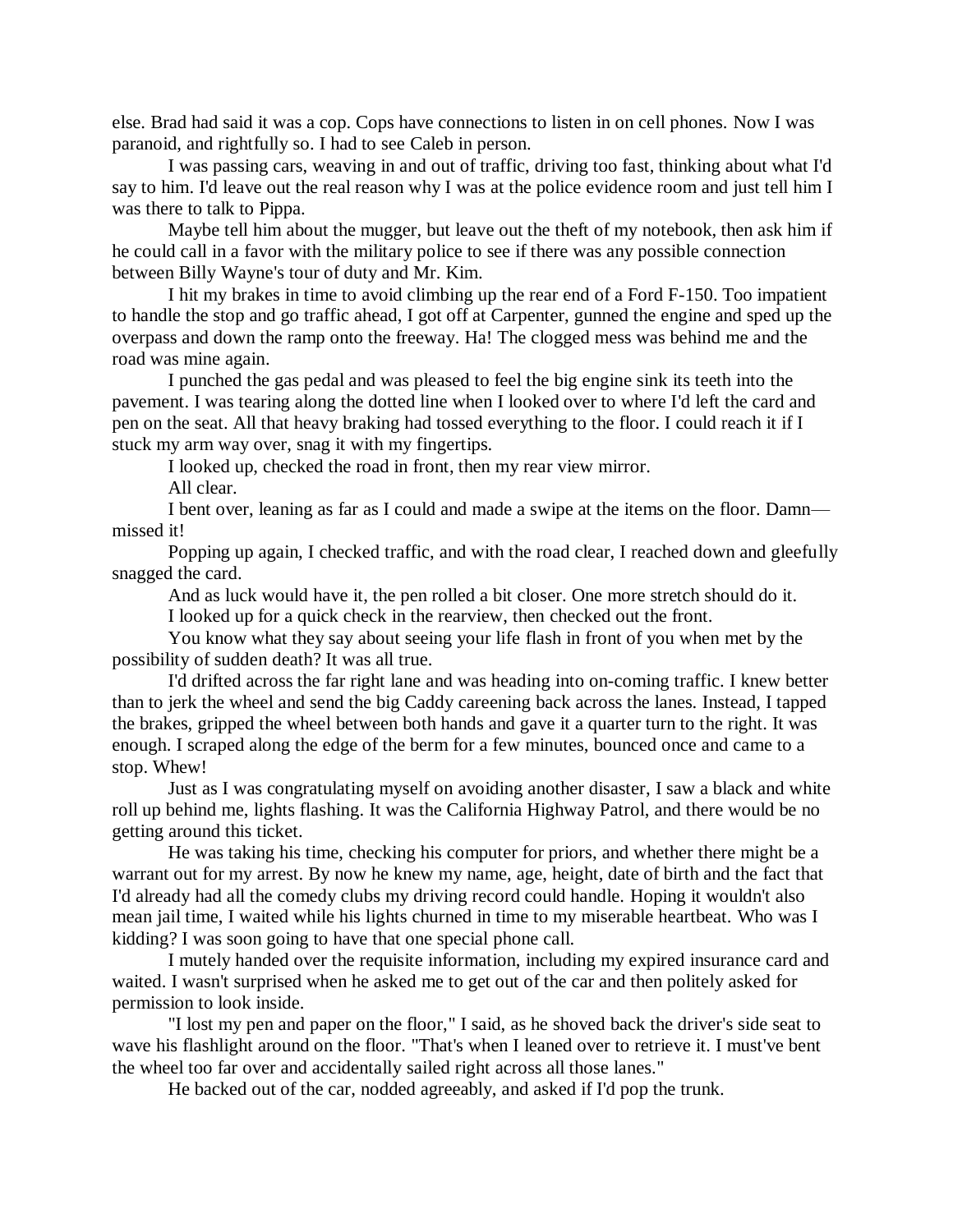"I have to do it with a key," I said, pulling the keys out of the ignition. "These old classics have temperamental latches."

We walked to the rear where I inserted the key to the trunk, lifted the lid and got the surprise of my life. I squeaked and then reached out a shaky hand. But before I could touch him, the officer grabbed my wrist.

"Stand back, miss." He then put two fingers on the neck, and shook his head. Weakkneed, I turned away and promptly vomited.

"You know this man?"

"Del Potts. Works for the newspaper," I croaked, wiping my mouth with my shirt sleeve. "I talked to him less than an hour ago. Are you sure he's dead?"

The trooper had a tight hold on my arm, though I wasn't sure whether it was to keep me from falling over or to make sure I didn't run for it.

"Can you tell me how he got into your trunk, ma'am?"

"I-I don't know. No. I can't." Had someone knocked me out to kill him and then used my keys to stuff him into the trunk?

The officer turned me around, cuffed me, and I can honestly say was actually gentle when he shepherded me into the backseat of his cruiser.

\* \* \*

"I was coming to see you," I said to Caleb.

Caleb nodded to the deputy, and the door to the holding cell closed behind him. He waited until the door-lock clicked shut, then reached out and pulled me to his chest. I rushed to sob out my story, and this time vowed not to leave anything out.

I told him everything, finding Del waiting for me at the police evidence building, the attack, and finally, Grace Kim bending over me. "I swear to you I didn't kill him. I don't want Pippa to get in trouble because of me."

"It's not a problem. Pippa didn't remove anything from Evidence, and we'll leave it at that for now, okay? Your lawyer has already been here, you'll be released into my custody, that is, if you'll do as you're told."

"Of course, I will," I said, all too happy to comply.

It was Caleb's reputation, not mine, that swayed a judge to release me on bail.

Outside, I inhaled the sweet perfume of freedom.

My dad stood quietly waiting by his truck. He set down a small suitcase with my things in it. "Our new lawyer will be contacting you tomorrow."

"Dad, I'm awfully sorry, but I had nothing to do with this."

He nodded. "If you really want the bait to stay on the hook then you've got to stick it on good."

My mouth sagged open, not really expecting that his quote would connect to this, or any other problem, they seldom did. But he also didn't give an attribute with his quote. I waited. When it didn't come I asked, "Socrates, Euripides? Walt Disney?"

"Me," he said. "Take care of her, Caleb."

Nothing I said was going to make a difference now. Once again I was a disappointment to the only men who mattered.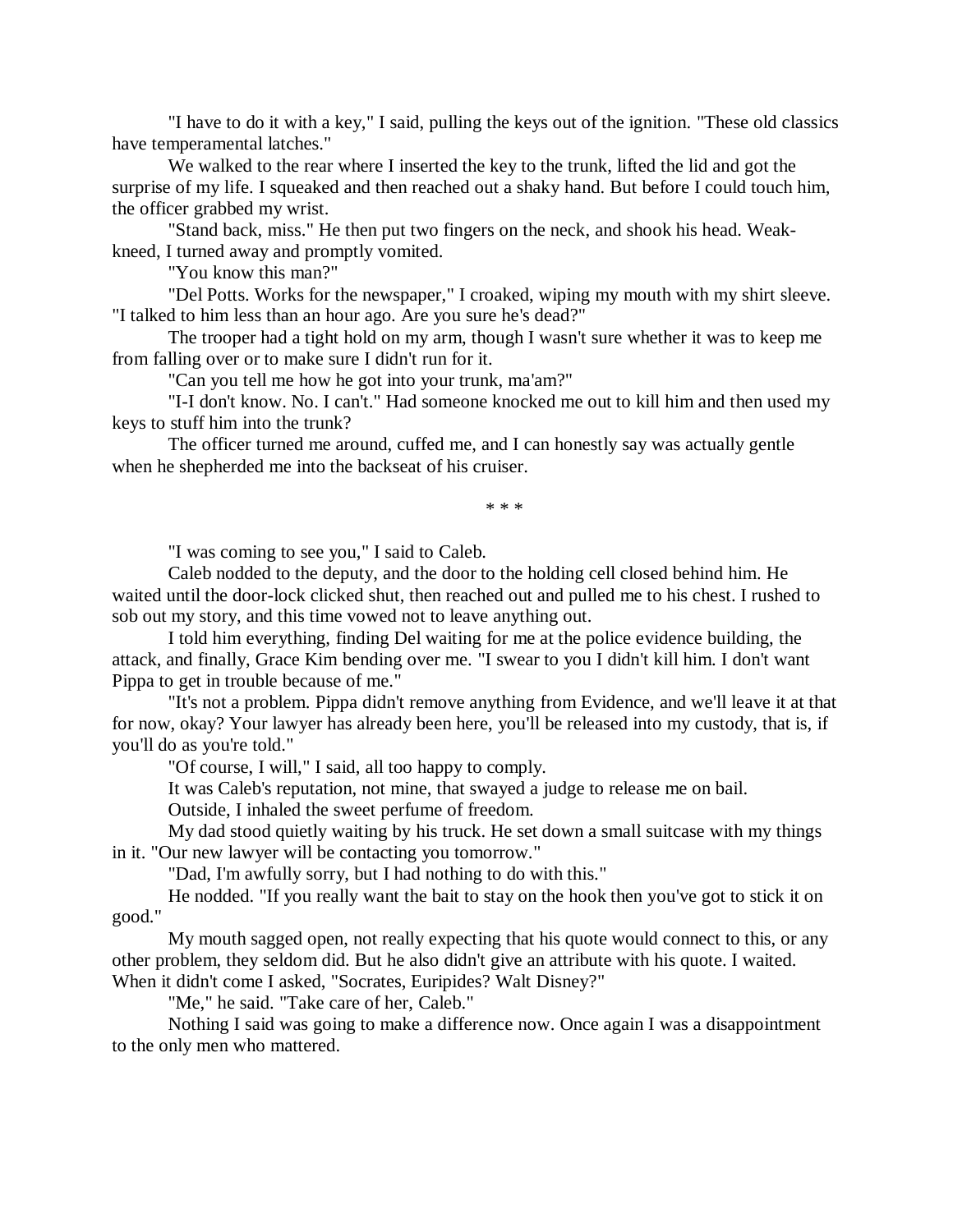Caleb carried my suitcase into his house and dropped it onto the tile entrance. "The guest room?"

I looked down the hall and nodded at the open door to his bedroom. "Please, can I sleep with you?"

He set the case down on the white quilt covering his neatly made queen-sized bed. How, I wondered, did he do it? Didn't we just mess up that bed a few days ago? If it had been my bed, the sheets would still be on the floor, the mattress halfway off its frame.

His wistful sigh said we could mess it up again if I just gave the word. My answering smile was all he needed. He reached out and enfolded me into one of his deep hugs.

"Harder," I said. When he obliged, I burrowed my face into his neck, deep enough so I could feel his steady pulse against my open mouth. I licked at the pulse, and then, ever so gently, nibbled at the tendon in his neck. His breath strummed at the erotic tug of teeth on vulnerable skin. He pulled back to look me in the eyes. "Just so I'm not making a wrong move here, exactly what is it you're doing?"

"Making it up to you for putting up with me?"

I could feel his warm smile on my mouth as his hands worked underneath my T-shirt, his fingers coolly climbing the ladder of my ribs until he came to the obstruction of my bra. With his lips lazily nibbling mine, he slid his fingers around the edge and deftly unsnapped it, releasing the last possible objection. I sighed against his mouth and pulled away to lead him to bed where I could make it up to him the best way I knew how.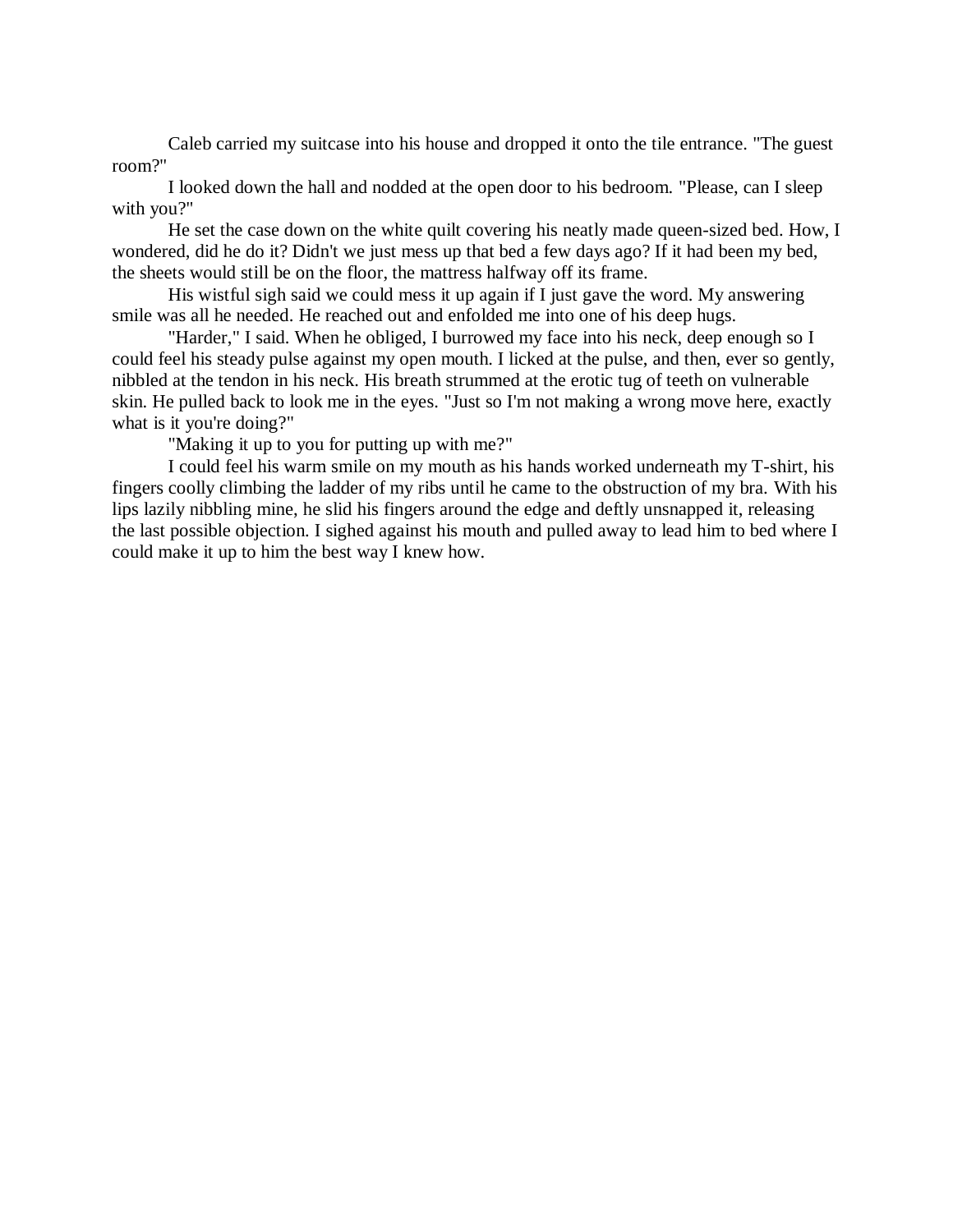# *Chapter twenty:*

After Caleb left for work the next morning, I punched in the cell number from Jan's business card.

I barely had time to say, hello, when she gushed, "Oh, my God, Lalla! It's all over the news, but of course I don't believe you had anything to do with leaving him to die in the trunk of your car."

"Right. Why would I do that anyway? If I had a gun in my hand, I couldn't have forced him into that trunk." I winced as I remembered that Jan, aka Margarithe Delacorte, was also a reporter. I could just see tomorrow's headline: *He was Impossible to Control Unless I Held a Gun to his Head!*

"I know Del wasn't easy," she said, "but why would anyone put him in a hot trunk to *die*?"

Uh-oh, I'd walked into this one. She was fishing for information for her next by-line, and I couldn't afford to have her misquote me."Gee, I can't tell you anything, Jan. I was out cold through most of it."

"Well," she said, her voice trembling, "if there's anything I can do, all you have to do is ask."

What was this? I thought she'd be handing out prizes to the person who finally took him off the planet. What was it she'd said about him? *He'll abuse your trust then leave you bleeding all over the carpet like the rest of us who get in his way.* Well, damn. I'd completely missed the signals. She wasn't talking about newsroom politics. They'd been involved, and knowing Del's take on women, she'd taken the breakup harder than he did. Maybe there was something she *could* do for me.

"Jan, do you by any chance have keys to Del's place?"

There was silence on the other end, then I heard her blow noisily.

"I'm that easy to read, huh?"

"Can we talk about it at his place?" I asked.

"I don't know if I can go back there. It's just too painful."

"I'm hoping he left some clues that will help us find out who killed him."

"Oh, of course." I heard sniffling over the line. "Give me half an hour and I'll meet you there."

"Uh, Jan, I might have a little problem with that. I'm out of jail, but I can't not be caught driving."

"Oh." She giggled, then sniffled again. "I suppose you do. Give me the address and I'll pick you up. We'll go through his apartment and look for clues," she said, her voice a limp sigh. "Del would've wanted us to."

I was choking up a bit, myself.

\* \* \*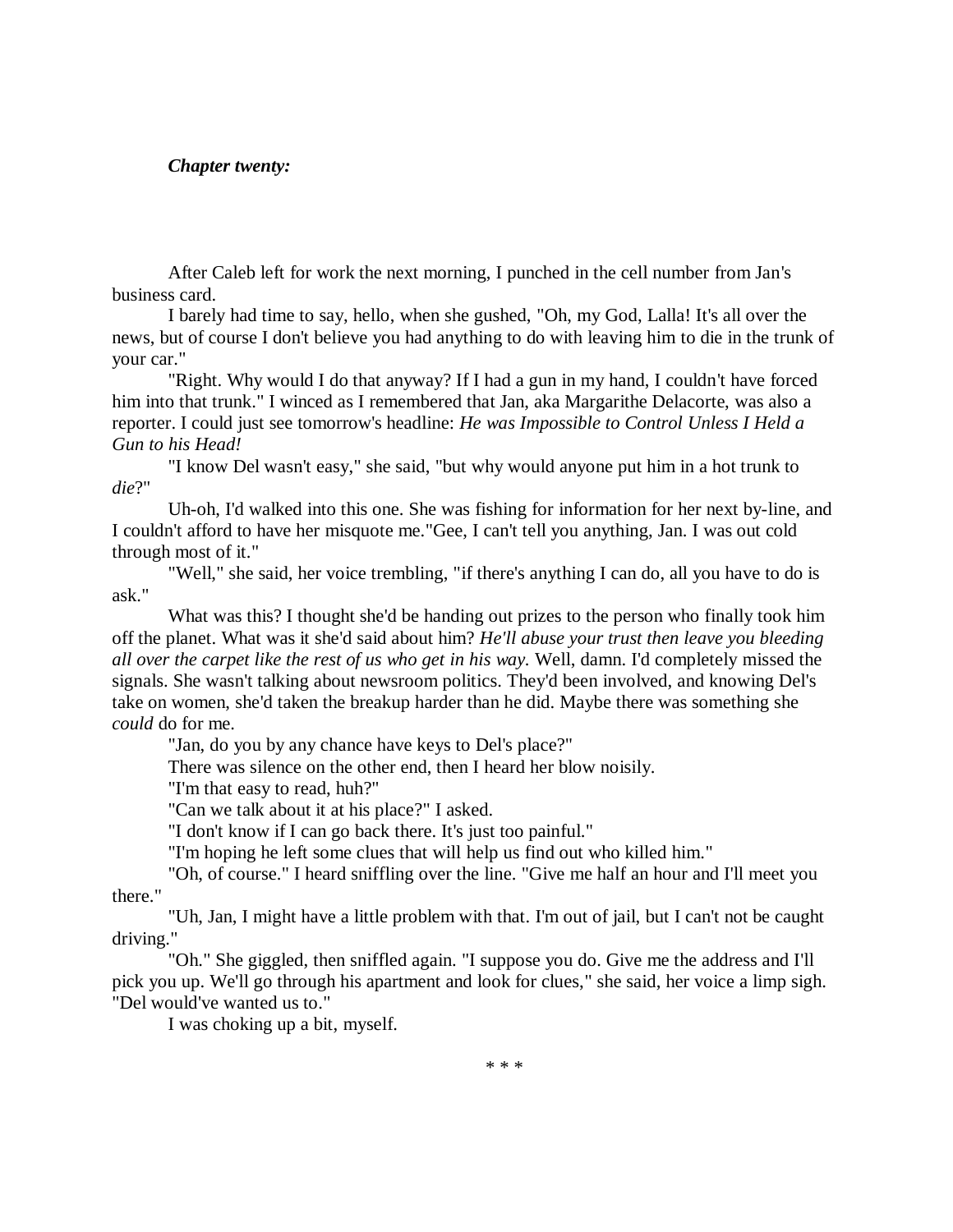There was not one single brook, vista, or rambling stream running through the maze of look-alike apartment complexes between Standiford and Pelandale. Still, they all had names like Shadowbrook, Mountain Vista and Sweetwater printed on wooden signs to distinguish one from the next.

We pulled into Meadow Brook. Covered parking, grassy well-kept grounds, units by the pool, and as anonymous as a Catholic girl's school uniform, which, knowing Del, would be just the way he liked it. I felt the tears well up again and tamped them down. Jan handed me a tissue, and we exited the car. Damn his hide for dying.

At number 512, she pointed to the scuffmarks on a planter box with dried geraniums. "I never did have the key, but I know where to find it. I told him it wasn't safe, that any kid could do it too, walk right in and take his stuff. But he just laughed at me.

"Del says …," she gulped down her tears and continued, "*said* I shouldn't stress over the apartment, not when we were moving anyway. He was starting at the Chicago Tribune in December, and I was going with him—you have to step up on this planter to reach the ledge. I'm wearing heels, but still, too petite, *n'est-ce'pas*?"

I looked at her five-foot-three inches in strappy heels, shrugged, went up on tiptoe and found the key.

"Got it," I said, dropping down again.

She gave me a quick mile. "I guess that's the compensation for being a bean-pole."

So as not to rub it in, I didn't mention that compensation for beanpoles these days ran in the six figures, and handed her the key.

Jan never had to slouch her way through high school, and with her curvaceous figure, she practically invented the term "juicy." She also had a track record for back seat romances that was the stuff of jealous whispers all through our senior year. I couldn't say how she did with men since then, but if Del Potts was any indication, I'd say her expectations had fallen on hard times. But maybe Del's sex appeal lay in his journalistic prowess.

Inside was no big surprise; dying houseplants, newspapers and books littering the coffee table, the sink full of dirty dishes, and somewhere, the distinct aroma of a clothes hamper overflowing with sweaty gym socks.

Jan dropped the key into her bag and honked into a tissue. "He wasn't much of a housekeeper."

She walked over to a houseplant, pinched off a couple of stiff brown leaves and fussed with the remaining few stems. "We were always upstairs anyway. I know I acted like I hated him, but now I understand why he did it."

"Did what?"

"Broke up with me, of course." She tilted her chin in a defiant gesture. "I know it sounds egotistical, but I took my mama's advice to heart—it's the woman who picks the man, not the other way around. Once you understand that, you can never be hurt by falling for the wrong guy."

"Oh yeah? So what the hell happened?"

Tilting her head back to keep the tears from spilling, she settled her hands on curvy hips and laughed. "I screwed up."

"Uh-huh." I couldn't begin to see the attraction and said so.

She angrily backhanded her wet cheeks and said, "You should talk, Lalla Bains. You came home from New York City and married Ricky Halverson. I mean, really, Lalla. Every girl in town took a ride on that stallion."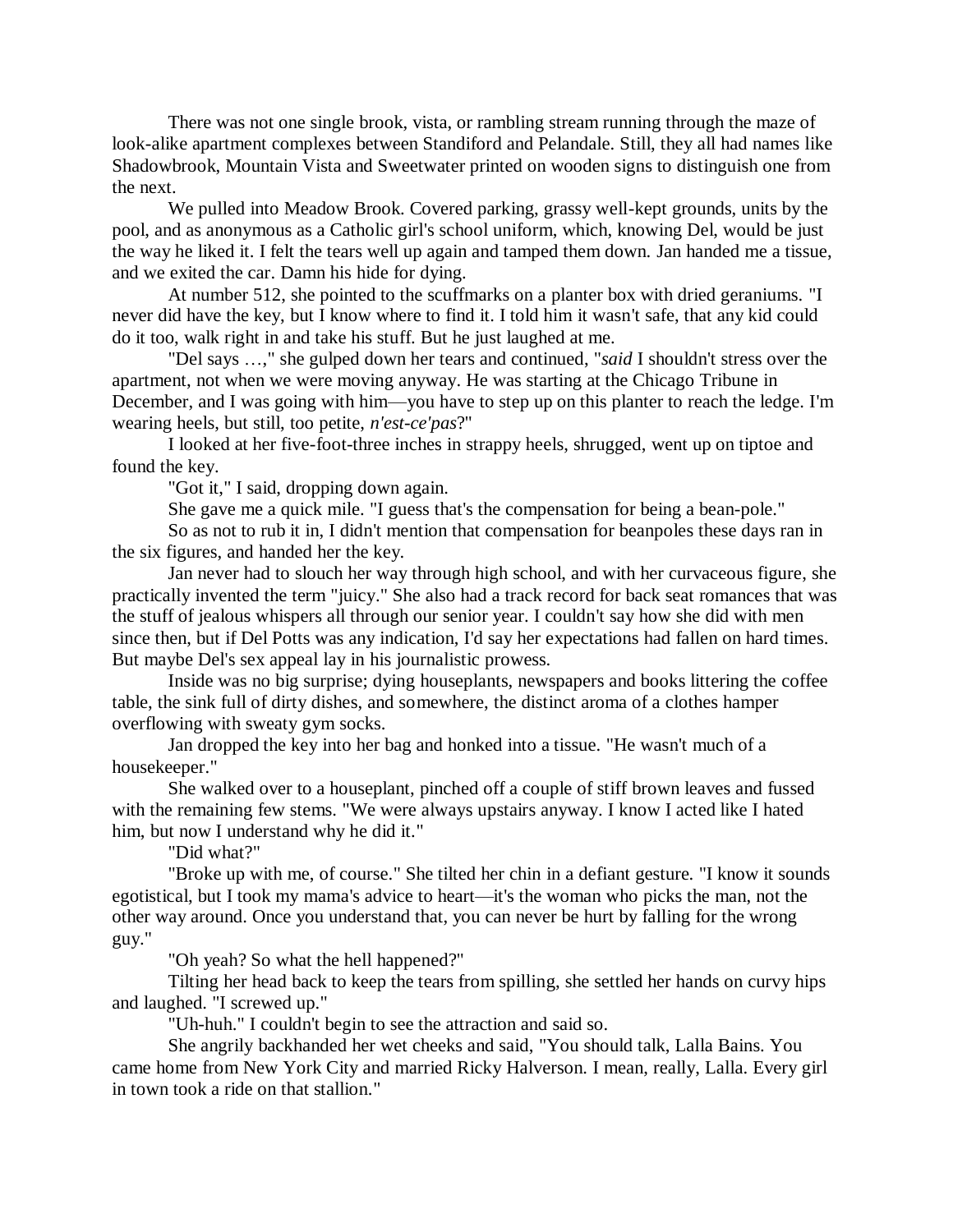Satisfied to see the barb hit home, she continued, "Yeah, I did Ricky. He made it sound like you were going back to New York and didn't care who he screwed. You should thank me, or that silly little bitch secretary you finally caught him with."

"And Del was different, how?"

"We're—we *were* both news hounds. We had the same drive to get into the big time and out of Modesto. Then last week he picked a fight, and called me ugly names." She turned to me, tears again threatening to spill. "And now he's dead."

"You're saying he *knew* he was in danger?"

"What an ass, huh? I'd like to have the chance to kick his butt all the way to Chicago."

My next question was interrupted by a noise. Jan heard it too, and putting a cautionary finger to her lips, cocked her head to one side. Then her breath quickened, and with a flick of her fingernails, she motioned for me to get out of sight.

"Are you nuts?" I whispered. "It could be a break-in. One of those kids you were talking about."

Shooing me toward the kitchen, she hissed, "Trust me, I know what I'm doing."

Not so sure she was right about this, I backed up to the sink where I grasped the handle of a big, cast iron, egg-encrusted skillet. I hefted the pan to shoulder height and waited.

She nodded her approval at my choice of weapon and went to stand at the bottom of the stairs.

Then, in a voice meant to lick honey off a lemon, she called, "Who's there?"

Who was this sexpot, and what the hell did she do with Del's grieving lover?

The floor squeaked and heavy steps shuffled against the carpet. Someone stood at the top of the stairs and from Jan's expression, I'd say the burglar wasn't a stranger because she did that hair-swing thing she used to do in high school, licked her already red lips and purred, "Well, look what the cat drug in."

Heavy footfalls slowly descended, and then I saw the back of a head, thinning dark hair at the neck of a white dress shirt, sleeves rolled up to show thick, hairy forearms.

Rodney!

"Hey, yourself," he said. His voice had a frightening intimacy to it."What're you doing here?"

Jan dangled the house-key between her fingers. "I have a right to be here, as you well know. You'd better not have been pawing through my lace panties either, you big perv."

I shivered at the wicked sound of his laughter. Why was she antagonizing him like this? Didn't she know the guy was an animal? He stood at the bottom of the stairs looming ominously over her, his fists clenched.

I had to give it to the girl, she didn't give an inch.

"I didn't have time to get into your panties, but we can make up for it right now." He grabbed a handful of her hair and jerking her head back, went for her mouth.

She twisted away from his kiss, pushing at his shoulders. "I told you last week, it's over."

Last week? The ready grip I had on the skillet slipped a bit with *that* news. She'd been doing Del Potts *and* the detective? This girl sure got around. I steadied my hold on the heavy frying pan and waited for her signal to step up and bean the creep. Keeping his back to me, she ignored the anxious appeal in my eyes, and continued her shuffling dance with Rodney.

"You're never going to be over me, I'll see to that," he said, groping her breast and slobbering her with wet kisses.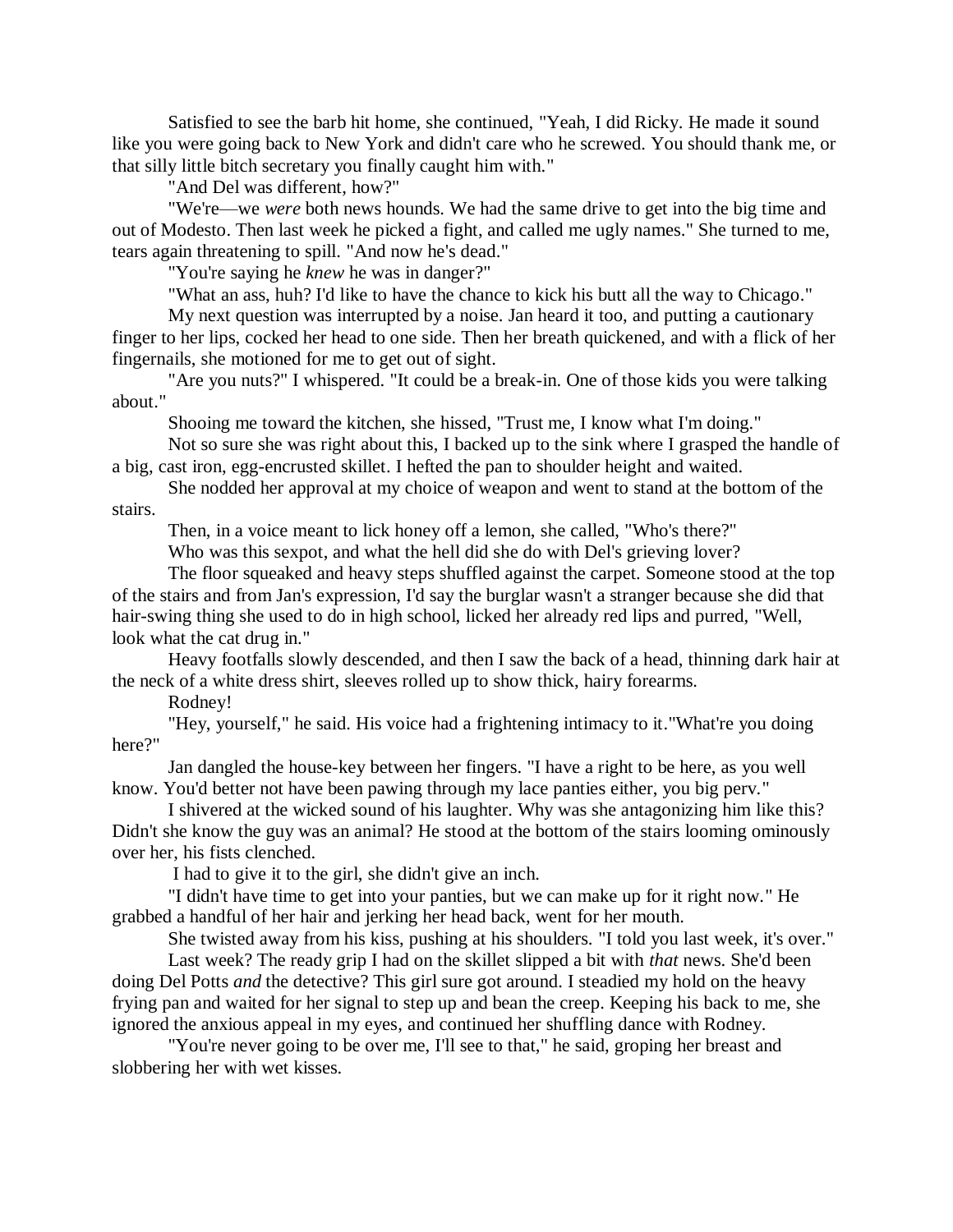In another minute, he'd have her on the floor, tearing off her dress. I was doing my own fearful dance, edging out of my hiding place in the kitchen, skillet in hand, side-stepping just enough to keep out of his line of sight.

She was far too small to fight him off, and size did matter when you had an animal like Detective Rodney to grapple with.

Unable to control myself for one more pass around the maypole, I stepped up and double handed the cast iron pan on the back of his head. The impact vibrated all the way up my arms.

He went down, open mouthed and inert like a hairy bearskin rug.

I'd finally done it, committed battery on a police officer. Now my ass really was going to jail. "I didn't kill him, did I?"

Jan nudged him with her sandal. "He's got a hard head. But why hit him? I could've handled the big dope."

"That was handling? You were about to be raped. Besides, if he danced you around one more turn, he was going to see me, and I'm out on my own recognizance, well—sort of. I'm supposed to be at Caleb's, not here."

"Jeez," she said, looking at the unconscious cop. "Keeping up with two men can really wear a girl out. How do men do it?"

"But, Jan—Rodney?"

She nudged him with her toe again and giggled lightly. "He was useful. Besides, he had that *je ne sais quoi* thing, you know?"

Rodney was still out cold, snoring noisily. I could see some of it—girl reporter and cop. Okay, so he was useful, but still, Rodney? At the very least, he was married, and at the worst of it, he was dangerous.

She stood quietly appraising the unconscious man at her feet. I could just see the mental wheels turning as she considered her next move—hang onto the memory of her beloved Del, or go with bucket of charm, Detective Rodney, who was still alive, and *useful*.

I said, "We can't be here when he wakes up."

She thoughtfully bit at her lower lip. "You can't be here. I'm going to have to clean up."

She was right, of course. If it were up to me, I'd roll him out into the parking lot and use him for a speed bump. "What's he going to do when he comes to and wants to know who hit him over the head?"

"I'll think of something, I always do. It'll involve make up sex, something a little kinky, but that's the way he likes it." At my horrified expression, she laughed. "For the stuff I've done to get a story, I should be at MSNBC right now instead of this jerkwater town. I'm thirty-four for crying out loud."

Thirty-four? Two days ago she was thirty-five. I decided not to mention it. After all, she was the one offering to 'clean up.'

My arms were dead weight in their sockets, so anything she wanted to do was okay by me, as long as I wasn't here to witness it. "How long before he wakes up?"

"Five, ten minutes, tops. Anyway, you've got to get out of here, now." Pressing her lips into a hard line, she lifted her chin. "I won't think about the humiliating things he'll make me do, it's all for Del."

"Fine, fine," I said. The adrenaline that had been holding me up had evaporated, and my knees were in danger of collapsing.

"I'll get a cab or a bus down the road," I said, and wobbled unsteadily for the door.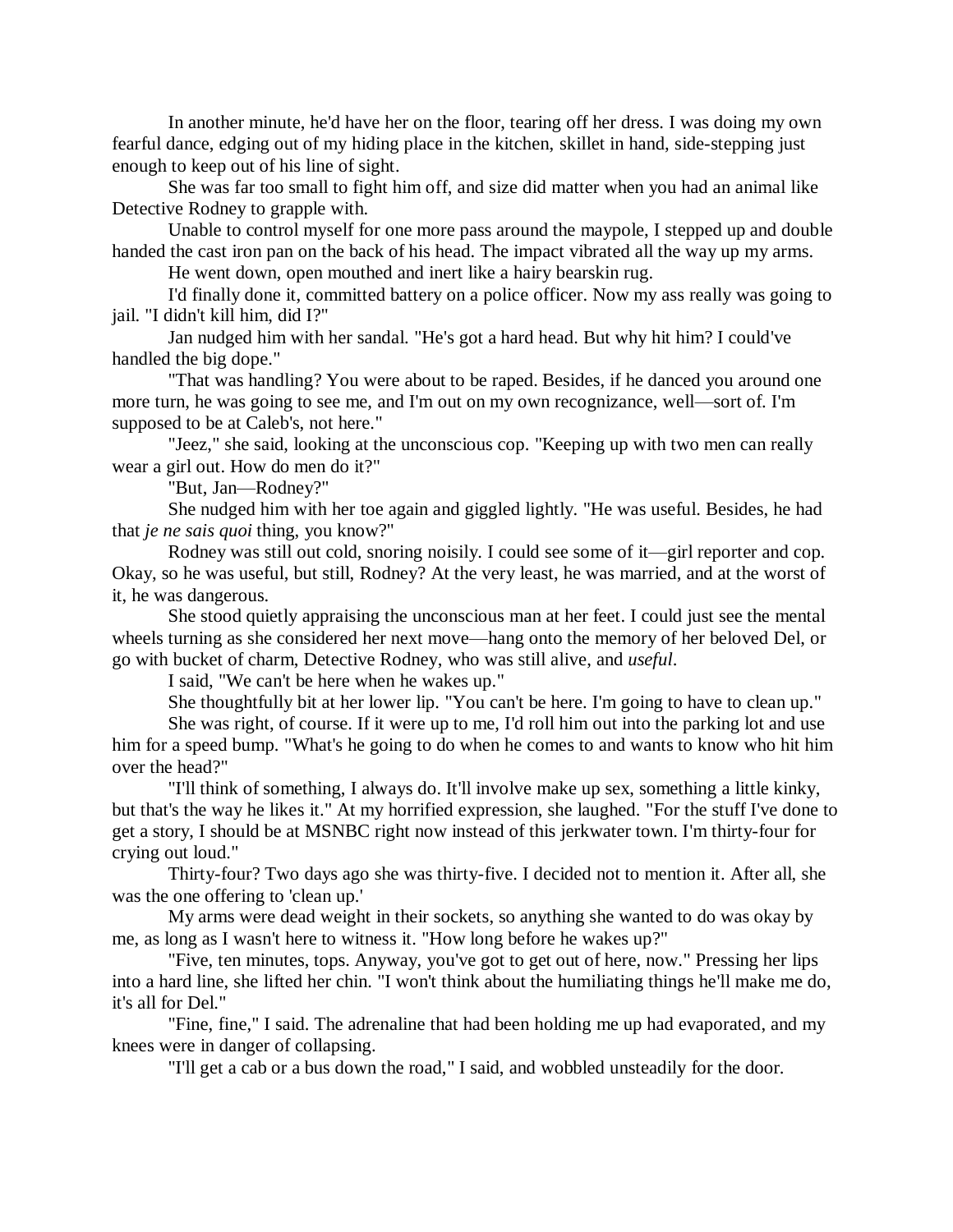"Wait," she said, taking out her cell phone. "I'll call someone to pick you up at the corner. It'll be better than taking public transportation, and there'll be no record with a taxi company to trip us up should this go wrong."

\* \* \*

I limped down to the corner of Orangeburg and Evergreen thinking that every time Jan talked to me she got another year younger, whereas I seemed to age another ten years.

In less than ten minutes a street rod pulled up and a kid leaned over to the passenger side, opened the door and said, "Hop in."

I buckled up and looked at him. Short, dark, curly hair peeked out of a gangsta style ballcap. "I'm Lalla. Do you know Jan from the newspaper?" I asked, looking for something normal to talk about.

"Nah, I'm her son." Seeing my jaw drop, he grinned. "Yeah, I know, how's a babe like her have a goof-ball kid like me?"

"No, it's not that. It's just, well, I didn't realize that our mom was married." I was going to say that Jan was too young to have a grown son, because in spite of her thirty-five, make that thirty-four years old, she was my age and *still* too young.

"She forgot to mention she had a kid, huh? That's okay. Her parents made her give me up at birth. I don't know anything about my real father, but I can't imagine having a kid at nineteen, and I'm nineteen, same age she was when she had me. Don't get me wrong, my parents, my adoptive parents, are cool about me connecting with my bio mom, so here I am."

"You live here now?"

"I'm giving it a try. It's an easy transfer 'cause it's city-college. I've been majoring in business, but I'm thinking of switching to something like journalism, or maybe law enforcement, either one should be an easy A."

If there was a self-conscious, anxiety-ridden teenager under that curly hair, I didn't see it. So Jan had an illegitimate son. I wondered who the father was. Someone from our class, or one of the big city college boys she flaunted at the school dances? Really surprising considering that none of the jealous gossips in high school got wind of this secret. Janice Bidwell, preggers? How did she keep it under wraps all this time?

"So Jan's kid, what's your name?"

"Arnold, but my friends call me Arny. You're cute. Wanna go out sometime?"

"Uh, I don't think that would be appropriate." Good grief. This could be my kid!

Arny laughed. "I'm just foolin' with ya."

Okay, so add smart-ass teenager to the equation.

"Jan took a lot of flak for insisting they put an X where the father's name went, but I think she's rad to not give it up. Last name is Johnson and always will be 'cause my folks have always been there for me, you know what I mean?"

"Makes sense. Are you staying at Jan's?" I asked, wondering what his parents would think if they knew Jan's taste in men.

"Nah, that could get awkward. She has her own life and I'm a grown man now." He grinned at me and winked. "It wouldn't be appropriate."

If he only knew. "Can you take a few more minutes out of your way? I'll pay you for the gas, but I need to make a side trip out to my house and it's out in the country."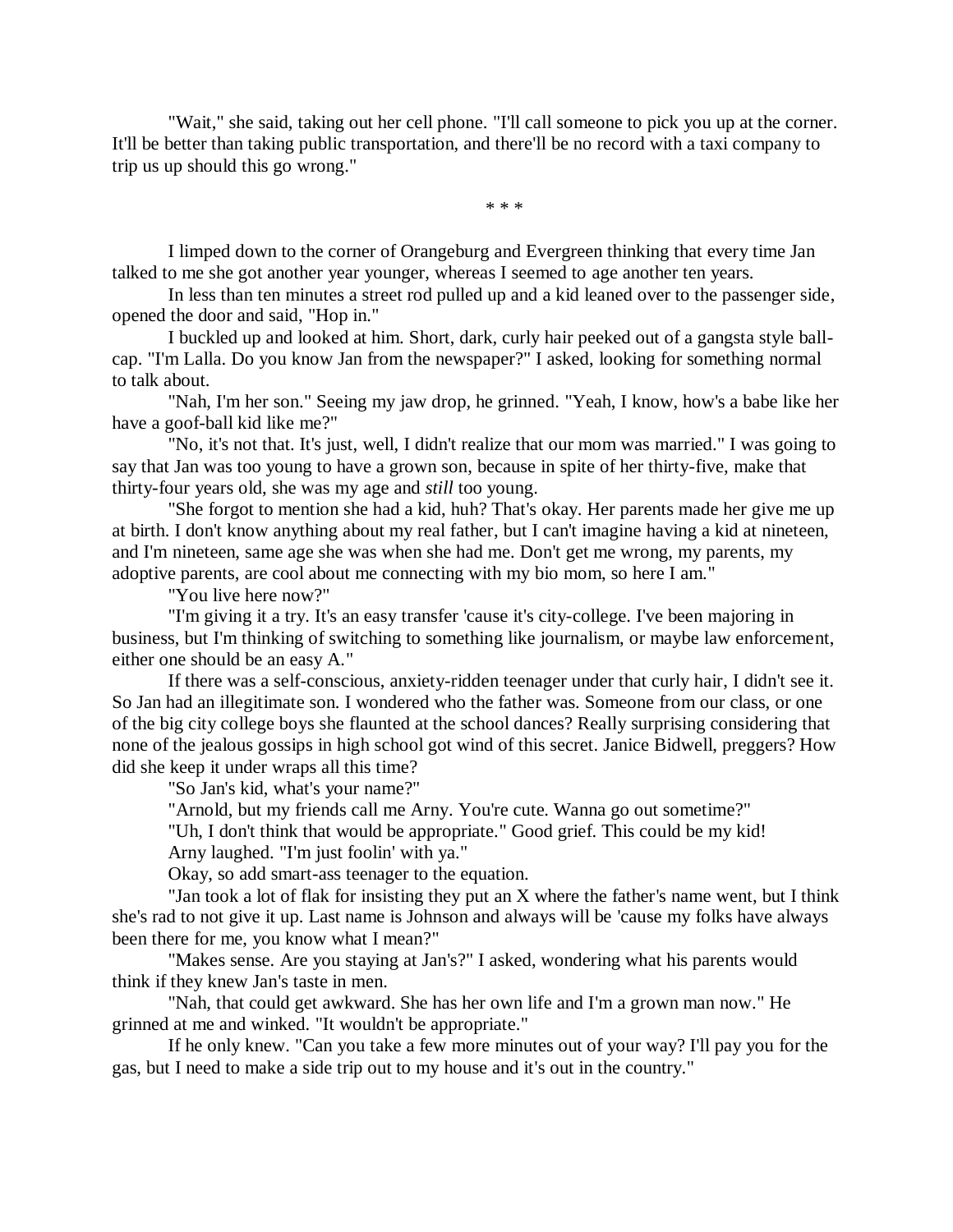"Gas, grass, or ass, nobody rides for free." He slid his eyes at me, and then unable to hold it in any longer, laughed out loud. "Just kidding. Well, sorta. It doesn't sit well with a guy when a girl offers to pay him."

"Listen, kid—"

"Awright, awright. I'll be honest with you, it wouldn't hurt my image to be seen with a chick like you, and you're some seriously bodacious babe."

There was no way around bruising his male ego. "I'm not going to go out with you, Arny."

"Okay," he said his breezy reply enough for me to think by the end of the ride he would have forgotten all about it. "Where we going?"

\* \* \*

Arny rolled to a stop in front of my house. I unbuckled my seat belt and hopped out. "I'll be just a minute."

He nodded, turned up the volume on his radio, reclined his seat, and closed his eyes.

The house was unusually quiet. No Juanita banging pots and pans around, no washing machine churning up the laundry, no Spike to nip at my toes.

I took the stairs two at a time, grabbed a backpack, and stuffed things my father had missed when he brought the suitcase to the police station; shorts, skin cream, mascara, and my Kindle loaded with mystery and detective fiction.

Then seeing my dad's bedroom door closed, I pressed my ear to the heavy oak door.

Was that Donna Summer on his stereo? Deciding that I'd better check in, I tapped lightly. No answer. Ever since I got a warning tacked to his door, I tended to check on him and if he wanted his privacy, he'd lock his door. The draperies were drawn, the room was dark, his window AC was chugging out cold air, and he was in bed with the bedcovers pulled up to his chin.

This was odd. "Dad, you okay?"

"Not feeling well," he mumbled. "Don't come any closer, I might be contagious."

I went to open the drapes. "And disco is the cure? Why don't I get you some chicken soup?"

That's when I noticed the lit candle on his bedside table, two empty coffee cups and a pair of heels next to his bed.

A feminine giggle erupted from under the quilt.

All I could manage was, "Oh, gosh. Sorry." I put my hands up to hide my flaming cheeks and fled, uncontrollable laughter following me all the way out the door.

I threw the backpack into the back seat, hopped into the passenger side and yelled, "Drive, kid!"

He put the car into gear, punched the gas, and we fishtailed around the corner onto the main road, hitting eighty in sixty seconds. He slowed down for the freeway on-ramp. "What'd you do, steal the family silver?"

I put my head down and ignored Arny's reckless driving. "Something like that."

"You got nerves of steel, lady. With your good looks and my excellent driving we could rob banks for a living."

"Didn't Jan tell you anything about me," I said. "Like that I'm out on bail for murder?" His happy grin faded. "Uh, no, ma'am, she didn't. But … you didn't do it. Did you?"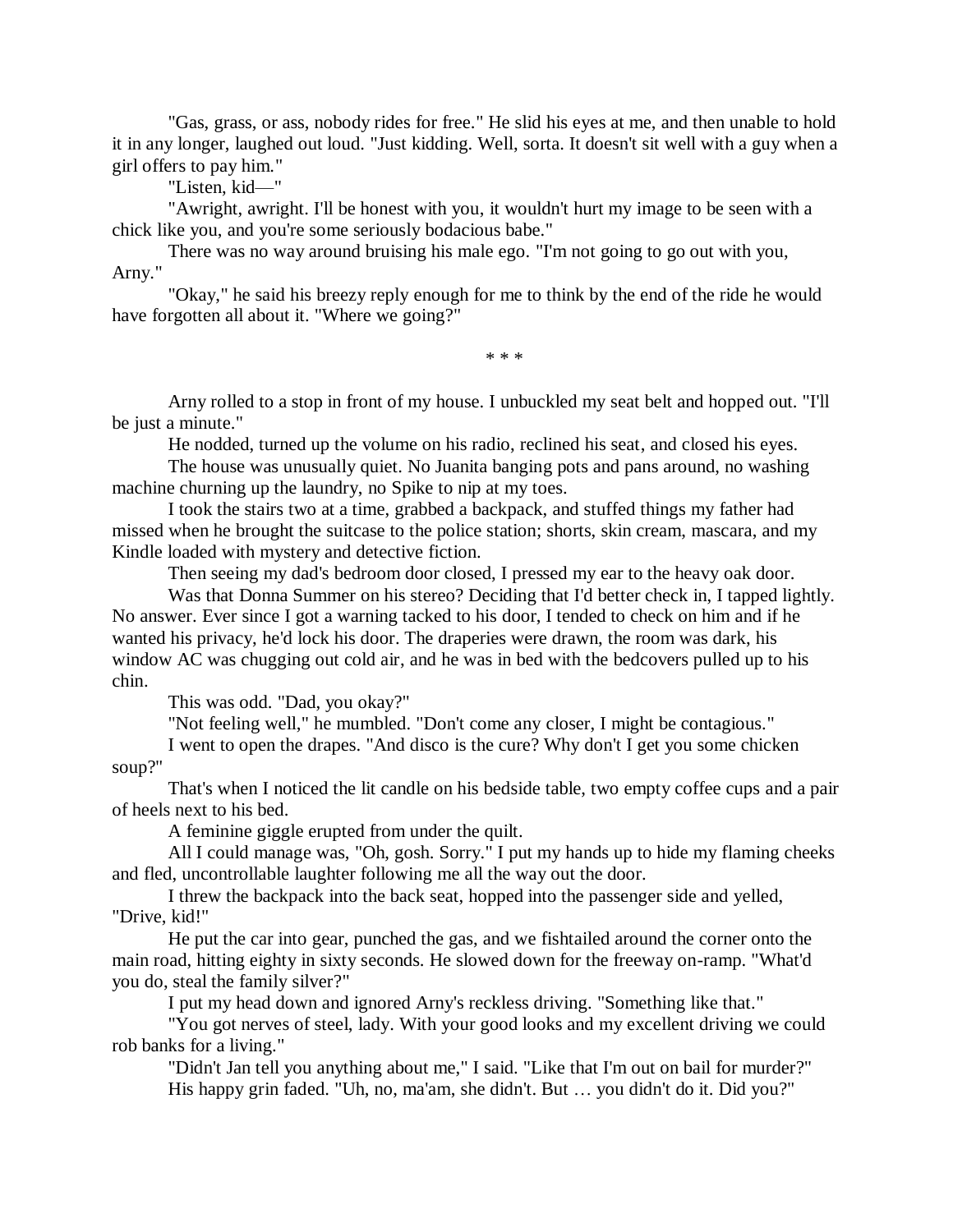Why didn't I think of this sooner, save us both this uncomfortable conversation? But I couldn't hang onto my mad, not in the face of all his young and irrepressible good humor. "No, I didn't, but I may still have to prove it."

The ride to town was blessedly silent while Arny digested the idea he was transporting a possible felon, and I digested the idea of my dad sleeping with a woman after all these years.

At Caleb's house, Arny finally took the wadded up twenty I shoved at him.

"Gas money," I said.

He stuffed the bill under his leg and wrote down his number on the back of a card. "Here's my cell. I work nights at the service station, but I could get away if you need me. Anytime, Lalla."

He winked to show we were still friends.

I took the card and got out, adding a wave as he pulled away. Smart kid, but I'd bet my lunch money he didn't know about Del Potts—or Rodney.

\* \* \*

I carried the backpack into Caleb's house and found him lounging against the kitchen sink, sipping a cup of coffee. His ice-blue eyes raked me with a mixture of wonder, longing, and a spark of warning.

Putting down the cup, he silently lifted a finger to his lips.

I put the backpack on the table and waited.

He reached out and pulled me into his arms where he mouthed against my ear the one name I'd been hoping I'd never hear again, "Rodney."

I felt the shock skitter down my arms in much the same way as that frying pan did an hour ago. I choked out an expletive. "Here?"

"Mm-mmm," he answered, pulling me with him until he was leaning back against the kitchen sink, legs spread, drawing me against the length of him. He whispered into my ear. "He was in the house when I got here."

I had two things going on in my head at that moment: a protest at the blatant invasion of Caleb's home, and a burgeoning lust at having his body so close to mine in the middle of the day.

That fantasy died when Rodney walked out of the bathroom wiping his hands on a towel.

"Miz Bains," he said, glancing at my back pack. "I was just telling the sheriff here that it is no longer necessary for you to be on house arrest."

I blinked once and gushed, "Really? How come? I mean, does that mean you've found Del's killer?"

A smile played around his lips. "All you need to know is that you're free to go. Home, if you like."

It wasn't going to get any better than this, so I took it. "Home?"

Caleb turned away to run his cup under the faucet, but not before I saw the flash of hurt in his eyes.

"So, you'll be going back to your ranch?" Rodney said, reaching up and rubbing the back of his head.

I nervously licked my dry lips. If he turned around, I'd see a goose egg the size of Kansas right about where I'd bashed him on the skull, and if he got a whiff of the fear nailing my feet to the floor, I'd be back behind bars in a flash.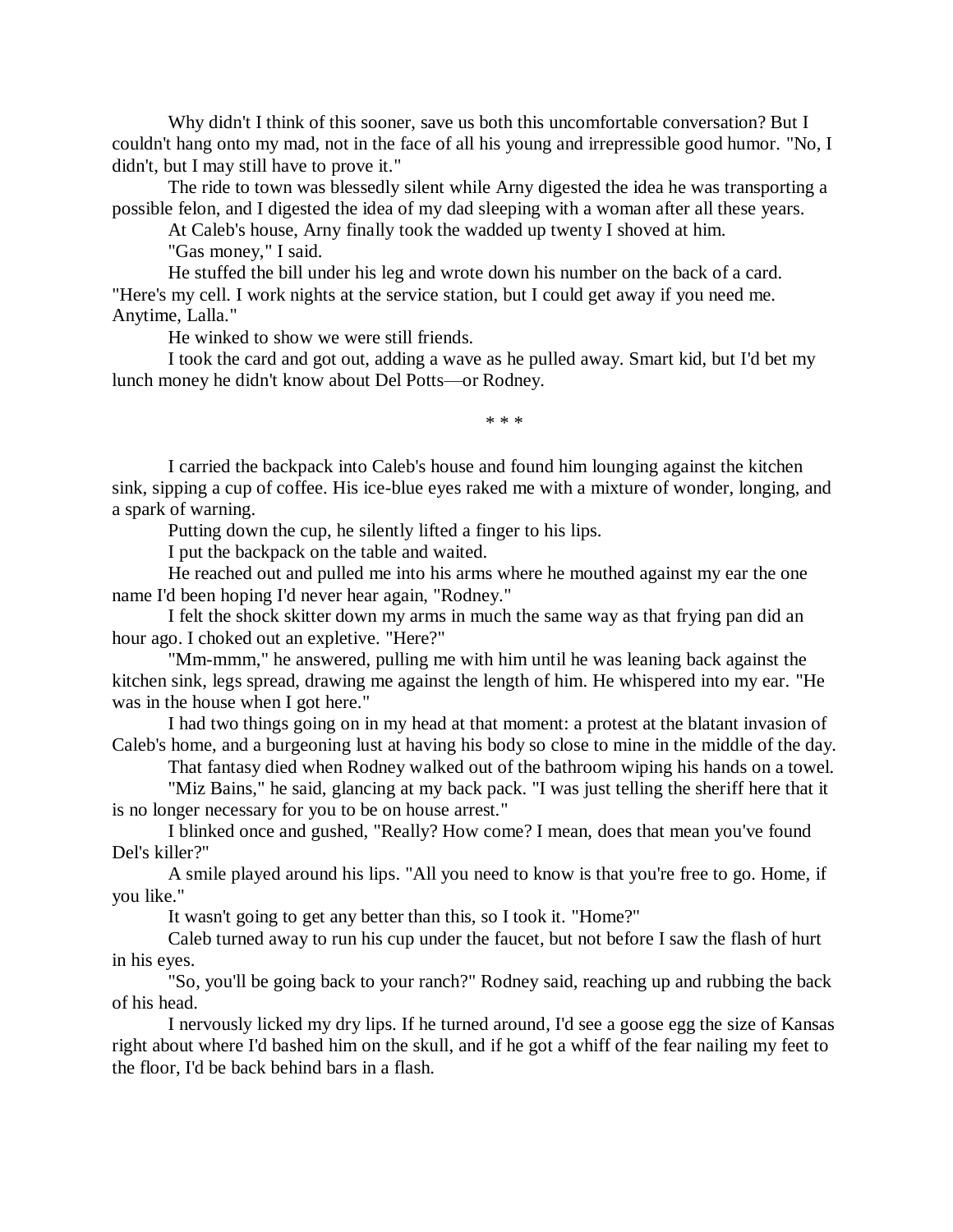To hide my mounting anxiety, I said, "Well, that's great news, isn't it Caleb? Will you give me a ride home? Or should I call my dad?"

I had no intention of calling him. My dad was undoubtedly in post-coital bliss with Mrs. Hosmer. In a vain attempt to keep all my wildly conflicting emotions in check, I took in a deep breath and held it, waiting for the other shoe to drop.

"No need to bother your dad or Caleb, Miz Bains," Rodney drawled. "I can give you a ride."

Caleb, knowing my suspicions of Rodney, looked for a signal he should jump in and come to my rescue. But Caleb didn't know the full extent of my culpability; that I'd been at Del's apartment, and the reason why the detective had a lump on the back of his head.

"Let's go, Detective," I said, grabbing my backpack and heading for the door. As my daddy would say, *From the frying pan into the fire.*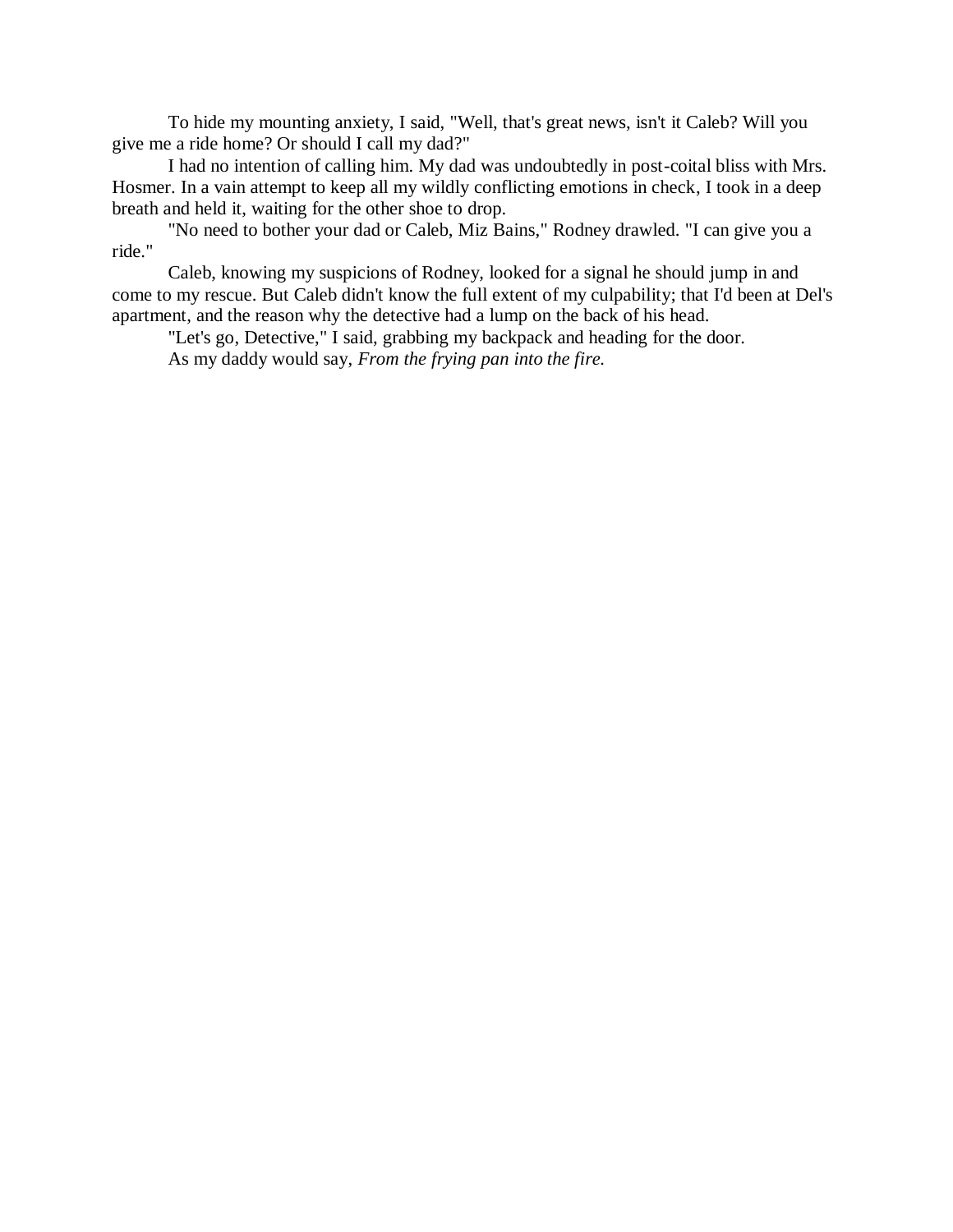## *Chapter twenty-one:*

I got into Detective Rodney's unmarked police car, snapped the seatbelt on, and hoped to God he meant it when he said he was taking me home. "So Detective, did you find out who put Del Potts in the trunk of my car?"

He glanced at my fisted hands and chuckled.

"You sure know how to show your appreciation, don't you?"

"What're you talking about?" I asked, now sure Rodney knew I was the one who hit him with that frying pan at Del's. Watching the cars whizz past, I also wondered if I jumped out at this speed if I'd live to see tomorrow.

"You shoulda seen the look on your boyfriend's face back there. You did everything but hand-flips at the thought of getting out of his house."

Oh, yeah, that. I'd screwed things up good, but it was Rodney I was worried about.

"Well," I said, fumbling for a plausible reply. "I have a business to run, and if the investigating detective thinks I'm good to go, who am I to argue?"

He slapped his hands on the wheel and laughed out loud. "You're a piece of work, you know that? Sheriff Stone thinks the sun shines out of your butt, and what do you do? Typical woman, you twist his nuts in a vise and blow him off. Okay by me. Whadya say we get us a room and I'll show you what you've been missing?"

I swallowed the bile threatening to come up. Rodney was slimy, obnoxious and married, not to mention prone to rough sex with the single women he dated. But so far nothing in his conversation indicated Jan had squealed on me.

"I think we both know it's a no-go, Detective."

At the ranch I unbuckled my seatbelt, and before sprinting for the house, remembered to say, "Thanks for the ride."

He called after me, "The pleasure may still be all mine, Miz Bains."

Maybe he did know, or at least suspected, I was the one who beaned him with that skillet. Or maybe this was simply his way to throw me off balance.

Inside the house, I shook off the last few hours of drama and looked around.

Everything was back to normal. Juanita's radio was tuned to a Mexican station, my dad was whistling tunelessly as he tucked his shirt into a pair of recently ironed pants, his old scuffed Justins sagging around his ankles and his ornery buddy, Spike, close at his heels.

Of course, this was after I'd come home unexpectedly and walked in on him and my third grade teacher.

Unable to stop myself, I had to go and rub his nose in it.

"Where's your date?"

He snorted. "Never mind that. What happened to your house arrest at Caleb's?"

If circumstances had turned out differently, if I'd stayed where I was supposed to, I wouldn't have been in Del's apartment to see Detective Gayle Rodney slobbering over Jan Bidwell, or be the one to clobber him with that skillet. And if I'd stayed at Caleb's, I'd also still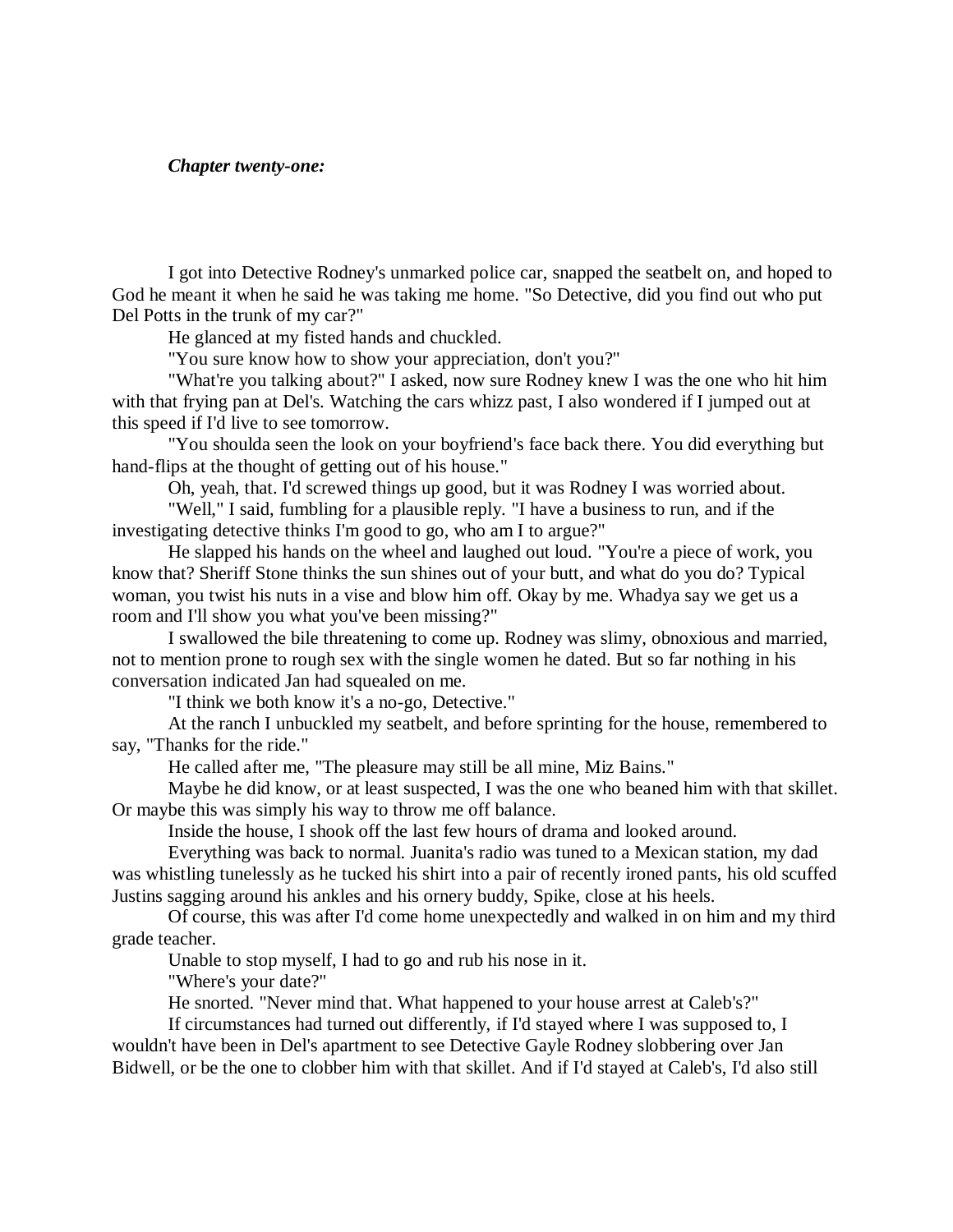be in the dark about my father's afternoon dalliance with Shirley Hosmer. Boy, howdy, the things I'd miss out on if I did as I was told.

"Lalla? I asked you a question. Aren't you supposed to be at Caleb's?"

"Huh? Oh, I'm happy to say that Detective Rodney says that I've been exonerated from all charges. Oh, I have to make a call," I said, and ran for the stairs.

I settled onto the bed, pulled out my cell phone, and called Jan.

"Jan? What did you do with Rodney after I left?"

"Oh, Lalla," she gushed. "I have great news, but not over the phone. Can you meet me, uh tomorrow, same place as today, ten a.m.?"

"Sure," I said to dead air. She'd hung up. Good news? And now she wanted to meet me at Del's place? I could only hope she got Rodney to confess and she got it on tape.

Punching memory dial, I waited as Caleb picked up in the middle of the first ring.

"Caleb? I'm so sorry. Please don't think I wanted to leave you like that. I—"

"Are you okay?"

"Me? Sure. I'm fine, fine. I'm sorry. I should've left you a note where I was going." There was a moment when neither one of us said anything. Then we both started again. "Sweetheart, I just wish—"

"Me too. Caleb, please, there's so much we need to talk about, but not now. Can you come out tonight?"

"You don't want to come back here?"

I heard the ache in his voice and wished I hadn't been responsible for putting it there.

"I'll be coming in from work. We can eat here and talk, okay?"

Knowing how tired I would be by the end of the day, he agreed to come to the ranch. Besides, Caleb had a weakness for Juanita's seven-layer casserole, and it was on the menu for tonight.

\* \* \*

My dad had commandeered my office chair. He folded his wrinkled hands on the desk and proceeded to lecture me on my most recent infractions. "Look at the facts, Lalla. It was your job, your mistake."

Mad-Dog did a fly-over on a field I'd meant to do two days ago, something I should have done, would've done, if I hadn't been stuck at Caleb's for the last two days. Now there were white streaks in the field from the larva that eat the tender corn in its husk. It should never have happened, and I had no one to blame but myself. I'd been neglectful, worrying about things I couldn't change instead of paying attention to business. And now my dad knew because the farmer had called him and complained, saying we'd get his next job but he wouldn't be paying for chemicals, or the time it took to do it. It was pilot error, pure and simple, and it would come out of my paycheck.

"I'm sorry, Dad, but—"

He held up a hand to stop me from interrupting. "I would've chalked it up to your recent worries, but that's not all of it, Lalla. I checked the regs on that cylinder you said was kicking. That engine is already hours beyond its TBO. So now someone gets to do the overhaul, and maybe replace the damn thing."

"I'm sorry, Dad. I'll help, I promise."

"You can bet your buttons you're going to help. You're grounded as of today."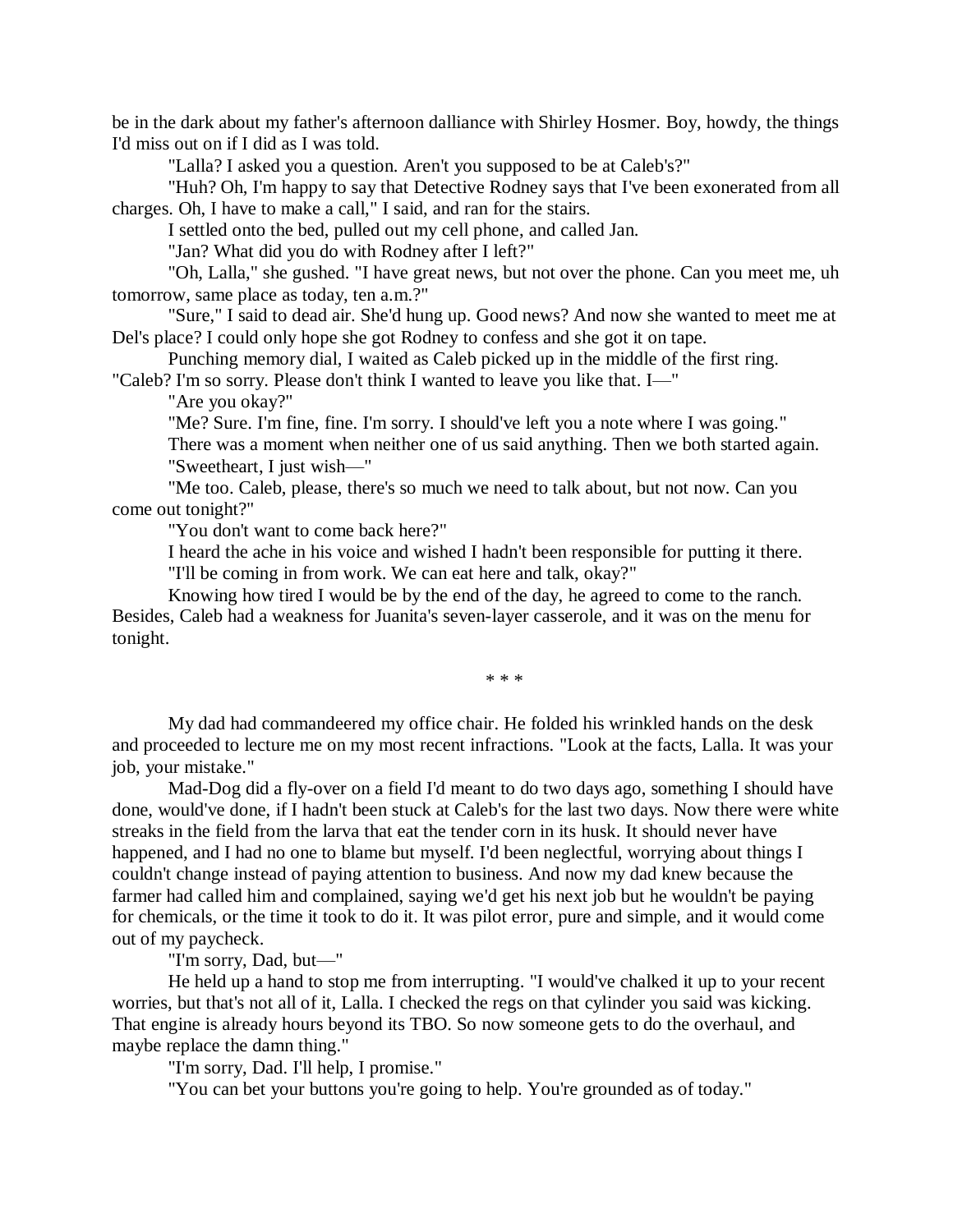"Noah Bains! That's just not fair. This is my living too, you know." What I didn't say, and we both knew, was that flying, even in a pokey Ag-Cat was the nearest thing to heaven. Up there I was free of the constraints of the earthbound. My troubles became small and insignificant. Flying was the cure for what ailed me and I hated to lose it.

"You're too distracted, and it ain't safe. Not for you or anybody else."

"So what am I supposed to do in the meantime?"

"Paperwork's done for today, and the boys are all out on jobs. We can't start on that engine until tomorrow, but I have something that will keep your mind occupied till then."

I took the paper he held out. "This? You can't be serious!" I squinted at him. "Tell me this doesn't have anything to do with catching you in *flagrante delicto* with Mrs. Hosmer."

"Don't start with me, missy!" he snarled, his big ears flaming.

For the second time in one day, I'd embarrassed the two men most important to me. "I'm sorry, Dad. That was out of line. Please don't be mad at me."

"I'm not mad, Lalla. This is only temporary. When you or Caleb or the police department get this all sorted out, you can get back into the seat. We can't afford to lose a half-million dollar aircraft, not to mention the lawsuit it might bring, just because you're not paying attention to business. Surely you, of all people, can understand. It's your business you'll want to protect for the future, not what I'm doing with Shirley Hosmer."

I pulled out the pity card. "But, Dad, they took my driver's license, remember?"

He snorted again. "When has the lack of a license ever kept you from driving? Take the farm truck, leave the Caddy, and no one will be the wiser."

I took my chastisement, and my marching orders, and left.

\* \* \*

"Now, who has the answer? Yes, you. Young man in the blue T-shirt."

"Yeth ma'am, I thur can! My little brother is a peth. Have you got anything to get rid of him?"

That broke them up for another few minutes until the teacher's sharp clapping brought them to heel. "All right, children, that's enough! Let Miss Bains do the talking."

I didn't want to talk, I wanted recess. I looked at the big round clock at the back of the room. I'd been given forty minutes to an hour to talk about the benefits of pesticides. What I really wanted to do was go outside and play on the jungle gym, or maybe eat lunch and take a nap.

I raised my voice another octave and started again. "Pesticides are not scary. We use them every day in our homes. Pesticides save wildlife, wetlands, water, and lives. Everyone uses pesticides. Your mother uses them to get rid of the fungus in the shower, and do you have a flea collar for your dog?"

That brought an outburst of opinion, comments and comparisons of dogs, sizes, colors, and who had the best dog in the world.

"Awright!" I was shouting? Good God, how do teachers do it? "How many of you go swimming?" The teacher smiled and nodded. She was saving her voice. "Everyone does? Good. What's in the water? Your little brother's pee? No, you can't flush the pool out every time your kid brother pees in it. So they put a chemical called chlorine in the water to fix that, don't they? What would happen if they didn't put chlorine in the water? That's right, it would get all icky and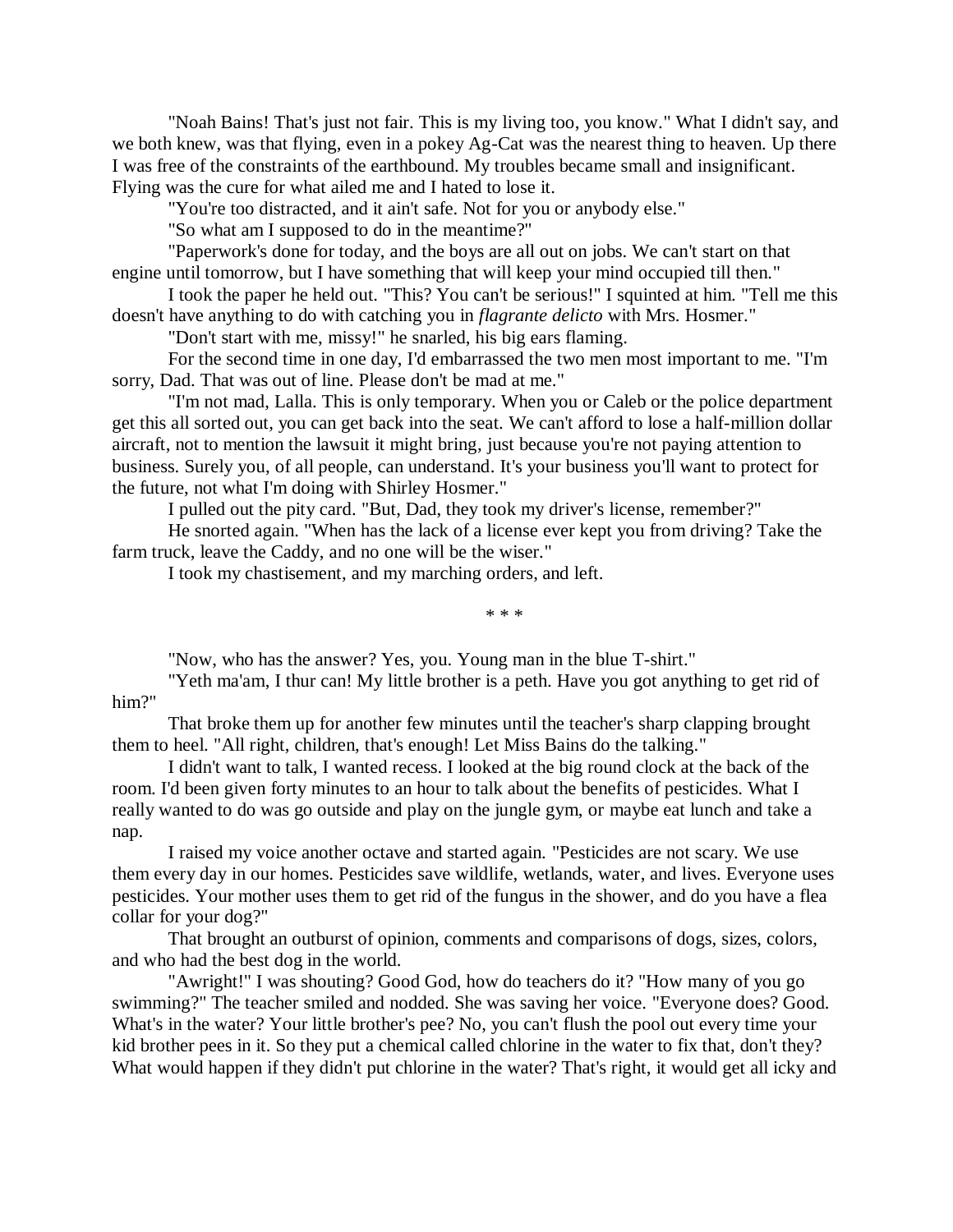turn green, wouldn't it? Did you know that a good thing in one place can be a pest in another? Can you give me an example? Someone? Not you, cowboy, someone else? Anyone?"

This time I picked a pink-cheeked little blonde. She stood up by her desk and said, "I think a truck would be a good example because my mommy says my daddy shouldn't have bought his truck. It cost eleventy-seven dollars, and she says if he doesn't sell it, she's going to get a D-I-V-O-R-C-E, but my daddy says she's being a pest, because … "

The teacher, I noticed, was carefully examining her nail polish.

I ignored her attempts to keep from laughing and tried again. "Let me see if I can explain. A rose is a nice thing, but if it grew in a field of corn, the farmer wouldn't be too happy. So he calls us, and we ... yes? Did you have a question?"

"Do you have guns on your airplanes, like they do in the old movies?"

"Uh, no. Now if you can hold your questions until after my talk, where was I? Oh, yes, roses in the corn. That would be an example of something that looks right in your mother's garden, but not in the farmer's field, isn't that right?"

Enthusiastic nods all around the room. Then it dawned on me—that's what was bothering me about Billy Wayne. He was as out of place amongst the homeless men who wandered the underworld of Modesto's night streets as a rose in the corn. Perhaps I'd mistaken Billy Wayne's messages to me. Maybe they weren't meant to be love poems as much as a way to reach out to someone who might listen. But then, why me? And why not a fellow Marine like Caleb, who'd tried to befriend him? The dead are entitled to justice, Pippa said. And for whatever reason, Billy Wayne had chosen me to bring his killer to justice.

I came back to the present when a spitball hit me in the forehead.

Released fifteen minutes early, I shook hands with the teacher and told her I'd be glad to do it again anytime, just not any time in this century.

\* \* \*

I managed to get through dinner with nothing to rattle the quiet except for an occasional request to pass the salt.

Caleb and I washed and rinsed and piled the dishes into the dishwasher as we'd done since we were kids. I'd had him for a lifetime of friendship and now he'd come to mean more to me than I ever could've imagined. So why was I still clenching my teeth against the bond as if it were a hair rope dragging me to my grave instead of the sweet bond of promise.

Outside, we settled into our wicker chairs with an after dinner beer.

My dad came out the front door and, passing us for the steps, said, "'Night," and ambled across the yard to his truck.

When the taillights were half-way down the road I turned to Caleb and said, "He's dating our third-grade teacher."

It took him a minute, but then he coughed out, "Mrs.Hosmer? *That* third grade teacher?"

"The very one. When I came home to pick up some extras for my stay at your house, I kinda, sorta accidentally walked in on them."

"That'll teach you to go home unexpectedly. Sweetheart, I only hope when we're that age we're still getting it on."

It was dark and I could barely see the outline of his profile. But I could tell he was smiling. "Oh, Caleb, what am I going to do?"

He reached out to me in the dark. "You don't like her?"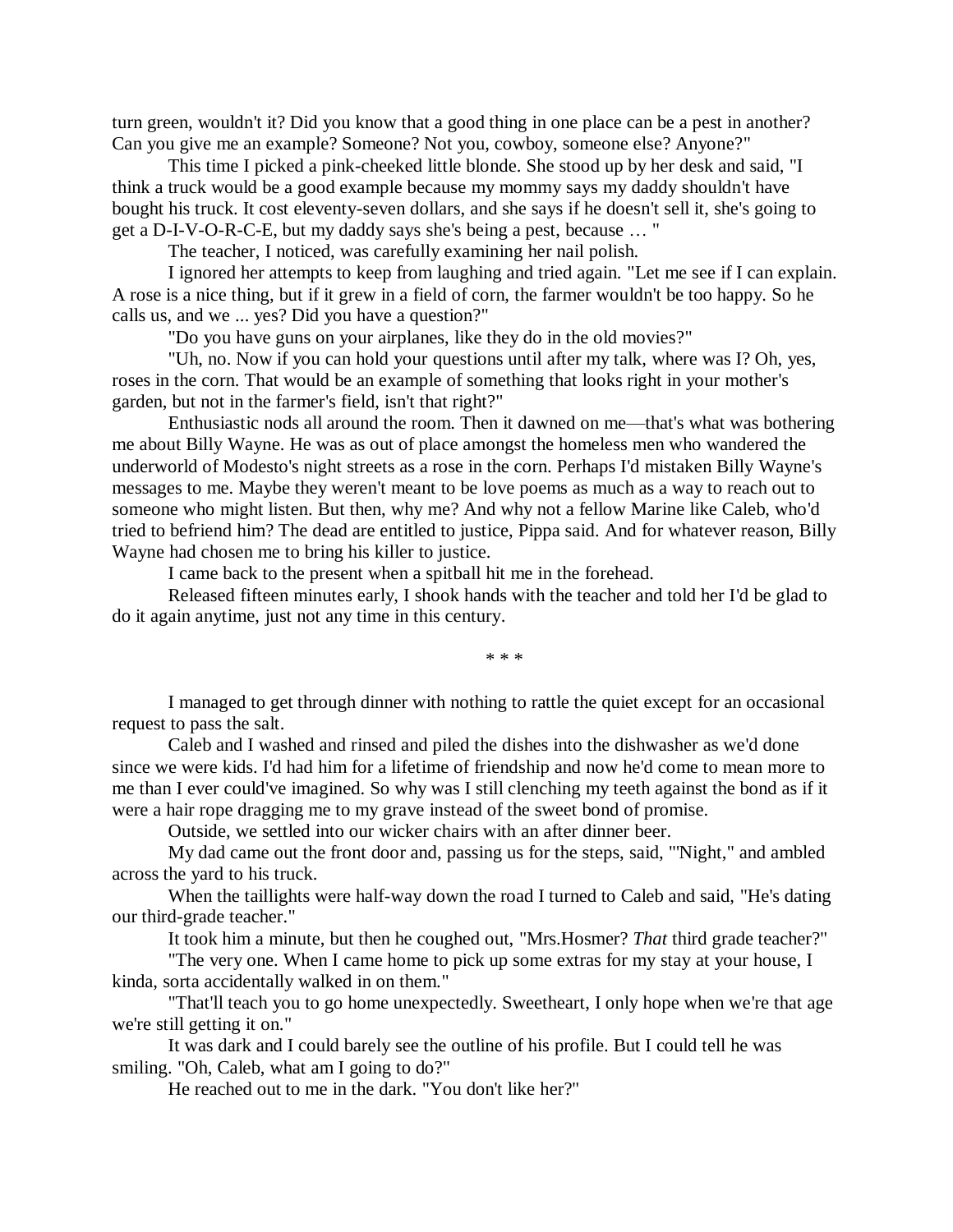"Who?" I'd been thinking of Janice and Rodney.

"Our third grade teacher. You don't like her, or you don't like the idea that your dad is dating again?"

"Well, what if he got married?"

"You'll move in with me."

"We've been over this. No moving in together."

"And no getting married either, right? Then what do you want?"

"I didn't say I didn't want to get married." Well, not lately, anyway.

"You turned me down last week."

"That was a proposal? Was not."

"Was too."

"No ring, Caleb. Admit it. You're not ready to take the leap again."

"Am too."

"Are not."

He leaned back and pulled a small box out of his pants pocket. "I've been carrying this damn thing around for months, except that I didn't have it in my pocket the other day. The velvet on the box is a little worse for the wear, but if it's the ring you think has been holding me back, well this should settle your mind."

He thumbed the lid open, and in the light from the foyer, I saw a twinkle of a diamond. "It's not as big as your last one, or even as big as you deserve, but it's paid for. Can't take it back, so you might as well put it on."

I leaned over to look inside the box.

"It's also your wedding ring," he said. "I thought since we'd both been married before, and you don't like fussy, that this would be a secure setting for the stone." He took it out and held it up between his fingers.

In the dim light my vision wavered with tears.

"Come on, give," he said. Motioning at my left hand he put it on my ring finger.

"It's perfect, Caleb. This is all I'll ever need."

I got up and stepped around his knees to sit on his lap. "Thank you, my darling," I said, kissing him once, then again.

He nuzzled my neck and in a husky whisper said, "I love you, too. Your dad shouldn't be the only one having fun. Come home with me tonight."

I bounced off his lap like I'd been shot out of a cannon.

"Now what? You're not mad 'cause I said something about your dad, are you?"

"It's not that. Let's take a walk," I said, pulling him to his feet. We walked out under the stars, arm in arm, admiring a barely visible dark side of a quarter moon.

Where to start? My growing suspicions about Rodney needed to be put to the test.

"Caleb, I think Rodney may have bugged your house, maybe mine too."

I felt him tense against me. "I know you don't like the detective, sweetheart, but he'd need a court order to do that, and by now a friendly would have alerted me."

"Then why show up at your house when he did?"

"He came to give you the good news, though he wasn't entirely surprised to find you'd gone AWOL. That old door latch sometimes doesn't catch when I leave, so he stepped inside to wait. I got home and said no more than two words when you came in and I didn't have time to ask him anything, like, did he put a bug on my phone?"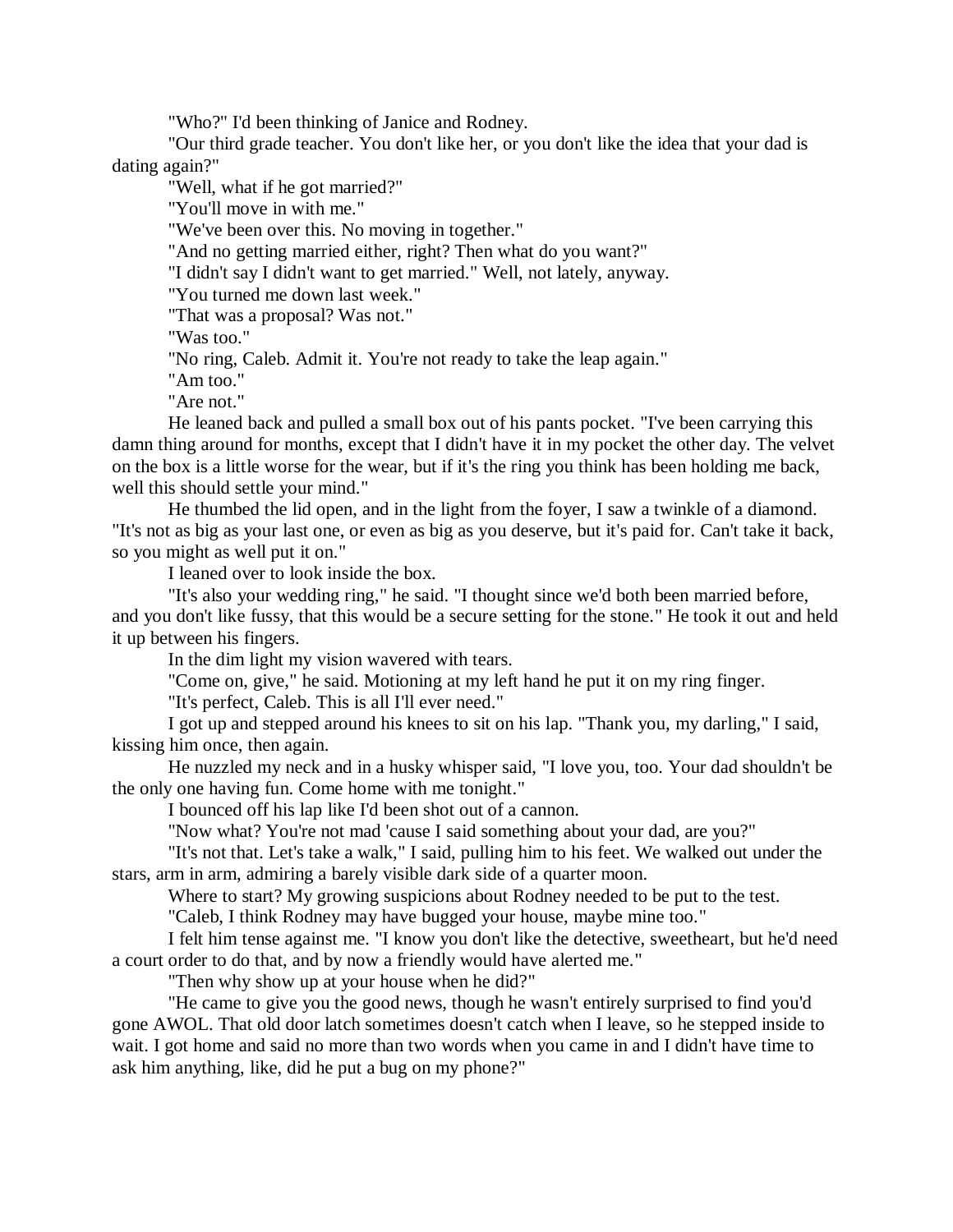"The bedroom! He's kinky enough, and I wouldn't put it past him." I decided to hand him another idea. "Didn't you tell me that Billy Wayne finished his tour of duty in the Far East?"

"Yes."

"I keep coming back to why Billy Wayne spent so much time at Mr. Kim's. Did you know that Mr. Kim fed him? Or that he loaned Billy a book of Japanese Haiku?"

He rubbed his chin thoughtfully. "Okay. What do you think *that* was about?"

"I'm not sure, but seems odd, doesn't it? That Mr. Kim would choose to feed Billy Wayne when there must be dozens of homeless men looking for handouts."

"Odd doesn't begin to describe it. Perhaps the connection was poetry since Haiku is a pared down form of poetry, sort of like the art of pruning plants down to miniature, like those Bonsai the Japanese are so fond of. I don't think I ever told you this, but after Billy Wayne got out of prison I tried to help him. He said something that only makes sense now that I know about his heart transplant. He said, 'Second chances seldom happen, and when they do, maybe they shouldn't.' Then he thanked me for trying, said he was sorry if he hurt my feelings, but he just couldn't have friends."

"That feels like his last words to me, 'The more there is, the less you see.' Do you think he knew he was going to be killed?"

"I think anything is possible."

I patted his cheek. "'Second chances seldom happen' could just as easily apply to us, Caleb. You're my last hope for finding any kind of real happiness, not to mention sanity."

He held our hands between us, smoothing the ring on my finger. "Too bad Billy Wayne didn't see it that way."

"I still don't understand why he didn't want the operation."

"A highly decorated warrior who puts his body on the line for his fellow Marine but can't transcend from warrior to selling cars or shoes or insurance is sad, but it happens. Not everyone comes back from the war in one piece."

He sighed and looked out into the night. "You should have heard the tantrum his heart doc had when he found out Billy Wayne was murdered. 'Useless waste of the tax payer's money,' he said. Heartless bastard. He was steamed about losing a viable heart to a convict and all but said Billy Wayne deserved to die."

"Sounds like the hate mail Mrs. Dobson showed me."

"We've been rerouting all of her mail. Not that it does any good."

"Why do you say that?"

"Wackos mostly, but with two bomb threats in those letters, our resident FBI agent is staying busy. The poor guy gets to drink our lousy coffee and check out the kooks."

"Roxanne said something that I just can't get out of my head."

"What was that?"

"She said, 'What would you do if your brother had lost *his* chance at a heart transplant 'cause the donor organ went to an inmate in some federal prison?'"

His look reflected everything he knew about me, that I wasn't one to take offense against a family member without some kind of retribution, or revenge.

He said, "I suppose we'd better take a serious look at the list of patients who were on the waiting list at that time. One more thing, you said Grace Kim found you?"

"Yes," I said. "But I can understand her reluctance not to get involved, so I told her to leave."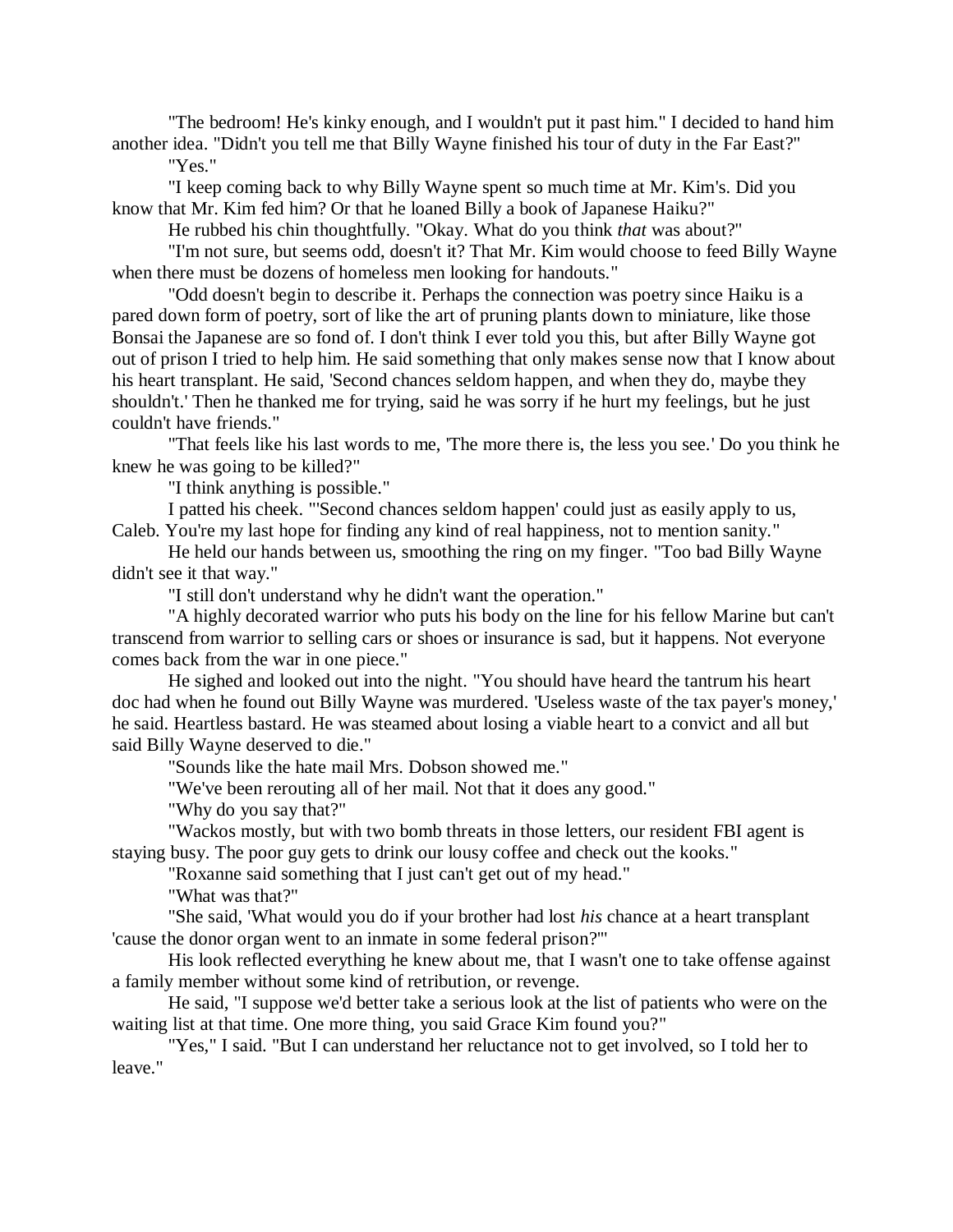"Sorry, sweetheart but that's not the way Grace tells it, and since you chose not to report the incident, the police department is taking her word that she was never there."

"What do you mean, she was never there?"

So much for thinking I needed to protect Grace.

"That's a lie, Caleb. Not only was she there, she looked as if she'd been part of it. Her bowtie was cockeyed, her shirt was smudged with dirt, and trust me on this, that's not a look that describes Grace Kim. There must be a record of someone across the street ordering that Chinese food."

He rubbed a hand wearily over his forehead. "I'm not doubting your word, but why didn't you tell me this sooner?"

"I guess I didn't think she'd be someone who'd go along with stuffing Del in a hot airless trunk. It's just not the sort of thing I'd think she'd do, that's all."

He hummed. I worried he was growing suspicious of the missing bits to my story. But I didn't want to get Pippa in trouble, either.

I'd been avoiding the one question I really needed to know. "Di-did he die from being in my trunk, or was he already dead when they tossed him in?"

"I don't know yet, and Lalla, you couldn't have known he was in the trunk of your car." "But, they booked me and finger-printed me!"

"That was for reckless driving. The book is still out on Del's death."

"I'll go to prison for it, unless someone else falls into their hands."

"No. You won't. You had no reason to kill him. We'll sort this out, I promise you. You never saw who attacked you? You don't remember hearing a voice? Footsteps coming up behind you?"

"Nope. Think I should ask Pippa to make another stab at hypnotizing me?"

When he didn't answer, I said, "I'm sorry I didn't tell you about Grace, but if Grace was part of the attack, then why stay to make sure I was okay?"

"Maybe Grace simply balked at hurting an innocent woman."

"Pick her up and ask her?"

"That's the other thing. Grace has skipped town. She's not at her apartment and no one, including her father, will admit to knowing where she is."

Grace Kim denied being there, then she either witnessed, or participated in my attack. Had she run because of her complicity, or was she now the killer's second victim? Which brought me back to Rodney. "Detective Rodney's is still my best bet for a suspect."

"Rodney, again? You're way off base with him. I know he's annoying, but he's a good cop."

I remembered someone else telling me about what good cops did and didn't do, just before he was killed. Poor Del. "Weren't you the one who told me that Billy Wayne was a sniper somewhere in the Far East? And didn't you say Mr. Kim was adjunct for Viet/American military? And doesn't heroin come out of Southeast Asia?"

Caleb blinked. "I'll check on Mr. Kim's history with the military. Now, give me your cell. I think the only person I can trust for this is the lonely fed who's been camped out at the police station for this last week. I can trust him to sweep my house and check the phones without it getting back to Rodney. But, if you're wrong about any of this, you owe me a date night."

In spite of the dark threat in his voice, I smiled.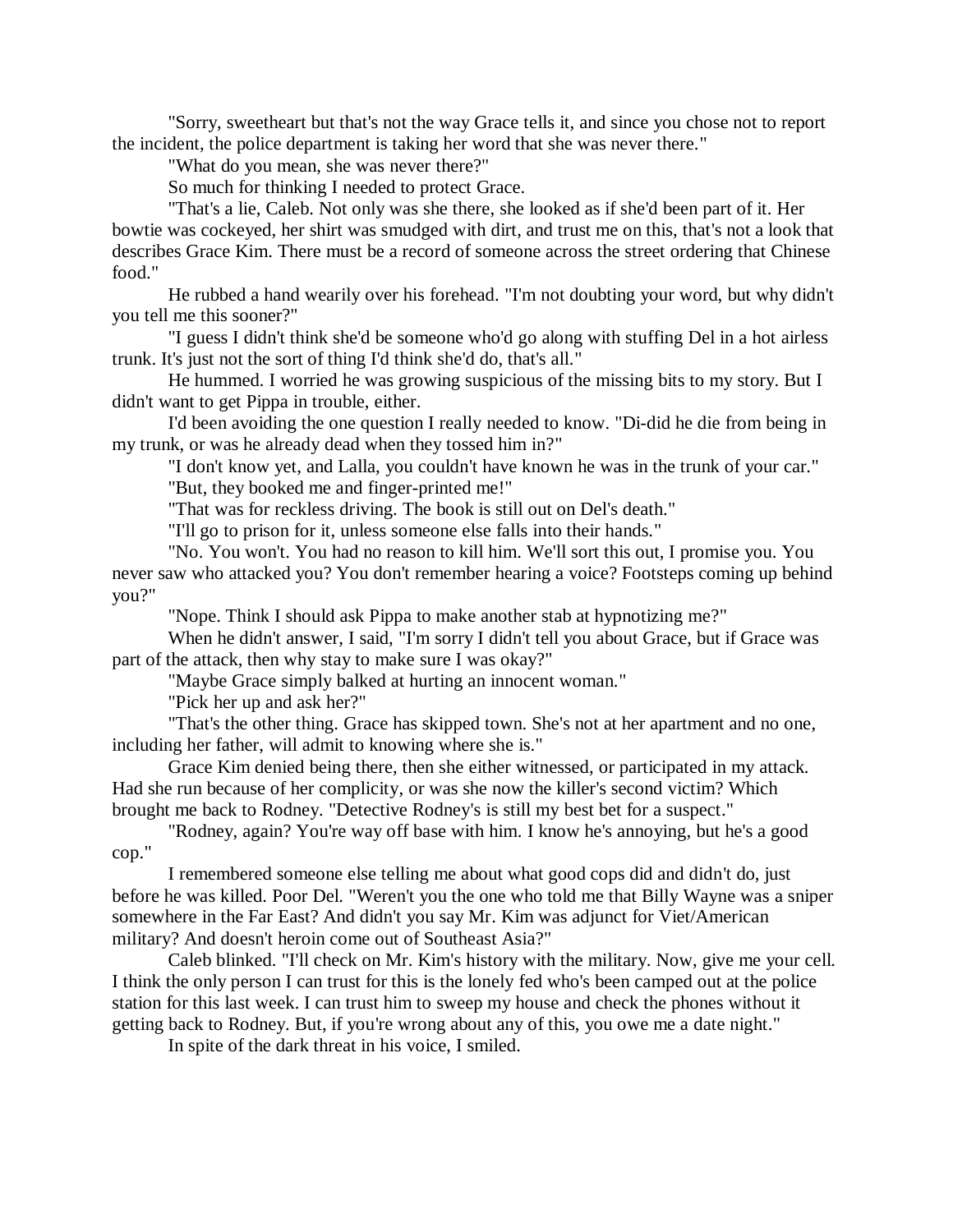## *Chapter twenty-two:*

As I walked to the office in the early morning light, I inhaled the sweet loamy fragrance of recently irrigated land and the rich scent of ripening fruit. Too bad it would all soon be replaced by housing developments and a charter school.

In the office, I printed out triple digit checks for Av Gas and supplies, then posted invoices, and because I was an optimist, balanced the cost of supplies, pilots, ground crew, hull and liability insurance against price cutting scumbags like Margrave who barely kept his license but still managed to snatch customers from us.

I came back to the present when I heard my name on the VHF. I punched the on-button. "This is base, Mad-Dog, go ahead."

"Lalla, I just laid the borders, and the first couple of passes, and there is no way a second load is going to finish this. Are you sure the work order is right?"

"Stand by and I'll check." I'd been writing up work orders since high school, but lately I've had my share of distractions, so I plucked the work order off the spindle and computed again, then looked at the map the farmer had given me. Sixty acres, the hand drawn map said. One pint per six gallons. Two loads of wet in a hopper that held two-hundred and eight-five gallons.

I hit the talk button. "Base to Mad-Dog."

"Mad-Dog to base, go ahead."

"You checked your swath width?" I was asking because even though the calculations for the fifty-four foot wing span of the Ag-Cat was a standard number, the width of the sprayer was adjustable and could have been changed between jobs.

"I checked. Sixty feet should be right on the money."

I didn't want to talk about it over the VHF because it was an open airway and this was the way our pirating competitor, Junior Margrave, managed to weasel his way into Mrs. Warren's good graces. "See me when you come in for the next load."

I went outside to check the pile of extra material we kept in the event that we went over the allotted amount. I stared at the extra bags of Comite for a few minutes then went back into the office and called Patterson's Chemical.

A half-hour later, Mad-Dog walked into the office, got a cold drink of water and slouched onto the couch across from my desk.

I said, "I wondered why Patterson's said they've got worked into the price. They'll replace the extra Comite we used."

"You want me to map it?" Mad-Dog asked, anxiously.

We're paid by the acre and the pilots depend on the full amount to pay their wages.

"Too late for that, but I'll see that you get paid for the extra." I thoughtfully tapped my lip with a pencil. "Patterson's office manager said she *forgot* to mention why they always pad this customer's chemical order. Evidently, he's some big-shot Modesto lawyer, doesn't understand farming for beans, but he likes to figure out his own formula for the spray. Problem is, he's always short and threatens to sue when the bugs aren't dead."

Mad-Dog noticed the far-away look in my eyes and grinned. "What're you thinking, Lalla?"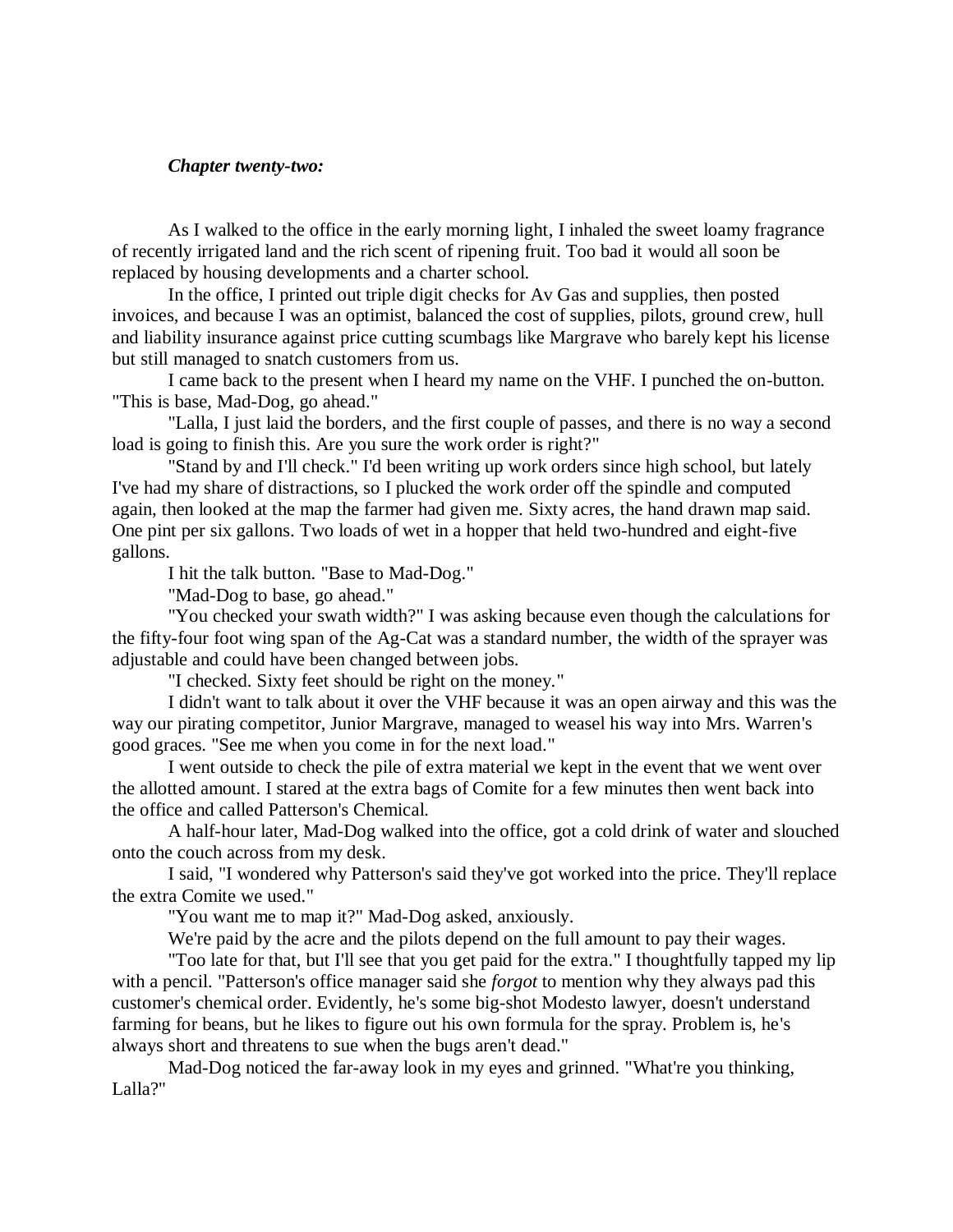"I'm thinking I'm going to let Margrave steal another customer."

Mad-Dog's rather nasty smile reflected my own. "I'm fairly shivering with anticipation to hear how that turns out, but right now I'm heading for a shower."

The phone rang. It was Caleb telling me to wear something sexy tonight. "No bugs found anywhere in this house or on your cell. You can pick up your cell at my house. Tonight. Be there." He hung up, and happy to be wrong, I sailed to the house singing, *"She works hard for the money, so hard for it honey …."*

*\* \* \**

At ten a.m. I was parked outside Del's condo for my meeting with Jan when she pulled up in a red Sebring convertible.

I hiked over to the condo and watched her work the key into Del's front door.

"Did you get Rodney to confess to killing Del?"

"Better," she said, opening the door.

"Okay, but what…"

"You have to see this. *S'il vous plat*. Oh, I forgot to ask, how was Arny yesterday?"

"You have a very nice son," I said evenly, waiting for the history of how she managed to keep it all a secret.

A momentary look of nostalgia flickered in her eyes. "I didn't plan on having a kid so young, I was a kid myself, but I'm thrilled that his folks allowed him to come for the summer,"

The air inside the apartment, I noticed, was considerably better than yesterday. She must've left on the A/C.

"Come upstairs," she said, her eyes twinkling.

Inside the bedroom, the covers on the double bed were crunched up into a mound in the middle. She wanted to show me Del's messy bed? I'd already seen enough of his poor housekeeping.

Then, the mound began to rise. I gasped, my breath hissing in little rasping sounds as the covers slowly rose up. "What? Wha's…."

The covers came off and somebody who looked an awful lot like Del Potts yelled, "Surprise!"

The room backed up into dark corners and closed in on me until everything went black. The last thing I remember was the clear slap of hand against flesh and Jan screeching, "You idiot, now look what you've done!"

Jan pressed a cold wet cloth to my head, and Del peered at me with a look of chagrin on his elfish face.

I pushed the cloth away and struggled to a sitting position.

"Which one's Del?" I woozily peered between Jan and Del. I was seeing double, the fall, a hit on the back of my head, all in two days. I was probably concussed. "One of you is Del, which means, Del isn't dead. What kind of dirty rotten bastard pulls a stunt like this?"

"Sorry. Del's idea of cute," Jan said. "If it's any consolation, he was pretty close to dead when they put him in that ambulance. Fortunately, the EMT's found a faint pulse and got him all fixed up again. Didn't they, sweetums?"

"Yup. It's miracle I'm alive. Heatstroke, the doc said. If I hadn't been found when I was, it would've been adios Elvis. Which only goes to prove I *am* indestructible."

I tried clearing my vision by blinking a couple more times. "Then where the hell have you been for the past three days?"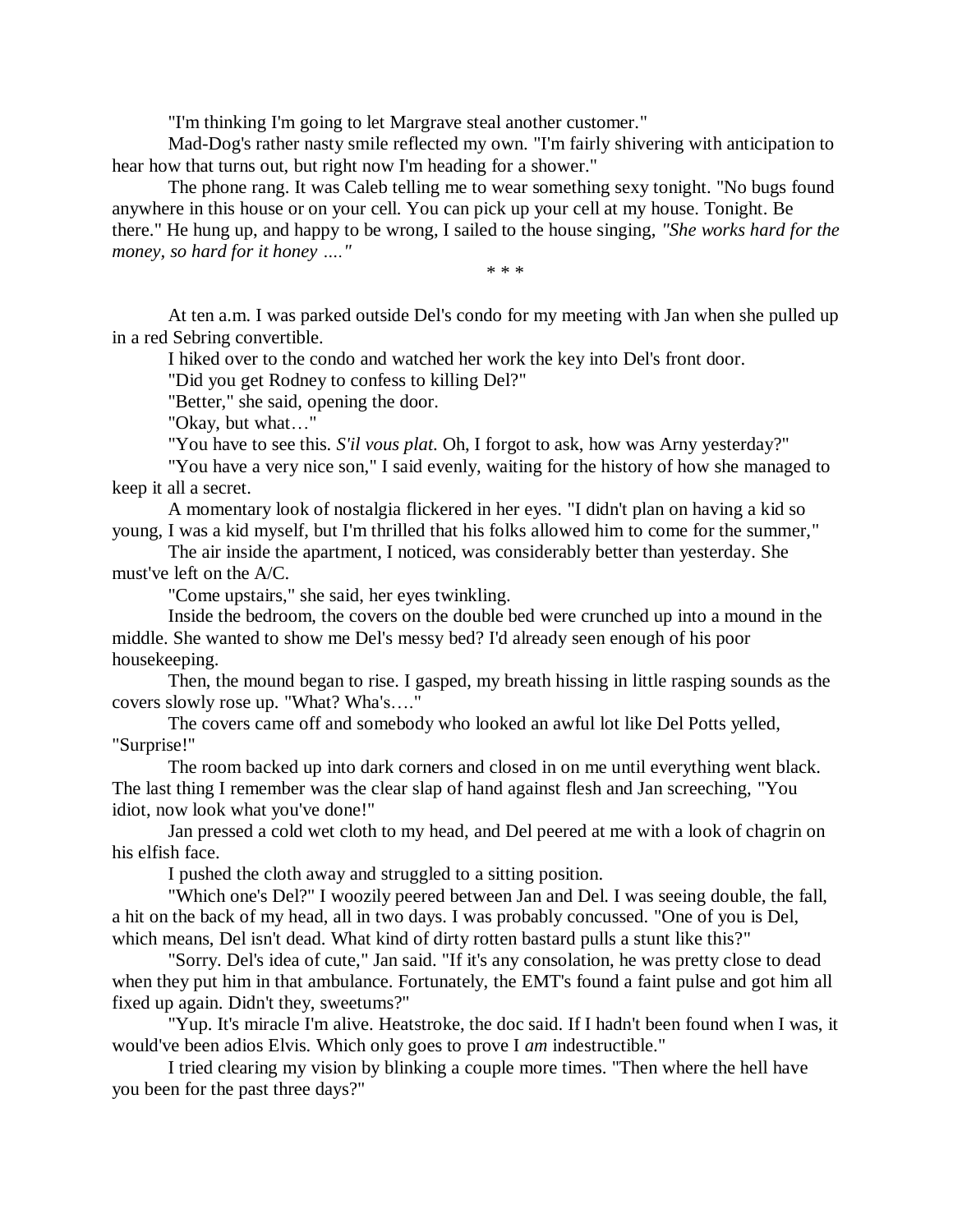Del said, "Detective Rodney had me in the hospital under an assumed name, for my own protection."

Jan, excited at the intrigue added, "They couldn't hold him, though. He got to a phone and I busted him out and—"

"—I've been at her house ever since," Del finished.

I looked from Jan to Del. "Then you can ID your attacker? Who was it?"

"Sorry," said Del, his expression inscrutable. "Can't remember a thing. Doc said it'll come back, maybe."

I screwed up my face, and holding my head between my hands, got to my feet.

I sighed and asked, "Now what? Are you planning to give this story to the papers? And what about the police? They're looking for you, too."

Del winked. "Since I took an unauthorized leave from the hospital, I thought it might be best to lay low for a bit longer. At least until we find out who killed Billy Wayne."

"Sorry," I said, "I should've listened to you the first time."

"That's okay, Lalla," Jan said, "but we thought you should know."

"Yeah," said Del. "We figured Rodney wasn't going to let you in on the secret, and I see I was right again."

So Rodney lifted my house arrest because he knew Del wasn't dead. But, had he told Caleb? No. Caleb hadn't said a thing, and he wouldn't agree to keep it a secret, not from me. Caleb wouldn't—would he? Maybe—if his job was on the line. This was the worst of it, after all my bad luck with men, I'd developed a suspicious and cynical nature—and now it was playing havoc with my trust in Caleb.

Del was watching the expressions somersaulting across my face.

"Yeah, it's a conundrum all right. But look at it this way," he said, poking Jan in the ribs, "we're free to work, heh, heh, undercover."

She slapped his hands away. "Keep it up, and I'll take you back to that hospital."

Del nuzzled her neck, "You wouldn't do that to your lovin' hunka man."

She pushed him away again. "Not if you do any more stupid stunts like scaring Lalla out of her wits."

"Oh, *baaaby*, I'm all shook up." He did a knee knock that looked as much like an Elvis impersonation as it did a chubby kid on a new pair of roller skates.

Jan did an eye-roll but with just the teensiest curve of a smile on her lips. "So, it's decided then?" she said. "We team up to look for Billy Wayne's killer?"

"Yeah, except now Grace Kim is missing," I said.

"Told you," Del growled. "They're in on it together, Pippa and Grace."

I shook my head. "Grace may have lied to the police about her involvement, but she also stayed to help me when she could have left me passed out on the ground, or worse. As for Pippa, she could've been fired for getting me into the evidence room, but she did it anyway."

"Then it was Grace and that deputy, Byron Bettencourt, getting even. Thought it cute to stuff me in a hot trunk."

I could see Byron cheerfully dumping Del into a garbage can, but not leaving me unconscious lying on the ground. At least, I didn't think he would. Of course, he wasn't that cute little ten-year-old I used to babysit anymore, either. I couldn't believe it of Pippa, even with the shadowed looks I got in the evidence room. After all the trouble I seemed to attract, she was more likely considering the probability that I was some kind of bad-luck charm.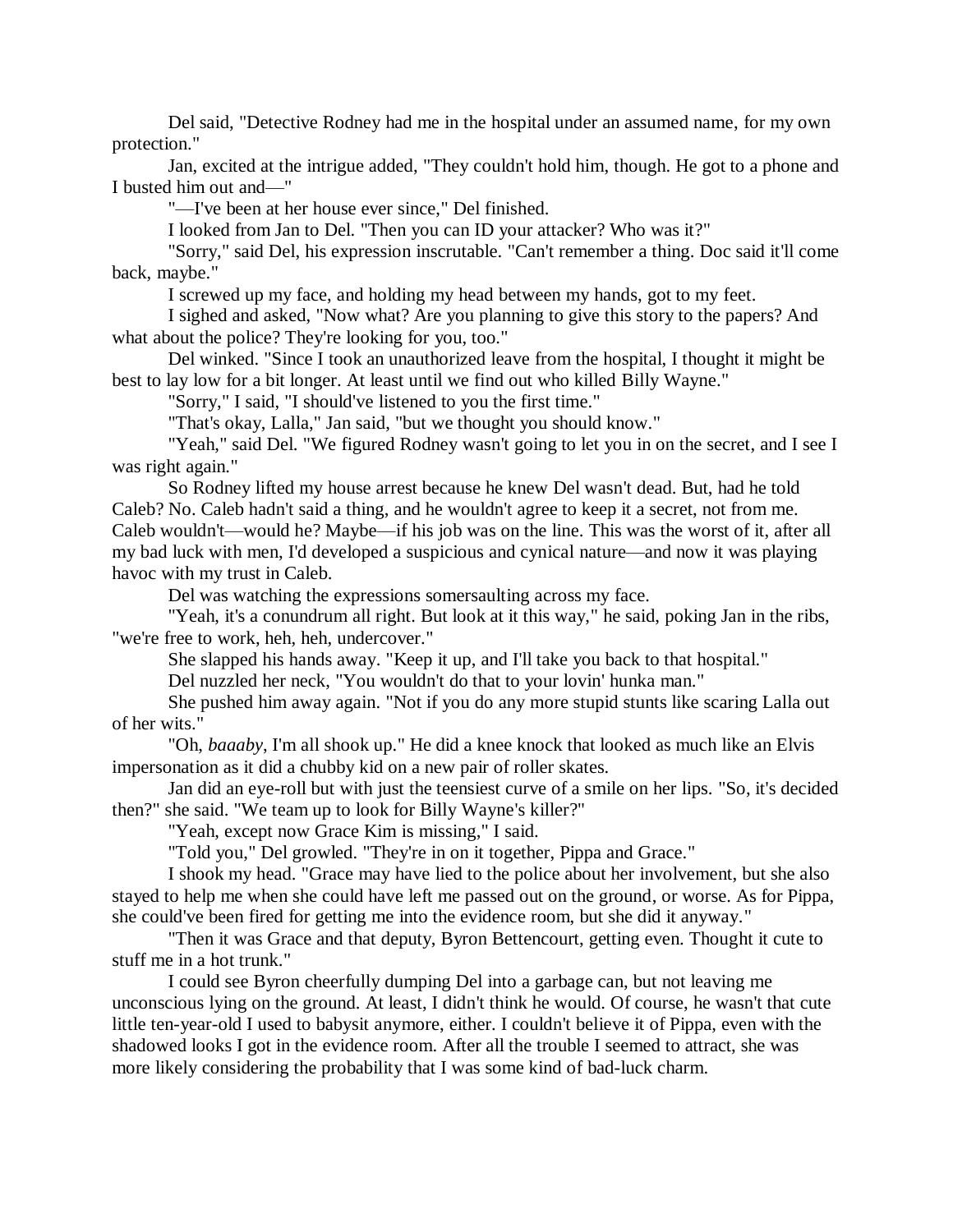Del tucked in his chin. "We're going to stay under the radar. No help from the newspaper and no police. That means Sheriff Caleb Stone, too. You up for this, Lalla?"

This was typical Del, diving into dangerous waters after coming back from the dead. "Look, you might be invincible, but I have no such armor, and I still have a lot to live for." I said, turning the engagement ring on my finger.

Jan grabbed my hand. "Oh, you're engaged? Caleb Stone? You lucky girl!"

"Yes, and engaged to the man you don't want me to talk to," I said. "Of course, my more immediate problem is that I'm still without a driver's license."

"We've already thought of that," Jan said. "Arny will be your chauffeur."

And glad to have some of his school chums see it. "Okay but first, Del, I want to talk to your mom."

He looked down at his shoes and then up at me. "Can't. Sorry, Lalla."

"Doesn't fly with me, Del. She told me you're hiding her. What does she know that makes you think you need to protect her?"

"Look, we're closing in on discovering Billy Wayne's killer. If we haven't found the answer in two days, you can talk with her, will that do?"

"You can see why I'm not thrilled with this, Del. If it looks bad to me, it's got to look bad to the cops. If you want me to be part of your investigative team without talking to my fiancé, you need to come clean with me."

He shrugged, his bland expression indicating he'd already given that scenario a run around the block and was sticking to his plan. "I'm not making myself or my mom available to the cops until I find out who killed my cousin."

Jan touched me on the shoulder. "What do you think we should do next?"

I threw up my hands. "Alright, I'm in. Brad, being an addict, knew who killed Billy Wayne. Rodney's my best guess for it."

Jan's eyes went wide. "You suspect Rodney?"

I glanced from Del to Jan and wondered how much Del knew about her relationship with Rodney. Del gave me a shrug that said it all. Del no longer had any reason to be jealous of the detective.

"He's lazy and manipulative. At the very least, he's herded into doing his dirty work again. But if it's true, that he's neck deep in local drug deals, then he's also Billy Wayne's killer."

Jan squeezed Del's hand. "I got you out of that hospital just in time*,* snookums." "We've slipped his grasp for now, hunny-bunny."

Before they got too chummy, I said, "I got a day job, so where will you two be so I can find you?"

Too late. They'd already dissolved into a rubbery clinch. I made my way down the stairs, quietly closing the door behind me. They'd find me as soon as they came up for air.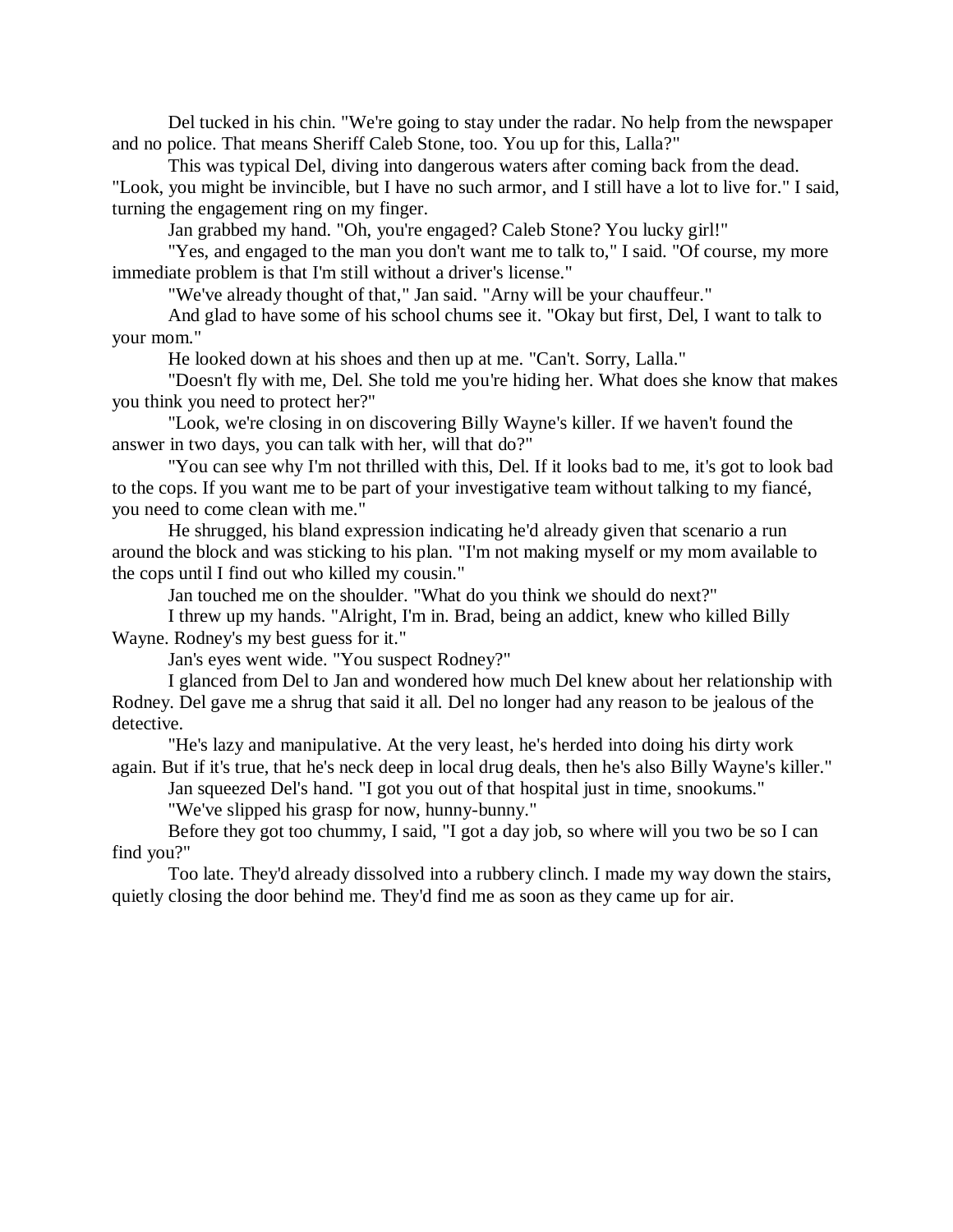## *Chapter twenty-three:*

Our resident Irish balladeer and pilot, Fitz, was singing over the VHF, "They put a sulfur bag on the piece of land where my favorite runway used to stand. Before that I had a job in Colorado, if it was windy we'd just wait until tomorrow. But fearless leader called me on the phone, said I don't want to hear you bitch and moan. Get busy, stop your whining and get your lazy Irish ass to flying."

Last year a defective voice mike got all of us an ear-full of Fitz's warbling. It was also the fuse that ignited Brad's drug induced explosion. After that incident, I presented Fitz with a thumb-hold for his mike. Now when he sang, told jokes or recited trivia, at least he knew when he was on the air.

As the radio clattered with ragged applause, I smiled, picked up the phone and called Mr. Kim's.

"I am sorry, Miss Bains," he said, "I do not know where my daughter is."

"Mr. Kim, I'm afraid for her safety. Will you call me if you hear from her? Tell her that I'd like to help?"

There was a silence on the other end of the phone. "If you will come about closing time, say nine p.m., I will speak to you then."

He hung up before I could thank him. Add Mr. Kim to the growing list of people suspicious of telephones. Of course, he was also a suspect in Billy Wayne's murder, and I shouldn't forget it.

I looked at my watch. Caleb was coming to the ranch for dinner. Was he going to tell me he knew about Rodney's plan to keep Del under wraps? Or had Rodney convinced Caleb to keep it a secret, too?

\* \* \*

Another long hot day was slipping over the western hills and drawing a bright orange band across the tips. I closed the door on the office and made it back to the house in time to smell Juanita's cooking.

My dad and Caleb were moving around the table, setting out plates and napkins. They looked up as I came through the swinging doors with the casserole in my hands.

Caleb took it and put it on the table, then reached out to push back the wispy bangs on my forehead. "Sweetheart, you look beat."

There was nothing in his comment that made me think he had anything to add and it was disappointing.

"Caleb, can I talk to you for a minute?"

He nodded and followed me to the front porch.

"Do you have anything else you want to tell me?" I asked.

"Sorry? You mean besides the fact that you look exhausted? I didn't offend you with that, did I?"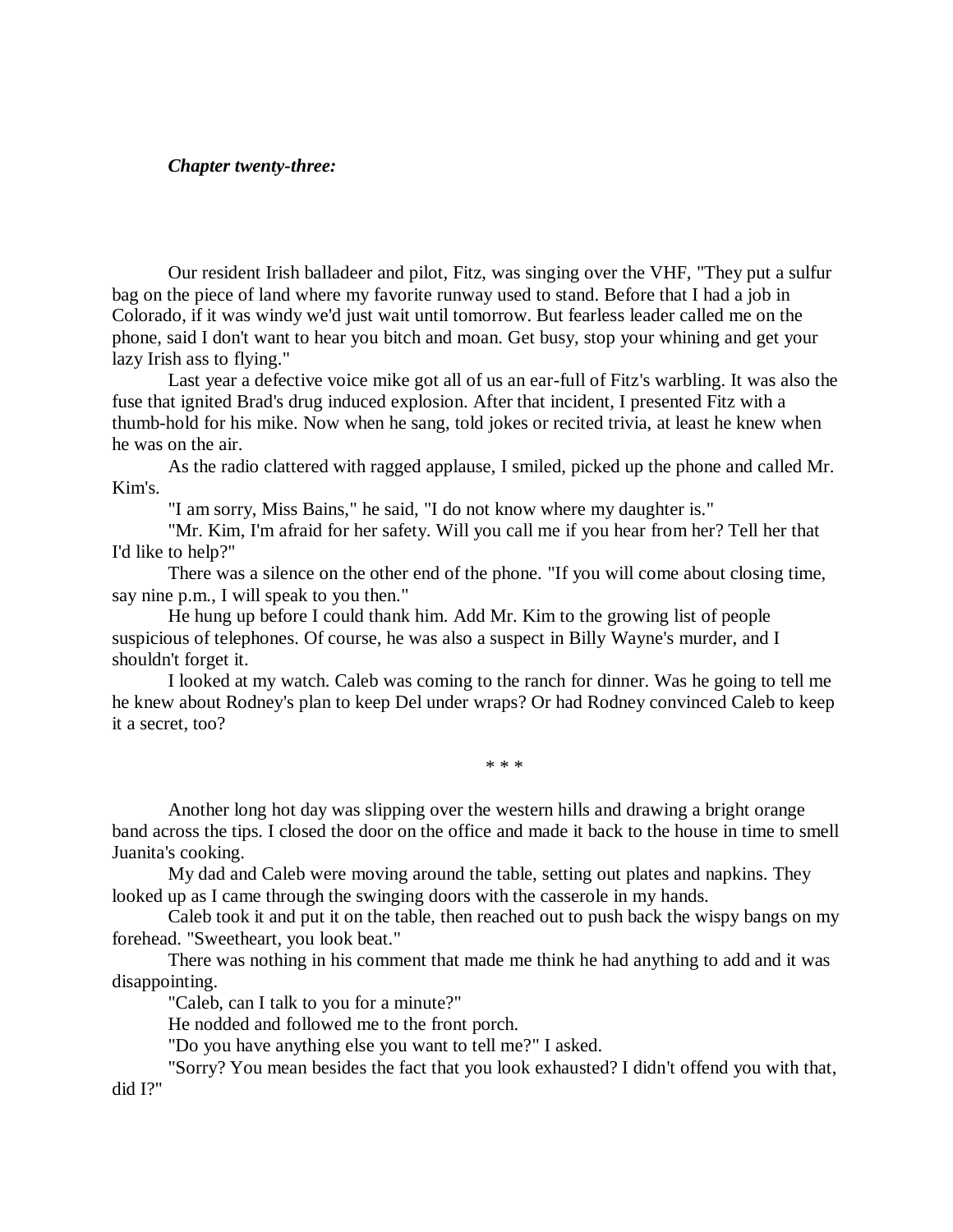I twisted the ring off my finger and held it out to him. "I think for now, you should take this back, at least until the investigation is over."

"No! Why? Come on, Lalla," he said, waving his hands over the ring as if it were on fire. "You're doing this because you think the stink will roll over onto me? If it didn't make a bit of difference last year, it sure as hell won't now."

He wasn't getting it. If he loved me, trusted me, was on my side, then why did he let me go on believing that Del was dead? I was feeling too down to start up another fight. "I'm not going to argue about it now. If you won't take back the ring, then I'll put it away until after this is over."

He jammed his hands in his pockets. "I won't take it back unless you give me a better explanation."

"Let's just leave it and go back inside. Our dinner is getting cold."

He hunched his shoulders and silently put a foot on the porch steps. At the last step, he turned back to me, his voice pitched so low I almost didn't hear his comment.

"If we're ever going to make it together, Lalla, you have to learn to trust me. I'm not taking the ring back. You keep it and think about what I just said."

I didn't say anything to keep him or bring him back. There was no way for me to whitewash the truth and it was breaking my heart. Somewhere between duty to his job, and his love for me, Caleb had decided where his loyalties lay, and they weren't with me.

"Where's Caleb?" my dad asked between bites.

"He ... he had a call."

My dad snorted. "You two had a fight again? Your mother and I had exactly two arguments in our eighteen years of marriage."

"And look how well that turned out."

The hurt in his eyes shot through me faster and quicker than a bullet through glass. He silently got up and took his dish to the kitchen where I could hear the water running in the sink, the dishes getting the worst of his temper.

Who was this spiteful woman who would say such things? I'd pushed away one, and deeply insulted the other and my world was shattering around me. I was doing everything possible to destroy my previously happy home. But I was also tugged from two sides—Caleb, who wanted me to report to him so that he could report to Detective Rodney, and Del, who wanted me to keep everything from Caleb.

There was only one thing to do; find Billy Wayne's killer, and soon, before my entire world went spinning off its axis.

I looked at the hall clock, and taking Jan's advice, dialed Arny's number. "'Lo?"

"Arny? This is Lalla Bains."

"Lalla? Hey, what's shakin' pretty lady?"

"I need a ride, please." I was down to this, getting a ride from a love-struck teenager instead of *my* love interest, or my now royally pissed off father. But then I really couldn't expect any help from either of my men, not after tonight.

\* \* \*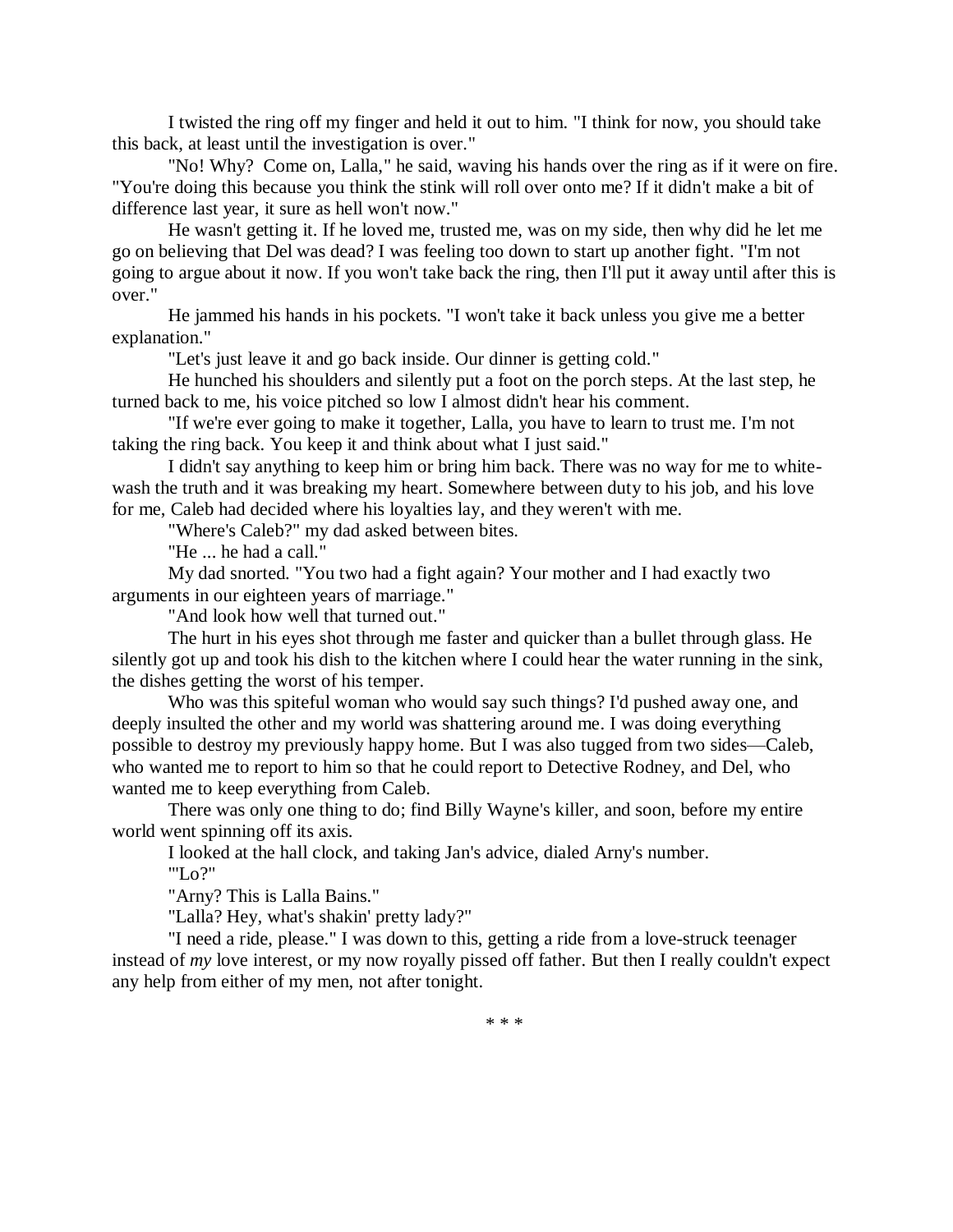I stood on the porch and waited for Arny in the dark. True to his word, he arrived in under an hour. I buckled up, and once again he punched the accelerator, tearing up the gravel as we rounded the corner to the main road.

"Go slow, will you please? I really don't want to get stopped tonight."

"Okay, sorry," he said, easing off the gas. "Gravel is so much more fun than pavement, you know?"

I smiled at his youthful enthusiasm for my gravel. "It was either add gravel or bump the headliner on all the pot-holes. Serious rad, huh?"

"Yeah, awesome."

"If it makes you happy, you can rad seriously when we come back."

"Uh, no, sorry, it's only when you go from gravel to pavement."

"Whatever. Okay turn here," I said as we came up to the Kansas exit. I pointed out the right-hand turn onto 9th, and then told him to park on J Street next to Mr. Kim's. "You have a cell phone with you?"

"Do bunnies live in trees?"

"Do ... ? I'll take that as a yes. Wait here for me. If I'm not back in half an hour, call this guy," I said, handing him Caleb's number. I got out. "And, lock the doors, Arny. This part of town isn't safe."

He nodded, hit the door lock, turned up the radio, and slouched into his seat.

The closed sign was in the window of Mr. Kim's, but the doorknob easily turned and I stepped inside, following the sound of country western music to the kitchen.

With quick, deft motions, Mr. Kim was slicing scallions. And I noticed once again that he was left-handed. He looked up, knife in mid-air.

"Ah, Miss Bains. You found your way. Good, good. I am preparing tomorrow's dishes. Will you have tea?"

The evening was too warm for tea, but it would be rude to refuse. "Yes, thank you." There was no sign of Grace. "Mr. Kim, is Grace coming?"

"All in good time, Miss Bains," he said. The light from the single bulb cast a cold light that didn't quite reach the corners. I felt a shiver of something pass over me as I looked at the row of knives lying side-by-side on the chopping block.

Seeing me looking at his knives, he said. "In Vietnam, my son would sharpen our knives. Now I do it."

"I didn't know you had a son, Mr. Kim. Is he in the states?"

"He died," he said, and invited me into the dining room where he set a pot and two cups on a table. He served us both, relaxed and confident with the ritual. I was hoping that I wouldn't have to ask again for Grace, that at any minute she would walk in.

"You were expecting my daughter. I am sorry to tell you that she is gone."

"Where is she, Mr. Kim? I really have to speak with her."

"She has gone to visit relatives in Vietnam."

"What? She can't leave the country, she's a witness."

His gray eyebrows bunched with surprise. "What do you mean ... *witness*? She was not the one who saw ghost in alley."

If this was a surprise to him, then I wasn't going to tell him about Grace's lying at the evidence lot. "She's a witness for another incident."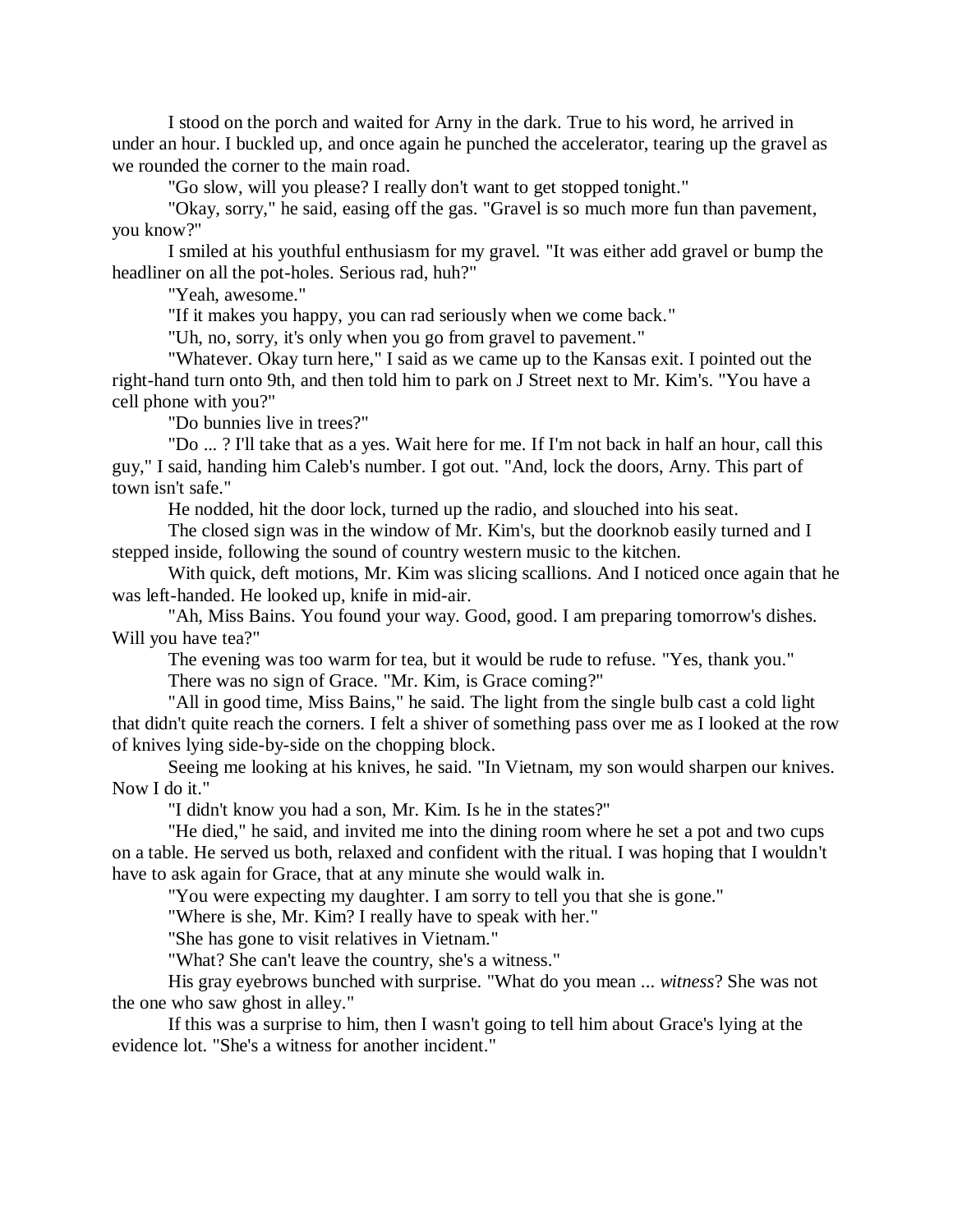He waved away my concern. "It is no matter. I convinced her to leave. She's safer out of the country than here where she could end up as a reminder that I should not be talking to police."

I frowned. He'd invited me over to tell me this? I was being played again. "Why are you afraid for Grace? Is it because you know what she's done?"

"My daughter has done nothing to be ashamed of, but Grace is the only child I have left. I will not allow her to become involved with this investigation."

"If you know who murdered Billy Wayne and you're afraid of the police, then why don't you talk to Sheriff Stone. He'll protect you and your daughter."

"I did not lie to the police, Miss Bains. I cannot identify the person at the end of the alley, other than the person was tall and wore a uniform. I know this because the sun was going down and a button glittered in the light. The police wear brass buttons on their uniforms, do they not? And wouldn't you think that a policeman would come to investigate? I thought the police in this country were always eager to investigate."

"So, someone thinks you might be able to identify them, even though you've told the police you couldn't." So Del and Brad were right. It was a cop that killed Billy Wayne. There were, however, still questions to ask Grace. "How long ago did she leave?"

He shrugged, his face now a stoic mask. "By now, she is in Vietnam with relatives."

"What about you, Mr. Kim? Who will keep you safe if you won't talk about what you saw?"

"I am able to take care of myself, Miss Bains. I would suggest that you stay away from potential trouble and allow your fiancé to protect you."

\* \* \*

Halfway home, I asked to use Arny's cell phone. He handed it to me and asked, "Where's yours?"

"It's at the drycleaners," I said, too weary to offer the explanation that it had been checked for bugs and was still at Caleb's waiting for me to pick it up.

"Talk all you want. I've got evenings free, weekends too."

"Do you have your mother's, that is, Jan's number?"

"Hit number eighty-seven," and he added, "what can I say? I know a lot of people." Jan picked up. "Speak."

"Jan, can you find out if someone has left the country?"

"You mean, Grace Kim? There's already an APB out for her, but I'll check airports to Vietnam. Call me in an hour, tops. I should have an answer for you then."

"Any luck getting the heart doctor to talk?"

"Too soon." She hung up.

Defeat on all sides. Grace was now out of the country and there was no way to connect with someone associated with the other heart recipient.

I handed him back the phone. He smiled and said, "She's not big on phone conversation, but give her a glass of Chardonnay and you can't get the woman to shut up."

"I can't imagine what it must be like for you, having a biological parent you've just now met. You like her, don't you?"

"Jan? Sure I do. Wanna get a beer before I take you home?"

"Like I really need to add your underage drinking to my growing rap sheet?"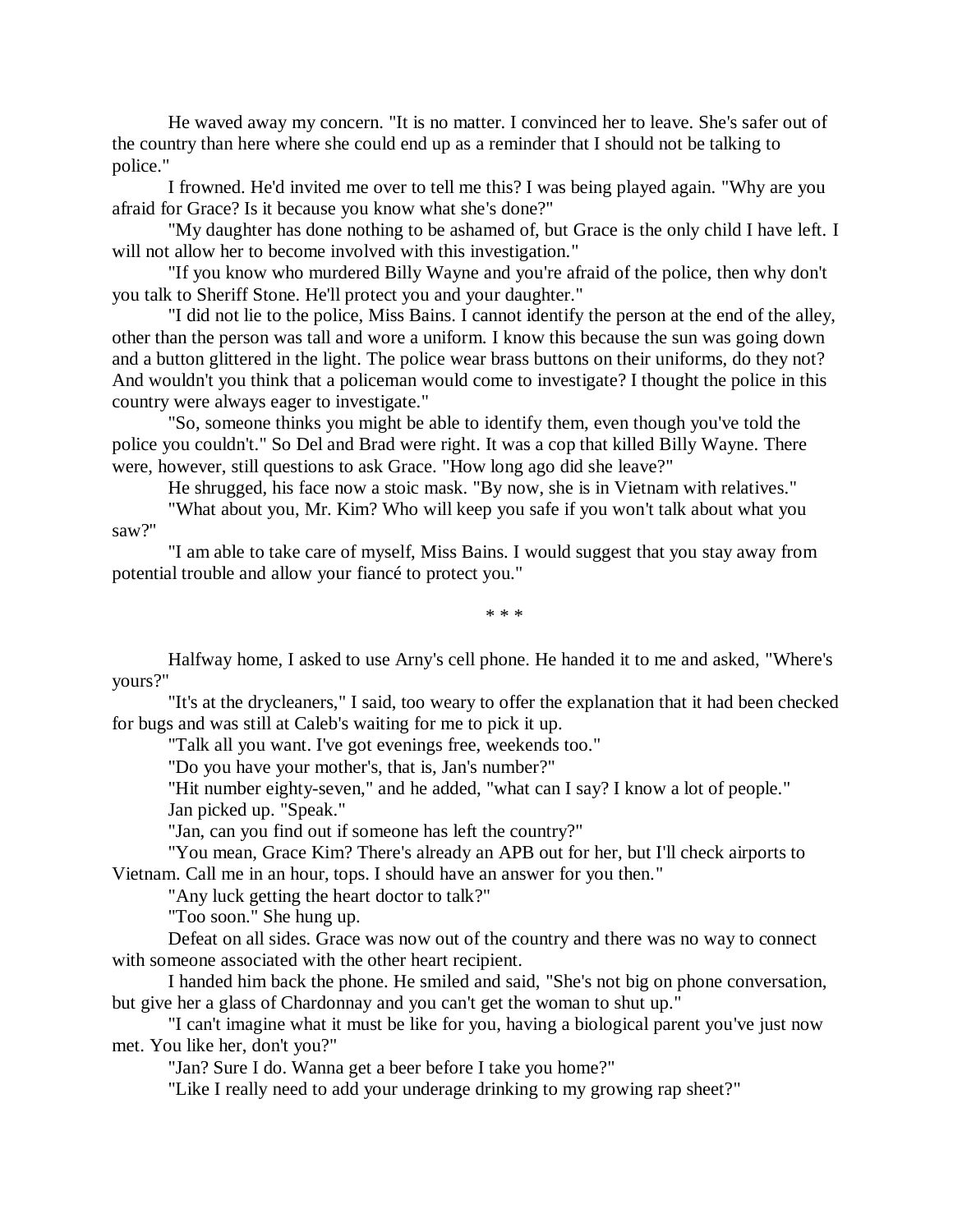Arny simply grinned. "Some other time."

\* \* \*

The next day was all work, and it wasn't until the sun was completely gone that I was able to take a stroll along the perimeter of our property where I could kick dirt clods and think.

Deciding to pilfer a couple of peaches from the neighbor's orchard I picked my way over the warm, fragrant earth and under dense, leafy trees. I was surprised to see most of the fruit lying on the ground, rotting. Which meant one of two things—the price of peaches was so bad they weren't worth picking, or the owner had sold his property to developers. Sure enough, there was a sign close to the road: *For Sale*.

No one could afford to farm small acreage these days, at least not on this side of Modesto. Between housing developments and the new school at the end of our runway we were being edged out of our own neighborhood.

I gazed lovingly at the dusky outline of Ag-Cats, the water truck, the three Ford trucks we used for business, and in the blink of an eye saw it all disappear.

We'd have to move our operation. Maybe partner with Haley's on the Westside, or better yet, move the whole outfit further south to Merced. No, that wasn't going to work. Merced was taken. What was I thinking? The aero-ag business in California was already divided up as tight as it could be, and this season could be our last.

Maybe it was time for me to look up the owner of that lot across from our landing strip, see if some kind of compromise couldn't be worked out to give us some breathing room for at least a few more seasons.

Leaving the peaches in the sink for our housekeeper, and a note for my dad, I traded the Caddy's keys for the anonymity of our old farm truck and drove to the flattened acreage where the land was leveled and waiting for a construction crew to build a new charter school.

I parked, got out and walked the property looking for a sign or anything that would tell me who the owner might be. I found it face down in the dirt; a small hand-lettered sign that at one time had been stapled onto two sticks. I turned it over and read the words, *Imagine Charter School. Coming Soon.* I wrote down the phone number on the back of my hand.

Since my cell was still with Caleb, I drove home and used the office phone. I dialed the number and a woman answered.

"Margrave Aero Ag service."

I hung up. As my daddy would say, *Well, if that don't beat all.* It was all a hoax, a ruse to worry us into quitting the business.

I left the office and went to the house. A note from my dad on the hallway table said he was out with Mrs. Hosmer.

I smiled to think that he'd found someone he liked enough to see more than once, and I hit the code for the perimeter security. Still smiling, I locked the door behind me, and climbed the stairs for bed.

I'd found a way to solve two problems with one stroke. Satisfied that karma had finally tilted its wheels to my side of the road, I slept peacefully.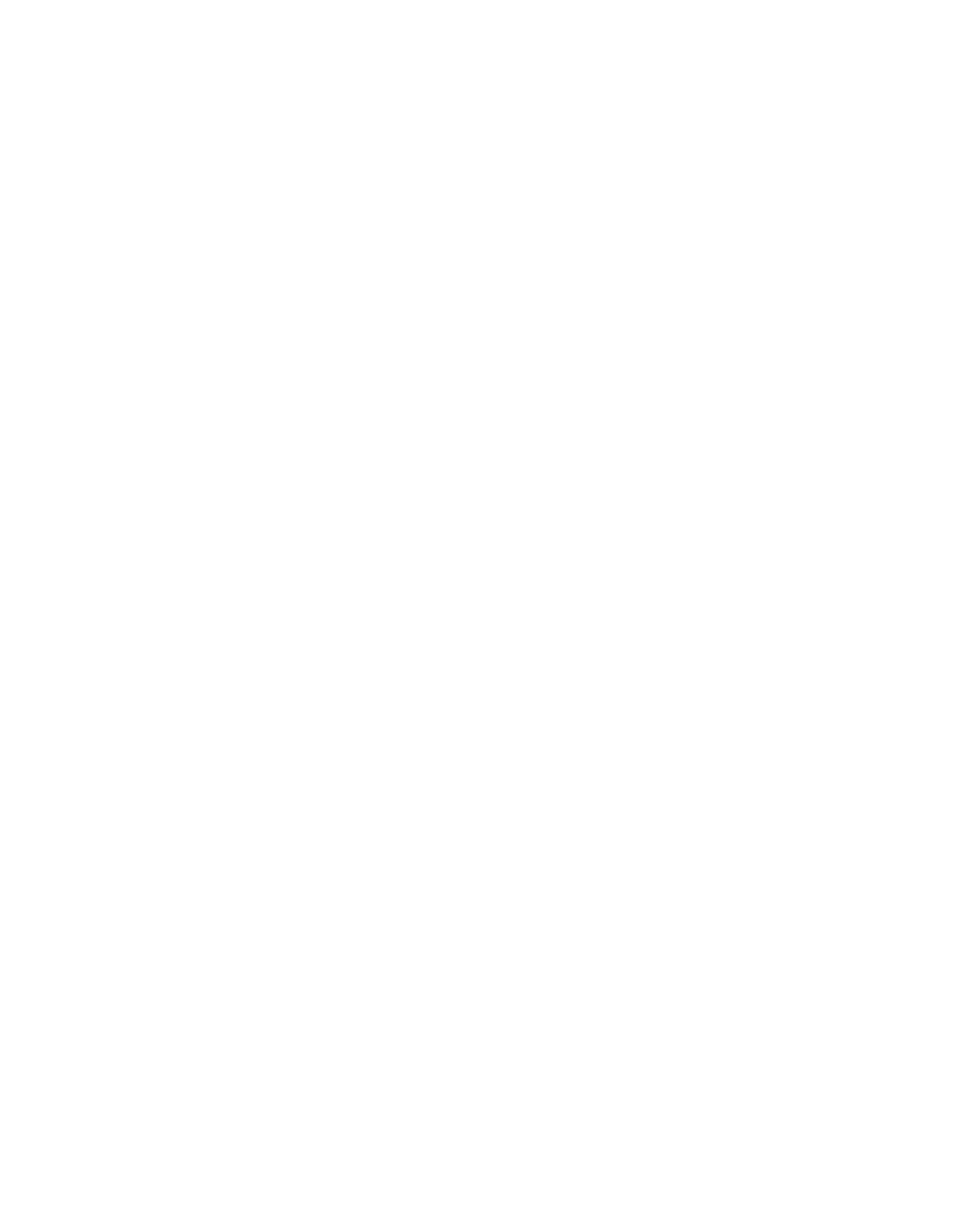## *Chapter twenty-four:*

I'd gone to sleep the night before with happy thoughts on how I could save our business and extract my revenge on Junior Margrave. So why did I wake up thinking of Roxanne's words, *What would you do if it had been your brother who'd lost his chance at a heart transplant because it went to a convicted felon?*

The very real emotion of what that kind of pain would do hit like a crush to my chest. The tragic loss of my brother had been harder on me than my mentally ill mother's suicide. So what would I do? Would I, could I, be so obsessed, I would hunt down the convicted felon, in this case Billy Wayne, in order to exact my own bent form of justice?

With mixed feelings, I dressed and went downstairs and into the kitchen. Juanita was whisking batter for pancakes and my dad was sipping a cup of coffee and mashing eggs into his toast.

"Is that tofu on your toast, or are you off your low cholesterol diet?"

"What're you, the food police? I get two eggs a week, miss nosy-butt."

I shrugged off the surly comment. Another cup of coffee, and he'd go from surly to just crabby. I'd bet Shirley Hosmer had yet to see this cheery side of Noah Bains.

Juanita's quick smile said she agreed, but doused the grin to ask if I wanted breakfast.

I begged off the meal, but asked my dad to sit tight until after I'd made a couple of calls. Then I called a friend of mine at Imagine Charter schools, and with my suspicions confirmed, called the county tax assessor's office and got the information I needed.

Then I sat down at the table and told my dad about the property south of our landing strip, who it belonged to, and how we might be able to give Junior Margrave a stiff kick in the butt with my newfound knowledge. It was nice to see his face crease up into a smile so early in the morning.

On that happy note, I left for Roxanne's.

\* \* \*

At Roxanne's Cafe, I stopped now and then to say hi to first one person and then another. Most folks could spare me a kind word or two.

"Sorry for your troubles, Lalla, and Barb says hi and hang in there," Tommy Johnston said. His wife, Barbara Johnston, née Bettencourt, was Byron Bettencourt's sister and pitcher on my softball team.

I was beginning to think that most folks here, in spite of the news on TV and in the paper, were holding out hope that I might be an innocent party in all of this.

Roxanne sat across from me and asked, "What's going on with you?"

I was still lost in thought, mentally turning over ideas on Billy Wayne's death. "What do you mean?"

"Hello? The paper only said you're no longer a person of interest in Del Potts' death. But do you think to call and tell your friends what's going on?"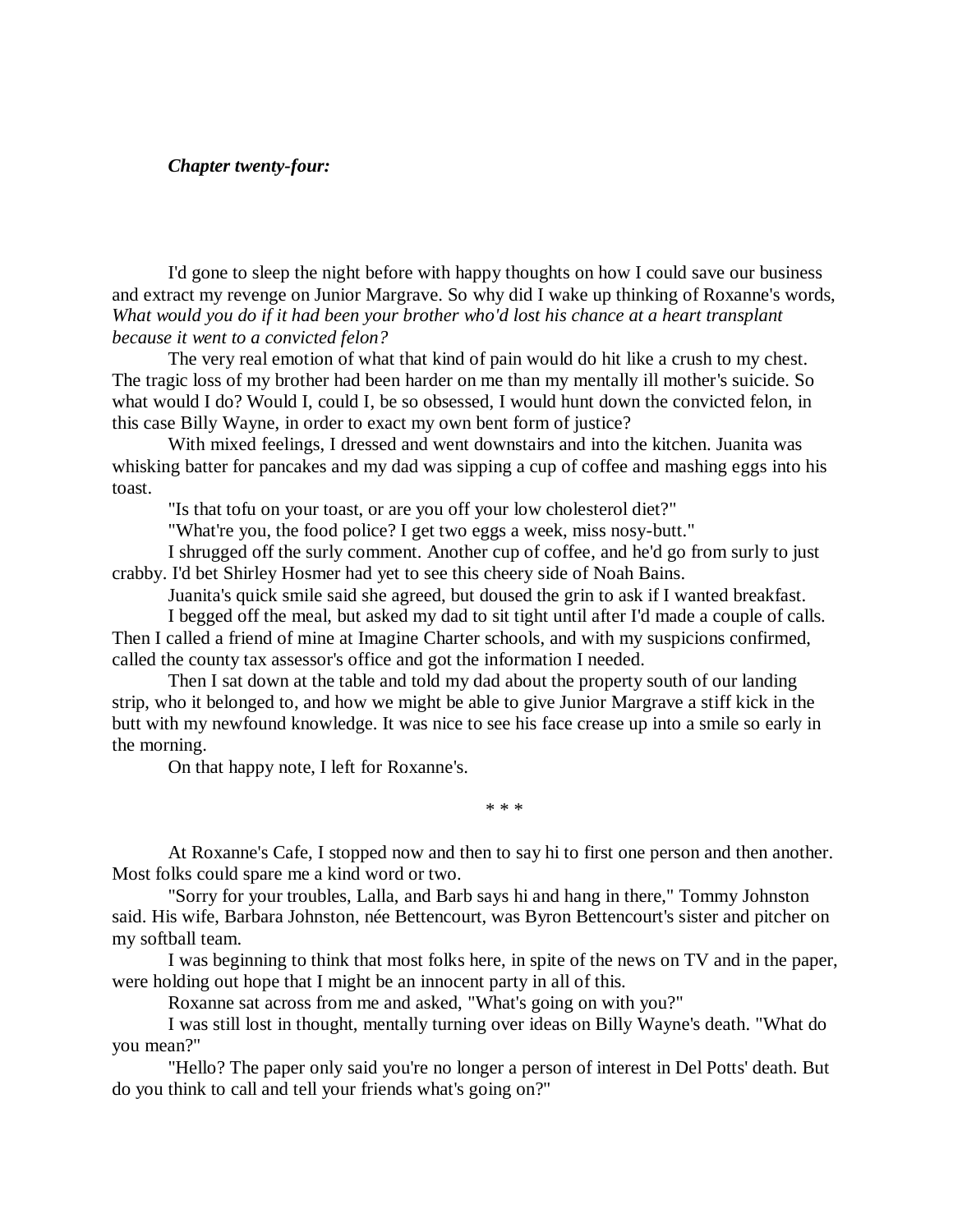"Oh, that. I'm off the hook 'cause he's not dead."

"What the heck do you mean, not dead?"

"He's not dead." I told her about how Del had cheated death and how Detective Rodney had Caleb by the short hairs and that I'd given Caleb his ring back, at least until this was all cleared up and added my one piece of good news.

"Remember that school that I thought might go up at the end of our runway? Turns out I've been sweating bullets for nothing."

I told her about the dirtbag competitor by the name of Junior Margrave and all the antics he'd been doing to run me out of business this last year.

"I don't suppose you're going to wait on karma to show up and settle the score. Because he will get his, you know."

"I've already worked out my revenge for Junior, but you'll be happy to know it's nothing that involves violence. Turns out he owns that piece of land at the end of our property with the school sign on it, but next week it's going on the auction block for back taxes, and Noah Bains will be there to make sure we're top bidder. All of which got me to thinking about revenge and my brother, Leslie, and what you said."

"You mean when I asked you what you would do if your brother lost his chance at a heart transplant because it went to a convicted felon in prison?"

"Yeah, that. Now I'm wondering if Billy knew that he was marked for this sort of bizarre justice and was trying to tell me the name of his killer."

"Huh. So 'The more there is, the less you see' wasn't a poem, but his way of telling you he knew why he'd been stabbed?"

"I wish I could get another good look at his snowflakes."

"Aren't they with the police?"

"Pippa got me a quick peek in the police evidence room," I said. "Though she might prefer to keep her distance since Del Potts was found in the trunk of my car."

I was thinking I could call Caleb, but if he had to ask Rodney, I might as well forget it. Rodney would never let the box go if he knew I wanted to see it.

Roxanne was picking crumbs off the tabletop, wiping fingerprints off the salt and pepper shakers, rearranging the silverware, the sort of thing she did when she was seriously thinking of how to broach an uncomfortable subject

"What?" I asked.

She rubbed a hand over her chin and said, "Don't suppose you've been exactly circumspect in your criticism of Detective Rodney, have you? Could that be why he leans on you so hard? You want my advice? Stay out of his way. Let Caleb and the feds do their job."

"I can't, Roxy, don't you see? Billy Wayne's snowflakes were his last desperate effort to get someone to listen, and all I did was sic Caleb on him. The clue to who killed Billy Wayne is somewhere in that box of a hundred or more paper snowflakes, I know it. If it's a policeman, or the investigating detective, we'll have it in Billy Wayne's own handwriting."

"So you think Billy Wayne wrote some kind of message to you on those snowflakes?"

"I don't know. The few I read in the evidence room were a complete surprise. They weren't the love poems he left on my windshield wipers, they were Edgar Allan Poe and that drunk, what's his name … ?"

"Dylan Thomas. So you think another look might my goodies help?"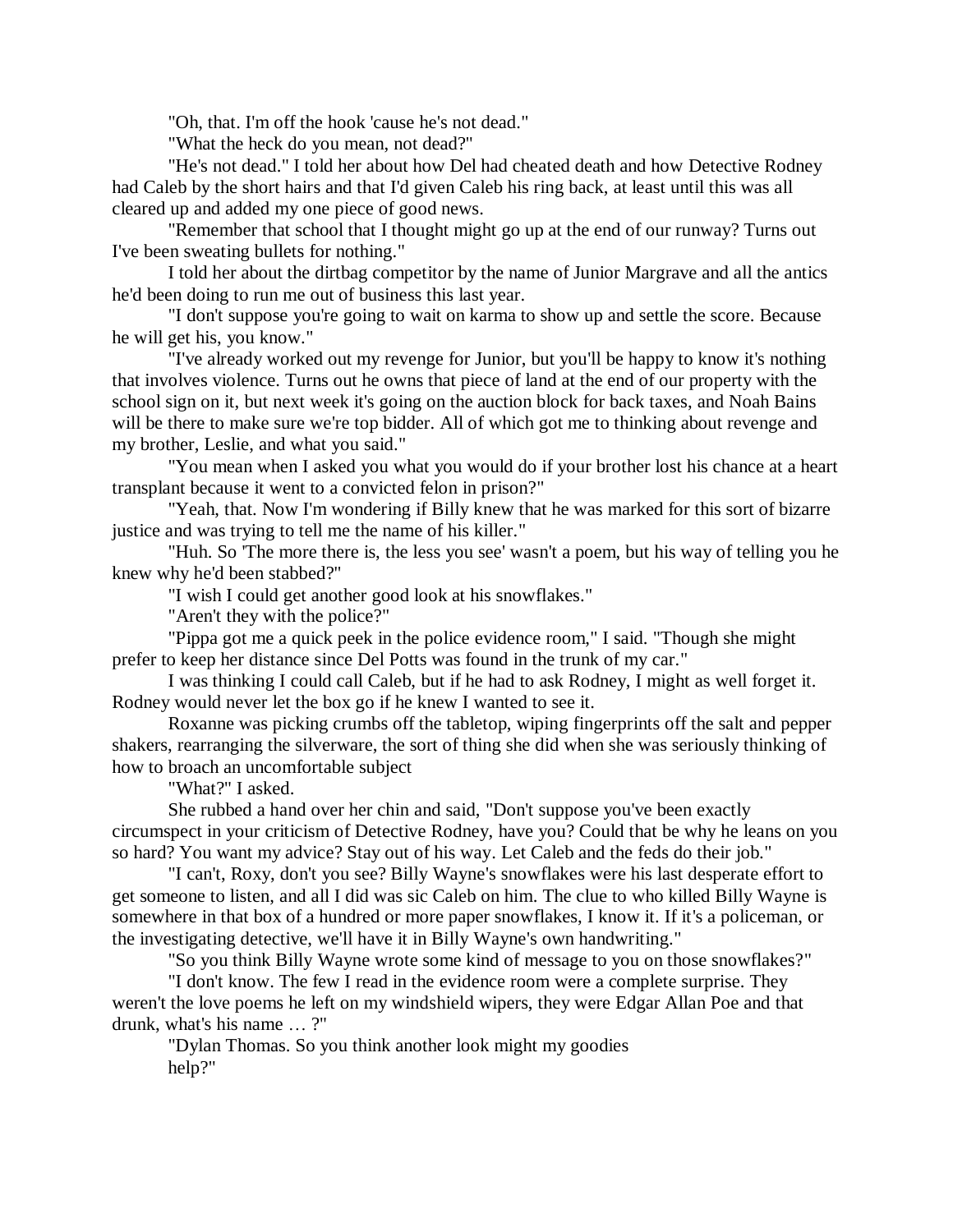"If Rodney has anything to say about it, I'll never see those damn snowflakes and Caleb … oh well."

"Humph. We'll see about that," she said. "I'll be right back."

While she was gone, I wolfed down a stack of dollar-sized pancakes and two eggs over medium. When she came back, I was licking syrup off my fingers.

"Sorry, sweetpea. I was going to get you that box, but looks like it's already up and gone. Think Caleb had it picked it up after all, just to please you?"

"I wouldn't think so, since we're on the outs again, but it was nice of you to make the attempt, even if it didn't work out."

"Of course I would. You're my children's godmother, aren't you? And it don't look good on their college application to have jailbird after 'Godmother.'"

I borrowed Roxanne's cell and called Jan. "Speak," she said, her voice a breathless rush. "Hey, you were supposed to call and let me know if Grace Kim has left the country."

"The SF and Oakland airport police were already checking passports for young Asian women leaving the country. If she did leave, she did it on someone else's passport. You really thinking she'd run?"

"Her dad would rather lie about it than cooperate with the police."

"Okay, I'll call you if I find out something. Gotta go."

"Wait Jan, where's Del?"

"Working undercover, of course." She hung up on me.

He said he'd be working under cover. But then I was probably feeling jealous. At least they had a love life.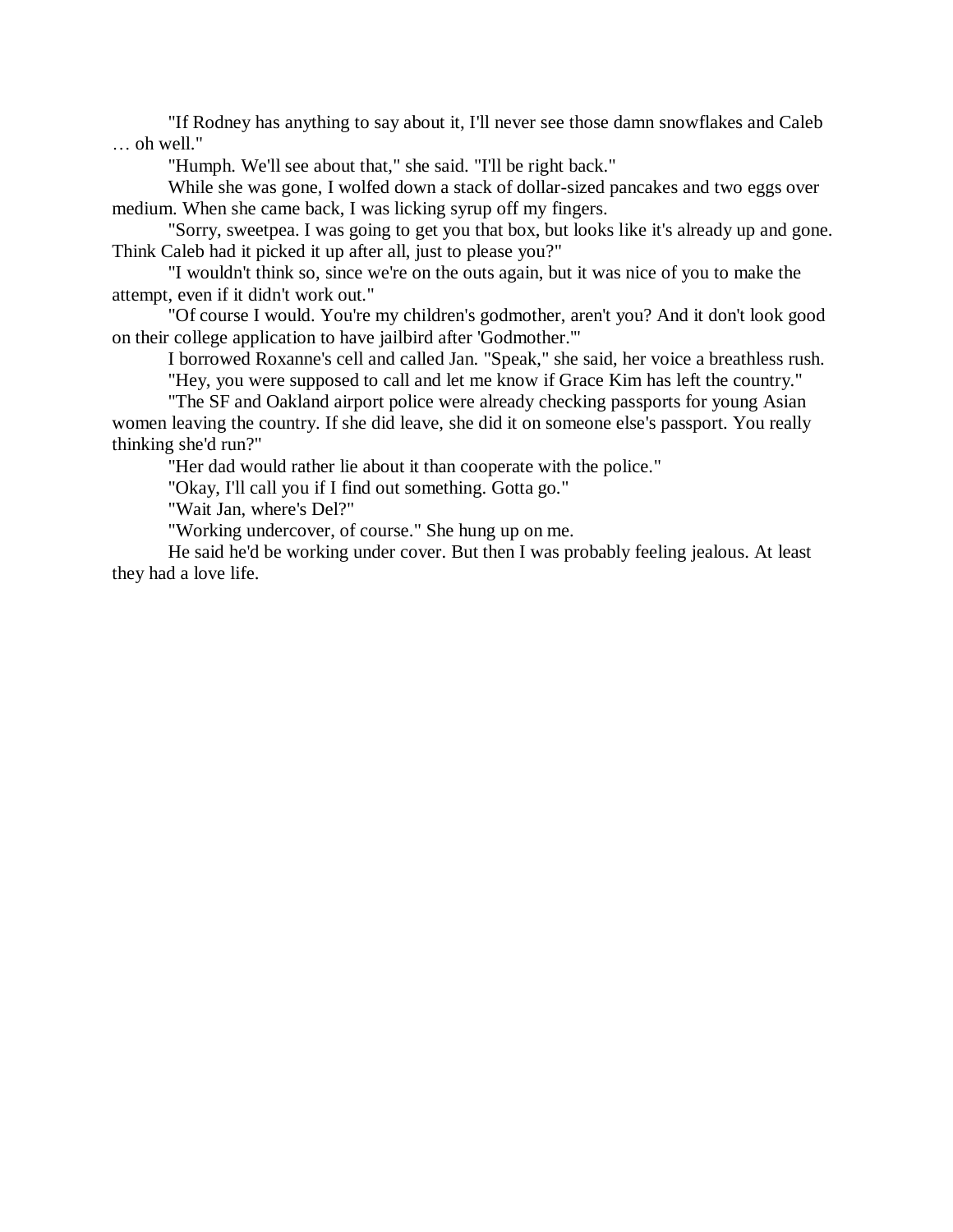# *Chapter twenty-five:*

Taking a side trip to the AM/PM, I loaded up on peanuts and candy bars, then parked next to Mr. Kim's alley and angled my view to include his door to the alley. I lined up my goodies—least favorite to favorite, thinking that way I might be able to avoid actually eating that Snickers bar way over on the other side of the driver's seat. This was as good as any place to sit and wait to see if Grace Kim showed up, and there was, I noticed, a blue Camry in the alley.

I didn't have long to wait. Mr. Kim's wizened head poked out of the door. He looked both ways and then retreated inside.

In another minute, Grace stepped out into the alley, got in the Camry and backed out onto the street.

I pulled out and followed, keeping several cars between us, which also meant I sailed right past her when she pulled into a parking garage across from the Stanislaus County Courthouse. I circled the block and pulled into the busy lot, took a ticket, and followed the ramp up until I found her late-model blue Camry parked on the fourth floor.

I peeked through the car window then tried the door handle—it was unlocked. Inside a folded map lay on the front seat, a large suitcase lay on the back seat and a Chinese good luck symbol on a red silk tassel swung lightly on the rear view mirror.

I jogged toward the stairs hoping I might catch sight of her crossing the street, then skidded to a stop. She was leaning against the hood of a Honda.

I don't think either of us could've been more surprised.

For a moment I thought she would bolt, but instead, she planted her feet, her tone defiant. "What're you doing here?"

"You got some 'splaining to do, Lucy."

Her eyes darted around the empty garage. "Lucy?"

"You know what I'm talking about. You helped someone stuff that reporter in my trunk. You stayed to make sure I was okay but lied to the police about being there, and now you're leaving town?"

She crossed her arms over her chest and lifted her chin. "I'm not running away if that's what you think."

"Then what're you doing in this parking garage?"

"Not that it's any of your business, but I'm here to meet someone who can help us."

"A lawyer?" I asked, remembering that the garage was a favorite for lawyers working across the street at the courthouse.

Her laughter was bitter. "No lawyer will be able to help us."

"Then your dad *can* ID the killer!"

"Oh, please! Pops saw a glint of light shining off something. He couldn't identify the killer if his life depended on it."

"What about you, Grace? Could you identify the killer if your life depended on it?"

Her lips tightened into a hard line. "I heard you were the one who got a warning. Perhaps you should leave town!"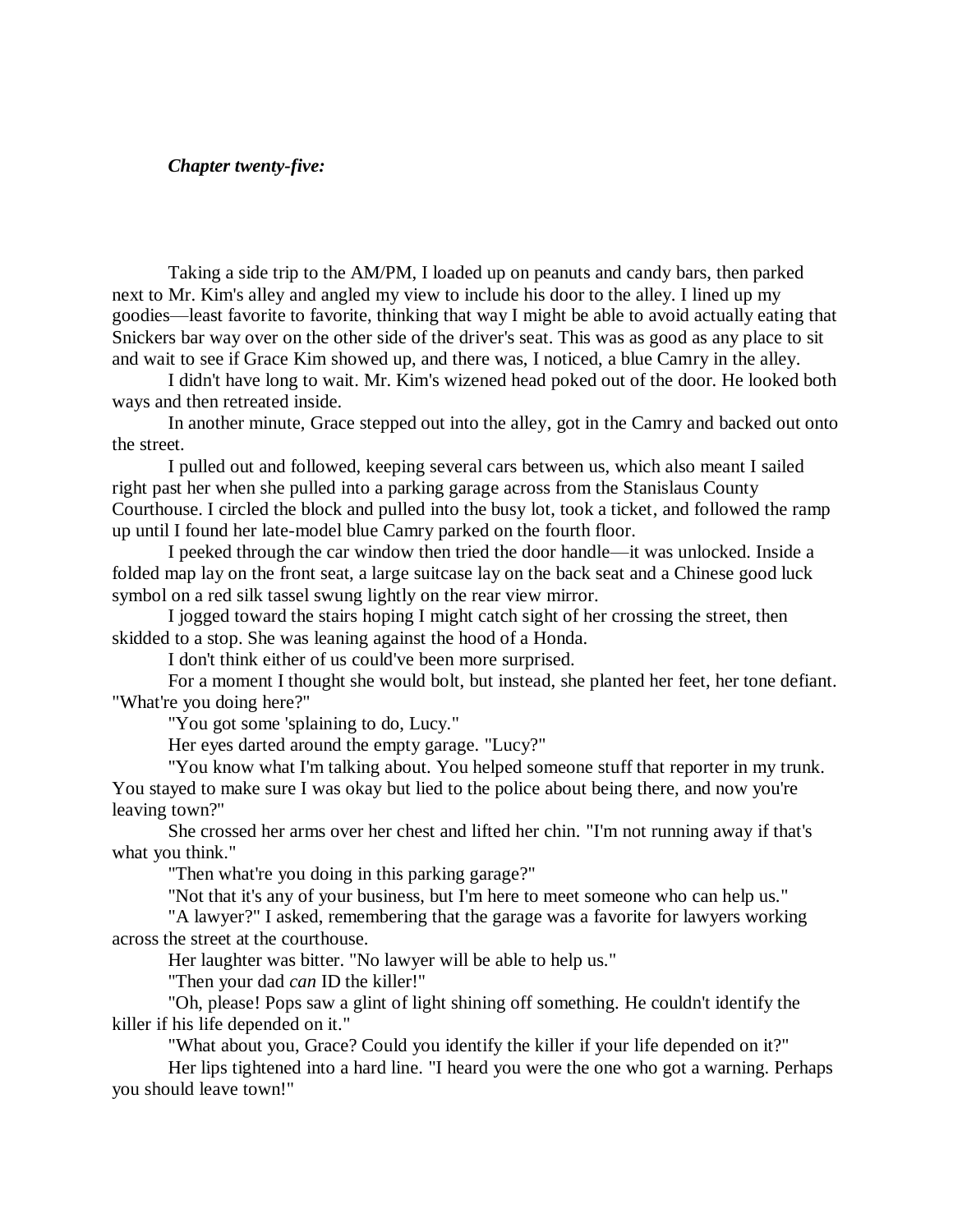My jaw dropped. The D-O-A note on my dad's door. "How did you know? Who told you?"

She shook her head, the black bob swinging.

"At least tell me why you're hiding?"

She flapped her hands at me. "I told you, I'm not hiding."

"Fine," I said, reaching out for her arm. "Then come with me, and you can tell Detective Rodney how you lied to cover your own butt."

She pulled away and glared at me. "Can't you just leave us alone?"

"No, I can't. I want to return the favor you did when you saved me from a mugger."

"Some favor. Next time I see you on the ground, passed out, I'll keep going."

Frustrated with her refusal to tell me the truth, I tried with a lie of my own. "Oh? Aren't you just a bit worried that the button you're missing on your work shirt will match the one the police are looking at as evidence?"

Her quick intake of breath confirmed my suspicions. Grace was worried.

"You're involved with a killer, Grace. Someone who murdered once isn't going to let you off the hook, just because he's a cop, or because he says he loves you."

Doubt and puzzlement flickered across her face, her brows twitched once, then her expression flickered from sullen, to surprise, and finally panic.

She turned on her heel and ran for the stairs.

I was stunned. "Grace! Wait up!" I pocketed my keys and took off after her, following the rapid, metallic clatter on the risers as she flew down the stairwell.

She was turning from the third onto the second floor when I heard strident voices echoing off the walls.

I hesitated, waiting.

Had someone stopped her? Someone she knew? I heard voices again and Grace's impatient answer. She was arguing with someone. The muffled voices rose and fell in the echo chamber of the stairwell. Then nothing until I heard the light footfall fading as she reached the first floor.

I clambered down the stairs and onto the street. There was nothing left but a squeal of burning rubber as a car rounded the corner.

She was gone, and so was my chance to find out what she knew. Who was here to help her? Who did she trust with her secrets, and what did I say to douse her confidence? Now, with only more puzzling questions, I would have to call Caleb.

\* \* \*

The driver's side of Grace's blue Camry was open and the IDENT team was going through it.

Rodney glared at me, said something to Caleb, then stalked away.

Caleb spoke to the team and they backed out of the car. Then he motioned for me to squat down next to the open door, but not to touch anything. He went around the other side and leaned on the doorframe so he could talk to me through the open window.

"Everything look the same?"

Even now the smell of Chinese food clung to the upholstery.

"Yes. I followed her from her dad's restaurant. Spoke with her for a minute and she ran off. I ran after her, heard her arguing with someone, but by the time I got to the first floor they'd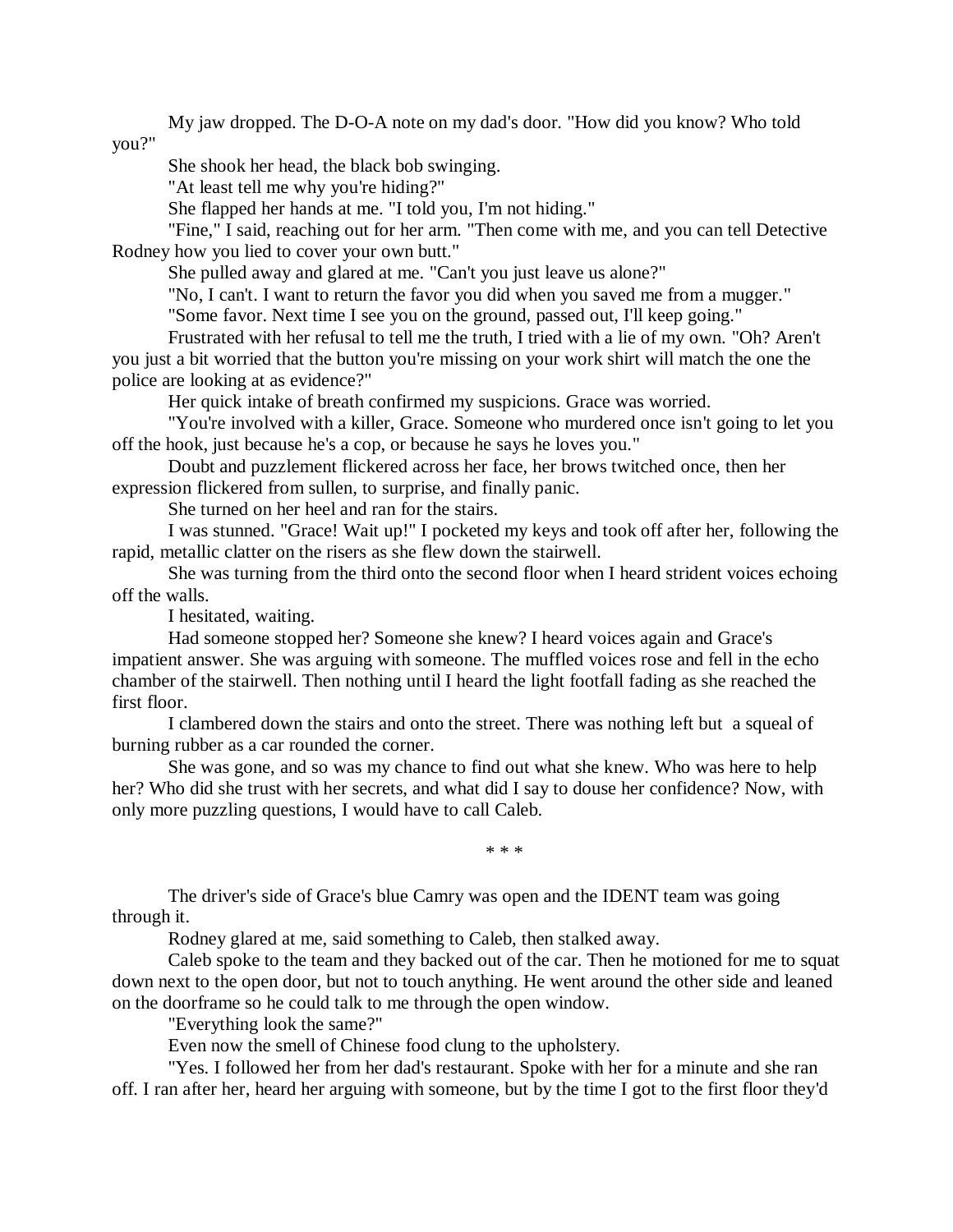disappeared. She was here to meet someone, said it was someone who would help her and her dad."

"The keys," he said, nodding at the set in the ignition, "were they here then?"

"I didn't notice. Let me think," I said, looking at the plain chenille bench seats, the dust free dashboard, the tidy dirt-free car mats. "I opened the door and saw that map on the seat and the suitcase on the back seat."

I lowered my voice to a whisper. "I pressed her to tell me who she was meeting. I must've said something to shake her confidence and she ... she just took off."

"Stay here a minute, I have to talk to the detective."

Caleb stood, and when he did, it set in motion a Chinese red tassel hanging from the rearview mirror. He motioned the IDENT team forward.

That swinging tassel—where had I seen another one like it?

Caleb walked over to Rodney. They spoke for a few minutes then Rodney snapped out a few words. Caleb held up his hands in a conciliatory manner and came back.

"Okay, Lalla, here's what's going to happen—are you listening?"

I was staring at the red good luck tassel hanging on Grace's mirror. "Do you think she was kidnapped?"

Caleb sighed. "We'll find her. Mr. Kim is going to be picked up. He'll be arrested for Billy Wayne's murder."

I'd suspected Mr. Kim at first too, but not now. Not after I realized his reticence with the police was simple self-defense. "Can you tell me why?"

"Mr. Nyung Kim was a South Vietnamese military specialist assigned to the United States Army. He was trained as an assassin, Lalla. He's left-handed as the forensic pathologist has reported and he's within the range for height of the killer."

"Yes, all of that may be true, but he and Billy Wayne were friends."

"If you'll let me finish; there's one more thing you don't know. The heart transplant Billy Wayne got? The donor was Mr. Kim's son."

"Oh, no! That's why …."

"Yes," he said finishing my thought. "You feel like driving home?"

"Yes—no. Caleb, why would Mr. Kim befriend Billy Wayne only to murder him?"

"I'm not going to go into it with you now. We'll talk later."

He reached out to take my arm and I flinched out of his grasp.

"This is Rodney's doing, isn't it? Because he needs an arrest."

"He's the investigating officer, Lalla. I got permission to tell you this much, and now it's over, not your problem anymore."

"Can I see him, Mr. Kim?"

"No. That's the condition for telling you this much. You're to stay away from Mr. Kim and his family."

I was furious. "You fed all that information I gave you to Rodney, didn't you? And Rodney used it against Mr. Kim. Oh, Caleb. This is just wrong. Wait! What about Brad Lane's assertion that it was a cop? Doesn't that count for anything?"

"Brad is dead and Del Potts hasn't been around to confirm the story, has he?"

I blinked. Did he really not know? "Caleb, Del's not dead."

He threw up his hands in exasperation. "What do you want from me, Lalla? The little weasel slipped out of the hospital, and nobody seems to be able to bring him in. You wouldn't happen to know where he is, would you?"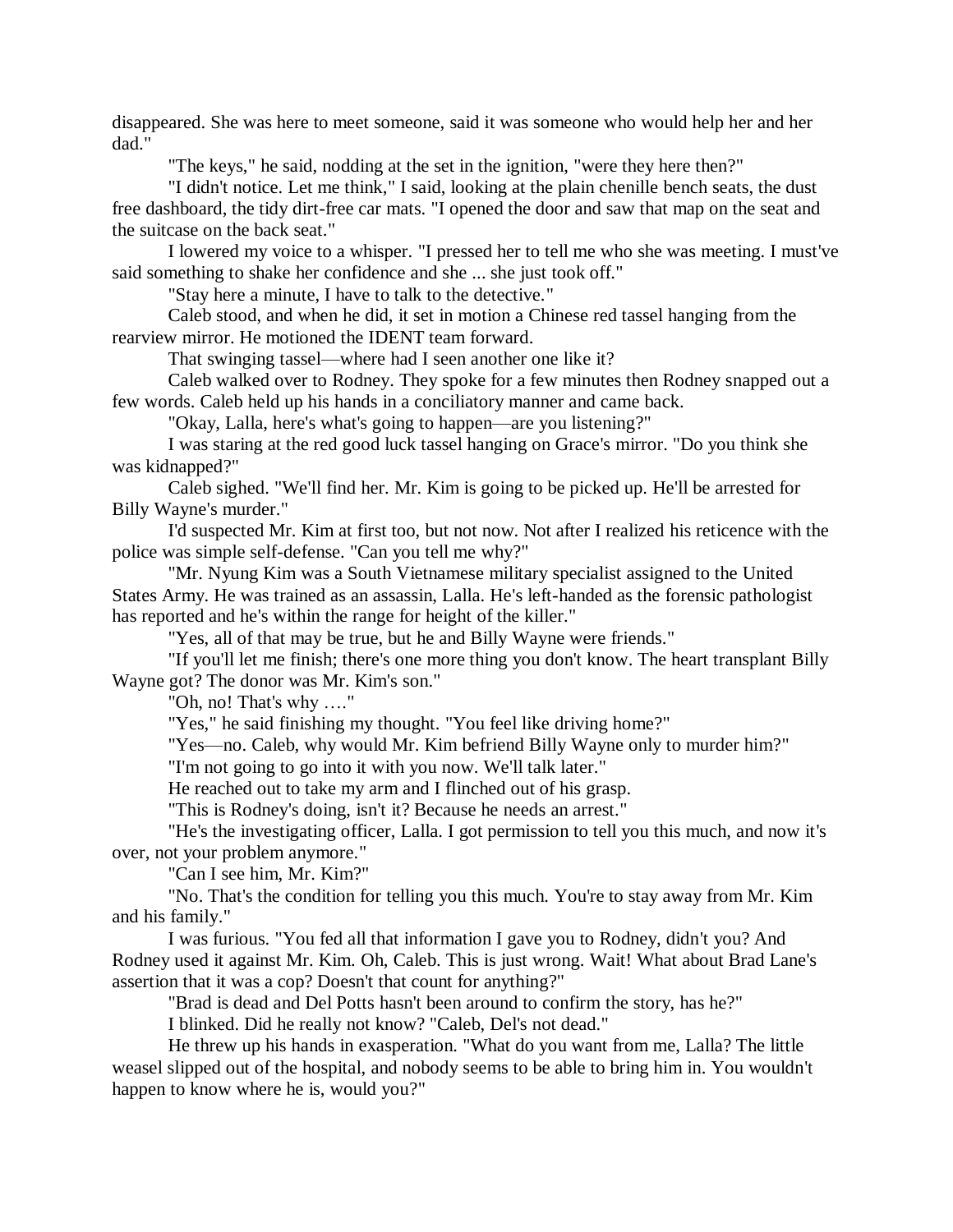My hoot of laughter caught the attention of the IDENT team going through Grace's car. I grabbed him by the sleeve and pulled him close enough to hiss in his ear. "Del survived dehydration and heat stroke to walk out of that hospital because he didn't trust Rodney not to finish him off. And you let me twist in the wind wondering how I managed to be so lucky to get off a murder charge."

"What're you talking about? Rodney said, he promised me …. "

"He promised you—what? That I wouldn't be charged with Del's murder because there was no dead body? If I hadn't talked to a very live and well Del Potts, I'd be right where you are today, still under that bastard's thumb."

He drew back, the ice-chip eyes thinly reappraising. "You think I'm under Rodney's thumb? Is that why you gave my ring back? Wait a minute. You do know where Del's hiding, don't you?"

"You're not paying attention, Caleb. Rodney used both of us—me, to feed you the leads so he wouldn't have to bother to work for them, and you, because he knows you're a duty-bound officer of the law. But right now, if I knew where Del Potts was, I sure wouldn't tell *you*."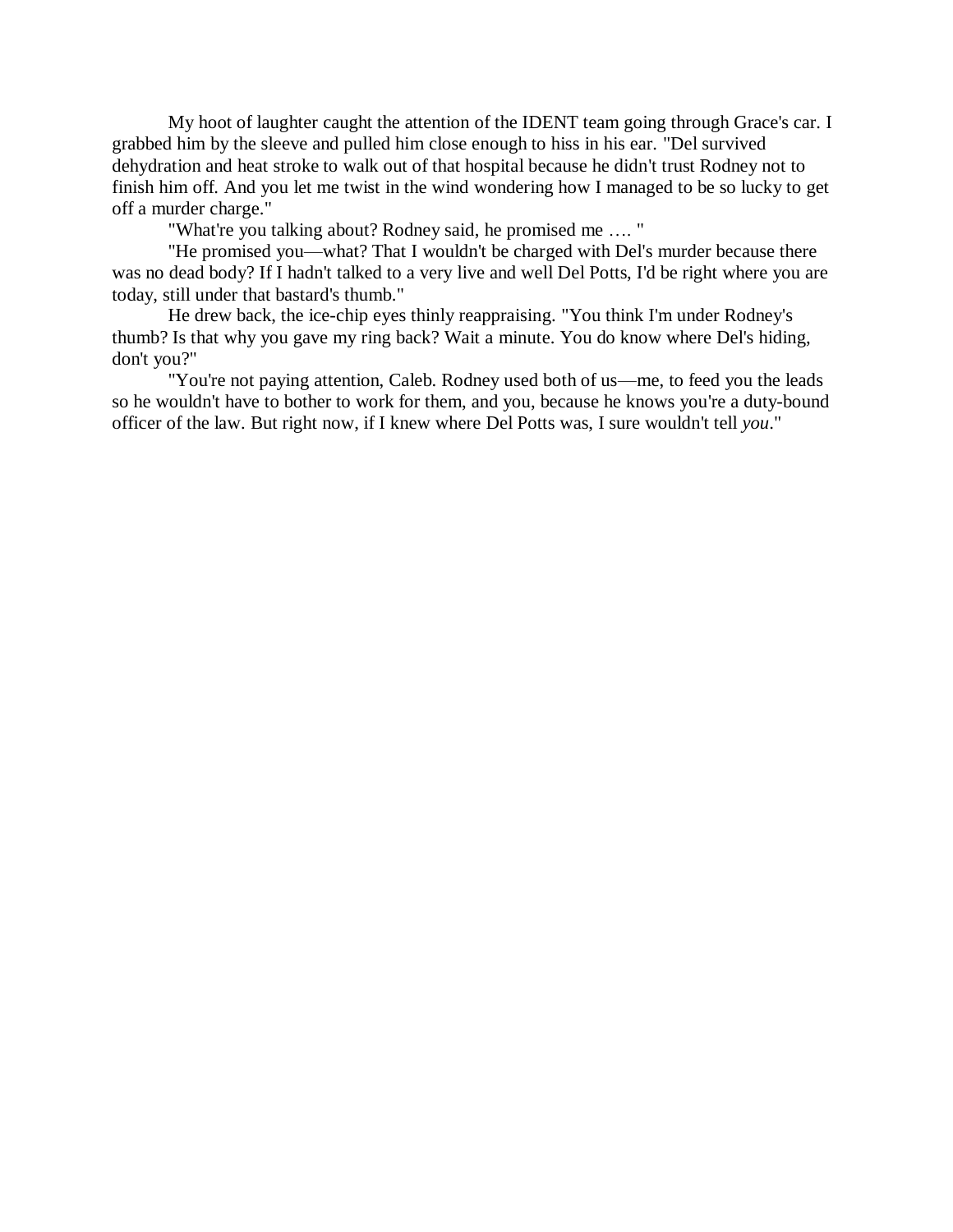#### *Chapter twenty-six:*

I spent the next few days with the pile of invoices I'd left hanging because I was involved with an investigation that, except for the still missing Grace Kim, was now all wrapped up. Maybe I should've listened to that little voice in my head—the one telling me not to get involved.

Still, I had questions; like would the case against Mr. Kim stand up in court? And would Del ever find the cop connection, and most of all, where was Grace Kim? I was now convinced Caleb had his priorities where they should be, and it was best if we didn't speak for a while.

\* \* \*

By four in the afternoon I was napping on the office sofa, my left hand hanging over the edge. The phone was ringing, and I thought about letting it go to the answering machine then got up and answered.

Del said, "We've found a way to talk to Billy Wayne's heart doctor. We're going to corner him at a fund raiser in Stockton tonight. I have a press pass for you if you want to join us."

"What good will it do?" I asked, listlessly. "Mr. Kim has already been charged with the murder."

"Oh, come on. Just because Rodney has a convenient arrest doesn't mean he's got the right suspect. "

"But what do you expect to find? I mean, we already know that the heart belonged to Mr. Kim's son."

"Yes, but we don't know the name of the person who was in line for the heart Billy Wayne got, do we? Aren't you interested in finding out if there's a better suspect than Mr. Kim?"

"The heart recipient? You think the doc will tell us?"

"If he knows, I'm the one to get it out of him."

I was thinking of Mr. Kim sitting in jail. "Then what?"

"The more there is, the less you see," he said, quoting Billy Wayne.

Those words cut to the core of it. I wanted nothing more than justice for Billy Wayne Dobson. "What time?"

"One hour. Arny will pick you up. Wear something sexy."

"Why?"

"Because the doc fancies himself a ladies' man, and I'm just not that attractive."

"Oh goody, I'm a shill."

"I'm glad you see it my way."

Finally, something to do instead of worrying how I was going to prove Mr. Kim wasn't a killer. I hung up, and energized with hope, I left behind the rest of the paperwork and sprinted for the house. I showered, then slipped into a beige linen dress with matching jacket. Smoothing down the dress in the mirror, I noticed it stretched a bit across my hips. I was gaining weight, no doubt about it. Forty was hitting me hard, and I would have to do something about it. Like quit eating.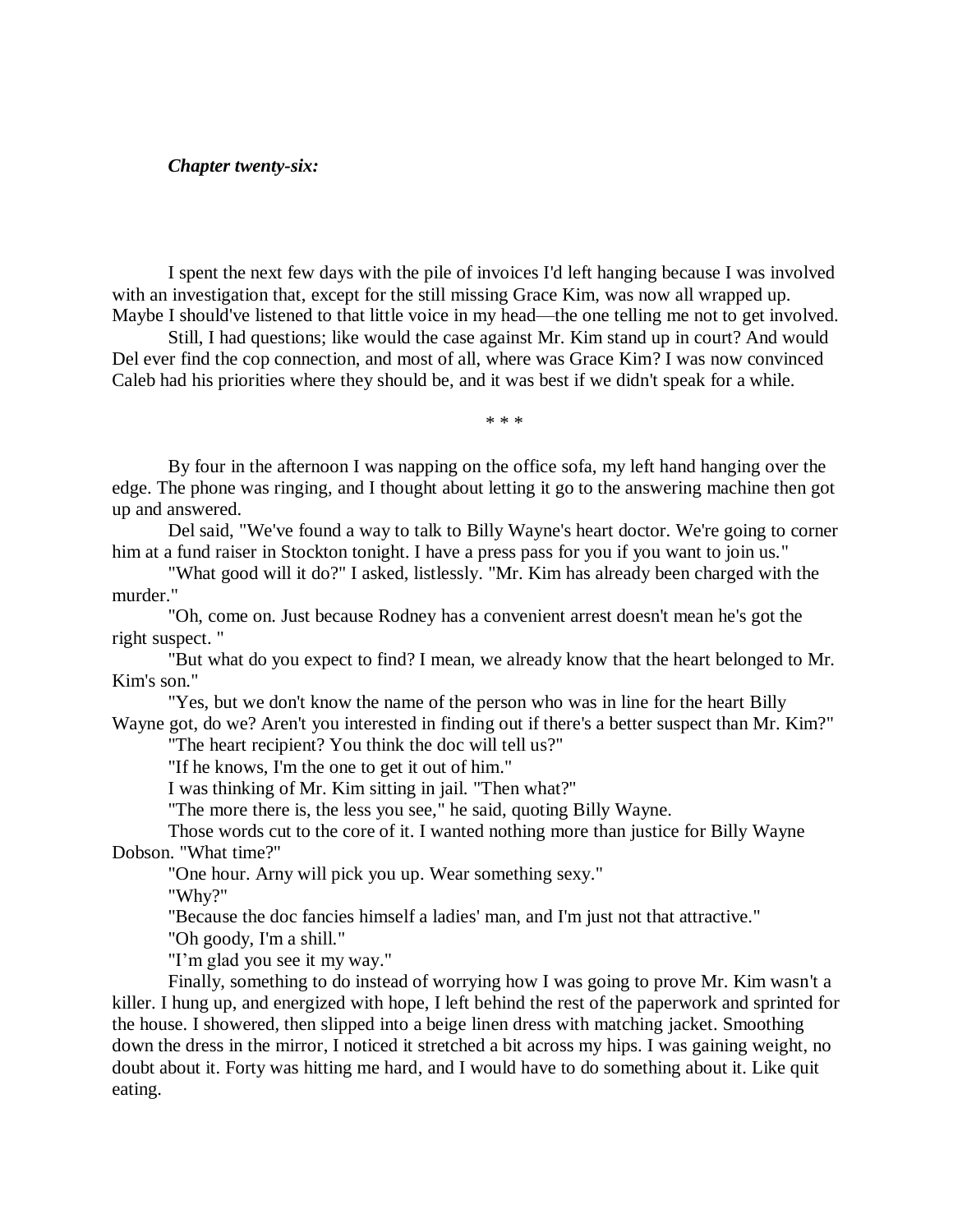I ran down the stairs and grabbed a beer out of the fridge. Trailing my dad behind me, I went out onto the porch to wait for my ride.

He watched me slug down most of the beer in one gulp. "Caleb's coming for dinner tonight. Did you talk to him, tell him you wouldn't be here tonight?"

"Why do I have to tell him anything? He hasn't called me in days."

"You ought to stay, clear up this misunderstanding, or whatever it is you got with him."

Instead of answering, I asked him a question. "Did you tell anyone that Caleb and I are engaged?"

"Gave you a ring, didn't he?" he said, confirming the rumor was now all over Modesto.

"I just don't think it's a very good idea right now for us to be engaged, you know?"

"No, I don't know. You can't be worried for his reputation, are you? Not after everything he went through with you last year. Or is it that he isn't dangerous enough for you?"

"Not fair."

He was thinking of last year when I nearly fell for the ruggedly handsome nephew of Patience McBride. I knew he was unsuitable, but I'd been so flattered that this younger man found me attractive, I'd more or less fallen into my old pattern of believing another no good, cheatin' lyin' man whore.

"So," Dad asked, "what's eating you, anyway?"

"It's not that Caleb doesn't love me, Dad. It's just that his loyalties are divided. It can't be helped, it's his job. Politics probably or …."

"Or what?"

"Don't you find it interesting that all charges have been dropped against me? Murder, reckless driving, all dropped?"

"I just figured, well, you know Caleb."

"He's good, but not that good, Dad. I think Rodney made a deal with Caleb. String me along but keep me in the dark about Del being alive while Caleb passes my information to Rodney."

"What's wrong with that?"

"But, Dad, I gave all those nice fat leads to Caleb and they arrested Mr. Kim."

"That Chinese guy had a motive, didn't he?"

"Mr. Kim is Vietnamese, not Chinese, and they got the wrong man. So you see, I don't know if it's in my best interest to tell Caleb anything right about now."

"Don't be stupid. You just got your nose out of joint 'cause you're out of the loop with the police."

I got up and handed my dad the empty beer bottle. "Here's my ride. I'll be back before midnight. I hate to sound secretive, but it's probably best if I don't tell you where I'm going."

"What am I supposed to tell Caleb?"

"Tell him that I ran away with the circus." I tipped my head at the street rod rumbling to a stop in front of our house. Arny's undercarriage was lit like a traveling sideshow.

"You be careful, hear?"

"Of course," I said. It was sad to think that it had come down to this, that I couldn't tell Caleb what I was doing because I couldn't trust him not to share it all with Rodney, who might use it to arrest another wrong suspect.

Arny's dark curls were spiked and gelled so his head looked like a barbwire torture contraption. He also wore a clean white shirt, skinny black tie and a suit jacket from the eighties. He and my dad should meet, talk fashion.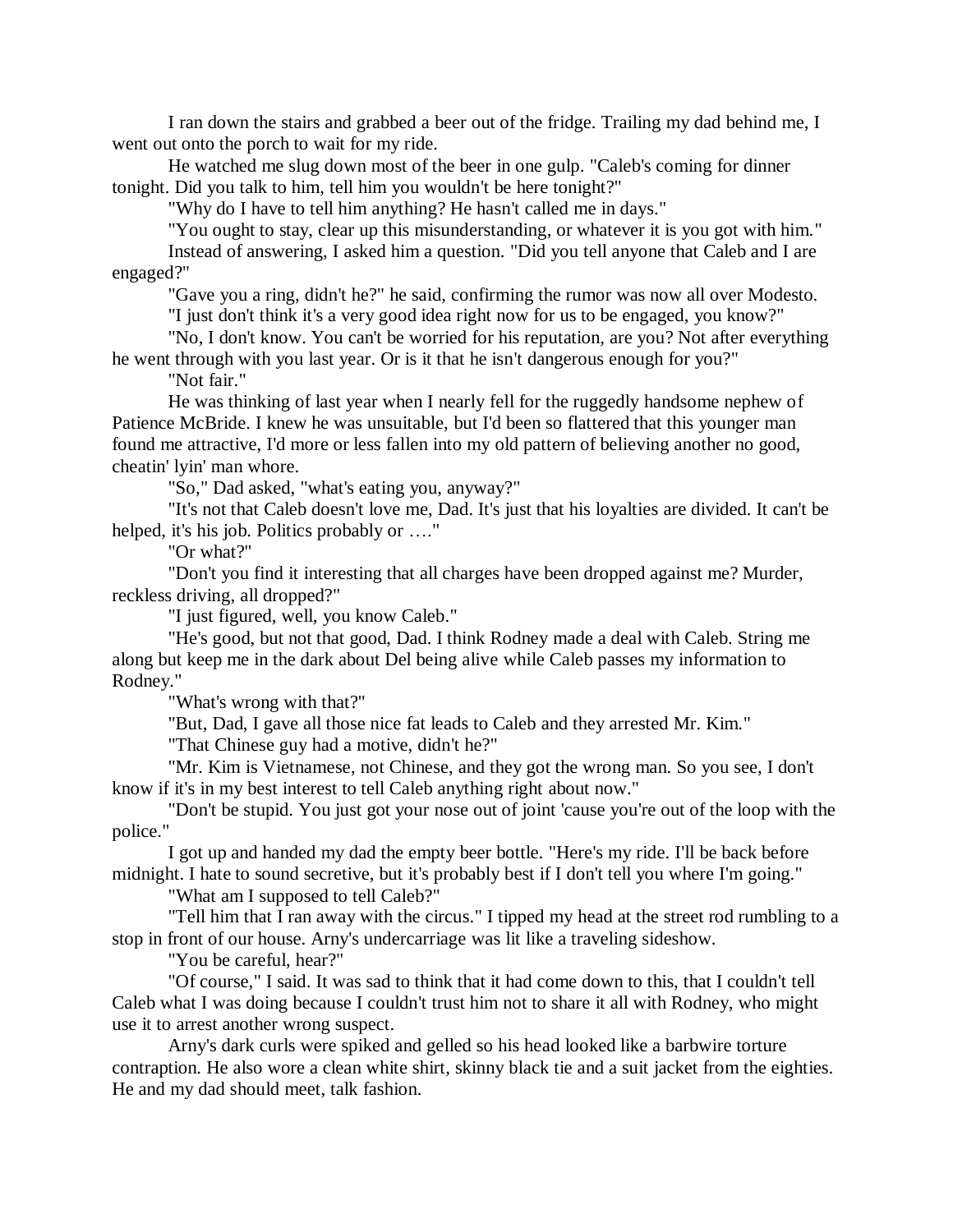"You're dressed up," I said, getting into his car.

"Jan said to be ready for anything," he said, gunning the motor, juking the gas and spitting gravel as we fishtailed onto the main road. The car wobbled once but missed the telephone pole that almost got in its way.

"You obviously like the speed," I said. Have you ever been in a small plane?"

"Those pokey little things?"

"I was thinking of a Pitts. Kinda like this little street racer of yours. Ever see a stunt plane do a barrel roll?"

"No way!"

"I could get you a ride, if you like." I knew a guy with a Pitts, and it would be a good way to thank Arny for chauffeuring me around.

"Awesome!"

"I'll let you know in a couple of days. By the way, do you know where we're going?"

"The Farr building in Stockton. She wrote down the address," he said, handing me Jan's notes. I noticed her handwriting had a girlish round slant and she dotted her i's with hearts; the girl was an optimistic romantic after all.

I gave him the exit numbers and in thirty minutes we were cruising past an austere two story building.

Arny frowned at the long line of cars backed up a block from the building. "This doesn't look good."

We crept by the entrance and saw signs hoisted in the air and protestors shoving pamphlets at frustrated attendees trying to navigate through the door.

A parking attendant was putting out a FULL sign at the lot, while cars waited next to a sign that said, *Valet parking: \$25.00.*

Arny scoffed at the line of Mercedes and limos.

"I'm not going to let one of these goons have the keys to this baby."

"We're going to have to hoof it, then," I said, peering down the long line.

We argued for a few seconds about whether he would allow me to get out at the curb or I would walk a few blocks so I'd know where he'd parked. I won, and we found something five blocks away next to an empty lot.

Stockton has, over the last years, become rougher around the edges than the local Chamber of Commerce liked to admit. Five to one, the neighborhood we were now parked in was a less than desirable area. Arny would have to stay locked in his vehicle.

Three young men, their oversized pants hanging low, lounged under the street lamp.

"Arny, keep your cell on. If you have any trouble, call 9-1-1."

"I'll be okay. They're just homies."

They looked dangerous. "Maybe we should move."

"Nah. They're just hangin', no worries."

"What do you mean, 'no worries'? They look pretty tough to me."

"No do-rags, no colors, and no neck tats. They're just homies hangin' out 'cause it's too hot in da crib. Go on, it'll be okay."

Cribs, huh? I closed the car door hoping he knew what he was talking about and jogged across the street. Other than an appreciative wolf whistle, none of them made a move away from the street light.

\* \* \*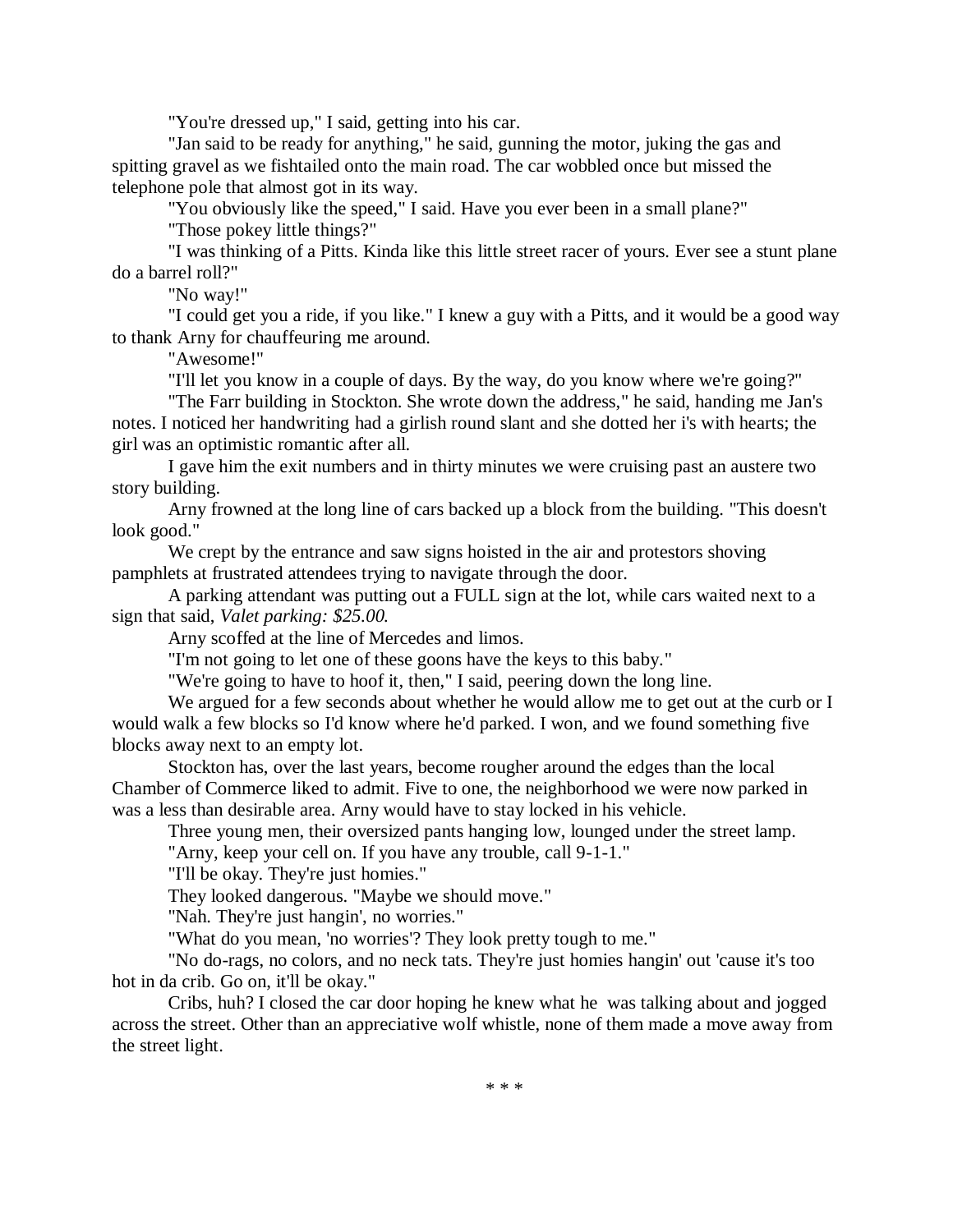Security had provided rent-a-cops, but there were two groups of protestors, and they were noisily shouting at each other, and attendees in black tie and evening attire had to fight their way through the protestors and into the building.

"No heart transplants for convicts!"

"Prisoners have rights, too! Who're you to decide who lives or dies?"

The other side yelled, "Is there no justice for victims?"

Ironically, both sides had signs that said, "Dignity for humanity!"

Now and then a protestor danced through the crowd of attendees and shoved pamphlets at them. I bent down and scooped one up. The print looked like blood splashed across white paper, complete with droplets dripping down the edge.

*Heart transplants are a Sin against God and Nature!*

*A murderer kills twice when he gets a heart transplant. Is that justice?*

All were eerily similar to the hate mail sent to Billy Wayne's mom.

Following Jan's instructions, I went around to the side door where Jan and Del were waiting.

.

"Boy," Del said, "some party, huh? This is going to be fun."

"Yeah," I said, looking at the shoving match going on out front, "if there isn't a riot soon. Was this expected? The protestors?"

Del winked, "It might even become part of the eleven o'clock news."

"What do you mean 'it might'?"

"Never mind," said Del, steering me towards the door. "Jan will cover the protestors and you and I will go talk to the good doctor. Here's your pass."

I took the cardboard ID on a lanyard and draped it over my neck. "Do you really think he'll speak to us with that rowdy mob out there?"

Del winked, showing me one side of his badge with a police ID, and the other with a newspaper ID. "You have much to learn my little chickadee. Watch and learn."

Once Del waved his pass at the gauntlet of security, it was relatively easy to go anywhere we wanted. We walked down a long hallway stopping to peek through a side door and into a giant ballroom filled with the buzz of several hundred guests. Except for the black tie, and maybe better food, it looked like one of our National Aero-Ag Association conventions; rubber chicken and boring speeches.

"How're we going to find him in all those people?" I asked, peering over Del's head.

"Not a problem. Follow me." He snagged a door handle, and it opened on a darkened backstage. Small things came into focus; a dim overhead bulb, steps leading to the stage, and a theatrical curtain beyond.

I heard the sound of heels, and a woman with a clipboard breathlessly hurried toward us.

Del flashed the police side of his badge at the woman. "Doctor Madison is expecting me," he intoned. "Is he back here?"

She exhaled a noisy breath, relief washing over her thin face. "Oh, thank God you're here. What about her?"

"She's with our unit," he said.

She gave me a quick once-over, shrugged, and lifting a finger like a baton, and led the way.

"He's expecting the police," I hissed.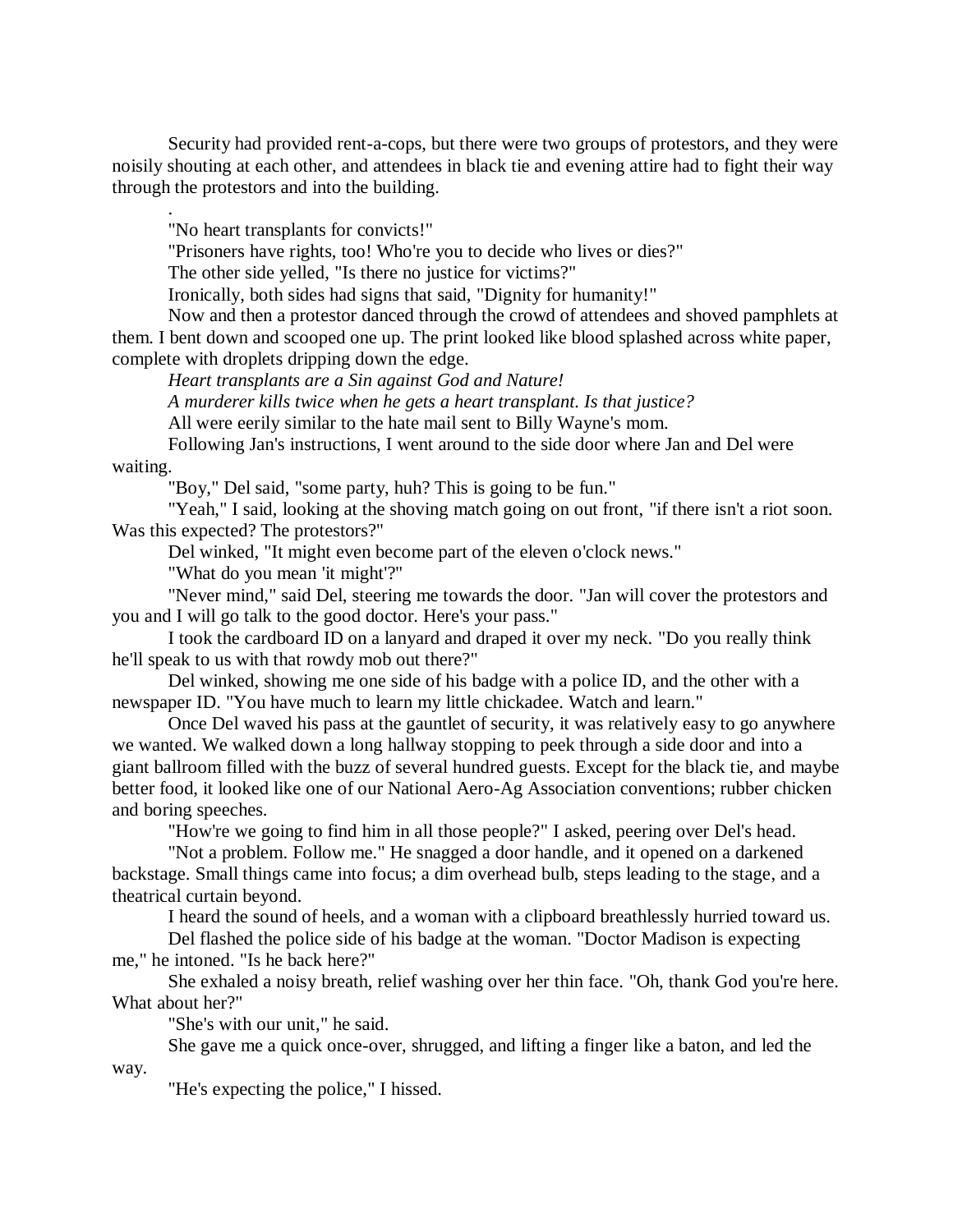He pursed his lips, blew me a kiss, then hurried after the clipboard lady.

"Hideous crowd out there," she said, over her shoulder. "This is Doctor Madison's first society fund raiser, and all the invitations were mailed directly to the doctors. I presume you brought in additional security. We have some of this country's most prestigious heart doctors here tonight, and for heaven's sake, do assure Dr. Madison that you'll do something about that mob out there."

She stopped at a door. "Here we are." She lightly tapped on the door. "Doctor Madison? The police are here. Doctor Madison?"

She peeked into an empty room. "Oh, dear. Now I have to go round him up again. Wait here."

We stepped through the door "Must be a changing room for actors," I said. Thankfully, there were two chairs for guests, and I gratefully dropped into one. "We're frauds. We're going to get thrown out of here."

"No, we won't."

Del immediately started going through desk drawers.

Finding nothing, he went to the screen and peeked behind it. "We'll get a heads-up if the police show."

"What're you doing? What if he comes in here and finds you going through his things?"

"You won't tell your boyfriend about the badge, will you?"

That shut me up. "Fine, fine. Then why don't you tell me what it is that your mom knows about the killer?"

"Makes great cookies, doesn't she? Sugar's a great substitute for bourbon, though my mom couldn't save Billy Wayne even if she did manage to get him to AA meetings three times a week."

He bent over and pulled out a briefcase. He put the case on his lap and opened it. "Goody, he left his i-Pad. You watch the door, I'm going to look up phone numbers."

He scrolled through pages and punched buttons while he talked. "If my mom had her way, she'd be here asking questions instead of you. Better you than her, though. Besides, I hear the doc is partial to tall blonds. Don't take it the wrong way, Lalla. You're smart. It never occurred to me to ask Billy Wayne why he hung out in that particular alley. I just wonder if Billy Wayne knew the heart belonged to Mr. Kim's son?"

"It makes sense that he would be drawn to Mr. Kim," I said. "The way he felt about having the heart transplant, it was more of a burden than a blessing.."

"Look, I'm sorry to have to cut my mom out of this," Del said, "but if you don't mind my saying so, people have a way of turning up dead when you're around. In another scenario, I think you and her would get along just fine, but I don't want my mother in the line of fire, and that's that."

He moved his shoulders around as if trying to readjust the weight of his guilt.

"The more there is, the less you see',' I said, wistfully. "What did it mean?"

"Who knows? The more I see the less I know." Del's voice broke, and he fisted his eye sockets. When he looked up again, I saw something I thought I'd never see on Del Potts' face the sharp delineation of grief and regret. "I wanted my best friend back, my big cousin who played ball with me, not some burnt out vet with a drinking problem. I couldn't help him, and now he's gone."

I put my hand on his shoulder. "All kinds of people are running around trying to protect their loved ones from this killer. Caleb's trying to protect me, you're trying to protect your mom,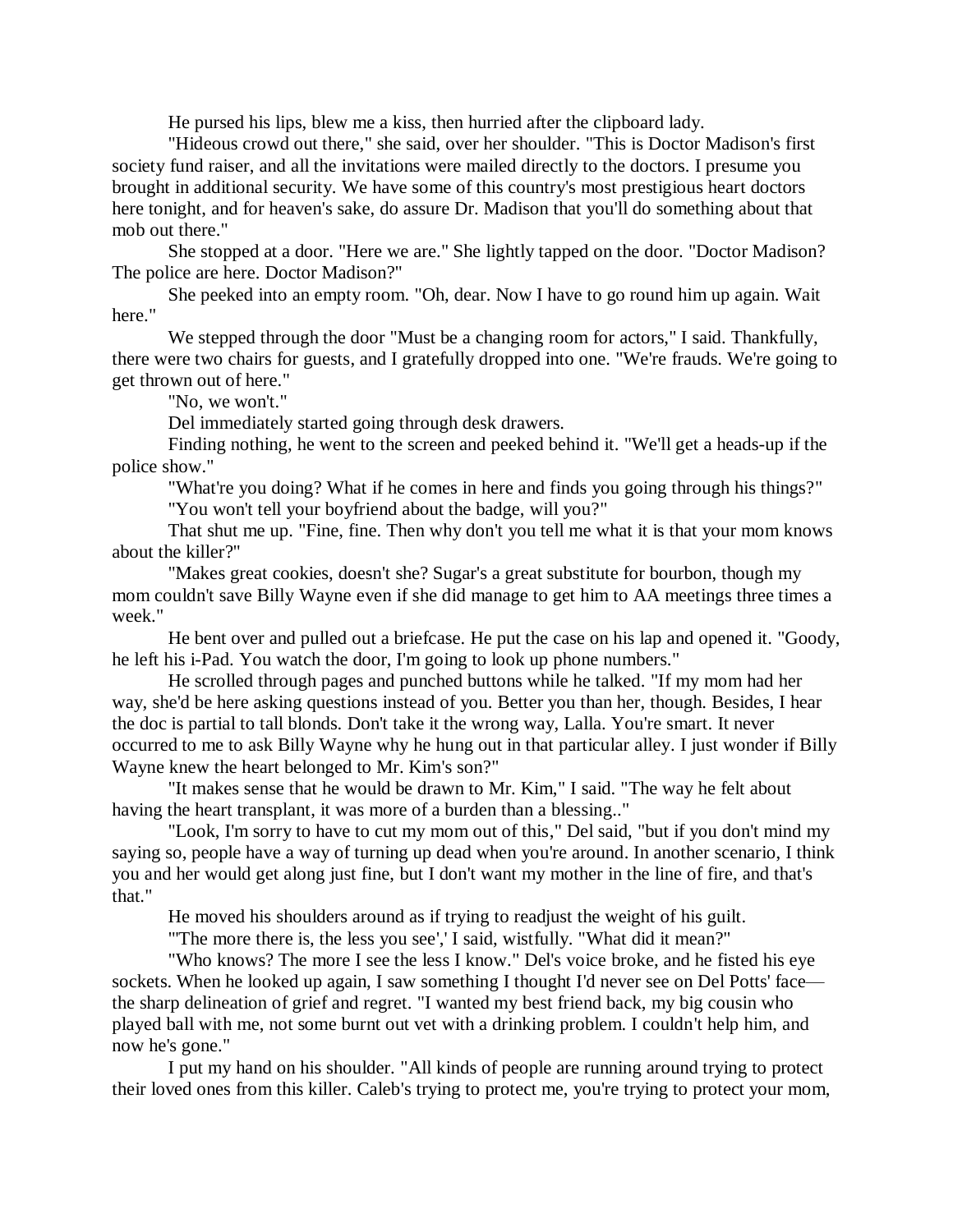and Mr. Kim is vainly trying to protect his daughter who runs off from everyone who wants to help her."

"Someone's coming," he said.

Del put the i-Pad back in the case and leaned against the table.

An impeccably dressed middle-aged man stood in the open door. Sandy gray hair combed back from his forehead, his name identified him as our target.

"Dr. Madison?" Del said, grabbing the other man's hand and pumping it. "I'm Del Potts from *The Modesto Bee,* and we're close to discovering who killed Billy Wayne Dobson, but we need your help."

The doctor dragged his gaze from me long enough to look at Del. Then he reddened, and nailed us with a glower. "This is a private event! How'd you get past security?"

I cowered under the harsh assessment of our lowly status. Del, however, wasn't the least bit intimidated. "You and a couple hundred of your closest friends, huh?"

The doctor bristled. "You impersonated a police officer to get in here. I'll see you arrested."

"I most certainly did not. I have a press pass, see?" He held up the side of his pass that said, PRESS. I mimicked the gesture, but kept my mouth shut. To open it would only compound our stupidity.

"I could care less who you are. You weren't invited—now get out!"

Del pointed at the wall vibrating with the rising tide of discontent. "You can talk to me, or the protestors, or the TV stations lining up to question you about Billy Wayne Dobson. But we're probably going to be easier to handle than trying to break through that mob."

"I have no intention of giving you an interview, I hate the press. It's the press who've been twisting my life's work into inane sound bites. It's despicable. Now get out!" He pointed to the door. I looked at Del for signs that he was going to move for the door. Watch and learn, huh?

Seeing that we weren't going to move, the doctor turned to leave.

"Wait," Del said grabbing him.

The doctor's hot glare was enough to knock Del's hands away, but he wasn't giving up.

"There's an angry crowd out there, all because of one murder case. TV cameras from all over the state, all of them hungry for a story. We're between elections, and there's not even a fire to keep them busy. You're it. Do you really want your first fund-raiser to be on the eleven o'clock news?"

"If you were with the police," the doctor said, "I might grace that with an answer. As it is, you're not worth my time. Now, if you'll excuse me, I have to go call someone who can do something about the rabble outside."

Del followed him out, practically walking up the doctor's heels. "I can quiet that crowd for you. Make them all disappear so it doesn't interrupt your nice speechifying."

"You?" The doctor smirked. Then a shrewd look crossed the doctor's face. He tucked his lower lip thoughtfully under his perfectly capped front teeth. "How do you propose to do that?"

"You'll have to trust me on this, but for a few questions answered, I promise to make it happen."

"Who are you?"

"I'm a reporter, but I have a very personal interest in Billy Wayne Dobson's murder."

The doctor put his manicured hands on his hips and considered the short, dumpy, balding man in front of him. "You're just another scum-sucking sleeze rag reporter hoping I'll give you the name of the person who should've gotten that heart, aren't you?"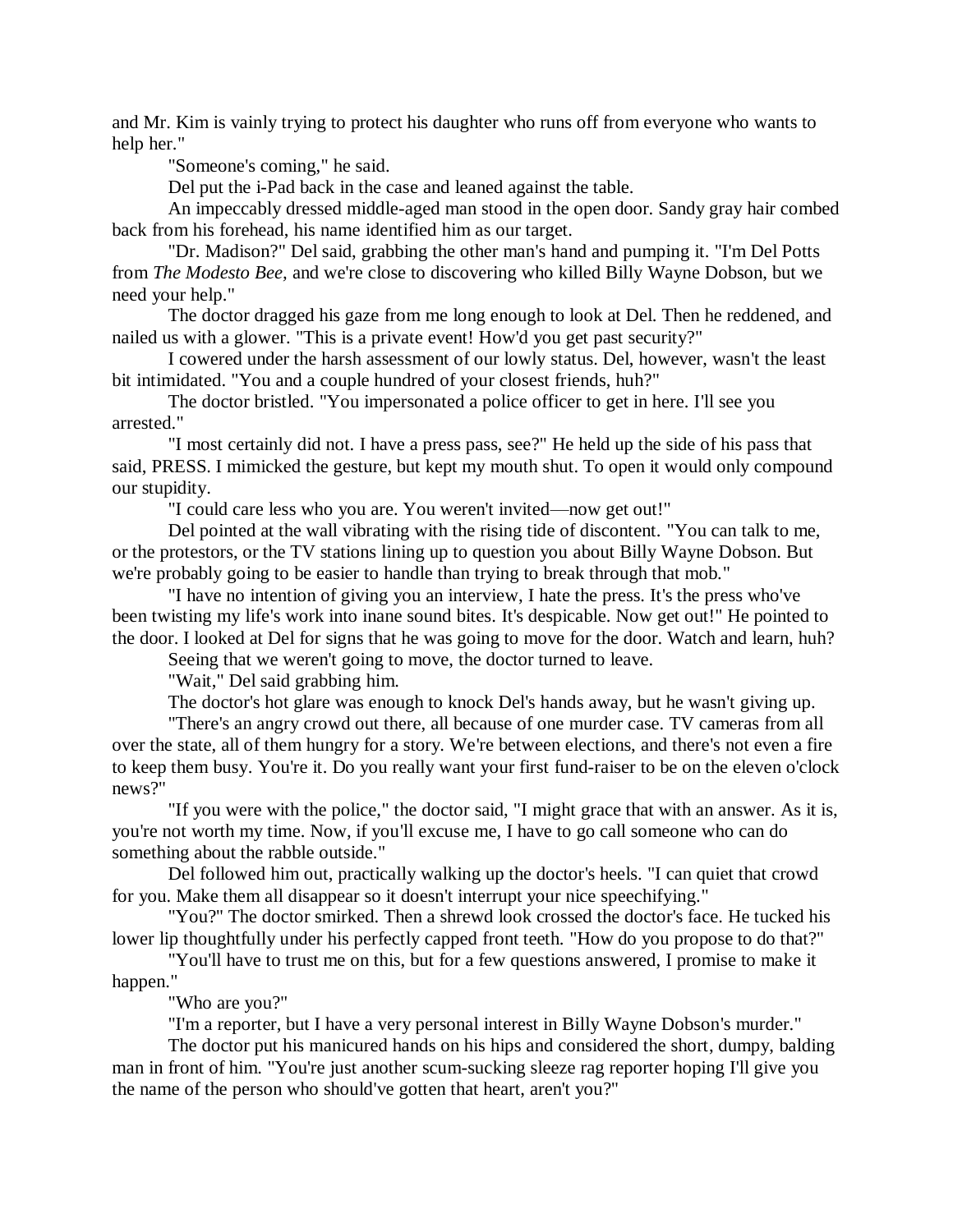I had to say, Del and Jan were two of a kind; they both stood up to bullies, though I doubted Del would be able to appease the mob outside.

I moved in front of Del. "He's a scum-sucking sleeze rag newspaperman, but he's also the murdered victim's cousin."

"Pitiful," he said, looking Del up and down. "Barely the same species, if related at all."

At Del's shrug, the doc's lips twitched.

"Cocky little bastard, aren't you?"

Seeing a break, I said, "Yeah, he's cocky, but you should at least hear him out."

The doctor's charm went from sub-zero up a notch. "Well, gorgeous, if you handed me a court order from the devil, I couldn't tell you the name of the patient if I wanted to. It was a waste of a perfectly good heart and the young woman in line for a transplant died because we couldn't provide another organ in time."

"We want a name," I said, feeling bold. "You can do that. Someone who will talk to us."

He paused long enough to trail acquisitive eyes over my body. "Have dinner with me tomorrow night and I'll give you a name."

Del shoved between us. "Hey, forget the girl. I offered you a trade. For a phone number, I can make that mob out there melt away, or you can deal with them. So which is it?"

The doc sighed. "Why don't you let the police handle this?"

"The police might be a bit late getting here."

The shouts of the rabble were getting louder.

"I'll give you a name, but it's off the record. You'll have to convince this person your story is worth risking her job," he said. He nodded to the pen and pad I held and spelled out the name and department of the person we should contact. I started to write it down but the pen wasn't working.

Exasperated, the doc handed me a pencil from his breast pocket. "NASA spent millions working to perfect an ink pen that would defy the lack of gravity in space. The Russian's conquered that little problem without spending a dime—they used a pencil."

I ducked my head and wrote down the name.

Taking back the pencil, he said, "We never had this conversation, and I'll expect that crowd gone by the time I get to the podium, or I'll be the one making a call. Do we understand each other?"

Del and I nodded. Satisfied, the doctor did an about face and marched through the door.

"You did it!" I was so excited, for a moment I thought about hugging him, but held off, since I didn't know if I could trust him not to grope me.

"Now you just need a really good trick to get that mob outside to leave."

He winked. "Nasty lot, aren't they? Are you scared? Never fear, I'll protect you." He punched a couple of numbers on his cell phone and held it up to his ear. "Okay to go, and tell them I said thanks."

I blinked. The crafty little weasel had this whole thing planned out from the beginning. "This whole thing was a hoax," I said, admiration creeping into my voice.

"Everything but the rent-a-cops. Worked too, didn't it?"

\* \* \*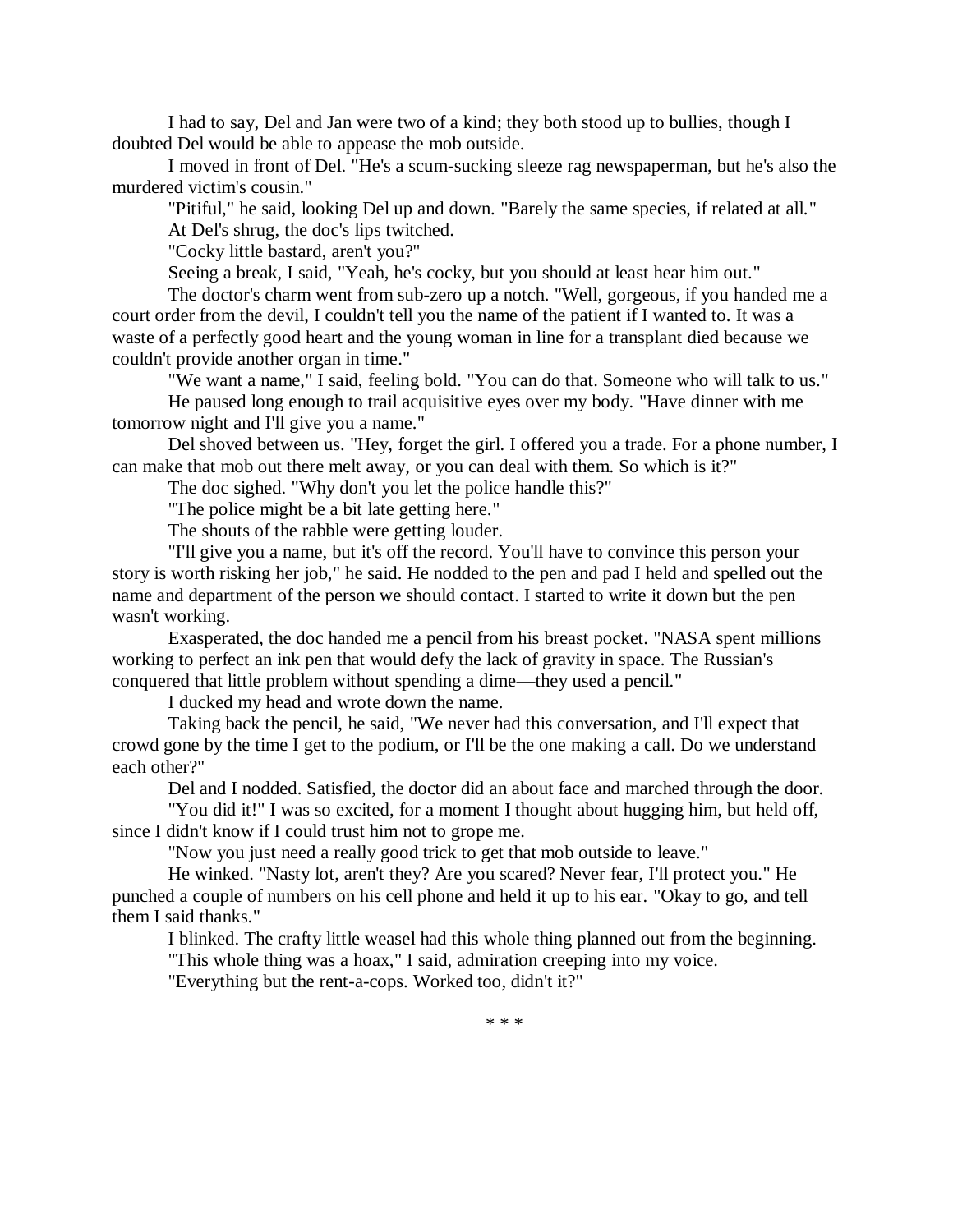By the time we walked out the front door, there was nothing left but the litter of pamphlets scattered over the sidewalks and bewildered rent-a-cops milling around. Jan ran up to us. "Did you get it?"

Del hugged her. "Am I your main man, or what?"

She squeezed him tight and smiled. "We did it. I'm so pumped, I can't stand it. I need ice cream."

I smiled at her. "We passed a Denny's at the freeway off-ramp, will that do?" She nodded and smooched Del's cheek.

"See you there in ten minutes," I said, thinking they could make it if they didn't decide to get a room instead.

I power walked the five blocks to where I'd left Arny and his car. Even from a block away I could hear the music. Arny and his new found friends were hoisting a few brewskies while teaching each other hip-hop moves.

When I tapped him on the shoulder, he halted mid-step and blushed. "Uh … back already?"

"Yes, if you can break away from your impromptu dance team."

"Okay. Later, guys." Arny, now the chauffeur again, opened my door, then raced around to the driver's side.

When we were half way down the street, he said, "That was fun. So, home?"

"Actually we're meeting Del and Jan at Denny's. There, see it on the right?"

Arny only nodded. "I don't drink coffee at night, so I'll wait in the car, if you don't mind."

"Don't be silly. Your mom will be disappointed. Their ploy to get the doctor to talk,

worked. Don't you want to hear how it all came down?"

Arny lifted his shoulders and looked away.

"I had my mouth all set for a nice, big, double-chocolate sundae, how about you? It'll be my treat for the great job you've done as my chauffeur."

"Hot-fudge sundae?"

"Anything you want."

It was like Pippa Roulette said, it was easy to read minds, and ice cream was an easy win over the dislike of his mother's boyfriend.

He hopped out of the car and headed for the door.

We were seated in a booth: Arny and me, Del and Jan on the other side.

Jan asked Del, "You still think Rodney's involved in a rolling meth lab?"

I said, "Mr. Kim's is the only business left in that block but cops are in and out of there all the time."

"Not at night, they aren't," said Del.

"Wouldn't work, too smelly," Arny said, stuffing another spoonful of fudge-drenched ice cream in his mouth.

Jan speared him with a motherly glare. "What do you know about meth labs?"

"A lot," he said around the mouthful. "I'm doing a paper on it for my course in law enforcement."

When Jan swiveled around to look at him, he said, "I told you I was thinking about it. My prof said with my grades, I could get a scholarship and transfer from here to Berkeley in a year. Maybe go into law enforcement."

Jan was all smiles. "Oh, Arny, are you sure you want to stay in Modesto that long?" He shrugged. "The garage owner likes me, says he'll schedule my hours around school."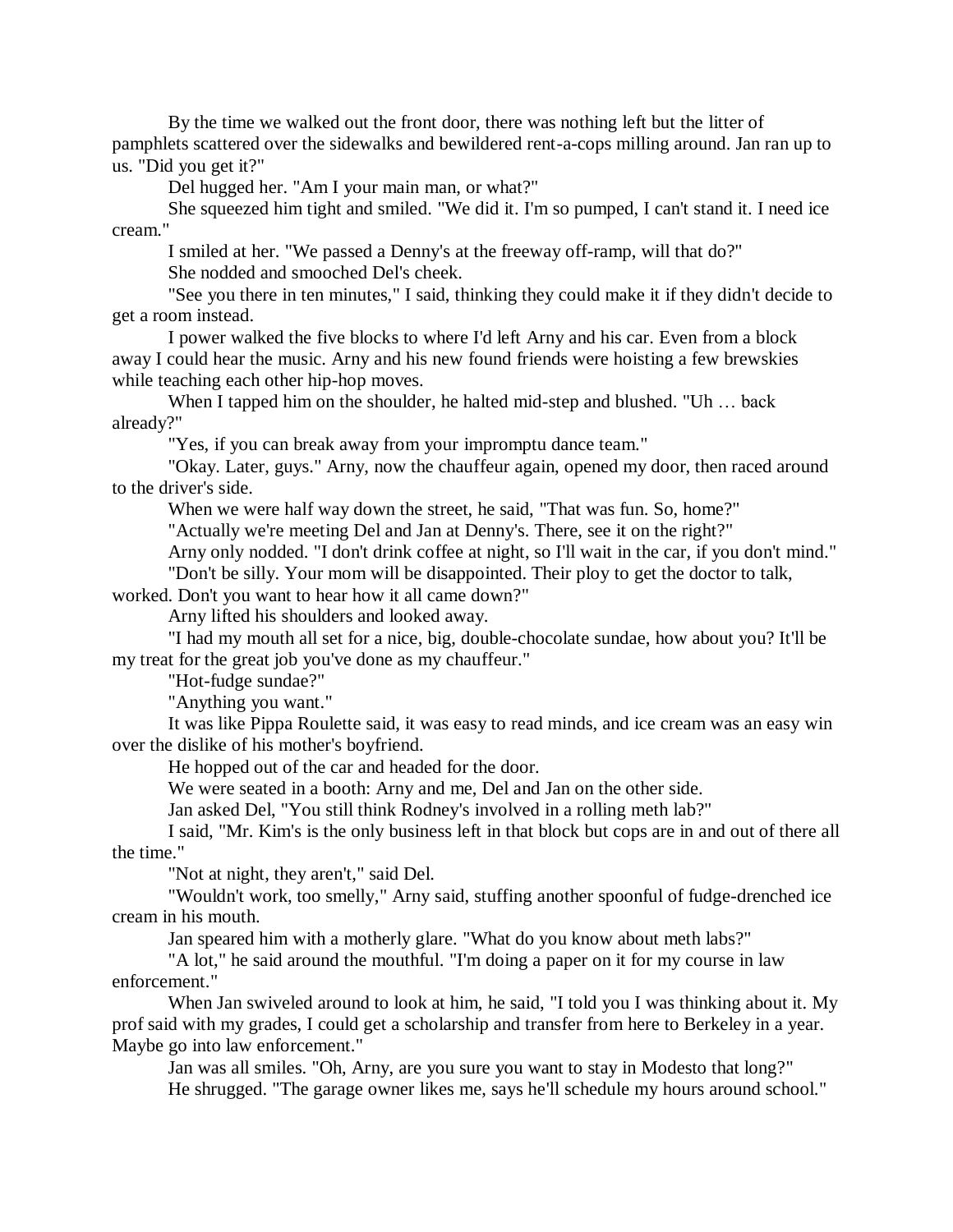Del, said, "Okay, okay, now can we get back to Rodney and his rolling meth lab? I think he's part of a gang of cutthroat drug lords who force it on their soulless minions."

Arny laughed. "That sounds like the propaganda film we got in high school for marijuana. I'm right about the meth, you know, it's too smelly to cook in a downtown restaurant."

Del shook his head. "That alley's the perfect place to schlep the stuff in and out of."

"Never happen," Arny said, putting down his spoon. "My teacher says that's a tightly patrolled area at night."

"Not if a cop is keeping tabs on the place," Del said. "And for my money, Rodney's the man for the job. A kitchen to cook, a convenient and dark back-alley for a quick get-away."

Jan took a deep breath, let it out, then put up her hand. "Del, I'm sure Arny's right about this, he's very interested in this case."

Arny's ears reddened. First, his mother's boyfriend embarrasses him, then his mother comes to his defense. Arny aimed his discomfort at Del. "It's a fact, asshole, not a guess! The stuff is smelly, and it's too risky in that location."

Del tilted his head, and raised his eyebrows at Arny. I'd seen that look before. Del was in character, pushing buttons again, but what was he looking for? "So, have you tried it?"

Arny fisted his hands on the table. He leaned over and closed in on Del's extended nose. "You're so lame. Bet you didn't even know that it can cause convulsions and tremors that mimic Parkinson's, did you? Or that it can cause irreversible brain damage or strokes. Or that twelve point four million Americans over the age of twelve have tried meth, or that the drug is exploding as the most popular drug for young men between the ages of eighteen and thirty-four? I'm not dumb enough to go for that shit!"

Arny wasn't sophisticated enough to see that Del was baiting him, or that Del, considering himself barely still a kid, knew a thing or two about what buttons to push on teenagers.

"Okay, okay," I said, raising my hands between them. "Arny, I'm sure you're right, but Del was just giving us some ideas to consider. In case the lead for the heart recipient is nothing, and Billy Wayne's killer is a dirty cop, right, Del?"

Del looked from me to Arny and then to Jan. He blinked, and as if remembering he should behave, said, "Okay, let's say it isn't manufactured there, since the smell would attract someone's attention, But Mr. Kim is old, he goes home at night, and Rodney and his gang transport the stuff through the alley. It still could be the reason why Billy Wayne was murdered."

Arny had been blindly staring out the window. Now he turned to regard Del's last statement and nodded. "It could happen that way, I guess."

Jan beamed.

I paid for everyone's ice cream.

Outside, the night air was warm and balmy. The stars were smudged in a way that said an inversion was settling into the valley. We would have a reprieve from any imminent weather change, at least for the next twelve hours.

Arny had lost his sulky mood. "Still want to go home? I know a party we could crash." "No thanks. I have to work tomorrow."

He shrugged good-naturedly, and in another twenty minutes we were taking the exit for my ranch.

"You won't forget about that plane ride, will you?" he asked, slowing for the turnoff to my house.

"Stop!" I said, putting my hand on his arm.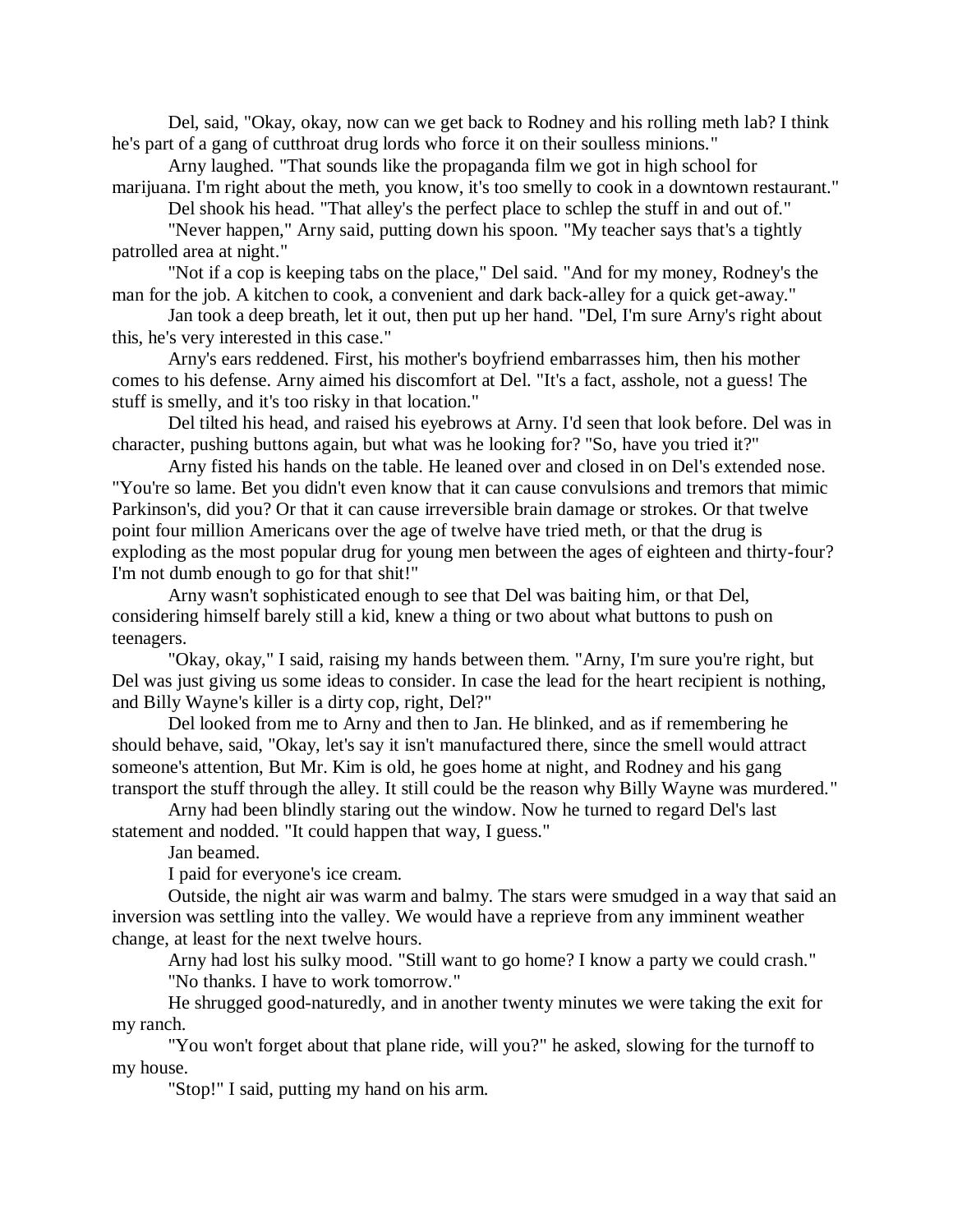"This is your road, isn't it?"

"Yes, but just stop a minute."

"What is it?" Arny swiveled around looking for the danger.

"Look at that and tell me what you see," I said, pointing to our mailbox.

"Is that your mailbox? Sorry—was a mailbox. Kids, probably. High school kids out joy riding. Trashing mailboxes with baseball bats. Not that *I* ever did anything like that."

The mailbox had been smashed and ripped off its metal tube post, and was hanging by a single wobbly bolt.

"Wait here," I said, and hopped out with the intention of setting the box back on its post. It seemed a bit heavy, so I looked inside. It was dark, but something was in there. I reached inside to pull it out for a look. When my hand touched something furry and squishy I automatically squealed, jerked back, stamped my foot, and cursed.

"What is it?" Arny said getting out of the car.

"I hate it when women do that; squeal just because they find something unexpected. Have you got a flashlight?"

"Sure, but what's in there?"

"Get it, please?"

He trotted back to the car, opened the passenger door, switched on a small flashlight, and put it in my hand. I got down on my knees to peer inside the mail-box.

Inside a furry brown rat, its yellow teeth and beady black eyes gave me a bucky beaver greeting. It was also bloody and dead. Around its neck was a string, and attached to the string was a folded piece of paper. Oh, goody. Nothing like another ominous message. I sighed, resigned that I'd have to at least read it, and pulled the rat out by the note.

A black felt tip pen scratched onto white paper said, "Mind your own business, or next time this'll be you!"

How original, and every bit as menacing as it was meant to be. I shuddered to think of someone stuffing me into a metal mailbox and then hitting it hard enough to splatter my brains all over the inside.

"Got a paper bag in your car? Napkin? Anything I can put this thing in?"

"You should let the police see it *en situ*," Arny said. He shuffled from one foot to the other, awkward at the tone of his own words. "You know … prints and stuff like that."

I ignored Arny's burgeoning aspirations to get into police work. "I've got my reasons, now go find me something to put this critter in."

He rummaged around under his seat and came back with an empty Burger King bag. "Lucky you, I usually sweep for deleterious, uh trash, before I go anyplace."

"Arny, I see a long and happy career in criminal law, but for now, let's just keep this between us, shall we?"

"What're you going to do with it?"

"Bury it. Then tomorrow morning, come down here with a hammer and put the box up on its post."

"But—but, shouldn't you tell the cops? It might mean something—like maybe they got the wrong suspect?"

"Dead rats or not, they do have the wrong suspect. So, are you going to drive me the rest of the way, or do I have to walk?"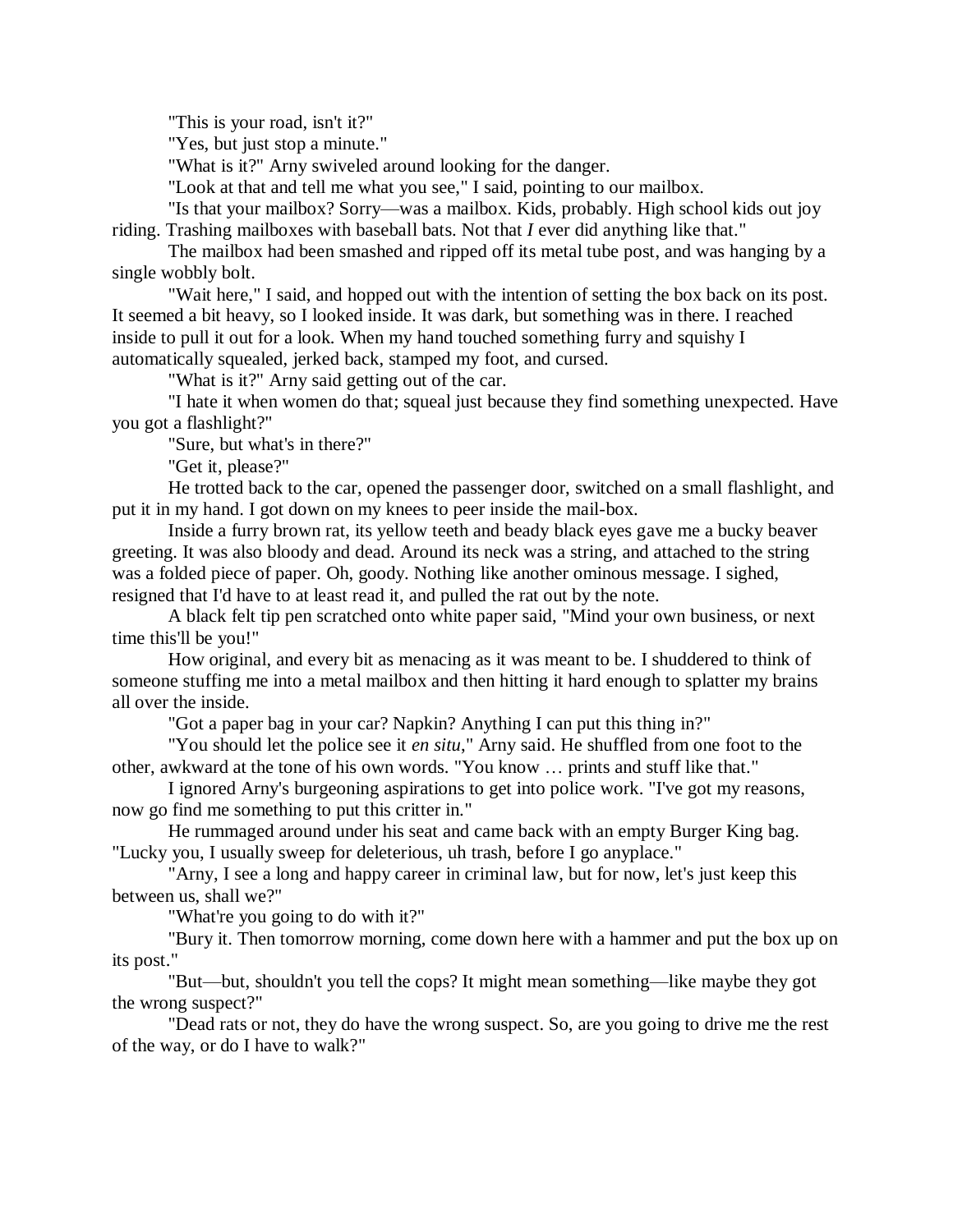He put the car in gear and silently drove the graveled road to my house, got out, walked around to my side, and opened the door. When I got out, he said, "Okay, so anytime you need a ride, call me."

Or pucker up and whistle. It wouldn't take more than that to bring Arny whizzing to my aid. It was kind of sweet.

\* \* \*

Except for the overhead light in the foyer, and the one in the kitchen, the house was dark and quiet. On the kitchen table was a folded note with Caleb's handwriting on it. I put off reading it until I'd loaded the coffee maker and set the timer for tomorrow.

Ignoring the madly blinking message light on our home phone, I went upstairs to perform my nightly ritual of flossing, brushing my teeth, removing makeup, taking off the linen dress, and checking it for stains. Deciding the dress could stand a trip to the dry cleaners, I folded it up and put it on a chair for tomorrow. Then I put on my favorite soft cotton nightgown and sat on the edge of my bed to read Caleb's note: *When you get a minute, call me.*

To prove that Rodney had arrested the wrong man, the killer had left me another very pointed message. Only this time, I had no intention of letting go.

I put Caleb's note aside, shut off the questions tumbling around in my head, picked up *West With the Night* by Beryl Markham, and imagined myself flying mail over the African bush to landlocked Europeans, then turned off the light and fell instantly into a dreamless sleep.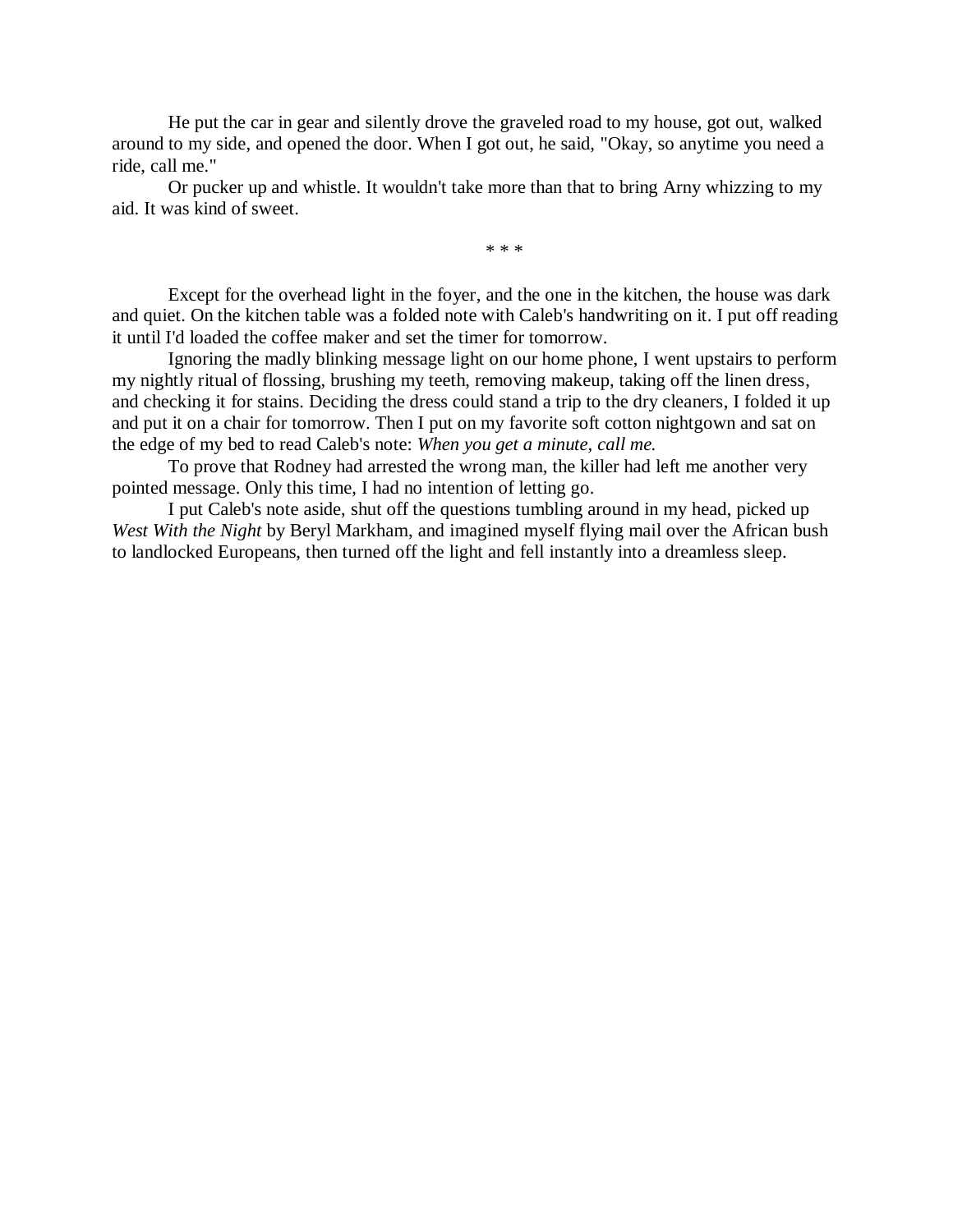#### *Chapter twenty-seven:*

The next day clouds in the shape of mares tails galloped across the stratosphere while an opposing low skidded in the other direction. Which could mean anything, rain, wind, clearing, or not, but it was too cranky to fly.

Downstairs my dad was dressed in his new favorite lime green zootsuit, Spike's leash in his hand. "What the hell happened to our mailbox?"

The memory of last night's episode with the dead rat and scribbled warning still filled me with loathing. Rodney came to mind, but this wasn't his MO. Brad Lane was dead, Mr. Kim was in jail, and Grace Kim was AWOL. Grace. It was nothing more than a whisper, but I couldn't help but feel that she was long gone and out of my reach.

"Kids, I guess. Last month it was wheelies on Kitty Watson's front yard. Shredded her nice green lawn."

"Humph. Damn kids. Don't they have enough to do these days except trash other people's property?"

"I'll fix it this morning," I said. "We won't be flying in this bouncy weather, anyway."

"Good time to finish that engine later today, too. You gonna help?"

I nodded. "I have to go into town, but I'll be back no later than two."

"See that you do. I don't want to have to do the whole thing myself."

"Fine, fine. I have to do this, Dad."

I looked down at Spike, his upper lip raised in a cute doggy Elvis, that is if you like Cujo as Elvis. "Time for a refill on his meds?"

"Shirley thinks his bad temper is due to his hip."

"His hip? What makes her think that?"

The chief cynic in our family blushed. "She asked him."

"My third grade teacher is now a dog whisperer?"

"She's been taking a course at the senior citizen's center in animal behavior." He fingered the leash. "I thought I'd ask the doc to take X-rays of his pelvis. See what's what."

He bent down to pet the dog, rubbing his ears. Something else was bothering my dad. "What's wrong?" I asked.

He mumbled something I couldn't hear.

"What?"

"I said, Shirley and I broke up."

"Why?"

"You know I can't abide a thief."

"Mrs. Hosmer? What'd she do, rob a bank?" I was trying to picture Shirley Hosmer, my third grade teacher, in a Nixon Halloween mask waving a shaky revolver over the heads of terrified bank patrons.

"I had to quit taking her to Smorga Bob's." "Why's that?"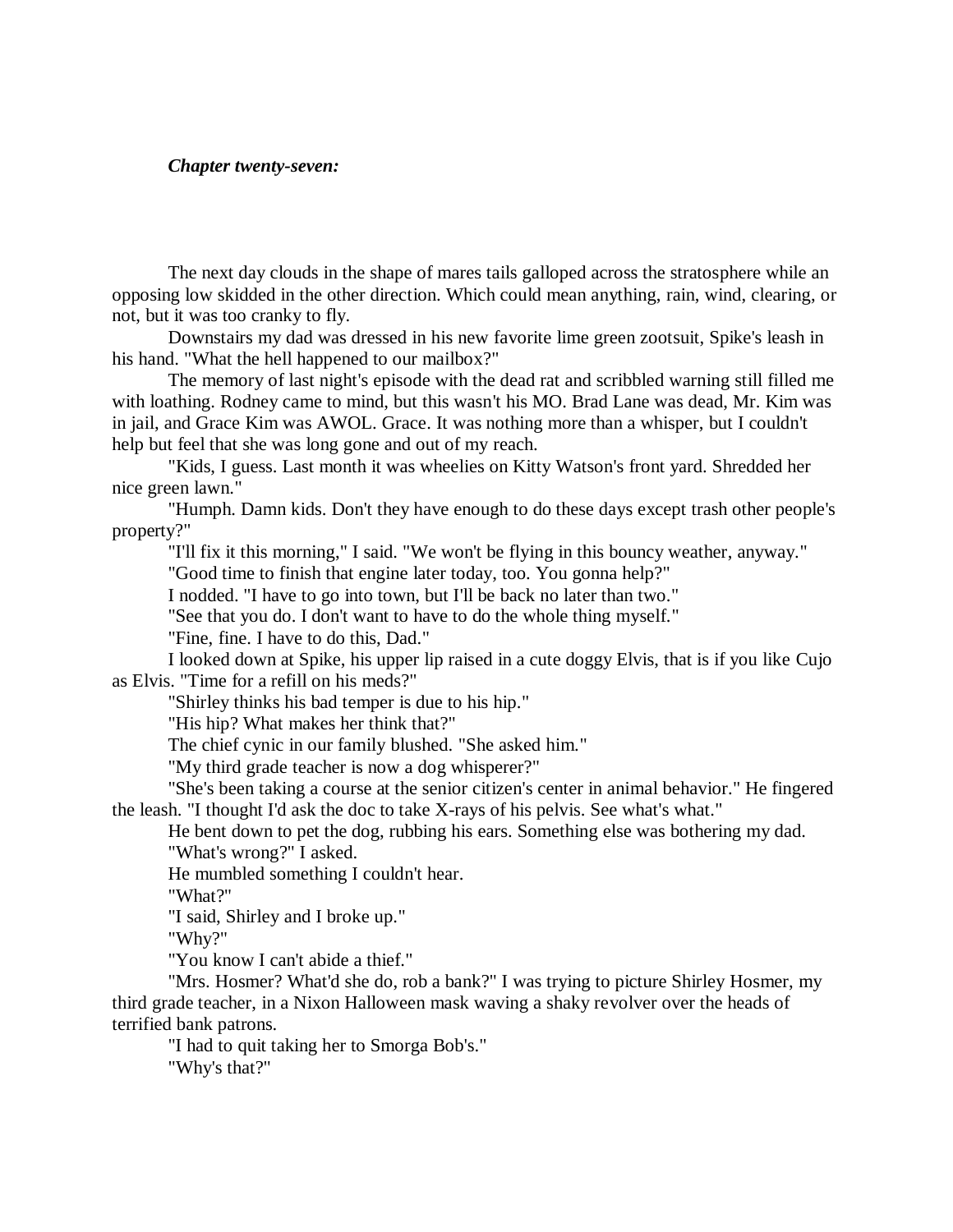"The manager stopped me on the way to the men's room and insisted I pay for all the extras she's been carting home in that tote bag she carries around. Then he told me not to bring her back."

"Wow, banned from Smorga Bob's. I've been kicked out of better places."

"It's not funny, Lalla. It may be no more than condiments from the table, but that's not all. She thinks nothing of clipping through a back alley to avoid paying the parking lot attendant."

"And why is she paying for parking? Never mind that—you don't say anything when Great Aunt Eula May packs home all the sugar from a restaurant."

He harrumphed. "I would hardly put your aunt Eula May and Shirley Hosmer in the same category. Eula May may be old and eccentric, but she's rich."

"My point exactly. Aunt Eula May is rich enough to buy every Smorga Bob's in Texas, and that's why no manager in his right mind would dare say a word to her. But Shirley isn't rich, is she?"

"Of course not. But her teacher's pension should be enough to live on without resorting to theft. I'm retired too, but you don't see me stealing the salt and pepper."

"Oh, come on Dad, is that what's really bothering you?"

He looked at his feet. "She called me a tightwad."

Okay, now we were getting someplace.

"And that hurt your feelings."

"Of course it did. I pay for my share. I even drive sometimes, don't I?"

"Do you like her?"

"I did, but if she's going to act like this, there's more fish where this one came from, that's for sure."

"You took on this dating thing without reading the rules, and now you wonder why she's behaving this way? Well, I can tell you, she's sending you a message and you need to pay attention."

He straightened his shoulders, hitching his pants back up onto his bony hips. "So what's the message, besides Noah Bains is a sucker?"

"Dad, fact is you *are* a tightwad, and she's a nice lady, living on a fixed income. You're retired too but you own a ranch, a business, and you have plenty of money in the bank, or at least that's her perception."

"I'd better have money in the bank. What if next year's a bust?"

"It wouldn't put a dent in your bank account to treat her to dinner or theater tickets, whatever it is you two do for fun."

"We aren't kids. I shouldn't have to buy her ice cream at the soda fountain in order to hold her hand."

They were doing more than holding hands, but I wasn't about to bring it up, not now.

"Do you like this woman enough to want to fix this, or not?"

"I don't know." His stubborn jaw softened and he said, "Yeah, I guess I do."

"What do you figure it might cost you every month, that is if you acted like a hero instead of a tightwad?"

He pursed his lips and I could see that he was doing the mental math on outings if he paid for both. "I guess sixty, eighty dollars. Not all that much, when you put it like that. Hero, huh?"

"Be a hero, Noah Bains. Ask her to dinner, and make sure that she understands that you're picking up the tab. And, I'm not talking about a place like Smorga Bob's, either. Go to that steak house downtown, or at least Marie Callender's. After they take your order and you've both got a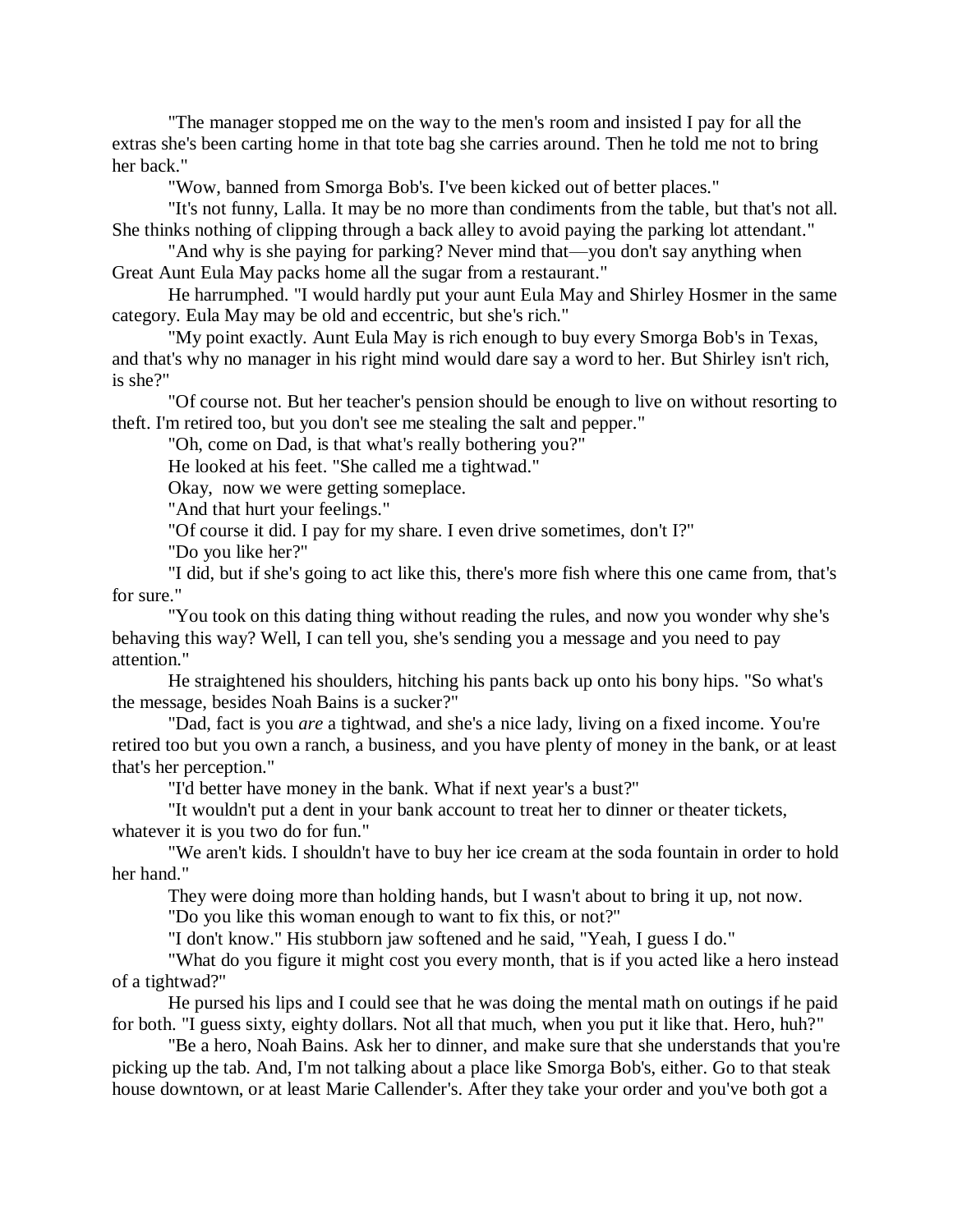nice glass of wine, pick up her hand and tell her how much she means to you, and that as long as she's willing to be your date, you'll pick her up, pay for all the theater, dinner, whatever you have planned, and for crying out loud, the parking attendant, too."

He blinked. "That's a pretty tall check list. But, I guess I could try it. That is if you're sure it'll work."

"What've you got to lose?"

"I haven't felt this way about a woman in a long time. Do you really think she'll change her mind if I do all that?"

I patted his shoulder and said, "I'm a woman, I know how we think."

Before my sixty-eight-year-old father could stop to consider the irony of who was giving him advice about dating, I headed for the door and work in the office.

\* \* \*

I hit the button on my office answering machine, and a slow metallic voice said, "You have five messages." Making a note to change the batteries, I dutifully wrote down all the names and numbers of the women who'd obviously heard a rumor that my dad might be back on the market again and were now vying for his time. Then I returned Caleb's call.

When he answered I jumped right in. "Hi, it's me. Is now a good time to come by?" "Let me check."

No, "Hi sweetheart," or any other endearments that might muddy the waters of our recent breakup. I guess I shouldn't be surprised. At least he didn't put me on hold as I could hear his antique wood desk chair creak while he consulted his appointment calendar.

"Okay," he said. "I've got to testify in a court case at ten. If you can make it soon, I'll be here. Otherwise, it'll have to be lunch. I could meet you at DEWZ across from the courthouse, say noonish?"

I looked at my watch. "I'll come by your office before you leave."

"Good," he said, and hung up.

I had that sour taste in my mouth, and my head felt fuzzy. I felt like I was coming down with something, flu, cold, maybe an avoidance virus of some kind—anything that would keep me from having this confrontation with Caleb.

Where to start? *They arrested the wrong man, Caleb*. But, if not Mr. Kim, then who? I'd already ruled out Detective Rodney for the rat in the mailbox. Byron? Maybe. He was mad enough at me to do something like this, but somehow I thought he'd hold his guns on this one. Grace Kim? I sensed an eerie quiet when I thought about Grace. It worried me, but I couldn't quite grasp the why of it.

I showered and dressed for town, then remembered to find a hammer, screws, and screwdriver and drove out to the mailbox. Since I didn't want my dad pulling out a handful of mail with rat blood on it, I sprayed the insides with Lysol and swished some paper towels around till the metal came clean. Then I set to work righting our mailbox onto its post.

I was now truly late for Caleb and not even sure I'd make it home in time to help with rebuilding that engine. If my dad could cat around till all hours of the night, and be up for breakfast this morning by six, he had the energy to do the work himself. Besides, for all his grumbling, Noah Baines still liked to think he was useful.

I looked at my watch. I had just enough time to swing by Caleb's office before lunch.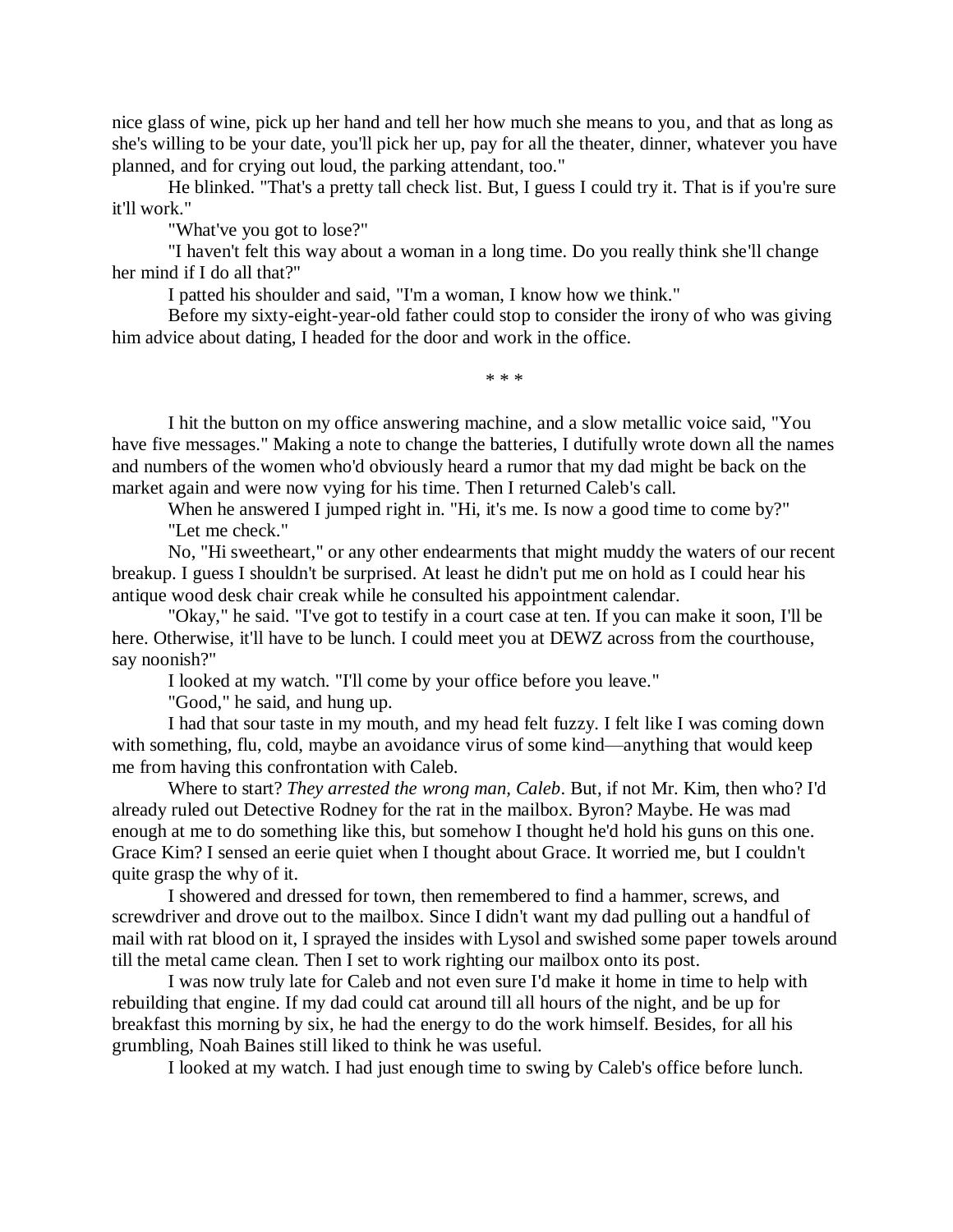His secretary, Sherleen Glenn, was taking paper clips off a stack of forms. "No, sorry, hon, you just missed him. He left you this note," she said handing it to me. "Is there any message?"

The note said,."DEWZ, Noon."

Thinking I might be able to get some mileage out of this visit after all, I said, "Well, damn. He was going to do me a favor, but I guess he forgot. How about one of the deputies— George, or Ray. Either of them in?"

"Sure. Let me call Ray."

Ray lumbered down the hall, stopping in the doorway. At six-foot-three, and pushing three hundred pounds, Ray was part bulldozer, part forklift. The department had him on a diet, but it didn't look like it was taking. "Hi, Lalla, you wanted to see me?"

"Yes, did Caleb send you or George to pick up a box at the police station?"

"Uh, not me, maybe George. I'll go ask."

Sherlene rolled her eyes, then picked up the phone and called George. She hung up, winked at me and said, "I could've told Ray to wait, but he needs the exercise."

We could hear Ray's heavy footsteps, but George outmaneuvered him and got through the door first. "Lalla? Nice to see you, again. Ray said something about a box?"

Ray, refusing to give up his status as first on the scene, shoved past George to squeeze inside. That made four of us in Sherlene's tiny office, and she didn't look happy about it. "Hey! I'm trying to work here."

I ignored her and so did Ray and George.

"Did Caleb send you to the police evidence room to pick up a box of snowflakes?" I asked George.

The left side of George's mouth tweaked up, his brown eyes lit in humor. "They melted on the way back?" George, the jokester, slapped his thighs and wiped his eyes of the laughter. "Sorry, couldn't resist. You know ... so funny ... snowflakes ... in a box ... in this weather."

I stood there with my arms crossed, praying for patience until George could get a handle on his laughter. "Could you call and see if it will be available?"

"Now?"

"Please?" If Rodney took that box, I'd never see it again.

He perched on Sherlene's desk. She wrinkled her nose, pushed aside her paperwork and handed him the phone.

"Hello? Yeah, this is Deputy Sheriff George Heath. Evidence room, please?" He gave me a reassuring wink.

George told them what he needed and waited. "Uh-huh. Then who...? Uh-huh. You don't say. No, thanks, that's it."

"So?" I asked, my heart beating a quick tattoo.

He hung up, thoughtful. "I can tell you this much, I'm sure glad I'm not in their shoes, 'cause heads are going to roll on this one."

He held up his fingers and ticked off the problems. "One: The signature is illegible. Two: The officer seems to have forgotten to put down his badge number. And three: Nobody remembers seeing who took it, and it hasn't been returned. They're looking into it."

I felt my earlier euphoria sink into the cushion of my chair. I straightened again when I thought of something else. Checked out? That *had* to be done by a cop. This was the proof we'd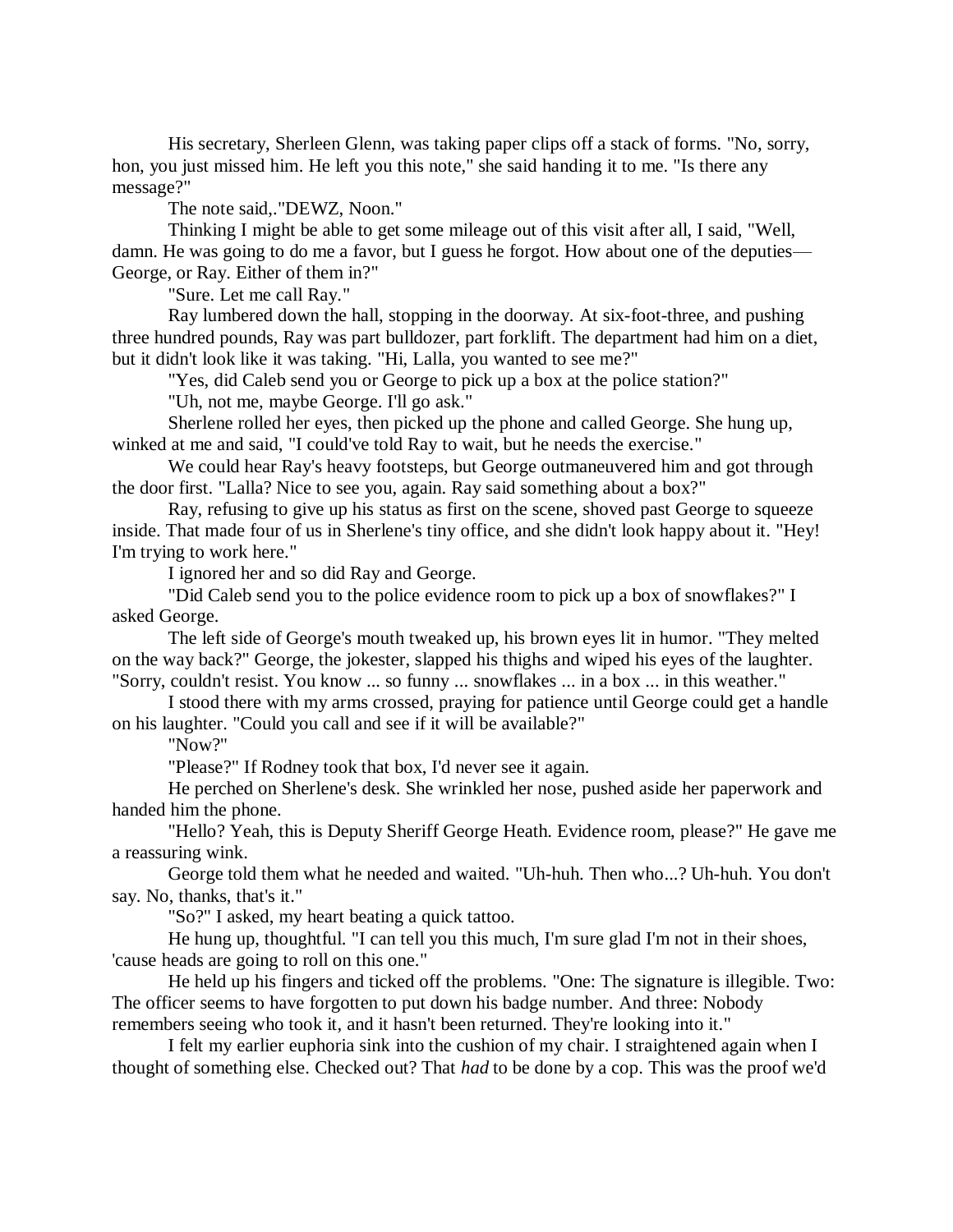been looking for—a cop who didn't want anyone looking at Billy Wayne's snowflakes. There had to be something in them that would name the killer.

I cheerfully thanked them all and left for what was left of my lunch appointment with Caleb at DEWZ.

\* \* \*

I stepped through the door to the downtown café behind a long line of restless lawyers and clients, judges and policemen jostling for a table and a quick lunch.

I stepped up behind an athletic brunette in shorts, animatedly discussing baseball with the man next to her.

"Excuse me," I said, edging my way through the line."I'm meeting someone. Sorry, sorry, my friend is waiting—yes, yes, I have a table."

When she heard my voice, she swiveled around and smiled. "Hey, Lalla! You missed soft-ball practice this week. Where you been, girlfriend?"

Uh-oh. Barb Johnston was Byron's older sister. "Hey, Barb. Sorry, it's been, uh, a bit busy. You know ag pilots. We've always got crops to spray, bugs to kill, that sort of thing." I edged away, just in case she asked me if I knew who was responsible for messing with her baby brother's career as a police officer.

"Wait a sec?" She tossed a few words over her shoulder to the man, and signaled for me to meet her in the ladies' room.

Inside, she locked the door behind us. I held my breath, trying to imagine how I could possibly pacify her if I had to explain how I made her baby brother look like a total nincompoop.

She turned to me and squealed. "Byron's in love! Can you believe it?"

"Really?" This was a relief, and a surprise. "So, who's the lucky girl?"

"I wouldn't have known he had a girlfriend if I hadn't caught them smooching under the lights at his apartment parking garage. I was delivering my mom's weekly leftover lasagna, and there they were, wrapped around each other, completely oblivious to anyone who might be driving by. I didn't stick around to mess up his cha-cha, if you know what I mean, but the next day he said the relationship has to stay quiet until they leave town. You know, since they work together."

"Gee, that's great. So when's the big day?" I asked, knowing that his sister, mother, cousins, and the entire Portuguese population of Turlock, would now be on his case for a wedding date.

"He won't say, the little rascal! I only hope he'll bring her home before they move." "Move? Byron's moving?"

"She got another job offer someplace back east and they're both going to transfer."

"Nice," I said, thinking it wouldn't be bad to have Byron out of my hair.

"Yeah, fast work on little brother's part—that is if he can hold onto a babe like that. She was a good couple of inches taller than he is. Don't get me wrong, little brother is adorable, all that dark curly hair flopping over his forehead and those damn long eyelashes, but he's always been so shy with the girls, you know? I was the one who pushed him to sign up for the police academy and I guess it's given him the boost to his confidence he needed. That uniform and his good looks. Finally, my baby brother is getting some action!"

"Did you say, taller? Was she by any chance a redhead?"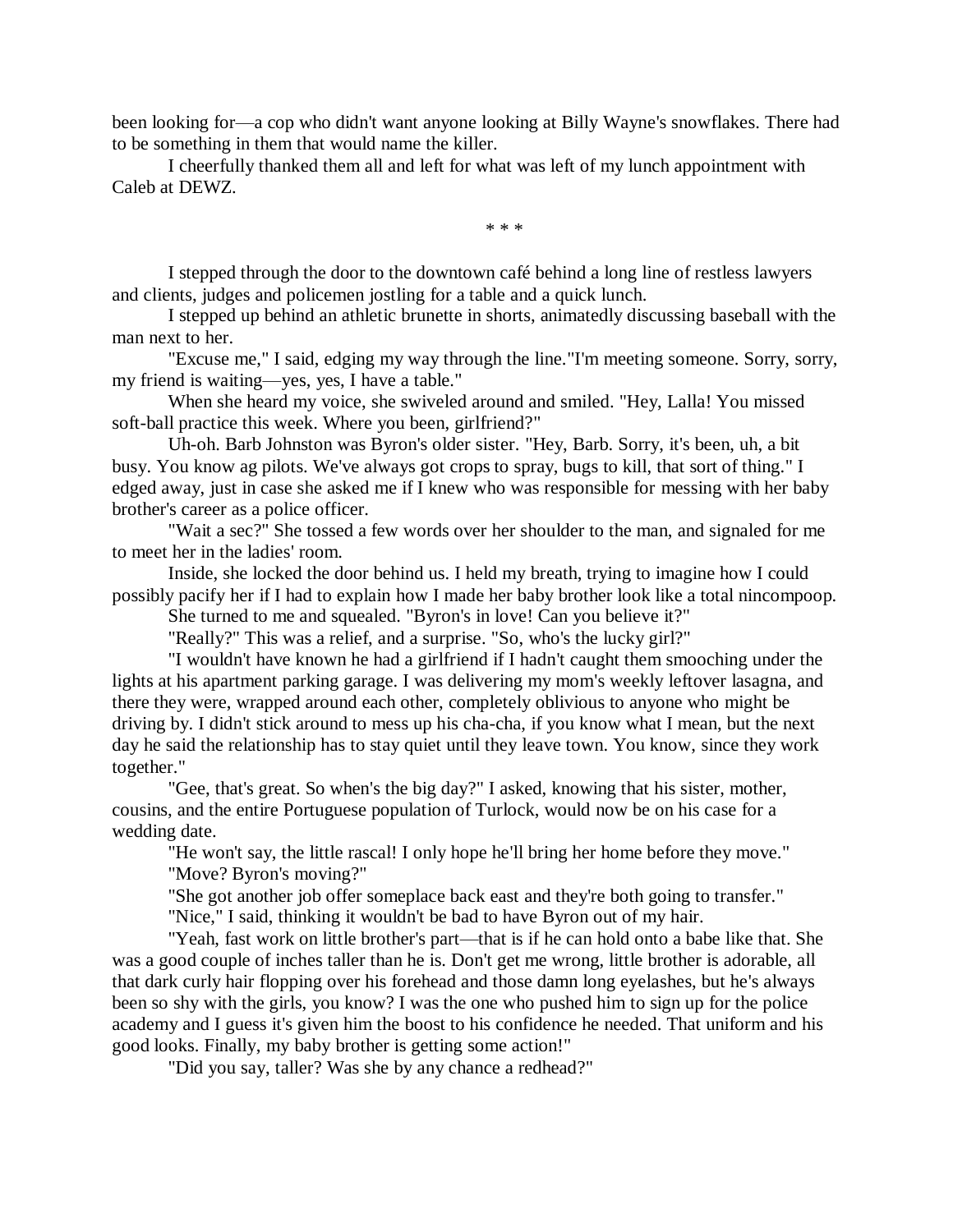"Oh, gee, I couldn't tell, those phosphorescent lights wash the color right out of everything, you know? Great cheekbones though."

Pippa and Byron smooching in a parking lot? Whoa … Wait a minute … Pippa was getting a transfer and taking Byron with her? Byron, who could barely look at a woman without stammering, has hooked up with the beautiful Pippa? What were the chances? At her rescue of me at the police station, I suggested she had hypnotized him. She waved off the idea but admitted that Byron was enamored with her. *Not that it will do him any good*.

Hypnosis? She'd tried to hypnotize me and it didn't work—or did it? Didn't I seem to have a little voice telling me that I was no longer interested in this case? Byron was still a kid, easily influenced, and Pippa was ... was Pippa the uniform Mr. Kim had seen?

"Lalla? You okay? You look a little pale. Oh, gee, here I am babbling on about my family and keeping you from lunch."

"It's okay, Barb, I guess I should be going, my lunch date is waiting, and I am famished. It's been great seeing you, and I hope everything works out for Byron and his girlfriend."

I only stumbled once on the stairs to the second floor, caught myself with the handrail, and taking a deep breath to settle my nerves, met Caleb with a smile on my face. The thousand watt smile I beamed at him must have worked because he gave me a grateful peck on the cheek, pulled out a chair for me, and said, "Hey, sweetheart, I'm glad to see you."

I dropped into the seat, reached across the table, and gripped his hands in mine.

"Caleb, I know I've been hard to take lately. I accused you of feeding my theories to Detective Rodney when truly, if I'd been a better person, I would've seen this is *exactly* what you should do. It's your job that's on the line, not mine, and I had no business to judge you for what you told Detective Rodney."

He smiled, giving my hands a squeeze. "Glad to hear that, sweetheart."

"Yes, yes. I know Detective Rodney is only doing his job, and based on the information we gave him it only makes sense he would assume that he had the right person for the murder of Billy Wayne, but he doesn't."

Caleb finally managed to extract his hands from mine and scrubbed at his thinning crew cut. "Hot outside. What's the weather going to do?"

"Caleb, darling, I have information to prove it."

He looked around for perhaps the quickest escape route, then gave up, knocked back the last of his ice tea and jiggled the ice in the glass at a passing waitress.

She smiled and said she'd be right back.

The temperature outside had nothing on my own pot about to boil over. "Will you just hear me out?"

He nodded, if somewhat cautiously, and I continued.

"Am I right in assuming that I was coming to your office today to see the box of Billy Wayne's snowflakes?"

"I called, asked if I could pick it up, but it was already checked out."

"Caleb, darling, it means a lot to me that you tried. But, the box is not just checked out, it's missing."

Caleb's wet glass slipped through his hand and thumped the table. "What?"

"Let me back up a minute and it will be clearer. Last night I found an unwelcome gift in our mailbox with a threatening note. That makes two threats to me and my family, if you count the cryptic DOA on my dad's door. This note came to me after Mr. Kim was arrested. I kept thinking Rodney. But Caleb, I think Del was right all along. Billy Wayne's killer is a cop."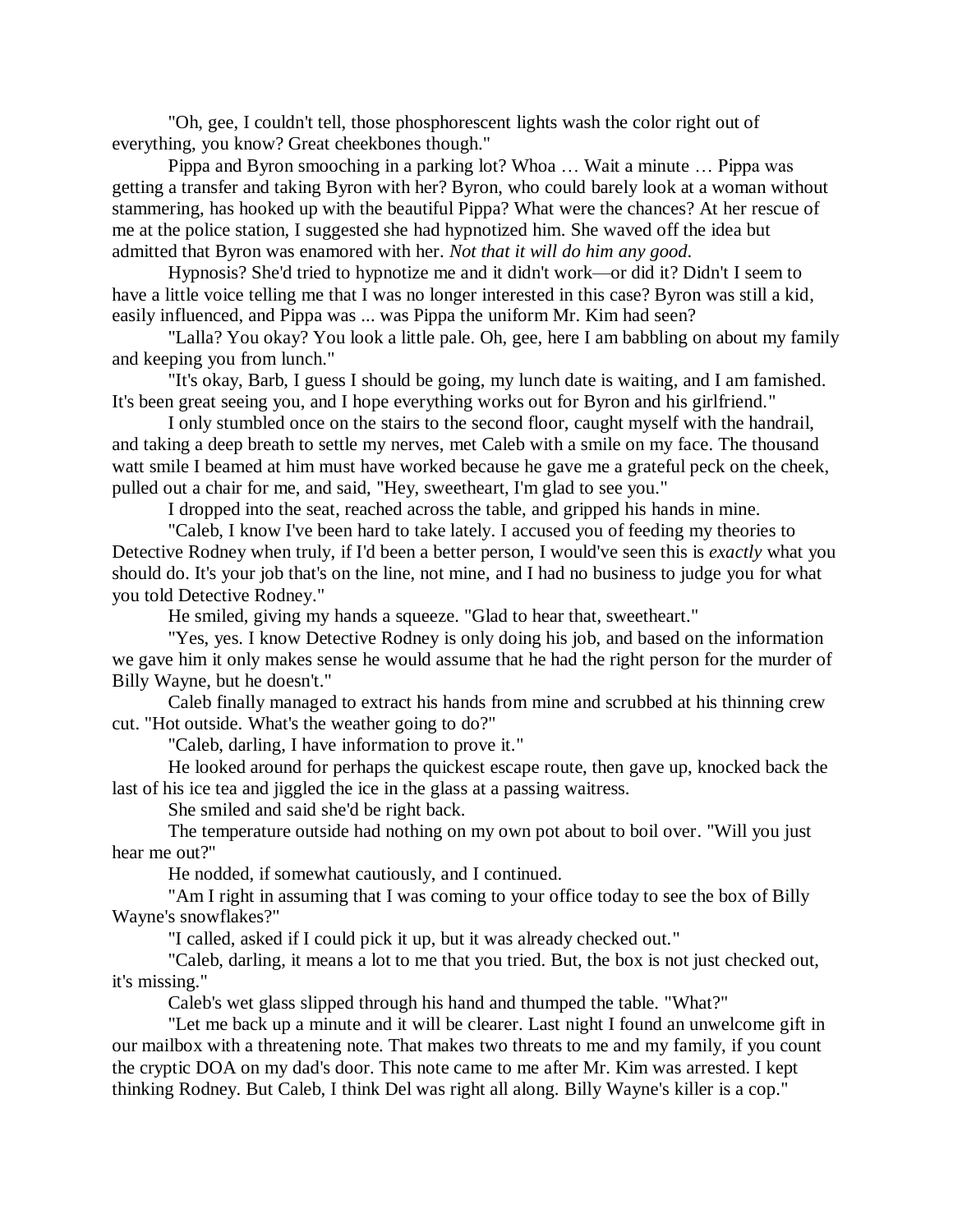"We're still looking to pick up Grace Kim. She could have done it, hoping you'd leave the investigating to the police."

"Not Grace. I've got a bad feeling about Grace, and I hope I'm wrong, but I think she ran from me in that garage because she finally put two and two together. She realized her lover was someone who was a dangerous killer. Grace is gay, I know because she came out at high school graduation. So who was she meeting in a downtown garage that is parking for mostly lawyers, judges, and police?"

He started to reply, but I was on a roll. "Remember when you asked me to look at Grace's car to see if I saw anything different about it? I didn't remember it until today. There was a Chinese good luck tassel hanging on her rearview mirror. I knew I'd seen another one just like it, but couldn't remember where, and then, downstairs Byron Bettencourt's sister, Barbara, told me Byron's in love with a beautiful young police officer who's a good couple of inches taller than he is."

Caleb tilted his head, obviously not getting the connection. "Who're we talking about here?"

"I ignored Del Potts incendiary accusations about Pippa Roulette because he was always saying something to make me mad. Like when he suggested that because Pippa moved into town and six months later Billy Wayne was murdered, she was a good suspect. Del's aggravating, nerve-wracking, drive-you-around-the-bend behavior prevented me from really listening, but Caleb, I think he had it right."

He groaned. "Oh, no ... you're not saying ... "

"I know, I know. Doesn't sound fair, does it? Here is a young woman, intelligent, beautiful, she's been on the job for a few short months and I'm already accusing her of murder. I'm as sorry as you are, Caleb. I liked her. Well, at least I did until I added it all up. Your arrest of Mr. Kim was based on the killer being someone with military or police training, and someone who is left handed, which perfectly describes Pippa, as well, because I saw her write with her left hand. And that Chinese good luck symbol on Grace's rear view mirror? That was in Pippa's car, too. Pippa was the person Grace trusted to help her and her father, and now Grace has disappeared."

"And Byron?"

"I think she gave him a little hypnotic suggestion, something that wouldn't be too far out of the line for a kid who thinks he's in love—and Byron's still a kid, you know."

Caleb was doing a quick head shake, indicating that I was running away with the truth, again.

"You think I'm simply jealous of a beautiful and talented younger woman? Caleb, what if I'm right? What if Pippa Roulette is not what, or who, she says she is? What better way to have access to all the critical information she's been looking for than to do it from inside a police department."

"Wow! That's a leap, even for you, sweetheart. She came with glowing references and we have her prints and picture to prove it."

I knew how easy it was to fuzz out the details with a dazzling smile and lowered eyelashes. "Caleb, a beautiful woman is naturally trusted to be what she says she is. Born beautiful means doors are opened, jobs, money, men come easily, and certainly the city fathers would knock themselves out to have someone of Pippa's credentials and personal good looks on their roster. I'd used much of the same technique to get what I'd wanted over the years, so why not Pippa?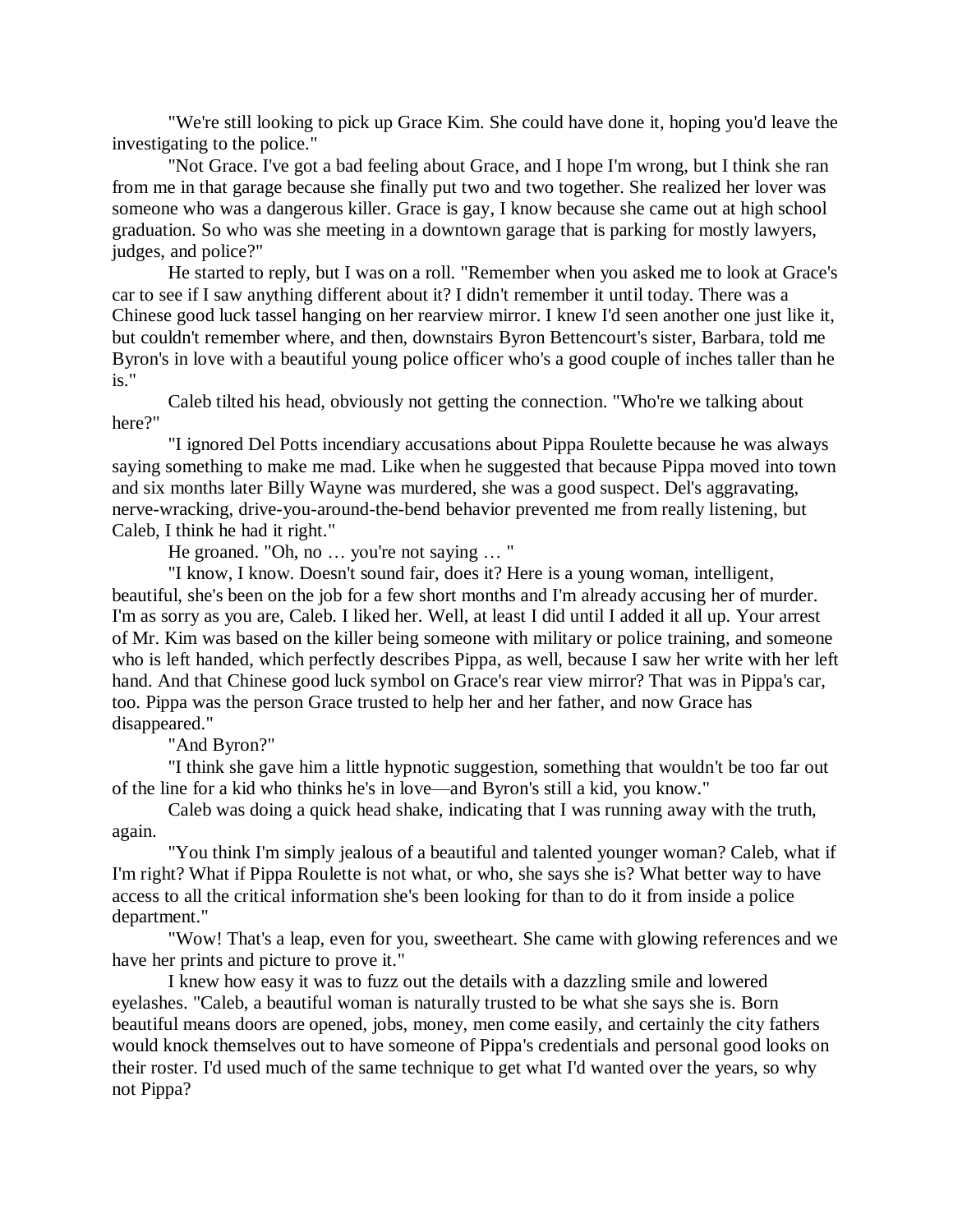"What says she didn't Photo-Shop her picture into someone else's identity?"

Caleb blanched. "Oh boy, you sure know how to throw the fuel on the fire. The police chief is trotting her out to the city council as his newest and brightest. The girl has all the right moves and he's been talking fast track promotion if things go right in the next few months."

"Byron told his sister that he and his girlfriend would be transferring to another town where they will move in together," I said."If it turns out that Pippa is the killer, I'm afraid Byron is going to get more than a broken heart."

"Oh, come on, Lalla. Pippa is every young man's wet dream. Byron's just bragging to his big sister. Besides, what would be her motive?"

"Do you remember what Roxanne said? 'What would you do if the love of your life lost their chance at a heart transplant because it went to a convicted felon in prison?' I think she had it right. The fastest track to any inside information like a heart transplant recipient, would be through the police department."

Caleb suddenly lost the stubborn face he'd been wearing. "The DA isn't even sure they have an airtight case to present to a grand jury to prosecute Mr. Kim."

"Why? What happened?"

"I think it's the potential of an inaccurate murder charge against a minority business owner during an election year. It doesn't help that we can't locate Grace Kim, or that Mr. Kim won't talk to his defense attorney. Personally, I'm rooting for Mr. Kim." He pushed back his chair. "Can we finish this outside?"

I nodded. He put some cash on the table, and we walked to where I'd parked my car.

I opened my car door and slipped into the driver's seat. Caleb squatted down to rest his arms on the door frame so that we could continue our conversation.

I said, "So, now that you're rooting for Mr. Kim, can you get me an interview with him today?"

He hesitated. "What makes you think he'll talk to you?"

"I'd like to try. But do you suppose you can keep this from Rodney if I promise to tell you everything he said?" It was tit for tat. Rodney would hear about it only if I was wrong about Pippa.

"I can, if you keep your promise to call me."

For effect, I crossed my heart. He pulled out his cell and made the call.

"You get to see Mr. Kim, see if he'll admit to Grace's involvement with Pippa. I'm going to see if I can tiptoe around the police chief and get a look at Pippa's personnel files. If you're right, that it's Officer Roulette, you should have back up with you from now on. Kenny Everett has the day off and he owes me a favor."

"No. You can't put a tail on me, or Pippa. If she gets wind of it, she'll disappear before we can find out what she's done with Grace. And if something happens to his daughter because we cornered Pippa, Mr. Kim will blame you, me and the entire police department."

"Then we'd better hurry." He looked at his watch. "By the way, here's your clean cell phone. We'll talk again in an hour—got it?"

I nodded, already starting up the car and pulling out into traffic, thinking of what I could say to convince Mr. Kim that I was on his side.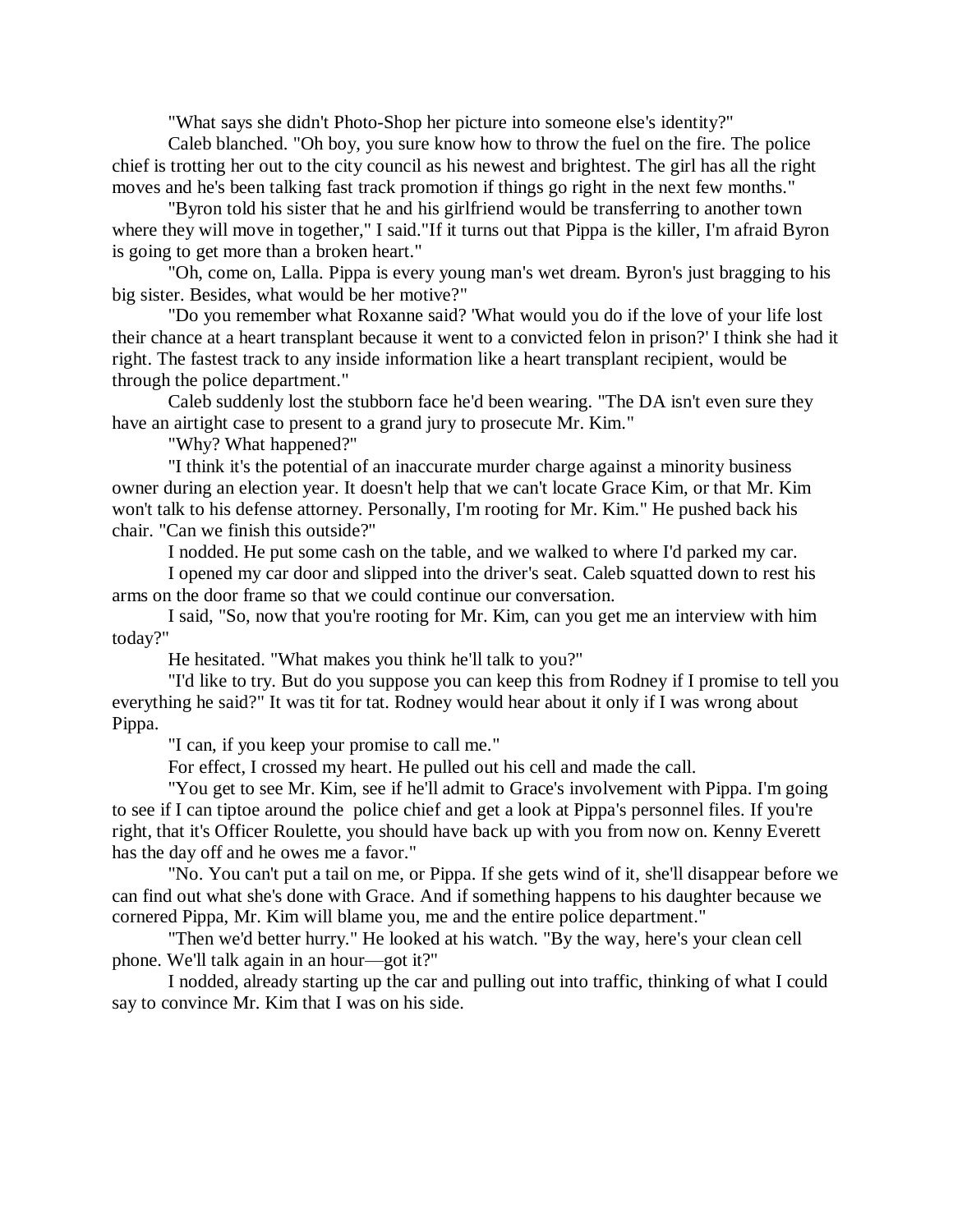# *Chapter twenty-eight:*

I met Mr. Kim in the bland, windowless room meant for lawyers and their clients. When he saw me at the table, he brightened a bit and shuffled over to pull out a chair. The orange jumpsuit hung on his thin, bowed frame, his voice rusty from keeping it to himself.

"Have you found my daughter, Miss Bains? My lawyer said that she did not get on a plane for Vietnam."

"I'm sorry, Mr. Kim." Then I told him about running into Grace in a downtown parking lot. My version left out the fact that I'd followed her into town from his place. "It would help if you could tell me who she was there to meet."

"She did not tell me anything. Only that I should leave. But I have been under police suspicion and told not to leave town, and now ... now I am very afraid for her."

His gaze flitted about the small room and then alighted on his hands resting on the table. "I feel so powerless, and I cannot protect my daughter if I am in prison. Miss Bains, can't you make the police understand that I would never have killed Billy Wayne? Though it went against my culture, my son lived on because of Billy Wayne."

"I think the best thing I can do for you right now is to help find Grace. Do you have any idea where she may have gone, or who she would go to if she was frightened? "

"In her past life, Grace was like Billy Wayne, troubled and at odds with life. Always one foot in war and one in peace. Part of that life has carried itself into this one. It prevented her from considering marriage. It also made her very protective of me." He looked up at me, the wrinkled face painfully aware of his predicament. "No matter how much I pushed, argued, she would not leave. We had no one left in our family but each other."

"Was Grace seeing anyone special?"

He turned his head to the door as if a memory had just walked in. "She never brought friends home. She was always alone or with me. Except for recently. Chinese New Year, I gave her a good luck talisman and she asked for another, for her special friend."

"Would that be a red silk tassel with Chinese characters on it?"

"Yes. The same."

Pippa came to town and Billy Wayne died. The minutes were ticking by for me to wrap up this interview with Mr. Kim, get back to Caleb and hopefully find Grace before it was too late.

I thanked him, and with a promise to try and find his daughter, knocked for the deputy to let me leave.

\* \* \*

Of course Caleb wasn't in his office. I tried his cell phone and got his answering machine. Leaving out names, I left a brief message that my meeting confirmed our discussion. Then I called Pippa Roulette's office, and when she answered I hung up, called Del and told him what I knew, as well as suspected, that the good luck tassels were the link that confirmed Pippa was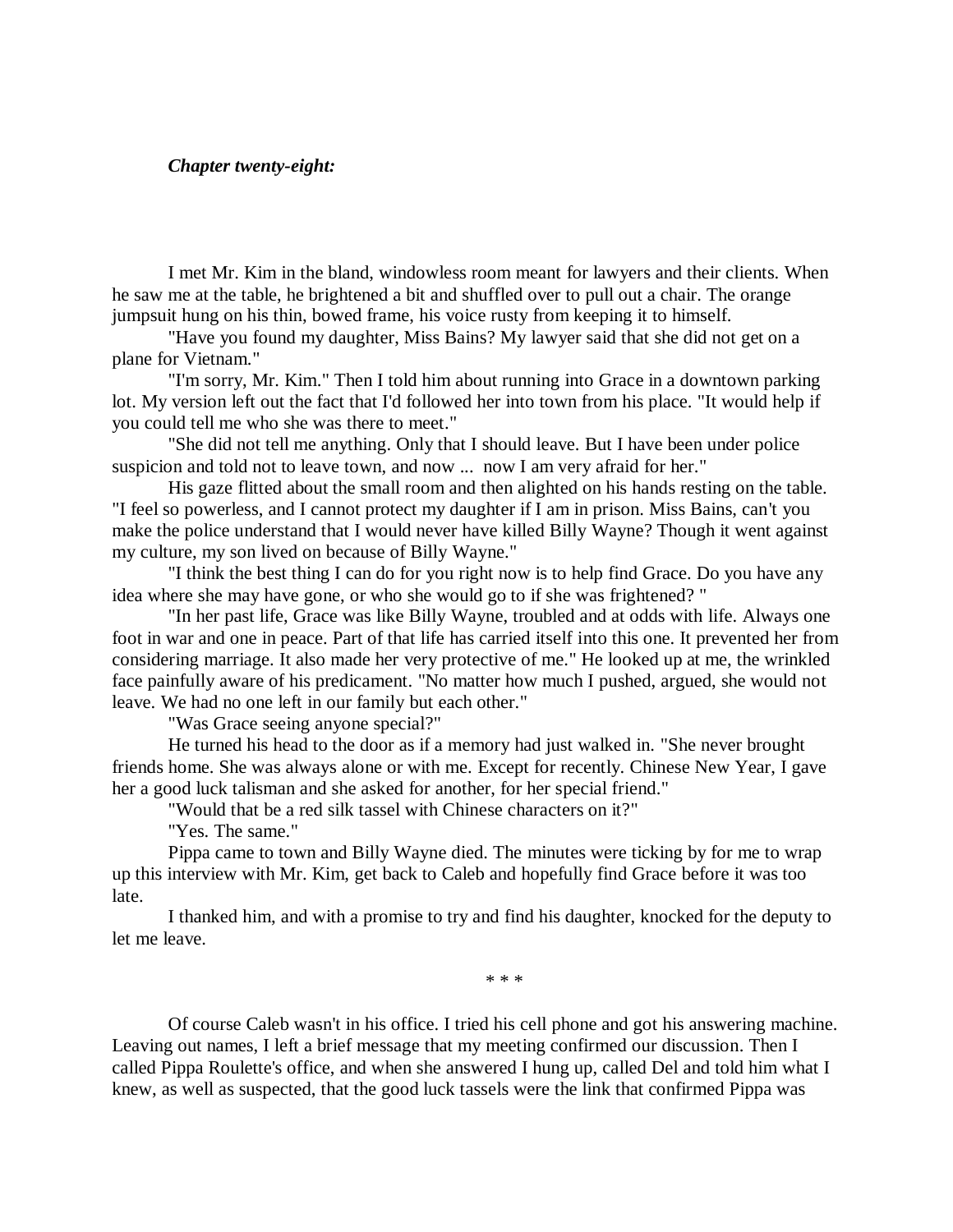involved with Grace, and how I'd discovered that Pippa was also romantically involved with Byron Bettencourt.

"If we can prove that Pippa has Grace, we might be able to keep her from adding Byron Bettencourt to the growing list of Pippa's disappearing lovers."

"Hold on a minute. I'll see if she takes the paper."

I got to listen to Barry Manilow while I waited. Del was back in less than three minutes. "You got a pen?"

"Yes."

"Then write this down and meet me there. It's off Sisk and not too far from here. Take Standiford, then right on Dale, then right on Braden, 4334 Braden Ave."

"But Del, we shouldn't−"

"You keep forgetting, he was my family. Jan will be our lookout so watch for her car." It took me ten minutes to go from downtown Modesto to Braden. They were parked three

houses from Pippa's.

Del rolled down the window, and I asked, "You got a plan?"

"Sure," he said, getting out and shoving a couple of Jehovah's Witnesses pamphlets into my hand. "Hold this up in front of you. Now let's go see what it takes to get inside."

We walked up to the door. Del knocked then nudged the doorbell. "No peephole. See anyone at the window?"

"Doesn't look like anyone's home."

He took out a soft leather wallet. "Did I ever tell you I used to ice-skate? Hey, I know what you're thinking, but I wasn't always this fat. I coulda gone to the Olympics too, but I peaked in an off year."

"What does ice skating have to do with a set of lock-picks?"

He wiggled two of the slim tools together in the lock, turned the handle and when the door opened, he winked. "It's like ice skating, baby. Practice, practice, practice."

He gave me a pair of surgical gloves to put on, snapped on a pair himself, and we slipped through the door, closing it behind us.

Inside, the house was clean and quiet. He punched a button on the phone answering machine.

All the messages were from dry-cleaners, her office, and one from Caleb. I flushed. Just a request for a call back and timed about a half-hour ago. If he was calling her at home did it mean that Pippa had sniffed a suspicious wind and already fled?

Del winked at me. "We may not have much time but let's look anyway."

I followed him into the bedroom and pushed his hands away before he could pick through her drawers. I didn't want Jan finding some other woman's panties on him.

"I'll do this," I said. "You go look in another room."

He shrugged and went to look through garbage cans.

We met in the hallway.

"No envelopes in the trash," he said. "The cans may have been just emptied, but there's nothing here with even an address on it. You find anything?"

"A few hangers in closet, but no clothes, and no sign that she were ever lived here. Think we're too late?"

I went to stand in the door between the bedroom and the living room. "It's odd, isn't it?" "What?"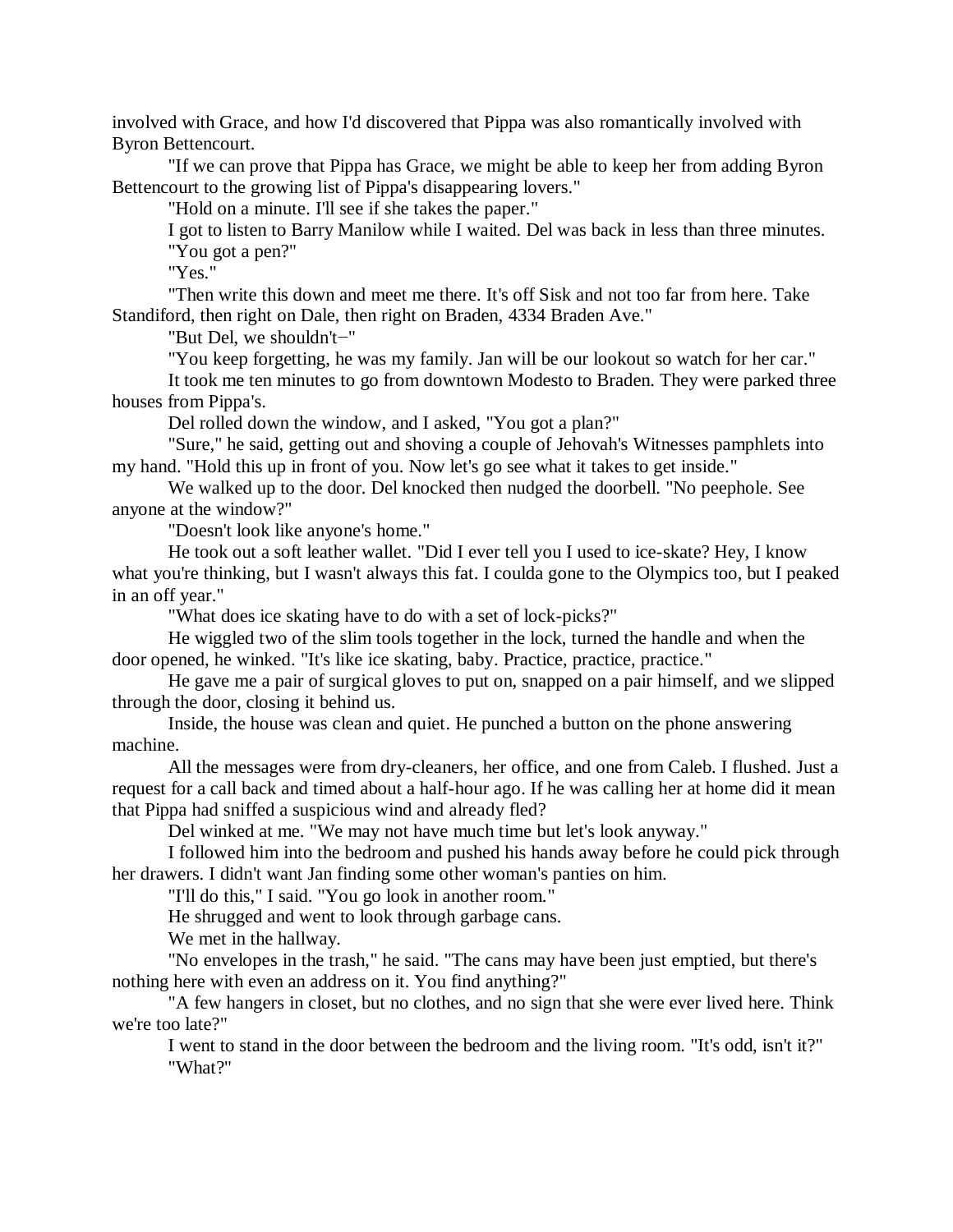"Take a good look around. Do you see any photos of family or friends? There's none of the usual girl stuff in her medicine cabinet except a small bottle of aspirin. We got the right place?"

He looked around at the sparsely furnished home.

"Exactly what I was thinking. Wait." He lifted up a cushion on the couch and pointed to a nationally known furniture company tag. "They sell what they rent, but I'd say this was meant to be a temporary setup."

I said, "Think she's already split?"

"She was at work when you called, right? If she's leaving today, she'll finish work today, then leave so as not to raise suspicion." He looked at his watch. "Shift changes at the police station in fifteen minutes."

I felt my stomach turn over. "We've got to find Grace. Pippa knows my car and yours, too, but not Jan's, and certainly not Arny's."

"Arny will like that. He's already told his family he intends to change his major to law of some kind. Smart kid "

\* \* \*

Jan agreed to allow Arny to drive as long as he kept his distance.

"We'll use these walkie talkies to trade off following her," he said handing me one. "No names. We'll use code. You're 'blue one' and Jan and I will be 'blue two.'

I sighed and gave up. Finally, Del got to play Dick Tracy.

I had Arny park close to the police station parking lot and Jan and Del were going to hang back to take over when we called.

Arny asked, "Which one's her car, do you know?'

"She drives a white Firebird."

"Cool. Does it have the 486?"

"Got me there, kid," I said, pointing at Pippa's red head leading a group coming out of the police station. "There she is." I slid down in my seat in case she looked over.

Arny chuckled. "She can't see you from there." Then he leaned over me. "But if you want to make it look really good, I could kiss you."

I pushed him away. "Pay attention to her. What's she doing now? Did she get into her car?"

He sat up, all business again. "She's waving goodbye to some people. Now she's opening the door to her car. Interesting."

"What? What's she doing?" I asked, still hunched down in my seat.

"She's looking around to see who might be watching. I'm going to love police work, I just know it."

"Start the car. We have to be ready."

I felt silly doing this, but I called Del on the walkie talkie and said, "Blue one to blue

two."

Del whispered, "Blue two, here."

"She's leaving now."

"Righty-O, blue one. We're behind you"

I couldn't believe I was going to say this but I did. "Give her some room, Arny, and follow that car."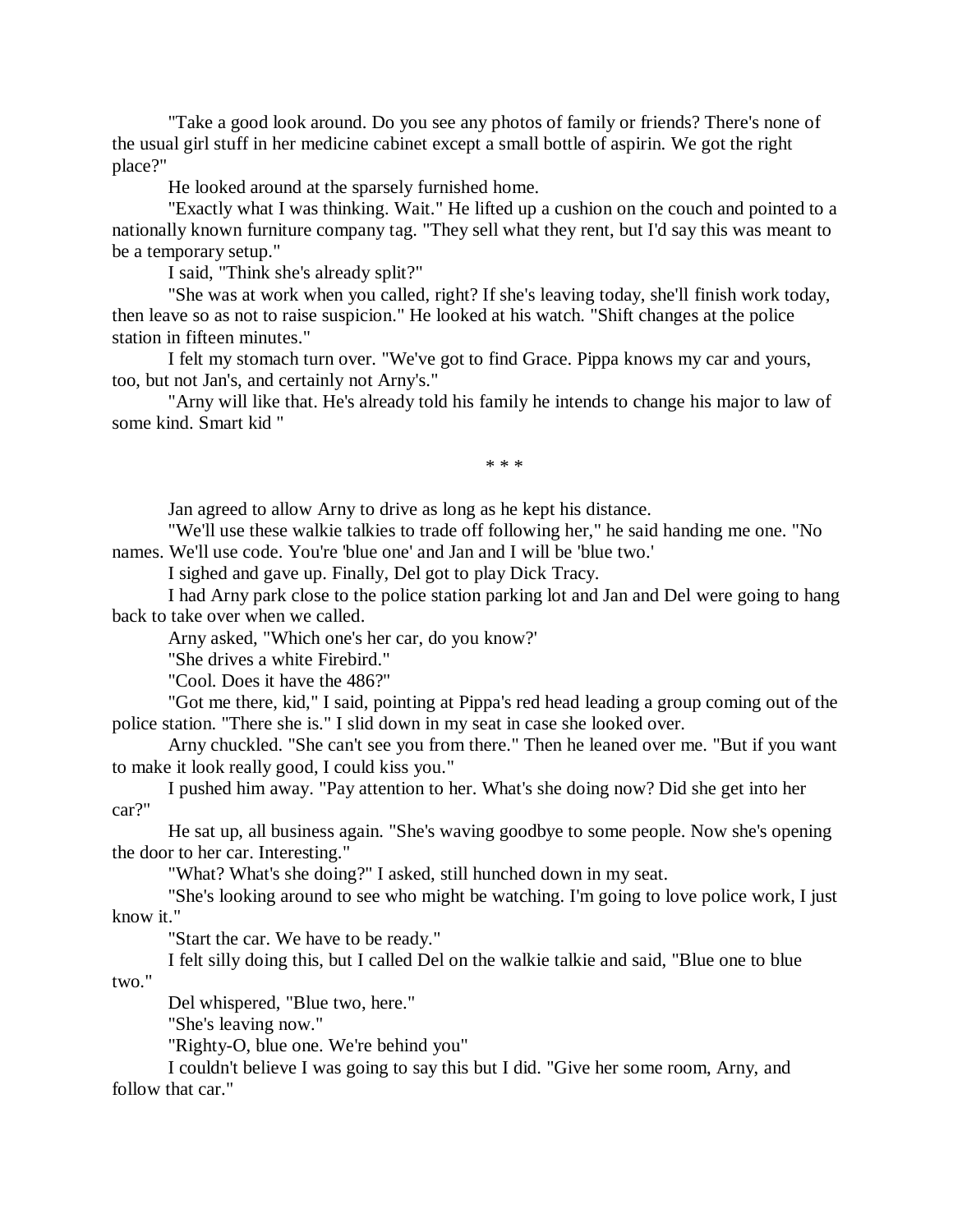He grinned, then pulled out onto the street. "Think she's got a gun? What if she's got a gun? Are you packing?"

"Only the extra fifteen pounds I put on from the worry of these last two weeks. Look, Arny, we're only following her to see if she'll lead us to Grace. The key here is to prove that she kidnapped Grace Kim and find where she's holding her. No car chases. If she spots us as a tail, we'll turn a corner and let Jan and Del take over."

I looked in the rear view mirror and saw Jan a couple of cars behind us. We followed Pippa onto the freeway north then off at Kansas and a side street. I put my hand on Arny to make him slow down. "Hang back, don't let her see you."

Pippa turned a corner.

"Pull over here."

I called Del. "Blue two, you'll need to take over, she may have spotted us."

Arny waved as Jan shot past us and took the corner on two wheels. "Blue two, slow down!"

Del answered, a little breathless. "It's alright, blue one, we don't want to lose her. Wait, she's gone. Shit! Just a minute—slow down, Jan—some houses, now a junk yard, a Mexican grocery store, now we're passing a storage unit. There! Inside the gate to those storage lockers. She's going in."

I squeezed the button on the walkie-talkie. "Which way?"

"I can't tell. We're past the storage unit, and we can't drive in the gate. It's one of those keypad things. We're going to park and wait for you."

"We're coming."

Arny pulled up behind Jan and Del, and we all got out. I said, "Arny, she doesn't know you. You can walk through the gate and past her car. Find the storage unit number and come right back. We'll wait here."

Jan started to object, but Del hugged her close. "He can do it. He's a big boy." Arny trotted off and Jan shook her head. "I'm just afraid he'll do something stupid."

We waited five minutes until Jan sobbed, "He should've been back by now. I can't take it, Del. If anything happens to that boy, I don't know what I'll do."

"Five more minutes, Jan," I said.Then we'll go look for him."

Jan clutched at Del until the five minutes were up.

"I'll go," Del said, and trotted for the gate.

Another five minutes ticked by until Jan became hysterical. "We've got to do something! Call your boyfriend, Caleb. Call somebody!"

I patted her arm trying to reassure both of us. "They went in on foot, and with her in a car, she could've outdistanced them. Maybe the guys are still wandering around the aisles looking for each other. Let's not panic, yet."

Jan was beyond panic. She was now incapable of coherent speech and grabbed me by my shirt."Call Caleb! Call *someone*! Now!"

"Alright, alright. I'm calling Caleb."

Message machine again. I gave him our location and why we were here, then put away the cell phone. I looked at my watch. What had seemed like hours to Jan, had in fact only been fifteen minutes.

We were closing in on Pippa, who couldn't possibly know we were following her. I was also sure that Pippa's relationship with Grace Kim held the answer in all of this, and after all I'd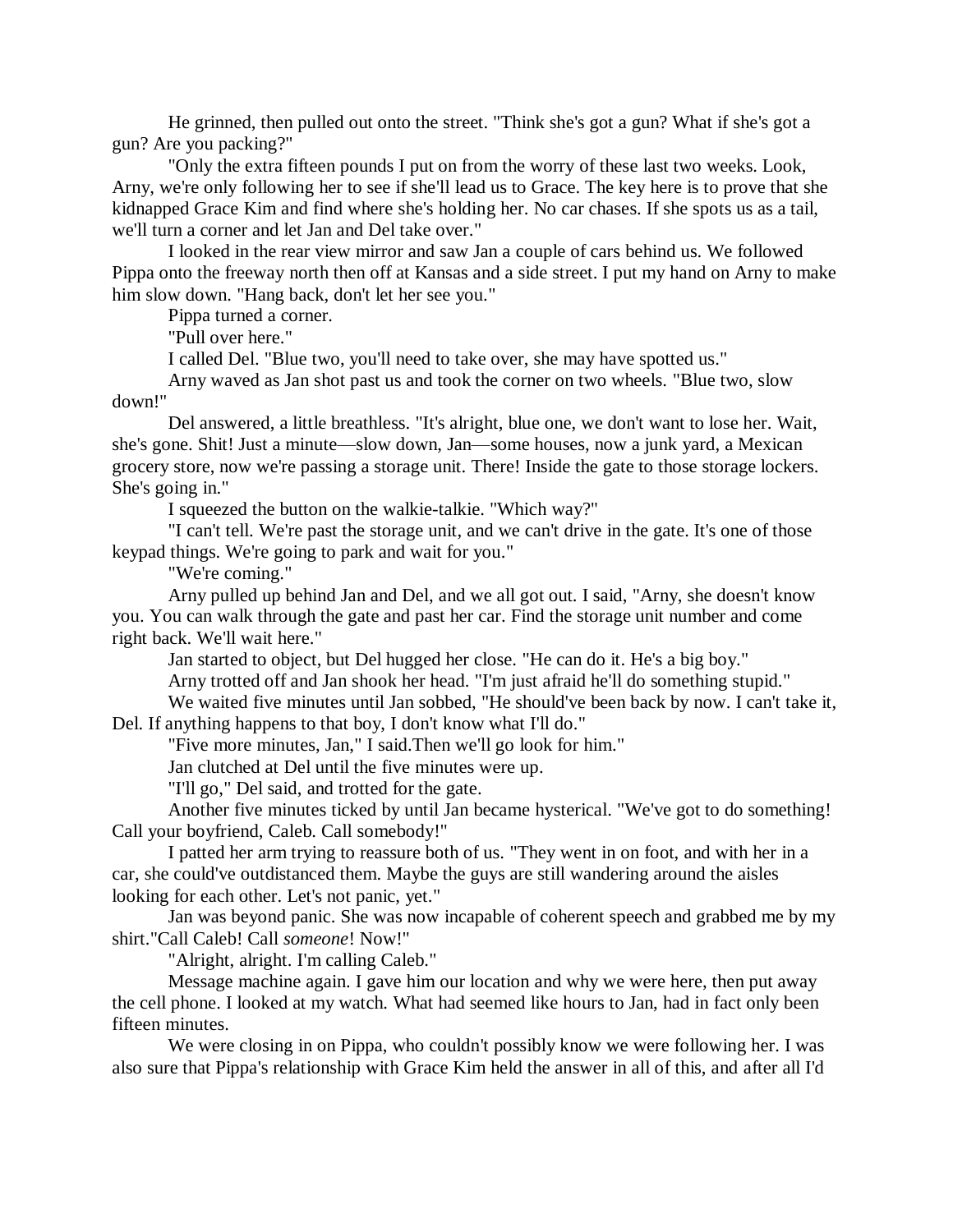been through, I wanted to be the one to ask her. We'd corner her in her locker and get the truth. "What about that walkie talkie? Did he take it with him?"

"Yes, yes. Call him. Ask what's taking so long?"

I whispered into the mike. "Blue two, this is blue one."

It took a minute to get a response, but when a sultry female voice answered, I knew we were in trouble. "Hello, Lalla Bains. Come on in and join the party. It's number 387."

I looked at Jan's tear-stained face. "I'm sorry. She must have them both." I handed her my cell. "Call the police and wait here till they come."

"No! I'm going with you!"

I peeled her fingers off my wrist. "Call 9-1-1, tell them there's a gun involved. That always gets them here fast. Just stay in the car and wait."

She tearfully clung to my arm, sobbing how she couldn't live with herself if anything happened to Arny or Del.

I agreed it was probably for the best that we go together, flipped open the phone and made the 9-1-1 call. "Well, we'll either come out of this together or not at all."

We took off for the storage unit, leaving the walk-through gate open, hoping the police would be right behind us.

I trotted toward the white Firebird.

In a darkened storage locker next to the Firebird, I saw Del and Arny sitting together on some boxes.

"Okay, I'm here, Pippa," I said. "Want to explain why you're keeping my friends here?" She stepped out of the shadowy interior, pointing a gun at my middle.

"Over there with your boyfriends. Go on."

Jan ran to Arny and Del and, after tearfully hugging them, collapsed onto her own box. "The police are on their way, Pippa," I said.

She gave me a saucy laugh. "Then we'll have to hurry, won't we?"

Keeping my eye on her gun, I asked, "Did you kill Billy Wayne, or did Grace?"

With her left hand, she reached down to pick up a bottle with a rag in it and lit it.

"Grace couldn't hurt a fly. It started out right, she saw that it was wrong to allow the doctors to talk her dad into giving away her brother's heart. That heart was meant for the love of my life—not some deadbeat felon. You're in her locker, you know. It's where we put Billy Wayne's sappy scribblings."

"Then where's Grace, Pippa?" I asked, trying to control my need to rush at her, grab the gun and pound her head on the ground.

"Beats me. You can spend what little time you have left trying to put out the flames, or you can look through the boxes. Maybe she's inside one."

She chuckled at her wit and threw the flaming glass bottle at my head.

I watched it sail through the air, seeing it not as a bomb about to snuff out our lives, but as a softball lobbed by a batter out into left field.

I stepped backed a bit, reached up, and with one hand neatly fielded it—and quickly pitched it back at her.

Stunned at the sudden change of direction, she fumbled between catching it and holding onto her gun.

Her hesitation meant that the bottle fell at her feet, breaking open. With the fire spreading up her pant leg, she skipped backwards, beating at the flames while trying to hold the gun on the rest of us.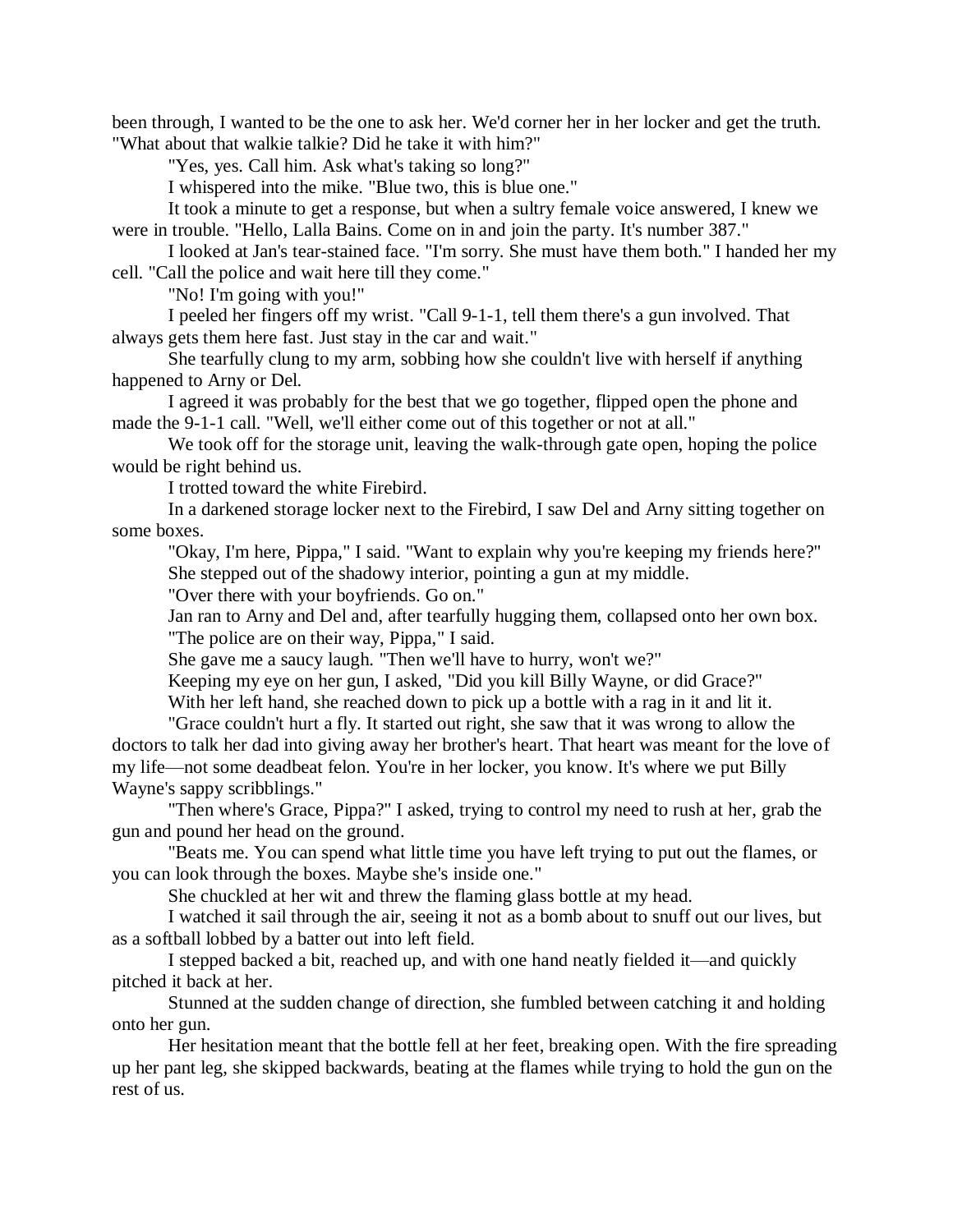We all stood where we were, watching as she swatted at her legs. Seeing she was losing the battle, she turned and ran.

I ran after her, knocking her off her feet.

Del grabbed the gun as it fell from her hand and pointed it at her while Arny pulled off his shirt and smothered the fire melting her police issued polyester pants to her legs.

Caleb, Rodney, and several officers charged down the fairway, pulling out their weapons and shouting for us to get back.

Caleb grabbed me to his chest, and Rodney crouched down to speak to Pippa now lying on her back.

Though tears were running into her ears and she was whimpering, she still managed to blame us. "They attacked me!"

Arny stepped forward. "That's a lie, sir. She held us at gunpoint and was going to set the place on fire and leave us to die."

Rodney nodded. "I've no doubt you're right about that, son." He turned to the deputy. "Call for an ambulance."

I looked from Rodney to Caleb and back again to Rodney. "You found the proof?"

Caleb said, "You were right, Lalla. She faked her credentials to get the job here. The real Pippa Roulette is a redhead, but about fifty pounds heavier and wears glasses."

"I'll bet the real Pippa Roulette will be furious to learn her identity has been used by a killer."

"That's going to be the tough part. The real Pippa was given a going away party when she got the job here in Modesto, but the Marin city police staff always wondered why she never called to tell them about the new job."

"Oh, no," I said. "So what's our deadly spider's real name?"

"She went by Susan Woods for the Marin job, but we're also checking the system for aliases. That's where we'll probably uncover the link that led her to kill Billy Wayne and anyone else who got in her way."

If her first job was here in Modesto, then I wasn't the only one who was carrying around a fake badge. But, where was Grace? Had Pippa killed her to keep her from her own guilty conscience? Or, had Grace slipped through the net and escaped to Vietnam? The boxes—maybe Pippa was telling the truth.

More than one killer had paid for a year or more with a storage company and then escaped.

"Caleb," I said, "Pippa hinted that she'd left Grace inside the locker."

He directed two deputies inside to go through the boxes. As Pippa was being lifted onto a gurney, she lifted her head to watch the deputies.

"Is she inside the boxes, Pippa?"

She coughed a bitter laugh. "Billy Wayne's stupid paper snowflakes."

Somehow I doubted that we would find Grace alive to tell us what really happened. The longer it went with no sign of her, the more likely it seemed that she was dead. I didn't have long to wait.

An ashen faced deputy stood in the doorway. "Got something here, Sheriff."

As the ambulance carrying Pippa Roulette drove away, I knew that at least some of what she said was the truth. The snowflakes were in the boxes along with Grace's body. She'd killed Grace, leaving her for someone else to find when the rent was due.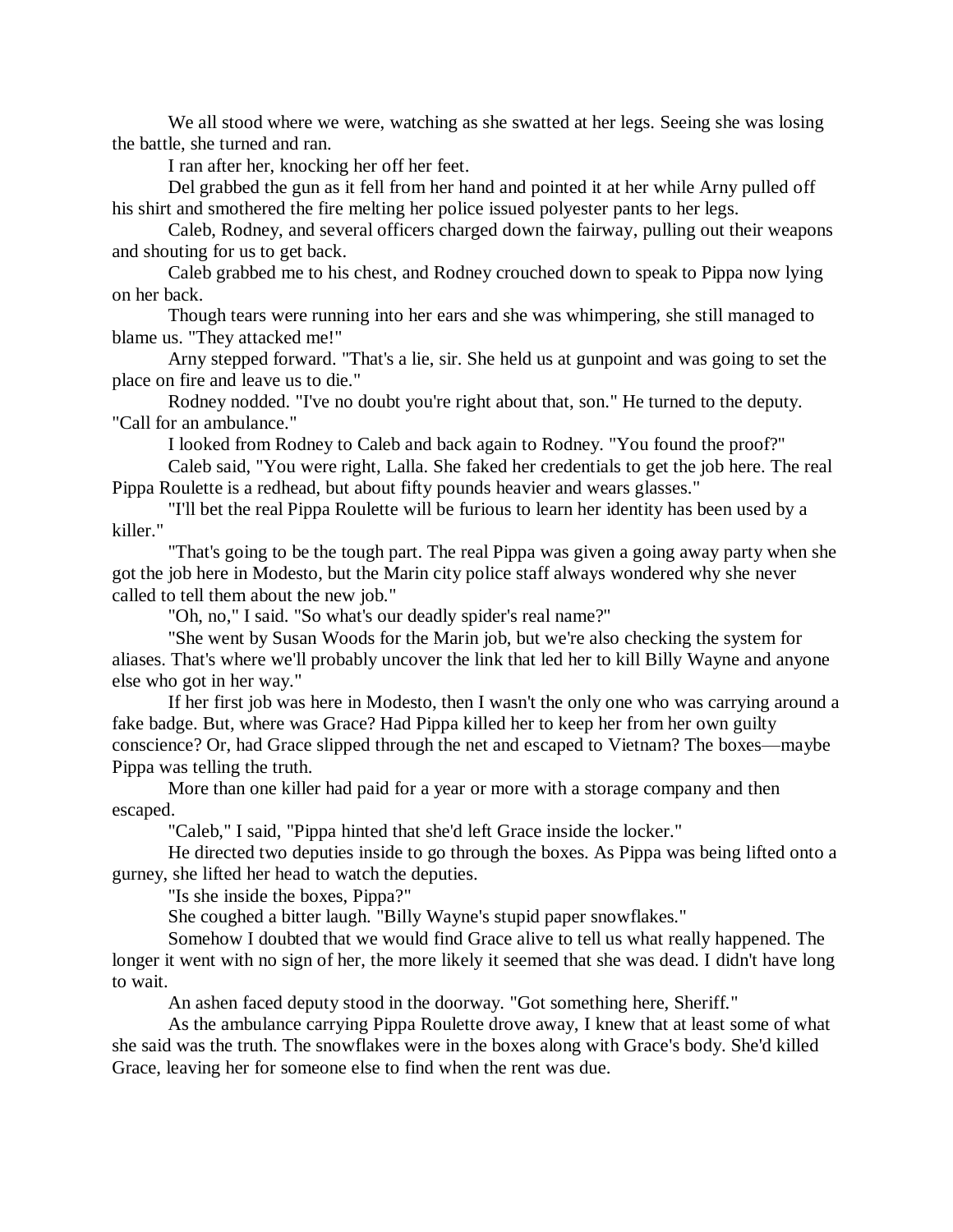## *Chapter twenty-nine:*

Above the roof of my porch, stars shimmered in a black summer sky. I had a beer in my hand and more in an ice chest at my feet. Wiping at unexpected tears, I breathed in the late summer night, feeling content to see the lights from Caleb's truck signaling a turn onto our road. They grew brighter as they came closer, then he was parking in front of our house.

I held out a beer as his consolation prize.

He lightly kissed my cheek and set a large box down on the floor. "I brought you a present. Billy Wayne's snowflakes, complete with poetry. That is, if you're still interested."

"Oh, Caleb, that's so sweet of you, but I think I've learned all I want to about Billy Wayne Dobson. How 'bout you give them to his mom?"

"Good idea, I'll do that tomorrow. And Chief Aguilar is certainly glad that we wrapped this up before he promoted Pippa. And now that this bit of embarrassment is behind him, he's just as happy to go easy on Byron."

"Did she hypnotize him? Was that how Pippa convinced him to arrest me?"

"She could've, but the chief understands the kid was taken in by the heady promises of a beautiful woman. And since the chief was as caught up as everyone else by her act, he was not inclined to chastise Byron. He gave him a stern lecture, lesson learned. No one in the department will ever get a breath of Byron's involvement with Pippa as long as he keeps his nose clean."

"What about Rodney? Was there ever any evidence that he was involved with drug deals?"

"No Lalla. Not a whiff. Rodney's real problem is his attitude toward women. The chief has written a reprimand for his unsavory comments to the female staff. Another infraction and he'll be busted back to street cop."

I dismissed the subject of Rodney for something else that had been on my mind. Grace, and why the thought of her always gave me chills. "Did the coroner say that Grace had been in that storage locker for very long?"

He reached out and drew me to him in a tight hug. "Maybe, but it doesn't matter now. It seems Pippa was not the type to leave behind someone to talk. Lucky for Byron—not so lucky for Grace."

I was thinking of Grace in the downtown parking garage and how I'd been too slow to catch up with her. "I only wish−"

"Don't, sweetheart. We all have choices. Grace made her decision and she died for it."

"'The more there is, the less you see.' I wonder if Billy Wayne said it because he knew someone was looking to kill him—never suspecting it would be a woman, or a cop.

"He was a marine, he would've respected the uniform," Caleb said.

"Oh, and that's why Spike didn't make a fuss!"

"Spike respects uniforms?"

"No, no. Spike hates men, except you and my dad. Certainly any stranger who comes to our door, but he'd roll over for a tummy rub from a woman. Pippa could've walked into our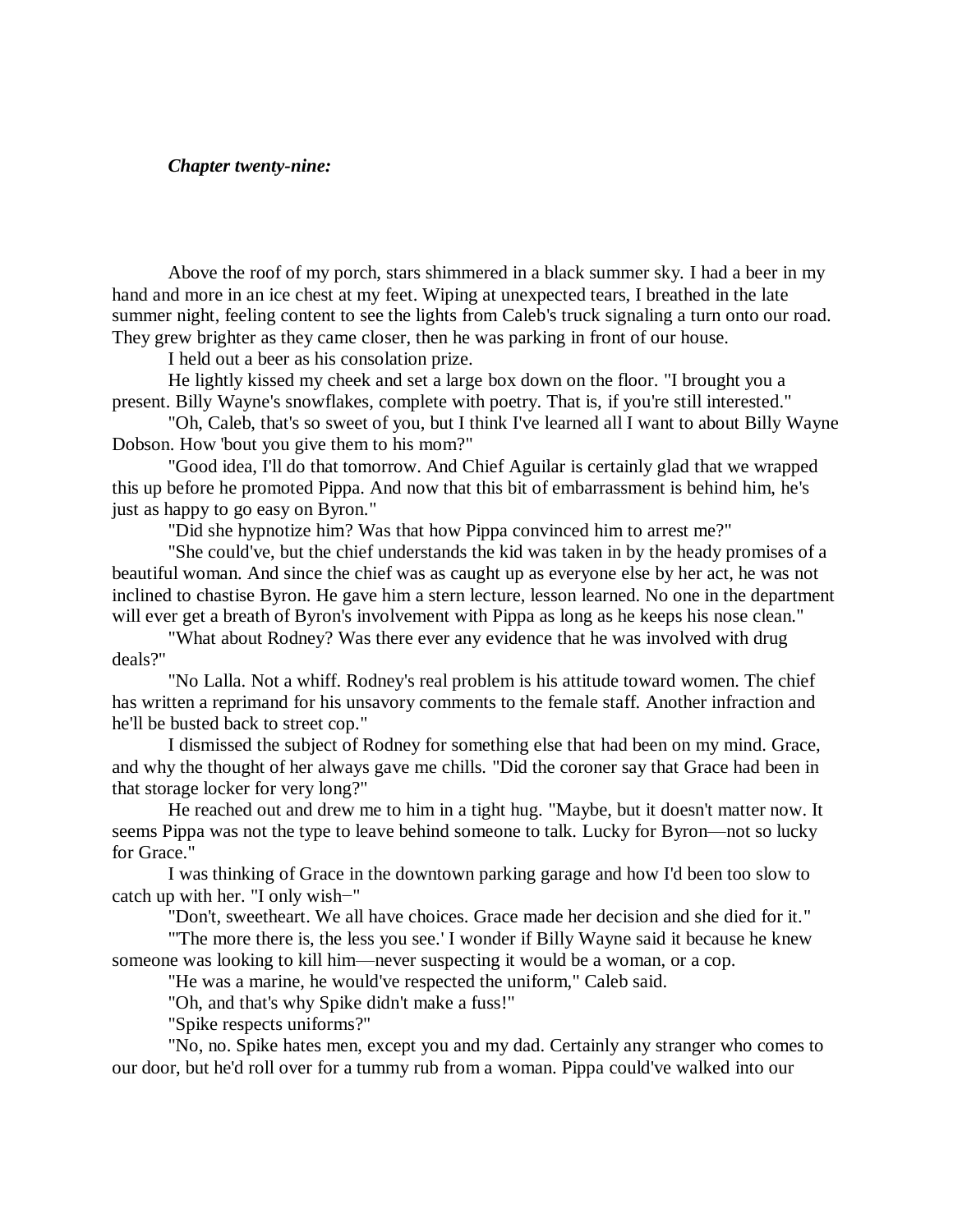house and tacked that DOA note on my dad's door." I shuddered, wondering why, with her track record for murder, Pippa chose not to kill my dad.

"I remember when I found Billy Wayne and I had the distinct impression that someone was watching me. Pippa had come back to make sure he was dead. She was the uniform Mr. Kim saw when he came out to investigate, the ghostly image we both glimpsed. Mr. Kim and I were distracted by Billy Wayne's need for help. Ironically, I didn't see anything at all." My own bitter laugh was reminiscent of Pippa's. "The more there is, the less you see. That's me, alright."

"Oh, I don't know about that. Pippa was guilty of the same profiling she very efficiently used on others. She saw you and thought, tall, lanky blonde, ex-model, and figured all it would take to send you running scared was that DOA note on your dad's door and a dead rat in the mailbox."

His words helped assuage my guilty conscience. "It almost worked, too. I thought I was just being paranoid when I kept hearing this little voice in my head saying over and over again, *You're not really interested, Lalla.*"

"And to think I told Pippa to hypnotize you thinking she might be able get some clue that would help us find the killer."

"Then it was a good thing I ignored all of those warnings."

"You always do. That's because you're impetuous."

"And pushy."

"Nosy."

"Determined."

"And you're still going to have to marry me, Lalla Bains."

"Do you still want me? After all I've put you through?"

"I'd rather go through life with you and your quirky nature than go through another year without you."

How could two people be more in love and less alike? Caleb the patient and Lalla Bains the impetuous. I leaned forward to meet his lips in a kiss. "You're the most patient man in the world."

Arms around each other, we stepped through the front door into the foyer. A noisy squeaking echoed through the hallway.

Caleb paused to listen. "Air conditioner?"

"Think smaller," I said, pointing to a small cart trundling towards us. Hind legs resting in a sling between two wheels, Spike easily maneuvered the little cart to a squeaky halt. And with tongue lolling, he greeted us with a happy tail wag.

"His lordship's conveyance."

Dumbfounded, Caleb squatted down to inspect the contraption. "What's this all about?"

"Mrs. Hosmer's influence, I'm happy to say. Turns out his bad manners were mostly due to painful hips. Once he got the hang of those wheels, his behavior took a dramatic turn for the better."

"Where is your dad?" Caleb asked.

"On a cruise to Alaska with Mrs. Hosmer. So, I'm babysitting the ranch, the business, and Spike. Not so bad, now that he's a regular dog again instead of a slathering Cujo."

"That's a pretty big change for your dad, isn't it?"

"You mean it's a big chunk of change for my dad. I think he's finally got that he needs to enjoy the rest of his life, starting right now."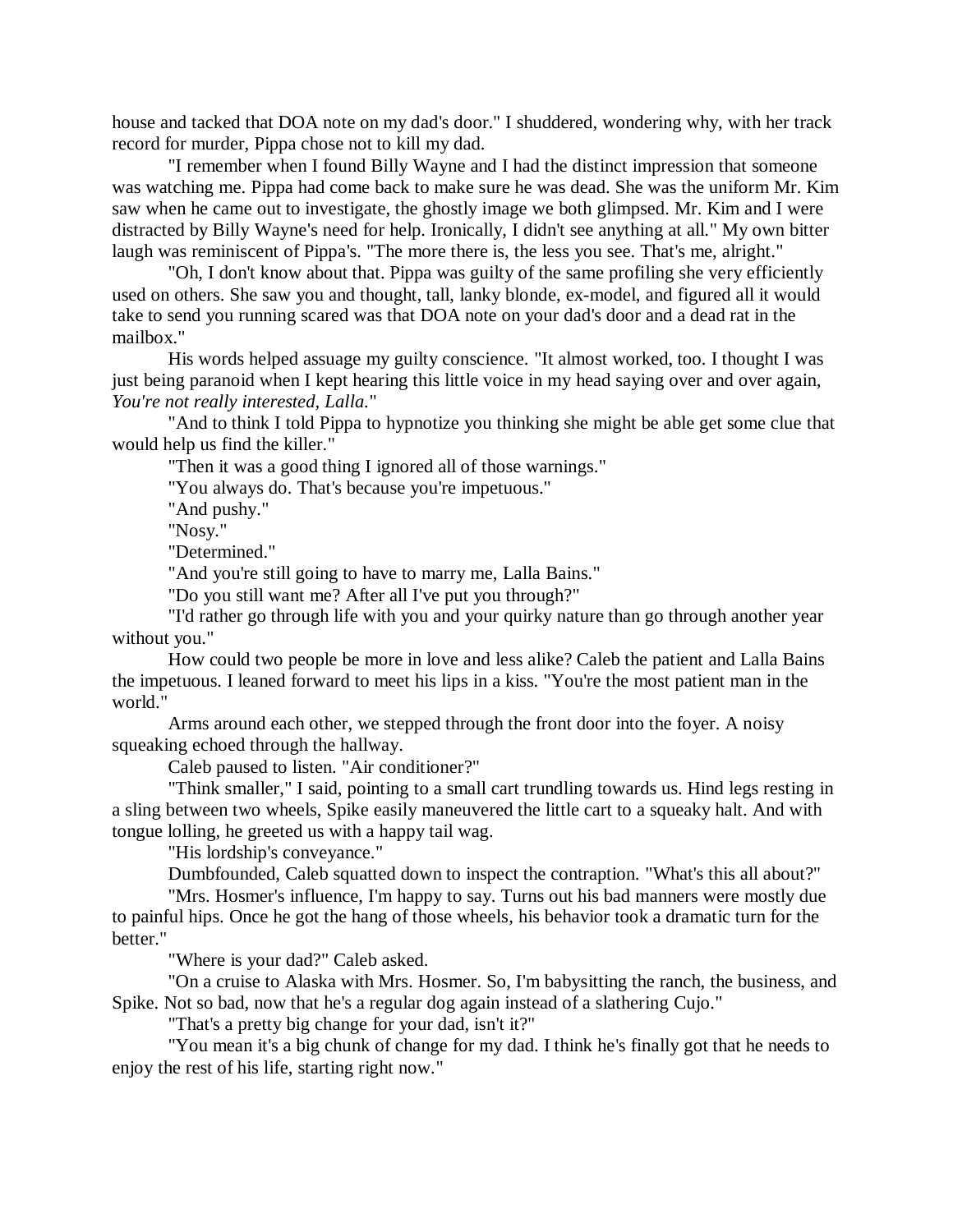Caleb reached over and picked up my left hand, the one with the diamond sparkling on my ring finger. "I'm glad to see that you're taking your own advice."

Ignoring the dog, I pulled his face to mine where I could draw him into a deep warm welcoming kiss, and closed my eyes, concentrating on the soft sounds of the night and Caleb's breath against my lips.

He murmured against my mouth, "Someone needs to oil that dog's wheels."

"Mm-mmm," I answered, too happy to notice Mr. Happy Wheels circling us. *Squeaky, squeaky, squeaky.*

The End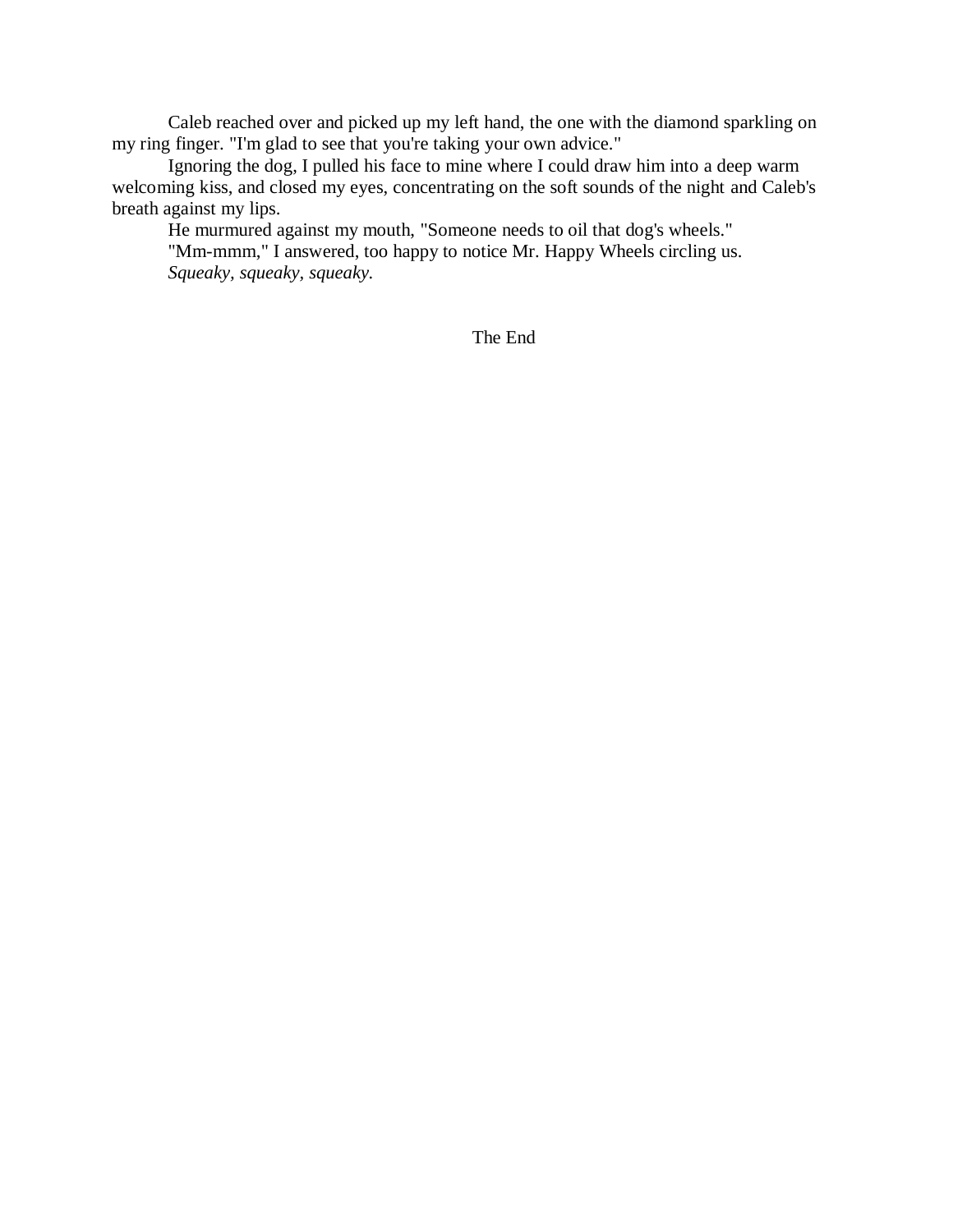*About RP Dahlke*: I sort of fell into the job of running a crop-dusting business when my dad decided he'd rather go on a cruise than take another season of lazy pilots, missing flaggers, testy farmers and horrific hours. After two years at the helm, I handed him back the keys and fled to a city without any of the above. And no, I was never a crop-duster.

I write about a tall, blond and beautiful ex-model turned crop-duster who, to quote Lalla Bains, says: "I've been married so many times they oughta revoke my license."

I wanted to give readers a peek at the not so-perfect -life of a beautiful blond. Lalla Bains is no Danielle Steele character, she's not afraid of chipping her manicure. Scratch that, the girl doesn't have time for a manicure what with herding a bunch of recalcitrant pilots and juggling work orders just to keep her father's flagging business alive.

## $\iff$ **#3 A DEAD RED OLEANDER**:

**"Janet Evanovich meets aero-ag pilots."** The Kindle Book Review http://www.amazon.com/Dead-Red-Oleander-Mystery-ebook/dp/B008ALR6GC/

## **#4 A Dead Red Alibi:**

http://www.amazon.com/dp/B00N2VQW2Y

 $\Leftrightarrow$ 

Also, set in Baja, Mexico, my romantic sailing trilogy, starting with **A DANGEROUS HARBOR:** on Amazon/Kindle: *[http://www.amazon.com/DANGEROUS-HARBOR-Pilgrims-](harborhttp://www.amazon.com/DANGEROUS-HARBOR-Pilgrims-Progress-ebook/dp/B0062D4GM2/)[Progress-ebook/dp/B0062D4GM2/](harborhttp://www.amazon.com/DANGEROUS-HARBOR-Pilgrims-Progress-ebook/dp/B0062D4GM2/)*

When Katrina Hunter is forced to shoot her sister's stalker, she takes the required leave of absence from the SF police department as her one chance for a long over-due sailing vacation. But discovering a floater close to her first port-of-call in Baja, Mexico will change everything she knows about dealing with crooks, liars, cheaters and murder.

Adding to her troubles is handsome Italian-Mexican inspector, Raul Vignaroli, who ferrets out the one secret that could get her fired. But now that the inspector has the tool he needs to tie her to a murder investigation involving Americans in his port, what will he do with his growing attraction to this pretty young woman?

In spite of the inspector's blackmailing techniques, there's a mutual attraction between this lonely inspector and the pretty American sailor--but can Katy trust her heart, and the inspector's own dangerous secrets?

**And the sequel: Hurricane Hole:** Amazon/Kindle [http://www.amazon.com/Hurricane-](http://www.amazon.com/Hurricane-Pilgrims-Progress-A-Romantic-ebook/dp/B00FT1EI1C/)[Pilgrims-Progress-A-Romantic-ebook/dp/B00FT1EI1C/](http://www.amazon.com/Hurricane-Pilgrims-Progress-A-Romantic-ebook/dp/B00FT1EI1C/)